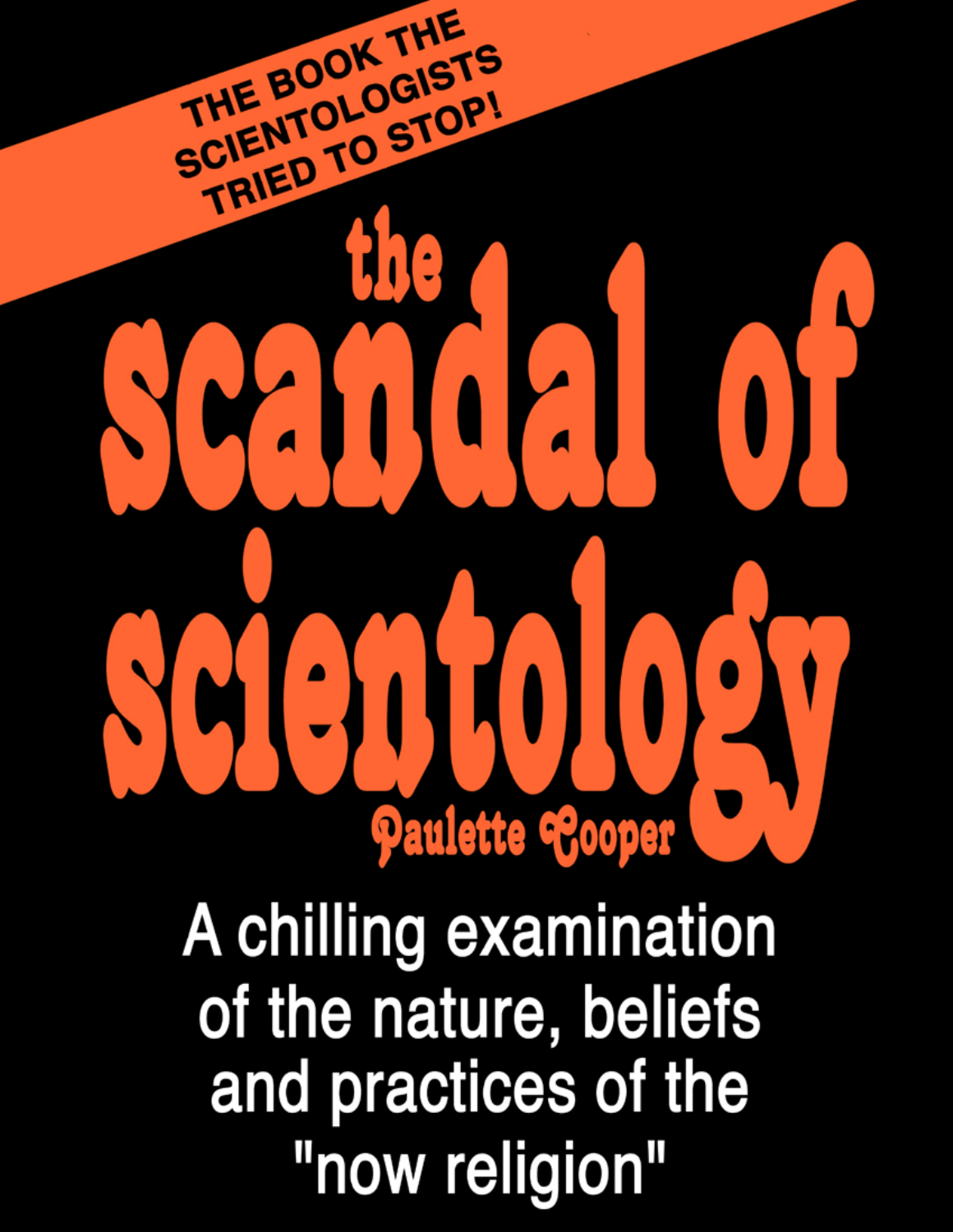### **CONTENTS**

[The Tragi-Farce of Scientology](#page-2-0)  [Paperback Cover Notes](#page-9-0)  [Preface](#page-14-0)  [Epigraph 1](#page-16-0)  Introduction [From Dianetics to Scientology](#page-21-0)  [The Confessionals](#page-26-0)  [Life and Sex in the Womb](#page-30-0)  [Have You Lived Before This Life?](#page-34-0)  [Spreading the Word](#page-38-0)  [The Org](#page-41-0)  [The Sea Org](#page-45-0)  [The British and Australian Orgs](#page-50-0)  [Attacking the Attackers](#page-59-0)  [The Suppressives](#page-64-0)  [The Sexual and Criminal Security Check](#page-72-0)  [The World of Scientology](#page-79-0)  [Children and Celebrities](#page-83-0)  [Scientology -- Business or Religion?](#page-88-0)  [Is Scientology Political?](#page-94-0)  [Scientology Versus Medicine](#page-99-0)  [The Secret Scientology Sessions](#page-105-0)  [The E-Meter](#page-114-0)  [The High Cost of Scientology](#page-117-0)  [The Truth About L. Ron Hubbard](#page-123-0)  [Does Scientology Work?](#page-130-0)  **Conclusion** Epigraph 2 [Appendix: The Scientologist's Story](#page-144-0)  [Bibliography of Sources Consulted](#page-152-0)  [About the Author](#page-153-0)  [Changes from the Paperback Edition](#page-154-0)  [Index / Paperback Page Index](#page-167-0) 

*The Story of Paulette Cooper*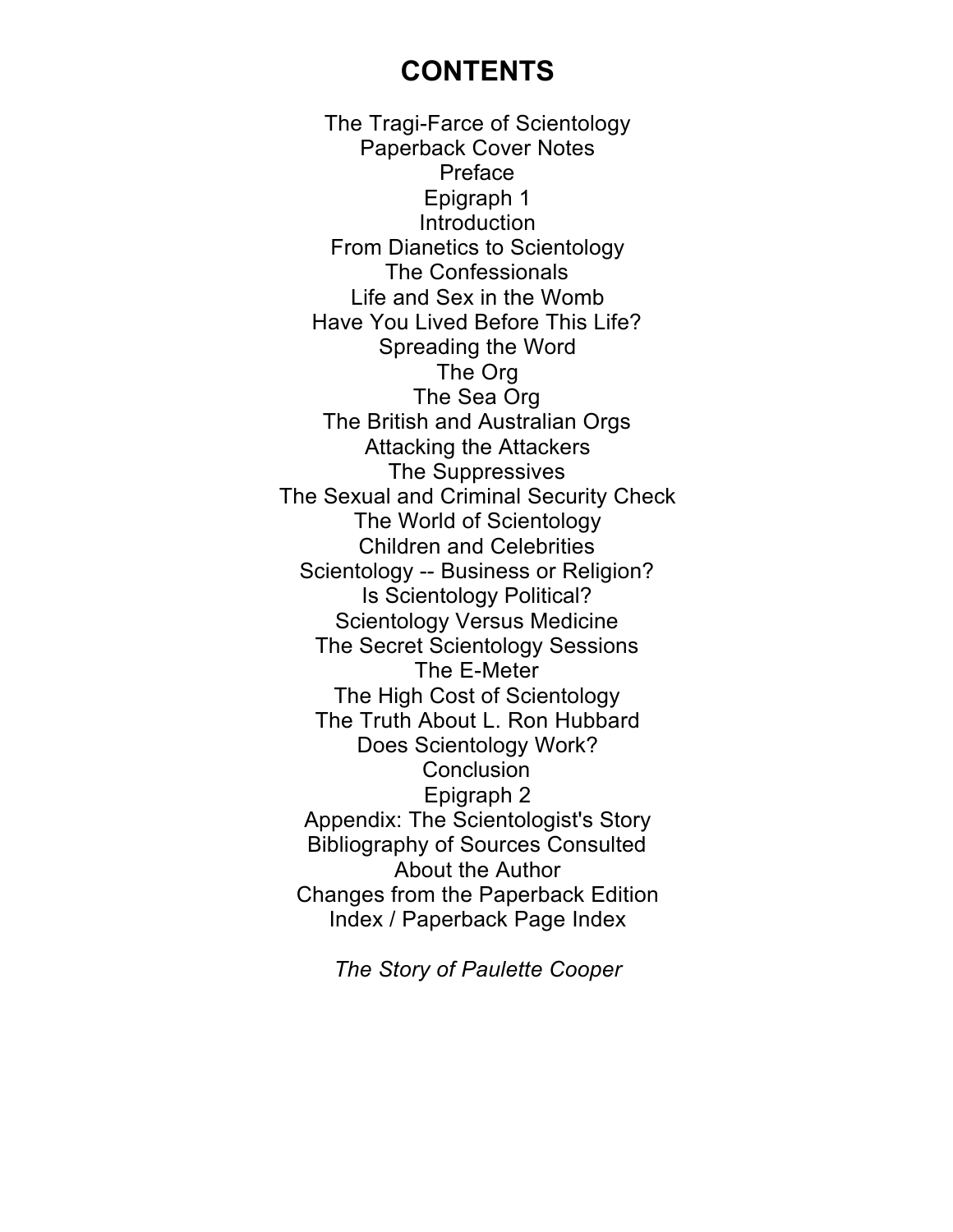## <span id="page-2-0"></span>**Prologue The Tragi-Farce of Scientology**

*This article, captioned "Paulette Cooper reports from America," was published in the December 1969 issue of the British magazine Queen (page 109).* 

If you think you have problems with Scientology in England, you should see what's happening in the States. Here, they pass out their leaflets on the street corners of some of the most pukka neighbourhoods, urging innocent bystanders to try out Scientology. Those who have accepted the invitation have found themselves in one of their many dingy headquarters, listening to a dull lecture on Scientology, followed by a film of equal merit on its leader, L. Ron Hubbard. Those who didn't walk out then may have submitted to the American Personality Test (in England, it's the Oxford Capacity Analysis), probably not realising that the B.Scn, D.Scn, DD, and BA degrees of the girl who wrote the test stood for Bachelor of Scientology, Doctor of Scientology, and Doctor of Divinity in the "Church" of Scientology only. And who knows what that BA stood for? Maybe in her case it was legitimate, although one Scientologist in Australia admitted that her "BA" stood for "Basic Administrator" and "Book Auditor" -- the latter meaning she had bought a book on how to apply Scientology to others.

But people come to the headquarters anyway, take the test, accept the results, and sign up for Scientology. At least 150,000 people in the United States have taken that final irrevocable step, and the Scientologists claim that at least 100,000 British people are also members of the cult in England.

But it's true that we in America are to blame for starting it all. Scientology sprang like a phoenix from the dirt of "Dianetics", one of the typical crazy fads that sweeps our country periodically. Dianetics hit like a hurricane in 1950, attracting thousands of people, mostly on the West Coast, by promising to cure them of their mental and physical problems without all those tedious hours required by psycho-analysis. Dianetics even had some attraction for those people who had always secretly wanted to play doctor, because it allowed them to *analyse* others without all those tedious years required to train for it. But a few critics had to come along and spoil the fun. Dianetics, and its founder, L. Ron Hubbard, were discredited by the real doctors, and the country deserted Dianetics to search for Bridey Murphy (an Irish woman who believed she had been reincarnated).

But Dianetics was also quietly undergoing a rebirth, changing its name -- to Scientology -- and adding a new element -- "religion" -- which enabled it to avoid paying American income taxes. Today, this "Church of Scientology", as it is called, says it is people's "spiritual" problems that it is concerned with now.

The method, which resembles a combination of psychotherapy and the Catholic confession, is still basically the same: the Scientology "patient", or "preclear", as a newcomer is called, reveals intimate details of his past to a "reverend" in the Church of Scientology. Unfortunately, the similarities seem to end there. First, the confessional material is not kept completely confidential, since a preclear's records are available to all of his reverends, or "auditors" as they are called - who may eventually number as many as five or six -- and unbeknown to the preclear, intimate portions of his records have sometimes been sent to the main Scientology headquarters, which are now in Saint Hill, East Grinstead, Sussex. (This can be compared to a priest's sending copies of the confession -- with names -- to the Vatican.)

Second, these auditors, some only in their teens or early twenties, who listen to problems that are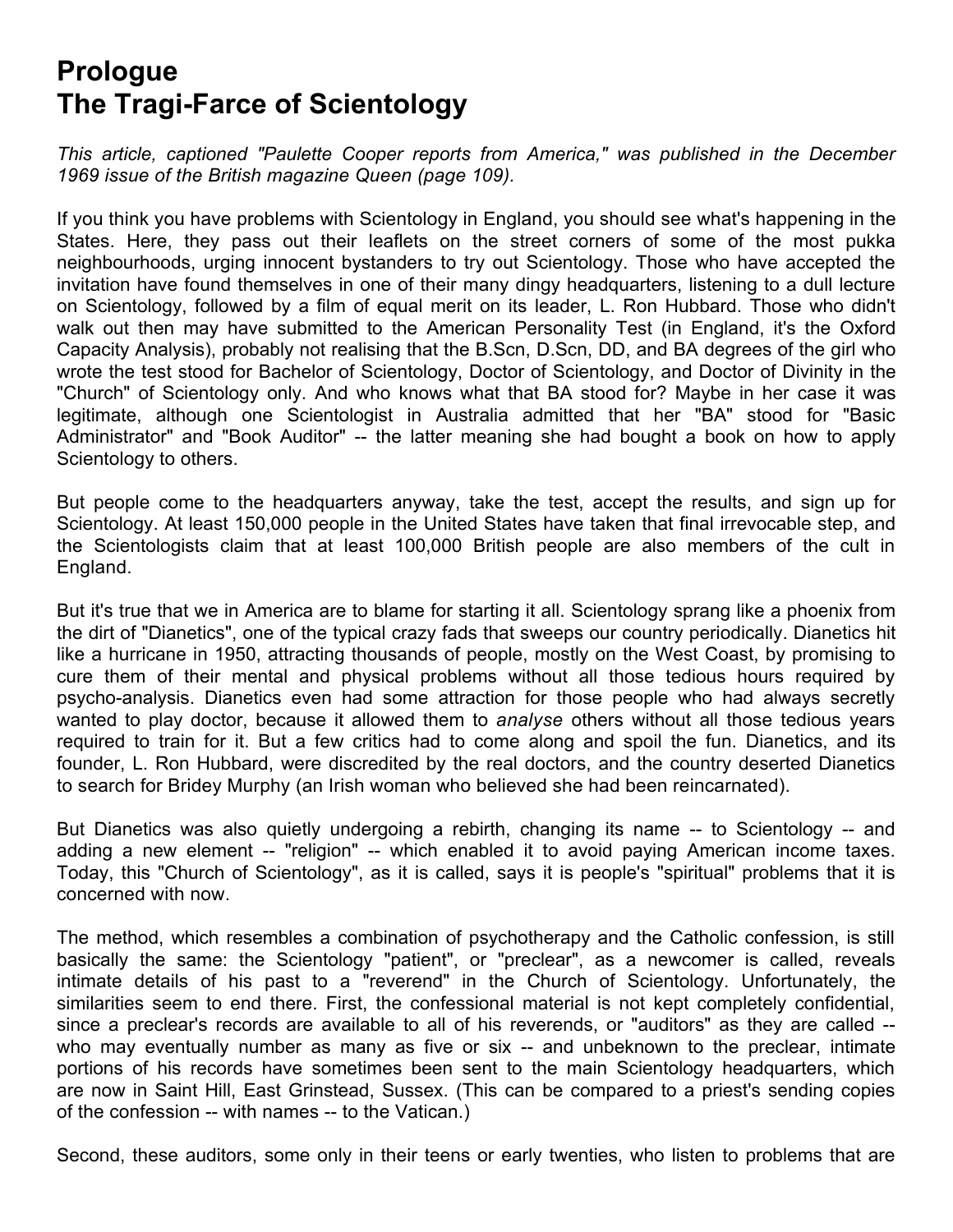often sexual, do not always maintain a proper relationship with their preclears. One male auditor wrote on a preclear's file that she was "sexy as hell", and another auditor, called Reverend Fisk, was not only sleeping with his preclear, but revealed the fact to her husband. The case would probably never have come to light except that the husband killed the Scientology reverend.

And finally, other ethical difficulties may arise because the auditors, whose medical and psychological qualifications are certainly questionable, are not always examined too carefully for their background either. One auditor here agreed to practise Scientology on a couple with three young daughters if he could move into their house with them. Later, after he disappeared, the parents learned that this Scientology auditor had tried to track down their daughters in Girl Scout camp and grammar-school, and was in trouble in another state for showing sexual interest towards very young girls.

This "confession", "therapy", or to use their word, "auditing", that Scientologists perform, is done by having the preclear hold two tin cans, which are connected to a crude galvanometer they call an "Emeter". Although a US spokesman stated that the E-meter is subject to "uncontrollable variations in skin contact and current", the preclear believes the E-meter works like a lie-detector, or a "truthdetector" as he prefers to call it, and he tells his auditor intimate details of his life -- while his auditor takes notes.

Not all of the personal information Scientologists reveal has been voluntary either, since some preclears have been made to take what Scientologists call a "security check", at which time, the preclear, while holding on to the E-meter (which, remember, he thinks works like a lie-detector), was asked by his interrogator or auditor whether he had ever been *insane, a communist, a spy, or*  had a police record, raped anyone or been raped, had an abortion or performed one, practised *cannibalism, adultery, sex with animals, exhibitionism, incest, miscegenation, pederasty, prostitution, voyeurism, masturbation* etc.

The purpose of this auditing is to help a preclear get rid of his "engrams", which Scientologists believe are a type of impression imprinted on the protoplasm itself and are the root of all mental aberrations. L. Ron Hubbard, who devised these theories, believes that these "engrams" can be incurred when the person is still in the womb, and even at conception -- although he has never made it clear exactly how an engram could have been implanted before a foetus had developed a nervous system or the sense organs with which to register an impression. Scientologists simply accept his theory that if a husband beats his pregnant wife and shouts "take that" as he hits her, an engram is planted, and when Junior is born he might grow up to take this literally, and become a thief whose goal is to "take that".

But the fathers aren't the only villains. Most of the mothers Hubbard depicted make Medea look like the Madonna. They were giving their unborn children engrams with AA -- attempted abortion (and there are so many abortions in Hubbard's case histories that it's a miracle that any of us got here at all), and when they weren't being knocked down or knocked up by their husbands, they were usually having affairs. This situation could also lead to engrams, especially if the child in the womb was ultimately to be named after the father. Hubbard believed that many of these unfaithful wives made unpleasant remarks about their husbands to their lovers during coitus, and that Junior, who was being knocked unconscious in the womb by the sex act, would *hear* these remarks aimed at his father and think that they applied to *him,* because he had been given the same name (don't ask how the child knew what his name was going to be). If it seems amazing that these engrams could hear and pun, there are even stranger cases, where they were said to misrecord as well. One auditor reported that a rash on the backside of his preclear started when the preclearwas in the womb and his mother frequently asked for an "aspirin". The engram was said to have mistakenly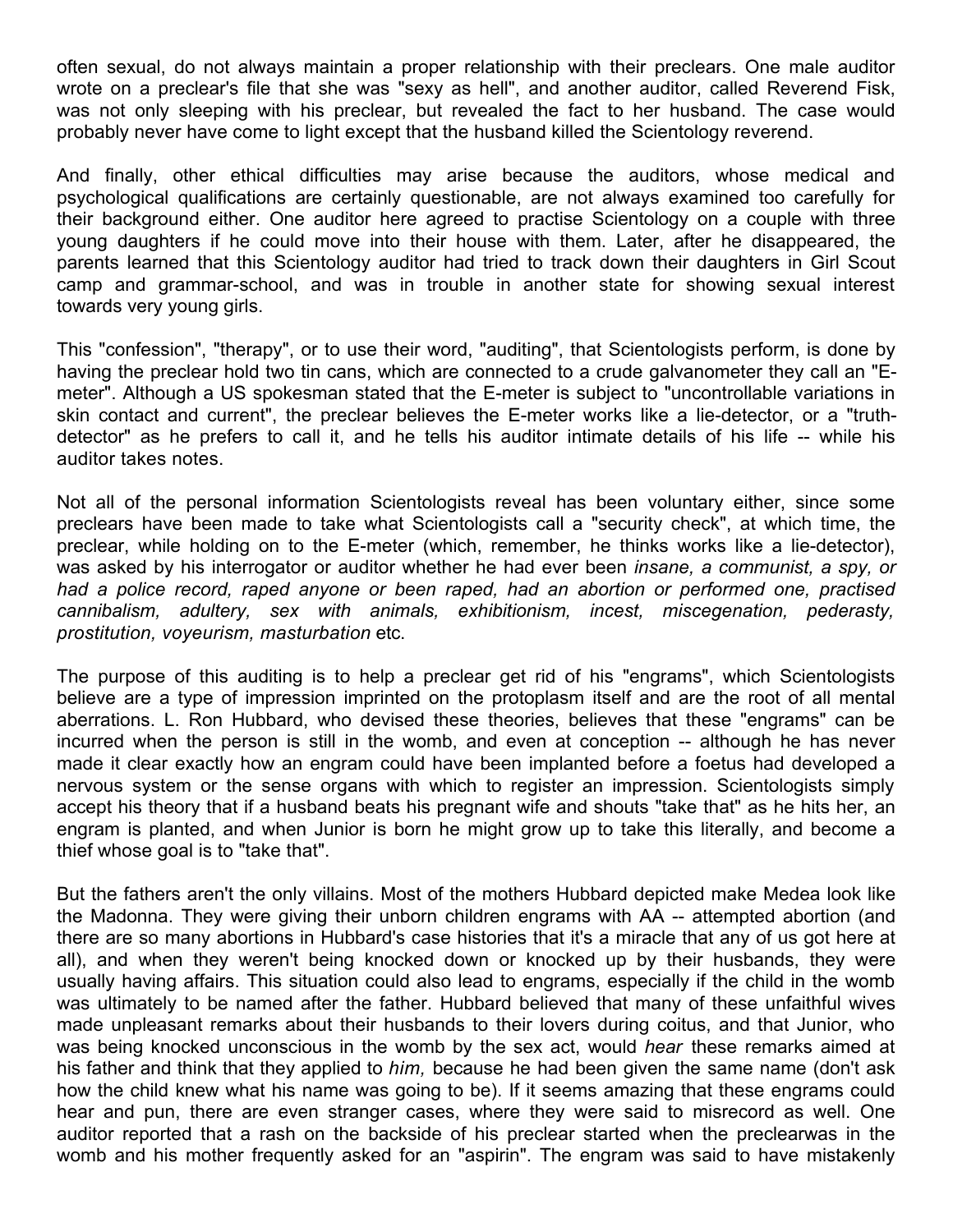registered this as "ass burn".

While undergoing this auditing, or erasing of engrams, the preclear begins to hallucinate not only about life in the womb, but also about *his many past lives*, since Scientologists believe that we, or our "thetans" (ie "spirits") have been around in some form or another *for seventy-four trillion years*. One Scientologist is said to have gone into a state of grief when she realised she had been her father's lover -- before she was born. Another Scientologist "discovered" during his auditing sessions that his current headaches started when he was a Roman centurion during the Battle of Cannae in 216 BC. He believes that someone from the Roman Burial party, mistakenly believing him dead, tried to kick his helmet back on to his head.

Scientologists are relentless in their attempts to get others to share their "religious" beliefs, and while some of their proselytising is probably based on their sincere desire to spread the joy of Scientology, there's another motive they never admit to: Scientologists in America receive a ten per cent cash rebate on any money spent by a convert they've brought in. Once a potential convert does show up, he may find it very hard to escape, since Scientologists immediately register every person who comes into their headquarters, or "org" as they call it (short for organisation), and from that moment on, the potential convert will receive a relentless mountain of mail urging him to join Scientology. One actor from Greenwich Village, who went to the "org" out of curiosity, tried to make it immediately clear to the Scientologists that he did not want to receive the incessant phone calls and letters to which a Scientology friend of his had been subjected. They agreed to take this actor's name off their mailing list, but they then hounded him to reveal the name of his friend who had complained about the phone calls, so that they could "call him and talk with him about it". And oh yes, today, one year later, the actor still receives mail from Scientology.

Those who do join Scientology must take one of two series of prescribed courses. The first group, auditing, consists of several levels which enable a Scientology "preclear" to become a "clear", ie, a person who is supposedly free from ailments that range from colds to cancer, and who has an IQ of over 135, etc. While everything is expensive in America, the price of these courses is ridiculous. In order to "go clear", a preclear must take courses that begin at £311, then £208, £499, £322, £250, and finally £333! Those who wish to rise above "clear" to reach the highest Scientology level of "Operating Thetan VIII" (defined as someone who can function without the aid of their body) must pay a whopping £1,185 more.

But that's just half the story, since Scientology also *trains* people to become auditors. Auditors don't even need a high-school education -- just more Scientology courses. These courses generally take a couple of months, although Scientologists sometimes boast that they can train some people to treat others in "less than twenty minutes". Training, which is much cheaper than auditing, is used to introduce people to Scientology here, perhaps because it starts at a modest £6, £13, and £19 before suddenly leaping to their more typical rate of £541.

Scientologists get people to pay these incredible fees by promising to return money to anyone who is dissatisfied. Unfortunately, however, they have occasionally set up certain conditions that have made this difficult. One Australian woman signed up for 300 hours of Scientology but decided soon afterwards that it was aggravating rather than alleviating her problems. When she tried to get her money back, however, she claims they wrote her that she would have to take *and pay for all 300 hours* before she could ask for a refund.

Scientology is so expensive that most Scientologists leave their jobs and go to work for the org, sometimes for no pay but just training units, sometimes at a salary that is less than a quarter of what they would receive on a regular job in the States. Some Scientologists choose credit instead,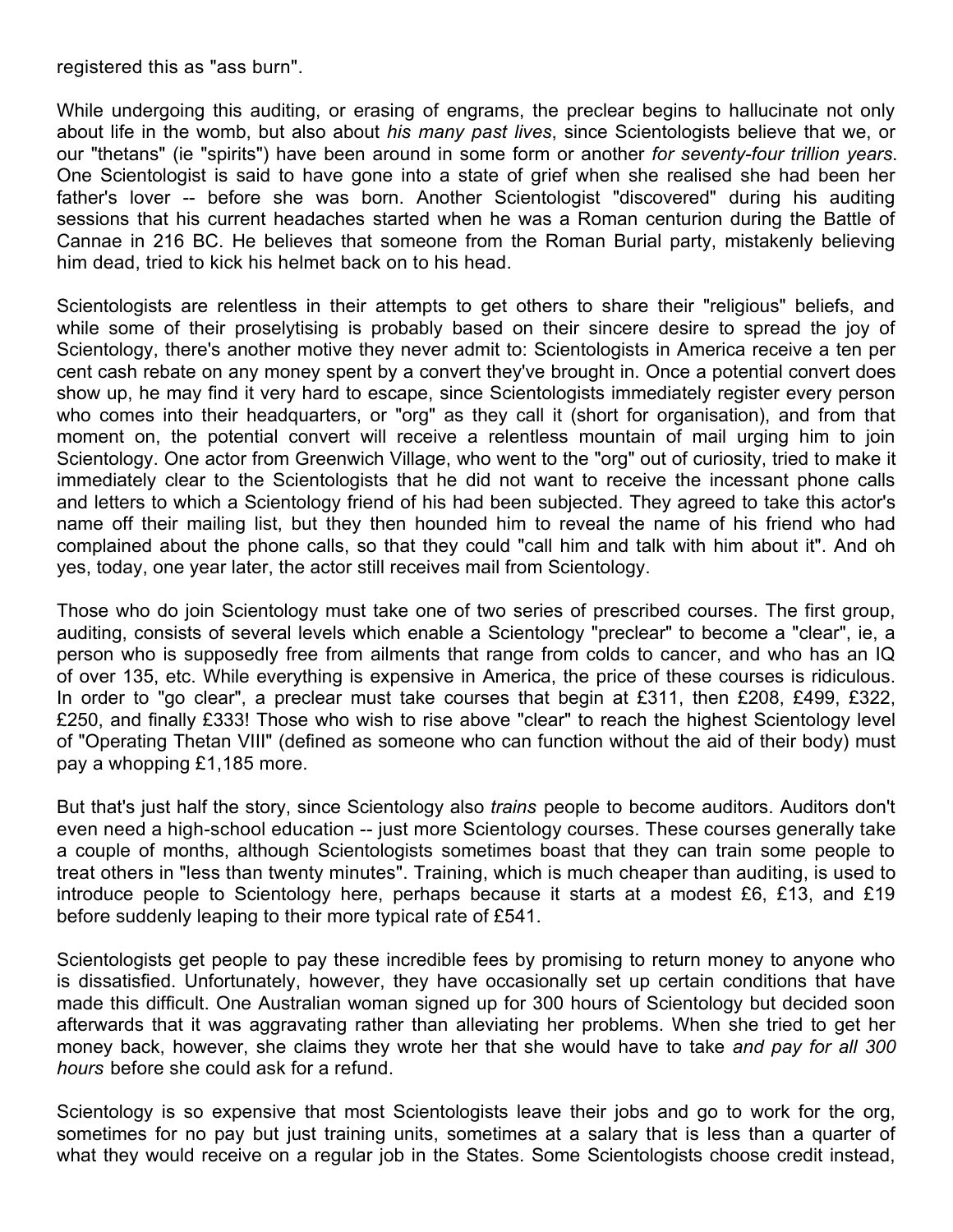and unpaid notes have been turned over to collection agencies, legal action has been threatened, and people have been harassed and intimidated, like the American father who received the following letter when he protested a £145 bill for fifteen hours of audition for his son.

*"... I am expert at harassment, try me and find out ... one more word out of you and I'll have you investigated ... I'll just start my people to work on you and before long, you will be broke, and out of a job, and broken in health ... you won't take long to finish off. I would estimate 3 weeks. Remember: I am not a mealy mouthed psalm canting preacher. I am a minister of the Church of Scientology! I am able to heal the sick and I do. But I have other abilities which include a knowledge of men's minds that I will use to crush you to your knees. You or any."*

The letter, signed by a Reverend Andrew Bagley, Organisation Secretary, had a short PS appended: *"Don't reply to this letter. If I want to get in touch with you, I'll be able to find you. Anywhere."* PS. The father paid the bill.

Scientologists repeatedly emphasise that the leader, L. Ron Hubbard, or "Ron" as the believers call him, makes no money from all this, although he receives a standard ten per cent tithe and sometimes more from the gross income of the twenty-one Scientology orgs (throughout the world) and their hundreds of *franchises* (a strange structure for a supposed Church!). He also makes money from books he's written on Scientology, and in America, he *requires* that all orgs buy more than £4,160 worth of them -- fifty per cent off for cash -- or he declares the Executive Secretary, whose job it is to purchase these books, "non-existent".

Another source of his income is a booklet called *Expand*, whose title unfortunately doesn't refer to any potential of the mind. *Expand* pushes almost £2,080 worth of films and tapes of Hubbard, certificates for marriages, funerals and christenings in the Scientology Church (which is legal in many US states), Old Father Hubbard's cupboard of E-meters (which auditors must purchase for £351 each, although they cost only £5 to build), and pictures of Hubbard himself for only £2 10s apiece.

Perhaps Hubbard's imagination as a businessman stems from his earlier days as a sciencefiction writer, who apparently took his work rather seriously, since he claimed to have visited Heaven twice, the planet Venus, and the Van Allen radiation belt. In fact, Scientology was first presented (as Dianetics) in the American *Astounding Science Fiction* magazines, and later expanded into a best-seller called *Dianetics: The Modern Science of Mental Health*.

Although many of his statements do sound as if he's from out of this world, Hubbard has stated that he does not wish to be deified by his followers. Nonetheless, he has revised the calendar to read "AD 1, AD 10" etc. ("After Dianetics, 1951," etc) and claimed that his discovery of Dianetics (ie, Scientology without the religion) was a "milestone for Man comparable to his discovery of fire and superior to his invention of the wheel and arch".

Not everyone agreed that he has made such great contributions. The *New York Times*, which currently accepts Scientology ads in, of all places, their Church column, reported on 24th April, 1951 that one of Hubbard's earlier wives was suing him for divorce, claiming that doctors had said he was a "paranoid schizophrenic" and that he had tortured her by "beating her, strangling her and denying her sleep".

It should also be noted that Hubbard, who often calls himself a nuclear physicist, and claims a BS from George Washington University and a PhD from Sequoia University, actually flunked physics, was placed on probation his first year at George Washington and didn't return afterwards; and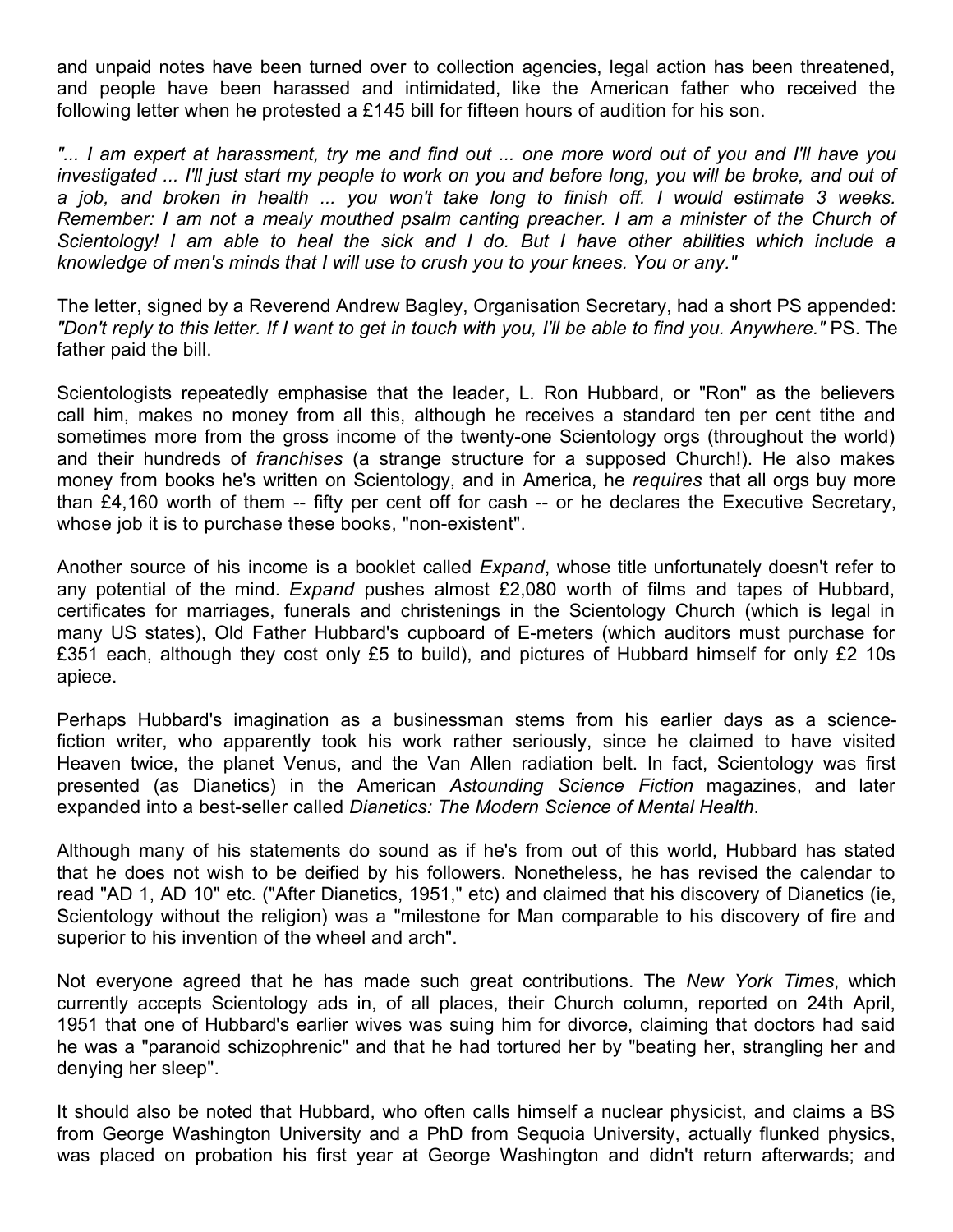Sequoia University in California, which was originally called the College of Drugless Healing, delivered mail-order doctorates. Nonetheless, Hubbard calls himself "Doctor" and he does indeed have a D.Scn -- or Doctor of Scientology.

While the Church of Scientology creed states that all men have the right "to think freely, to talk freely, to write freely their own opinions and to counter or utter or write about the opinions of others", this doesn't seem to apply to anyone who wishes to think, talk, or write against *Scientology*. A few of the articles and books on Scientology and Dianetics have strangely "disappeared" from the New York Public Library. Scientology offers a £4,180 reward to anyone who can give information "leading to the prosecution of those responsible for the attacks on Scientology". One writer in America tried to speak out against them on the telly. Before he went on the air, he learned that the Scientologists had found out about his plan and had called friends of his for personal information on him, "because we're going to get him".

A Scientologist is the last person in the world permitted to speak against Scientology, and if he tries, he becomes a "suppressive person" and "enemy of Scientology" and no other Scientologist is permitted to associate with him. Anyone who knows a suppressive is "reviewed" (and charged for it!) and declared a "Potential Trouble Source" or "PTS" until he "handles or disconnects" from the suppressive. If a Potential Trouble Source refuses to disconnect from someone on the suppressive list, *he* becomes suppressive, and one American boy was declared suppressive for failing to disconnect from his father -- although the child was only ten years old!

Another "suppressive", Raymond J. D. Buckingham, an English basso who administers a voice school in Manhattan, was initially so impressed with Scientology that he convinced several of his students and his fiancée to join. But when he discovered that his auditor was revealing personal information about him, and that the reverend who was his fiancée's auditor was trying to seduce her, he'd had it. When he went to the Scientologists to complain, however, he was told he would have to pay them £10 to discuss it and "get their advice". Totally disgusted, he had the courage to speak against Scientology on a radio programme. The Scientologists countered by declaring him a "suppressive person", "outside their protection" and "fair game". They ordered his students who had become Scientologists (at his recommendation) to disconnect from him and the money they legally owed him. He received phone calls threatening his life, and his fiancée, who was too frightened to leave Scientology, was held in a room at the org in Manhattan for four hours until she agreed to sign a statement saying that Buckingham had threatened to kill her.

The story does have a happy ending. Two, in fact. They eventually did get married and both have left Scientology.

But most stories don't have such happy endings there, because most people who join Scientology stay there. It would be foolish for them not to, because they have revealed much intimate information about themselves during their auditing and security test, and this information is kept in files which are hardly dead, since they are sometimes brought out and discussed with Scientologists if they're having some difficulties -- like perhaps they want to leave the group. In a Policy Letter of l9th April, 1965, Hubbard stated that a Scientologist who left without reporting to the leaders or letting his auditor handle the matter "must be fully investigated at any cost". In fact, Hubbard wrote the following to the secretary of the Melbourne headquarters about a boy who was giving them trouble: *"H (a well-known Scientologist) blew up in our faces ... we have criminal background on him. Rape of a girl pc (preclear) in Dallas and countless others. This will do something to (another Scientologist). Now I firmly believe you will be able to find a criminal background this life on \_\_\_\_\_\_\_\_ and (two more Scientologists)...."*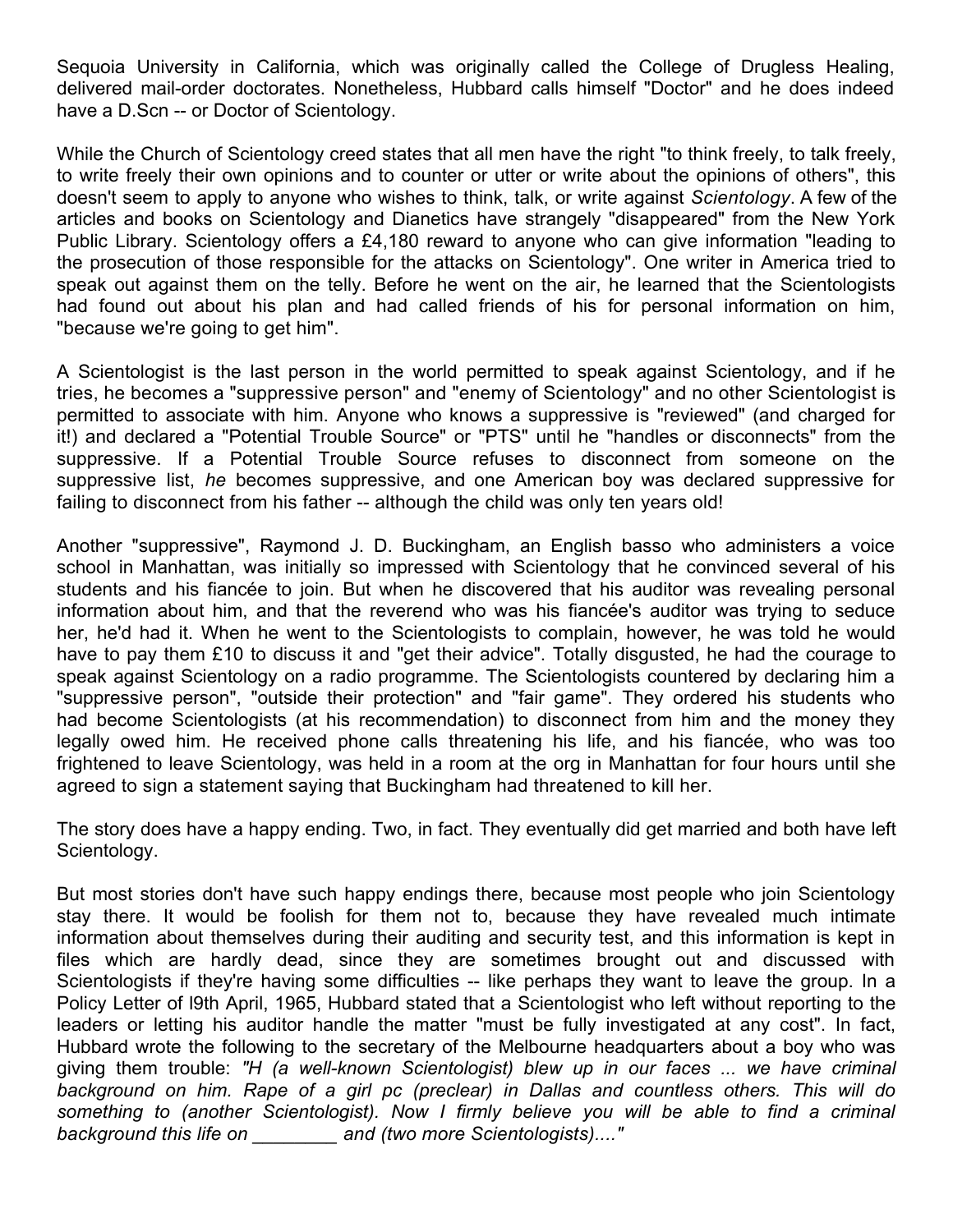But most Scientologists stay there not because they fear investigations or blackmail but because they genuinely believe in their Church and its principles. Scientologists are perfectly contented to "disconnect" or divorce themselves from their "suppressive" spouses or parents, if necessary, remarry other Scientologists, have their own children audited, leave their jobs, and become part of the world of Scientology -- a world so different from the real one that it hits you like the heat on a hot summer day from the moment that you walk into an org. It's a world with its own morality, according to the Australian inquiry into Scientology which found that a Scientologist can seduce a fifteen-yearold girl because she's really over seventy trillion plus fifteen-years-old -- obviously past the age of consent. The Scientology world has its own language, which often makes them sound as if they're eating a metaphysical alphabet soup (PTS, Org, SP, LRH, MEST, etc).

People who become part of the Scientology world even look different, because Scientologists are trained to stare in the eyes of others in an "eye-lock", while acknowledging everything said to them verbally ("Beautiful", "Groovy") in a way that can sometimes be unnerving. Scientologists have their own system of justice, with misdemeanours, crimes, high crimes and punishments, eg being made to wear a dirty rag or a handcuff on their arm if they break the Scientology rules.

And finally, yes -- they *do* have church services -- if one could call them that. During one outdoor service in Manhattan's Central Park, the first speaker told how wonderful Scientology was and the second sang probably the dirtiest lyrics ever heard within a supposedly clerical setting.

Although in England Scientology is not a religion -- the Registrar General refused to register Saint Hill under the Place of Worship Registration act of 1855 -- by calling itself a Church in America, Scientology has so far been able to avoid not only taxes, but difficulties, since American laws allow a great deal of latitude toward anything that calls itself a religion. And the religion adds an air of respectability which is reinforced by the full clerical garb worn by some Scientologists (which includes a cross "bigger than the Archbishop of Canterbury", as one Londoner describes it).

But outside America, things have not been so easy for the Scientologists. In Victoria, the Lieutenant-Governor appointed a special board of inquiry to look into Scientology because of numerous complaints as to their activities. Although this inquiry had the limitations of being a oneman commission, this man was thorough enough to spend 160 days listening to four million words of 151 witnesses, and on the basis of this testimony, he concluded that Scientology was "evil", that it had "no worthwhile redeeming features" and that it was "the world's largest organization of unqualified persons engaged in the practice of dangerous techniques which masquerade as mental therapy". The Government accepted his conclusions, and a law was passed in 1965 making teaching Scientology, applying it, or even advertising it, punishable in the State of Victoria in Australia by up to £500 and two years in jail. And Scientology has also now been banned in the State of South Australia.

In England, Scientology has been making news -- and trouble -- since 1959, when Hubbard left America (because "the atmosphere was being poisoned by nuclear experiments") and bought the palatial Saint Hill Manor in East Grinstead, formerly the home of the Maharaja of Jaipur. Hubbard switched the headquarters of Scientology to England and sent his decrees by Telex from this mansion to his "orgs" in five continents.

An inquiry is currently under way to investigate Scientology in England, but in America, unlike England and Australia few people are brave enough to try to stop it. Scientology is growing rapidly throughout many major American cities and they have tripled or quadrupled their numbers in the past three years alone.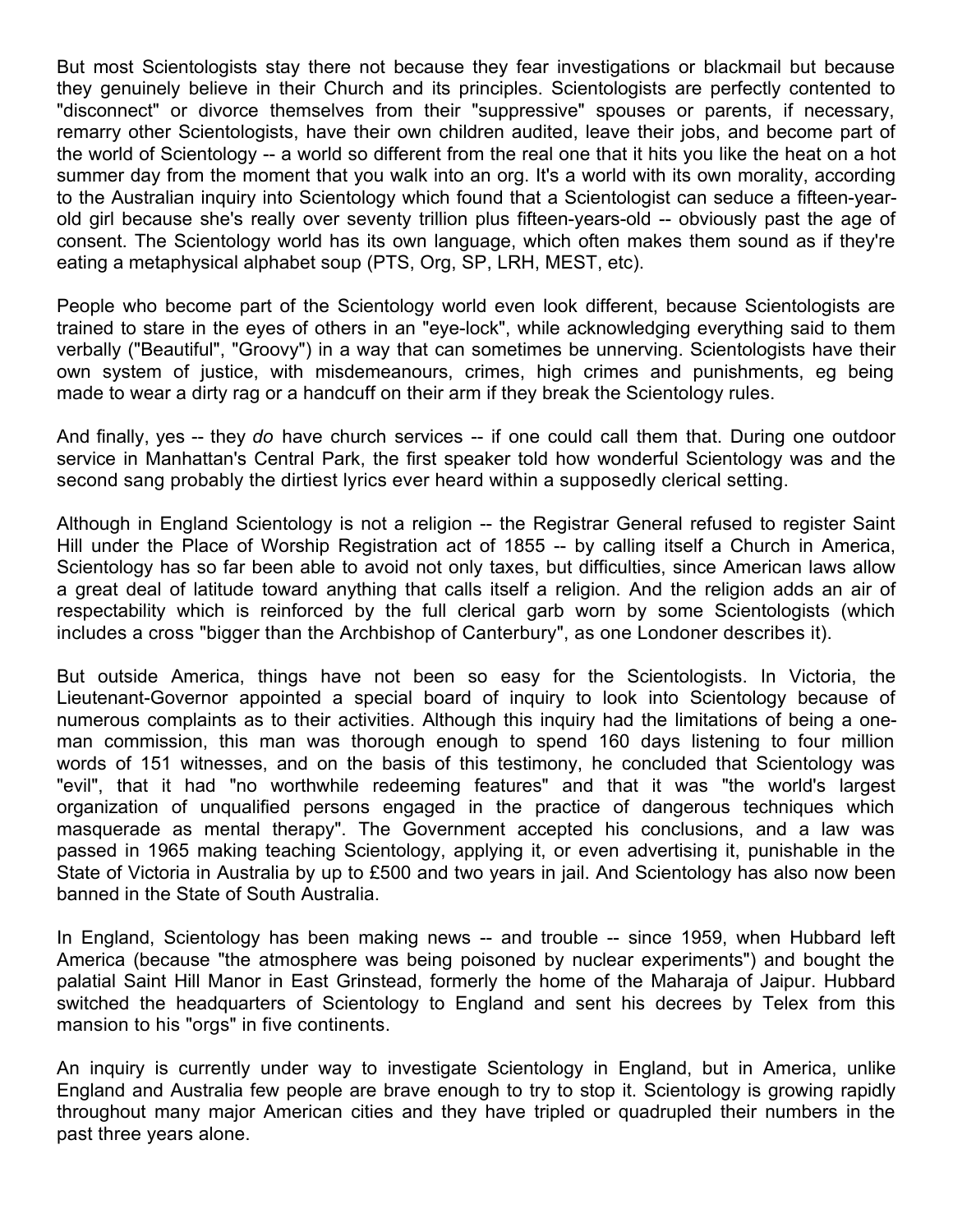There is no doubt that Scientology *has* helped some of its converts, although it is certainly debatable whether it is a form of faith-healing effective on people so suggestible that they would have been helped by *anything*. But there is also no doubt that there are others that it has not helped. Preclears have had psychiatric treatment and/or hospitalisation after they left Scientology. Letting anauditor, without proper medical or psychological training treat the "spirit" would seem to be a dangerous practice. And letting an auditor solve problems by taking people back to former lives may lead them to believe they're doing something about their problems when in reality they could be getting worse.

There are fourteen stages of crawling before a child can actually walk; the mind too, develops in certain hierarchical steps, each of which must be stabilised somewhat before the person can safely move on. Scientologists, encouraged by auditors whose qualifications are questionable, may move on to the next step before they are ready to handle it. And like walking before they can crawl -- they may fall flat on their psychical faces.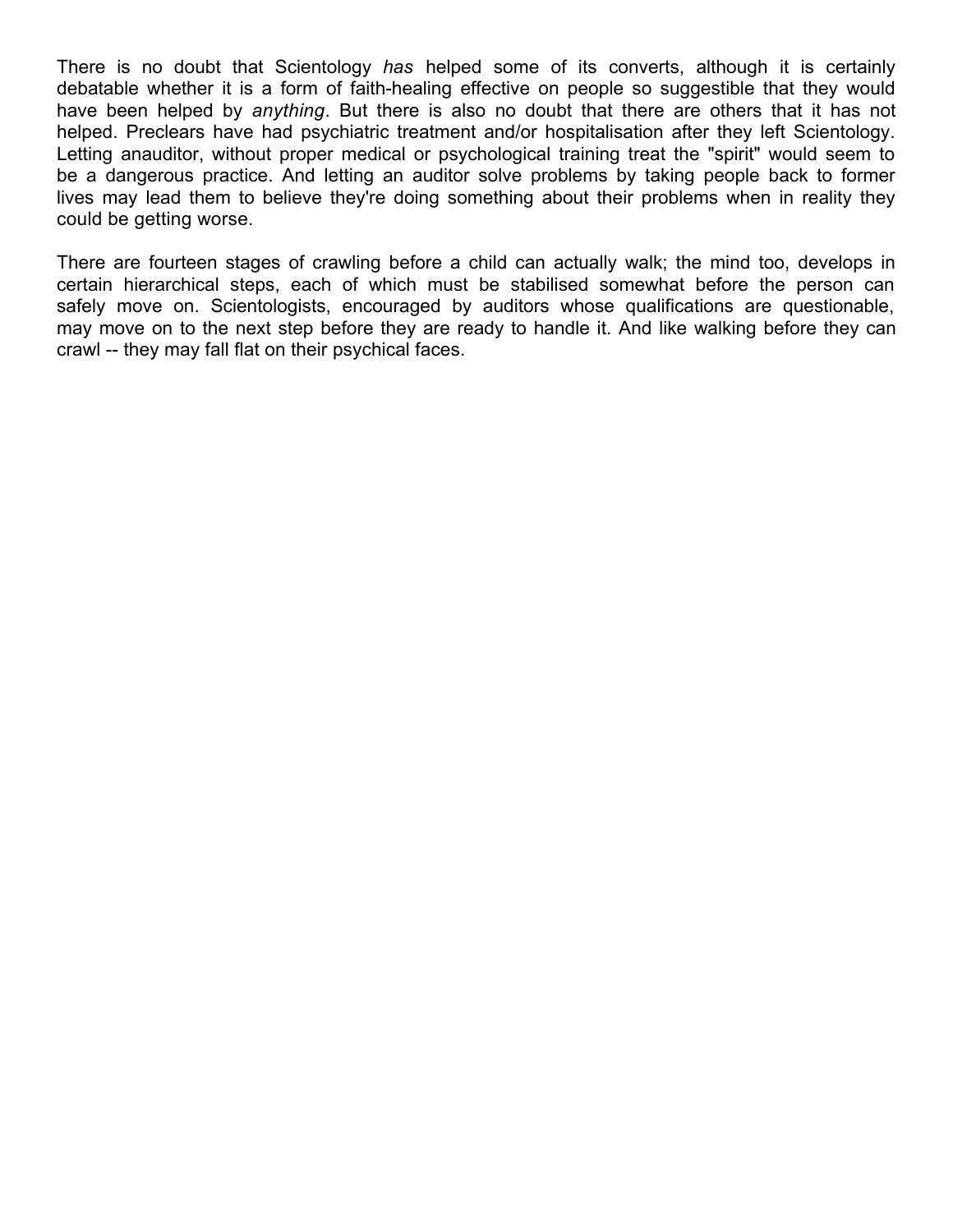## <span id="page-9-0"></span>**Paperback Cover Notes**

# **Back Cover of the Paperback Edition**

## **Scientology -- The World of the Totally Free?**

Scientology has been called the "now religion" and claims to be one of the world's fastest growing religious sects. Just what is Scientology? What kind of people does it attract, what does it do for them, and how does it hold them? This fascinating study of a group that already exercises influence over many Americans and is growing rapidly reveals the truth about:

- L. Ron Hubbard, Scientology's patron saint;
- the Sea Org, Scientology's lavish yacht on the Mediterranean;
- the E-meter, Scientology's lie detector;
- auditing sessions where people reveal their most intimate sexual experiences;
- the criminal security test;
- Scientology's political ambitions and how Scientology relates to celebrities.

Is Scientology therapeutic and helpful, or does it toy dangerously with blackmail, tyranny, and hypnotism?

You must read this book before *you* are charmed into "the world of the totally free."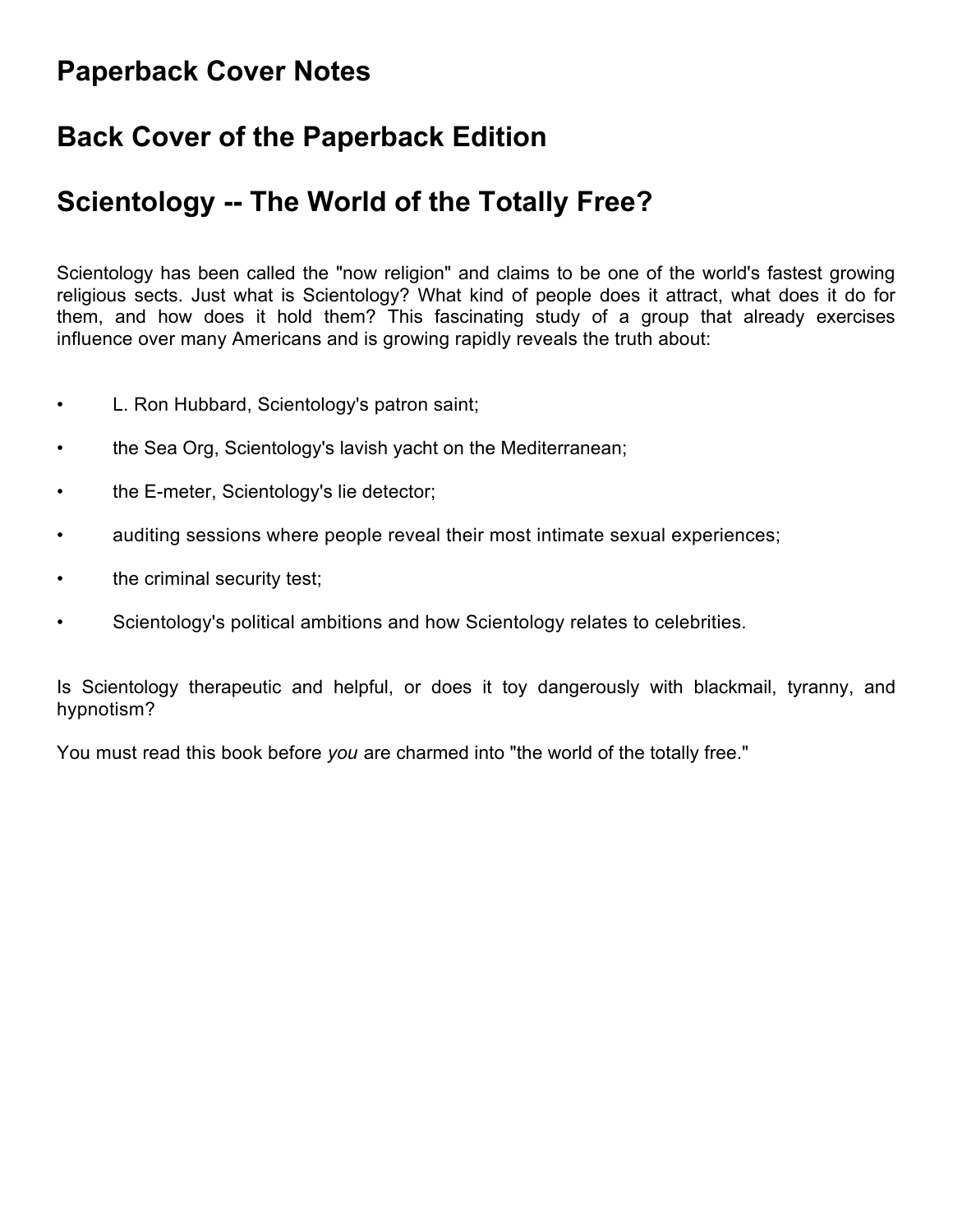# **Inside the Front Cover**

# **Scientology**

- Is it really a religion?
- Why does it cost so much?
- Why do so many attractive young men and women join?
- Do Scientology reverends become sexually involved with their clients?
- Was Charles Manson a Scientologist?
- Why was Scientology banned in Australia?
- What qualifications do Scientology "auditors" have?
- What happens to people who leave Scientology?
- What do doctors say about Scientology's therapeutic claims?

An alarming exposé that will tell you the truth about Scientology.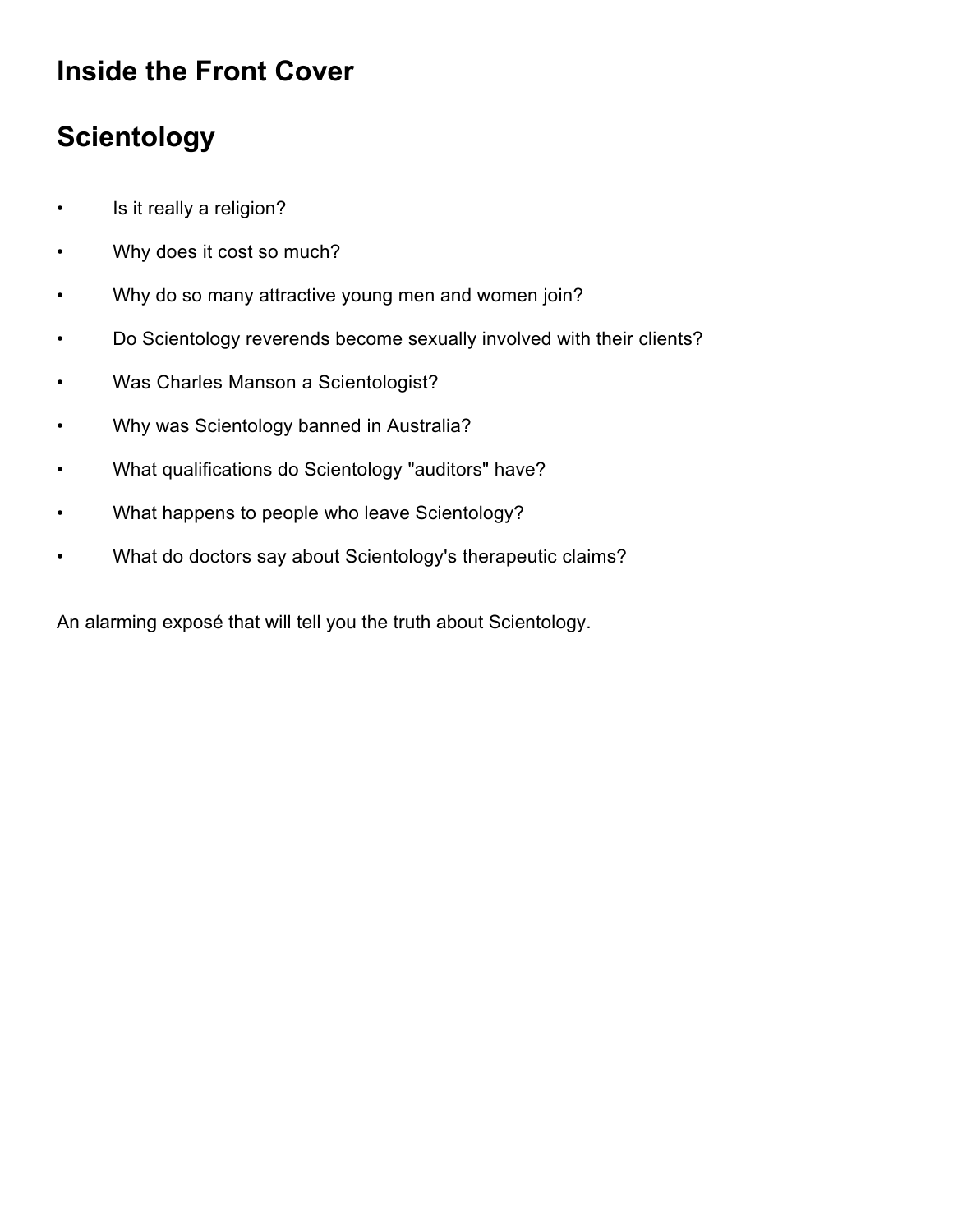# **THE SCANDAL**

# **OF SCIENTOLOGY**

**Paulette Cooper**

A TOWER BOOK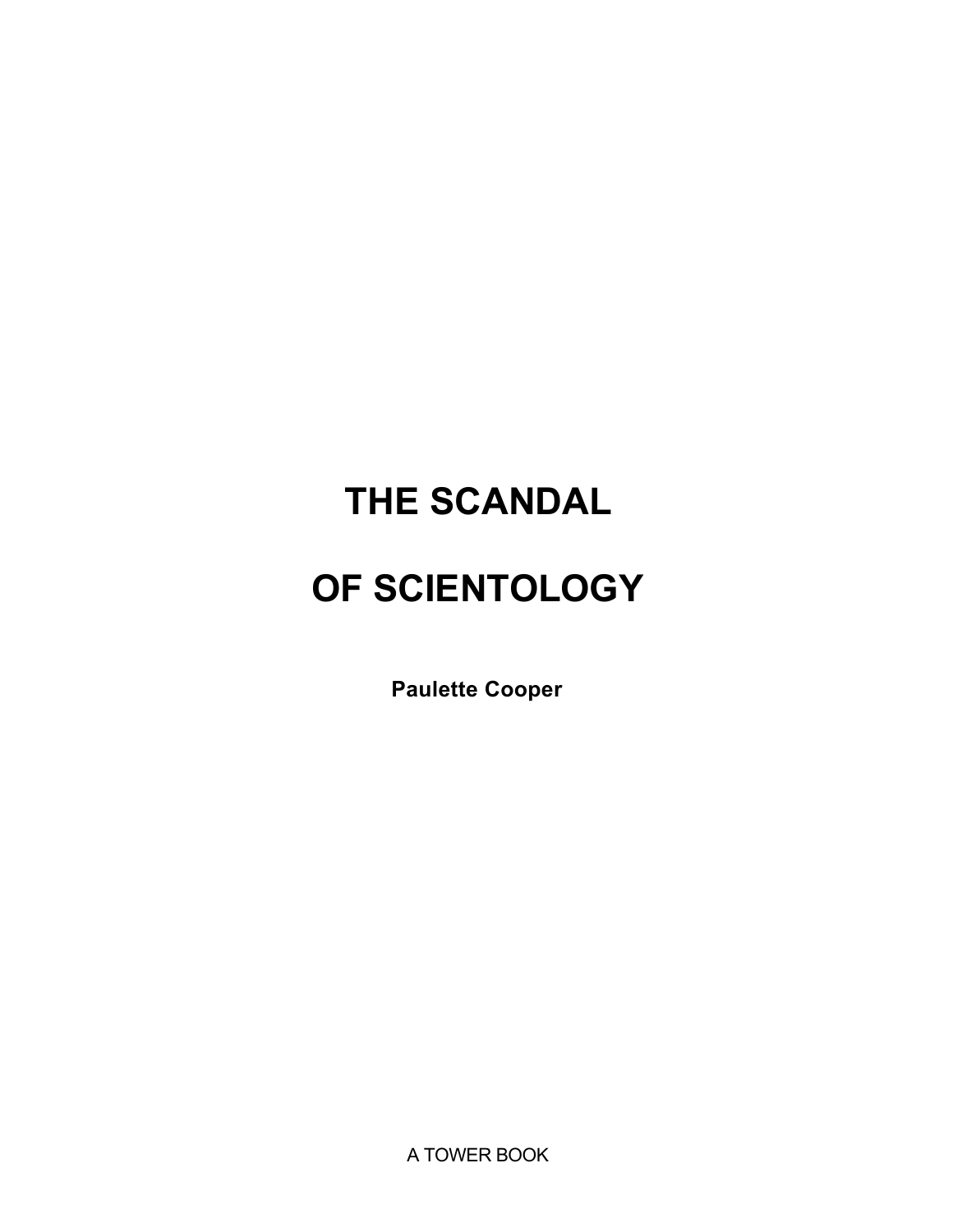Tower Publications, Inc.

185 Madison Avenue

New York, New York 10016

Copyright © MCMLXXI by Paulette Cooper

Printed in U.S.A.

All Rights Reserved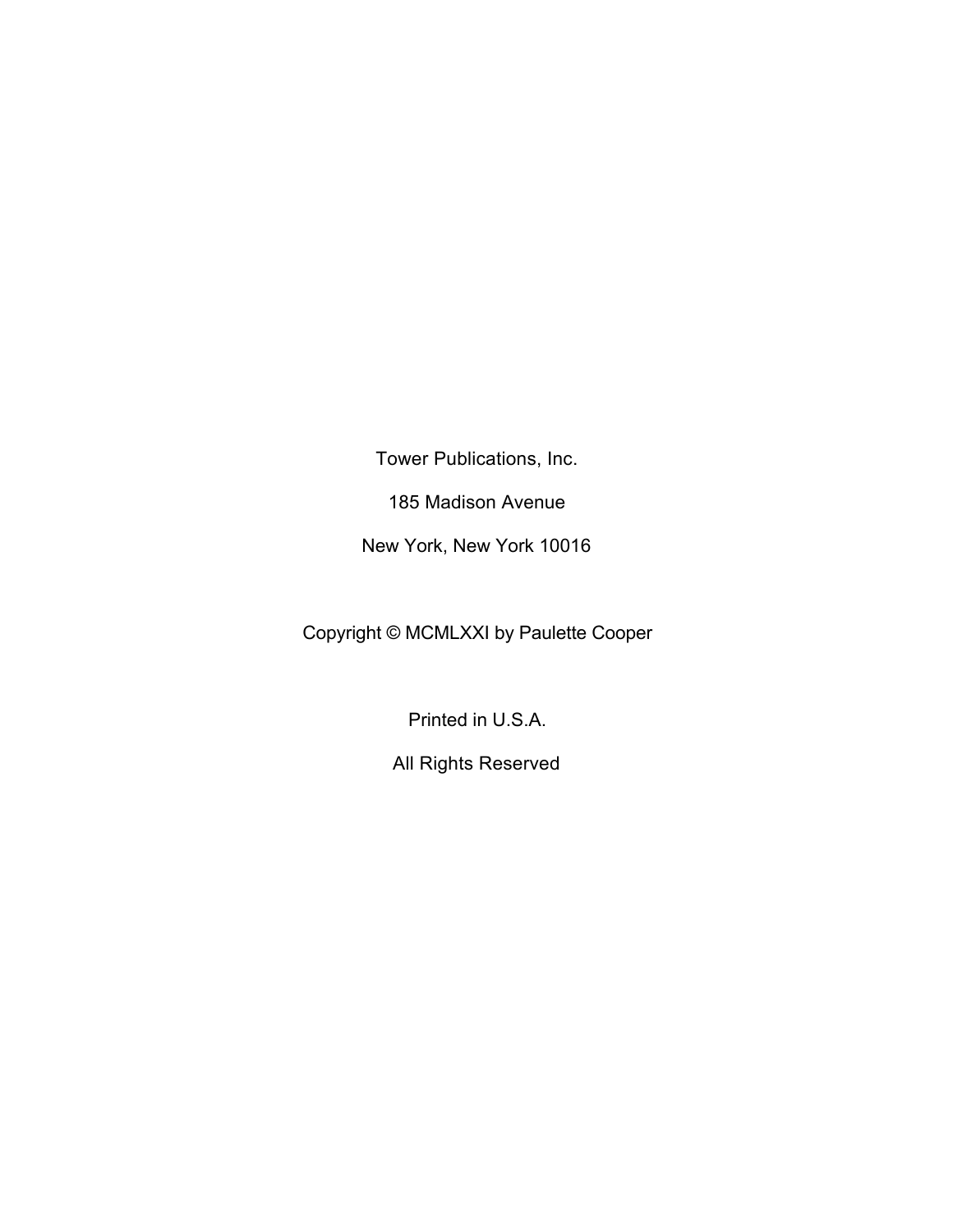# **Dedication**

to my parents TED & STELLA

with all my love, and thanks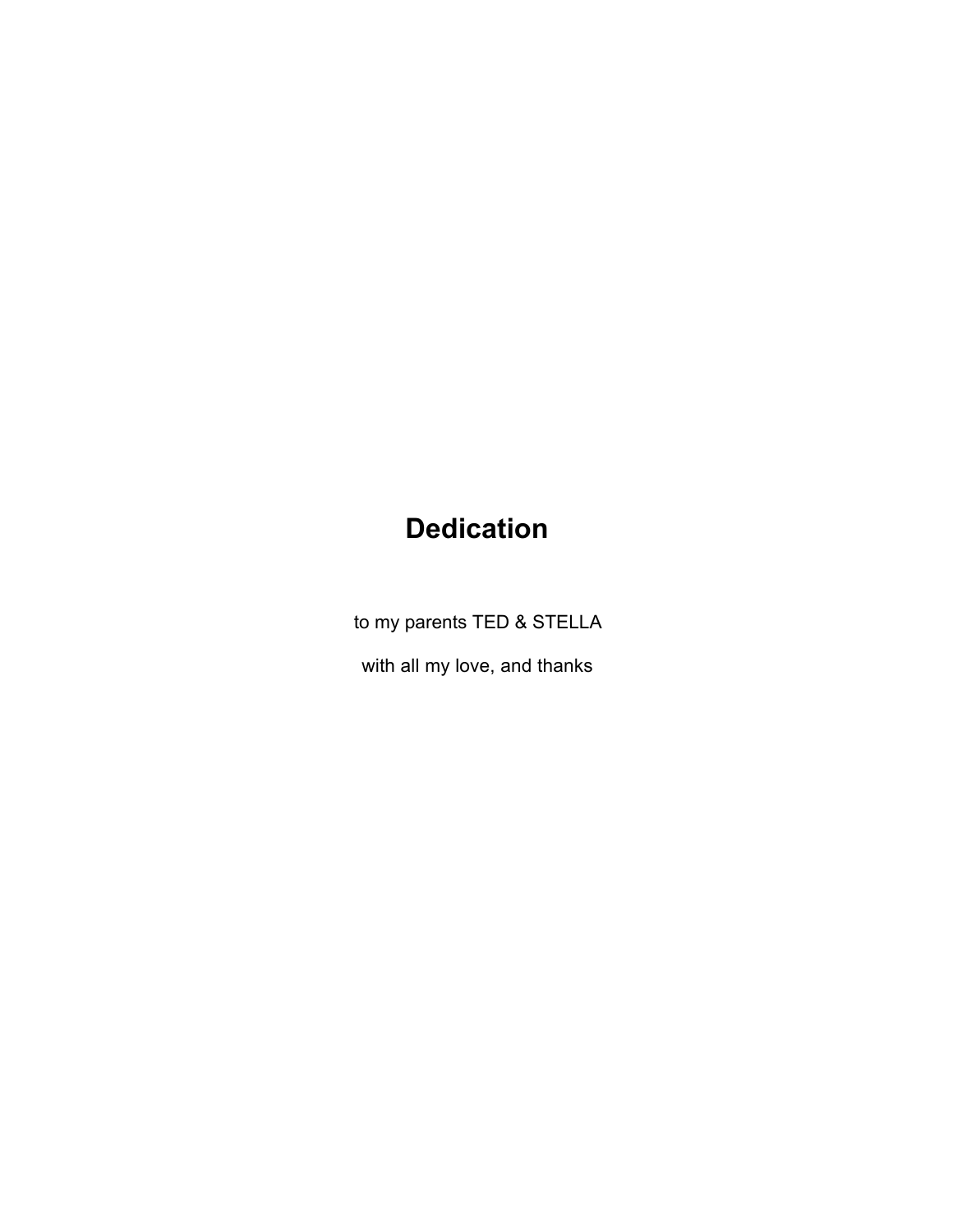## <span id="page-14-0"></span>**Preface**

*The Scandal of Scientology* is not the story of one isolated group. It tells of a loosely organized network of hundreds, perhaps thousands, of franchises, "Orgs," "Churches," etc., that have been established in various parts of the world.

Each group has its own personality. Because one incident may have occurred in Australia or England, it does not necessarily mean that it has happened, or even could happen, in America, or vice versa. The only thing the Scientology groups or "Orgs" have in common is their acceptance of L. Ron Hubbard's theories and policies.

This book contains more historical than contemporary material. Some of the information comes from an American tax case that ran from 1956 to 1959; some of it comes from a 1963-1965 Inquiry in Victoria, Australia; and some comes from statements Hubbard made in the 1950's.

Every day there are new directives, cancelling old policies and creating new ones so that the nature, beliefs and practices of Scientology are constantly changing. It is to Hubbard and the Scientologists' credit that the direction is generally a positive one, and that some of the less laudable practices outlined in this book appear on the wane.

I have tried to present the Scientologists' statements (quoting them directly whenever possible) and actions, along with the statements and actions of those who are against them or who have had difficulties with them.

Until now, Scientologists have been able to keep the stories a secret, generally by suing. However, as more inquiries into Scientology are made, as more news stories about the organization are printed, and as more criticism against Scientology is levied, Scientologists may discover that law suits are ineffectual. Instead of trying to hide what is going on in their house, they may have to clean it up.

If they don't, various national governments may not permit them to survive. The Scientologists are already recognizing this. Like many groups that were formerly *enfantes terribles*, Scientology, if it continues in its current clean-up campaign, may one day become one of the world's most respected groups or Churches.

It has taken more than two years to gather all the material in this book. I would like to thank a few of the people who unselfishly gave of their time and energy to aid the project.

First, I'd like to thank those who helped in the early phases of the manuscript: Hayes B. Jacobs, C. Michael Curtis, and especially, Ann Barr, and *Queen* Magazine which published a small portion of this book.

I am also especially grateful for the help later on of Michael I. Sanders, Ray Buckingham, Ralph Lee Smith, Susan Kideckel, Robin Wagner, Jay Larsen, and especially, Adelaide Ungerland. Finally, I'd like to thank those who helped me with this book in England: Victor Briggs, Paul Nix, and especially, Peter Haining.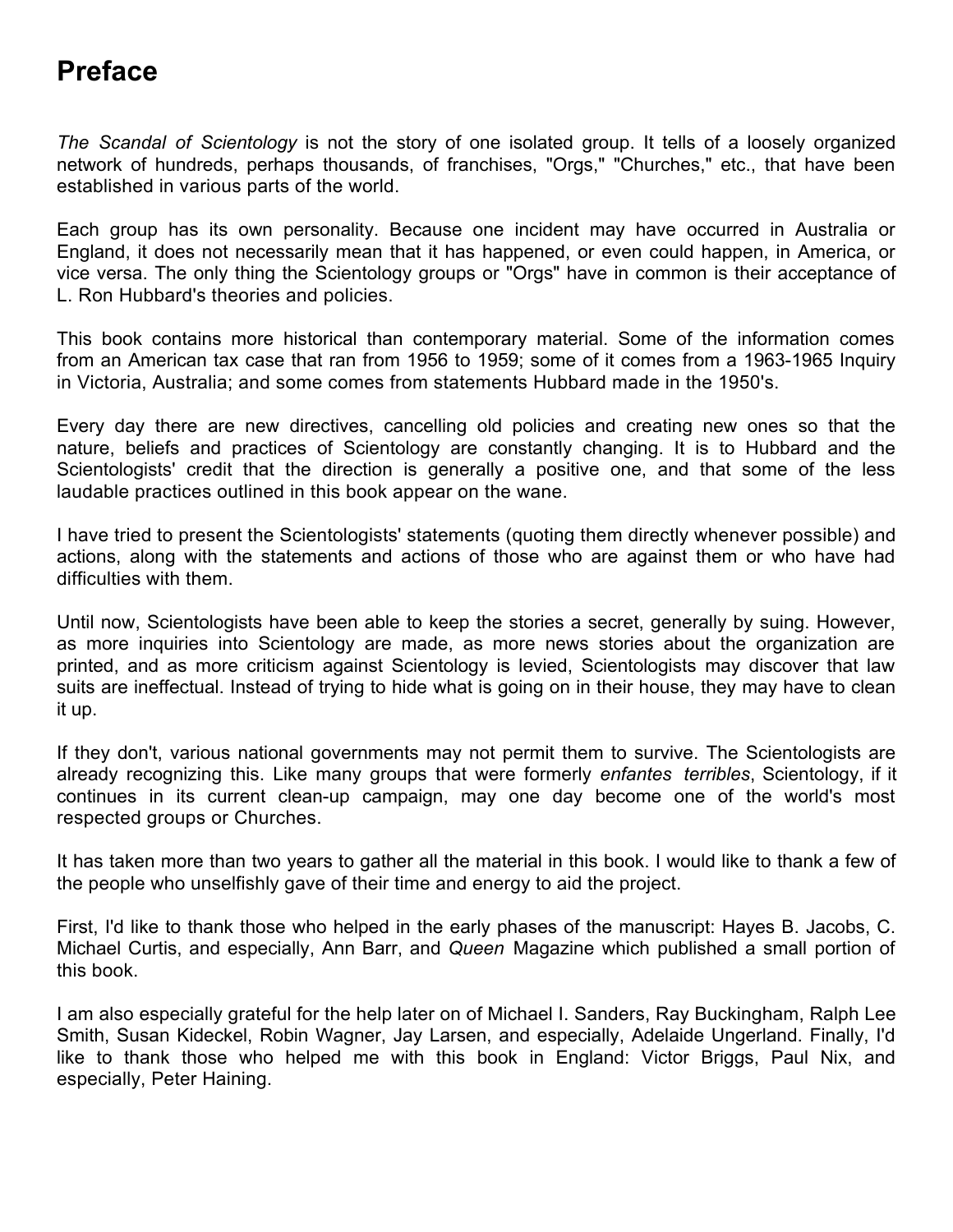*A [Scientology] "clear" can be tested for any and all psychoses, neuroses, compulsions and repressions (all aberrations) and can be examined for ... psychosomatic ills. These tests confirm the clear to be entirely without such ills or aberrations. Additional tests of his intelligence indicate it to be high above the current norm. Observation of his activity demonstrates that he pursues existence with vigor and satisfaction.*

 $-L.$  Ron Hubbard $\{1\}$ 

*I find that I have seen very little, if any, result from Scientology processing that I would consider to be demonstrable results in the physical universe.... I have yet to see a stable "clear" that could operate better continuously in the physical universe.*

 $-L.$  Ron Hubbard, Jr.  $\{2\}$ 

#### **Citations & Notes**

- {1} (2 in Introduction) quote by Hubbard [6]
- {2} (3 in Introduction) second quote by his son [255]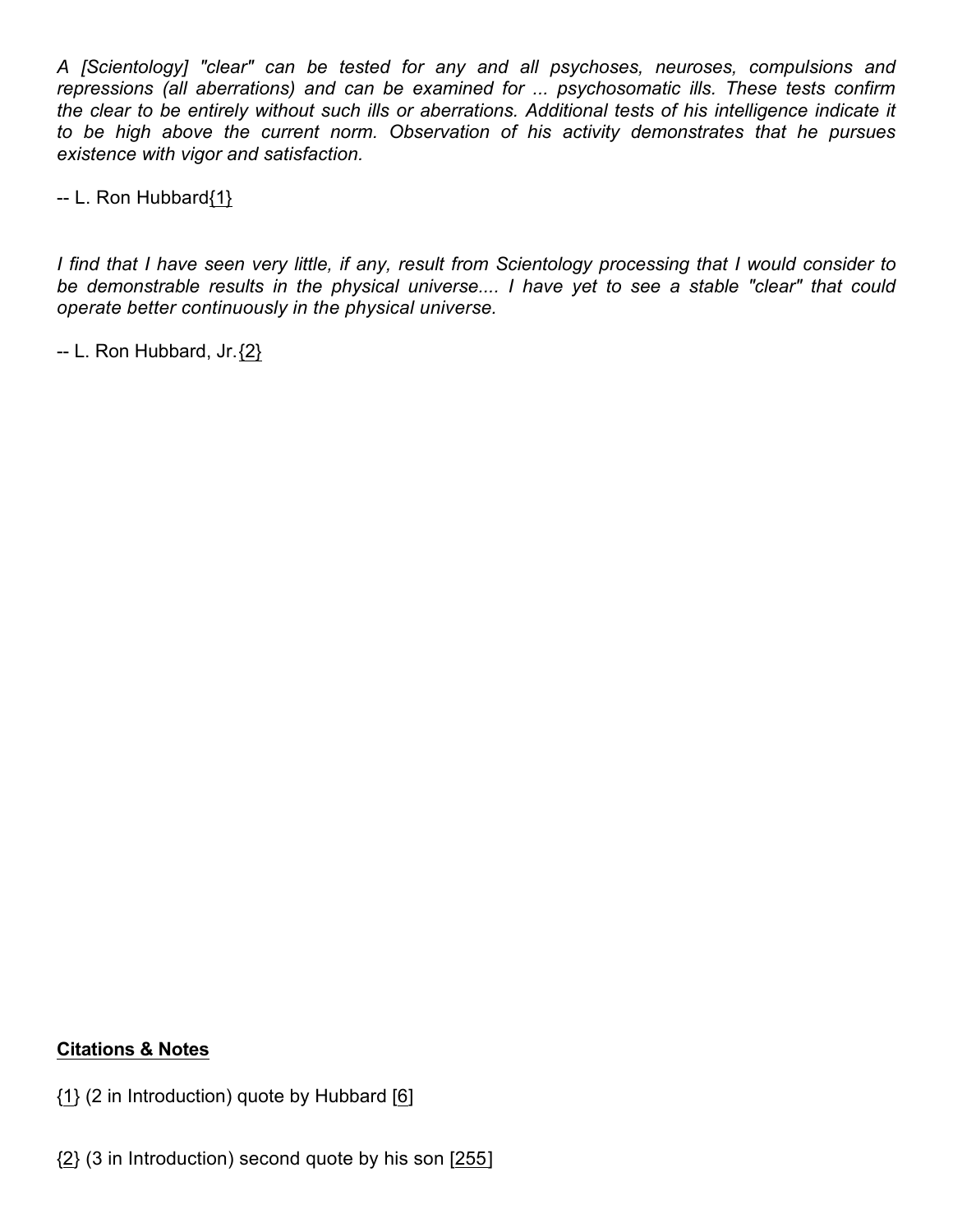### <span id="page-16-0"></span>**Introduction**

You may have seen them standing on street corners with a handful of leaflets, distributing them aggressively to passersby. You may not even have noticed them at all, because they look so much like you and me -- except maybe a little younger, and sometimes a little more like a hippie.

But if you had stopped to take one of their leaflets, you would have discovered that you were being invited to "step into the exciting world of the totally free" for a lecture on Scientology, "the applied philosophy of knowing."

On closer perusal, you would have discovered that Scientology can "raise your I.Q. to over 135, give you creative imagination, amazing vitality, deep relaxation, good memory, strong will power, radiant health, magnetic personality and good self-control."{1}

It sounds pretty good, so it's possible that if you had nothing better to do that night, you may have found yourself outside one of their headquarters, about to step into what they call "the exciting world of the totally free."

Once you walked into this world, you would have immediately noticed a number of large posters of a fatherly looking man, a bookstore with over thirty-five books, all written by the same man, a bulletin board listing various levels of "freedom," and everywhere, people running around, busy in some unseen activity, but never too busy to stop and greet each other and often you, the newcomer, with a handshake, a "thank you," a strange smile that seems to be attached to but not part of his face, and an intense stare that would startle a paranoid, but would please someone who likes to be looked straight in the eye.

After you signed in, you would be directed into a classroom, where a pleasant-looking man welcomed you to the "Church of Scientology." The man might begin the lecture rather nervously - he probably never spoke in public before he joined Scientology -- by telling you how Scientology changed his life.

"Six years ago I was a failure," he may begin, "earning \$15,000 a year. I had a wife, a house, and a child. I hated my job, hated my wife, hated my life. On the weekends I used to lie in bed staring at the ceiling, wondering how I had ever gotten into this mess. And then I discovered Scientology."

"Beautiful," says a girl standing by the door, and everybody turns around to see an attractive brunette with a strange stare that immediately marks her as a Scientologist.

"Now I have discovered freedom," he continues. "I have left my wife. I have quit my job. And I am now earning \$40 a week here lecturing to you. I am busy. I have wonderful new friends. I love my work here. I am now a real success through Scientology."

One man picks up his attaché case and leaves; this is obviously not *his* idea of success. But the rest sit back, waiting to learn how he was saved by Scientology, expecting a speech full of thunder and lightning, and most of all, references to God.

But no -- the Church of Scientology rarely mentions God -- and the speech is more like a sales pitch than a revivalist meeting. The man is obviously selling something, but it's hard to tell exactly what it is. He does not talk in terms of prices or bargains, discounts or markups; he seems to be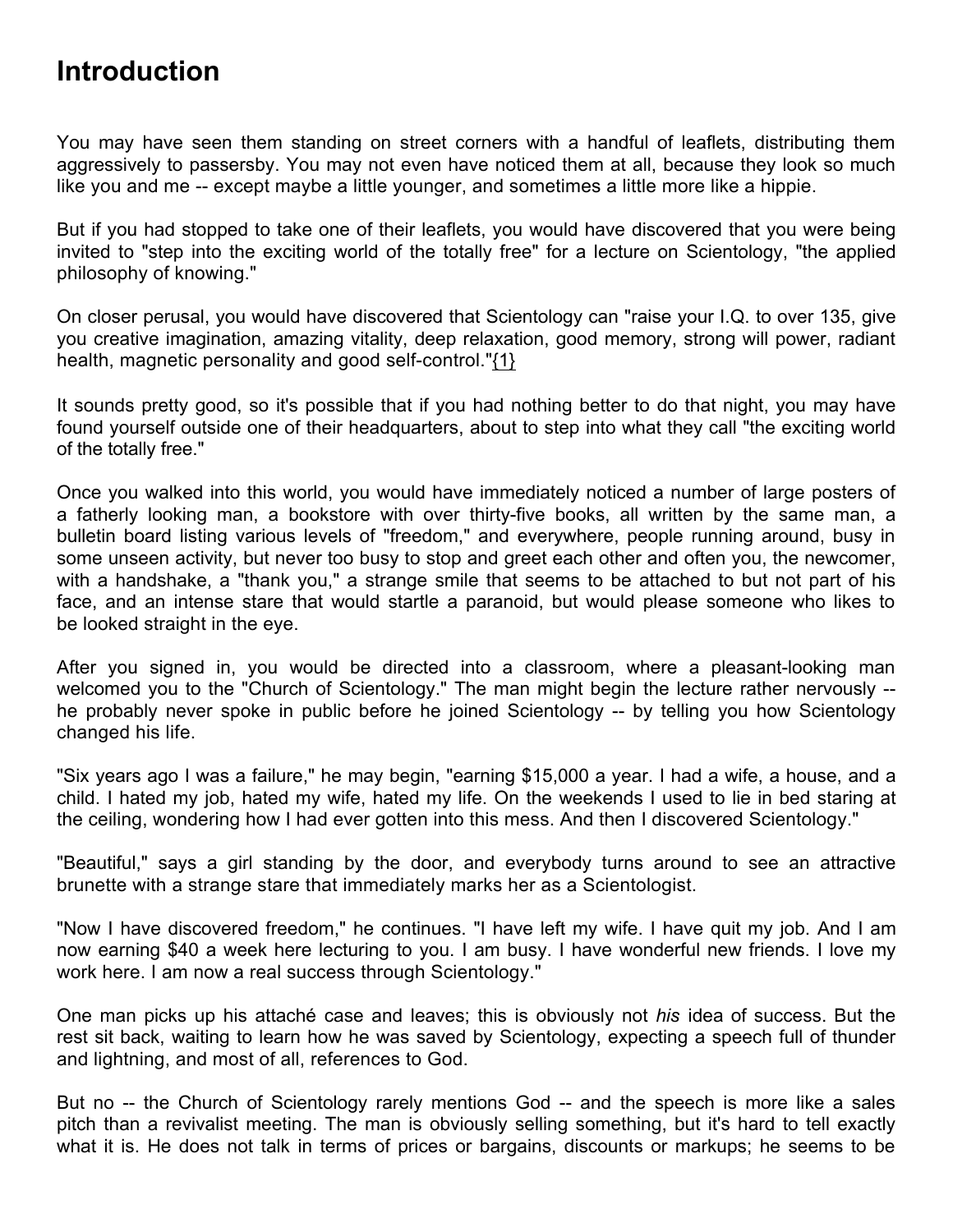selling an elusive product called "happiness."

"We had a woman come in here who was in psychoanalysis for eight years," he continues. "*Eight years*. But after five days in Scientology, she had no more problems."

"Beautiful," says the Scientology girl again. But now the rest of the audience seems to be silently agreeing with her, and since her remark is no longer out of place, no one turns around to look at her. Instead, everyone is sitting up, straining slightly forward like runners waiting for the starting gun, waiting to hear more about the miracle.

But again they are surprised. Instead of elaborating on how Scientology could have helped that woman, or anyone else, the lecturer goes into a long philosophical discourse on "communication." A few people walk out; several, too polite or too self-conscious, let their eyes wander over to the various exits as they secretly plan their escape.

Their time comes about a half hour later when the lights are turned off and a movie about Scientology is flashed on a screen. Four or five people sneak out now, ducking low, perhaps anxious not todisturb others with their shadow on the screen, perhaps not wishing to be identified.

Those who do stay, however, are in for two surprises. The movie stars a man named L. Ron Hubbard -- who, they realize, is the same man who wrote all those books outside -- and when L. Ron Hubbard comes on the screen, with an open shirt, ascot and the type of smile that suggests he's hiding gum in back of his mouth, the audience discovers that he is the same fatherly looking man who appeared in all the posters outside.

Only now, he doesn't look nearly so composed. The film shows an interview on the British Broadcasting Company, and throughout, Hubbard keeps alternating his clenched smile with a look that suggests that his interviewer, or perhaps his questions, has a very bad odor.

The film is as tiring as the lecture, but at last, that too is over, and the lecturer makes his final sales pitch -- only this time, he is selling something quite tangible -- the first Scientology course, which he says might increase your I.Q. by fifteen or twenty points, but is "guaranteed to help you improve your communication or your money back" for only \$15.

If you had been one of the dozen people still left, it is possible that you would have signed up for that course, along with the rest of the people who remained. After all, where else in this world could you find a promise of instant happiness for only \$15 with a money-back guarantee as well?

Where else, if you're lonely, could you find such an immediate world of promising friends?

If you're sexually or socially frustrated, where else could you find as many young single attractive people?

If you didn't get as far in school as you would have liked, where else could you take a few courses and attach a (Scientology) B.A. to your name -- or better still, for a few more courses be called "Doctor" or "Reverend"?

In fact, if you always wanted to be a doctor, psychiatrist, or priest, where else could you become the equivalent of this in less than a year of training?

And if you're curious about this exciting world of the totally free that you've accidentally stumbled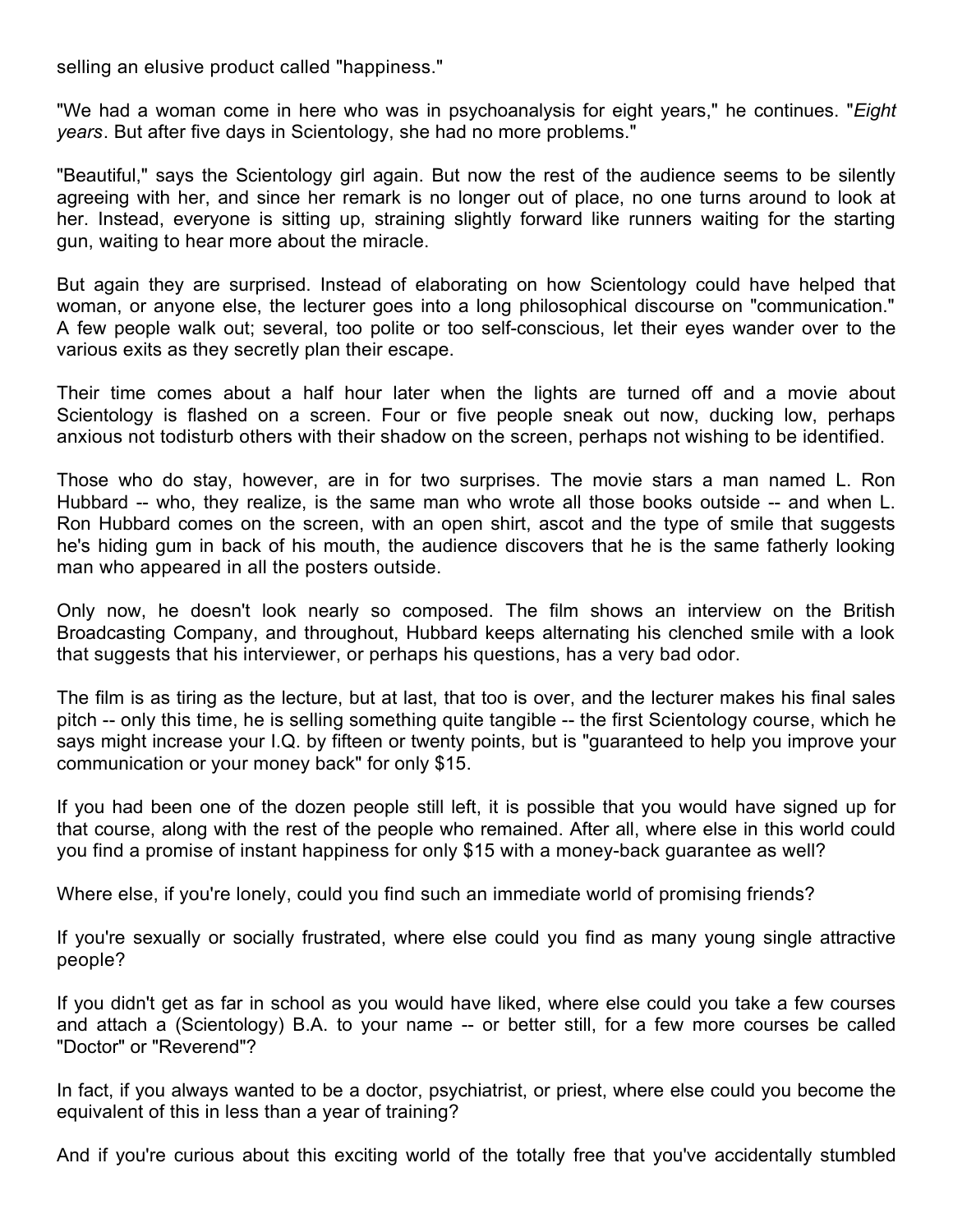upon, how else could you find out more about it without paying that \$15?

Some of the people who signed up for Scientology to satiate their curiosity might have done better if they had read the newspapers.

They would have read that Scientology is currently being investigated in England. They would have read that Scientology has been banned in Victoria, Australia, Western Australia, and South Australia.

They would have read that in Scientology, some people are allowed to listen to the most intimate sexual secrets of other people after just a few months of training.

They would have read of the "death lessons" that were once being taught in British schools - devised by Scientologists.

They would have read of a group called "The Process" that worships sex and the devil and believes in every type of sexual perversion -- they were started by Scientologists.

They would have read of a man named Charles Manson, convicted of murdering Sharon Tate and others -- he may have been a Scientologist.

They would have read of a group that tried to "take over" the National Association of Mental Health in England -- they too were Scientologists.

They would have read about the Scientology "Reverend" who was sleeping with a married woman who had come to him for help with her marital problems, and who was shot by the husband of the woman.

They would have read of a group that makes its members hold on to a "lie detector" while the leaders asked them the most intimate details about their sexual life, and then took these answers and sent them to the leader of the group -- *that is Scientology*.

My own introduction to Scientology started about a year and a half ago. It was the day after Robert F. Kennedy was killed and I was still a little shaky, still glued to the TV set, still moaning that such a tragedy couldn't have happened twice.

In the midst of my mourning, I received a frantic call from a former boss of mine, a man in his forties whom I hadn't seen in a couple of years, who said it was imperative to see me immediately.

When he arrived, carrying a flowerpot with a McCarthy button stuck in the soil, I poured him a drink and sat down in the chair across from him, waiting to hear what was so important.

"Come over here and sit on my lap," he said coyly. "There's something I have to tell you."

I obeyed, not realizing what was about to happen.

"I've just discovered who I am," he said, and I sat there quietly, waiting for his reply.

"God," he told me.

I got off his lap quickly. Unfortunately, it wasn't quite that easy to get off the subject. He prattled on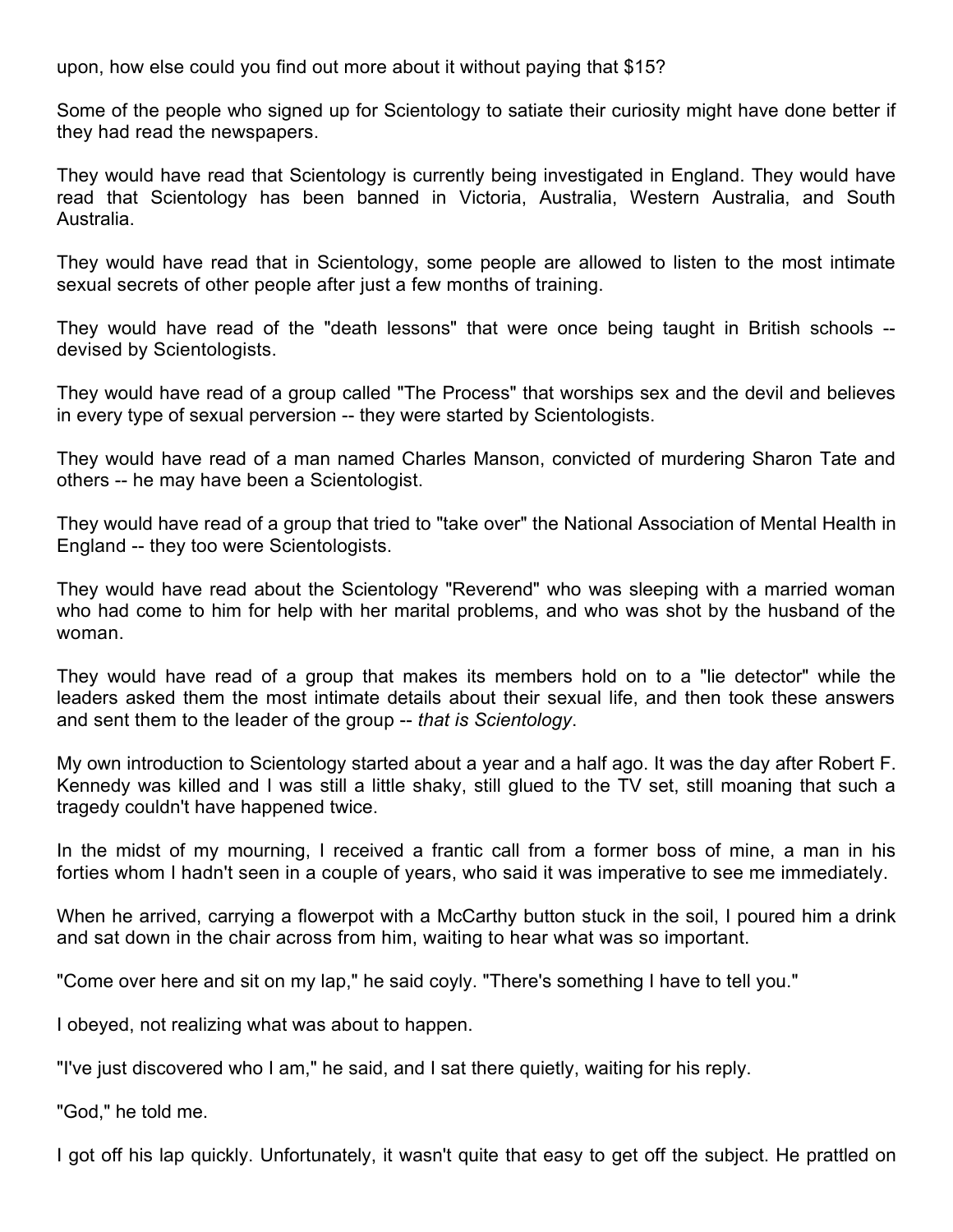and on like a paranoid, telling me what it was like to be God.

"When did you discover you were God?" I finally interrupted.

"Since I joined Scientology," he told me.

"Oh I think I've read a little about them," I laughed. "Aren't they the ones who believe we've been reincarnated for 74 trillion years?"

He nodded.

"Oh come on," I chided. "You don't really believe that. You're so conservative. House in Long Island, nice kids, a wife."

"Not any more," he told me. "I left her."

"Why?"

"She was suppressing me."

"Was she against Scientology?"

"Yes," he admitted. "But she was wrong. Scientology has helped me."

"But *anything* helps a person for a while if he believes in it," I said, and started arguing with him about faith healing.

"You're wrong," he told me "and just to prove to you that Scientology has really helped me, look how much I've changed. All I used to care about was making money. Now all I care about is helping people. I've given \$700 away this week to people standing on the street corner who looked like they needed to be helped.

"Look" he said, and removed several crumpled sheets of paper from his pocket and began reading the names, phone numbers, and occupations of every person he'd met in the past few weeks - from hippies in the Village to the conductor who'd taken his train ticket.

"What are you going to do with those?" I asked him.

"Help them, too," he said.

"How?"

"By keeping the Mafia away from them."

"But the Mafia isn't *after* them," I protested.

"That's because I wrote down their names," he replied.

I decided to stop arguing; he was too far gone. Instead I sat there for a while, listening to his delusions of persecution by the Mafia, of his conversations with God, of the changes in his life since he had joined Scientology, and of all the reasons why I should join it too.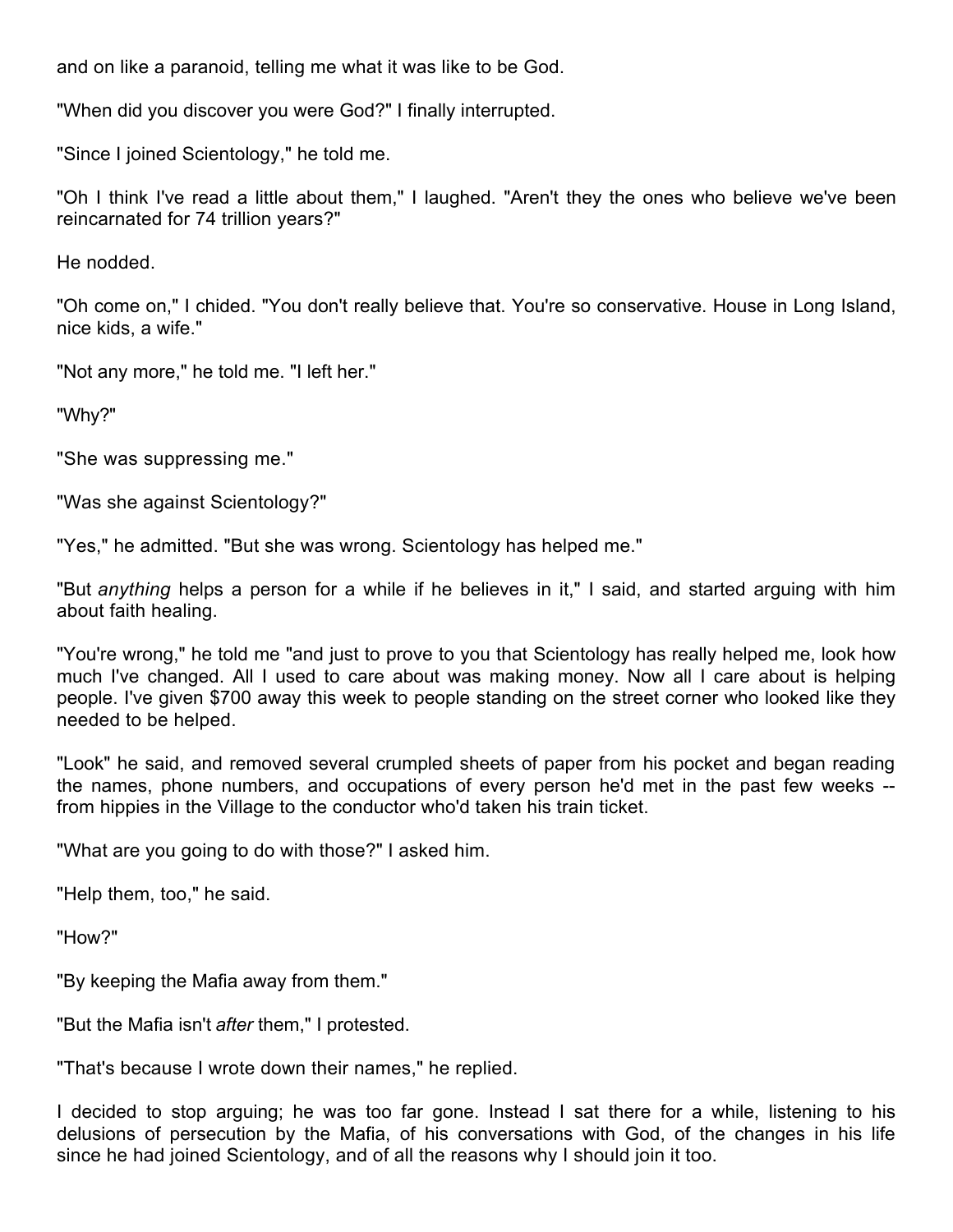After a while he stopped talking altogether and went into a trance. I sat there quietly until I noticed that his eyes were riveted on me. I immediately panicked, because after I graduated college, I had worked for a short while with patients at a mental hospital. After a few difficult situations, I knew what his glazed look meant.

I was right.

"God has decided to rape you," he said slowly, as he started walking all too quickly toward me.

I didn't dare show how frightened I was. The trick for handling people when they got dangerous at the hospital was to keep talking -- to keep them talking. But now with both arms like a vise around me, and only one thought on his mind, it was hard to find another topic to interest him.

"Tell me more about Scientology," I finally said. This worked. He released his grip and went into another trance, talking again about how Scientology had helped him.

"Just look at what it's done for me," he said, while I was trying to steer him out the door.

I took a long, hard look.

Two weeks later he was in a mental institution

After that evening, I put Scientology down on my list as a possible topic to write about. But I didn't really decide to investigate it until I bumped into another old friend who had also become a Scientologist. He too tried to persuade me to join.

"I know all about that," I said, cutting him off right in the middle of his perfectly practiced sales pitch. "In fact, do you remember \_\_\_\_\_\_\_\_ who used to work with us in our company? *He* was in Scientology."

"I know," said my Scientology friend proudly. "*I* was the one who brought him in."

"Well," I fumed, "do you also know that he is now in a mental institution? While he was in Scientology he decided he was God."

"*Maybe*," said my Scientologist friend, "*he really is*."

#### **Citations & Notes**

{1} what Scientology can do for you [65]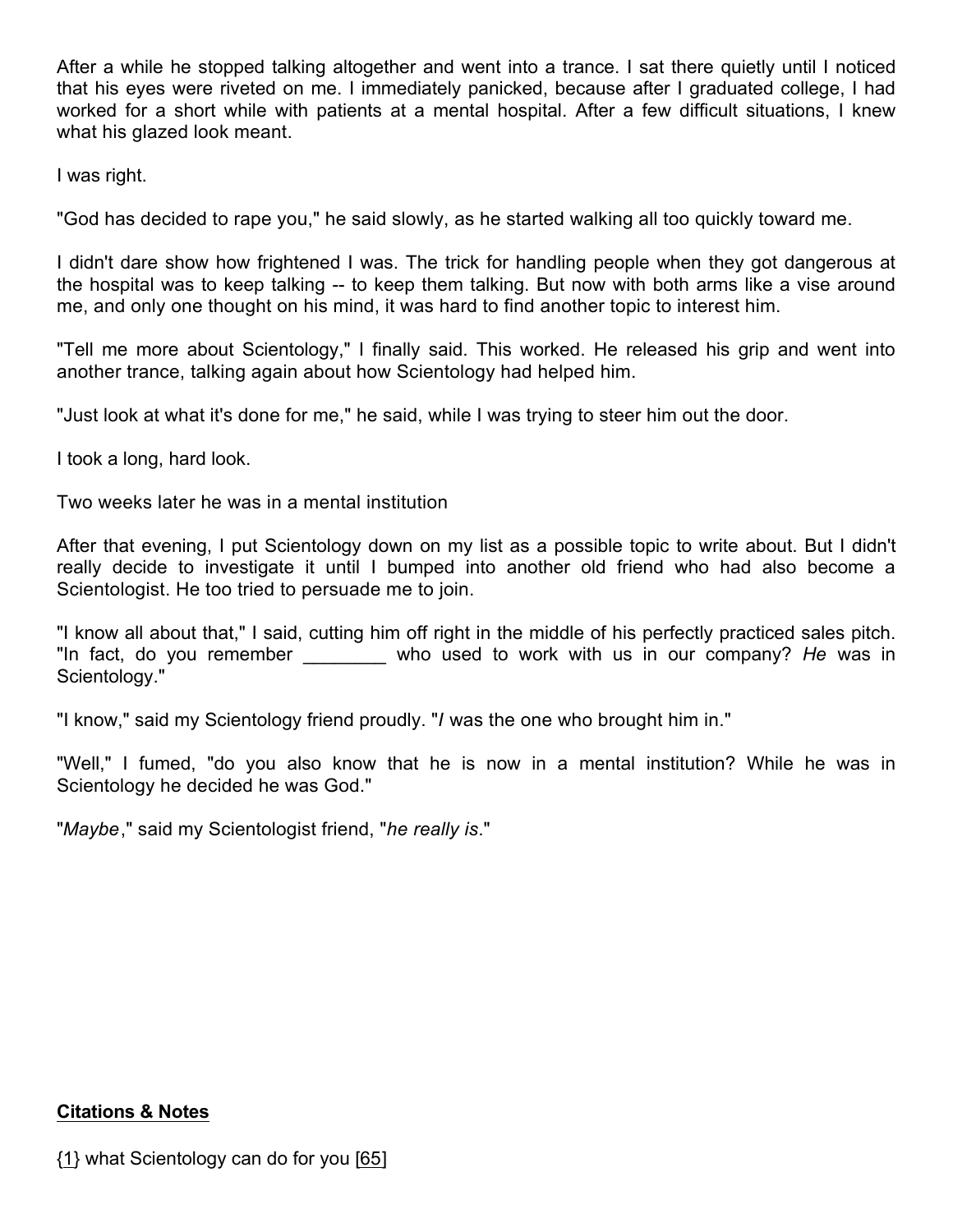## <span id="page-21-0"></span>**Chapter 1 From Dianetics to Scientology**

*The sun never sets on Scientology*

-- from "The Aims of Scientology"{1}

In 1950, a fad called "Dianetics" hit America like a hurricane, attracting hundreds of thousands of people, especially on the West Coast, by promising to cure them of all of their problems without subjecting them to all those tedious hours required by psychoanalysis.{2}

To understand the cause of all their problems, and cure them, all they had to do was read a book written by a science fiction writer named L. Ron Hubbard.

But in addition to letting people cure themselves, this book had something to offer those people who had always secretly wanted to be doctors and to cure others. It allowed them to do this without all those tedious years of required training. All they had to do was also read the book by Hubbard.

The impact of this book, *Dianetics: The Modern Science of Mental Health*, was incredible. Dianetics clubs sprang up everywhere. People referred to Hubbard's book simply as The Book, and thought of it more as The Bible.

Thousands were throwing Dianetic parties{3} and reliving their birth (in keeping with the Dianetics Philosophy which stated that a person's prenatal experiences were the cause of many of that person's problems today). What had once been a Seance had at last become Science.

But then, just when everyone was having fun, a few critics had to come along and spoil it all. Dianetics was discredited by the professional doctors and their organizations, and America deserted it to search for Bridey Murphy (the Irish woman who believed she had been reincarnated) instead. {4}

Dianetics then also quietly underwent a rebirth. First, people could no longer become "doctors" just by buying Hubbard's book. Instead, they had to pay to take courses at his institutions before they could get "professional" status. Secondly, Hubbard changed the "science" of Dianetics to a "religion." And last, he renamed this religion "Scientology."

Not everyone applauded these moves. One critic said the name "Scientology" was no more impressive than if a fruit shop proprietor decided to call himself a "Fruitologist."{5} But most of the objections -- and suspicion -- were levied not at the name but at the "religion." Agnostics seemed to resent the religion, and the religious may have resented the agnosticism.{6}

Scientologists did accept the idea of God, but believed that God existed in each man as a "thetan," which is roughly comparable to the "spirit" or "soul."{7} They therefore preached that man doesn't *have* a soul or spirit -- he *is* a spirit called a thetan. God, when he was referred to, was sometimes called the Big Thetan. ${8}$ 

In addition to worshipping a deity, Scientology also had some other religious elements as well. Its adherents were imbued with a missionary fervor, eager to march forth and deliver the gospel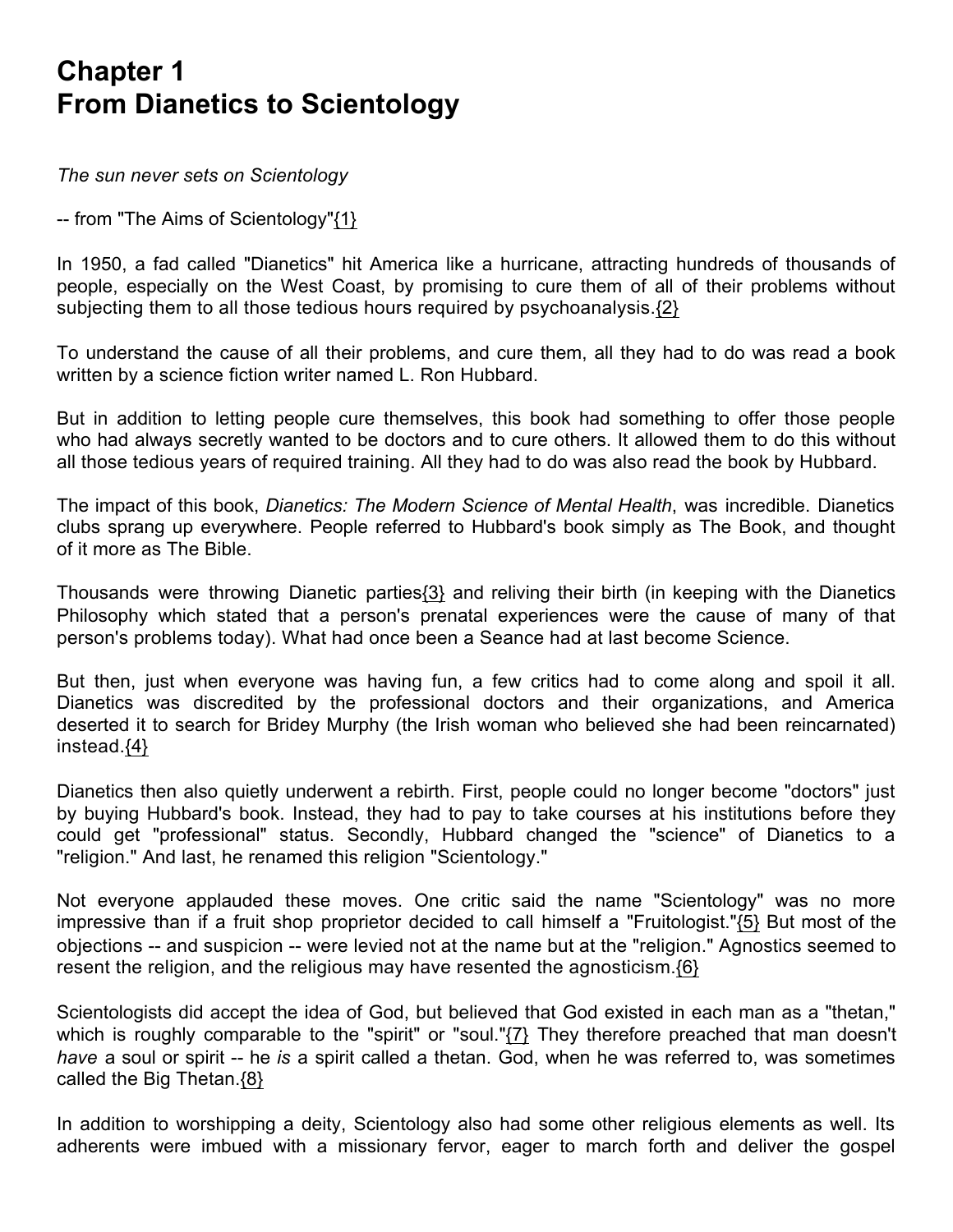according to Hubbard. In addition, the followers took on faith *everything* Hubbard said. And finally, L. Ron Hubbard -- or "Ron" as believers called him -- the Western Guru, inventor, leader and promoter of Dianetics and Scientology, while never proclaiming he was God, was placed in an almost equally exalted position by his followers.{9}

Many people were still suspicious about Dianetics' conversion to religion, perhaps because the "science" of Dianetics had run into so many difficulties that turning it into a religion and renaming it may have seemed like an attempt to evade its pervasive problems. The first problem was the desertion of one of the earliest and most prestigious adherents of Dianetics, Dr. J. A. Winter.{10}

Winter had written the foreword to Hubbard's book and had become the director of Hubbard'sDianetic Institute. After he severed his relationship with Dianetics, he wrote a book called *A Doctor's Report on Dianetics*, which not only criticized Hubbard's research and methods, but said that Dianetics was causing people to go psychotic.{11} He discussed the case of one person who was treated by the Dianetic Institute and then disappeared, returning later and stating he had with him "one of my disciples, Saint Simon...."

In addition, in January of 1951, the New Jersey Board of Medical Examiners instituted proceedings against Hubbard's Dianetic Organization for operating an unlicensed medical school,{12} and possibly for letting people append an "M.D." after their names, representing not a "Medical Doctor" but a "Master of Dianetics."{13}

Also, Hubbard had some philosophical differences with a Dianetic Foundation he had established in California and broke off with them.{14} Hubbard's Wichita foundation filed a voluntary petition of bankruptcy on February 21, 1951.{15}

Some of Hubbard's other organizations in Phoenix, Philadelphia and London were successful, but he ran into difficulties later in Washington when he established The Founding Church of Scientology there. [16] And then, to add to Hubbard's troubles and successes, he brought Scientology abroad.{17}

By March, 1959, Hubbard had moved the entire operation over to England's Saint Hill Manor in East Grinstead, Sussex, right outside London.{18} He left America, according to the London *Times* "because the atmosphere was being poisoned by nuclear experiments."{19}

By the time he left America, he had 153 franchised Scientology auditors here.{20} A "franchise" may be a strange structure for a group that insists they're a Church, and that may explain why they've recently renamed them "missions."{21}

It doesn't matter whether they are called missions or franchises. What does matter is that they all had to turn over ten percent of their gross income to Hubbard.{22} In addition, by that time, he had established headquarters or "Orgs" as they called them (short for organizations) in various parts of Australia, Africa, New Zealand and Europe -- all turning over ten percent of their income to Hubbard, too.

While such an arrangement would seem quite enviable, Hubbard's problems were just beginning. The British were not enchanted with Scientology. They refused to recognize Saint Hill as a Church -- Hubbard could only claim it as an educational establishment.{23} Then, they refused to give Scientology students visas to enter the country for study or work at Saint Hill.{24} And finally, they decided to set up an Inquiry into Scientology, which is now under way.{25}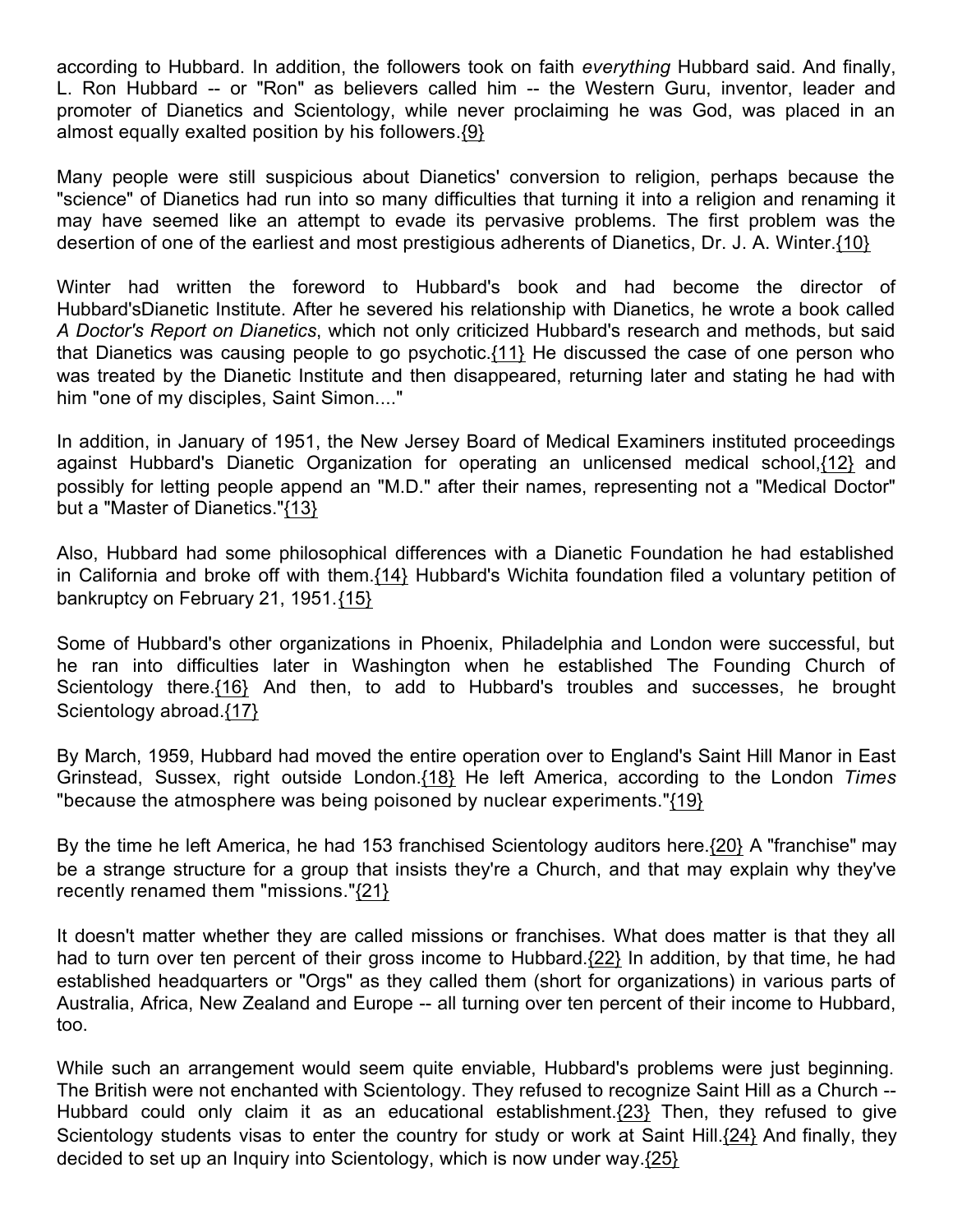If the Inquiry is anything like the other Inquiries, Hubbard's problems are far from over. After Victoria, Australia, completed its Scientology Inquiry, Scientology was banned and its practice was made punishable by up to \$500 and two years in jail.{26}

In South Australia, officials outlawed Scientology and their use of E-meters, a device similar to a lie detector.{27} In Western Australia, Scientology was also banned.{28}

In New Zealand officials conducted an Inquiry into Scientology, but decided not to ban it because they felt it had changed (although they did criticize some of its earlier methods and expressed concern over certain Scientology practices).{29}

Scientology was not banned in New South Wales,{30} however, where anybody can set himself up as a consulting psychologist (one New South Wales man who was convicted of kidnapping and murder had at one point in his career styled himself as a therapist).{31}

And in South Africa, where an Inquiry is currently under way, it does not look hopeful.{32} One witness allegedly testified that the Scientologists were planning to arm 5,000 Africans and seize control of the government.{33} A member of South Africa's Parliament referred to Scientology as a "cancer like communism that could destroy South Africa."{34}

And yet, despite all the Inquiries, despite all the bannings, and despite all the negative publicity, outsiders estimate that the Scientologists probably have several hundred thousand followers in America (possibly a quarter of a million in California alone),{35} maybe one hundred thousand in England,{36} and possibly two to three million in the world.{37}

The Scientologists' own figures are even more glowing; they claim at least four million members in America and probably five million members in the world.{38} One thing is certain -- Scientology is expanding, and probably tripled or quadrupled its members in the past few years.{39}

What is the future of Scientology? Will its adherents revive Dianetics, as they are doing in America and England now, if they run into more and more difficulties? Will they repeat their claims that they are a science, or will they make their claims that they are a religion even more vociferously?

In a letter titled "Scientology 1970," Hubbard wrote that Scientology would be planned on a *religious* basis throughout the world. The letter concluded: "This will not upset in any way the usual activities of any organization. It is entirely a matter for accountants and solicitors."{40}

#### **Citations & Notes**

- {1} initial quote on "sun" [23]
- {2} article in *Astounding Science Fiction* [108]
- {3} Dianetic parties [153]
- {4} left Dianetics for Bridey Murphy [142]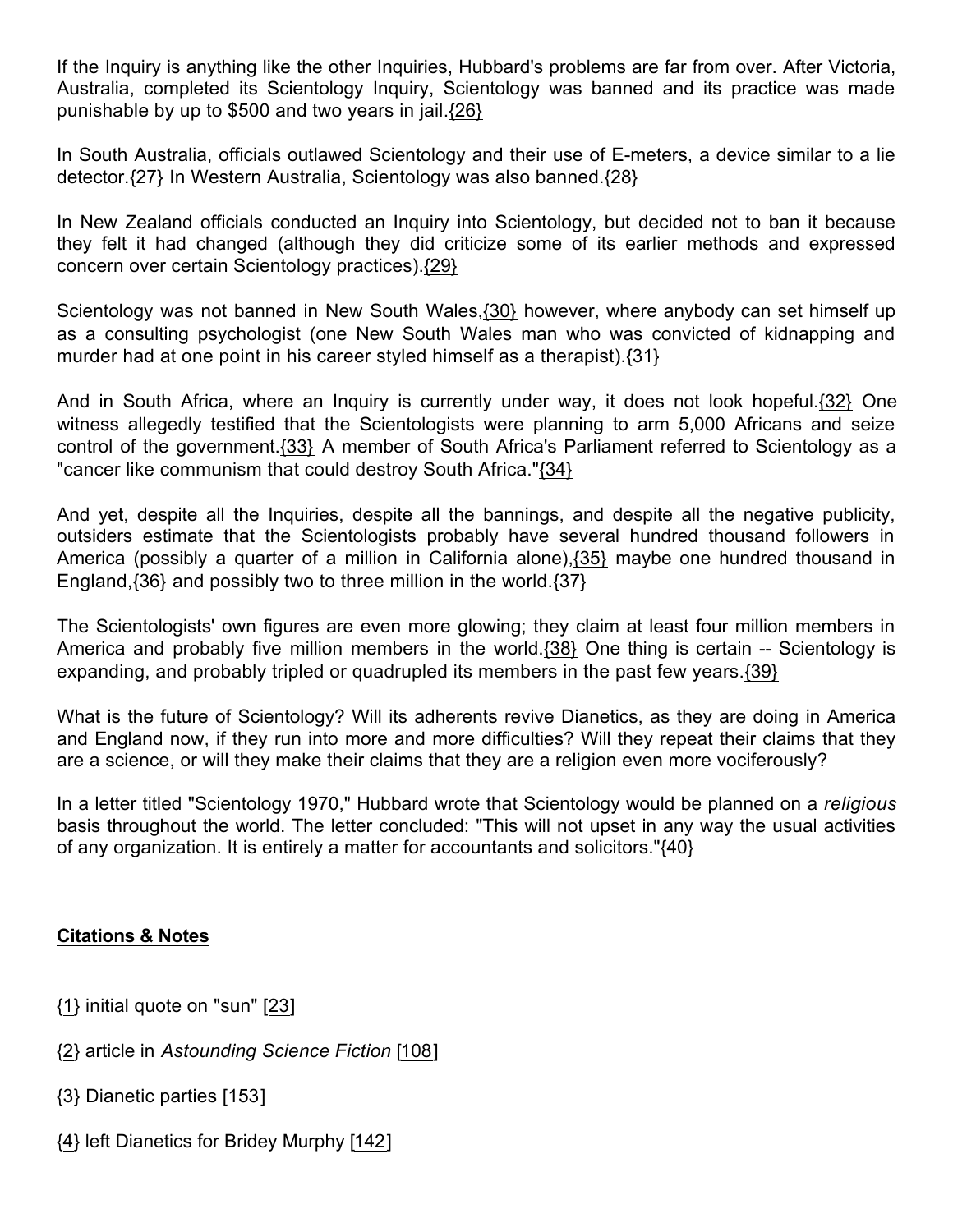- {5} Fruitologist [261]
- {6} agnostics unhappy [142]
- {7} religious beliefs [261, 91, 158]
- {8} Big Thetan [261]
- {9} other religious elements [280]
- {10} Winter breaking away [154]
- {11} people going psychotic [117]
- {12} Med. Ex. vs Dianetics [142, 255]
- {13} Dianetics calling themselves M.D. [268]
- {14} Hubbard in California [261]
- {15} Wichita bankrupt [128]
- {16} other orgs [272]
- {17} England in '57 [255]
- {18} first Dianetics group in England [168]
- {19} atmosphere poisoned [275]
- {20} 153 franchises [40]
- {21} franchises vs missions [277]
- {22} 10% to Hubbard [261, 255]
- {23} Scientology not Church in Eng. [239]
- {24} Scientologists barred in Eng. [258]
- {25} inquiry [259]
- {26} Victoria bans Scientology [282]
- {27} Australia bans Scientology [279]
- {28} W. Australia bans Scientology & meter [281]
- {29} New Zealand doesn't ban Scientology [185]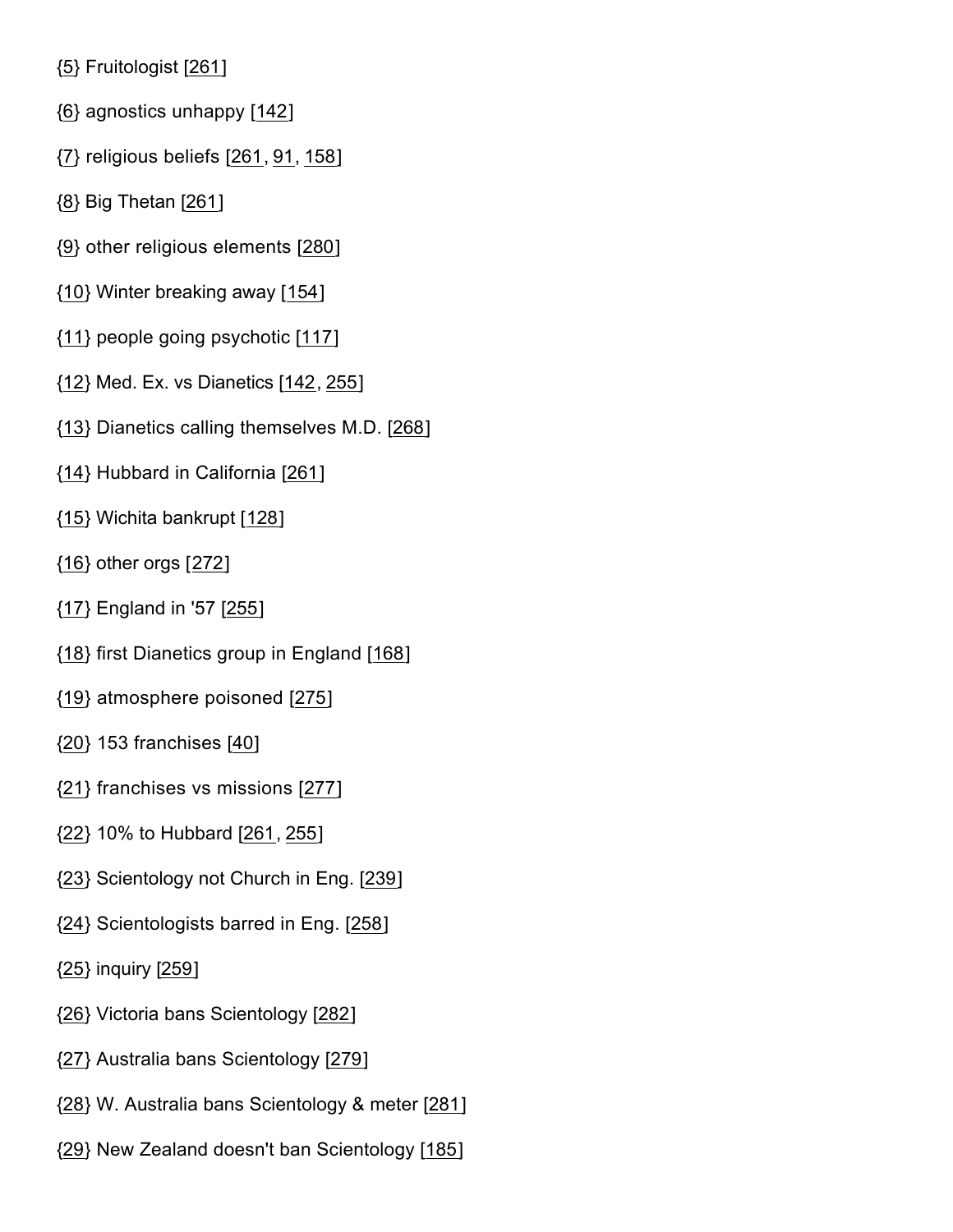- {30} New South Wales doesn't ban [249]
- {31} "psychologist" in New South Wales [246]
- {32} South African Inquiry [181, 248]
- {33} Scientologists try to seize control [247]
- {34} Scientology a "cancer" [184]
- {35} number in America [138]
- {36} number in England [206]
- {37} number in world [139]
- {38} Scientology figure on membership [114, 277]
- {39} tripling numbers [139]
- {40} quote on "Scientology '70" [88a]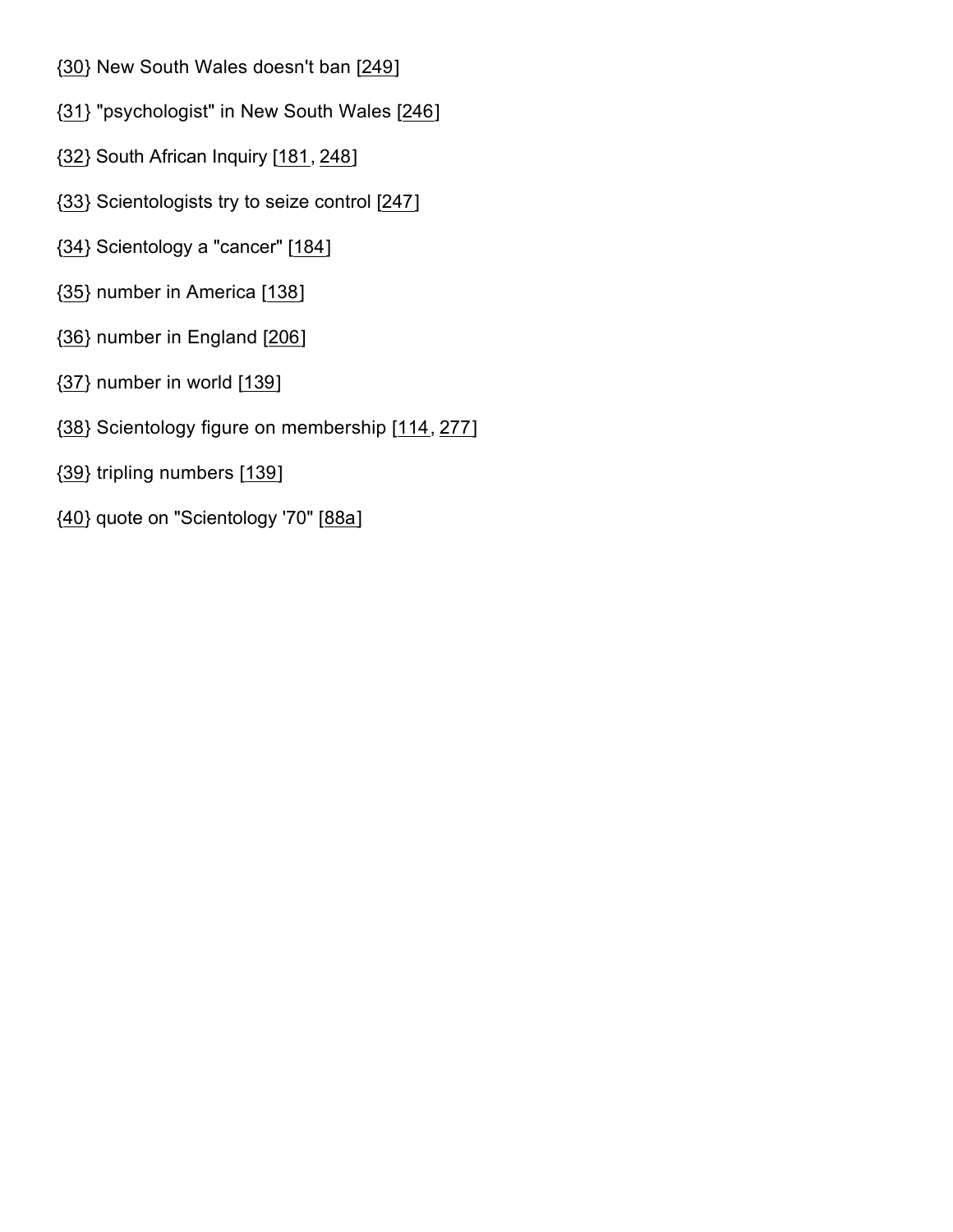## <span id="page-26-0"></span>**Chapter 2 The Confessionals**

*... when matters of sex and perversion are introduced ... as is frequently the case, they are discussed and probed and dwelt upon sometimes for hours on end. The quality of the filth and depravity recorded in the ... files as being discussed ... almost defies description.*

 $-$  from the Australian Inquiry $\{1\}$ 

The "Church of Scientology," as they call themselves today, no longer claims to cure people of their emotional and physical problems. Instead, they say it's people's *spiritual* well-being that concerns them now.

The method is still basically the same, resembling a combination of psychotherapy and the Catholic Confession -- although Scientologists today emphasize their similarities with the latter.

The beginning Scientologist is called a "preclear" -- someone who is not yet free from his problems and difficulties as is a "clear" Scientologist. The "preclear" reveals intimate details of his past and discusses his present problems with an "auditor," someone resembling a priest, who is frequently called Minister or Reverend in the Scientology Church.{2}

During this Scientology "Confessional," which is called "auditing" and sometimes "processing," the preclear holds onto two empty tin cans -- usually soup or V-8 juice -- which are connected to a crude galvanometer Scientologists call an "E-meter."{3}

The preclear believes that the E-meter works somewhat like a lie detector. He is told that it is a "truth detector," however, and he therefore reveals increasingly intimate details of his life to his auditor while holding on to the meter.{4}

There are major differences between the Catholic and Episcopalian confessionals and a Scientologist confessional. First of all, before they will audit him, the Scientologists make the confessor sign a release form swearing he will never sue them.

Second, the Scientologists charge people for the opportunity of unburdening themselves and they charge a great deal of money for this privilege.

Third, the person has very little choice about what he "confesses"{5} because he is asked certain questions repeatedly, such as "Have you done anything your mother would be ashamed to find out?"{6} He must not only answer these questions but he must answer them fully and truthfully or else the "lie detector" will give him away.

Fourth, the intimate information he reveals to his auditor is not kept completely confidential.{7} As many as ten people may examine these files, since a preclear's records are available to all of his auditors (who often number five or six), plus the Director of Processing and occasionally the Ethics Officer, a type of internal police officer in the Scientology organization.{8}

In addition, Hubbard has access to these records. Portions of a preclear's files may be sent to the main Scientology headquarters at Saint Hill so that Hubbard can review them for research.{9}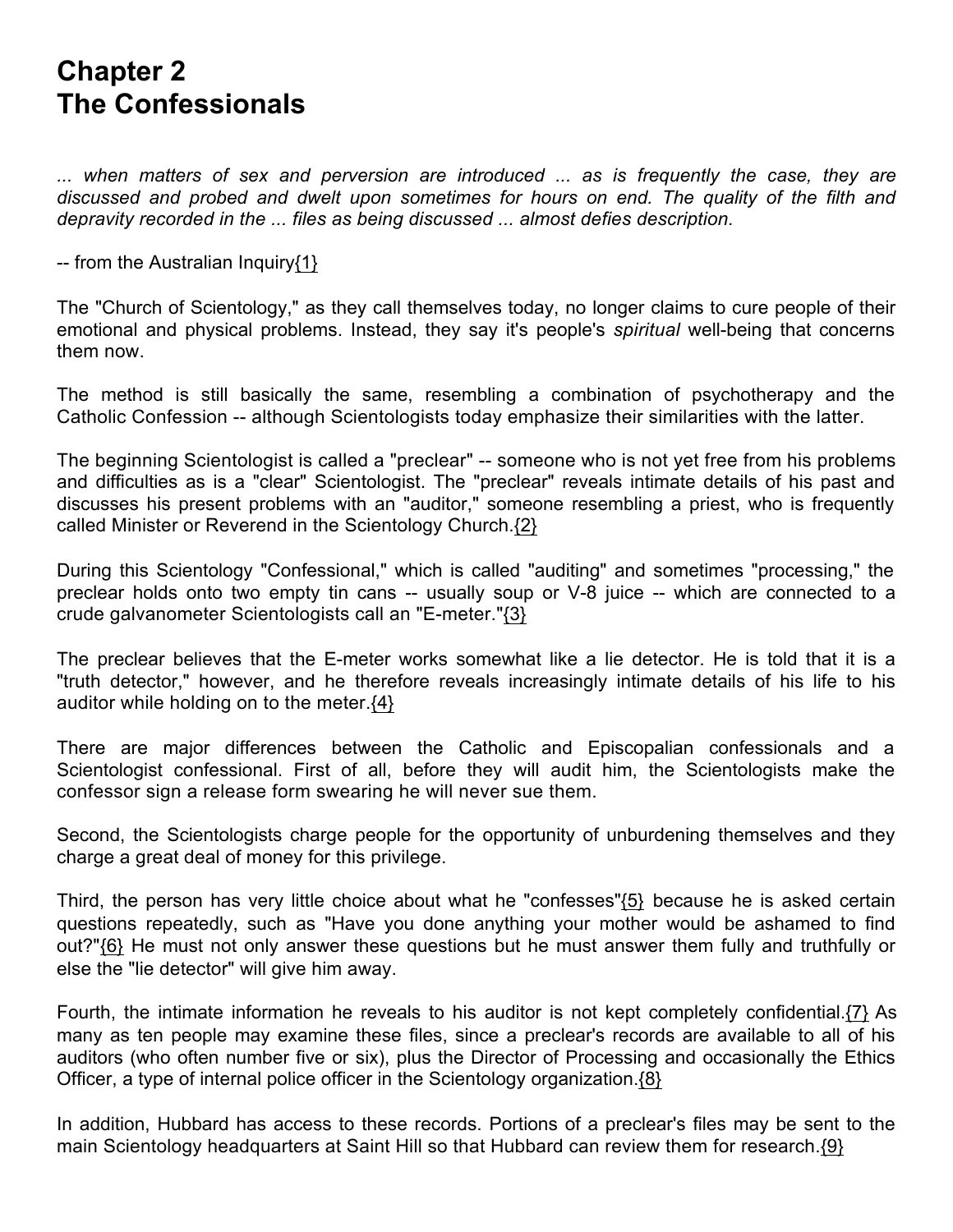Finally, in addition to not always maintaining complete confidentiality, cases have occurred (and they are certainly the exception and not the rule) in which some of the auditors have also failed to maintain a proper professional relationship with their preclears.

One reason for this may be the surprising physical intimacy that exists between auditor and preclear. In at least one exercise that is part of the Scientology auditing, the auditor and preclear are seated in chairs without arms, close together, with their knees intertwined.{10}

In other exercises the auditors may touch or move the preclear around, or touch his hands for several hours, moving them slowly in a circular motion, (an act which could surely become quite sensual after a long period of time).{11}

Ethical problems may have also occurred because many of these auditors are only in their teens or early twenties. Teen-agers, wrote a Scientology director once, "make the SWINGINEST auditors." Yet despite their age, these teens are supposed to remain objective and uninvolved while listening to what the Australian Inquiry described as "normal and abnormal sexual matters that are frequently dwelt upon in great detail and in an erotic manner."{12}

During these sessions, the preclear is encouraged to shed his inhibitions, and his reticence or reluctance to reveal the most intimate things may be disparaged. Scientology files have contained such statements as "pc (preclear) gets often the urge to move down to his sex organs. If he does that he gets restimulated." Or "pc has a bug about sending sexual beams at auditor," or even "pc disturbed because he came to have auditing and now wants to have sexual intercourse."{13}

Apparently, it's not only the preclear that has gotten sexually stimulated in such an atmosphere. One male auditor wrote on his preclear's file that she was "sexy as hell."{14} In another case, the Reverend William J. Fisk (a Scientology Reverend) was conducting his Scientology class in Seattle when Russell Edward Johnson, thirty six, a carpenter and building contractor entered the room.

According to the *Seattle Times*, Fisk shouted "This man is going to shoot me. Go get a cop. Please someone get a cop." But his plea was too late. With one bullet in his chest, fired by Russell Johnson, the Reverend was dead.{15}

During the murder trial it came out that Reverend Fisk, the one who was killed, was not only having an affair with Johnson's wife, but had revealed the fact to Johnson himself, boasting that Johnson's wife was completely under his control.

The wife also told her husband that she had been having an affair, and in fact, sued him for divorce on the day before the murder.{16} The wife, a mother of four children, had spent approximately \$1,000 on Scientology, and had been going for help with her marital problems.

(If anyone is wondering what happened to Johnson afterwards, forget what you read in *Anatomy of a Murder*. In that book, a husband killed the man who had intercourse with his wife, pleaded "irresistible impulse" and went free. In this case, Johnson pleaded "temporary insanity" and was sentenced to fifteen years in prison.)

Other ethical difficulties may arise because the auditors are just hastily trained layman. Their backgrounds are not checked or investigated -- they only answer a simple true false questionnaire about themselves.{17}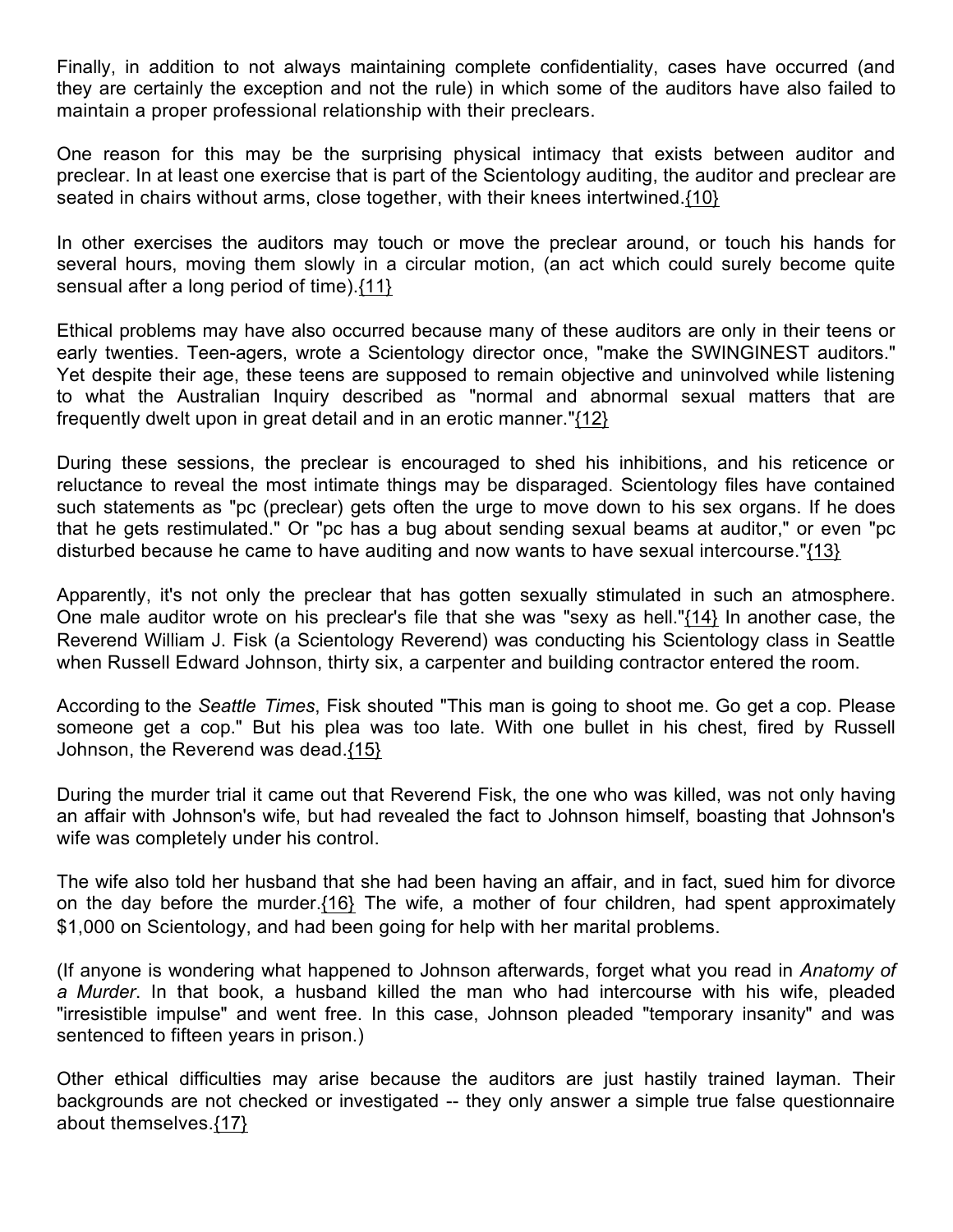According to a United States tax case, in Chicago, the (Scientology) Reverend Justin agreed to audit a woman for \$1,000 on the condition that he could move into the house with her, her husband, and their three young daughters.{18} After the Reverend entrenched himself firmly in the home, the husband saw that the Reverend was upsetting his wife and asked him to leave.

He refused. Nine months after he finally did go, the parents learned that the Reverend had secretly tried to see and possibly to remove two of their young daughters who were staying in a Girl Scout Camp. Girl Scout authorities stopped him and informed the parents.

The parents still suspected nothing until one month later the Reverend was found wandering around the halls of the young girls' grammar school looking for the three of them. The authorities took him to the principal's office, found out what he was doing, and called the wife. Several months later, three United States Marshals came to the parents' home looking for the Reverend Justin, saying there was a complaint against him elsewhere for molesting little girls.

#### **Citations & Notes**

- {1} initial quote [261]
- {2} auditor training to be minister [277]
- {3} V-8 juice [139]
- {4} truth detector [29]
- {5} forced to tell secrets [261]
- {6} ashamed for mother to find out [25]
- {7} (8) preclear doesn't know {that confessions aren't confidential} [255]
- {8} (7) preclear's records available [255, 261, etc.]
- {9} Hubbard gets records [25, 261, 255, etc.]
- {10} knees intertwined {during one exercise} [14]
- {11} touching preclear [16]
- {12} abnormal sex discussed, no inhibitions [261]
- {13} three quotes from preclear file [261]
- {14} preclear "sexy..." [261]
- {15} Fisk shot [134]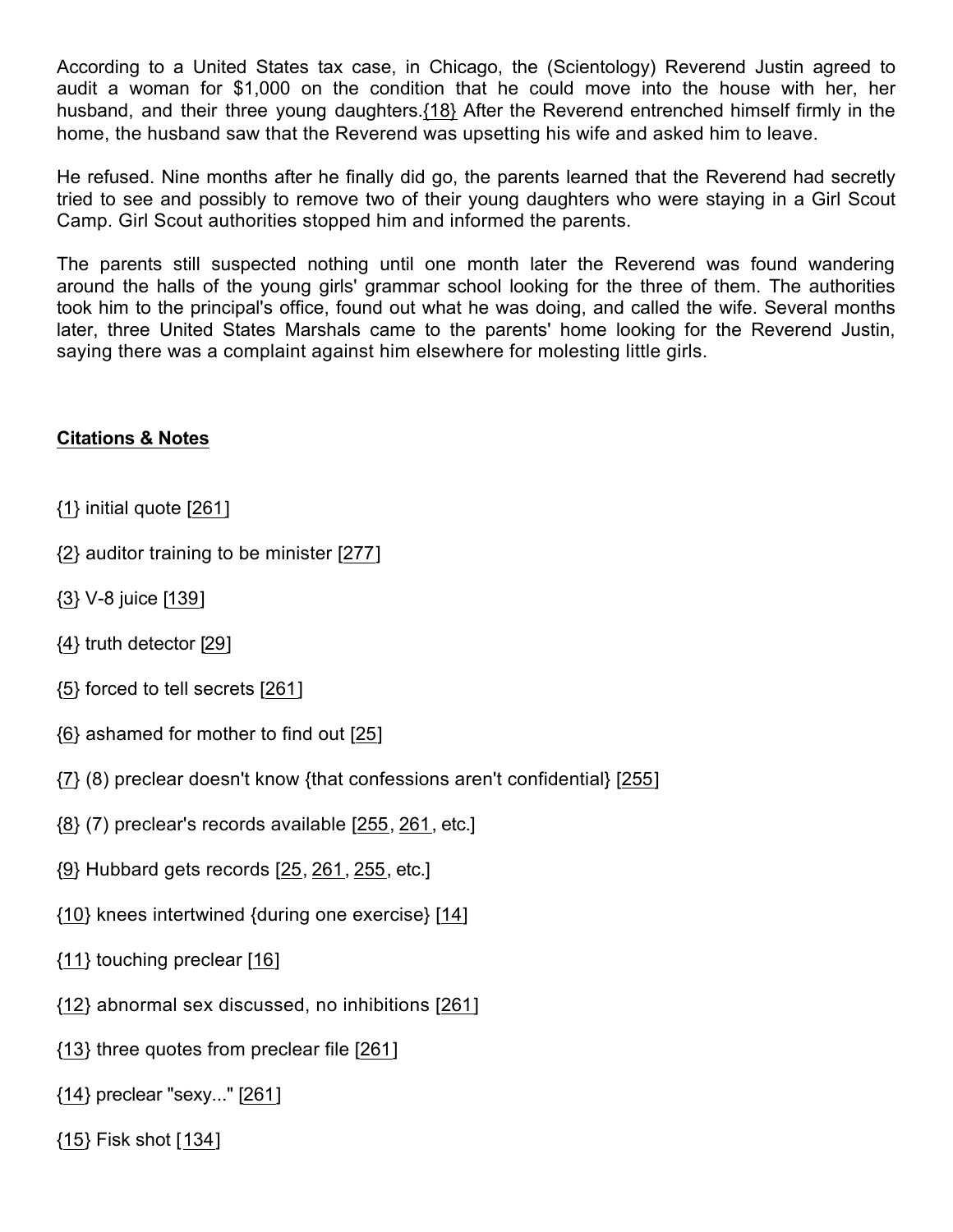{16} why shot [144]

- {17} auditors not investigated [255]
- {18} story of Justin {a Scientology Reverend} [255]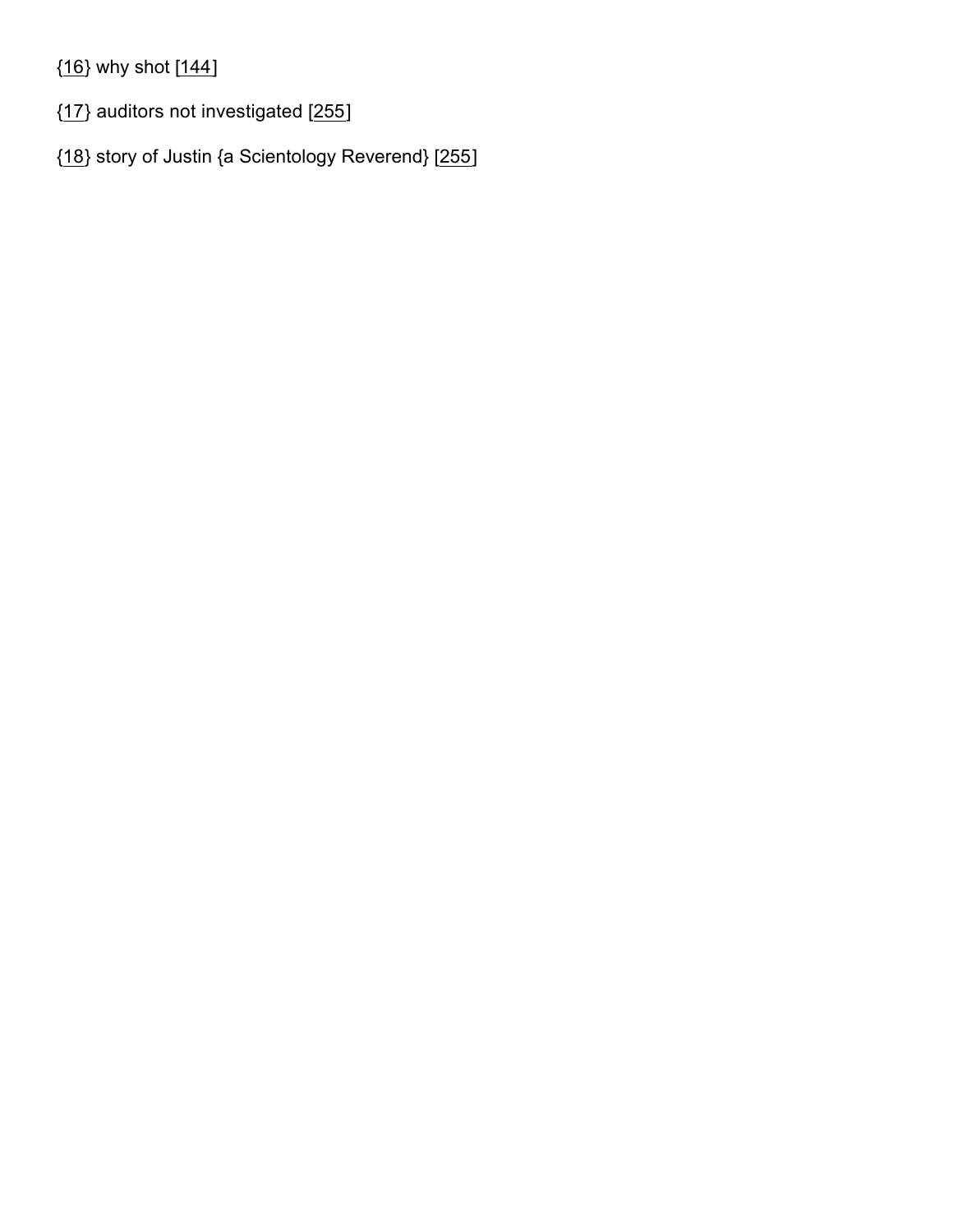## <span id="page-30-0"></span>**Chapter 3 Life and Sex in the Womb**

*Please pick up the somatic at the beginning and roll the engram.*

-- L. Ron Hubbard{1}

The purpose of Scientology "auditing" or "processing" is to help the preclear get rid of his "engrams," which Scientologists say are a type of impression imprinted on the protoplasm of the cell itself.

Hubbard believes that these engrams are stored in the "reactive mind" (roughly comparable to Freud's unconscious) and that before a person can solve his problems, the engram has to be refiled in the "analytic" mind (in other words the conscious mind). By transferring the engrams in this manner, a person is supposed to become aware of his problems and is presumably able to resolve them.

These engrams are said to have been recorded on the cells during moments of unconsciousness or extreme pain. In addition, they begin to record not from the moment we were born, but from the moment we were conceived, sometimes earlier.

Some Scientologists are able to remember being a sperm or even the egg eagerly waiting to be met by the sperm. Thus it is obvious that Scientologists believe that many of our problems started long before we were born.

Hubbard's theory never makes it really clear, at least in a manner that would be accepted by most medical doctors, exactly how engrams can be planted before a foetus had developed a nervous system or the sense organs with which to register an impression, or even how a person could retain or "remember" verbal statements before he had command of a language. Scientologists simply accept his theory on faith, that if a husband beats his pregnant wife and shouts "take that" as he hits her, a "take that" engram can be planted in the womb. Thus, when junior grows up, he might react to this statement literally, and become a thief whose goal is to "take that."

In fact, if you examine Hubbard's view of marital life as reflected in the case studies of his first book, you discover that most fathers spent a good portion of their marital lives giving engrams to their unborn children by beating their wives while they were pregnant with junior or while in the act of conceiving him. But the fathers weren't the only villains.

Many of the mothers Hubbard depicted made Medea look like the Madonna. When these mothers weren't being knocked up or knocked down by their husbands, they were usually giving their unborn children engrams with AA (Attempted Abortion). Hubbard wrote that "twenty or thirty abortion attempts are not uncommon in the aberee," and there are so many attempted abortions in Hubbard's case histories that it sometimes seems to be a miracle that any of us got here at all.

Those children who did make it though, despite the attempted abortion, suffered later in life, not only from the traces of whatever the mother used to try to abort him -- usually knitting needles according to Hubbard -- but because when he grew up, he was condemned to live with *murderers* whom he knows reactively to be murderers through all of his weak and helpless youth -- because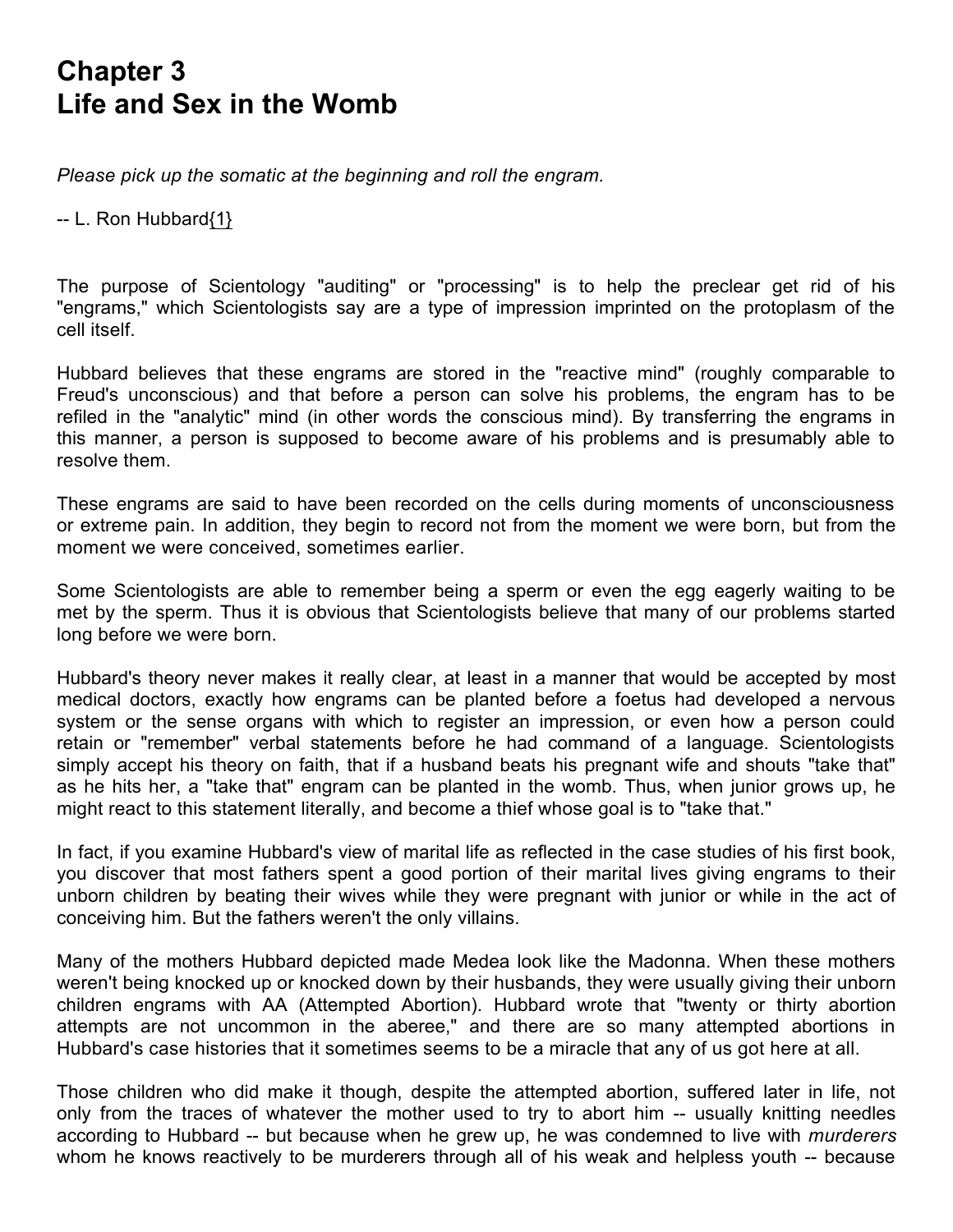he could "remember" the abortion attempt.

Readers should not be alarmed if they are unable to remember their life in the womb, or conception. The earliest a non-Scientologist can remember, according to most doctors and psychiatrists, is approximately eighteen months. Hubbard says that we can remember earlier, and one of the reasons we think we can't is -- of course -- attempted abortion.

"The standard attempted abortion case nearly always has an infanthood and childhood full of Mama assuring him that he cannot remember anything when he was a baby. She doesn't want him to recall how handy she was, if unsuccessful, in her efforts with various instruments. Possibly prenatal memory itself would be just ordinary memory ... if this guilty conscience in mother had not been rolling...."

Hubbard also said that another reason the mothers encouraged the child either to forget or think they couldn't remember was that "Mama often has had a couple of more men than Papa that Papa never knew about." He also implied that this is why mothers might not want their children to go into Dianetics, so that as early as Hubbard's first book, where this appeared, Hubbard was saying that people who fought Dianetics had crimes that they were trying to conceal -- a theme which later becomes almost an obsession with him.

When Hubbard's mothers weren't trying to abort themselves, or being beaten, they were often having affairs. This situation could also give the unborn child an engram, especially if the child in the womb was ultimately to be named after the father.

Hubbard believed that many of these unfaithful wives made unpleasant remarks about their husbands to their lovers, and that junior, who was being knocked practically unconscious in the womb by the sex act, would "hear" these remarks and think they were aimed at him.

It is obvious that with all the lovers trysts, attempted abortions, beatings, etc., life in the womb was no joy for junior. Hubbard wrote that there were even more problems since there were "intestinal squeaks, groans, flowing water, belches" all making continual sounds for the foetus or embryo.

It was also quite tight in there, a situation which was aggravated if the mother had high blood pressure. In addition, if the mother sneezed, the "baby gets knocked unconscious." If the mother ran into a table, "baby gets his head shoved in." If the mother was constipated, "baby in an anxious effort gets squashed." If the mother took quinine -- presumably for an attempted abortion -- the child could have a ringing sound in his ears throughout his life. And if the parents had intercourse, the child had the additional sensation of being put through a washing machine.

Not only was the foetus or embryo supposed to be aware of the sensation of intercourse between his parents, or whomever, but the engram could record what they were saying as well. The following case was allegedly remembered by a preclear.

GIRL: I wonder what they're doing? (Then a pause.) I hear a squishing sound! (Then a pause and embarrassment.) Oh!

AUDITOR: Recount the engram please.

GIRL: There's sort of a faint rhythm at first and then it gets faster. I can hear breathing. Now it's beginning to bear down harder but a lot less than it did the first time. Then it eases up and I hear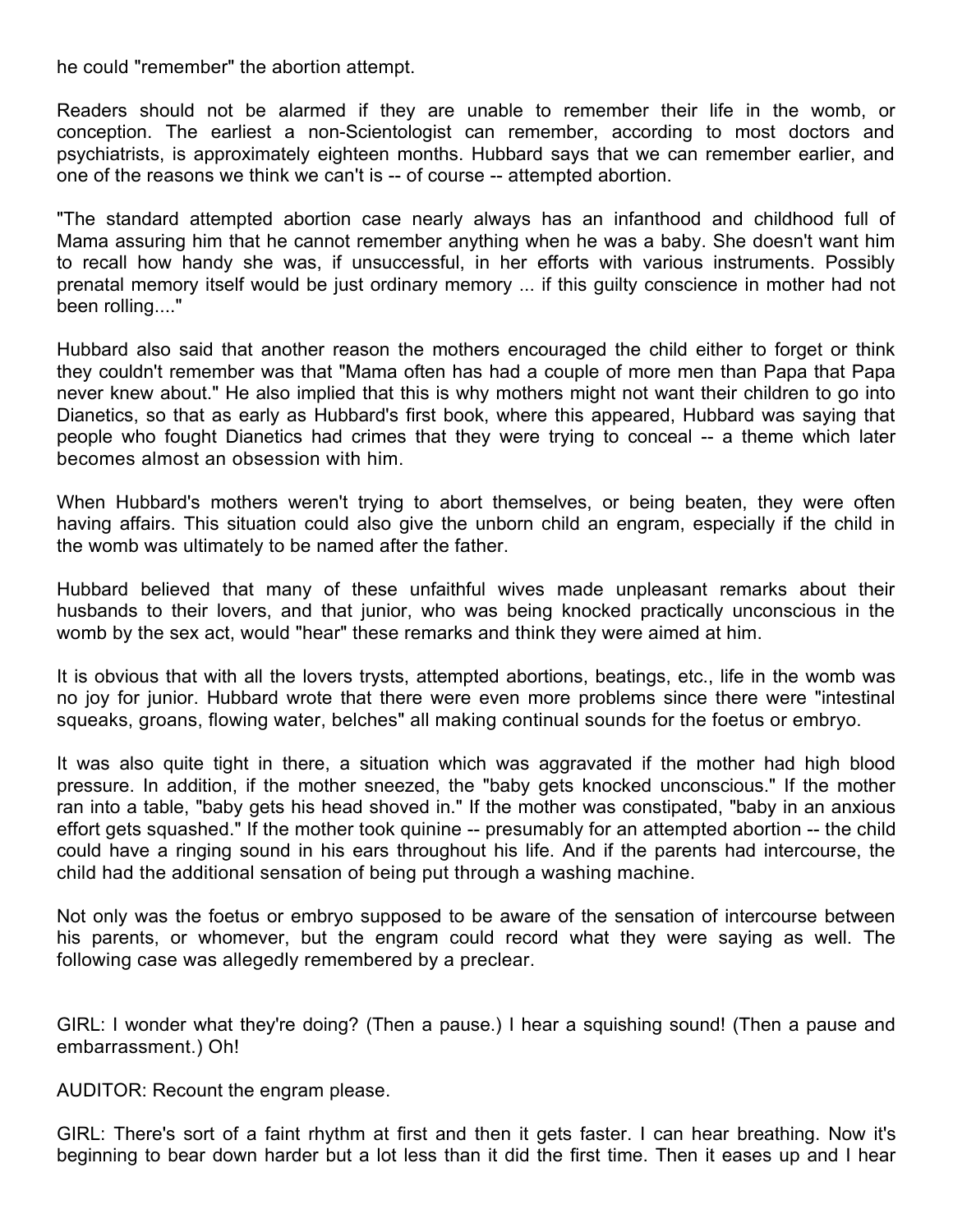my father's voice: "Oh honey, I won't come in you now." ... and my mother [says] "I don't want you in there at all then. You cold fish."

When the parents have intercourse, it not only has an adverse effect on the child at the time, Hubbard claims, but the results could be quite dangerous later in life. Hubbard says that many patients remember having been raped by their fathers (Freud came across many such cases and recognized them as fantasies). According to Hubbard, a preclear who remembers being raped by her father may be right, only she may have been in the womb at the time.

To show us how bad life in the womb really was, Hubbard tells us the story of a man who "had passed for `normal' for thirty-six years of his life." Through Dianetics treatment, they discovered that while the man's mother was pregnant with him, she had had intercourse seventy-six times with her husband (who was sometimes drunk) and her lover ("all painful because of enthusiasm of lover"). In addition, she masturbated eighty-one times ("with fingers, jolting and injuring with orgasm"), and douched on twenty-two separate occasions.

Like most of the other mothers, she also tried AA (Attempted Abortion) with *twenty-two* surgical abortions, a couple of home-made jobs with paste and strong lysol, a few desperate attempts by jumping off a box, and on another occasion by having her husband sit on her stomach.

In addition, she was constipated fifty-two times, had three colds, one case of grippe, one hangover, thirty-three cases of morning sickness, thirty-eight fights (presumably with her husband) which led to three falls, five incidents of the hiccups, eighteen various accidents and collisions, nineteen visits to the doctor, premature labor pains and ultimately twenty-nine hours of labor. And to top it all off, she talked to herself, which Hubbard says gave the man even more engrams to work on. Hubbard tells us that this man who had had all these awful things happen to him while in the womb, took 500 hours to cure. Hubbard also said he picked the case because it contained "the usual problems."

It would seem that the engram sees all, hears all, and registers everything, but sometimes it is incorrect. One auditor reported that a rash on the backside of his preclear -- and it was not stated how the auditor found out about that rash -- started when the preclear was in the womb and his mother frequently asked for an aspirin. The engram was said to have accidentally misrecorded this as "ass burn."{2}

Ira Wallach, who wrote a book called *Hopalong-Freud*, poked fun at these theories in a special chapter he devoted to "Diapetics."

Picture the mind as a refrigerator (gas or electric). Now diapetics demonstrates that part of the mind retains concepts not available for immediate use or analysis. These concepts have been *frozen* in the mind's *ice tray*. In another section of the mind we find the *crisper*. The *crisper* keeps ideas and concepts fresh, edible, and not too damp. (Green ideas should be left on the window sill for a few days.) Controlling both the *ice tray* and the *crisper* is the *defroster*.{3}

Wallach then poked fun at the "clear" -- a Scientologist who has gotten rid of his engrams and problems -- calling him a "crisp." He called the "preclear" a "precrisp."

In such a patient you will find the ice tray empty, the crisper full, and a dozen eggs behind the can of peaches. He is what we call in diapetics, a *crisp*.... People who have not undergone therapy are *precrisps* ... a person whose ice cubes have melted to the extent that they can be moved without resort to hammer and screwdriver.... Thus we can see at a glance that Diapetics realizes a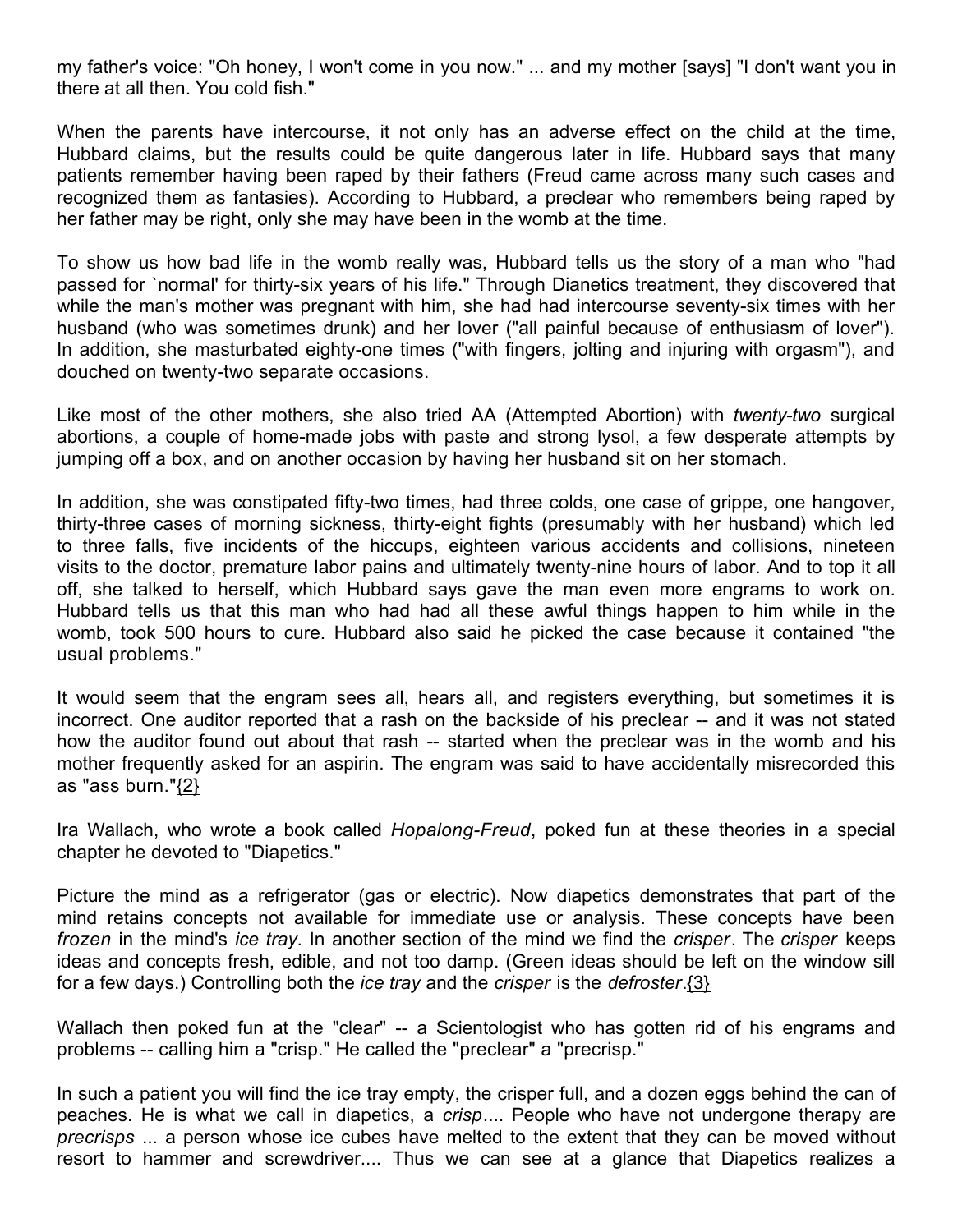centuries-old dream: it is a *science* that explains the mind.

#### **Citations & Notes**

- {1} Everything including all quotes [6]
- {2} exceptions are story of rash on backside [264]
- {3} quote from Diapetics [265]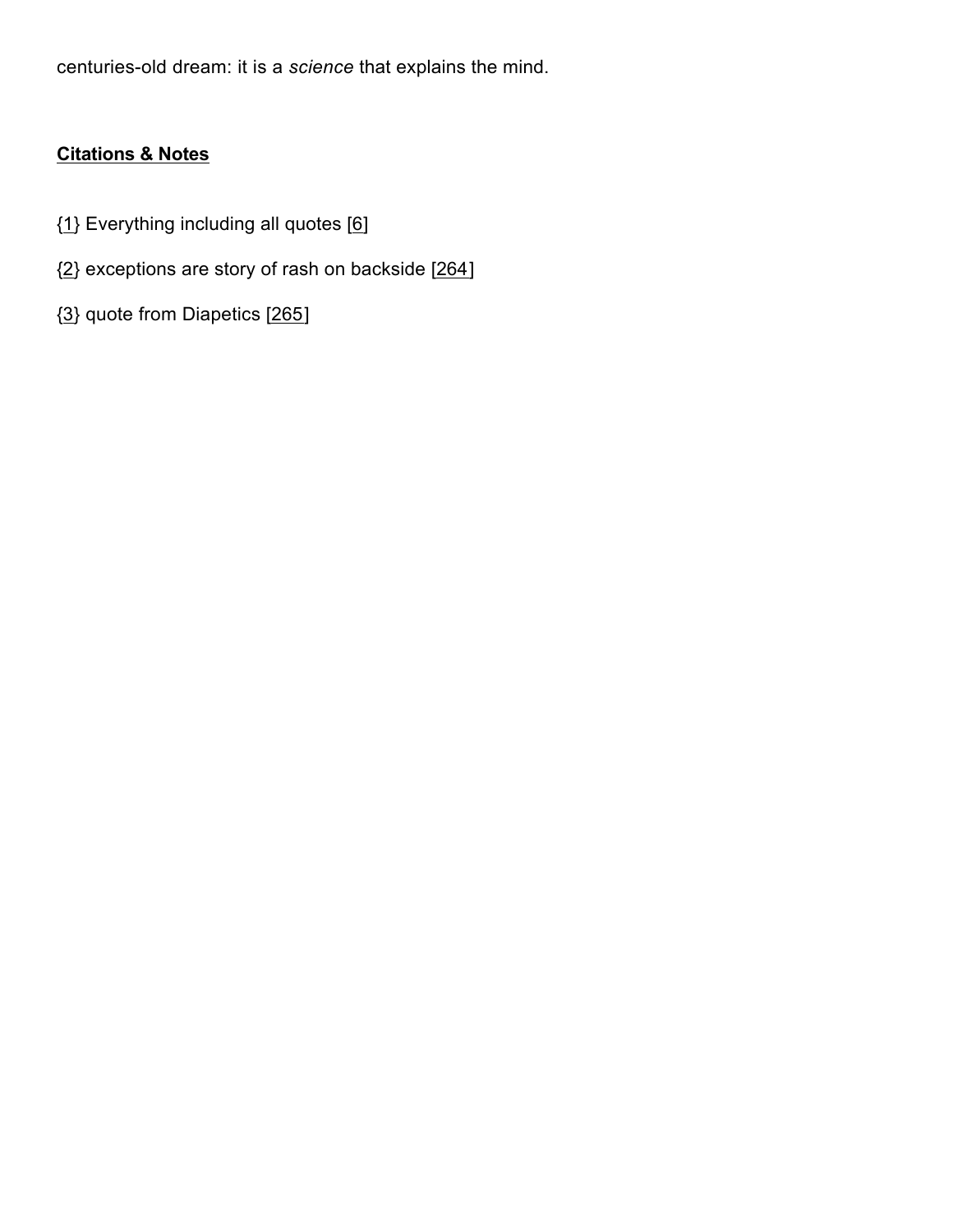## <span id="page-34-0"></span>**Chapter 4 Have You Lived Before This Life?**

*It isn't a matter of believing or not believing you have lived before. It's a matter of remembering or not remembering you have lived before.*

-- from "Have You Lived Before This Life," L. Ron Hubbard{1}

If the prenatal theories of Dianetics appeared startling to some, Scientology had something even more radical to offer -- past lives -- presented not as a matter of conjecture but as a matter of certainty. In addition to "remembering" their life in the womb, Scientologists can "remember" the past lives of their immortal thetan or spirit, which is said to have lived in many bodies before ours. Hubbard used to believe that this thetan had existed for 74 trillion years, but he now believes it's longer.{2}

One Scientologist claims he fell out of a spaceship 55,000,000,000,000,000,000 years ago and became a manta ray fish after having been killed by one.{3} This thetan, which is said to be onequarter to two inches in diameter{4} and blind or dimsighted at first,{5} would look for a new body after each death, sometimes following a woman who looked like she might become pregnant.{6} Some thetans, however, had to go to "implant stations" to get a new body, and since there were more thetans than bodies, some of them had to queue up for as long as 22 million years just waiting.

Scientologists believe that the past lives and deaths of their thetans are the cause of some of their problems today. For example, Hubbard thought it possible that someone suffering from psoriasis (a skin disease) may have contracted it from the remains of the digestive fluid when the person (or his thetan) was being eaten by an animal in one of his past lives. $\{7\}$ 

If a person frequently clenches his jaws, or suffers from a pain there or in his tooth, it could be a vestige from the days that his thetan was in the body of a primeval clam which was having trouble opening and closing its shell.{8} Hubbard said that if the pain in the jaw was associated with a fear of falling, then the clam might have been picked up by a bird.{9}

Hubbard believes that millions of years ago many of us were this same primeval clam, which he calls a "Boo-Hoo" or "Grim Weeper," and if a Scientologist walks into an auditing session and finds that he can't cry, Hubbard said it may be "because he is about to be hit by a wave, has his eyes full of sand, or is frightened about opening his shell because he is afraid of being hit."{10}

The auditor may try to cure him by making him "run the Boo-Hoo,"{11} that is, by getting him either to "imagine that his eyes are in his mouth looking out" or to go through the physical motions of crying so he "connects" with the Grim Weeper or Boo-Hoo.{12}

Hubbard himself doesn't claim to have been a clam, but he does claim to have lived in ancient Rome a couple of thousand years ago, where he picked up a formula for feeding non-breast-fed babies.{13} He has since passed this formula on to his followers in one of his many chatty newsletters.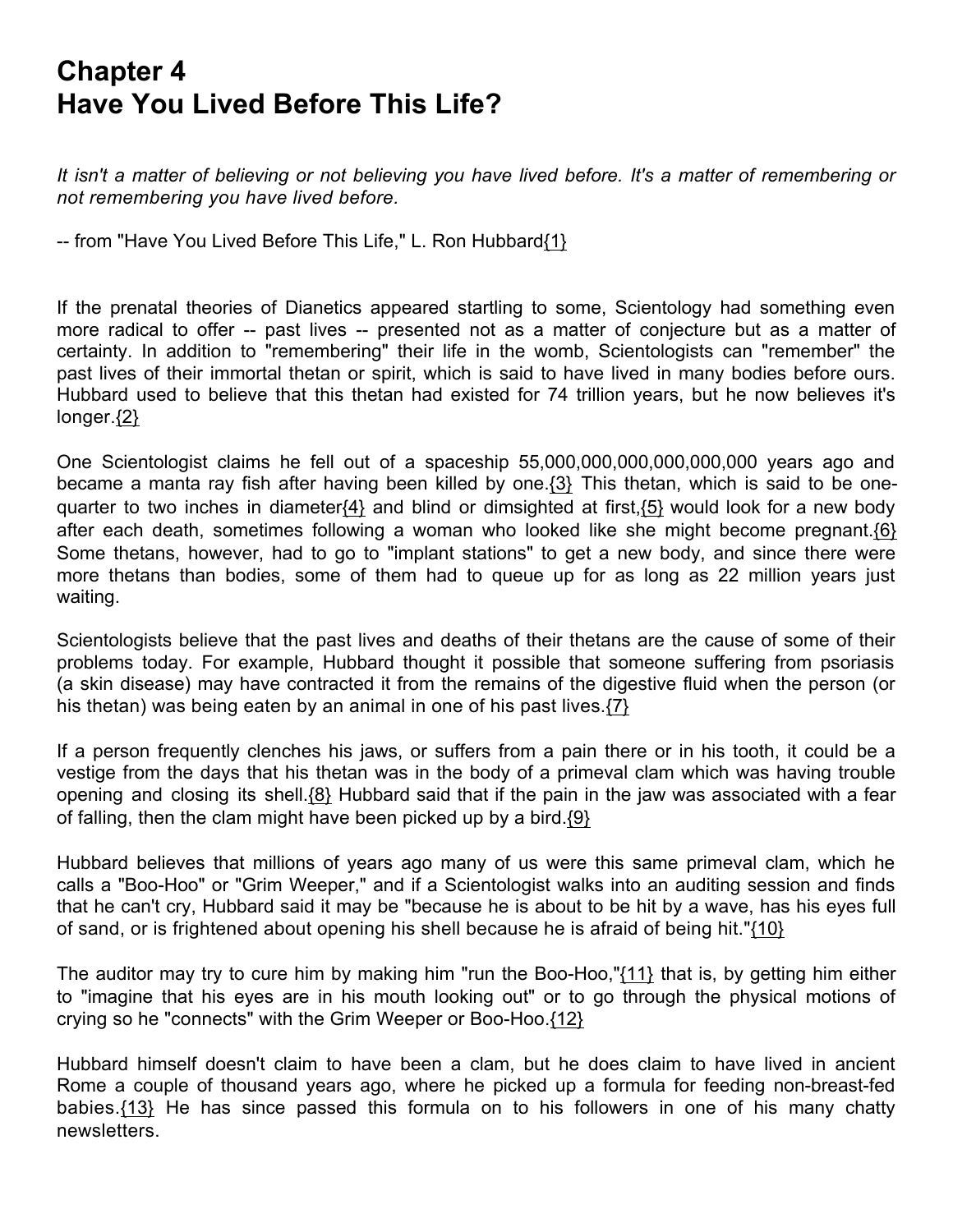Scientologists spend a great deal of time during their auditing sessions reliving and resolving their past lives. One Scientologist was said to have gone into a state of grief when she realized she had been her father's lover -- before she was born.

Another Scientologist was concerned because his wife was now living with another man who had once been her husband -- in one of her previous lifetimes.{14}

A Boston cab driver and part-time Harvard student discovered during an auditing session that his current headaches started when he was a Roman Centurion in 216 B.C., during the Battle of Cannae.{15} He believes that someone from the Roman Burial party, mistakenly believing him dead, tried to kick his helmet back onto his head.

Despite this insight he *still* has his headaches, but this hasn't shaken his belief in Scientology. His faith didn't falter even when one of his Scientology friends, after spending hundreds of hours in the group getting rid of all of his engrams and becoming a "clear," moved to Albuquerque and committed suicide. He attributed the suicide not to Scientology, but to living in Albuquerque.

Hubbard has devoted a special book called *Have You Lived Before This Life: A Scientific Survey* just to past-life case histories of Scientologists. The preface of this book also contains the names and addresses of the people who took part in the experiment so that the cynical could check its facts.

The names listed, however, were not those of the preclear who had relived the experience, but those of the auditor who elicited the stories from them -- and all auditors are advanced, dedicated and believing Scientologists.

Strangely enough, few subjects in this experiment thought they had ever been famous in their past lives, except for one British man who was uncertain whether or not he had once been Lord Nelson. (The details of his death, without even a passing reference to his good friend Hardy, suggest that he was not.)

A few people, however, believed that they had been animals before being humans in this life, and elsewhere, Hubbard told the story of a "psychotic" girl who recovered after she worked through an earlier life as a lion who ate its keeper.{16} Hubbard also said that some intelligent dogs or horses might have once been generals or ministers of state who were taking it easy for a life or two to cure them of their ulcers.

Most of the Scientologists who relived their past lives believed that they had once been plain people, or very often space people, and for plots, their histories read like a type of science-fiction sadomasochism. Many of the preclears believed that they had lived on other planets, and that the most unimaginably terrible things happened to them during "wars between worlds and celestial travel between universes whose existence was not even suspected before Hubbard's time," said the Australian Inquiry.{17}

One preclear remembered that when he was in another life and was five years old he was "already on the lookout for brothels," by fourteen or fifteen had learned all about "sex and homosexuals," and by sixteen had killed his father, baby, and captain, breaking up the body of the last, before finally being taken away to the "Zap machine" where he was decapitated and his arms and body placed in a space coffin.{18}

One man remembered that when he was in another life he was a Roman soldier who strangled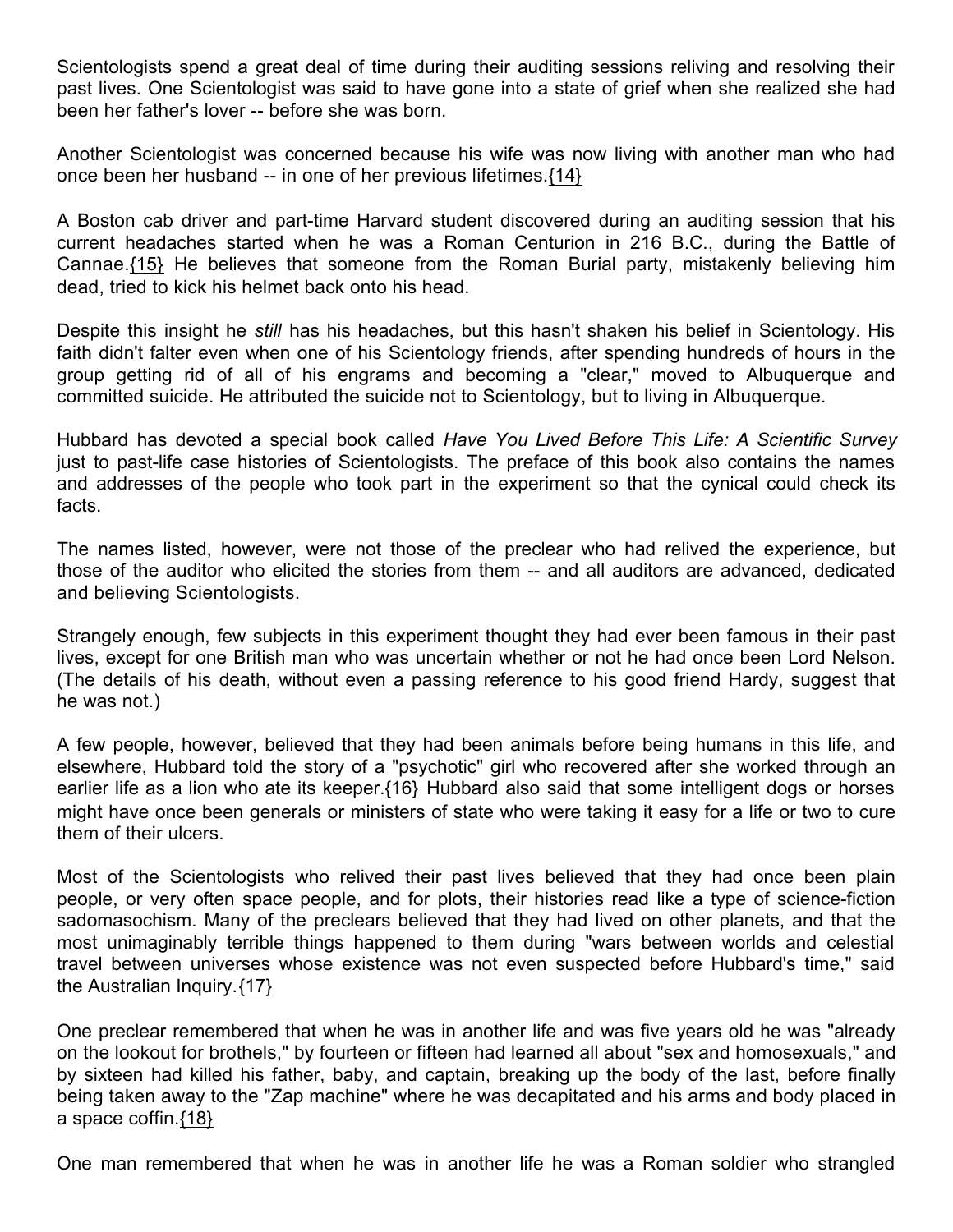his wife with a cord, killed a slave, was beaten across the face with the handle of a chariot whip and then was himself killed by a lion in an arena.

Accounts of other past lives included: one man who accidentally stabbed his pregnant wife in the stomach with clippers, thereby killing his baby; one who intentionally raped and killed his wife; and one who somehow accidentally killed his twelve-year-old daughter with a pitchfork when he caught her having intercourse.

A sexually neurotic woman who refused to open her legs during childbirth, so that her baby had to be born while she was lying on her side, traced her problem back to another life in which she claimed to have been tortured and killed by being cut with a knife "down the center of her genitalia."

Throughout Hubbard's book on other lives there is a strange repetitive theme of torture or excision of the eyes, a theme that can also be found in some of Hubbard's other writings. One person said his eyes had been burned out with a hot iron brand before he had been stretched on the rack; another said his head had been clamped into a metal frame and his left eye blinded with a hot instrument (and also his ear drums pierced); another said he pushed a needle through each of his eyeballs into the frontal lobe; and a fourth said that red hot irons had been thrust into his eyes while he was chained to a cross.{19}

Just as a preclear's life in the womb was painful, so was his life before. A preclear may spend as many as fifty-five hours on just one past life, and often undergoes a great deal of mental anguish in reliving it.{20} Throughout the book there are statements that people had "convulsive body movements," cried a great deal "at the loss of her body" (in other words, her death), or protested that "I can't go on." $\{21\}$ 

But go on they must. The preclear must obey his auditor when the auditor tells him to "be in that incident," and then asks him, "what part of that incident can you confront?" The preclear must then repeat the story over and over again, lifting a new detail each time, discarding portions of the story that don't fit, and establishing with the E-meter the exact date that the past-life incident allegedly occurred.{22}

Although the preclear sometimes views this whole task with something less than enthusiasm, Hubbard was so elated with it that he wrote of his plans to write a sequel to this book, which was to be called *Where Were You Buried?*{23} He asked his auditors for help on this project by checking their preclears for recent deaths and then going to the place of burial and locating the grave and or getting the copy of the death roll from an official source.

That this book never appeared may be attributed to a number of things. Perhaps Hubbard was too busy with his other books and projects. Maybe the auditors thought that such experimentation on a preclear was cruel. Possibly the preclear refused to "confront" the incident or give his permission for the data to be disclosed. And finally, maybe when the past lives were actually checked out by going to the grave or official source, they were found to be fantasies instead of memories.

### **Citations & Notes**

{1} initial quote [39]

{2} how long thetan around [93]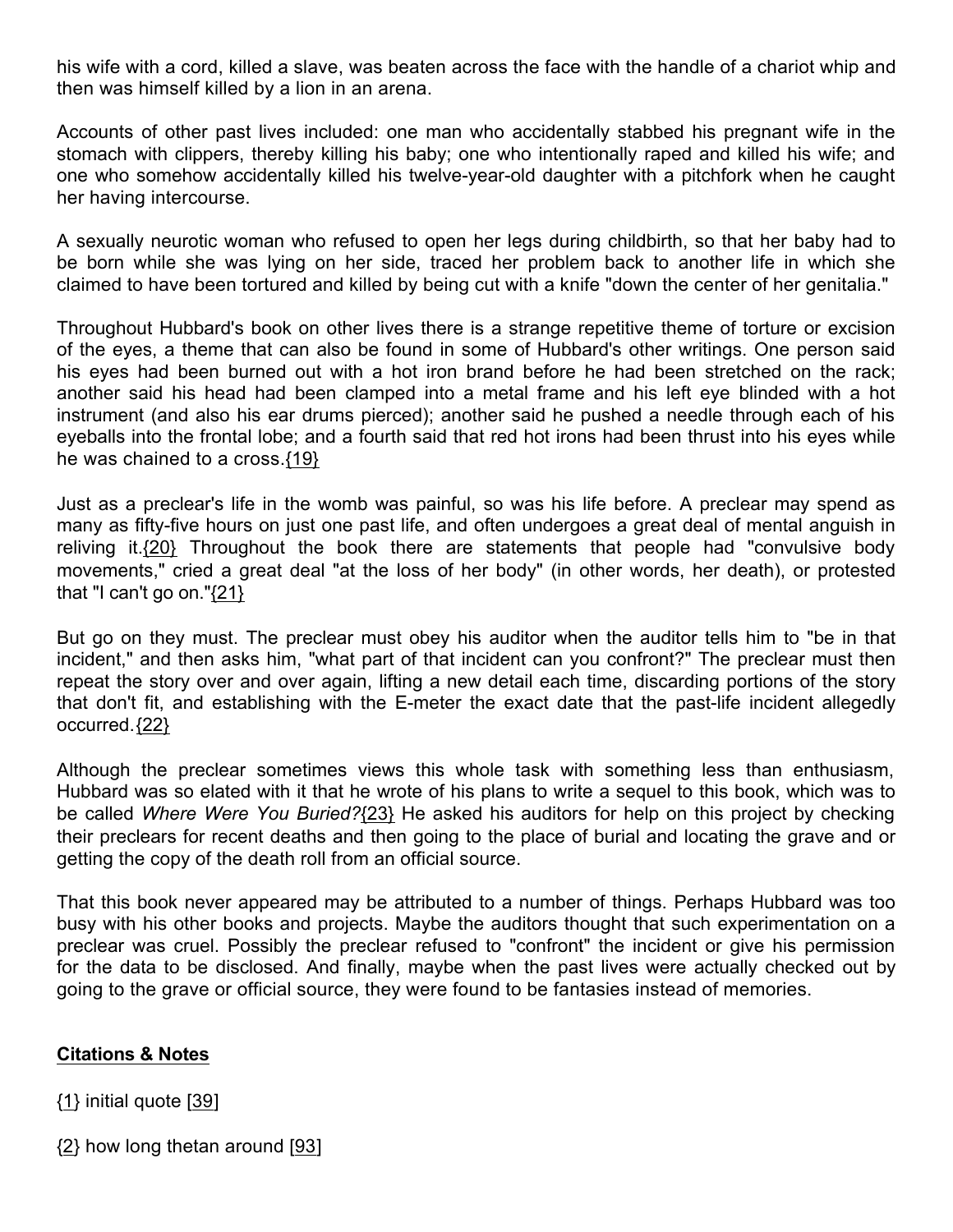- $\{3\}$  man who was fish  $[8]$
- ${4}$  size of thetan  $[17]$
- {5} vision of thetan [171]
- {6} following pregnant woman around [261]
- {7} psoriasis [25]
- {8} toothache and jaw ache [25]
- {9} pain in jaw and fear of falling [155]
- {10} why preclear can't cry [9]
- {11} running the Boo-Hoo [142]
- ${12}$  how to run it  $[9]$
- {13} Hubbard formula for babies [261]
- {14} 2 cases of love in past lives [261]
- {15} Boston cab driver [277]
- {16} Lord Nelson, girl eaten by lion [8]
- {17} quote on celestial travel [261]
- {18} next 6 cases [8]
- {19} all eye cases [8]
- {20} spending 55 hours on past life [8]
- {21} pain of reliving past life [8]
- {22} how they work on past lives [8]
- {23} book on burial [42a]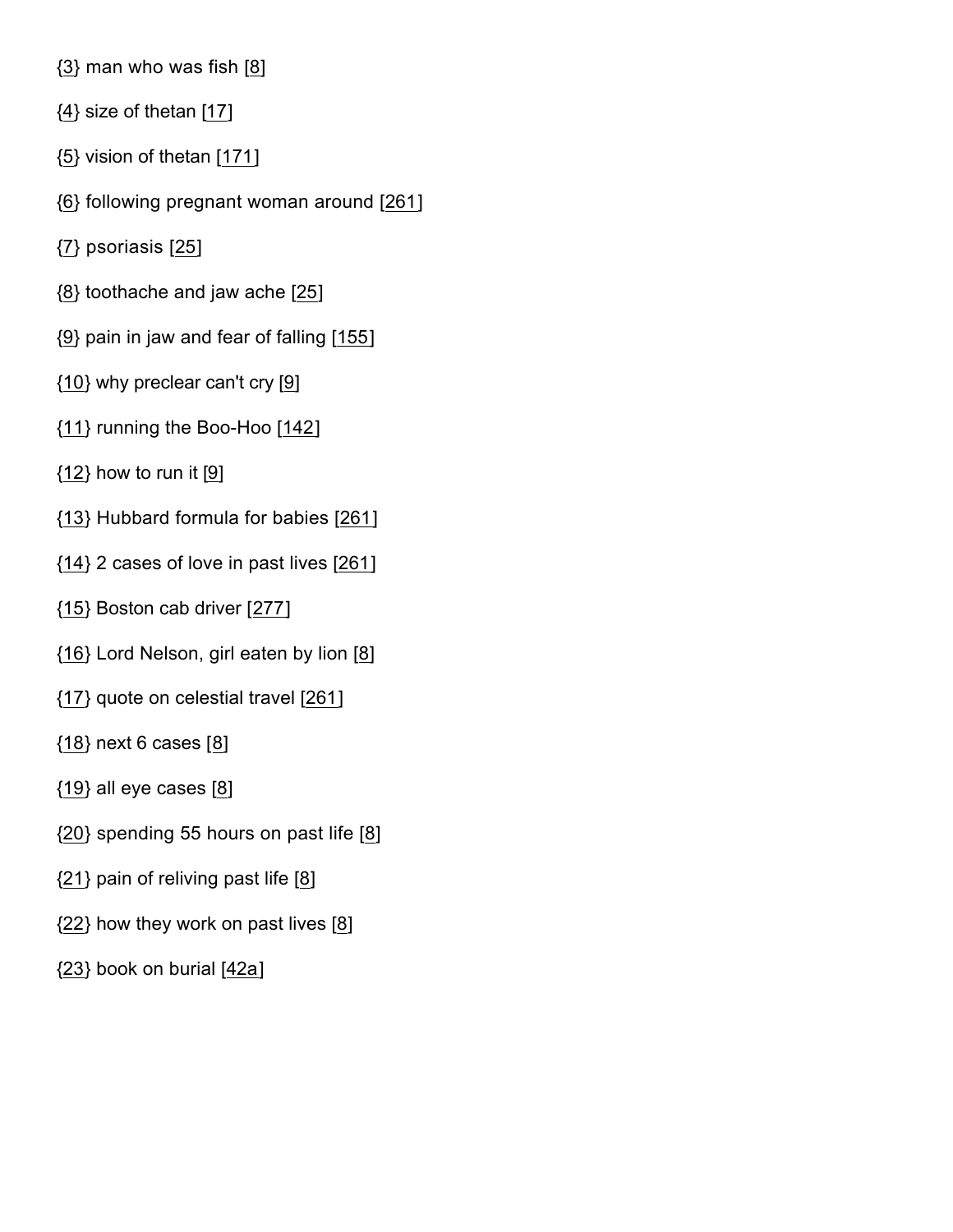# **Chapter 5 Spreading the Word**

*Tell someone about Scientology. Just by knowing that Scientology exists, a person is better.*

#### -- L. Ron Hubbard{1}

Scientologists are relentless in trying to get others to share their religious beliefs, and much of their proselytizing is certainly based on their sincere belief that Scientology has improved their lives and can do the same for others. But there are also a few mercenary motives they rarely admit to.

First of all, the more members a particular Church brings in, the more money each Scientology employee receives, since their salary, based on units, is determined by the previous week's income.{2} Actually this works out better in theory than in practice, since Scientologists have complained that when revenue increases, Hubbard simply enlarges the staff, so they get to see very little of the additional monies.{3}

A second possible reason for their relentless proselytizing is that for any *individual* member a Scientologist brings in, say a friend, he receives a five to fifteen percent cash rebate, usually ten percent, on whatever money that other person spends in the group.{4}

Even if a Scientologist decides not to double as a salesman, he may not have much of a choice, since some Scientologists have been made to sign pledges promising to "help Ron (Hubbard) clear this planet."{5}

Pressure has also occasionally been applied to people who didn't help "Ron." One former member reported that Scientologists were routinely questioned during their auditing sessions about their progress in furthering Scientology. If they had done nothing, they might occasionally be punished by being made to write a five-hundred-word composition explaining why they hadn't spread the word.{6} Hopefully, their techniques are a bit more sophisticated today.

While Scientologists generally approach their friends and former acquaintances in an effort to gain converts, they are not averse to soliciting strangers. This is usually done by handing out leaflets or tickets inviting people to "step into the exciting world of the totally free." They have also used their books and brochures to lure strangers.

One girl was approached on a Fifth Avenue bus in Manhattan by a man who handed her *Dianetics: The Modern Science of Mental Health*, told her it would change her life, and then disappeared -- or so she thought.{7} When she tried to get off the bus, he blocked her and demanded \$5 for the book.

In another case, two Scientologists put an ad in the *Village Voice* asking \$1 for a book "in a plain wrapper."{8} Those who were expecting pornography were sorely disappointed. For \$1 they received a twelve-page brochure called "All About Scientology" -- a booklet which is given away for free at the Orgs or Churches.

Scientologists have also advertised their services in newspapers, under the heading of Church (in the *New York Times*) and sometimes in the classified telephone directories, under such headings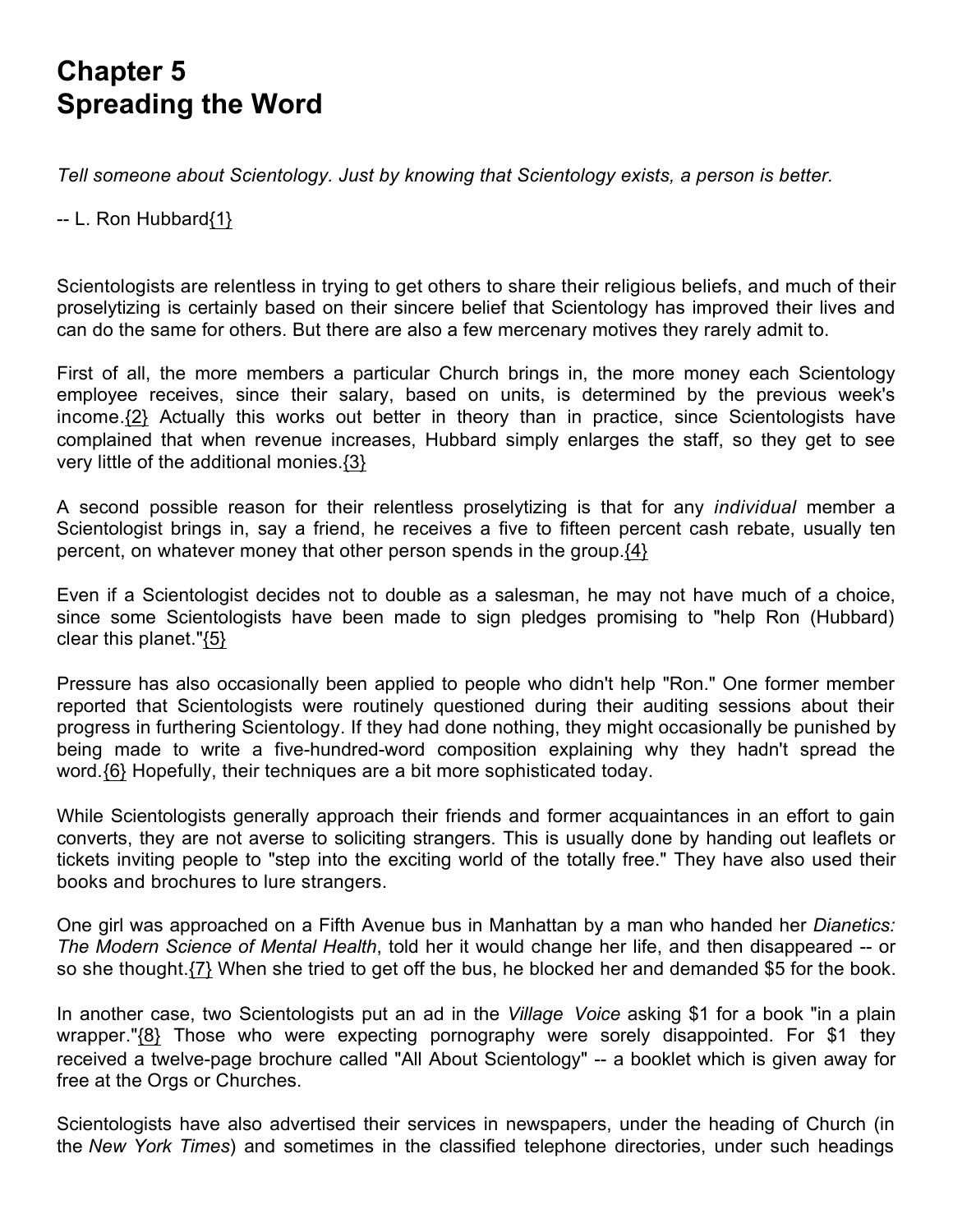as IQ Tests,{9} Personality Development,{10} and Personnel Consultants.{11}

In the classified Tunbridge Wells, England, area telephone directory, though, they accidentally appeared under the heading of "Zoo."{12} Lest anyone suspect it was an intentional accident, the phone company explained to the paper that the Scientologists asked them to put their ad on the last page of the directory "and in this case it was possible."

Hubbard, in his PABS (*Preclear Auditor Bulletin*) #5 suggested three additional ways to disseminate Scientology.{13} In the first method he told the Scientologists to put an ad in the newspaper saying "Personal counseling -- I will talk to anyone for you about anything. Phone Reverend so and so between hour and hour."

Hubbard, however, told them *not to help the person who was calling*, because that "cancel(s) out his clientele." Instead he suggested that they should first credit the fact that "this is a pretty big problem" and then not talk to the person in such a way as to ease the problem. "This may be the last problem this person has and it would be a disservice to simply solve it as easily as that. One makes something of the problem, not makes nothing of it...."

Hubbard may have anticipated that such methods might be questioned or criticized, and he seemed anxious that the press not find out who was behind them. He told the Scientologists:

One does not bring the word Scientology into press interviews. One simply talks about the Church, its work and immediately it converses on actual cases which have been handled. I repeat, it does not discuss Scientology with the press.

But what if the press suspects anyway, and then asks what Scientology is? Hubbard wrote:

... the minister should shrug and say there are lots of textbooks about that and that he does not propose to teach a course in an advanced science to pages of the public press [sic!], that it is the Church and the church's charitable activities which are behind this, not Scientology. He should also say that today's ministers are indoctrinated in many learnings and skills and Scientology happens to be chiefest amongst these.

The second method he suggested, which he and his current wife personally utilized, was called "Illness Researchers."{14} Hubbard told the Scientologists to place an ad in the local newspaper that said polio victims (or arthritics) should call them. Hubbard suggested they sign the ad as a "research organization" or a "charitable organization." When the people answering the ad arrived at the headquarters, they were given about three hours of free group auditing, and then later were sold individual auditing sessions.

This technique was not calculated to endear Scientology to the medical profession, but Hubbard emphasized that Scientologists were not offering a treatment or cure for these illnesses, but were just "investigating" them, and therefore the medical laws did not apply to them. He added that this method was acceptable for an auditor or minister, and that "even a ditch digger can look over polio or arthritis or asthma or anything else."

In "Casualty Contact," the third method, Hubbard recommended that Scientology ministers scan the newspapers for accident cases and obituaries and get the disabled and the relatives of the deceased to "join the Church for comfort." He said that the minister should take "every daily paper he can get his hands on and cut from it every story whereby he might have a preclear."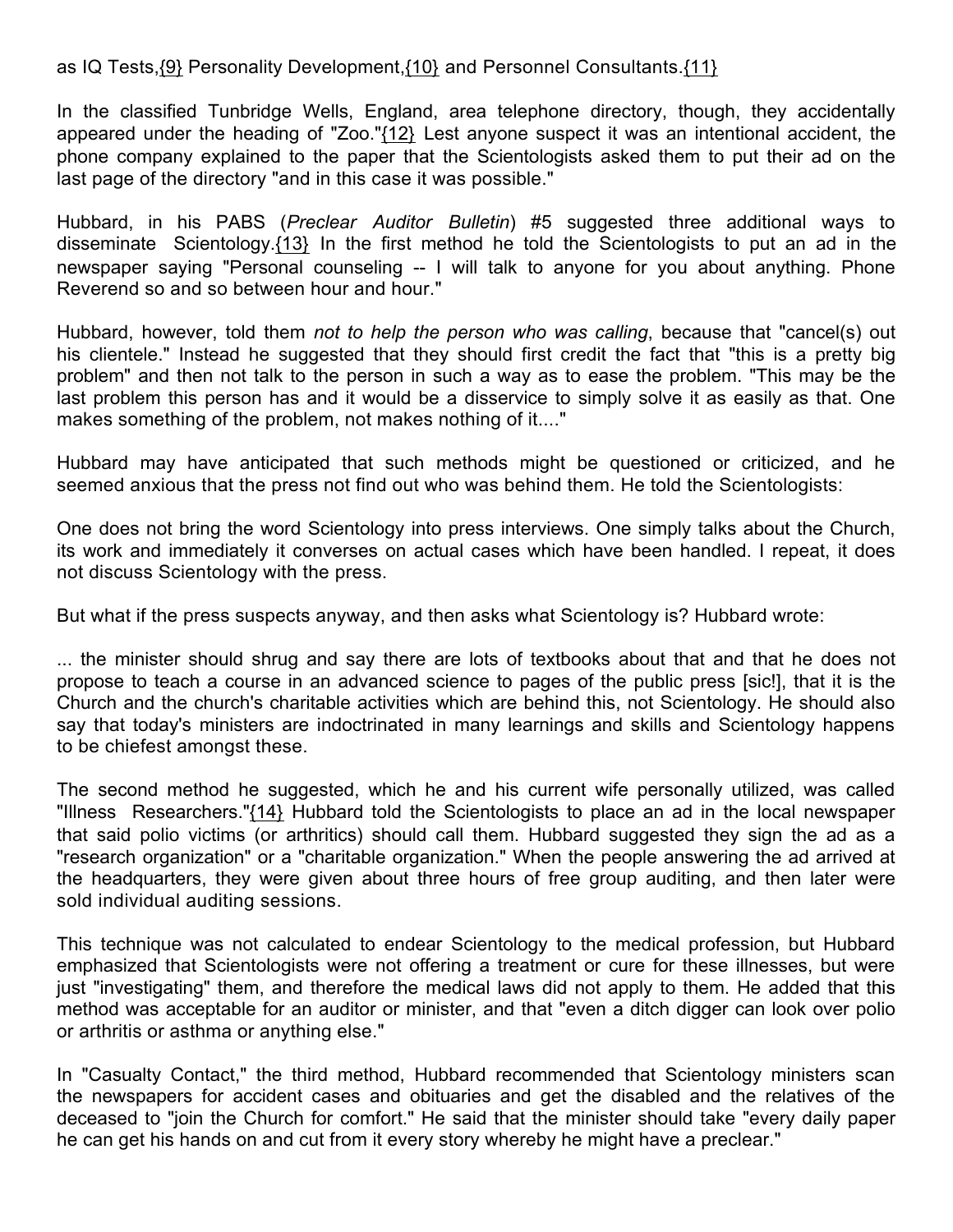The Minister should get the address of the person, from the story itself or by calling up the newspaper and saying he's a minister. The minister should then call the person or his family and represent himself "as a minister whose compassion was compelled by the newspaper story concerning the person," wrote Hubbard.

What if the press finds out about this one? Hubbard emphasized that the minister should "simply say that it is a mission of the Church to assist those who are in need of assistance," and again avoid discussing Scientology. Instead, Hubbard said he should "talk about the work of ministers and how all too few ministers these days get around to places where they are needed."

### **Citations & Notes**

- {1} initial quote [44]
- {2} unit salary [254, 255, etc.]
- {3} Hubbard enlarges staff [261]
- {4} money received for bringing members [255]
- {5} pledges to clear planet [136]
- {6} questioning people and compositions [177]
- {7} 5th Ave. bus story [177]
- {8} Ad for book in plain wrapper [152]
- {9} IQ [145]
- {10} pers{onalit}y development [131]
- {11} personnel consultants [131a]
- {12} Scientology under "Zoo" {heading in phone book} [178]
- {13} all three methods of Scientology dissemination [21]
- {14} Hubbard tried second [255]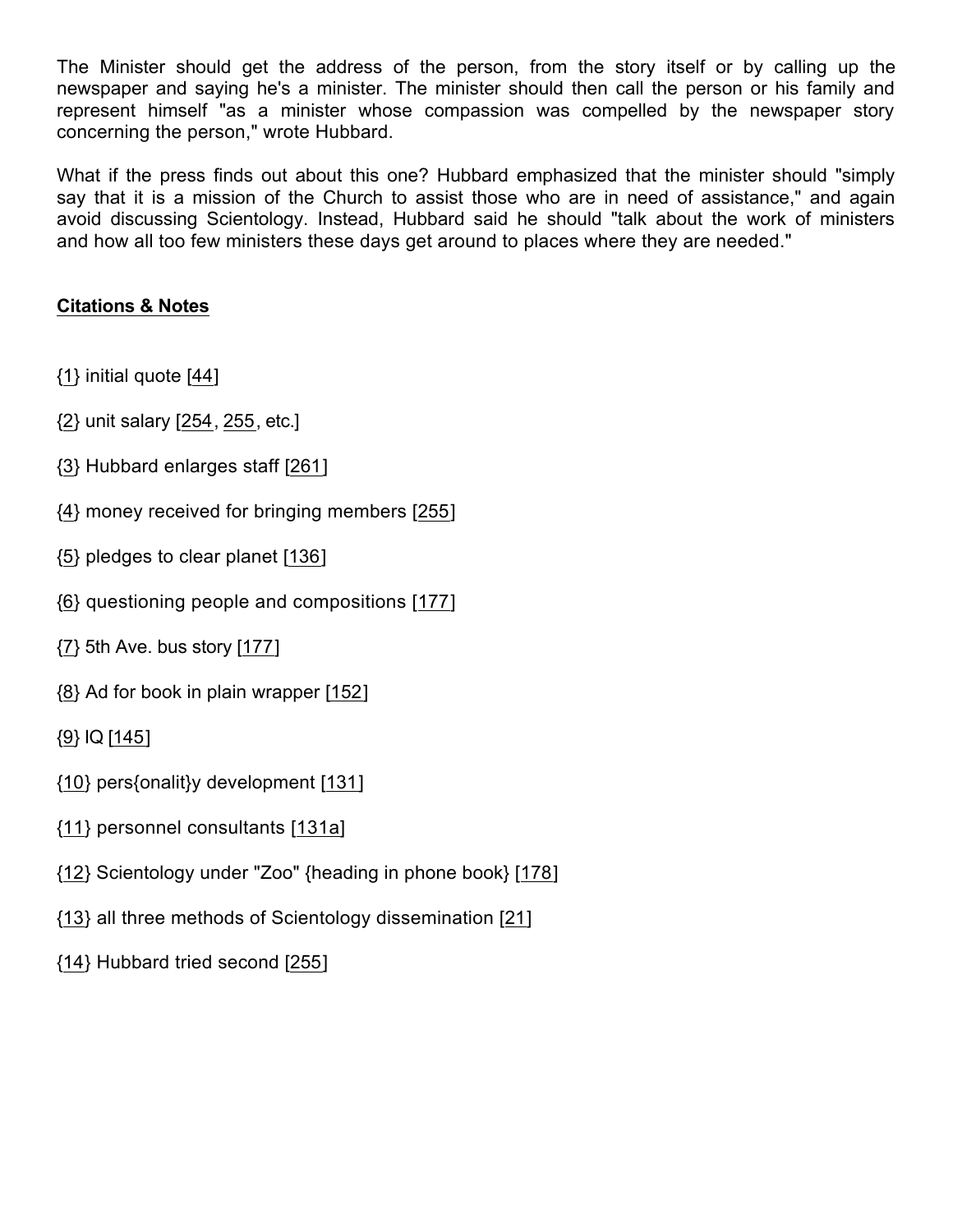*Step into the Exciting World of the Totally Free.*

 $-$  from a Scientology subway ad $\{1\}$ 

Once someone succumbs to any one of these methods, his first formal contact with Scientology is usually at the headquarters, or Org as they call it, for a free lecture and film and a personality test, the first two to see if he wants Scientology; the last perhaps to determine if he needs it.

Each evening in Manhattan, a couple of dozen people arrive for this process at the main Org, which is located in the Grand Ballroom of the Hotel Martinique at Thirty-second Street and Broadway. In the Scientology section of the hotel, the atmosphere has been described as similar to the Defense Department.{2}

Certain areas are off-limits,{3} no pictures can be taken,{4} and one writer was photographed during his interview from every angle "as if for a Wanted Poster." Another was told that her story had to be "checked for accuracy" before the Scientologists would "permit it to be released." Another writer who brought a tape recorder to an interview was not only not permitted to use it, but -- to add insult to injury -- the Scientologists put on their *own* tape recorder and recorded *him*.{5} And finally, no one can enter the Org until he writes down his name and address, in keeping with Hubbard's order to "register everyone -- even the postman."{6}

From the moment he registers he may get as many as seventy pieces of mimeographed mail $\{7\}$ for as long as four years afterwards.{8} Most of this mail lives up to Hubbard's statement that quantity is more important than quality.{9}

Begging the Scientologists to remove your name from the mailing list often does no good. The Australians reported that if someone wrote to have his name removed, the Scientologists wrote them back suggesting that the meaning of their letter wasn't quite clear to them.{10}

One Manhattan actor who spent a weekend in Scientology -- and was immediately disenchanted because the night before the first course they had called him to take *more* courses -- tried to make it clear that he did not want to receive the incessant phone calls and letters to which a Scientology friend of his had been subjected. The Scientologists told him to tell this to the "Student Examiner," but when he did, he was hounded to reveal the name of his friend. When he refused, he was "escorted" to the Ethics Officer, who again pressed him for the name of that friend who had complained about the phone calls so that they could "call him and talk with him about it."{11}

After the potential convert -- or to quote Hubbard, the "raw meat"{12} -- registers, he is directed to a converted classroom to hear a Scientology lecture that sounds like a cross between a Jehovah's Witness pep talk about the Day of Doom and the spiel of a used car salesman.

The lecture is apparently no better in England. During one lecture there, the audience cheered every time someone had the courage to yawn or walk out. One man finally got up and said "if Scientology is so good, why are there not better lecturers?" He walked out to the loudest applause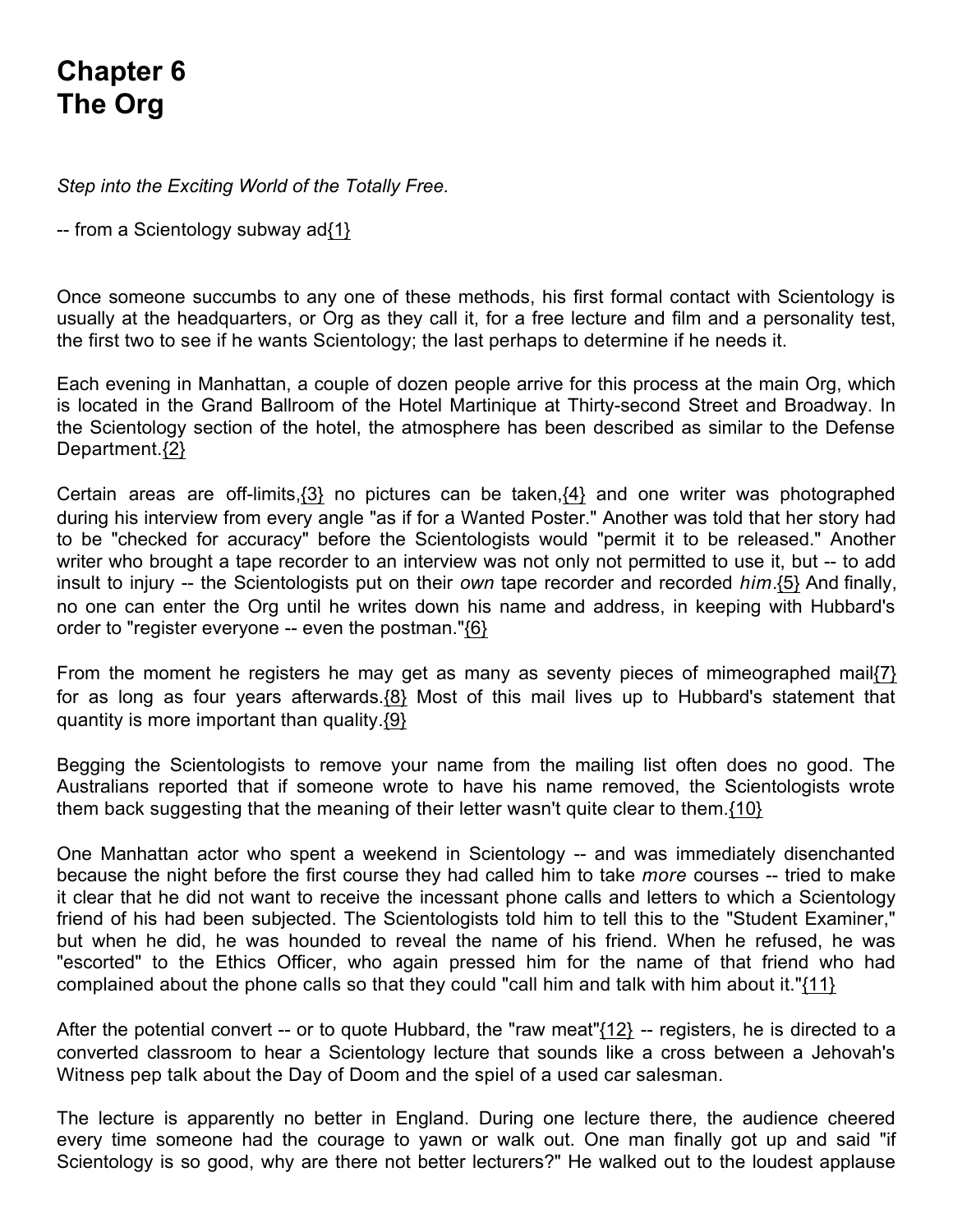#### of the evening.{13}

After the lecture and sales pitch, potential converts are shown an old film of Hubbard and given the American Personality Test.{14} {15} This test was written by a Scientologist with a B.Scn., D.Scn., and D.D. degrees. While someone looking at this quickly might think she is well qualified to write such a test with a Bachelor of Science, a Doctor of Science degrees, her degrees actually stand for Bachelor of *Scientology*, Doctor of *Scientology*, and Doctor of Divinity -- in the Church of Scientology only.{16}

The author also has a B.A., but that does not necessarily have an academic counterpart in Scientology either. One Scientologist admitted that her B.A. stood for "Basic Administrator" and "Book Auditor."{17} To become a "Book Auditor" she only had to buy one of Hubbard's books, apply the principles to someone else, and send in for her certificate.{18}

Sometimes the results of the personality test are presented to a person not so much to enlighten him as to his difficulties and problems as to enlighten him about what Scientology can do for him. While analyzing the test, Hubbard told his followers to make remarks such as "Scientology can influence this"{19} or "auditing can remedy that," etc., and added "We will take full advantage of the superstitions of people at the level of prediction."{20} Hubbard also told them that they should not precede a statement that a score on a particular item was low with something like "Don't worry" because "this cancels impingement."{21}

In addition to "enlightening" people, the test has also been used to intimidate them into joining Scientology. The Australian reported that one boy who took the test claims they told him he had a defective character, was mentally unstable, and would have a mental breakdown unless he joined Scientology.{22} (They also suggested that he had homosexual tendencies.) When he refused to join nonetheless, people at the Org took turns for a year writing him personal letters to remind him of his difficulties as reflected on the test, and his need to join them to remedy it.

After a person takes the test, he does not "sign up" for a course in Scientology -- he "joins," as author William Burroughs put it.{23} Anyone who does decide to join the Church of Scientology that night must then sign a contract, which has his name filled in even before he agrees to look at it. "If a person is on your premises longer than five minutes sign him on a release form," wrote Hubbard. "If he won't sign a release, he is going to give you trouble so get rid of him."{24}

The form consists of a number of questions, and while answering any of them falsely can result in immediate dismissal later from Scientology, answering them truthfully will not necessarily keep a person in.{25} The following is a composite of the contents of a few of these forms over the years:{26}

1. They ask if the person has ever been institutionalized, had shock treatment, or been under the care of a psychologist or psychiatrist.

2. They ask if he has "submitted" his body to drug treatment or is addicted to alcohol (Scientologists cannot take marijuana, LSD, etc., nor are they permitted to drink, or even take aspirin, for certain periods of time before auditing).{27}

3. They ask if the person will take and pay for additional courses or hours if the ethics officer tells him to.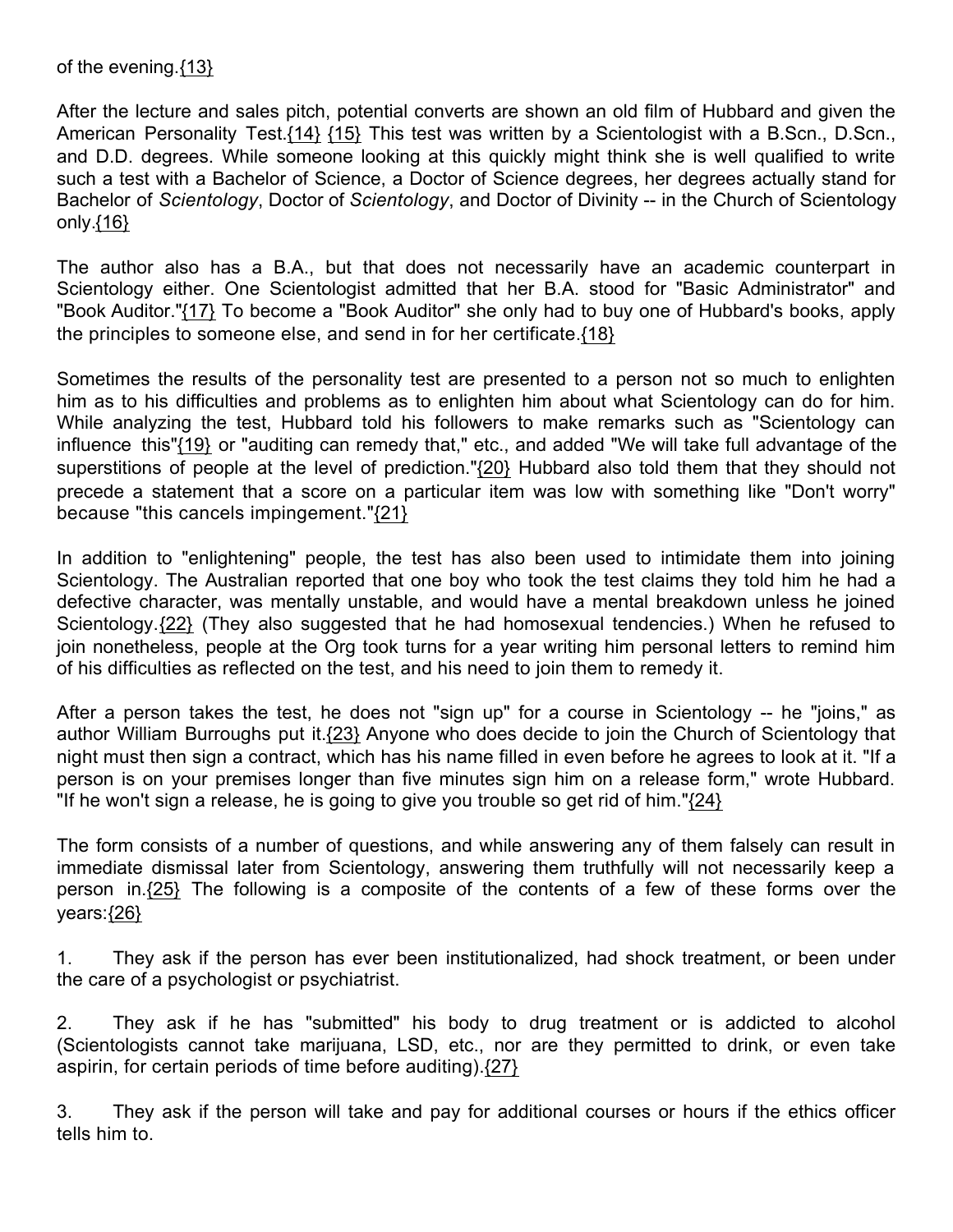4. They ask if the person is over twenty-one (otherwise he needs his parents' consent to join Scientology).

5. They claim that a person can get his money back if he's dissatisfied with a Scientology course, generally within thirty days, although he may not take any more Scientology courses after asking for a refund.

6. They ask if the person has a criminal record.

7. If he is currently receiving medical treatment.

8. If he agrees with the stated aims of Scientology and will not work against it and if he belongs to a group that is against it.

9. That he agrees to undergo any E-meter test that he is told to take.

10. That he agrees to "release each and all of the above-named organizations and corporations and any and all employees, staff members, or associates thereof from all liability from any consequences resulting from training, education, or processing practices and methods used by Scientology."

After signing this, and paying for the first course, one becomes a Scientologist. And as Hubbard often says about that state of affairs, "May you never be the same again."{28}

#### **Citations & Notes**

- ${1}$  initial quote  $[285]$
- {2} Defense Dept. [146]
- {3} (4) off limits [178]
- {4} (3) can't take pix [146, 178]
- {5} writer photographed and tape recorded [283]
- {6} register postman [87]
- {7} 70 pieces of mail [261]
- {8} for 4 years [81]
- {9} quantity important [82]
- {10} can't beg them to remove name [261]
- {11} Manhattan actor [277]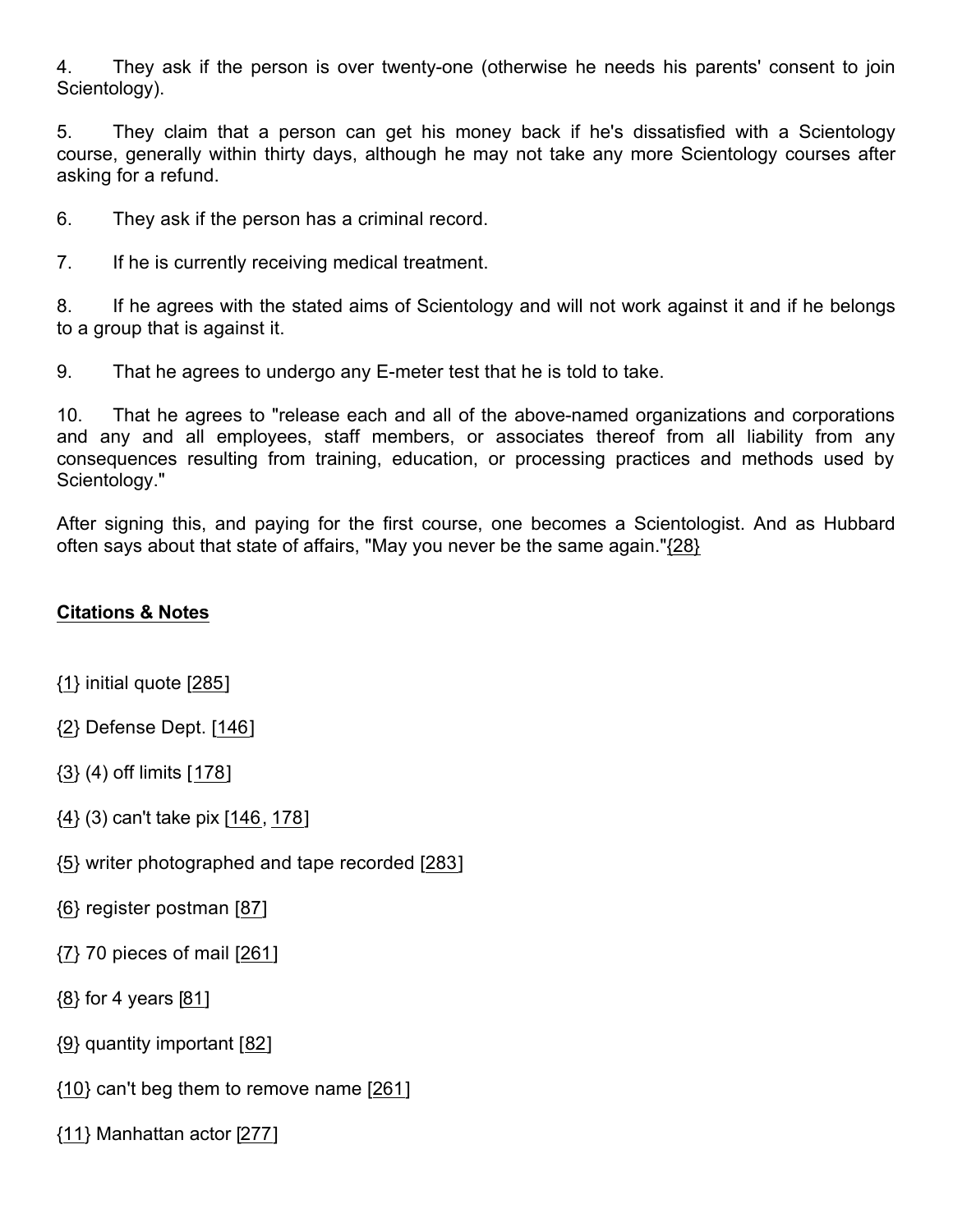{12} raw meat [98, 103]

{13} English lecture [216]

{14} Oxford Capacity Analysis [112] {The OCA, a personality test, is mentioned nowhere else in the book}

- {15} American Personality Test [105]
- {16} meaning of degrees [261]
- {17} girl with BA [261]
- {18} how to be book auditor [10, 23]
- {19} telling people what Scientology can do [83]
- {20} quote on superstitions [83]
- ${21}$  don't say don't worry  $[83]$
- {22} boy who took test [261]
- {23} "join" Scientology [187]
- {24} make them sign release says Hubbard [261]
- {25} (26) answering them falsely or truly [254] {ambiguous citation}
- {26} (27) release forms [129, 254, 178]
- {27} (25) no alcohol or drugs permitted [130a]
- {28} "May you never be the same" [6, 111]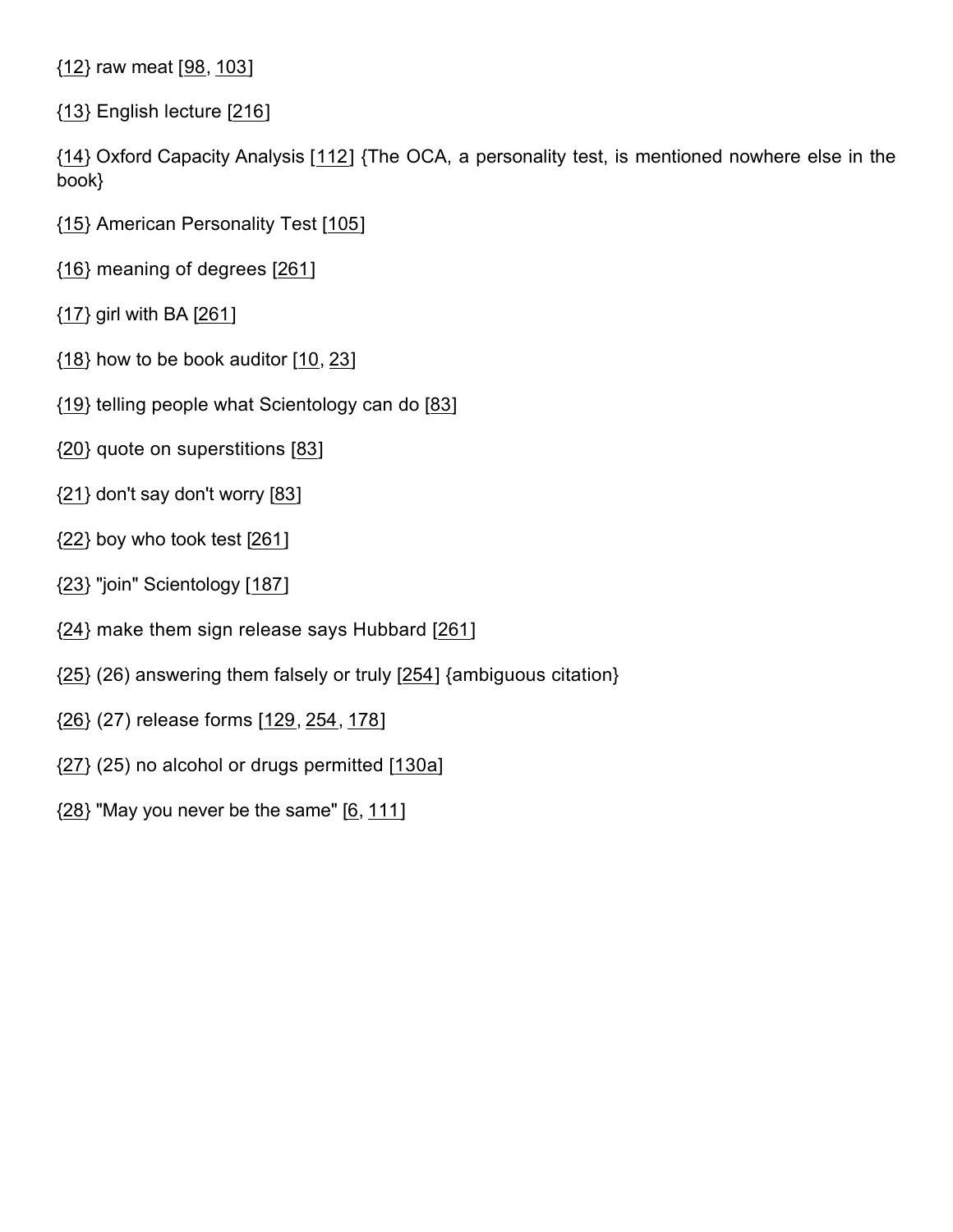# **Chapter 7 The Sea Org**

*L. Ron Hubbard, flanked by the powerful, highly trained O.T. of the Sea Org, has forged through gigantic barriers ... has identified the true enemy of Mankind on this planet.*

-- from a Scientology mailing piece{1}

Hubbard himself is never at any of these home Orgs any more. He now lives on the mysterious Sea Org, a trio of secret ships that sails the Mediterranean.{2} Hubbard lives on the flagship, the *Royal Scotsman* (also called *The Apollo*),{3} a 3,330 ton 320-foot converted Irish cattle ferry with LRH (L. Ron Hubbard) floridly painted on the funnel.{4} LRH, or Hubbard, has the title of "Commodore"{5} and his beautiful twenty-two year old daughter Diana, who is also on board, has been given the unlikely title of Lieutenant-Commander.

Along with them are Hubbard's present wife, four of his seven children from his three marriages, his dog, and two cars.{6} In addition, the Sea Org is a training fleet for at least 200 white-uniformed Scientologists and their children who range in age from six months to sixty years.

With the exception of the children, the rest are said to have signed a billion-year contract{7} with Hubbard (presumably to include their thetans in future lives) to help him help the world.

To accomplish this goal, Scientologists not only work for Hubbard gratis, but it appears that they may even pay to be on the boat, as many of them there are in training to become Operating Thetan VIII -- the highest level in Scientology,{8} and to reach that level costs a few thousand dollars more than it does to become a "clear."{9}

Their dedication is reflected not only financially. Sea Org Scientologists work a difficult eight hour day{10} and spend their evenings studying Scientology. Even the children on the boat work for Scientology as messengers.{11}

Life on board is hard, and punishment is strict. It is said that someone might be an officer one day and for punishment be sent to swab the decks the next. The London *Sunday Times* carried an item about a wealthy Californian who was wearing an officer's uniform when he first arrived at the Sea Org, but for being late, he was given dirty blue overalls and made to work in the galleys.{12}

Although it's hard to figure out why any country would complain about a ship full of hard working people at her ports, at least one country was sufficiently displeased with them to kick them out of their harbour on twenty-four hour notice. In Corfu, Greece, where the Scientologists were said to be spending about \$1,500 a day for provisions and boat repairs, it would seem that the government had little to complain about.{13} But after seven months there, the Minister of the Interior kicked them out. He gave no reason except that they were declared "undesirable."{14}

The country may have been displeased with the strange behavior of those living on the Sea Org. Local people complained about seeing Scientology children of eight or nine years old being made to walk the plank into the Aegean, and one Scientology publication depicts a similar punishment that was meted out to an older member.{15} (It is not known who saves them, but since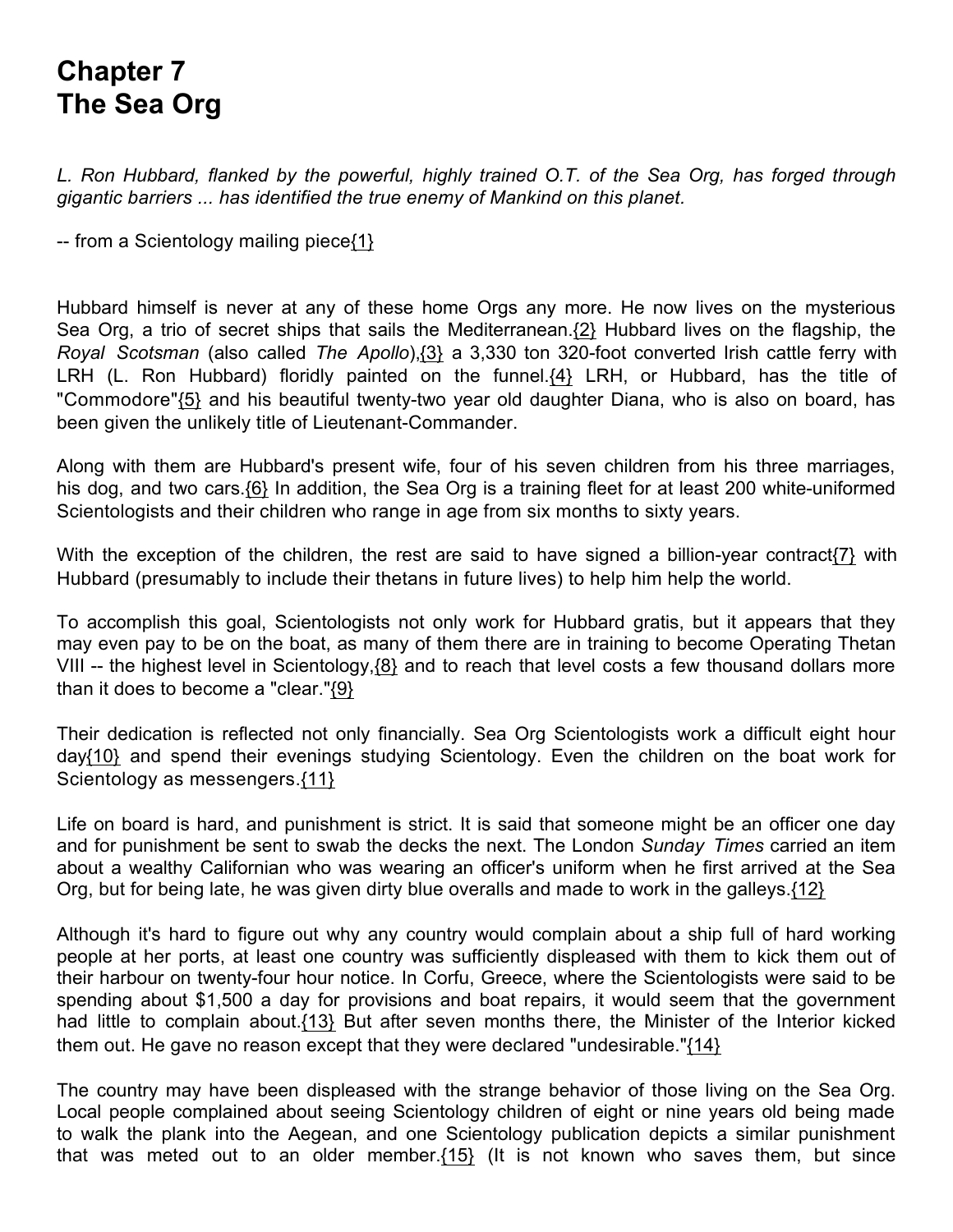Scientologists have jobs for everything -- Director of Success, Letter Registrar, etc. -- maybe they have a "Rescue Registrar.")

On another occasion, locals reported that twenty-four Scientologists left the ship one day and marched half a mile along the quayside in "military step," wearing no raincoats despite the pouring rain.{16} One outsider, Captain John Jones, reported to a London newspaper some of the things that happened while he was sailing with one of the smaller ships. "My crew were sixteen men and four women who wouldn't know a trawler from a tramcar," he allegedly stated.

He complained that he was made to run the ship according to the *Sea Org Book* and that electrical equipment, other than lights, radio and direction finder, and other advanced equipment he had on board could not be used. (Probably because the Scientologists feared it would interfere with the functioning of their E-meters.) He reported that "using the *Org Book* navigation system based on radio beams from the B.B.C., and other stations we were soon hopelessly lost."{17}

Mystery surrounds the ship. Hubbard is said to sleep during the day, rise at 6 P.M. and is almost never seen outside.{18} Most of the people on the boat don't see him either, except for his personal staff and officers.{19} The latter have meetings with him upon written request. Outsiders are not even sure exactly where on the boat Hubbard lives, although one reporter suspected it was in the middle of the upper part of the deck where "a corridor leads to what few cabins there are with a notice forbidding entry."{20}

It is said that most of the other people sleep in dormitory-like accommodations.{21} Captain Jones, mentioned before, said the men and women on his ship shared the same quarters with only a blanket dividing the sections.{22}

Hubbard also keeps the purpose of the ship well hidden. Although he initially admitted that the Sea Org was established as a mobile headquarters for setting up new bases or correcting old ones, henow seems to want people to think they're all there for "exploration" -- not Scientology. The stationery used by the ship is imprinted with "The Hubbard Exploration Company Ltd."{23} (no address given).

One spokesman for the ship said its purpose was "basically to search for oil and gas in the Mediterranean and elsewhere,"{24} and in one communiqué, Hubbard stated the ship was in Greece "to explore and study the decline of ancient civilization and so [learn] how this current one is going."{25} Hubbard has even denied to interviewers, in the earlier days when he talked with them, that the ship or he was connected to Scientology, although Telex reports from Saint Hill were directly in front of him.{26}

Another mystery concerns Linda Hicks, a very beautiful twenty-two-year-old British blond who joined the Sea Org and then disappeared. Her father, who had a heart condition, claimed that his only daughter had initially become involved with Scientology in Las Palmas, and that when he saw her afterwards, "she ... dyed her fair hair black ... she was filthy, and her mind seems to have gone off the rails." The *News of the World*, which printed the story, said that Linda allegedly sent the letter below to her boy friend at home, saying she had been hypnotized on the Sea Org and had been married without conscious consent to another Scientologist.{27}

### *Darling Oscar*

*So many terrible things have happened to me since I waved good-bye to you at Las Palmas. Oh*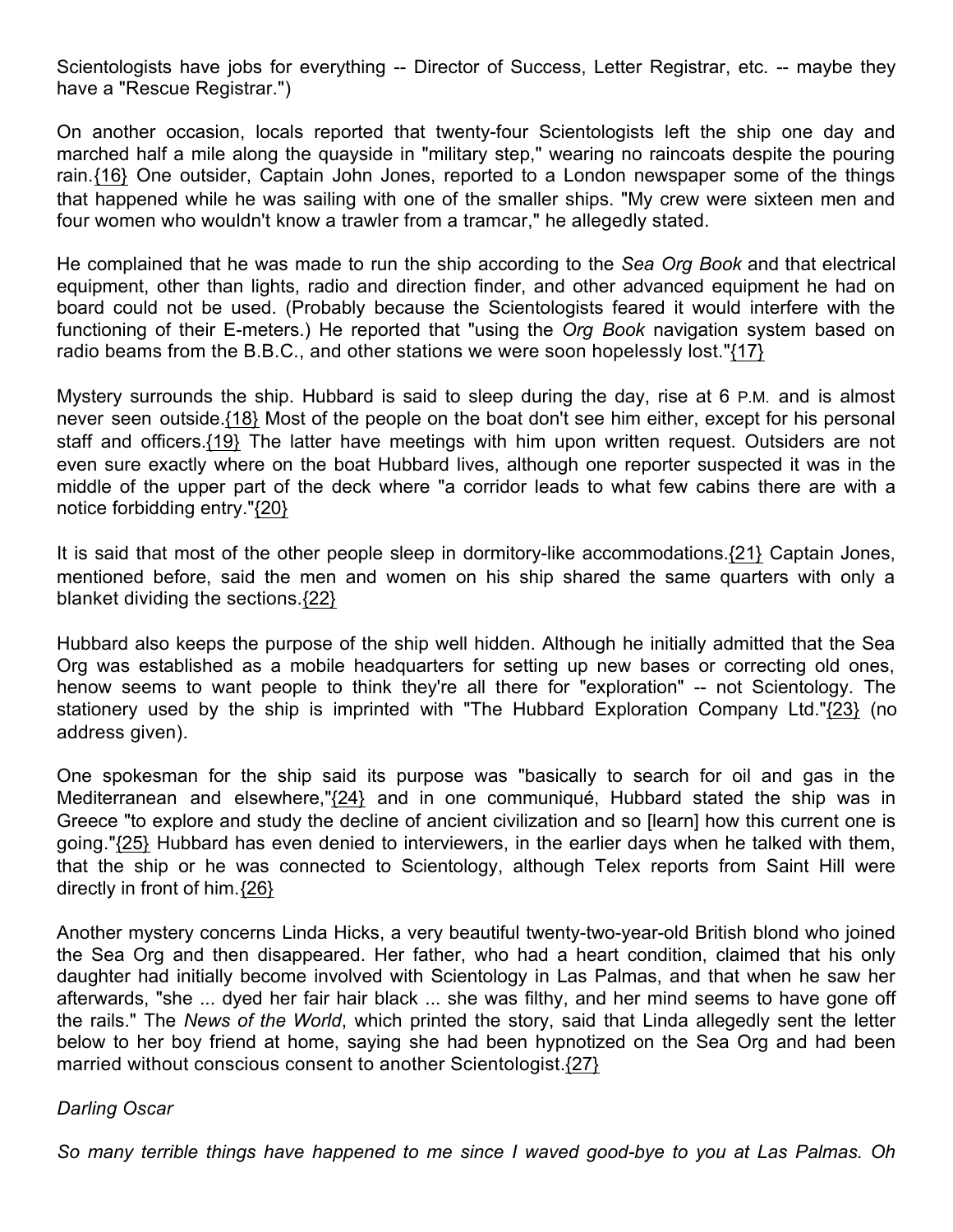*why didn't you MAKE me leave that boat, Oscar? Did you know what was happening to me? I honestly didn't know.* 

*But I feel sick for you in Las Palmas -- do you feel that way for me now? Was it holiday romance or will you always love me, how I love you?* 

*Darling -- what did those people do to me. They changed me, you ... saw it, why didn't you make me leave?* 

*They make people's minds sick, they influenced me, they tried to make me change against you.* 

*I became sick and hysterical and they put me on one of those machines [probably the E-meter].... Then someone talked for two hours to me. [The* News of the World *reported a reference here to her marrying one of the boys on the boat.]* 

*I can't remember very much about it, except that after two days at home I began to change back to the old "Mummy" that you loved and started to remember things -- they were evil.* 

*Oh my darling, what a terrible mistake I made....*

After Linda's father saw this letter, he went to the Sea Org with a *News of the World* reporter to try to locate his daughter. But neither were able to board the ship, reach Hubbard, or find Linda. A Scientologist on deck said that Linda had had a "beautiful romance" with a fourth mate on the 414 ton Sea Org trawler, the *Avon River*.

The next day, the Scientologists allegedly issued a statement to the reporter saying that Linda's parents favored another suitor and insisted their daughter leave her husband. They also stated that the parents wanted her removed and sent to a psychiatrist for electric shocks (a favorite accusation of the Scientologists), and that Linda, fearing kidnapping, left the ship and fled. They added that the parents "detest Scientologists and tried to use Scientology as an excuse to break up the marriage."

What happens on the Sea Org may forever remain a mystery, since those on the ship stay for quite a while and have little or no contact with their friends and family back home. One story did leak out, however, that adds to the intrigue. It suggests that although joining the Sea Org may be voluntary, leaving it may not always be.

When one of the Sea Org ships was docked in Corfu, the *London Times* reported that a number of people on shore had seen a female Scientologist and her two children attempt to run off the boat - screaming -- and they then saw her dragged back in by uniformed Scientologists on the ship before she could reach the roadway.{28} The harbor master in Corfu, a friend of Scientology, said he saw "no reason for an investigation."

### **Citations & Notes**

 $\{1\}$  initial quote  $[141a]$ 

{2} ships in LA [146]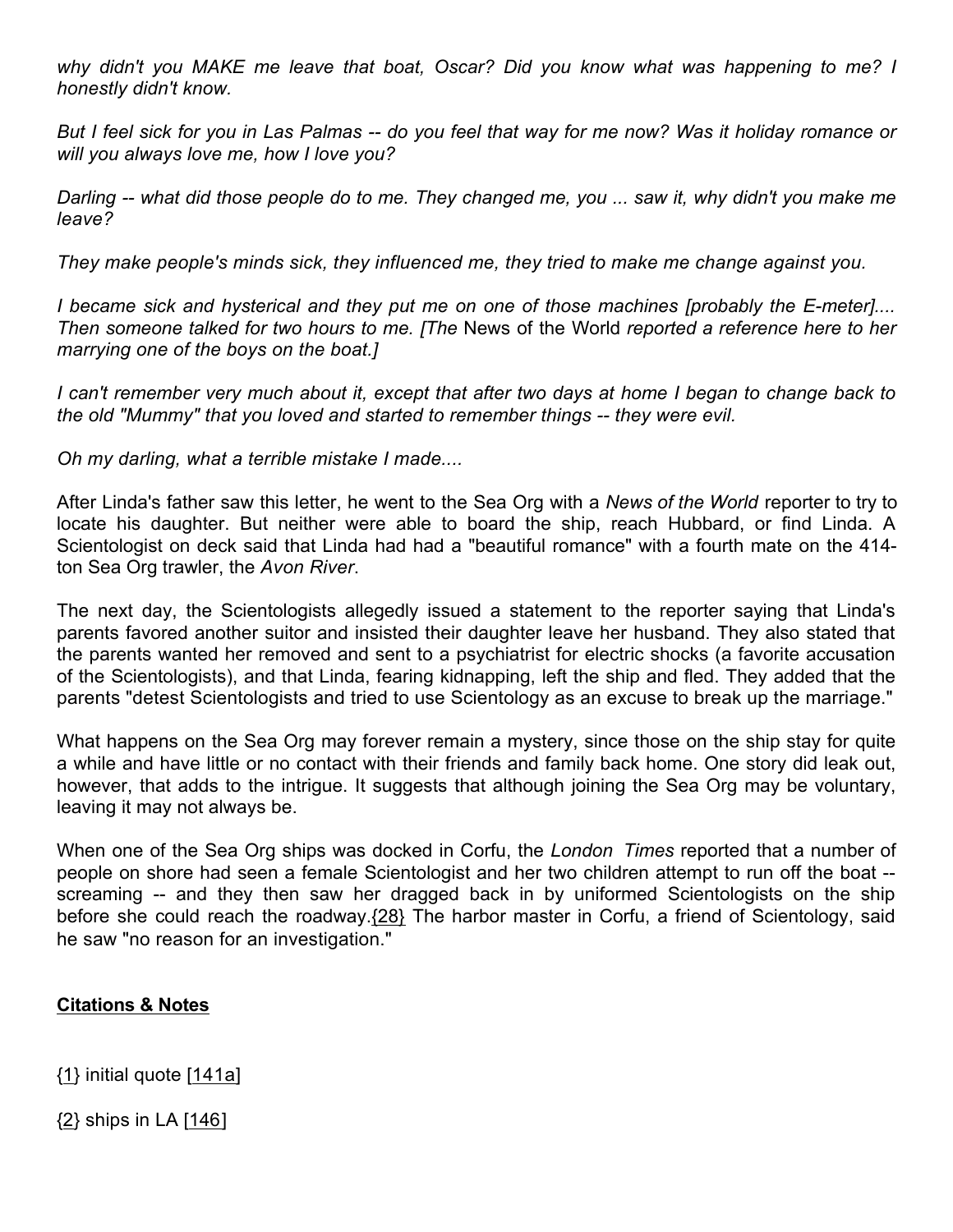- {3} Royal Scotsman is Apollo [241, 72]
- {4} details of Apollo [240]
- {5} Hubbard is commodore, etc. [189]
- {6} Hubbard's family and cars [212a]
- {7} billion year contract [187]
- {8} OTs [51]
- $\{9\}$  may have to pay  $[256]$
- {10} 8 hour day [24]
- {11} children messengers [241]
- {12} discipline & story of man [241]
- {13} £700 in Corfu [241]
- {14} kicked out [233]
- {15} walking plank [241, 50]
- {16} Scientologists marching [241]
- {17} Captain's story [191a]
- {18} Hubbard schedule [241]
- {19} who sees him on boat [240]
- {20} where he lives [212a]
- {21} dormitories [240]
- {22} men & women same room [191a]
- {23} Hubbard Exploration Company [240]
- {24} search for oil & gas [191]
- {25} study ancient civilization [226]
- {26} (27) telex reports [174]
- {27} (28) Linda Hicks story and letter [196]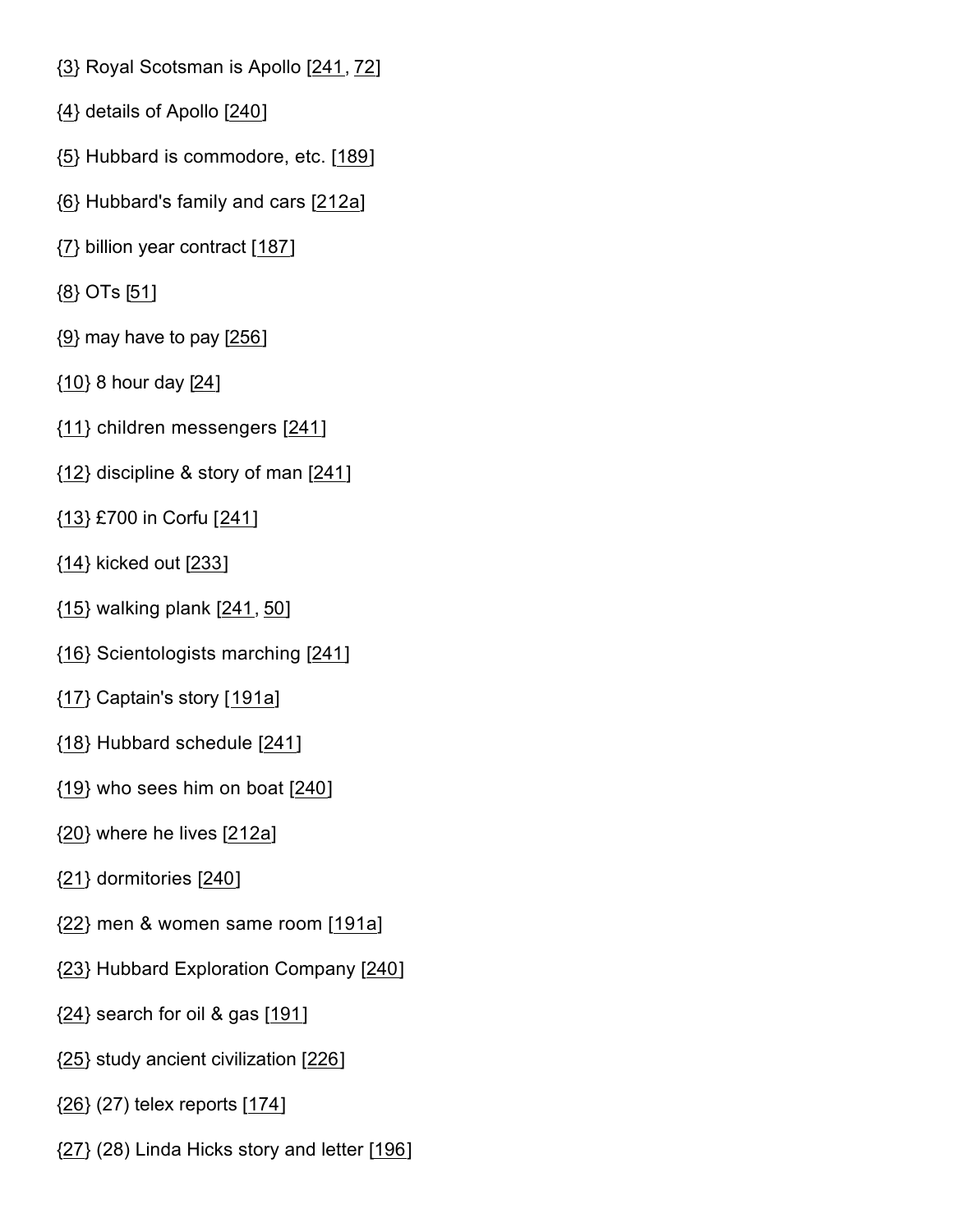{28} (31) girl who tried to get off [241]

### **Extraneous citation notes:**

- {29} (26) quote on England [226]
- {30} (29) how you get on boat [177]
- ${31} (30)$  only beautiful women  $[177]$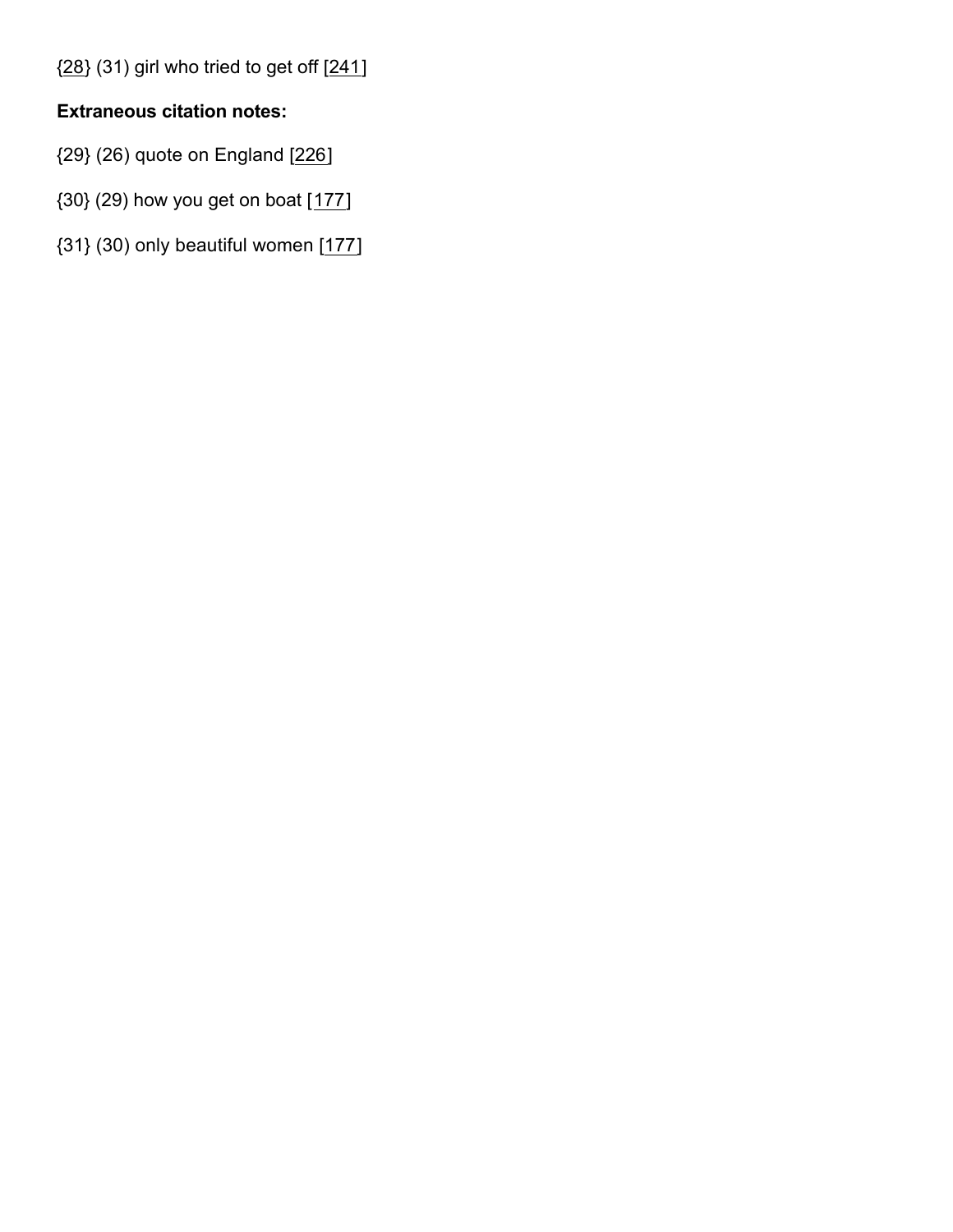# **Chapter 8 The British and Australian Orgs**

*If Britain acts, then you must know that the hour is late.*

-- South African minister of health urging their Parliament to have an Inquiry{1}

In England, the main Scientology Org is "Saint Hill," a 243-year-old fifty-seven-acre estate in East Grinstead, Sussex, that was formerly the home of the Maharaja of Jaipur, and before that, Mrs. Anthony Drexel Biddle.{2} When Hubbard arrived there in 1959, he joined right into the spirit of things, becoming East Grinstead's Road Safety Organizer.{3} One paper reported that he attended only one meeting, telling how Americans reduce car accidents, and suggested they use schoolboy campaign patrols. After that, he sent his ideas through a local press office.

During these early days, Hubbard was said to have gotten up at Hyde Park's Speakers Corner, to have grown giant radishes which he said had been exposed to X-rays, and to have invited a local journalist to Saint Hill to tell him of his theory that plant life can feel and think.{4} If Hubbard really believed this, he apparently didn't care what the plant felt or thought, since he promptly attached the plant to an E-meter, stuck pins into the plant, tore off its leaves, and reduced it to a ruined stump.

Unlike the plant, Scientology and Hubbard thrived in the mysterious manor. Scientology, however, has not been accorded, or at least permitted, the same religious status in England as in America, since the British Registrar General refused to register Saint Hill as a place of worship under the Place of Worship Registration Act. {5} ("While Scientology may be wholly admirable, I find it difficult to reach the conclusion that it is a religion.") ${6}$  So Hubbard has had to be happy with running a college, "controlling the operation,"{7} as he said in one interview, and sending his decrees, policies, etc., by Telex to his Orgs and franchises in five continents while collecting his ten percent and more.

But things began to sour, and some time after Hubbard left England to establish the Sea Org, he was barred from returning to the country. He says this was because the government didn't like his books. "I have committed no crime," he said, "except writing about helping people to be happy. Mr. Callahan [who probably barred him] doesn't like people to be happy obviously."{8}

Although the British did not seem to object to Hubbard's books -- or to making people happy - many complained about the Scientologists themselves, who were allegedly passing out their literature at Rugby matches held in aid of the blind, letting school children distribute Scientology propaganda, and sending out letters soliciting children from six to fourteen years old as members.{9}

Some of the biggest outcries against Scientology came from the town of East Grinstead, where right from the beginning, the local residents were upset over the enormous number of people entering and leaving Saint Hill manor which was registered as a residence. But Hubbard, even three years after he arrived there, insisted he had only his personal staff at the manor and allegedly stated "I guess the[y] ... noticed all the traffic. There's been a lot of excitement here. I've discovered a kind of psychological treatment which would make people live twenty to twenty-five years longer."{10}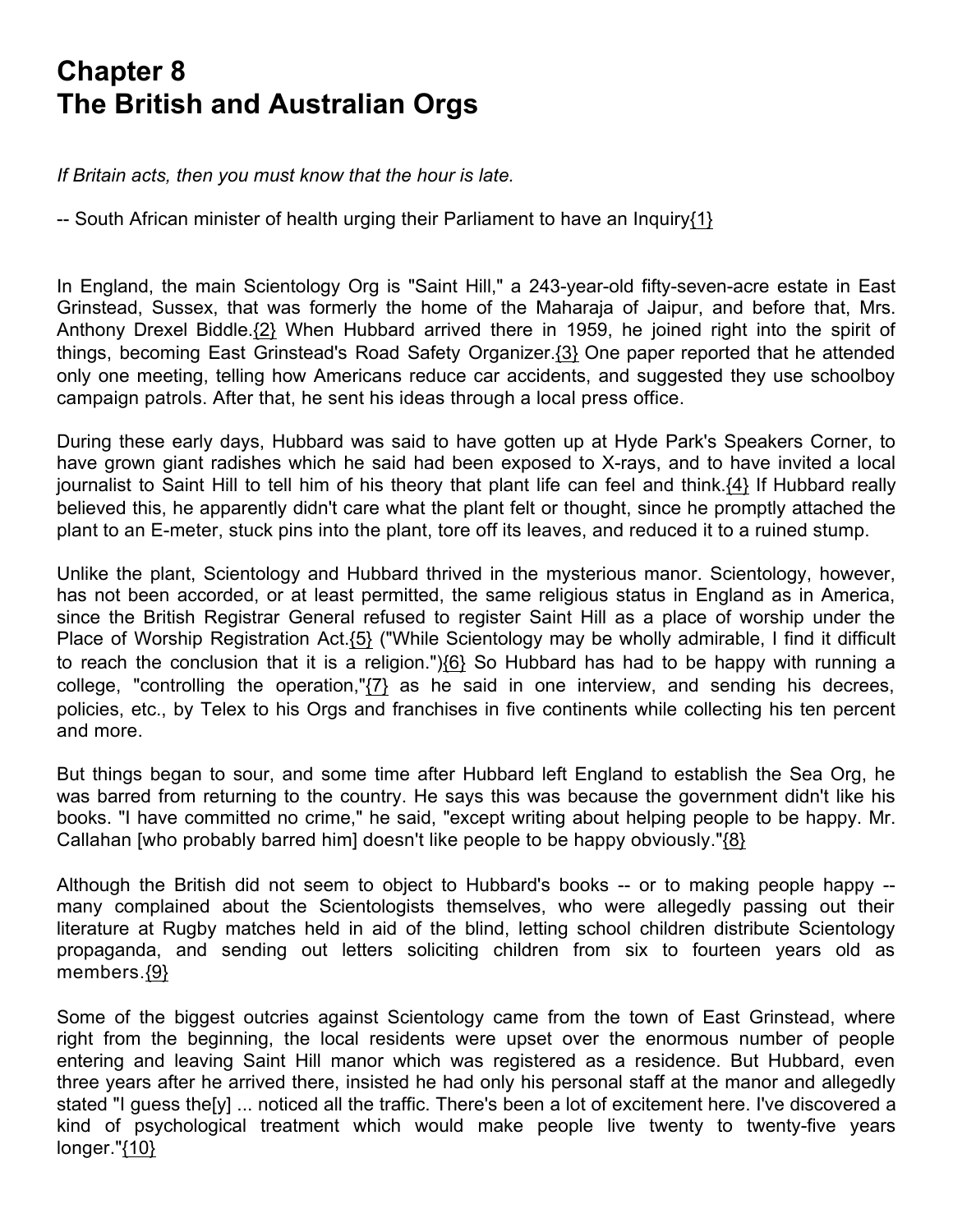The traffic increased and so did the antagonism. The townspeople were worried that their children might become Scientologists, perhaps justifiably, since they and their children were constantly being solicited to join, and Scientologists allegedly said they planned to make East Grinstead the first "clear town."{11} School officials complained that they couldn't even let the children go outside without encountering Scientologists.{12}

Some complained that they didn't even have to go *outside* to be bothered by them. One nun stated that Scientologists entered her school grounds and tried to talk to the students. She got rid of them once by mentioning the word "police," and on another occasion, she claimed, a Scientologist put his foot in the door and she stomped on it.{13} Some of the local residents complained that they too didn't have to go out of their houses to encounter the Scientologists, who supposedly called them at their homes and said, "I am your local Scientologist. Is there anything you need?"{14}

There were also some Scientology scandals in the town: "death lessons" (to be discussed later) and a scandal in December of 1967, when a number of Scientology children were picked up for shoplifting, and a girl who was taking a Scientology course was accused of immoral behavior.{15} The *News of the World*, which broke the story, said that a fifteen-year-old girl who was taking a Scientology course was found asleep near East Grinstead with three men in a scrap metal truck. The next day, the girl allegedly admitted that she had had intercourse with three boys, once with a man she met at a youth club, the second time at a party where she said she got very drunk, and the third time with a gypsy, one of the men found with her in the truck. Their being Scientologists or children of Scientologists may have had nothing to do with their behavior, but Scientology was condemned nonetheless.

Another scandal in England which indirectly involved Scientology occurred in 1964. At that time, two Scientologists, Mary Ann, an illegitimate daughter of a Scots mill worker, and Robert de Grinston, a Scientologist, met in Scientology, married, and then left the Scientology movement.

They began their own group, which they called the "Process," although it was nicknamed "The Mindbenders" by others, and incorporated a number of Scientology ideas, including the Emeter.{16} Instead of worshipping Hubbard, members of the Process worshipped Mary Ann de Grinston, and many of the members truly believed she was God, a delusion that Mary Ann and her husband did nothing to discourage.

Mary and Bob lived upstairs in their large home, above the other members who were living five to six to a room. When they came downstairs, the *Sunday Telegraph* in England described, "They descended like Gods. She was the resident deity. He her consort." Members were so anxious to please and emulate her, that when she bought an Alsatian dog, everyone else in the group did also.

By 1966, the Process had moved, Alsatian dogs and all, to Mexico, where they were living in "paradise," according to them, with no gas, electricity, sanitation, water, or beds, at a cost of approximately \$8 a day divided among fifteen people. In England, the *Daily Express* estimated that over two hundred people had been involved with the Process at one time or another, and that at least three had suffered nervous breakdowns.

Although the article in the *Daily Express* suggested that the group had dissolved, its obituary was written prematurely. On September 14, 1969, the *Sunday Mirror* in England reported that three Americans "with large dogs" were sailing on the Queen Elizabeth II to join the Process -- now called "The Final Church of Judgment."{17}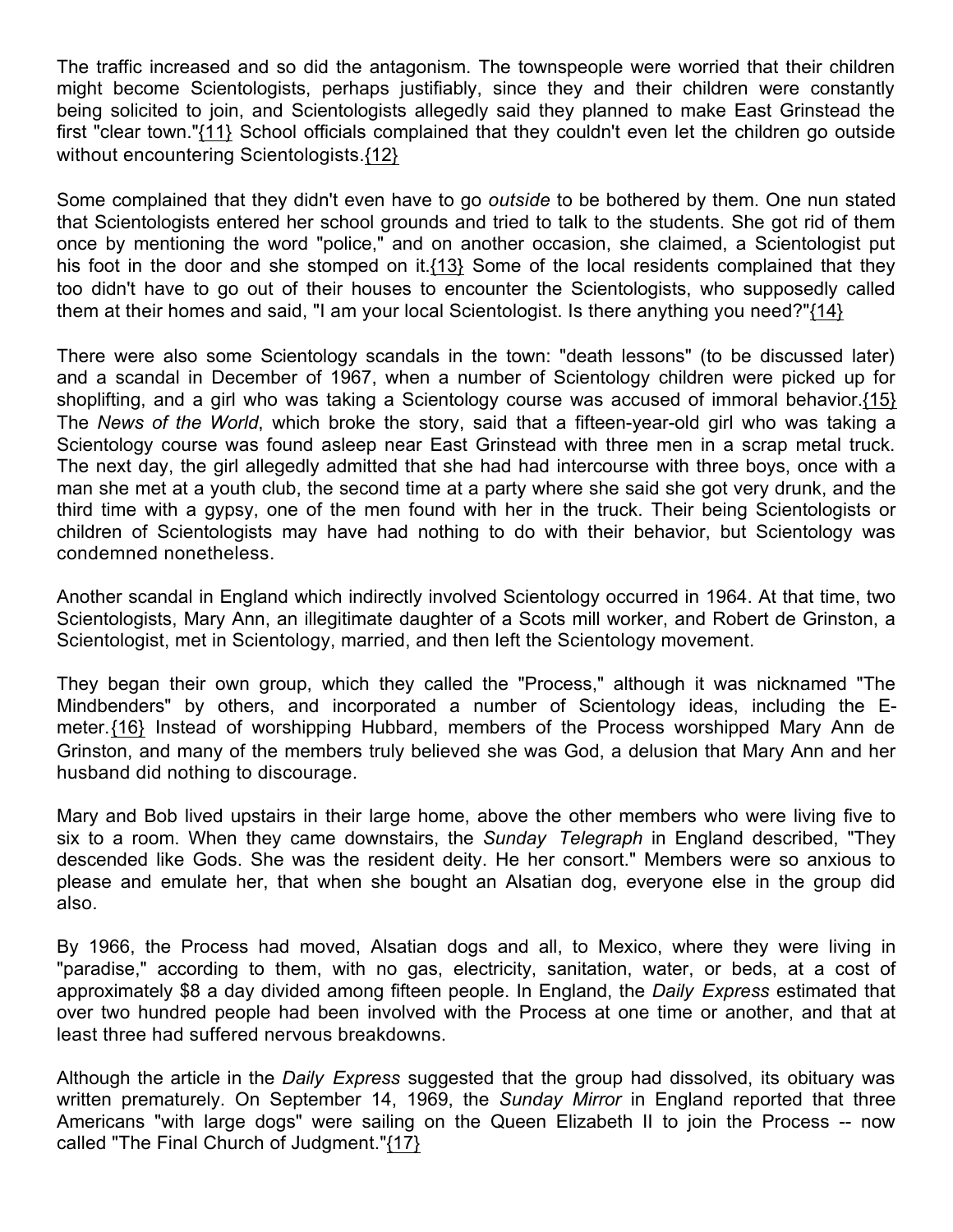Apparently the Process is still thriving in England. Only now it is obviously Robert who is the worshipped one. He is called "The Christ of Carnaby Street." In addition to deifying him, the group worships Satan, Lucifer, Jehovah and Christ, who are all regarded as having equal status.

The group also worships sex, and the *Sunday Mirror* reported that their magazine, *The Process* contained articles praising all types of perversions, stating "let no so-called sin, perversion and depravity escape your searching senses, participate in all of them to overflowing." They also suggested a few, such as sex in an alleyway with people walking in the nearby street, intercourse with a cripple or halfwit, flagellation, necrophilia, sex in a cemetery, and Black Mass, which is to be finished by "Divine degredation."

But one of the biggest Scientology scandals in England occurred in 1967. The Scientologists took a girl into the group, Karen Henslow, who had been in psychiatric institutions three times during her life (although the Scientologists claim they do not take people who have a history of institutionalization.) Miss Henslow had a relapse while in Scientology. (See Chapter 21)

The British finally began to look into Scientology and into the complaint letters received by the British Ministry of Health.{18} Mr. Peter Hordern, MP of Horsham, who had originally brought up the case of Karen Henslow in Parliament, asked the Minister of Health, then Kenneth Robinson, to conduct an inquiry into Scientology. Although Robinson decided not to do so at the time,{19} he did make some rather unflattering statements about the Scientologists.

Robinson said that they "direct themselves to the weak, the unbalanced, the immature, the rootless, and the mentally or emotionally unstable," and that their "authoritarian principles ... are a potential menace ... to the personality and well-being of those so deluded as to become its followers."{20} Although he regretted that he had no power under the existing laws to prohibit the practice of Scientology, he said that "the government has concluded that it is so objectionable that it would be right to take all steps within its power to curb its growth."{21} In return, the Scientology newspaper *Freedom* has made some rather unflattering statements about Kenneth Robinson and his association with the National Association of Mental Health, which they believe is part of a vast conspiracy against them.{22}

One step Robinson took to curb the growth of Scientology was to make the "Hubbard College of Scientology" no longer an educational establishment. This meant that foreigners and Commonwealth citizens could no longer enter England to study (or work) there, nor would those who were already there be given extensions.{23}

David Gaiman, the Scientology spokesman in England, called this move "another example of illintentioned, diabolic, pompous, official bumbledom;" and said later, "We are certainly no worse than other minority groups like Jehovah's Witnesses or Plymouth Brethren ... at this rate [they] will turn around tomorrow and without giving any reason ban Roman Catholics."{24}

Although this policy of barring Scientologists was rigidly enforced at first (and an entire planeload of American Scientologists was turned back), Scientologists report that enforcement has been rather lax lately.{25} Perhaps that's because the British have decided to take even more drastic steps. An inquiry into the Scientology organization is currently underway.{26}

The decision to set up this inquiry was announced in the House of Commons on January 27, 1969, by Mr. Richard Crossman, Secretary of State for Social Services, who also stated that Sir John Foster, QC, would conduct the inquiry. In view of what was called in Parliament the "character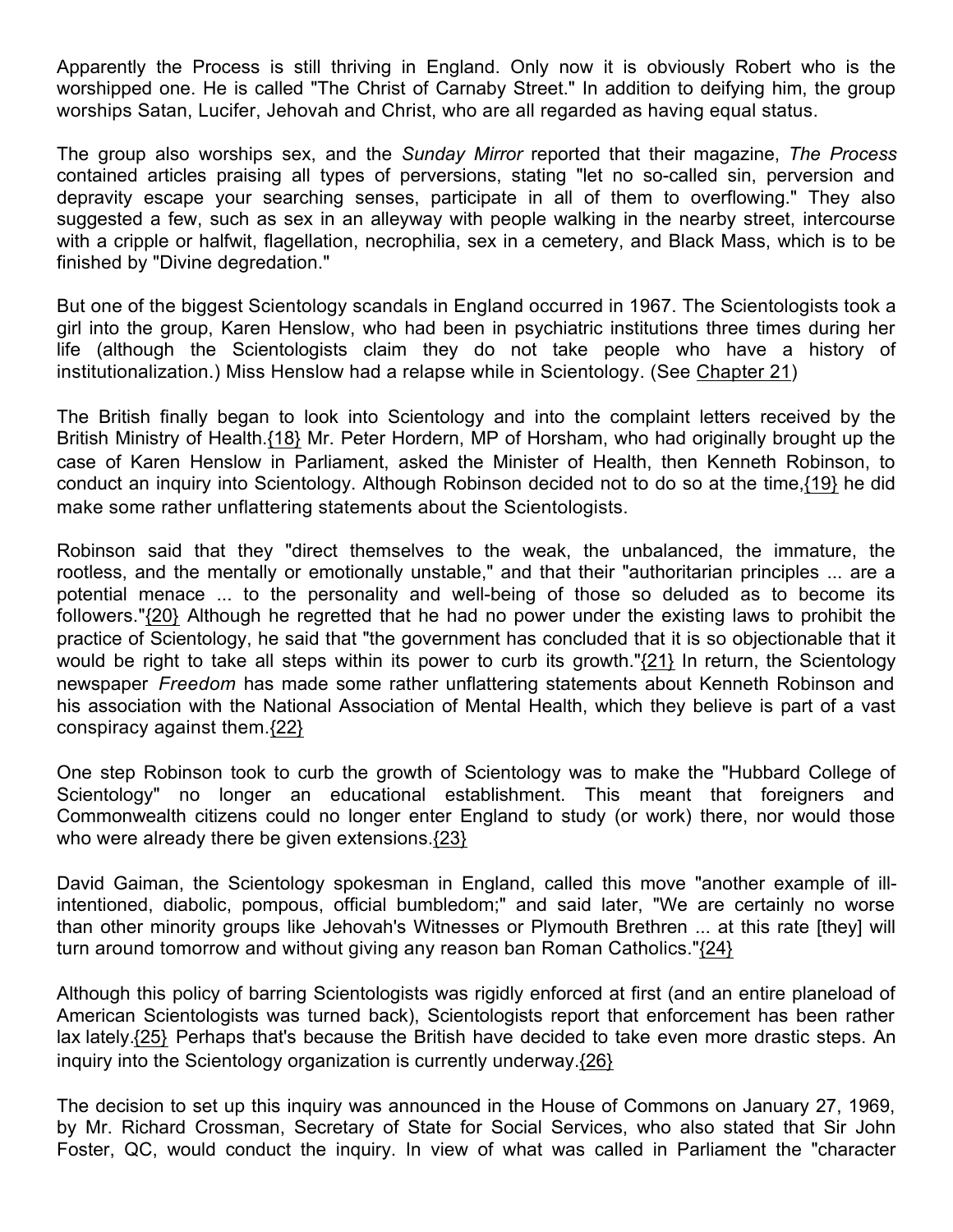assassinations"{27} perpetrated by the Scientologists against those who have previously attacked them (especially in Australia, where the Scientologists were even said to have sent agents out after those who opposed them{28}), Sir John Foster's job is not an enviable one.

Mr. Crossman also stated at that time that Sir John Foster would take evidence for this inquiry privately, and that the witnesses would not be on oath, because the "kind of evidence we want will be from people of a nervous nature, who will not face cross-examination or any public examination."{29} The Scientologists countered this statement by saying that if they wanted evidence from people of a nervous nature "this immediately precludes Scientologists who are happy, relaxed, and purposeful."{30}

While a private inquiry, with no cross-examination and not on oath, may not be in keeping with most people's idea of English jurisprudence, Mr. Crossman explained why he chose an inquiry of this sort. It can be assumed that his final metaphor was an unintentional slur to the Scientologists.

Unfortunately, the choice is very limited for the government. We either have to have a formal inquiry under the Tribunals of Inquiry Evidence ... Act ... or we have to have the sort which I have proposed. I thought that to use the former would be to take a sledgehammer to crack a nut.{31}

The Scientologists stated their opinion of this inquiry, and its nature, in *Freedom*.

To take executive action against a Church [banning Scientologists from coming into the country] and then seven months later hold an inquiry to provide, if it can be found, the evidence to justify the action is to find guilt without any trial ... to accept gossip, privately and not on oath may be alright [sic.] to handle a problem in Bognor Regis, but it is not ethical to conduct a private smear campaign against 150,000 people in the British Isles.... This is the way a witch hunt begins, this is the way a police state gets into operation, and this is the way in which men, Callaghan, Crossman and Robinson attempt to back up their poor faulty judgment and faulty decision -- taken in the full glare of worldwide publicity -- because they haven't the grace to admit they were wrong in the first place. This is gross misuse of Ministerial Office.{32}

The article also implied that all this was part of a "conspiracy" against Scientology, and in a later issue of *Freedom*, they revealed who was part of this "Anti-Scientology Organization Chart" and "Electric Death Camp Utopia."{33} They named seven countries with the National Association of Mental Health in the forefront of almost all of them, and in England, they also implicated several members of Parliament, Dr. Russell Barton, a prestigious British psychiatrist, and the *News of the World* and the *Daily Mail*. Both of these papers have written a number of negative articles on Scientology and Hubbard, and a couple of issues cast doubt on both his qualifications and his sanity.

The English Scientologists have recently made a number of moves to help polish their tarnishing image. They ended some of their more criticized policies, such as security checking and "disconnecting" (to be discussed later). They also opened Saint Hill Manor to outsiders, for what David Gaiman said would be "rather like a vicarage tea party."{34}

He promised donkey and pony rides for the children -- and Scientology films and cartoons for the adults. John McMasters, the first clear (who is also Hubbard's very eloquent personal spokesman{35}), would speak, and soft drinks (no alcohol) would be served. David Gaiman stated that Mr. Robinson was invited, but that he wrote saying he was unable to attend.{36}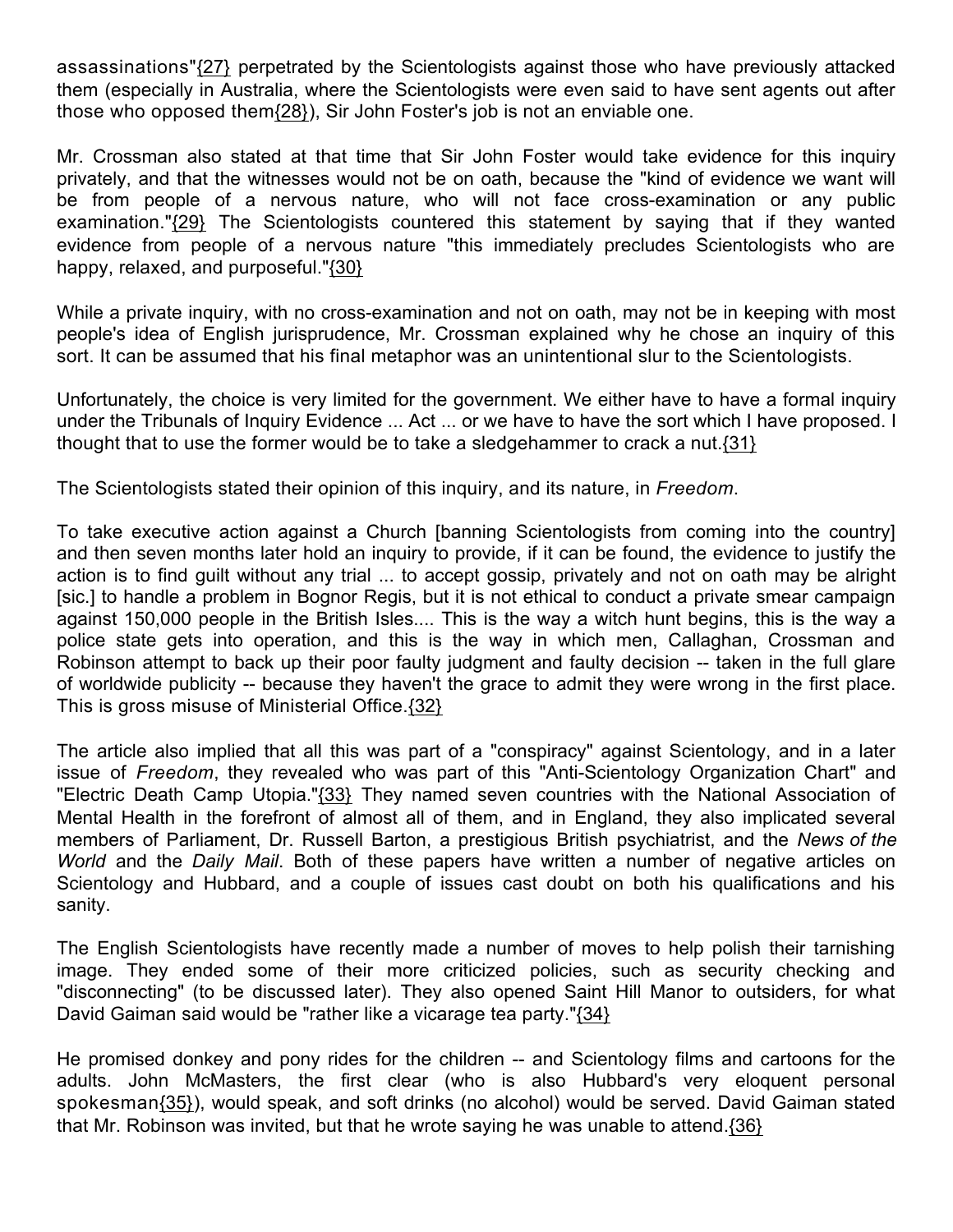In addition, Scientologists have actively started promoting Dianetics again, perhaps in anticipation of a prohibition of Scientology, or possibly to partially dissociate themselves from Scientology while it is getting negative publicity.{37} Although Scientologists have boasted that the publicity has actually helped them, certain things suggest that while this may have been true initially (and there may have been an initial influx of curiosity-seekers who came to find out what all the fuss was about), in the long run the publicity may not have done them much good.

One would expect that if it really had increased their number, the Scientologists would be anxious to identify themselves and their services with the group that was getting the publicity. Instead, they are now emphasizing Dianetics. Last summer, there was no mention of Scientology in their entire Tottenham Court Road bookshop and the only books and signs around were about Dianetics. (The Scientologists, however, seemed to have forgotten to pull down their marquee, which said "Scientology" on it.)

They are also attempting, perhaps, to win back some of their critics, such as members of the medical profession. Toward this last goal, one recent issue of *Freedom*, which for the first time promoted Dianetics instead of Scientology, said that people who are sick must receive medical attention before starting on Dianetics. However, the statement that "Dianetic Counsellors work very closely with Doctors in England"{38} would perhaps make many doctors livid.

Scientologists have reason to be concerned right now. If the British Inquiry has the same results as the Australian one (and it could be even worse for them, since at the Australian Inquiry, Scientologists were permitted to be present, witnesses were on oath, and they were crossexamined), Scientology could be banned in England as well.

Scientologists are understandably bitter about the Australian Report. It is an incredible denunciation of the Scientologists, and even says that they have "no worthwhile redeeming features." Almost every paragraph of the report is a criticism. Where evidence could perhaps have been interpreted equivocably, either for or against them, it was consistently interpreted against them.

Hubbard is extremely hostile to the report. According to the *Sun*, in England, he claims he was forbidden to appear at the Inquiry, and that no testimony or witnesses on his behalf were heard.{39} According to the Inquiry, many of the witnesses were Scientologists and the Scientologists were represented until *they* voluntarily withdrew.

The Board also claimed that they repeatedly invited Hubbard to attend but that he failed to do so. They felt he stayed away purposely so as to have something to criticize the Board for. They alsobelieved that he didn't appear because if he had taken the stand and repudiated his writings, he would have appeared deceitful, and if he had not disowned them, he stood "condemned by their content." Hubbard, by the way, has been invited to testify at the British Inquiry. So far he has failed to show.{40}

Scientologists believe that they were condemned in Australia because various prominent witnesses "connived to produce hostile evidence."{41} Furthermore they claim that only four witnesses said Scientology hadn't helped them, and that they have "affidavits" which show that "one of these was a blackmailer, the second a professional car thief, the third was brainwashed by the first two, and the last was intimidated by terrorism." $\{42\}$  Since 151 witnesses testified, $\{43\}$  the Scientologists argue that if only four people said Scientology hadn't helped them, Scientology is 97.351 percent effective. They also argue -- although they claim they are not a form of therapy -- that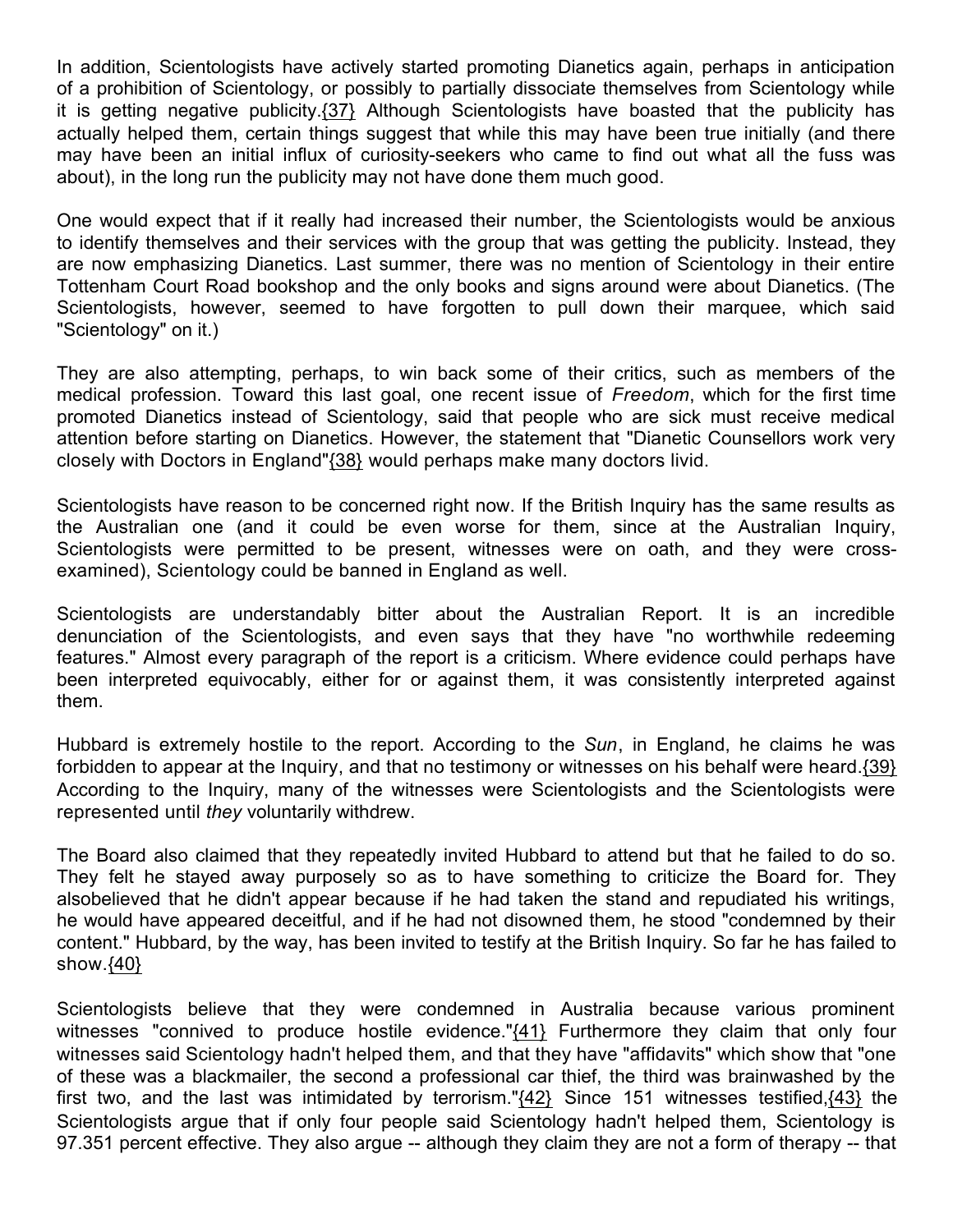psychiatry is only twelve percent effective  $\{44\}$  with eighty-eight percent "maimed for life or dead." $\{45\}$ 

Actually the Scientologists may be correct in stating that only four people *specifically* stated that Scientology hadn't helped them, but a number of witnesses said things about Scientology that made them look a lot worse than that, and a great deal of written testimony was introduced that was even more damaging to them than the verbal statements.

In addition, among the 151 people that Scientologists said were helped by Scientology, many were expert witnesses in science, physics, medicine, psychiatry, etc., who presented evidence, more often against than for Scientology. (The reader also should not get confused over the Scientologists' numbers. One hundred fifty-one witnesses gave testimony at the Australian Inquiry and this was explicitly stated in the report. The Scientologists seem to think it was 155, because they keep talking about the 151 witnesses for Scientology *plus* the four against it. Some of their other arguments against this Inquiry also suggest that those who are most outspoken against it, did not read it very carefully.)

Finally, the Scientologists also argue that the report is unfair because the psychiatrists who testified against Scientology were incapable of judging it inasmuch as they had never personally treated a Scientologist.{46} But Scientologists are not *permitted* to undergo psychiatric treatment,{47} so few psychiatrists would have had the opportunity to treat them. In addition, many of these psychiatrists read transcripts or descriptions of sessions so they had something to base their opinions on. (It appears that some may have also watched the sessions through a two-way mirror.) And finally, to say that psychiatric opinion on the merits of a certain type of treatment is worthless because the psychiatrists hadn't personally treated the person involved is not much different from saying that a ballistic expert cannot be called in a court trial because he didn't personally know the man who shot the gun.

One thing no one can argue about -- a lot of testimony was produced. Kevin Anderson, QC, now Justice Anderson of the Supreme Court of Victoria{48} spent 160 days listening to four million words totalling 8,921 pages of testimony,{49} or, as the Scientologists put it "not much shorter than the Nuremberg trials."{50} Some of this was condensed into a very-difficult-to-obtain (fortunately for the Scientologists) 201-page report, which makes repeated references to the depravity and perversions they claimed existed in the Scientology movement. (It also keeps promising that more information on this will be included in Appendix 19, and so the fingers eagerly fly to the back of the report only to discover with much sadness that there is no Appendix 19. It was not included because the various members of the government considered it to be "obscene."{51})

On the basis of the testimony, the report concluded that "Scientology is evil; its techniques evil; its practice a serious threat to the community, medically, morally and socially; and its adherents aresadly deluded and often mentally ill."

The Victorian Parliament accepted Anderson's conclusion that Scientology was the "world's largest organization of unqualified persons engaged in the practice of dangerous techniques which masquerade as mental therapy,"{52} and passed the 1965 "Psychological Practices Act." This Act, among other things, makes teaching Scientology, applying it, or even advertising it punishable by up to  $$500$  and two years in jail. ${53}$ 

But Scientology seems to be making a comeback in Victoria right now{54} since they are holding "religious services" for approximately sixty-five people a week in an unmarked house that is said to contain a "chapel," along with the usual pictures of Hubbard, books by Hubbard, Scientology charts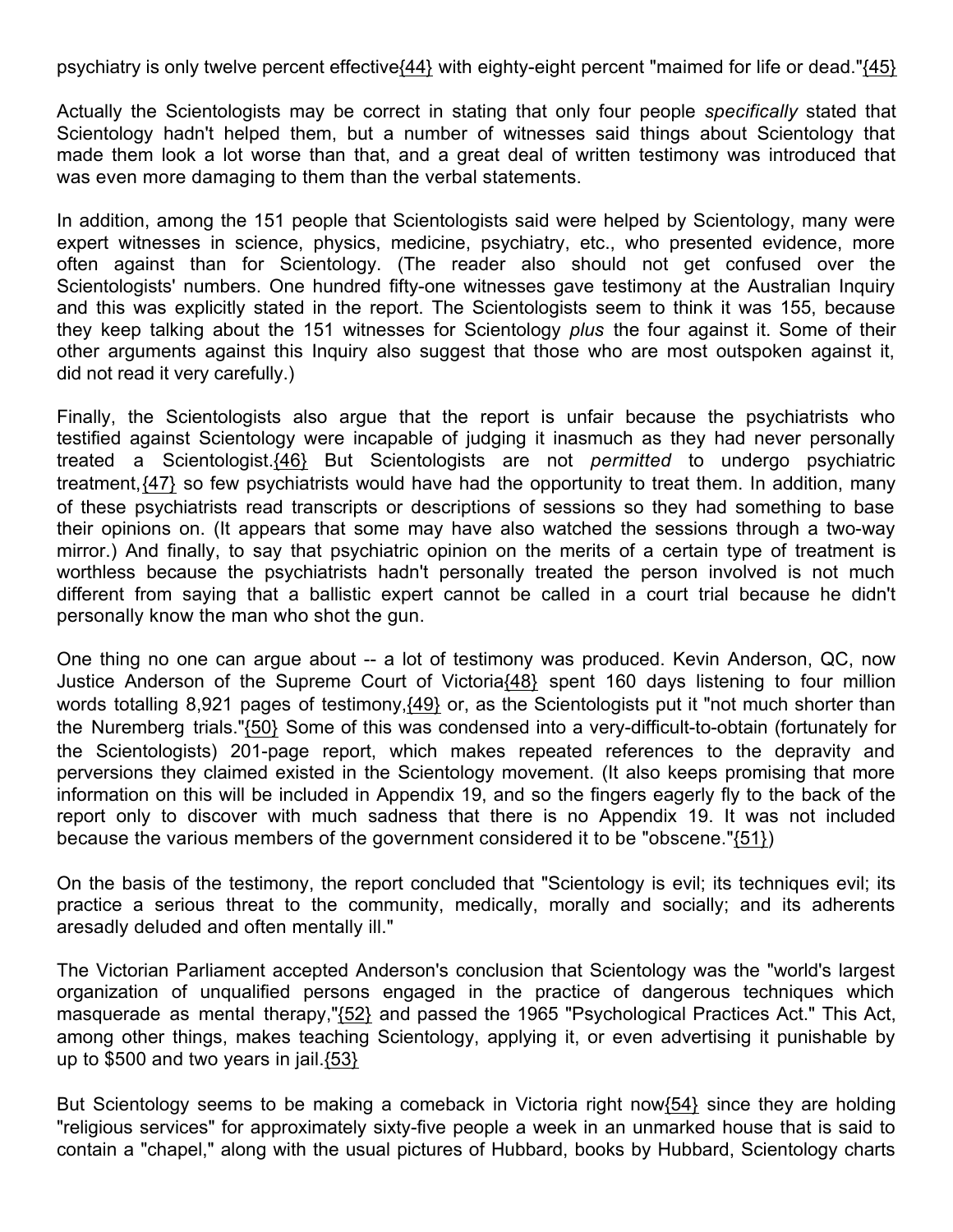-- and a small box in the entrance asking for donations for Scientology expansion.

### **Citations & Notes**

- {1} initial quote [248]
- {2} Saint Hill [142]
- {3} Road Safety Organizer [180]
- {4} Hyde Park; radishes; plants [225]
- {5} not a religion [239]
- {6} quote on religion [239]
- {7} "controlling the operation" [142]
- {8} quote on writing books by Hubbard [186]
- {9} soliciting children [274]
- {10} Hubbard claimed only personal staff; quote on living longer and traffic [170]
- {11} clear town [214]
- {12} children can't go out [214, 242]
- {13} difficulties they had [214]
- {14} Scientology calling homes [198]
- {15} shoplifting and immorality [197]
- {16} The Process [163, 219]
- {17} The Process today [193]
- {18} letters of complaints [153]
- {19} Robinson refuses inquiry [233]
- {20} (21) quote by Robinson [258]
- {21} (20) Robinson acts [150, 258]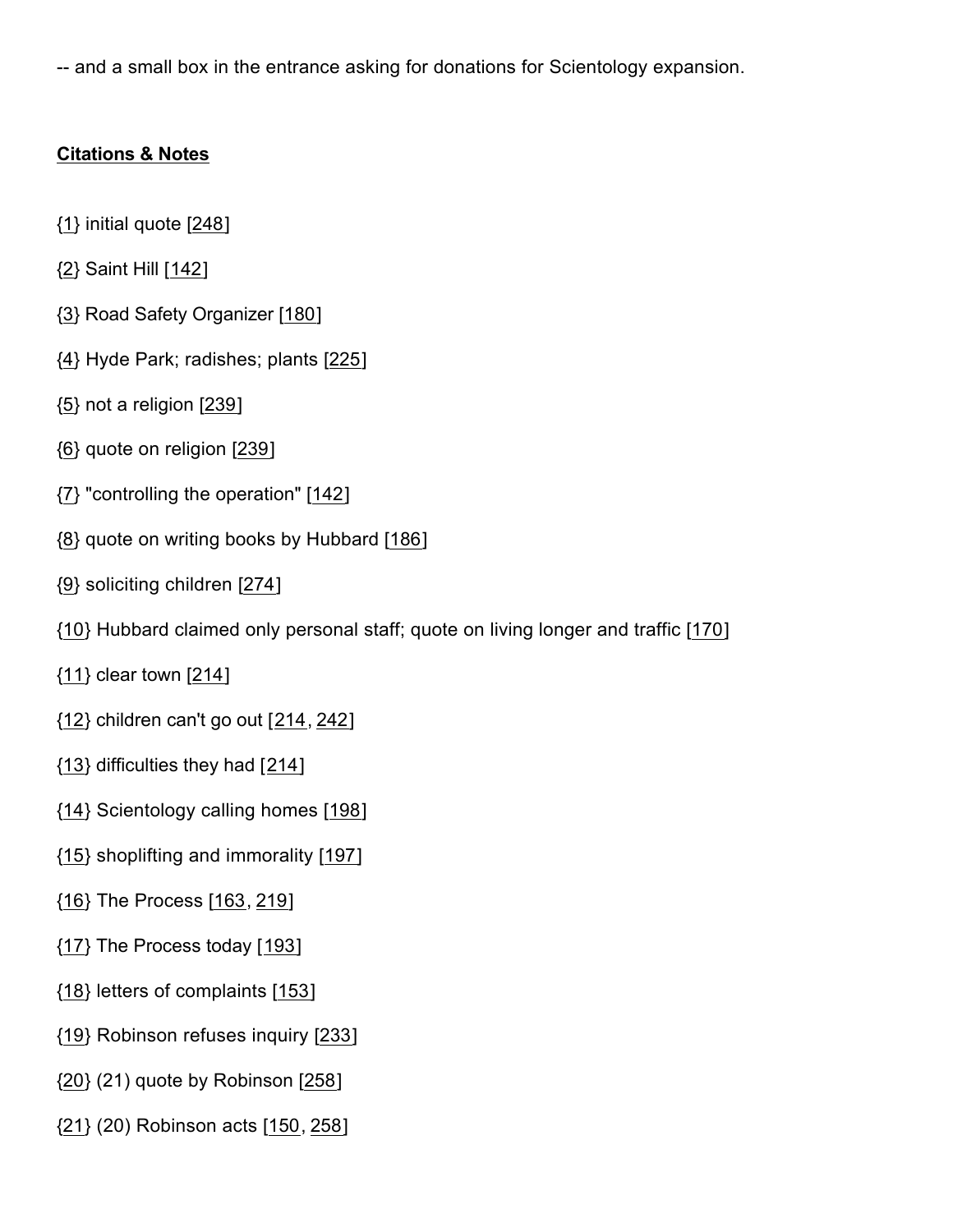- {22} statements against Robinson [57]
- {23} banning foreigners; not a college [227, 224]
- {24} quote by Gaiman [217 or 215, 236]
- {25} Scientologists say enforcement of ban lax [224]
- {26} inquiry decision [259]
- {27} "character assassination" [259]
- {28} Australian harrassment [257]
- {29} quote on nervous people [259]
- {30} Scientology quote [57]
- {31} Crossman quote [259]
- {32} Scientology reply [57]
- {33} conspiracy revealed [57]
- {34} opening St. Hill [236]
- {35} McMasters personal spokesman of Hubbard [75]
- {36} Robinson not coming [217a]
- {37} promoting Dianetics [178]
- {38} Dianetics & Doctors [64]
- {39} (40) why not attending [261]
- {40} (39) Hubbard not attending [204]
- {41} witnesses connived [57]
- {42} 4 hostile witnesses [54]
- {43} 151 witnesses for it [54]
- {44} psychiatry [128] {ambiguous citation}
- {45} effective [54]
- {46} psychiatrists didn't treat Scientologist [6]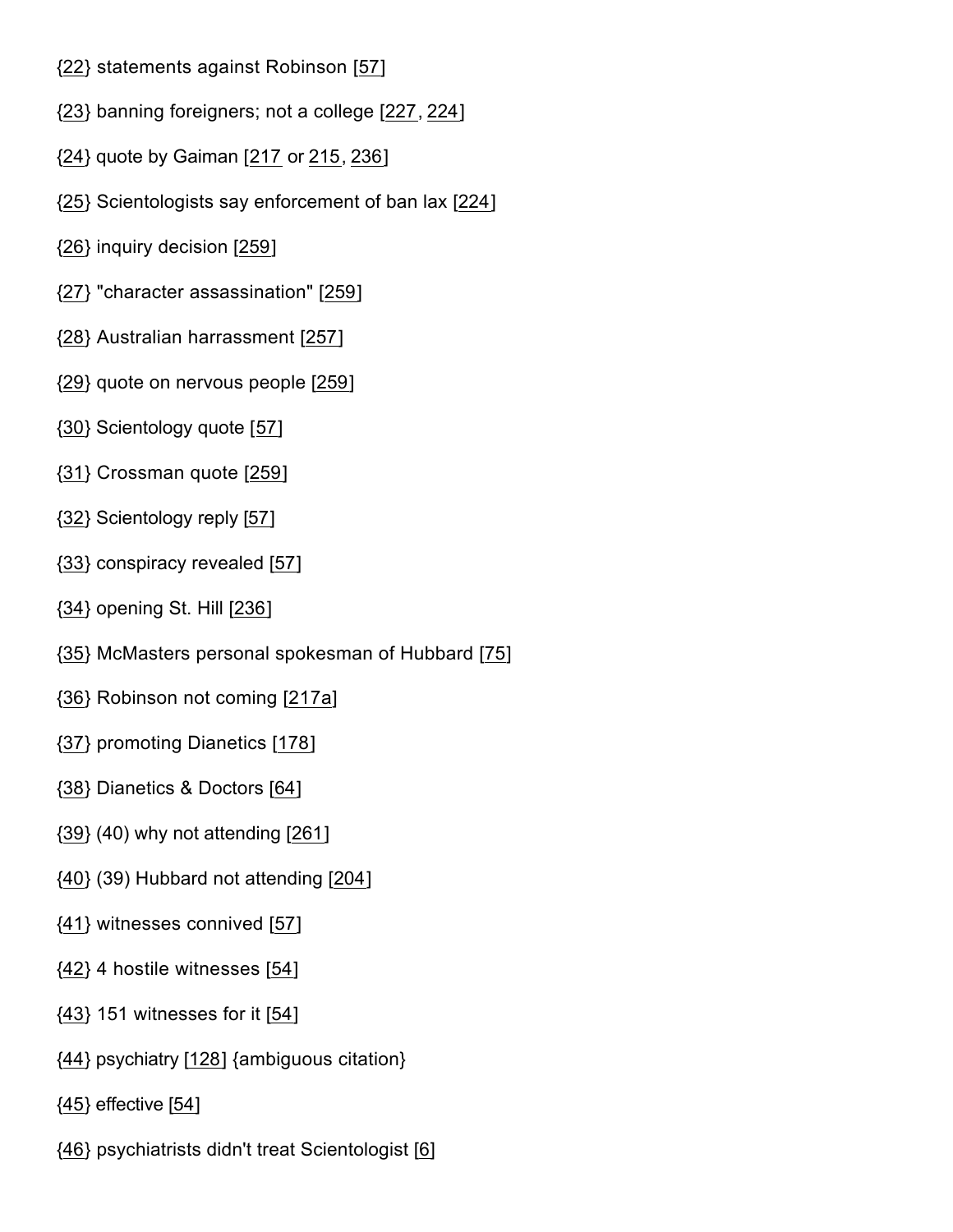- {47} can't go to psych. [120]
- {48} Justice Anderson [270]
- {49} amount of testimony [261]
- {50} Nuremberg trials [60]
- {51} Appendix 19 [243]
- {52} Anderson quote [261]
- {53} Psych. Prac. Act [282]
- {54} current comeback [245]

### **Extraneous citation notes:**

- {55} fn Robinson threatens suit [183]
- {56} Scientology welcomes it [62]
- {57} allegations against attorney [262]
- {58} House of Commons additional debate [259]
- {59} quote by Hordern [257]
- {60} 151 witnesses [261]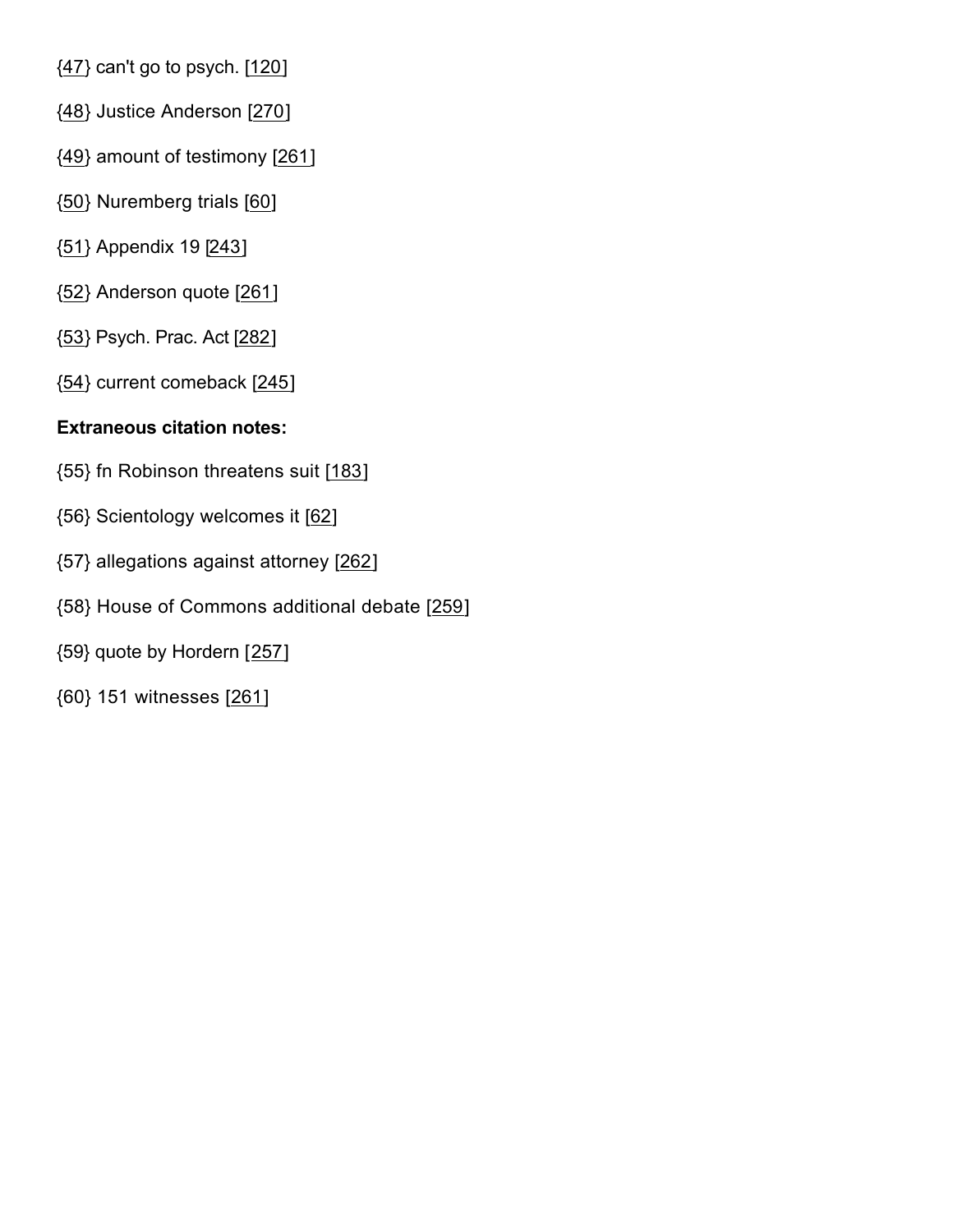# **Chapter 9 Attacking the Attackers**

*People who live in tin houses shouldn't throw can openers.*

#### $-L.$  Ron Hubbard $\{1\}$

The Scientologists have not taken any of their attacks or setbacks lightly. Although the Church of Scientology creed states that "all men have the right to think freely, to write freely, their own opinions and to counter or utter or write about the opinions of others," $\{2\}$  in the past, this has not applied to anyone who wished to think, speak or write against Scientology.

Many newspapers and magazines in America, England and Australia which printed articles on Scientology ran into legal problems with the Scientologists, and in England it was estimated that fifty-eight writs had been issued by the Scientologists. Mr. Peter Hordern spoke out against this in Parliament in March of 1967, saying: "The public has been hampered in the knowledge of Scientology by the fact that so far as I can establish, on every occasion that the organization has been named by a newspaper, that newspaper has been served with a writ for libel."{3} In September of 1968, the Scientologists issued a writ of libel on *him*.{4}

Obviously this stifles freedom of the press, and the Scientologists have admitted that they will "sue at the slightest chance" to discourage the media from mentioning Scientology. Hubbard wrote:

We do not want Scientology to be reported in the press anywhere else but on the religion page of newspapers. It is destructive of word of mouth to permit the public press to express their biased and badly reported sensationalism. Therefore we should be very alert to sue for slander at the slightest chance so as to discourage the public press from mentioning Scientology.

Scientologists are quick to sue not only those who write against them, but also those who speak against them, and some of their suits have been contradictory and amusing. When Dr. Russell Barton (the British psychiatrist mentioned in the previous chapter), spoke out against them on a television program, he received a letter suing him for the statements he made "on February 31st." If the Scientologists had acted with less haste, perhaps they would have had time to remember that there are only twenty-eight days in February.

In another case, the Scientologists had several outstanding writs against some of the members of the East Grinstead Council, but approached them nonetheless for help in a housing development. In a third case, after serving a writ of libel in England on Geoffrey Johnson Smith, they asked Smith for "support and advice" about a housing estate they wanted to build in East Grinstead. This last case by the way, one of the few that Scientologists ever took to court, had some recent disastrous effects for the Scientologists. They lost this libel case on December 22, 1970, and were ordered to pay court costs that are estimated at close to \$200,000.

The Scientologists' attitude toward litigation is in keeping with Hubbard's philosophy that "the DEFENSE of anything is UNTENABLE. The only way to defend anything is to ATTACK." Fortunately for the press, they have decided to start attacking other institutions, and they withdrew thirty-eight of their cases against newspapers in England in November of 1968, "in celebration of the fact that we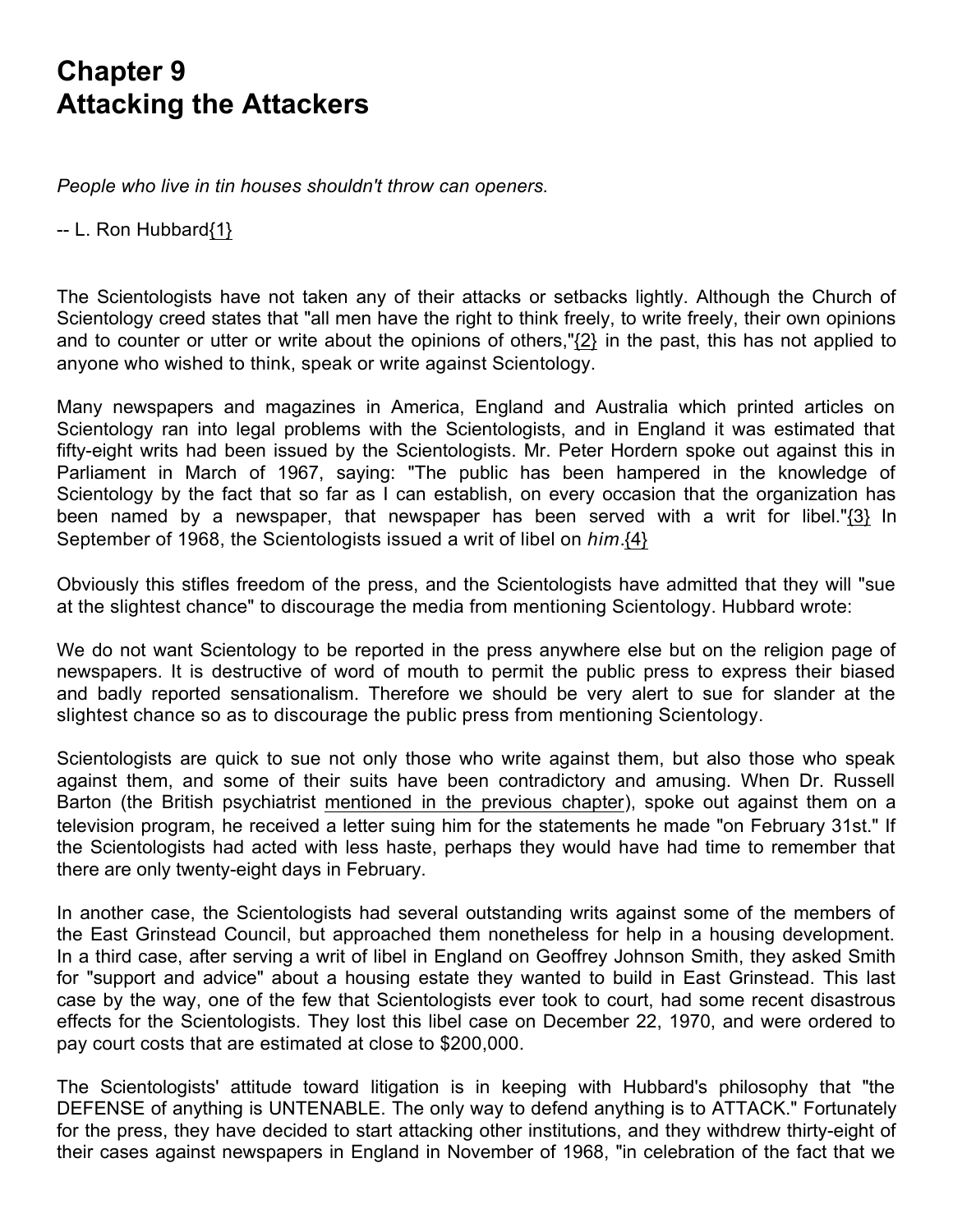now know who the enemy really is."{5}

Not that their suing policy is over. In fact, on September 30, 1970, it was reported in the *New York Post* that the Scientologists were suing Delacourt Publishers and author George Malko for a book they did on Scientology. (The Scientologists also announced that they had hired Melvin Belli, the famous flamboyant attorney who once unsuccessfully defended Jack Ruby, for their case.) But in addition to suing the press, they are now also suing psychiatric organizations, and they claim to have filed, or be about ready to file, over \$75 million worth of law suits in that department.  ${6}$ 

In addition to suing those who attack them, Scientologists have subjected their enemies to a campaign of vilification.{7} Members of Parliament who have spoken out against them have been accused by the Scientologists of bribery, corruption, and even "of following the order of a hidden foreign group that ... has as its purpose seizing any being whom they dislike or who will not agree and permanently disabling and killing them." And to support their suspicions about people who attack them, the Scientologists have hired detectives to investigate these people.

Hubbard wrote that since Scientology had found out the basic fundamentals of man and the universe, "How much easier then to find out the secrets or histories and motives of one person or group?"{8} In that same pamphlet, "Why People Fight Scientology," he also claims that they have "investigated thousands of such protesting persons."{9}

Lest an outsider get the wrong idea, Hubbard elsewhere assured them that Scientology was not a "law enforcement agency."{10} But, he added, they would become "interested in the crimes of people who seek to stop us. If you oppose Scientology we will promptly look up -- and will find and expose your crimes ... those who try to make life hard for us are at a risk."

One type of investigation Hubbard suggested was what he called "noisy investigations."{11} He wrote in 1966 that if someone gave Scientology trouble, "find out where he or she works or worked ... and phone 'em up and say `I am investigating Mr./Mrs. for criminal activities and he/she has been trying to prevent man's freedom and is restraining my religious freedom and that of my friends and children, etc.' "

But it appears that the Scientologists' investigations are not confined to phone calls. They have made no attempt to hide the fact that they have hired detectives to investigate their "enemies." As early as 1955, they wrote in *Ability*, one of their newsletters, that they had hired a detective to investigate and "disclose any criminal past or connection" of the editor of a British Dianetic magazine.{12}

During the New Zealand Inquiry into Scientology, it was also revealed that the Scientologists had placed an ad for an investigator in one of the local papers.{13} The man who answered the ad later told the Inquiry that he was told his job would be to check on people in New Zealand and Australia to see whether they had criminal convictions, debts or troubles. He claimed he was also asked whether he had any objections to investigating lawyers, medical men or people in government circles.

The Scientologists also allegedly put an ad in the *Daily Telegraph* for investigators, and were prepared to hire three of them for about \$80 a week plus the use of a car. One man who answered the ad, Vic Filson, an experienced private detective, told the newspaper that he was first interviewed by being made to take an E-meter test, during which time they repeatedly asked him, "Who sent you here to spy on us?" Later, when they were apparently satisfied with him, he was allegedly told that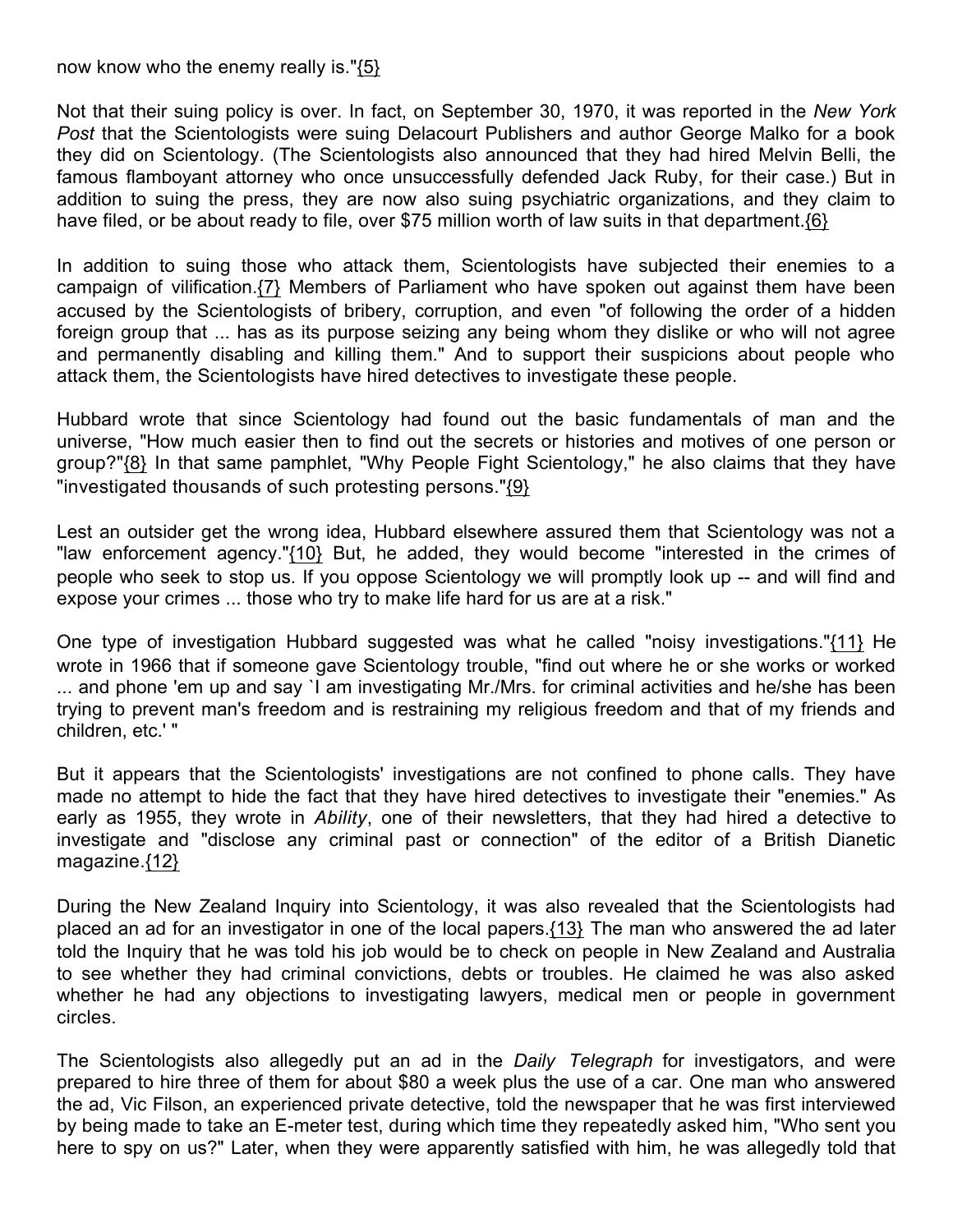his job was to investigate the activities of English psychiatrists and prepare a dossier on each.

The memo, which was reprinted in *People*, a British paper, read: "We want at least one bad mark on every psychiatrist in England, a murder, an assault, or a rape or more than one.... This is Project Psychiatry. We will remove them." Filson was also told that his first job was to investigate Lord Balniel, then Chairman of the National Association of Mental Health -- and one of the men who had asked Kenneth Robinson to investigate Scientology.{14}

The reason the Scientologists may have investigated those who have spoken out against them is that they firmly believe that those who attack Scientology are committing crimes themselves, which they are afraid the Scientologists will discover. Hubbard said that if someone called Scientology a "cult" or a "hoax," what they were really saying is "please please please don't find me out."{15}

Hubbard also said that if someone urged a Scientologist to leave the group or told him not to study Scientology "it should be answered by no praise of Scientology but by asking `What have you done?' and demanding that the protesting person go to the nearest [Scientology] center for a case assessment."{16}

Hubbard suggested one simple, perhaps simplistic way to uncover a person's crime with the following sample dialogue:

George: Gwen, if you don't drop Scientology I'm going to leave you.

Gwen: (savagely) George, what have you been doing?

George: What do you mean?

Gwen: Out with it. Women? Theft? Murder? What crimes have you committed?

George: (weakly) Oh, nothing like that.

Gwen: What then?

George: I've been holding back on my pay.{17}

Sometimes the "crimes" are less innocent than that. Hubbard wrote:

Politician A stands up on his hind legs in Parliament and brays for a condemnation of Scientology. When we look him over we find crimes -- embezzled funds, moral lapses, a thirst for young boys - sordid stuff.

Wife B howls at her husband for attending a Scientology group. We look her up and find she had a baby he didn't know about.{18}

Another reason Hubbard believes that people attack Scientology (in addition to hiding their own crimes), is because Scientology is honest, aboveboard and works. In what must surely be the strangest reasoning ever, Hubbard wrote: "If Scientology was fraudulent, if it had vast but covert plans, if it did not work, it would not be fought."{19}

Finally, Hubbard hinted that harm would come to those who fought Scientology -- although, of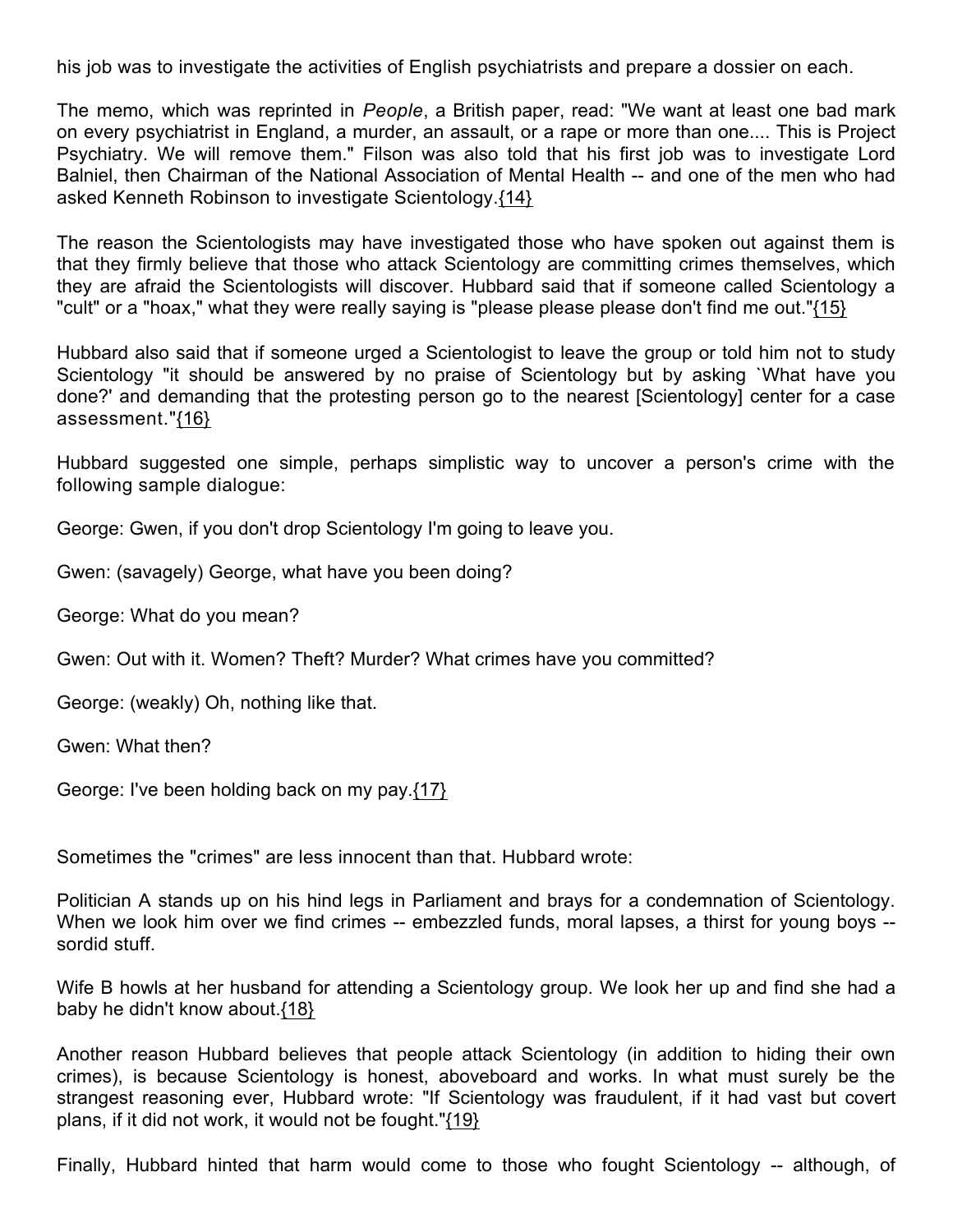course Scientology would not in any way contribute to their disasters. Hubbard wrote that "no serious harm came to any principal or good person in Dianetics or Scientology." But on the other hand, "without any action being taken against them, of twenty-one highly placed attackers, seventeen are now dead."{20}

If this seems hard to believe, the way in which people who are against Scientology will suffer is even harder to accept. Hubbard wrote:

I once told a bill collector what and who we were and that he had wronged a good person and a half hour later he threw a hundred grains of veronal down his throat and was lugged off to hospital, a suicide.{21}

### **Citations & Notes**

- {1} initial quote [223]
- {2} Scientology creed [63, etc.]
- {3} quote by Hordern [257]
- {4} Hordern sued [230]
- {5} dropped suits [231]
- {6} suing psychiatrists [57]
- {7} vilifying people [257]
- {8} quote by Hubbard on finding out secrets [26] {ambiguous citation}
- {9} investigating thousands [26]
- {10} quote on not law enforcement agency [49]
- {11} noisy investigations [22]
- {12} British investigations [31]
- {13} N.Z. investigator [262]
- {14} Filson investigator; memo, etc. [203]
- {15} someone calling Scientology a hoax [26]
- {16} someone trying to get another to leave Scientology [26]
- {17} dialogue between George and Gwen [224]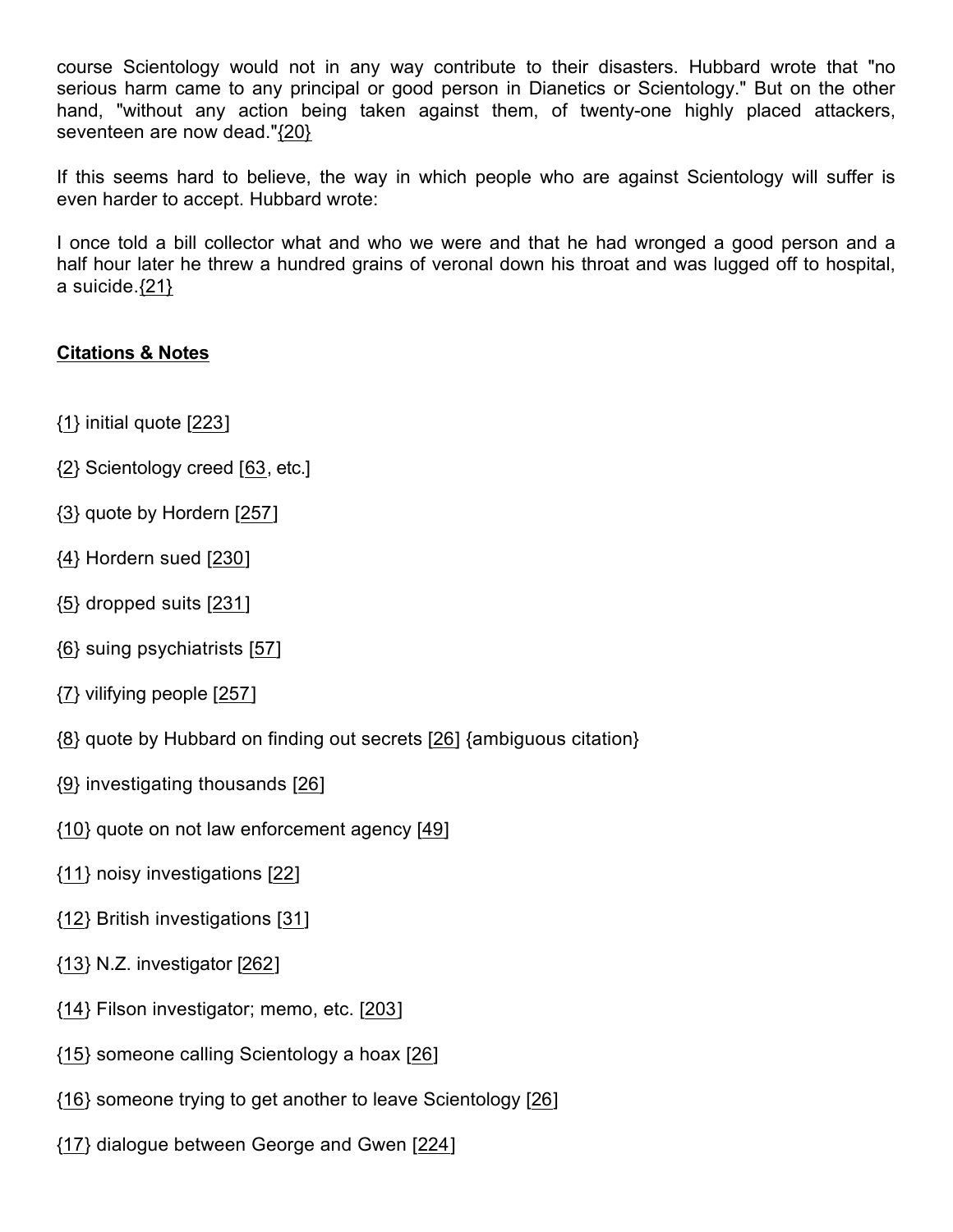- {18} politican & wife crimes [49]
- {19} if Scientology were fraudulent quote by Hubbard [26]
- {20} 17 out of 21 dead [26]
- {21} death of bill collector [80]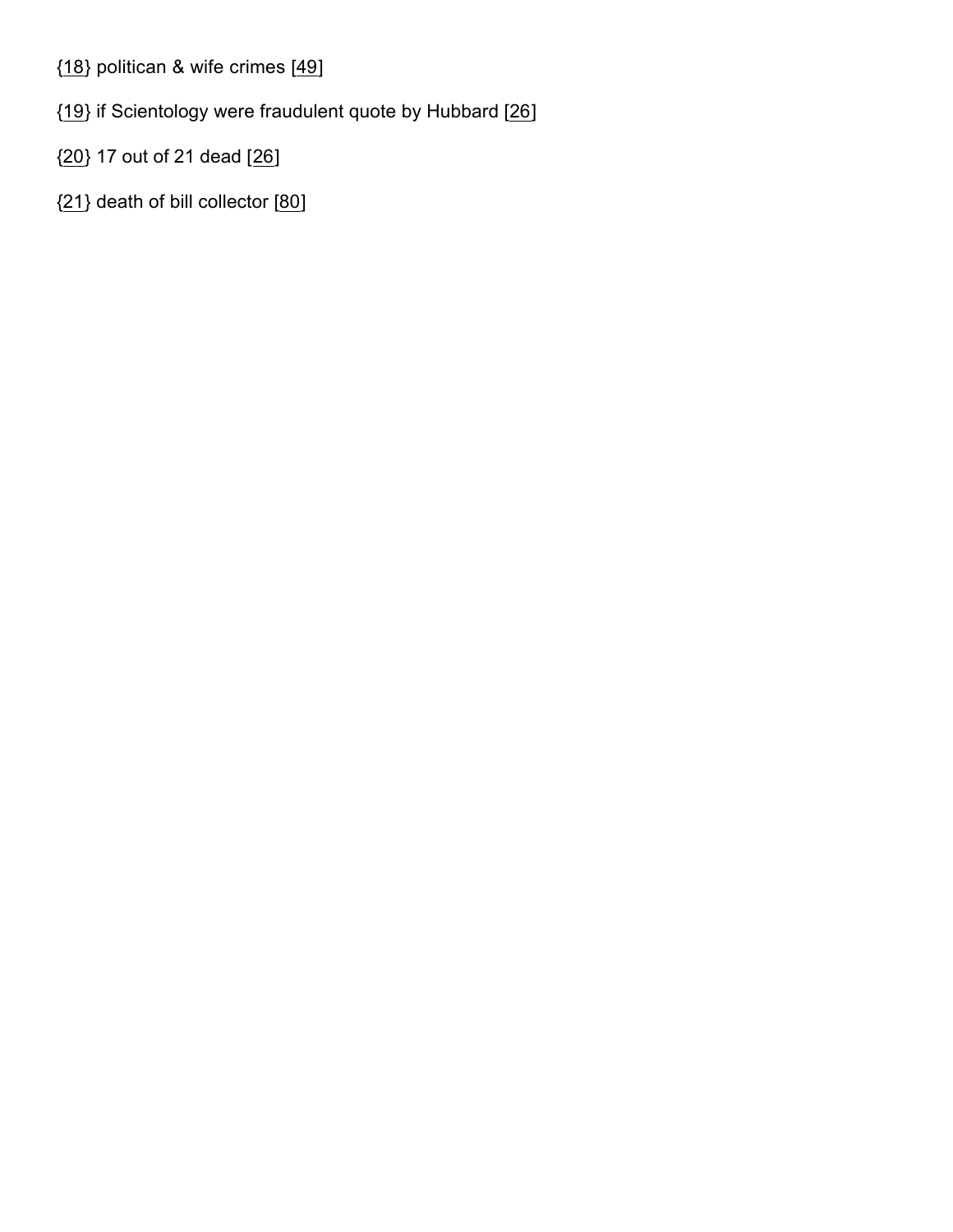# **Chapter 10 The Suppressives**

*People don't deserve to have Scientology as a divine right, you know. They have to earn it.*

-- L. Ron Hubbard{1}

Even worse than what happens to an outsider who tries to attack Scientology is what happens to a Scientologist who turns against or displeases the group. They too may be investigated, although in that case the investigation is quite simple. The Scientologists can go right to the preclear's file and his intimate secrets and confessions are all there.{2} Furthermore, Hubbard made it clear that he wanted these secrets. "If anyone feels like leaving," wrote Hubbard "just examine the records and sit down and list everything done to and withheld from me and the organization and send it along. We'll save a lot of people that way."{3}

In a Policy Letter of April 19, 1965, Hubbard also laid down similar guidelines. "Any preclear blowing an Org [getting up and leaving] without reporting to the [Technical] [Secretary], [Director] of [Processing] and the Ethics section first, and who will not permit an auditor to handle the matter at the Org where the auditing occurred, must be fully investigated by the Ethics section at any cost."{4}

The following is a letter Hubbard wrote to the Secretary of the Melbourne Australia headquarters about a boy who apparently "blew an Org" i.e. left, or did something equally heinous:

Horner blew up in our faces and had his cert[ificate]s canceled. We have criminal background on him. Rape of a girl pc [preclear] in Dallas and countless others. This will do something to [*name omitted*]. Now I firmly believe you will be able to find a criminal background this life on [*two more Australian Scientologists*] as no such occurrence anywhere in the world has failed to find one. I'd grab him when he comes in and security check it in to view. Run one on [*two names out*]. If they won't cooperate you have suspected criminal activities. It's a thrupenny push now. Horner ... possibly Nibs -- all tie in to a neat network. We're pulling it apart.{5}

This same Horner, the one who allegedly raped a preclear, was once such a dedicated Scientologist that he wrote a book on the subject, and in it referred to Hubbard as "one of the great geniuses of the Twentieth Century" whose "discoveries will make possible a new era of living for man." In addition, the man referred to above as "Nibs" -- whom Hubbard apparently saw as part of this "conspiracy" or whatever -- is the nickname for L. Ron Hubbard Jr., Hubbard's own son, who was a Scientologist until he quit in 1959.

The Australian Inquiry which reprinted that letter, also had a few comments on the veracity of the statements:

It is now said that accusations against Horner of "criminal background" and "of the rape of a girl pc in Dallas and countless others" were unfounded.... Subsequently ... Horner returned to the fold and when last heard of was a leading over-seas Scientologist who probably would be extremely surprised to know of his "criminal background" so irresponsibly publicized by Hubbard. There was no justification for the [other] accusations.... Hubbard was merely irresponsibly asserting, as was his practice, that anyone out of line with Scientology had a criminal or communist or homosexual background.{6}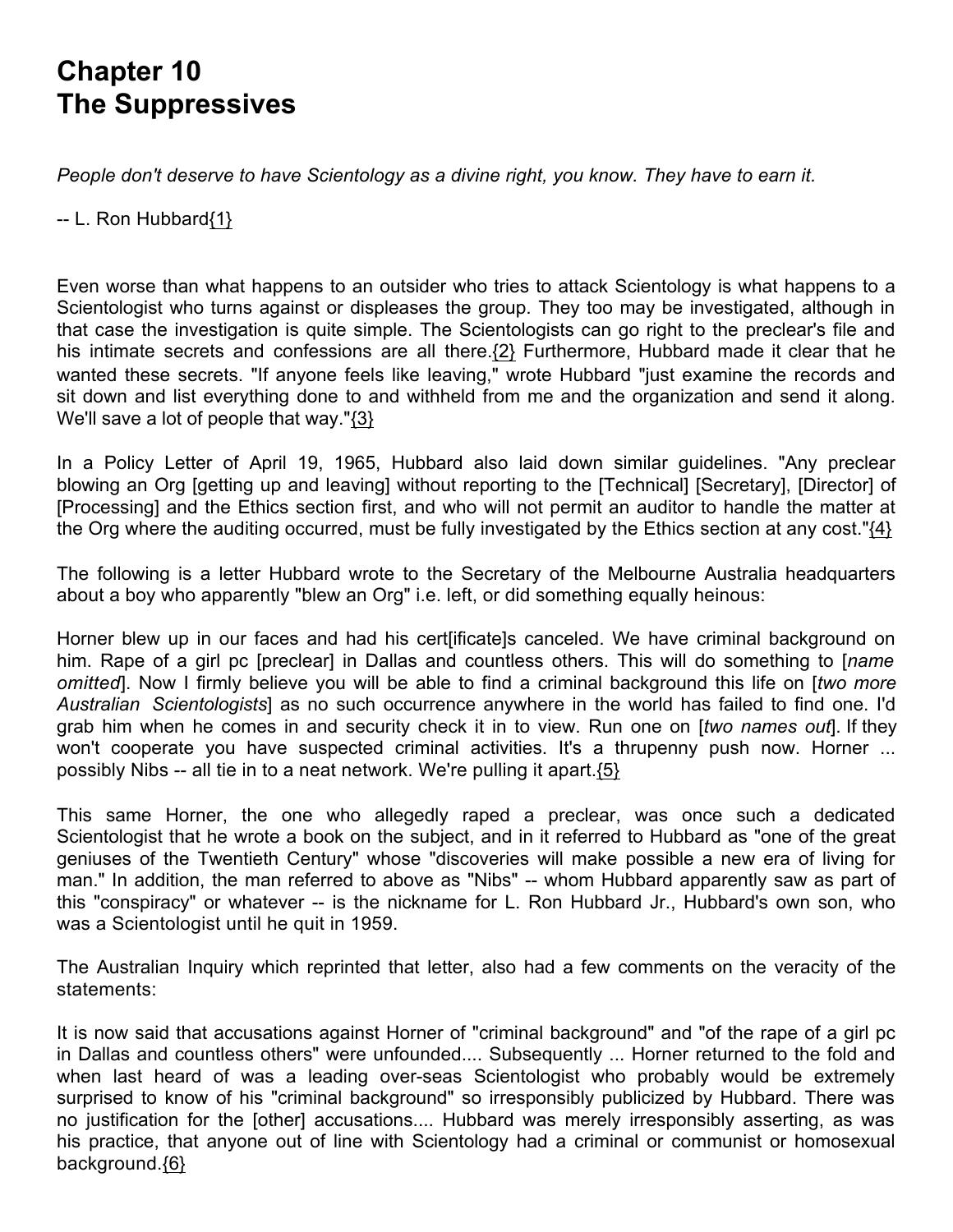It appears that few other Scientologists have gotten out of it or spoken against their group though, perhaps because one of the Scientology codes stated that no member was permitted to speak disparagingly of Scientology to outsiders or members of the press.{7} This seems to work both ways, and in addition to not speaking against Scientology, Scientologists rarely *listen* to arguments against it either, and have little opportunity to hear both sides of the story.

In fact, Hubbard told them never to discuss Scientology with a critic. "Just discuss his or her crimes, known or unknown. And act completely confident that these crimes exist. Because they do."{8} As a concomitant to this, Scientologists rarely participate in panel discussions, perhaps because of their aversion to confrontation with critics, but also because Hubbard wrote them "why ... give some other subjects an audience before which it could air its views?"{9}

Most Scientologists are anxious to adhere to this code and not speak against Scientology, so much so that when one alleged Scientologist committed suicide in England, he left a note saying his suicide had nothing to do with Scientology or with his being a member of the group.{10} (Later on, another case will be presented of someone who wanted to commit suicide, but was afraid that if he did so it would "invalidate Scientology.")

But in the past, if a Scientologist *did* decide to say something against Scientology, perhaps to publicly disavow it or report or threaten to report it to civil authorities, {11} he was immediately declared a "suppressive person" and sometimes an "enemy of Scientology."{12} A "suppressive person" was immediately dropped from Scientology and no Scientologist in the world was permitted to associate with him.

Perhaps this doesn't seem like much of a punishment to the reader, but remember that the Scientologist has often withdrawn from his former friends and family and spends his time mainly with Scientologists. He may not have a job to go to since he may have left his job to work for the Org, and he may have divorced his former spouse and remarried someone in the group -- none of the people can have anything to do with him.)

At various times the Scientologists have treated suppressives in an even worse manner. In 1965 they wrote that the "homes, properties, places and abodes of persons who have been active in attempting to suppress Scientology or Scientologists are all beyond any protection or Scientology ethics."{13} In an earlier code it said "I pledge myself to punish to the fullest extent of my power anyone misusing or degrading Scientology to harmful ends."{14} At one time an enemy of Scientology was defined as someone who could be "deprived of property or injured by any means by a Scientologist ... may be tricked, sued, lied to or destroyed."{15}

Anyone who was "connected" to a suppressive, in other words, anyone who knows him, no matter how vaguely, was "reviewed" -- and had to pay for this review. [16] If it came out that he was indeed "connected," this friend or acquaintance was declared a "Potential Trouble Source" (P.T.S.), and also could not receive Scientology processing until he "handled" (in other words, persuaded) the errant person to make amends, or "disconnected" from that person, meaning that he too could have *nothing* more to do with the suppressive, even if it was his spouse, lover, child, parent, etc.{17}

The P.T.S. also had to publish the fact in one of the Scientology publications,{18} and then take "any required civil action such as disavowal, separation or divorce."{19} Since the P.T.S. was not permitted to talk to the suppressive, he usually disconnected by sending him a letter,{20} usually on little scraps of paper and sometimes signed off with "love," stating that he could no longer have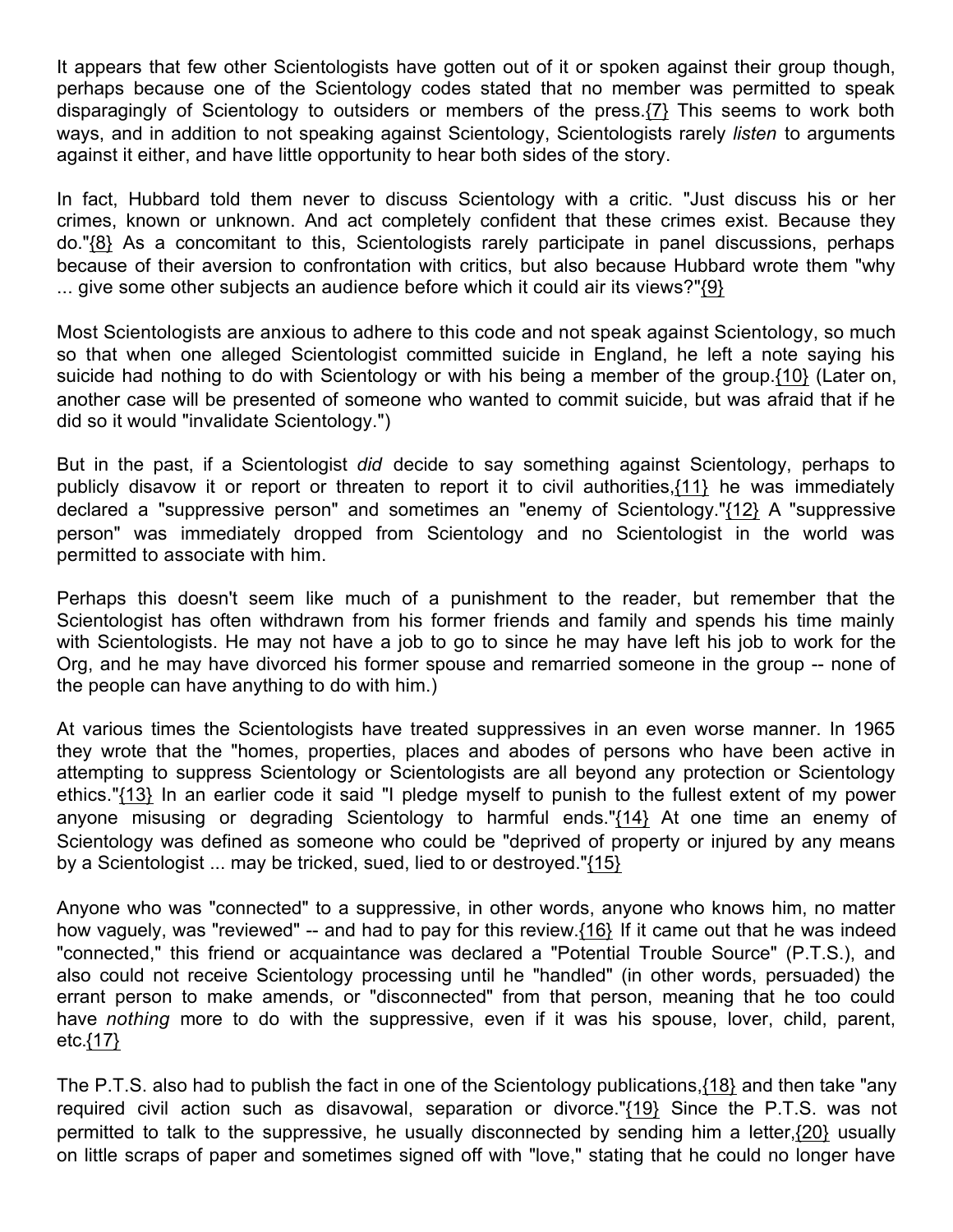anything to do with the suppressive, and implying or stating that the suppressive reconsider and reform himself{21} -- which meant taking more Scientology courses. {22} If the P.T.S refused to "disconnect" from the suppressive, *he* was charged with "high crimes" and became a "suppressive person" and outcast also.{23}

A person did not have to be a Scientologist to be suppressive. In the New York Org the night watchman was said to have been declared suppressive for misdeeds that ranged from stealing from the petty cash box to saying that Scientology didn't work.{24} Nor does the suppressive have to be an adult. One ten-year-old boy was declared a suppressive -- because he refused to "disconnect" from his father.{25}

Another Scientology "suppressive," now an outspoken critic of the group, called Scientology "the beginnings of a Nazi party" in court, during an American tax case. Mr. Raymond J. D. Buckingham, a very accomplished English basso who administers a voice school in Manhattan, initially got into Scientology through one of his pupils. She agreed to give him \$30 worth of processing in return for an equal amount in voice lessons.

At first he was so impressed with Scientology that he convinced several of his students, along with his fiancé to undergo auditing. But he began to get disillusioned when he discovered that his auditor was revealing personal information about him to a friend of hers, and worse still that his fiancée's auditor (a Reverend) was propositioning her.

When he complained about the situation to the Scientologists, however, they said they would speak to him about it only if he would agree to pay them \$25 for the first session of "advice." He agreed, but they then said they wouldn't talk to him unless he "disconnected" from a business partner. It seemed that the Scientologists had also labeled the partner a "suppressive person" because he was connected to a suppressive.

Buckingham then had the incredible courage to speak against Scientology on a radio show, and the Scientologists countered by declaring him a "suppressive person, outside their protection," and "fair game." Those of his students who had become Scientologists (at his recommendation) were ordered to "disconnect" from him -- and also from any money they legally owed him. (This represented a loss of about \$200 a week for him.)

One of his students, a famous singer, in whom he had invested almost \$30,000 as her agent, told him that she had learned in her auditing sessions that "you killed me in my past fifteen lives." Then she not only disconnected from him, but also from the arrangements he had made for her to perform in summer stock theatres. The loss almost ruined him, and her as well, since she was fined by Actors' Equity and left the country.

During this time, he was also receiving phone calls in the middle of the night from men and women threatening to kill him. And his fiancé, who at first didn't leave Scientology and join him, was held in a room at the Org for four hours until she agreed to sign a statement saying that Buckingham had threatened to kill her. The story does have a happy ending. Three in fact. Mr. Buckingham and his fiancé eventually did get married. The ten-year-old child who was declared suppressive four years ago is now one of Mr. Buckingham's voice students. And all three have left Scientology. (Scientology, however has not left them, and they still receive mail urging them to "step into the exciting world of the totally free."){26}

Two other stories of Scientologists who left the group did not have such happy endings. In the first case, the Director of the Scientology Institute in Bulawayo, Africa, a man named John Kennedy, was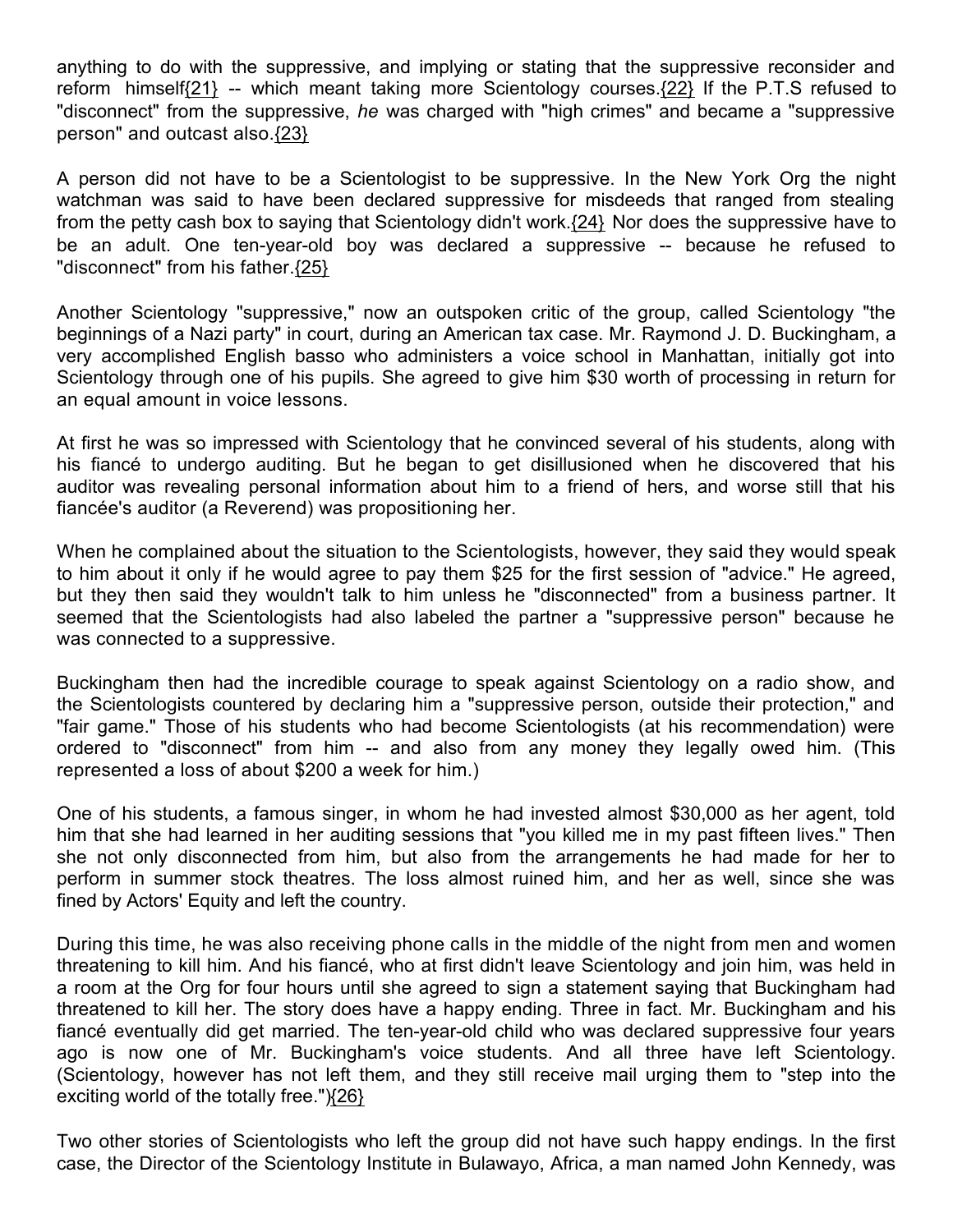said to be responsible for the success of Scientology in Rhodesia. [27] Naturally Hubbard was pleased with him, and in an early issue of *Ability*, he wrote that Kennedy and his wife "both knew which side of the E-meter is up, they respect you, they are Scientologists, they have goals."{28}

Unbeknownst to Hubbard, one of their goals was leaving Scientology and setting up a similar organization called the Institute of Mental Health. They set up headquarters in Johannesburg, and brought in a large number of Scientologists with them, naturally infuriating the other Scientologists. Kennedy died shortly thereafter in a shooting accident. "It is said he shot himself accidentally while cleaning his revolver" stated the *Daily Mail* on July 14, 1968, "but an open verdict was returned by the coroner."

Another case of someone who displeased the Scientologists is shrouded in mystery and will probably always remain so. According to the London *Observer*,{29} James Stewart, a thirty-fiveyear-old encyclopedia salesman from South Africa was suspended from Scientology because the Scientologists allegedly said he had a "history of epilepsy and as such was refused permission to continue Scientology training."{30} Robert Kaufman, a former Scientologist (whose own story will be presented later) was at the Edinburgh Org at the same time as Stewart and reported some things that happened that were not printed in the newspaper.

He believes the Scientologists placed Stewart's[\*] name on the bulletin board and put him in a "condition of doubt" for having seizures or fits in public and thereby "invalidating Scientology." Kaufman was horrified that someone would be punished for a physical ailment over which he had no control, especially since the "doubt penalty" meant this ill man would have had to work at menial chores for eighty hours straight *without sleep*.

A few days after the man was placed in "doubt," Kaufman was even more upset to see the man's funeral and cremation notice posted on the bulletin board. A short while later -- Kaufman believes it was the afternoon he saw the funeral notice -- Kaufman was more shaken when it was announced that the deceased's wife had just gone up another (very high) level in Scientology. Kaufman's suspicion that the eighty-hour penalty was connected to this man's death was heightened when he returned home and one of his Scientology instructors told Kaufman that he had heard that the man hadn't really died at all and that it had all been a mistake.

### [\*] *Footnote:*

Kaufman is not 100 percent certain of the man's name but believes that it was Stewart. Stewart and Kaufman were in the same Org at the same time. In addition, it certainly seems that the man whose name Kaufman saw on the bulletin board was Stewart, because it would be extremely unlikely that two men in the Edinburgh Org at the same time, with their wives, were both suffering from seizures, and both died at the same time.

That's not what the London *Observer* said. They reported that Stewart was found dead fifty feet below a window, and that it was not a suicide, because the story of his death had been printed in the public press in Scotland where they do not print names of suicides, but rather incorporate them into the statistics of the annals of the Chief Constables. According to *The Observer*, Stewart's wife said she did not know how her husband's death occurred, "but she did know that it had nothing to do with Scientology."

Not many Scientologists leave the group voluntarily. Most of them firmly believe in Scientology and believe that it is helping them. But someone who is growing a bit disenchanted may think twice before quitting. Any Scientologist who has ever been thoroughly audited has revealed a great deal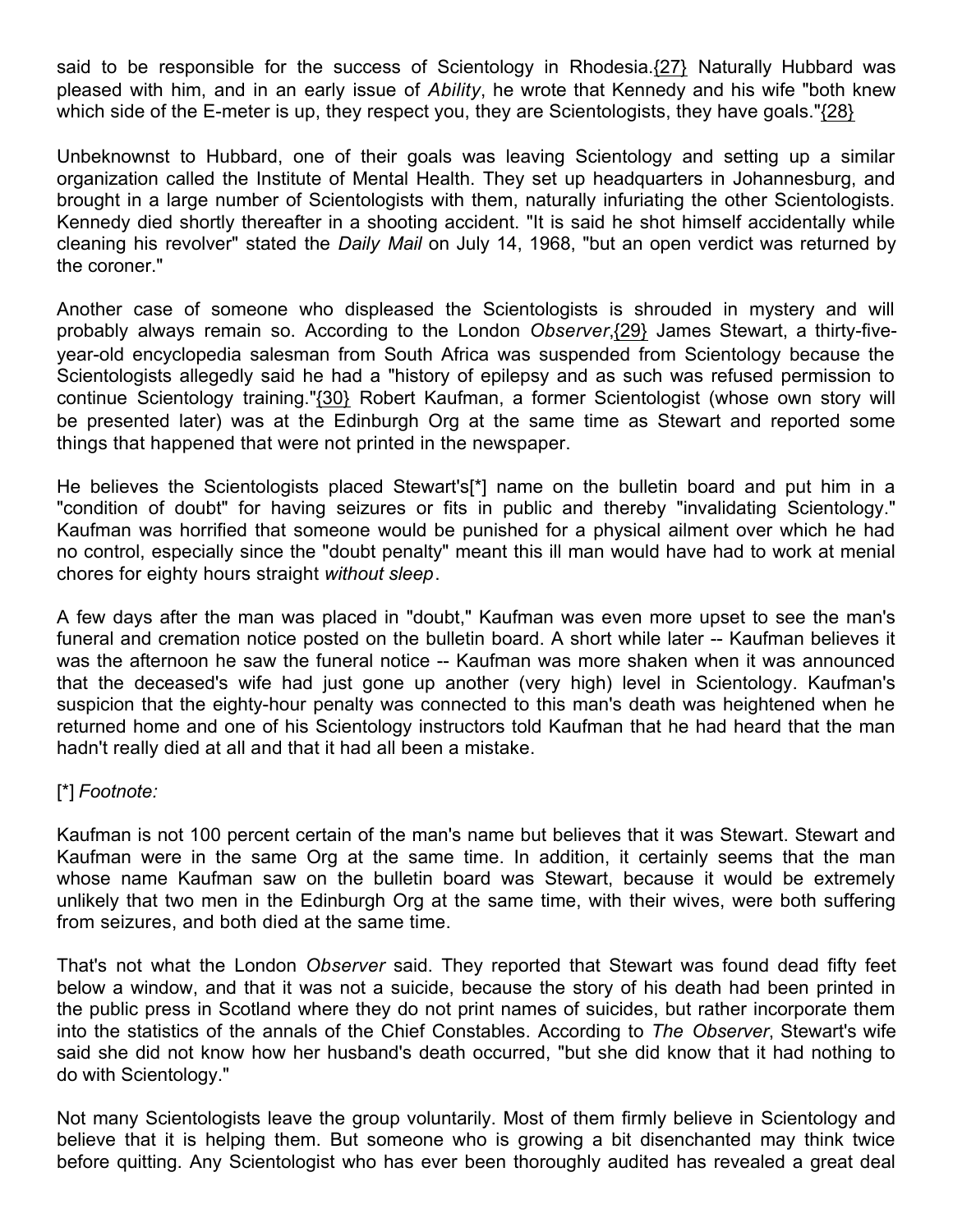of intimate information about himself to an auditor whose qualifications and ethical standards could be subject to some question.

*The Rand Daily Mail* in Africa reported that an auditor told the South African Inquiry that he was criticized because he kept the files on his patients "clean." The same auditor also told the Inquiry that the Scientologists wanted him to jot down the more "meaty" stuff people disclosed. He told the Inquiry that when he left Scientology, he removed his files for fear of blackmail, adding that he had often seen preclear's files with information circled, and with such statements as "we can use this" printed on it.{31}

Perhaps it is not surprising that he was afraid of blackmail. Not only is intimate information kept in files, but the contents of the files are sometimes discussed among Scientologists. At one time, these files were even accidentally accessible to outsiders.{32} A former Scientologist, photographer Michael Chassid, said they were once kept in an unlocked area in back of the secretary's office in New York; <a><a>3</a> in Washington, Hubbard's son said "it wasn't difficult for anyone of the Founding Church to gain access to these files;"{34} and in England, the Scientologists were so careless with their records that personal files and documents concerning two Scientology P.T.S.'s were allegedly found in a garbage dump, read by a workman, and brought to the *Sun*, who reported the story.{35}

The Board in Australia stated that Hubbard himself was "not to be trusted to preserve confidences." They cited the case of a preclear who was trying desperately to get back in Hubbard's good graces after he had been kicked out of the group. In the hopes of a pardon, he abased himself by writing a letter to Hubbard in which he confessed to a number of sins, which "range[d] from the stealing of five shillings from the mantel piece when he was six years old to very disgusting and depraved behavior in adult life." The Scientologists produced this letter at the Australian Inquiry in an attempt to discredit this witness, and felt that they were justified in doing so because the confession was not made during an auditing session.{36}

In Australia, Anderson said, he found "no evidence of blackmail in the popular sense" but added that the existence of these files "containing the most intimate secrets and confessions" of thousands of individuals was a "constant threat." He added that it was "even more serious because copies of these reports are also held at Saint Hill Manor."{37}

There is no known case of any Scientologist actually having been blackmailed (although someone being blackmailed would not be very likely to admit it). But another question to consider, in addition to whether a person is being blackmailed, is whether he thinks he *might* be.

If a Scientologist was wondering whether or not to leave the group and he heard his auditor discussing his case with a friend, as happened to Ray Buckingham,{38} or he had been criticized for not recording "meaty" stuff, and saw files ringed "we can use this," as in the case of the South African witness,{39} or if he knew that Hubbard had requested files of people who wanted to leave{40} and had said to "investigate at any cost" someone who had left,{41} or if he knew that his files were easily accessible and that they could be brought out and openly discussed at any time,{42} wouldn't he think that he *might* be blackmailed and hesitate to leave Scientology?

Hubbard may even *want* preclears to think that their secrets might at some time be revealed. It is hard to interpret his statement below, which he wrote in *Why People Fight Scientology*, in any other way. After ambiguously stating that the E-meter can be used "in other ways than mental health," he wrote: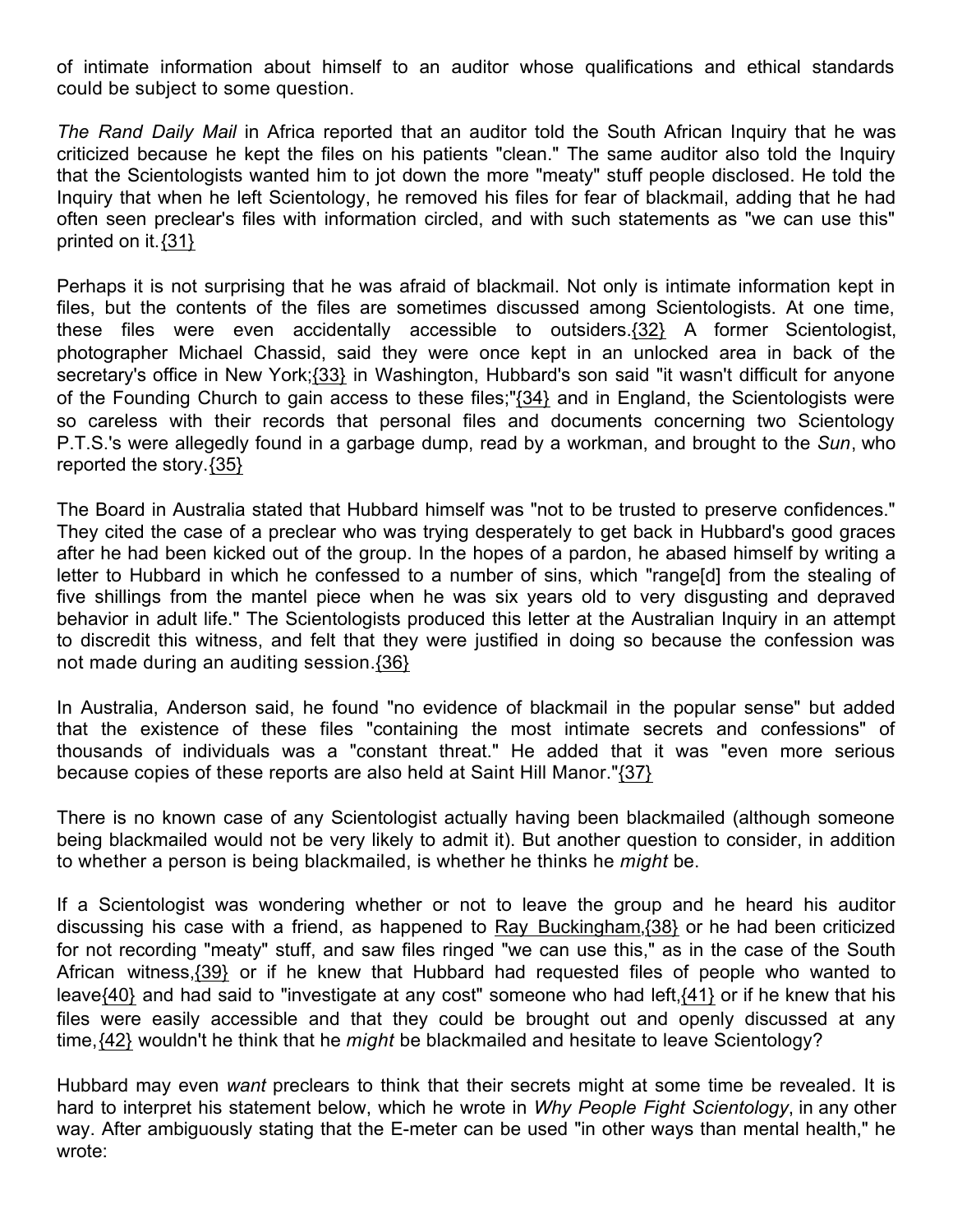Every professional Scientologist is bound by his "Code of the Scientologist" which is more strict by far than the codes binding medical doctors and psychiatrists. Clause Nine of this Code is "to refuse to impart the personal secrets of my preclears." Anyone's secrets are safe with Scientology *until the person himself no longer considers the matter important*.{43} (Author's Italics)

A fear of blackmail can keep a Scientologist as tied and subservient to Scientology as actual blackmail -- perhaps more so. When someone knows that there is a great deal of personal information that *could* be revealed and he is led to believe that it might be revealed, even though no overt threat has been made or payment requested, he must simply sit and wait and wonder.

### **Citations & Notes**

- {1} initial quote [95]
- {2} go to files of people who leave [255]
- {3} quote on send files [80]
- {4} tries to leave [96]
- {5} Letter about Horner [261]
- {6} Australian comment to letter [261]
- {7} Scientologist can't disparage Scientology [11, 12, 262]
- {8} don't discusss Scientology with critic [26]
- {9} panel discussions [29]
- {10} Scientologist who committed suicide [229]
- {11} disavow or report Scientology [104]
- {12} become suppressive [104, 255, 261]
- {13} (43) homes of suppressives aren't safe [99]
- {14} (44) punish someone misusing Scientology [29, 200]
- ${15}$  (42) enemy may be injured or tricked  $[194]$
- {16} (13) pay for review [255]
- {17} (14) PTS [104, 255]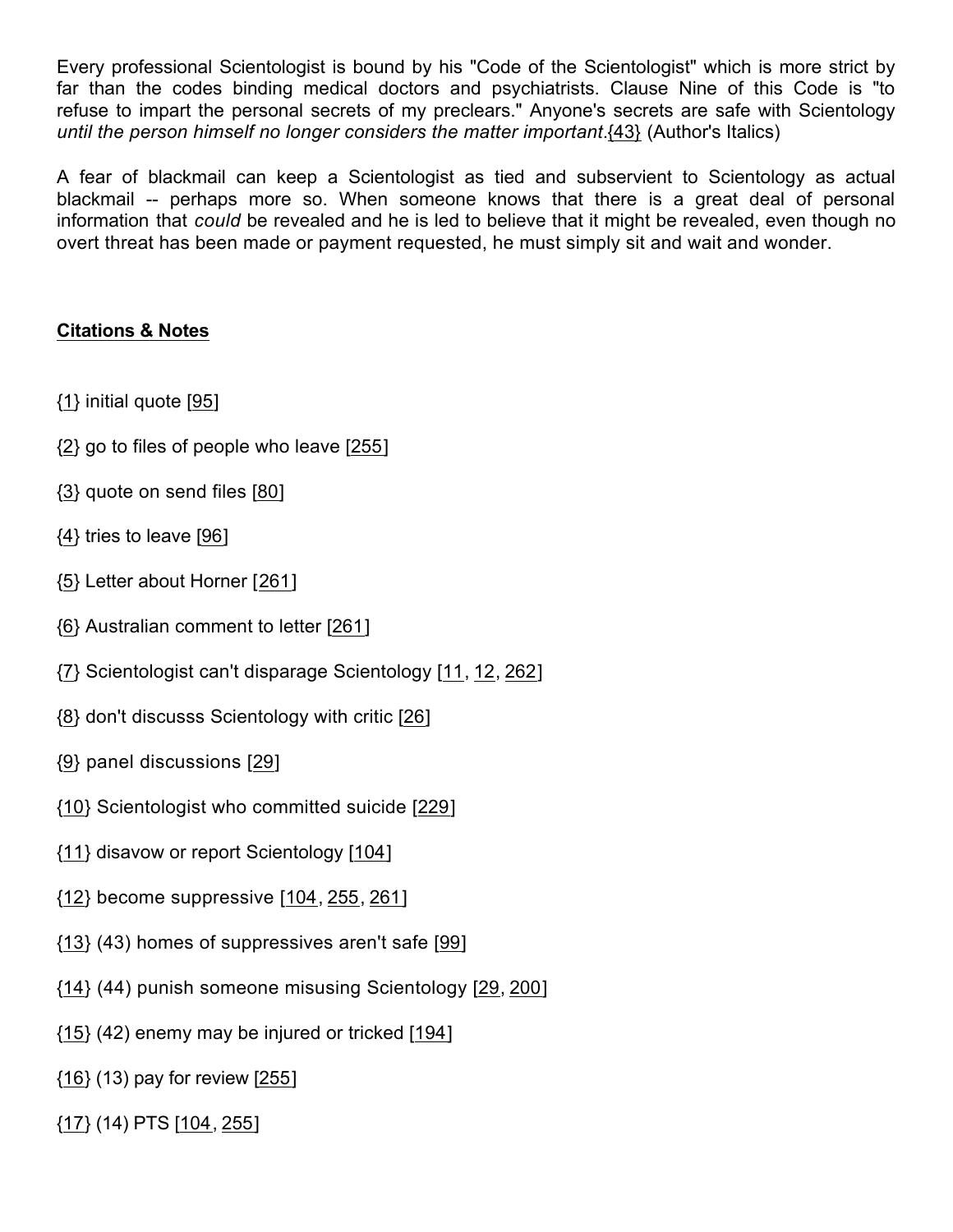- {18} (15) publish fact [99]
- {19} (16) take civil action [99]
- {20} (17) disconnect letters [262, 178]
- {21} (18) suggest reform [255]
- ${22}$  (19) sign up for more courses  $[255]$
- {23} (20) PTS can't be processed [99]
- {24} (21) night watchman [277]
- {25} (22) 10-year-old boy [277]
- {26} (23) story of Ray Buckingham [255, 277]
- {27} (24) story of John Kennedy [175]
- {28} (25) Hubbard comment on Kennedy [46]
- {29} (26) James Stewart [199]
- {30} (27) epileptics permitted [277]
- {31} (28) auditor kept files clean; fear of blackmail; files ringed [247]
- {32} (29) files brought out [255]
- {33} (30) files in New York [177]
- {34} (31) files in Washington [255]
- {35} (32) files in garbage dump [207]
- {36} (33) Hubbard revealing letter [261]
- {37} (34) no blackmail in Australia and quote [261]
- {38} (35) discussing cases [255]
- {39} (36) files ringed [247]
- {40} (37) Hubbard wants info [80]
- {41} (38) investigate those who leave [96, 255]
- {42} (39) files accessible [177, 255, 207]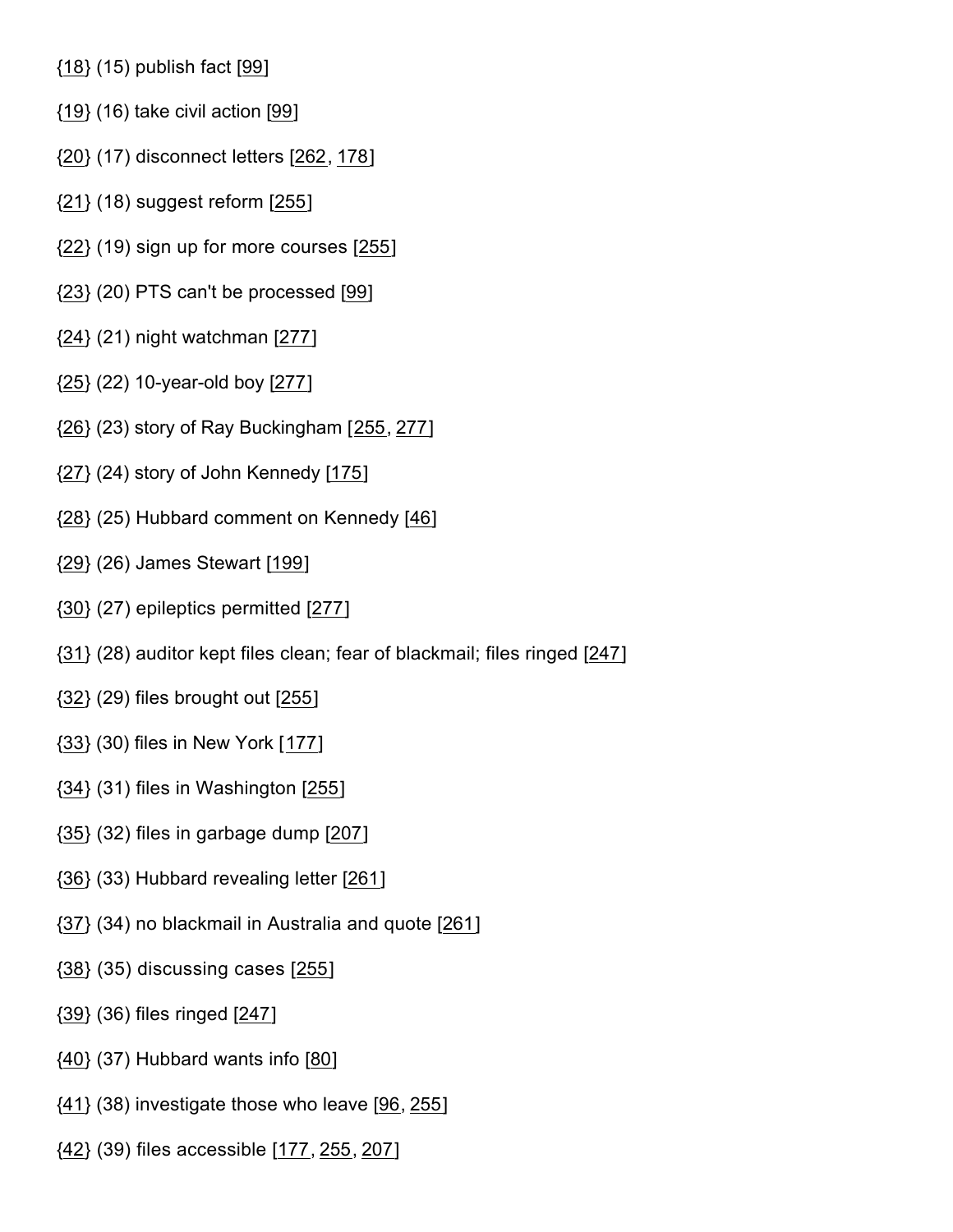{43} (40) Hubbard quote on revealing (author's italics) secrets [26]

## **Extraneous citation notes:**

{44} (41) on suicide [229]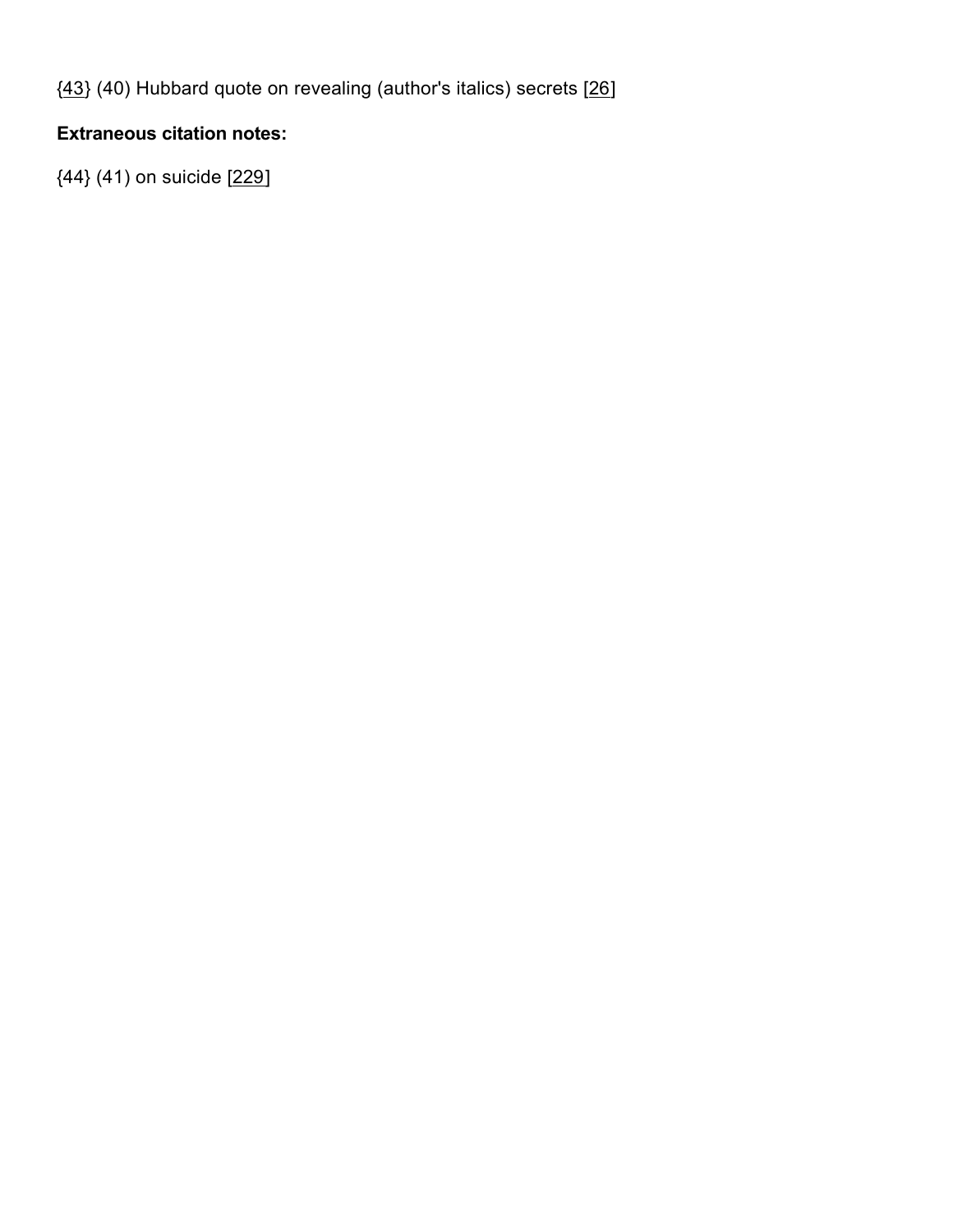# **Chapter 11 The Sexual and Criminal Security Check**

*They keep after you, asking the same question over and over again until you tell them what they want to hear. You can't keep back anything. Later you realize you've spilled all kinds of secrets to an almost total stranger whose character or integrity you know nothing whatever about.*

-- quote from someone who took the security check

(reprinted by Howard and Arlene Eisenberg in June '69 *Parents*){1}

Several aspects of the auditing session make it easy for a preclear to reveal more to his auditor than he may have intended. The preclear is under the control of the auditor, he is being asked certain questions repeatedly and relentlessly, and he is holding onto a machine that he believes works like a lie detector. Thus, it is not surprising if the preclear loses control of some of his normal defenses.{2}

But in addition to the information preclears "voluntarily" reveal under such circumstances, Scientologists may fear blackmail because many have revealed extremely intimate information about themselves and their sexual habits during a so-called "security check." Here, it is not a matter of losing control -- they *must* answer these questions or they can be kicked out of Scientology. This security check has been given routinely before the second level of auditing,{3} and at various other times when difficulties have arisen -- such as when a person wants his money back and wants to leave the group.{4}

The security check was conducted by having the preclear hold on to the E-meter while his interrogator or auditor established whether the meter was working correctly, and how the person responded to it:

Are you on the moon?

Am I an ostrich?

Have you ever drunk water?

Is this a security check?{5} {6}

The questions then fell into three general categories, although they were presented somewhat randomly: criminal acts, crimes against Scientology, and sexual deeds or misdeeds. A few of the questions were designed to make people confess their more altruistic goals, such as "How could you help the Org?" "Others?" "How could you help mankind?"

But these constituted less than five percent of the test, and most of the other questions fell into the category of one of the other questions, namely, "Have you ever done anything your mother would be ashamed to find out?"

The criminal questions constituted the largest portion of the test, and the person had to reveal whether he had ever stolen, looted, burglarized, shoplifted, forged, embezzled, falsified books,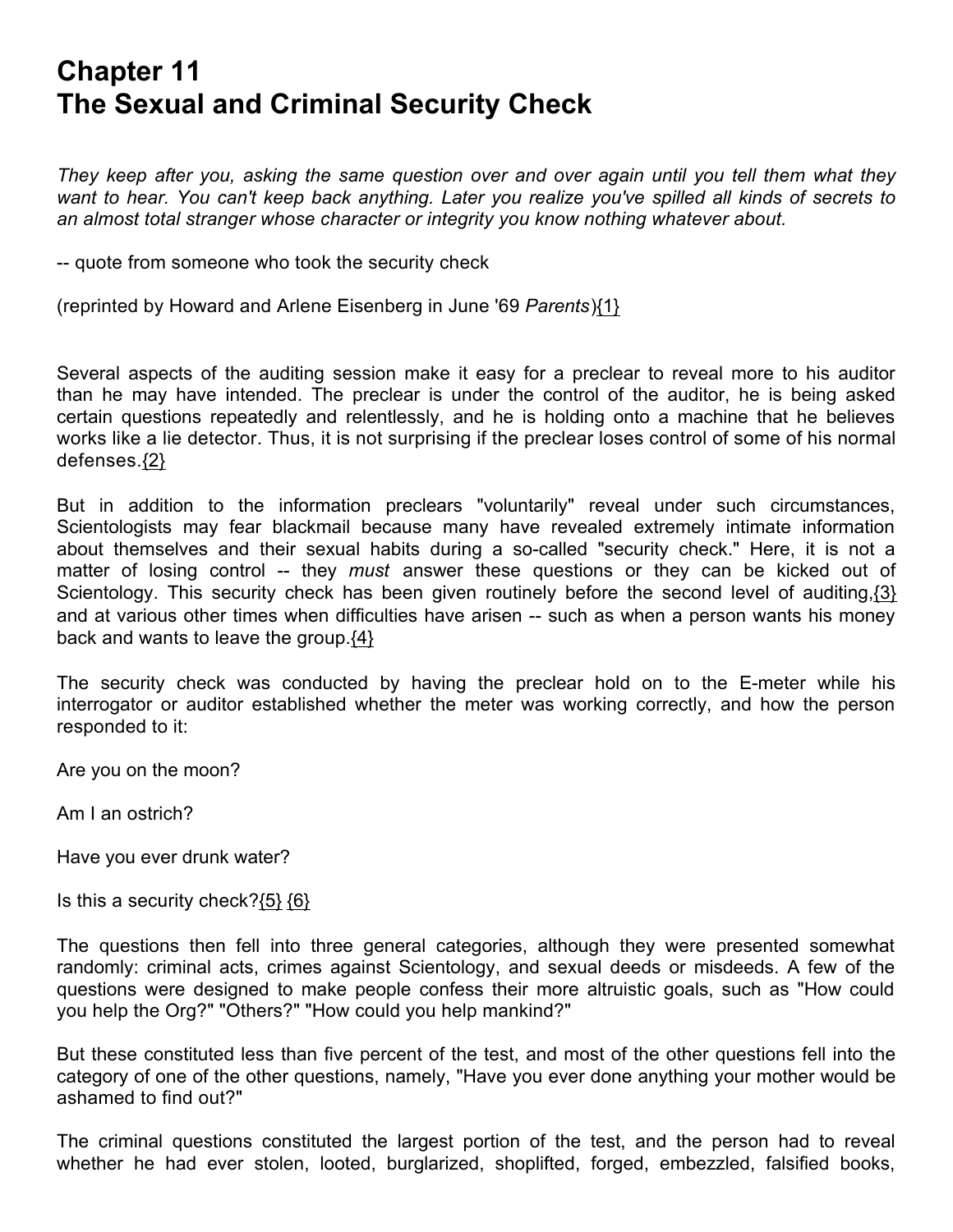entered a country illegally, been in prison, had a police record, been accused of reckless driving or hit and run, told lies in court, been paid to give evidence, committed arson, been a drug addict, peddled dope, committed culpable homicide, planted a bomb, murdered, hidden a body, attempted suicide, caused a suicide, kidnapped anyone, smuggled anything, acted as an informer, betrayed someone for money, speculated with somebody else's funds, threatened anyone with a firearm or been in illegal possession of one, plotted to destroy a member of his family, crippled a person, committed a misdemeanor, a felony or a capital offense, criminally avoided taxes, counterfeited money, fraudulently altered or issued certificates or documents, and been insane or had any insanity in his family. There were also questions about military records, such as whether or not the person had ever stolen from the armed forces, been court martialed, deserted from military service, illegally prevented conscription, or been a mutineer.

There were several questions to determine whether a person was secretly working for another group, such as the Communist Party or a group considered to be hostile to Scientology, such as the press. They asked the person whether he had ever lived or worked under an assumed name, given his right name in Scientology, been a newspaper reporter, a spy for the police, a spy for an organization, divulged government secrets for pay or political reasons, had anything to do with communism or been a communist. He was also asked whether he felt communism had some good points, whether he had ever been a member of any group with "ideals" similar to those of the Communist party, and whether he knew any communists personally.

There were about twenty-five questions solely concerned with their feelings about Scientology, Hubbard, and Mary Sue, Hubbard's current wife. Some of these questions were rather amusing:

Do you think selling auditing is really a swindle?

Do you feel that auditing is too good for psychotics or criminals?

Is there anything mysterious to you about an E-meter?

Have you ever mistrusted your E-meter?

Do you think there's anything wrong with invading a preclear's privacy?

Do you plan to steal an Org?

Have you ever injured Dianetics or Scientology?

Have you ever written then destroyed critical messages to L. Ron Hubbard?

Have you ever had sex with any other student or staff member?

Are you trying to get another student or staff member to have sex with you?

Have you ever stolen anything from a Scientology organization?

Do you have anything in your possession that you shouldn't have?

Have you ever had any unkind thoughts about L. Ron Hubbard?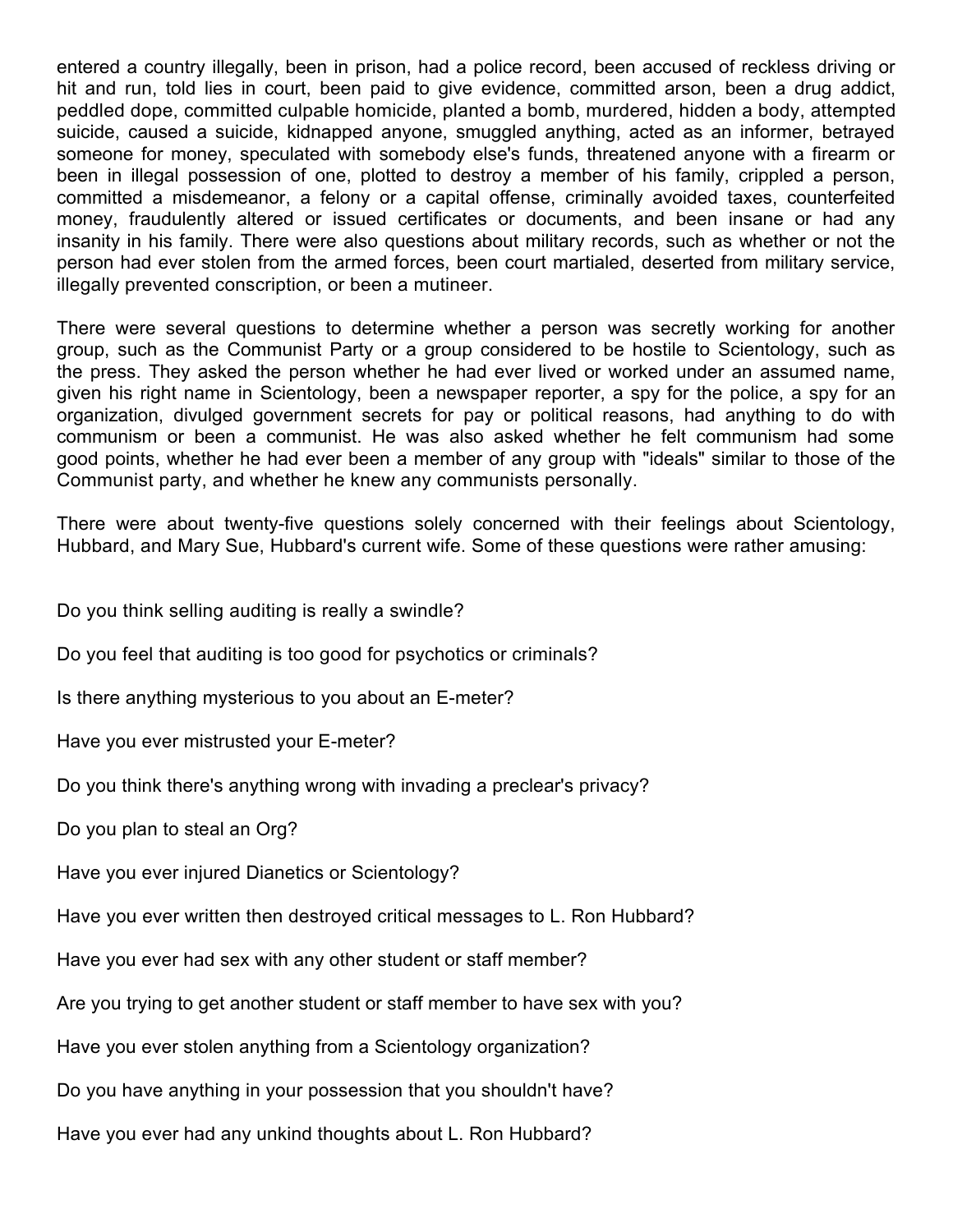Have you ever had any unkind thoughts about Mary Sue Hubbard?

Have you permitted a preclear to have secrets from you?

Do you regard auditing as punishment?

Are you coming on this course with the intention of killing off your body, with the intention of spinning or going insane?

Have you ever used Dianetics or Scientology to force sex on someone?

As for the sexual questions, while the following list of activities at first glance would seem to cover the entire gamut of "sins," conspicuous in their absence are any questions about oral-genital or sadomasochistic activities -- and -- in an organization consisting of a large number of young single people -- fornication.

How do you feel about sex?

Have you ever raped anyone?

Have you ever been raped?

Have you ever been involved in an abortion?

Have you ever assisted in an abortion?

Have you ever committed bigamy?

Have you ever practiced cannibalism?

Have you ever practiced homosexuality?

Have you ever practiced or assisted intercourse between women?

Have you ever had intercourse with a member of your family?

Have you ever been sexually unfaithful?

Have you ever committed adultery?

Have you ever practiced sex with animals?

Have you ever killed or crippled animals for pleasure?

Have you ever exhibited yourself in public?

Have you ever hidden to watch sexual practices?

Have you ever practiced sodomy?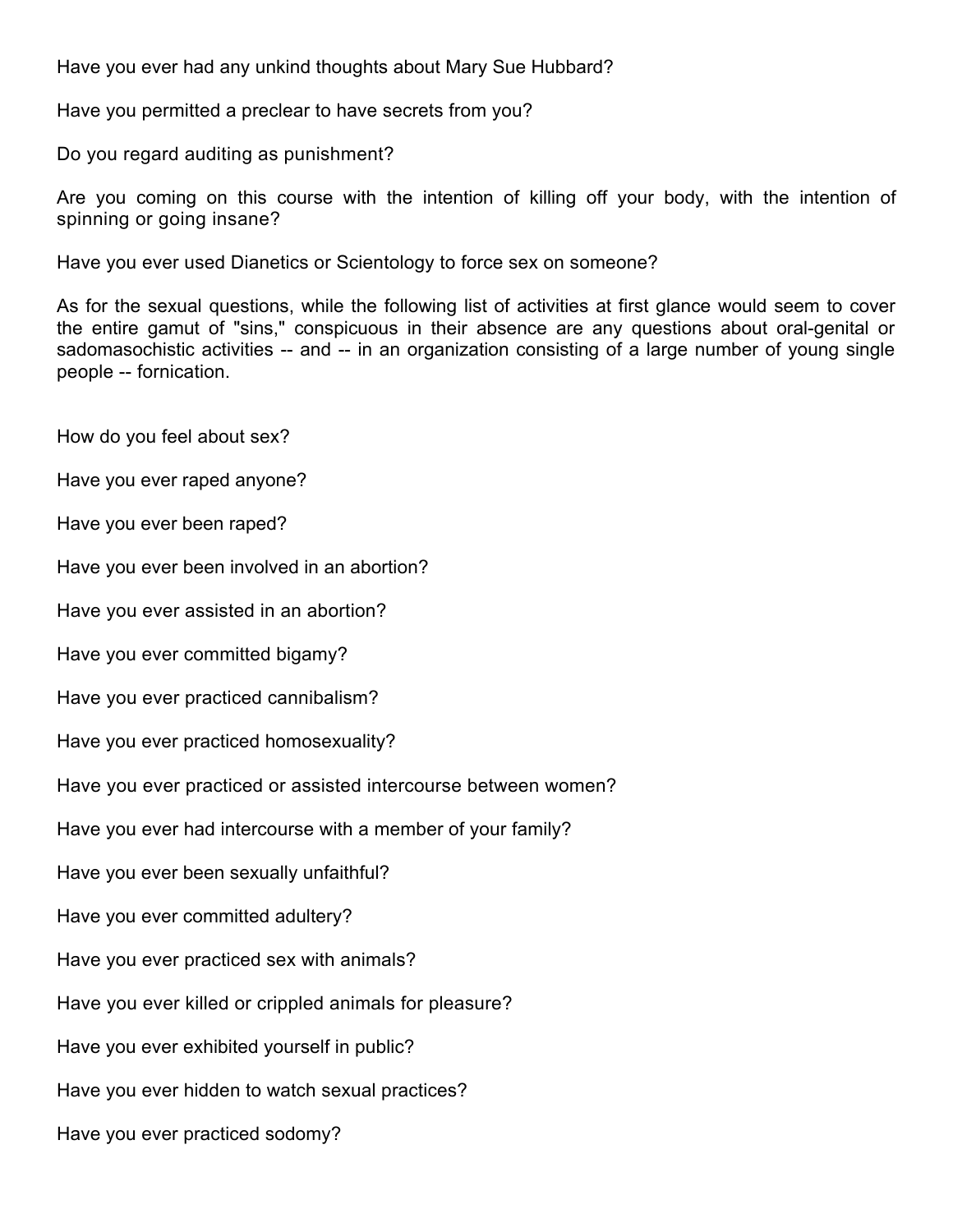Do you collect sexual objects? Have you ever had anything to do with pornography? Have you ever taken money for giving anyone sexual intercourse? Have you practiced sex with children? Have you ever used hypnotism to procure sex or money? Have you ever used hypnotism to practice sex with children? Have you ever been a prostitute? Have you ever slept with a member of a race of another color? Have you ever been a voyeur? Have you ever had intercourse after placing another under alcohol or drugs? Have you ever coerced a servant? Do you have any bastards? Have you ever had anything to do with a baby farm? Have you ever masturbated?

There were also questions designed to find out if there was anything *not* included in the security test:

Are you guilty of something?

Do you have a secret you're afraid I'll find out?

What questions on this check shouldn't I ask you again?

Have you done anything your mother would be ashamed to find out?

And finally, there were also questions about how they felt about the security check:

Are you upset about this security check?

How do you feel about these questions?

Are my questions embarrassing?

Is there any question the Director of Processing or L. Ron Hubbard should have asked and hasn't?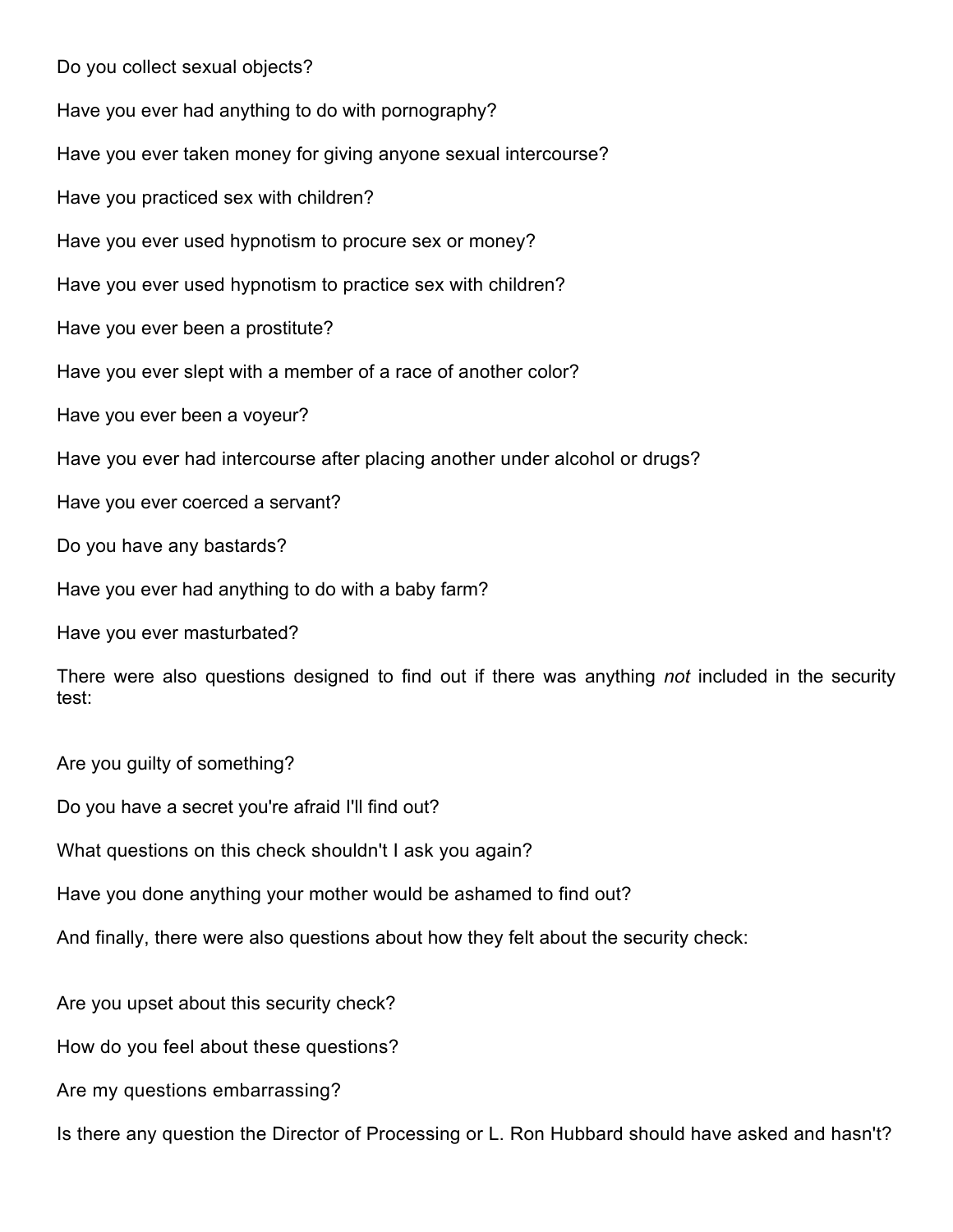What unkind thoughts have you thought while I was doing this check?

If all this seems rather traumatic, however, some of the questions provided unintentional comic relief:

Have you ever coughed ... during [Scientology] lectures?

Are you in communication with someone who understands more about Scientology than does L. Ron Hubbard?

Have you ever tried to act normal?

The Security Test began by having the auditor read the following to the preclear:

We are about to begin a security check. We are not moralists. We are able to change people. We are not here to condemn them. While we cannot guarantee you that matters revealed in this check will be held forever secret, we can promise you faithfully that no part of it nor any answer you make here will be given to the police or state. No Scientologist will ever bear witness against you in court by reason of answers to this security check. This security check is exclusively for Scientology purposes. The only ways you can fail this security check are to refuse to take the test, to fail to answer its questions truthfully or if you are here knowingly to injure Scientology. The only penalty attached to failure of this check is processing or our refusal to employ you or issue you a certificate, and this will happen only if we find that you are trying knowingly to injure Scientology. You can pass this test by 1) agreeing to take it, 2) answering each question truthfully, and 3) not being a member of a subversive group seeking to injure Scientology. [Later it stated that the person would flunk the test if they refused to take it or if "any compromising or important question" got a suspicious reaction from the E-meter after being asked repeatedly.]

While it's true that the auditor told the preclear that they "cannot guarantee ... that all matters revealed in this test will be held forever secret," there was something that they didn't read to him. On this security check there was a statement by Hubbard which said, "*All* security check sheets of persons security checked *should be forwarded to Saint Hill*, complete with all markings and the reason why the question would not at first clear if important, or the drop mark which would not clear and whether or not the person passed or failed."{7} (Italics Hubbard) Thus, few preclears have realized that their most intimate secrets were being sent to the main Scientology headquarters in England -- which can be compared to a priest's sending copies of confessions -- with names -- to the Vatican.

The person undergoing this test also had to *pay* for it, and in one case it took twenty-three hours,{8} because no matter how much the person may have insisted he was telling all, in Scientology the Emeter is always considered to be infallible. Hubbard even told the auditors to have a "thorough swinish suspicion and no belief in mankind or the devil -- only the meter."

Reading the E-meter could be difficult though, since it can react in a number of ways, which Hubbard called a "Theta Bop" (dancing needle) "Rock Slam" (irregular motion) etc. But Hubbard said a fall in the needle always meant "Oh! Oh! He got me!"

Thus, for example, if a preclear denied that he had ever practiced cannibalism and the needle fell, the checker had to repeat the question in a variety of ways until the person admitted that he had.{9} But what if the person honestly hadn't practiced cannibalism, never thought about it, never planned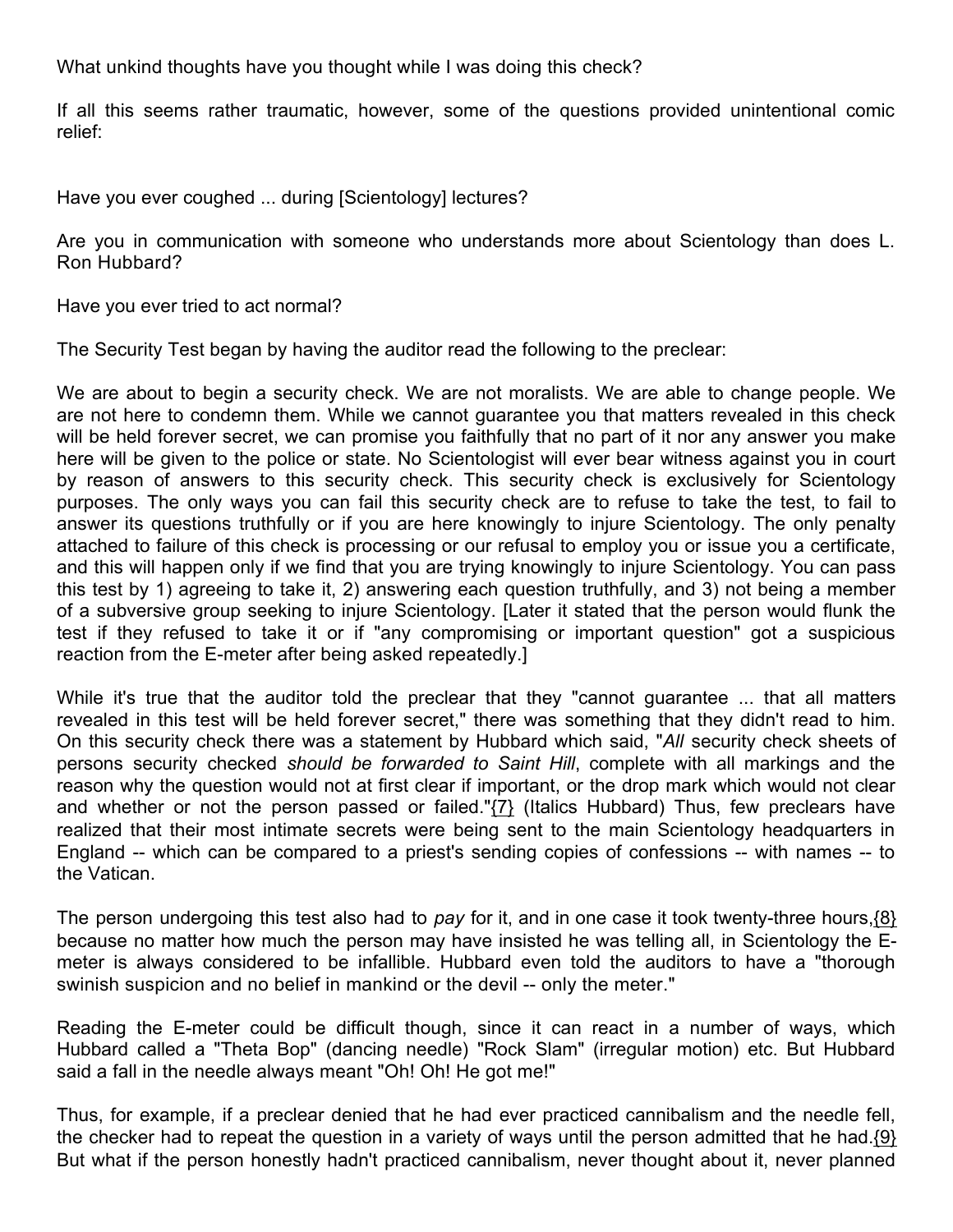to, and the meter just kept falling anyway? Rather than consider the machine wrong, they would try to determine whether the preclear ever practiced cannibalism *in one of his past lives*.{10}

One of the things the Scientologists did to improve their image was to announce on November 29, 1968, that they had canceled the security test "as a form of confession," along with ending the "disconnect" policy "as a relief to those suffering from familial repression." "Suppressives" apparently still exist, but are now supposed to be dealt with by "handling" or persuasion, rather than "disconnecting" or ostracism.{11}

This is certainly a hopeful sign and may indicate a general change in their policy. It would be unwise to be optimistic too early, however, since in the past, Scientologists have dropped unpopular policies and then resumed them later. For example, they have periodically granted amnesty to all suppressives, once, in celebration of John McMasters' becoming "clear"; once for Hubbard's birthday,{12} etc. But later, they simply declared new people suppressive and resumed their policy. In fact, Ray Buckingham, the "suppressive" voice teacher, was once granted amnesty - provided he took about \$200 worth of Scientology courses.{13}

The Australian report also discussed the Scientologists' tendency to change their policies or state that things were no longer in effect.

The Board was told that various procedures were not now used, that others were not as long or as intense as had earlier appeared ... even that the demonstration sessions which had been conducted at the beginning of the Inquiry were not now as fully representative as they had been.... The Board was not deceived by these attempts to present a watered-down picture of Scientology. Just around the corner are more of Hubbard's "breakthroughs" and more techniques and theories ... once this inquiry is finished there will be a resurgence of all the pernicious activity which marked the progress of Scientology up to the appointment of the Board, if only it can find sufficient victims to exploit.{14}

Hopefully the Australian Report will be wrong.

### **Citations & Notes**

- {1} initial quote [141a]
- {2} lose normal defenses [138]
- {3} Sec. test level 2 [255]
- {4} wanting money back [86a]
- {5} sec test questions [25 (majority)]
- {6} a few sec test questions [85, 86]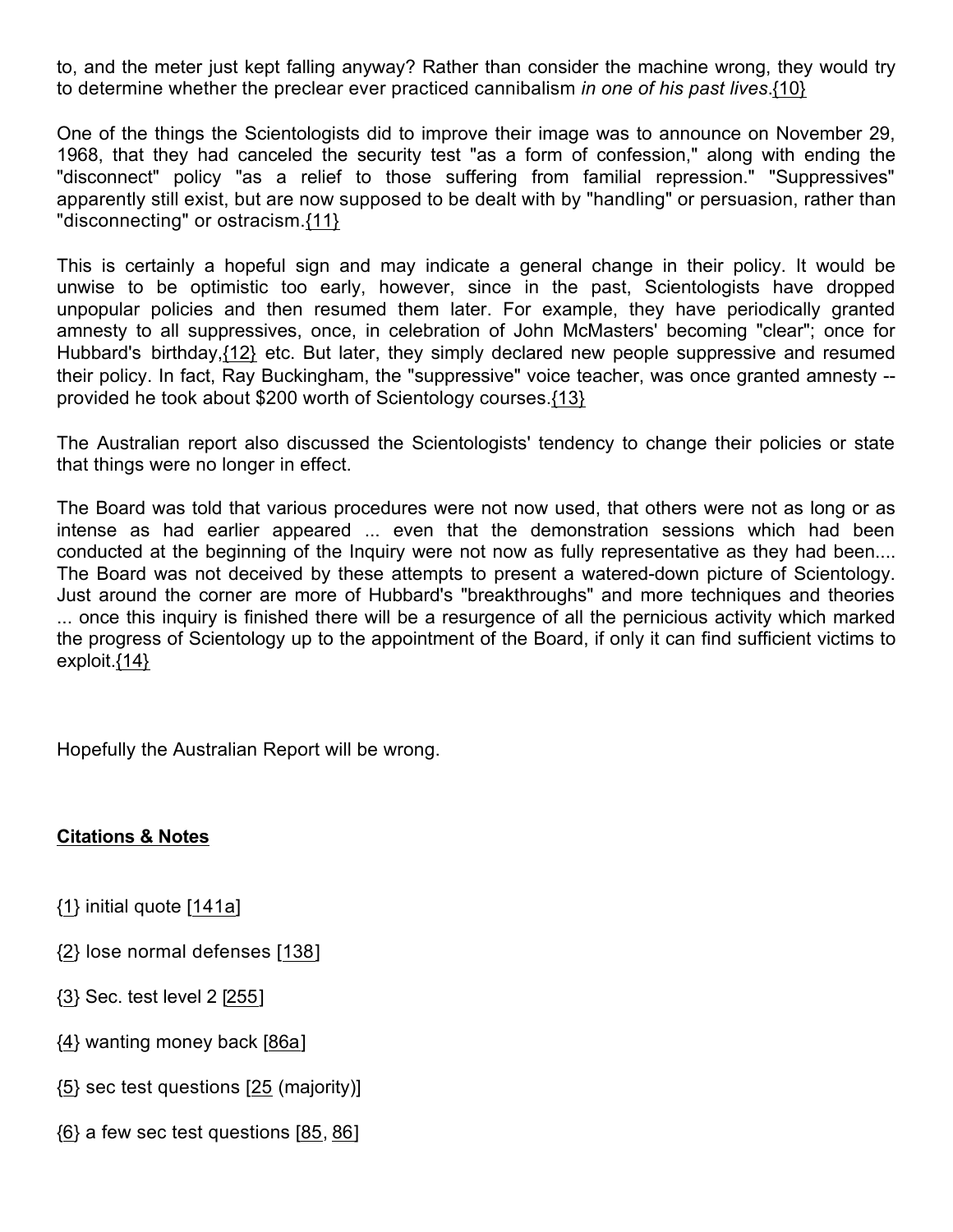{7} instructions quote on security; how they flunk; answers sent to Hubbard [25]

{8} 23 hours [187]

{9} Hubbard quote on believe meter; theta bop; rock slam; meaning of fall; questions posed in different ways [7]

- {10} crimes in past lives [7, 25, 255]
- {11} canceled sec test for amnesty [100]
- {12} canceled for birthday [90]
- {13} Buckingham amnesty [255, 277]
- {14} Australian quote [261]

### **Extraneous citation notes:**

{15} special sec test [48]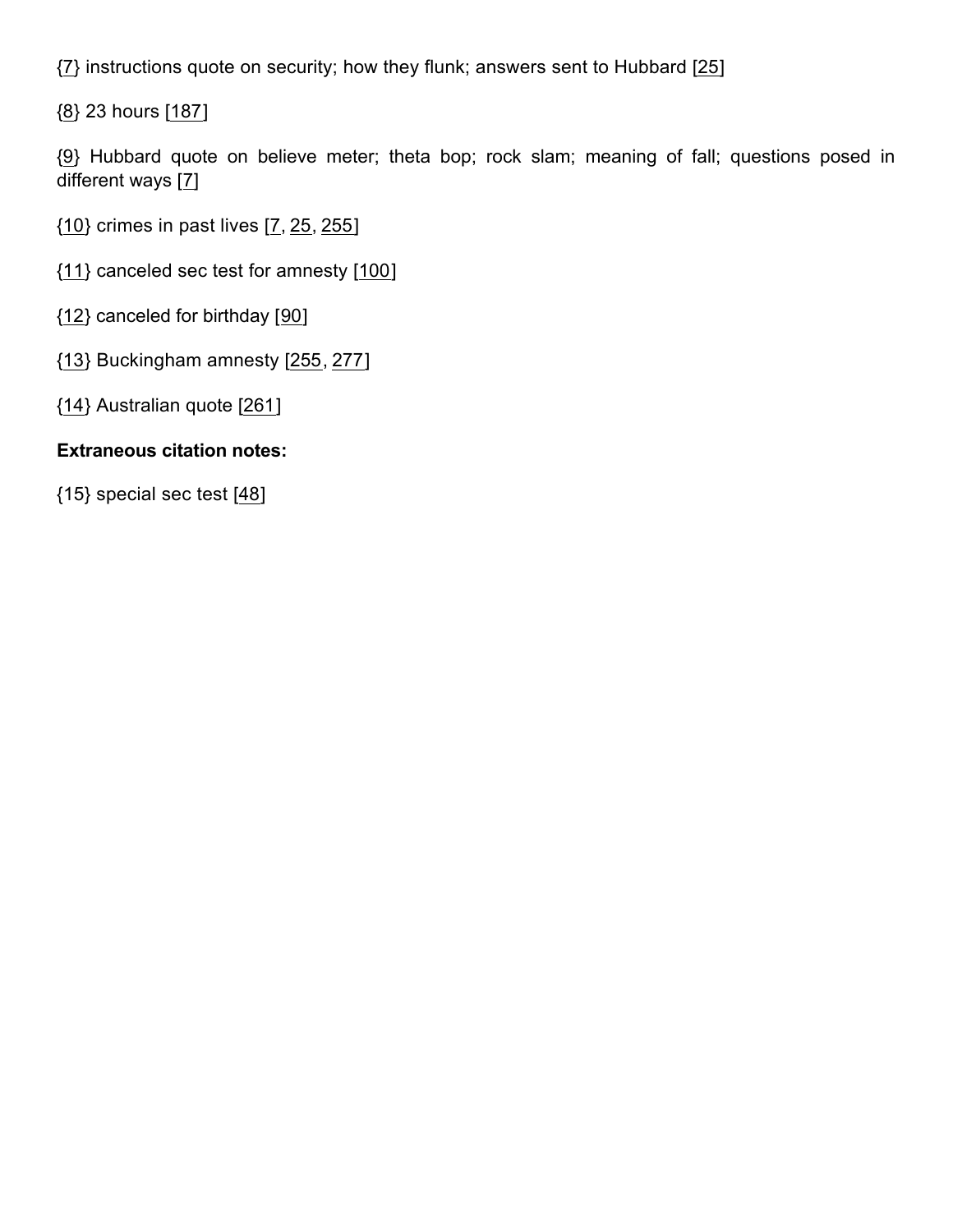# **Chapter 12 The World of Scientology**

#### *Suzie saw the pc well into the PT and practically collapsed on the missed W/H.*

-- bulletin by Hubbard explaining what he and his family were currently doing.{1} (What this seems to mean is 1) Suzie is Hubbard's wife and sometimes acts as his auditor. 2) pc is preclear or someone being audited; in this case it may have been Hubbard. 3) PT means present time or current problem. 4) Missed W/H means missed withholds or something the person hasn't disclosed to his auditor.){2}

It may seem by now that Scientology is filled with followers who dare not speak out against it and are being held at the Orgs against their will. While the first may be true, the second is definitely not. Although Scientologists are not permitted to speak against Scientology, most of them don't want to, because they truly and unquestionably believe in Scientology's principles and practices, and sincerely want to stay there and be a part of it.

In fact, it is because of this unquestioning dedication that they react so strongly against those who try to turn or speak against them. Most Scientologists are perfectly content to work for the Org, be audited or audit others, "disconnect" or divorce themselves, if necessary, from their "suppressive" spouses or parents, remarry other Scientologists, and bring their own children into the group.

The result is that the Scientologists have formed a little world of their own, a world that seems removed from the real one. From the moment you walk into an Org, it hits you like heat on a hot summer day.

L. Ron Hubbard, or "Ron," is the unquestionable leader of this world and some of his Orgs are said to have an office for him just in case he should drop by. Although he never does, his presence is felt, seen and heard nonetheless. In one room, Scientologists may be listening to tapes of him speaking on Scientology, in the next room others may be doing their homework (which often consists of reading one of his books and sometimes writing a synopsis on it), and elsewhere, newcomers may be watching a movie about him. Huge posters of his face hang from the walls, statues of him rise from the floor, and photographs abound, sometimes of Hubbard in a nautical outfit with one of his ships as a background.

The world of Scientology not only has its own leader, but also its own language, look, and behavior. This language is so specialized that Scientologists have had to print a special dictionary to translate all their words, some of which are neologistic combinations of science, science fiction and mumbo-jumbo (enturbulation, engrams, enmest, dub-ins, entheta, rock-slams, Boo-Hoo, etc.), along with so many abbreviations (itsa = it is a; uncon = unconscious), and acronyms (PTS, PABS, LRH, SP, WOG, MEST, PC, HCO-WW, etc.) that most Scientologists sound as if they're eating a metaphysical alphabet soup.{3}

In addition to their own language, Scientologists have their own look and behavior that enables a trained Scientology spotter to discern one easily. The giveaways are their eyes. Scientologists are trained to stare relentlessly in to the eyes of others and acknowledge everything said to them (Thank you, OK, beautiful) in a way that can sometimes be unnerving.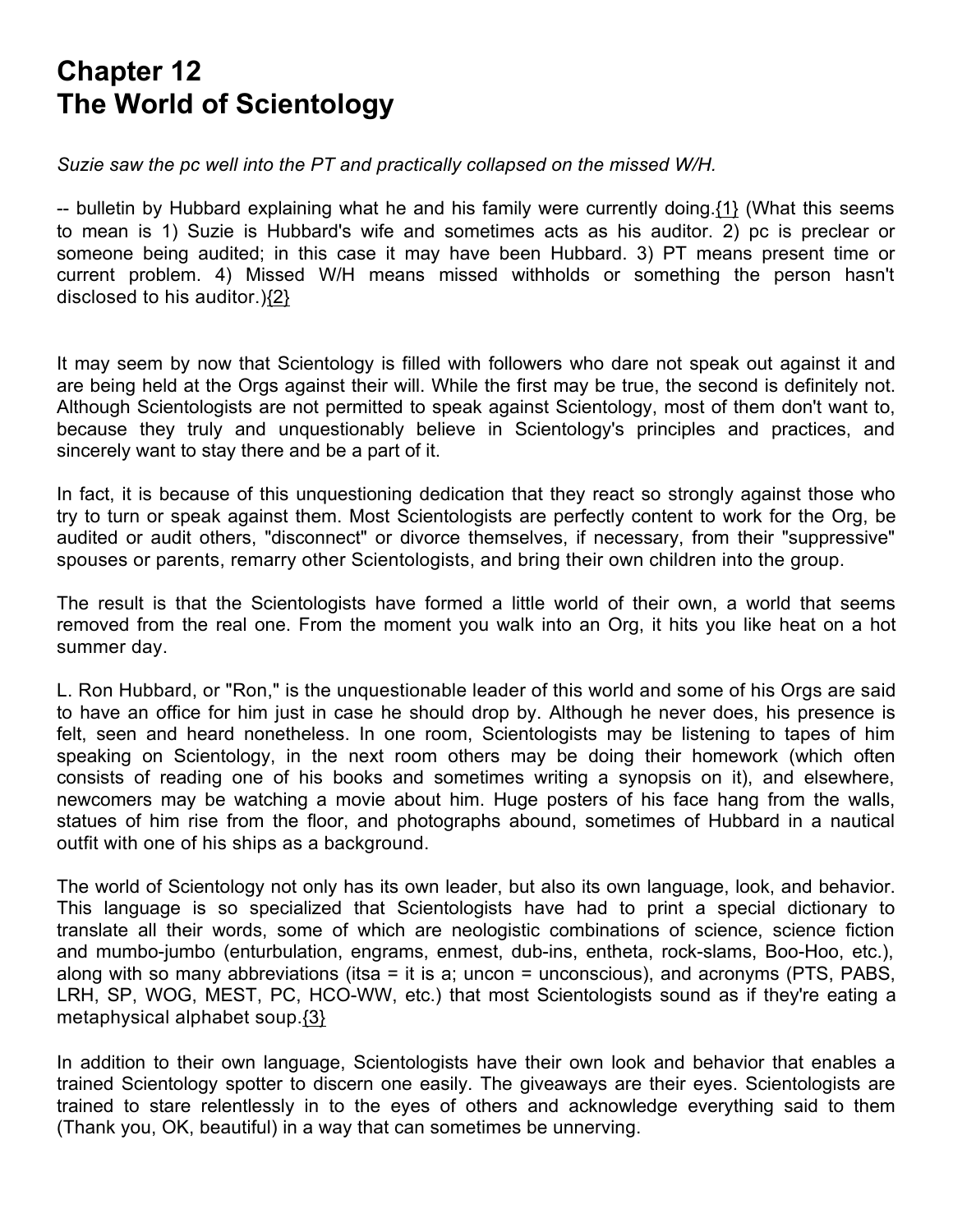Sexual behavior in this world is also said to be different, and Hubbard has admitted that some of the Orgs have had sex problems.{4} The London *Sunday Times* quoted him as saying "I know of four Orgs in all our years that have collapsed or nearly collapsed. And each one was sex crazy." The Australian Inquiry investigated these sexual attitudes and found that some Scientologists believed it was all right to seduce, say, a fifteen-year-old-girl, because a thetan has had many sexual activities, and furthermore she was really over seventy trillion plus fifteen years old (and obviously past the age of consent).

The Inquiry also reported that Scientologists' casual attitude toward sex was apparent in the case of one Scientologist who read his wife's Scientology files in the course of office routing and discovered she was having an affair, either real or fantasied, with another Scientologist. He simply endorsed the files of his wife "lacks morals."

The Board was also disturbed to find that abortions were "almost a regular coffee break topic" at the Australian Org, and they attributed this to Hubbard's constant mention of abortions in his writings. The Board also claimed to have found evidence that many of the staff, both married and unmarried had undergone abortions, but since this report was written in 1965 when attitudes toward such matters were less liberal, its importance today is questionable.{5}

In addition to their own language, look and morality, the Scientology world has its own definition of crime and punishment, with certain acts labelled as "misdemeanors" (e.g., refusing an E-meter check), "crimes" (e.g., heckling a Scientology supervisor) and "high crimes" (e.g., yielding a Scientologist to the demands of civil or criminal law).{6}

Scientologists must obey an enormous number of rules, some of which are outlined for them in HCO (Hubbard Communications Office) orders, which are usually posted on the bulletin boards.

On a bulletin board in England, one HCO order read: "To all Staff. Subject: B.O. All staffers are to wear a deodorant." Another prohibited all Scientologists from seeing the movie *2001 -- A Space Odyssey* because it "produces heavy and unnecessary restimulation" (in other words, it will perhaps remind them of their past lives when many of them believed they lived in outer space).

A third HCO order declared a person "suppressive" for likening the Sea Org to the Hitler regime. A last one concerned someone who was "unshaven and scruffy on public lines." For this, he was not only fined by the Scientologists and ordered to buy a \$50 suit and have his hair fixed, but was also told to take and pay for certain Scientology courses.{7} Sometimes the notices are a bit lighter. One person once posted a notice on the bulletin board to tell the others how great he felt the moment he had paid his Scientology bill!{8}

Punishment for infractions of the Scientology rules depends on the crime, but it sometimes seems well out of proportion. While some of the punishments may perhaps have some educational value, like writing additional words or adding case studies to their thesis{9} or even making them undergo additional auditing,{10} other punishments seem to be merely humiliating. Scientologists may be made to perform menial work, deliver a "paralysing blow to the enemy," admit their errors, and petition every other Scientologist in the Org for forgiveness.{11}

Other punishments are even worse: a person may be declared "nonexistent," and may not be allowed to bathe, wear makeup, go to their hairdresser, shave, take lunch hour, leave the premises. A person may be put into a "condition of liability" and be confined to the premises with a dirty grey rag on his left arm. For a greater infraction a person may be put into a "condition of doubt"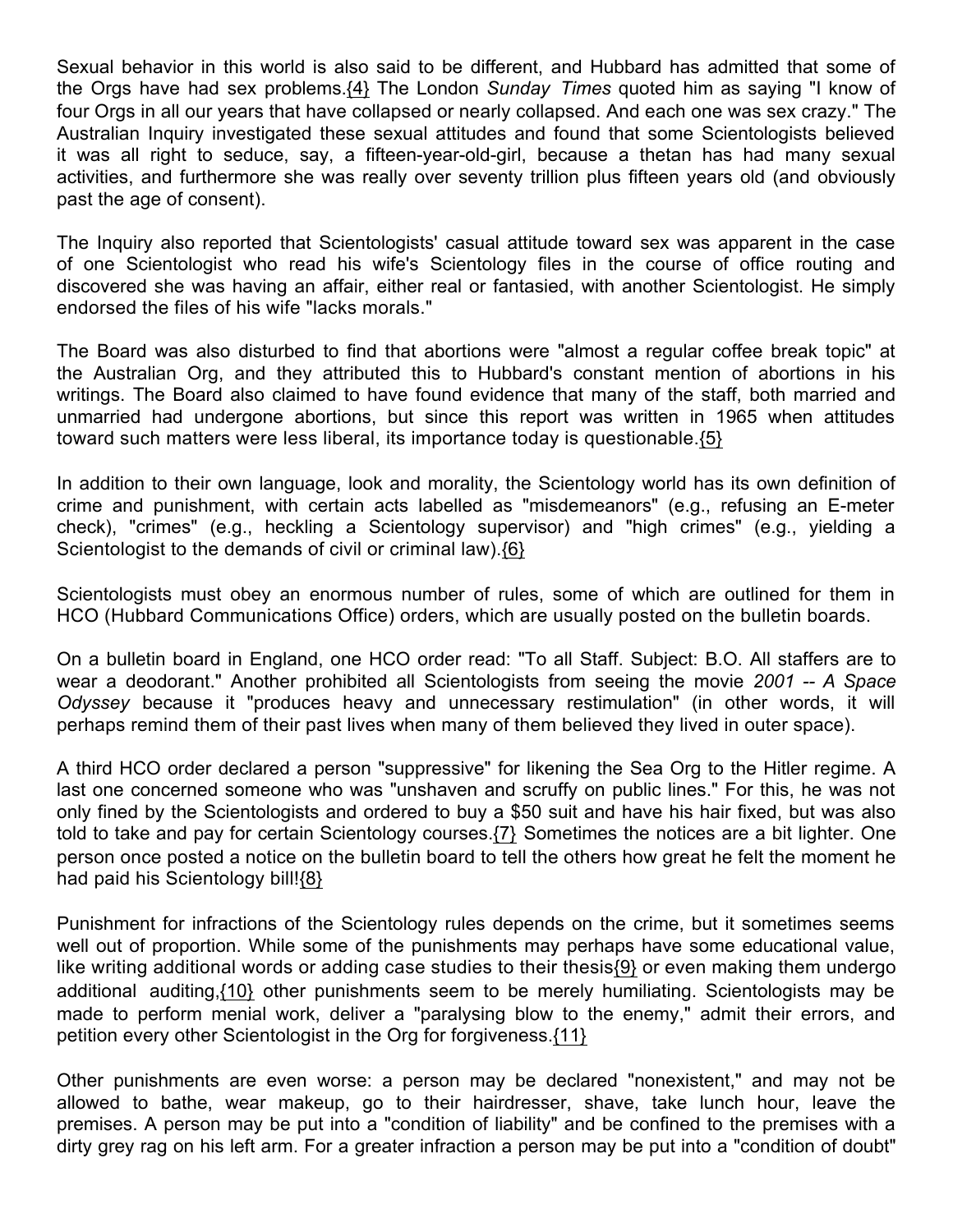and confined or barred with a handcuff on one wrist. A person may be declared an "enemy" and restrained or imprisoned,{12} have the label of "Treason" attached to his records, and be turned over to civil authorities with his "full background to be explored for the purposes of prosecution."{13}

Alexander Mitchell, who writes consistently interesting articles on Scientology for the London *Sunday Times*, found that in the basement of the Scientology Queen Street office, London, the Scientologists *actually had a prison* -- a tiny padlocked room known as the "dungeon" where erring Scientologists were locked up, sometimes for several days, on bread, butter and water. "If a member of the staff made an accounting slip, or infringed on an ethics order," he wrote, "he is taken to the dungeon to enable him to find out where he is in Scientology."

One Scientologist told Mitchell that after he was locked up for two days, "I signed an order saying I would observe all regulations of the org, but they weren't satisfied. I was told to go on a £6 (about \$14) an hour course to improve my ethics. I couldn't take anymore so I quit."{14}

Punishments administered by Scientologists are not restricted to erring members alone. In Tunbridge Wells, Kent, England, Willa Hickman, owner of the Harewood Hotel, decided not to cater to the Scientologists after they placed him in a "condition of liability" (which meant he would have to wear a dirty rag on his arm) and told him he would have to get his Scientology customers to sign a petition of forgiveness -- all because he had run out of apple pie.{15}

### **Citations & Notes**

- {1} initial quote [89]
- $\{2\}$  (15) meaning of initial quote  $[10]$
- {3} (2) special words [10]
- $\{4\}$  (3) orgs have sex problems  $[241a]$
- {5} (4) seducing 15 year old; wife's files; abortions [261]
- {6} (5) misdemeanors; crimes; high crimes [141a]
- {7} (6) HCO deodorant; 2001; Sea Org & Hitler; man dirty [227]
- $\{8\}$  (7) how happy to pay bill  $[141a]$
- $\{9\}$  (8) adding words to thesis [14]
- ${10}$  (9) additional auditing  $[25]$
- {11} (10) punishments manual labor, admitting errors, paralyzing blow; petitions [187]
- {12} (11) condition of liability; doubt; enemy [141a, 227]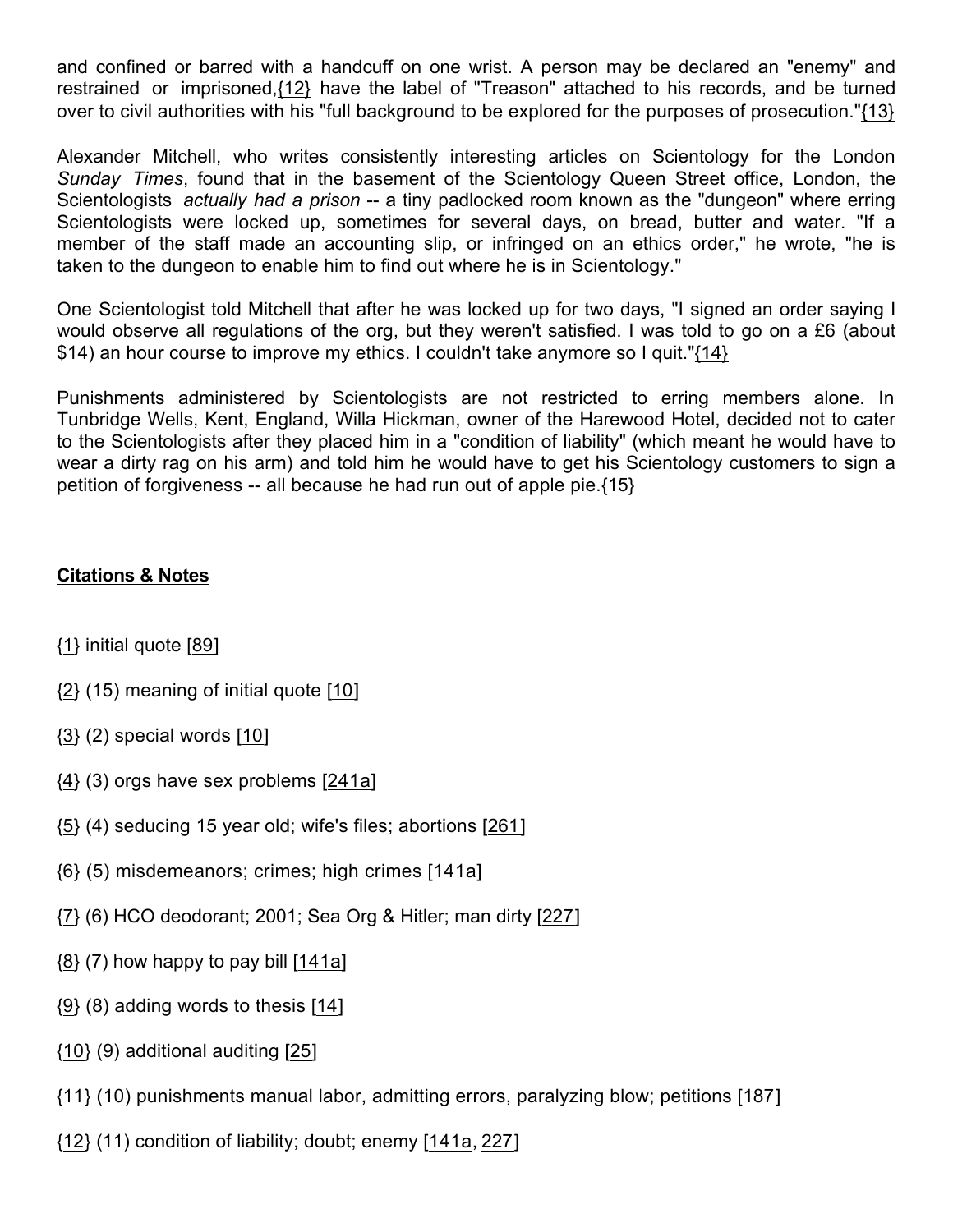{13} (12) treason [227]

{14} (13) Scientology prison & quote [241a]

{15} (14) Harewood Hotel [192]

## **Extraneous citation notes:**

{16} Hubbard's wife his auditor [261]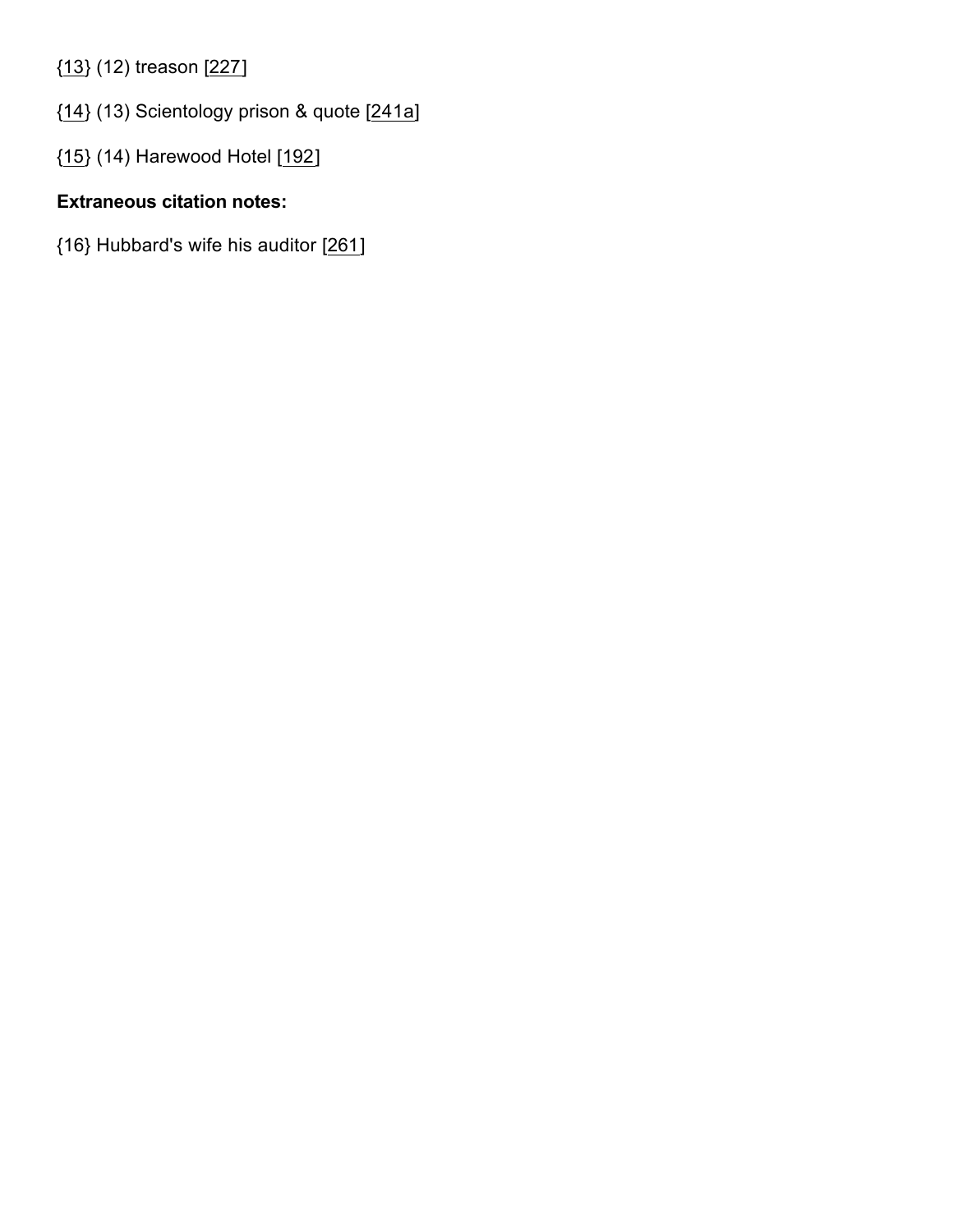# **Chapter 13 Children and Celebrities**

*Education is necessary because one earns better after he has learned.* 

-- "Child Dianetics"{1}

There are two types of people that the Scientologists are very anxious to attract: children and celebrities. In England, the Scientologists already have a number of children in the Org, although Hubbard wrote that "serious processing" should not be done before a child was five years old, "extensive Processing" except in very unusual circumstances, should not be done before he was eight, and that no child should be "forced" into the prenatal area until he was twelve.{2}

The youngest Scientology clear right now is said to be eleven,{3} although the Scientologists have reported "processing" an eighteen month baby, and a baby who was just a few days old (by saying to him repeatedly, "Lie in bed. Thank you.").{4}

Hubbard has an extremely permissive attitude toward child-rearing: "So he tears up his shirt, wrecks his bed, breaks up his fire engine. It's NONE OF YOUR BUSINESS," he wrote.{5} He also said in *Child Dianetics*:

Care for the child? -- nonsense! He's probably got a better grasp of immediate situations than you have. Only when he's almost psychotic with aberrations will a child be an accident prone.

Hubbard also believes that it's pretty difficult to make a child grow up to be a pervert, and his description of what can lead to perversions is an example of Hubbard's amazing imagination and facility for cataloging a variety of unbelievable tortures: "Kicking a baby's head in, running him over with a steam roller, cutting him in half with a rusty knife, boiling him in lysol, and all the while with crazy people screaming the most horrifying and unprintable things at him."{6}

Hubbard's permissiveness, however, does not always extend toward children who don't want Scientology auditing. "If the child is even faintly unwilling to be audited, you can coax the child into short sessions, and then, as time goes on, lengthen them gradually," he wrote.{7}

Hubbard, who has seven children, plus seven grandchildren naturally has devised an auditing technique for kids. Children are given such simple processing as "Feel my arm. Thank you. Feel your arm. Thank you."{8} They are also sent back to relive their birth, and it is apparently as painful an experience for them as it is for some of the adult preclears, since Hubbard wrote:

If the auditor should make a slip, like telling the child that birth won't hurt him much when he returns to it, the child will be expecting a mild or nothing at all ... an auditor hasn't known frustration until he has run a child halfway through a painful experience only to find that a happy ending has been tacked onto it.{9}

Scientologists feel that their treatment is of great benefit to children, and they have made a number of active attempts to get their methods taught in schools. Below is a quote by Hubbard, ostensibly telling Scientologists how to deal with the press, but in fact telling them how to get Scientology in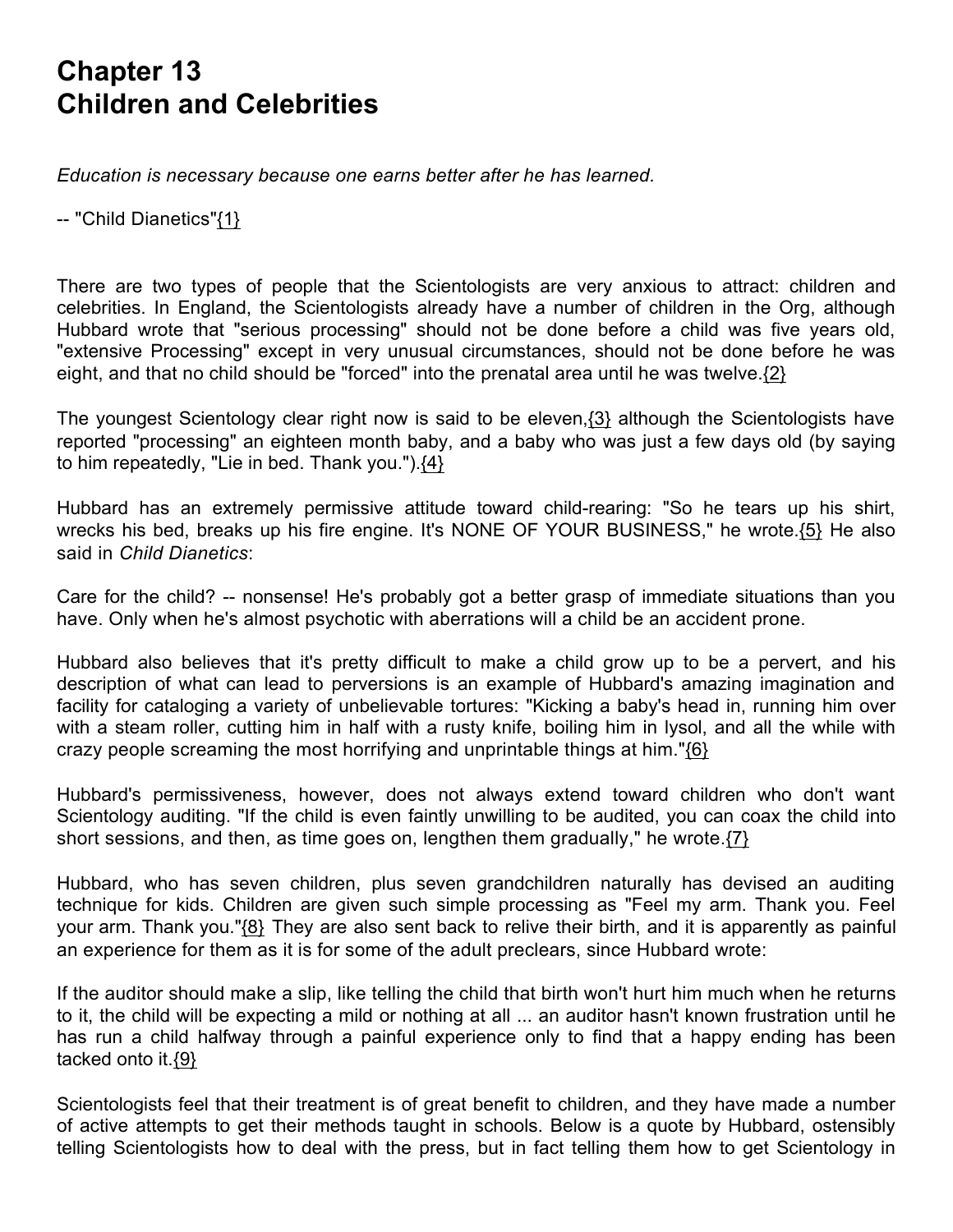schools.

Hubbard recommends Scientologists put teachers and students on "meters" (E-meters), and give "daily mental activities" -- which is what they do in Scientology. It is interesting to note that Hubbard's obsession with sex and violence become apparent once again, inasmuch as the hypothetical case he chose concerns a teen-age girl who was raped.

Teen-age girl shows up in H[ubbard] G[uidance] C[enter] who has been beaten and raped by teenage boys at High School and withholding it since. Audit it out, get parents to OK investigation. Call in press. Release story of vice and crime at local high school with the Org doing the investigation. On subsequent days, criticize laxity of police. Criticize principal. Finally, take more teen-age sex cases. Just day by day deal off a new action to the press. String the story out. Take an action. Hold a press conference. Put students on meters. Put teachers on meters. Get parents to sue. Finally, advise school hire a permanent mental consultant and give daily mental exercises to "teen-age monsters." Then wrap it up and skip it. You've made something evil become something good attained -- Scientology in schools.

At the end of this piece he gave the Scientologists another exercise to do: "Do a story design and calendar for Scientology Ministers demand FDA prove sterility pills aren't sex stimulants."{10}

One case in which the Scientologists did get into a school caused a scandal in England in 1960. At that time, Miss Sheila Hoad, owner of the East Grinstead Aston House Prep school for boys and girls from three-and-a-half to eleven, became friendly with an American Scientologist named Dr. (perhaps of Scientology) Thompson, who lived in an apartment adjoining the school.

Dr. Thompson gave Miss Hoad a book called *Creative Learning: A Scientological Experiment in Schools*, which was written by two Scientologists and was once actively promoted in Scientology publications. Miss Hoad proceeded to follow the instructions in the book, and for twenty minutes each day, instead of English grammar lessons, she gave the following exercises to do.

Session 1 consisted of 20 minutes of obeying simple commands like "stand up" and "sit down." The purpose of this was to have the "pupils follow the order without questions and happily." Session 4 consisted of the teacher saying "hello" and the kids saying "all right" for ten minutes, and then this process was reversed. In session 5, the teacher asked them to "remember a time that seems real to you," "remember a time when you were in good communication with someone" and "remember a time when you a felt some strange affinity for someone," and the teacher then acknowledged it. ("Thank you" "All right") There was a note that simpler words could be used for that lesson.

Then came the death lessons.{11}

Miss Hoad told twenty-five of her pupils to "close your eyes. Concentrate. Now imagine you are dying. Imagine you are dead. Now you have turned to dust and ashes. Now imagine you are putting the ashes back inside yourself." These "death lessons," as they came to be called, were given behind locked doors with a "Do Not Disturb" sign outside, and the children were told "never think about these lessons after they are over," which suggested to many that she was warning the children not to tell their parents about it.

But one nine-year-old pupil became so depressed after the lessons that her mother had to take her to a doctor and she whispered the secret to him. Another child, after ointment was rubbed on her chest for a cold said "Mummy, I am going to die. I feel funny inside." That mother, who had perhaps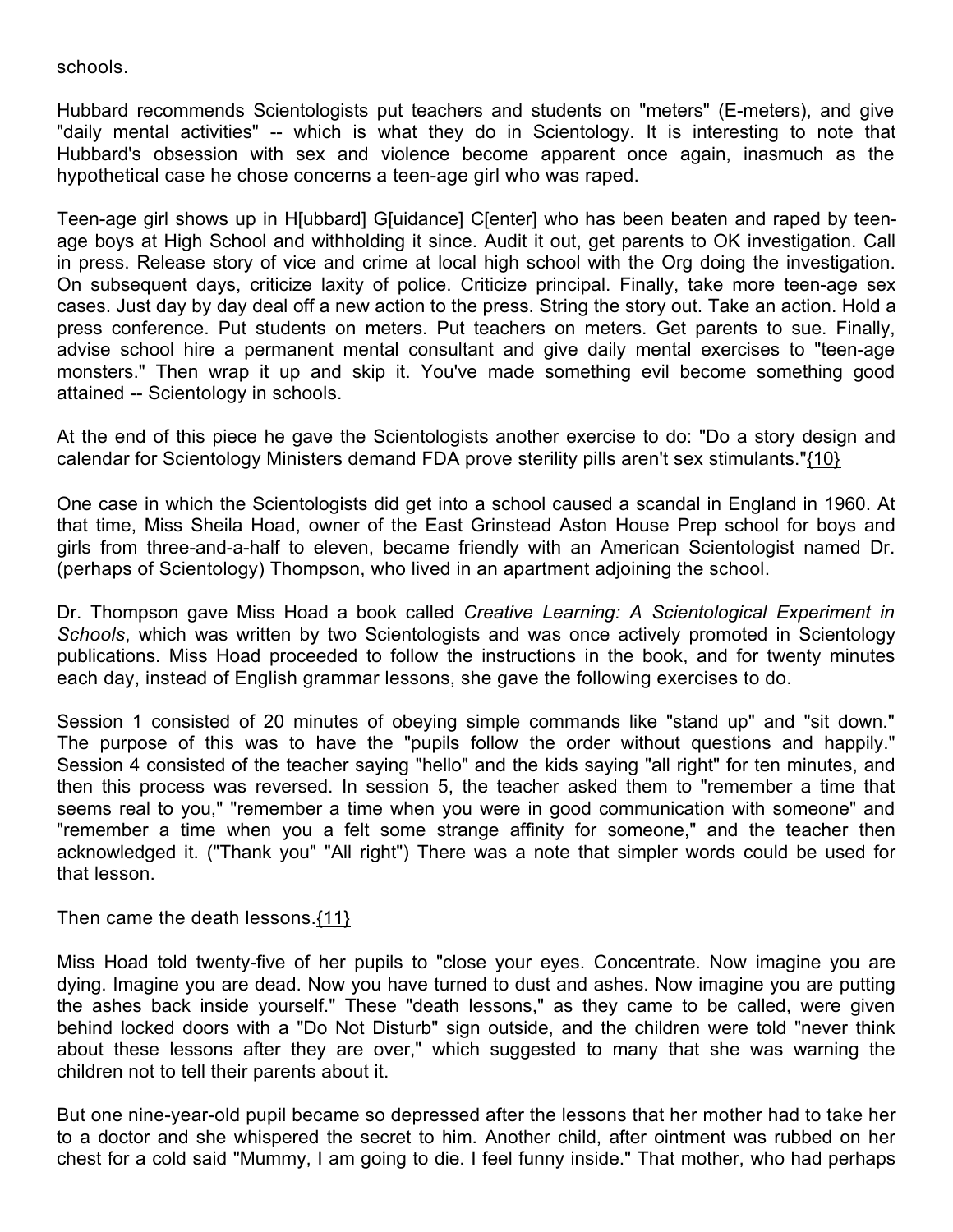heard about Hubbard's attaching an E-meter into plants to see if they could feel pain, said "Let Dr. Thompson inject his cucumbers when he thinks they are in pain. But let him leave my daughter alone."

The other parents were equally outraged, although Miss Hoad insisted that the lessons were the same as saying "The Lord's Prayer."{12} The parents disagreed. Miss Hoad resigned after several parents pulled their children out of the school and even more were absent.{13} The Scientologists dissociated themselves from the treatment saying that those methods were "outdated and dangerous" and that the current practice was to imagine "beautiful things."{14} Dr. Thompson, who had a child in the school, said he would not remove the child.{15} Rumors to the effect that death lessons were being given in other English schools persisted for a long time after the incident.{16}

In addition to trying to get children to become Scientologists, Scientologists also actively solicit celebrities. Their celebrity chasing goes back to around 1955 when Hubbard invited his followers to write and tell him which celebrity they wanted, promising to allocate one to each person who asked for one. The person, however, was responsible for all the expenses involved in getting the celebrity into Scientology. Anyone who succeeded would receive two weeks of special coaching at the Phoenix Org, although they would have to pay for their own living expenses and transportation.{17}

Some of the people whom Hubbard hoped would become Scientologists, and whom he offered to allocate, were: Walter Winchell, Ed Sullivan, Marlene Dietrich, Ernest Hemingway, Danny Kaye, Joseph Alsop, Stewart Alsop, Sid Caesar, Liberace, Fred Allen, Arthur Godfrey, George Gobel, Fulton J. Sheen, James Stewart, Howard Hughes, Billy Graham, Bob Hope, Pablo Picasso, Walt Disney, Milton Berle, Jackie Gleason, Lowell Thomas, Red Skelton, Henry Luce, Walter Lippman, Groucho Marx, Cecil B. DeMille, Arturo Toscanini, Bing Crosby, Greta Garbo, Charles Addams, Donald O'Connor, Edward R. Murrow.{18}

Hubbard admitted that pursuing these celebrities would be a bit difficult, but he told his followers not to be dismayed and to pursue them relentlessly. "Put yourself at every hand across his or her path," wrote Hubbard, and do not permit "discouragement or `no's' or clerks or secretaries to intervene in days or weeks or months to bring your celebrity in for a formal auditing session."

Project Celebrity still seems to be one of their policies, since the Scientologists recently opened a Celebrity Center in California allegedly for the purpose of attracting Hollywood personalities. Last year it was claimed that the following celebrities were Scientologists: Tennessee Williams, Leonard Cohen, Mama Cass Elliot, Stephen Boyd, Jim Morrison, William Burroughs and possibly the Beatles.

One famous, in fact infamous person interested in Scientology that they do not boast about, talk about, or probably even want is Charles Manson, the convicted murderer of Sharon Tate and her friends. *The New York Times* stated that Manson first got interested in Scientology while he was incarcerated in the McNeil Island Penitentiary in Washington (Scientology has programs for prisons).

After his release, *The Times* reported, he went to Los Angeles where he was said to have met local Scientologists and attended several parties for movie stars, possibly the July 18 dedication of the celebrity center.{19} Scientology literature was also said to be found at the ranch when Manson and his family were captured.{20} But for reasons unknown, it is claimed that Manson may have been made a "suppressive person" by the Scientologists, and there have also been hints that he may have joined the Process, the sex and satan group which originally broke away fromScientology.{21}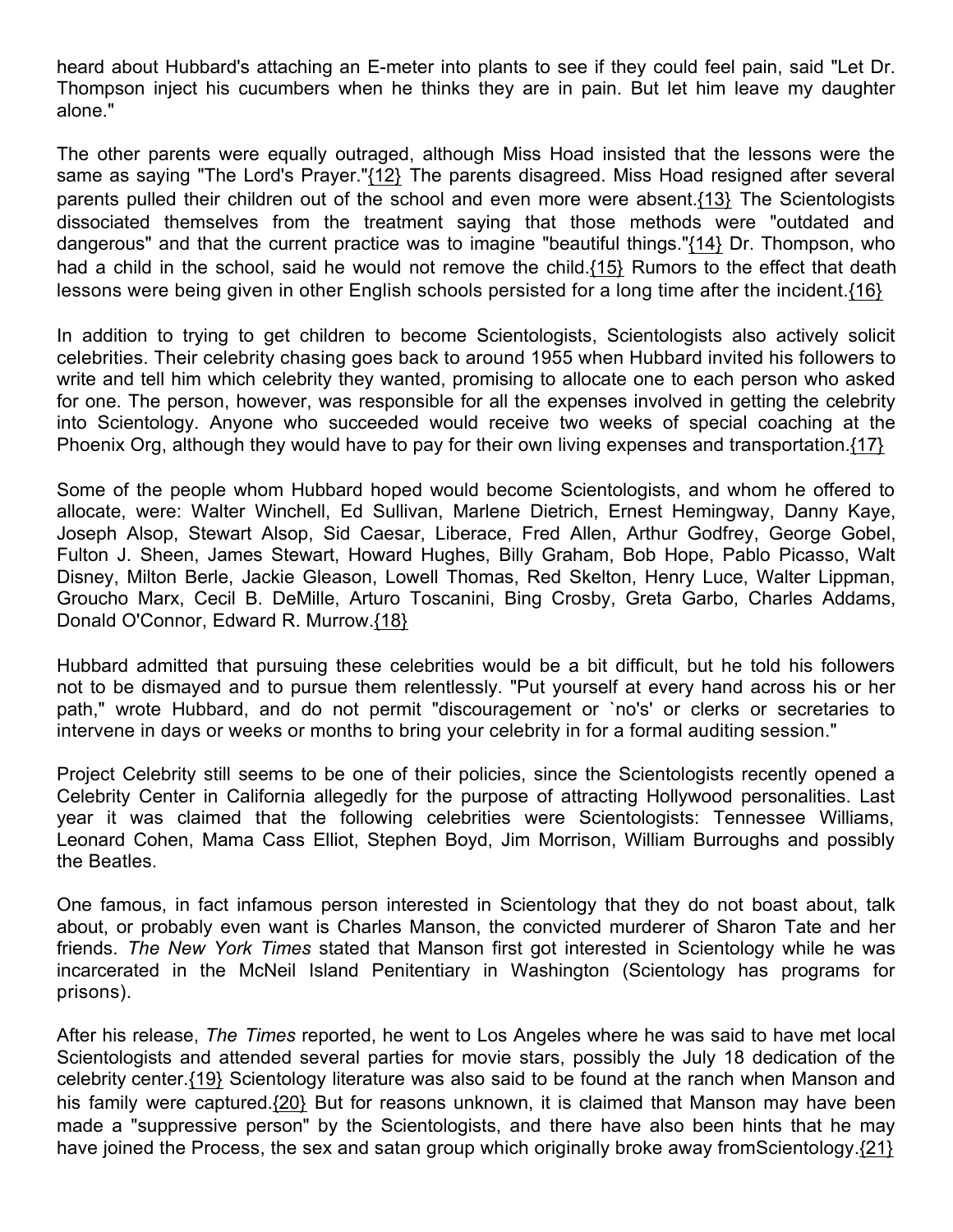Another bit of publicity that the Scientologists are probably not too pleased with concerns the murder of three people in Los Angeles.{22} Two were Scientologists. According to *The New York Post*, all three were brutally beaten, ritualistically stabbed, had their right eyes cut out, and were dumped 100 yards from a Scientology commune. One of the girls, Miss Doreen Gaul, nineteen, who came from New York to study Scientology, was naked except for a strand of Indian beads. The boy, James Sharpe was fifteen years old. The third was unidentified. Doreen Gaul's father allegedly told a *New York Post* reporter that she had lately become disenchanted with Scientology.

She was not the only one. For the past fourteen years, John McMasters, the first Scientology clear, appears to have been groomed by Hubbard to take his place when he dies. McMasters recently wrote a letter to Hubbard, and sent copies to "suppressives" and Scientology enemies.{23} Although McMasters declared that "I shall never withdraw my allegiance to Ron or Scientology" he announced that he was leaving Hubbard's ships to spread Scientology in Africa, because of his "horror at what such people on the Sea Org could do to mankind."

He criticized Hubbard and Scientology for their "savage and vicious ethics" and seemed particularly perturbed over the death of the three Los Angeles teen-agers. Their deaths may have partially precipitated McMasters' decision to dissociate himself from certain aspects of Scientology. "Somehow we are violating our basic ethics for such things to happen to us," he wrote. "These last two ghastly murders of our students, one of whom is a clear, need never have happened if we hadn't been mocking up [making] enemies so solidly."

### **Citations & Notes**

- {1} initial quote [4]
- {2} age to process [4]
- {3} youngest clear 11 [283]
- {4} processing 18 month and new born [47]
- {5} Hubbard quote on permissiveness [4]
- {6} Hubbard quote on perversions [6]
- {7} Hubbard quote on coaxing children into auditing [41]
- {8} children treatment [41]
- {9} prenatal area [4]
- {10} Hubbard quote on getting into schools; FDA assignment [261]
- {11} death lessons [166, 210, 211, 162]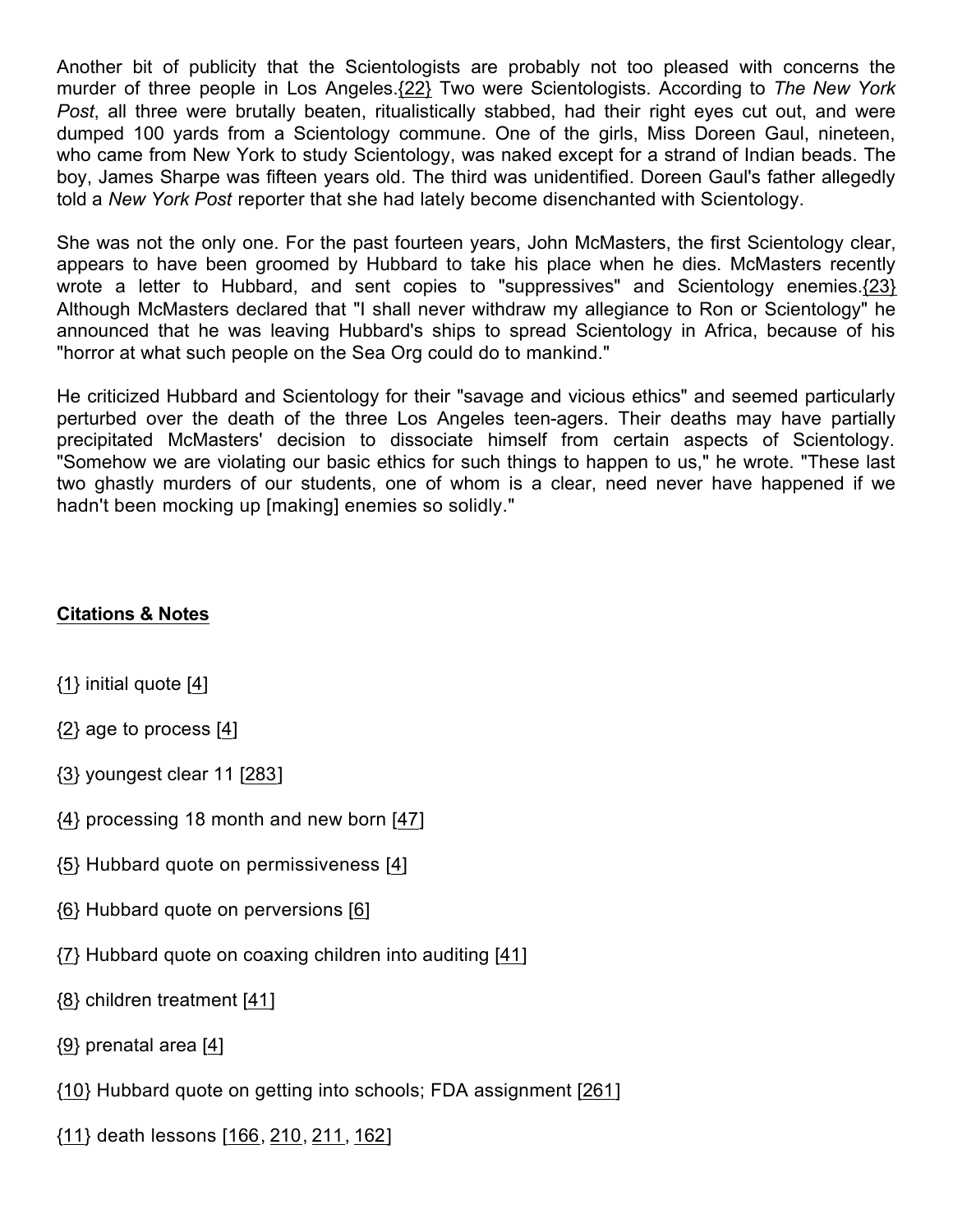- {12} same as Lord's prayer [209]
- {13} Hoad resigns [167]
- {14} (15) dissociate themselves [169]
- {15} (14) Thompson keeps child in school [167]
- {16} rumors elsewhere [209]
- {17} celebrity chasing; names of celebrities; how to get them [27]
- {18} who is Scientologist & famous now [138]
- {19} Manson and Scientology [151]
- {20} lit found at ranch [141]
- {21} Manson and Process [141]
- {22} 3 murdered [147, 275]
- {23} McMasters letter [122]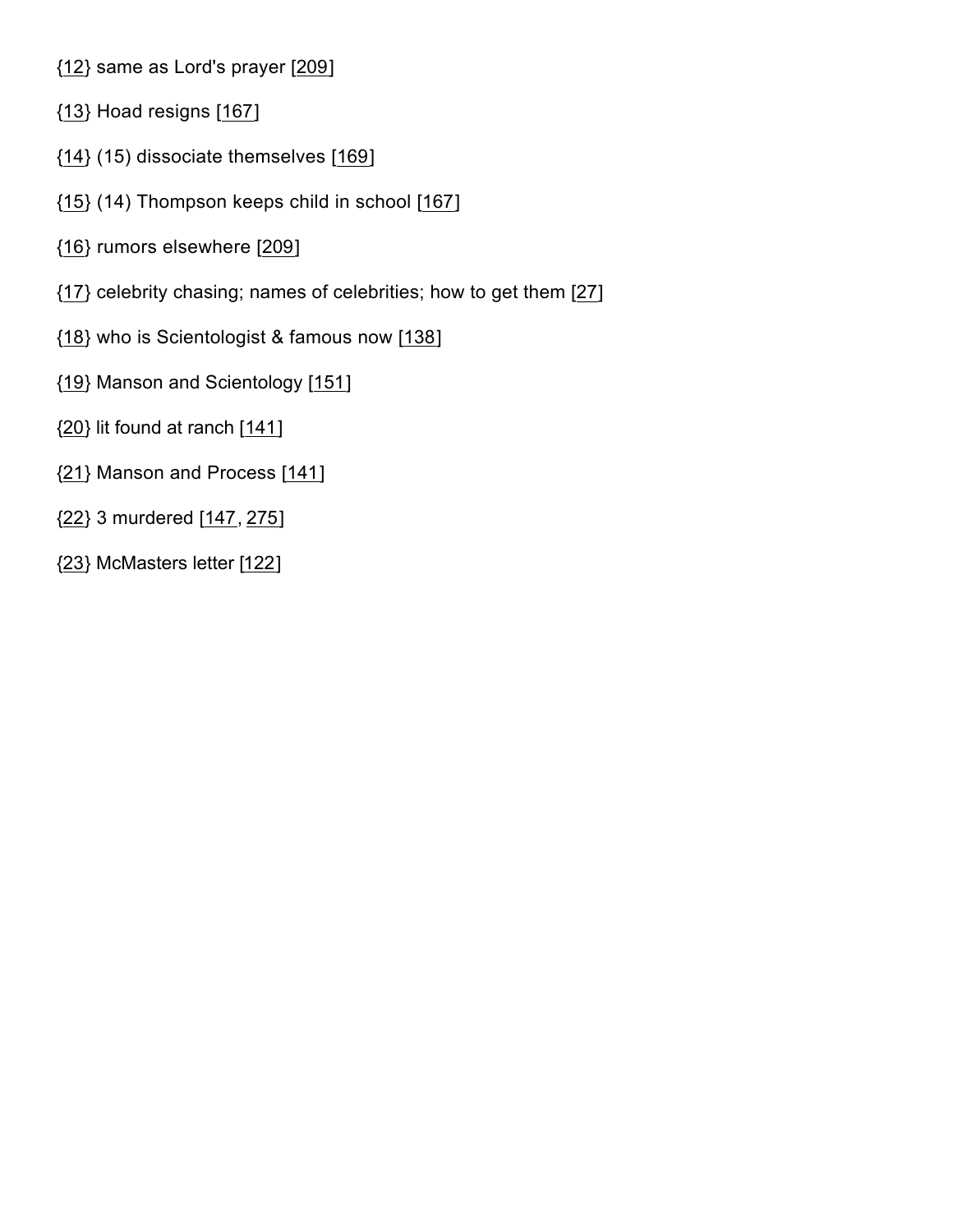## **Chapter 14 Scientology -- Business or Religion?**

*Ron Hubbard does not look upon himself as a patriarch, pope, bishop or even elder. "I control the operation," he says, "as a general manager would control any operation of a company."*

-- from an interview with Hubbard for *The Saturday Evening Post*{1}

Scientologists repeatedly emphasize that Hubbard makes no money from Scientology because he pours any money he receives back into the organization for research.{2} If this is true, then it is to the Scientologists' credit that they have spent an enormous amount of money for research, because Hubbard has often received a ten percent tithe from the gross income of the Churches.{3} In addition to this, he once levied an additional five percent tax on Orgs which were slow in paying up,{4} and also once requested that his Orgs send him "any extra money you have around."{5}

Just where the money goes has never been clear. His followers swear that he uses none of it personally, and there seems to be no question in their minds that his many homes, cars, boats, etc., are all necessary for the Scientology operation. His followers' faith is such that no one in the Orgs seemed particularly perturbed when they saw the picture of Hubbard and his wife next to their car, and the caption "Ron and Mary Sue beside their Jaguar."{6}

Hubbard's wealth may have also come from the publication of at least thirty-five books that he's written on Scientology and Dianetics. He writes one every six months, sells 6-9,000 copies of each, and recovers his printing costs in eighty days.{7} One of the books, *Dianetics: The Modern Science of Mental Health*, the most relentlessly promoted of all of his books, has sold a million and a half copies since it was published.{8}

In addition, Hubbard *makes* all Orgs buy \$10,000 worth of his books (\$5,000 with cash) or he declares the Executive Secretary, whose job it is to purchase these books "nonexistent" for this "betrayal to humanity."{9} There is also some evidence that Hubbard has made money by auditing people personally at \$50 an hour{10} and by speaking at Scientology Congresses which he set up.{11} These Scientology Congresses are generally a good source of income, since they cost at least \$75 per couple. In fact, one in 1958 that included auditing brought in approximately \$800 per person from at least 140 people, thereby earning over \$100,000 for the weekend.{12}

Scientologists also promote a number of special items in a booklet they call *Expand* whose title seems to have nothing to do with the potentialities of the mind. *Expand* advertises not only Hubbard's books ("ORDER AS MANY BOOKS AS YOU POSSIBLY CAN WITHOUT REGARD TO FIXED CONSUMPTION AND FLOG THEM"), but also films about Hubbard ("GET THESE FILMS NOW AND BOOST YOUR STATS TO BOOM PROPORTION"), tapes of Hubbard ("The Org Board and Livingness," "The Missed Missed Withhold"), Church certificates for marriages, funerals and christenings (which are legal in many states), old father Hubbard's cupboard of E-meters (which are sold for more than \$126, although the government determined in 1963 that they cost only \$12.50 to build), car badges, Scientology scarves, pins, blazer badges, cuff links, money clips, earrings, and self portraits of L. Ron Hubbard himself for only \$5.35 a piece ("Ron's tremendous beingness, strength and depth of understanding show through magnificently.").{13}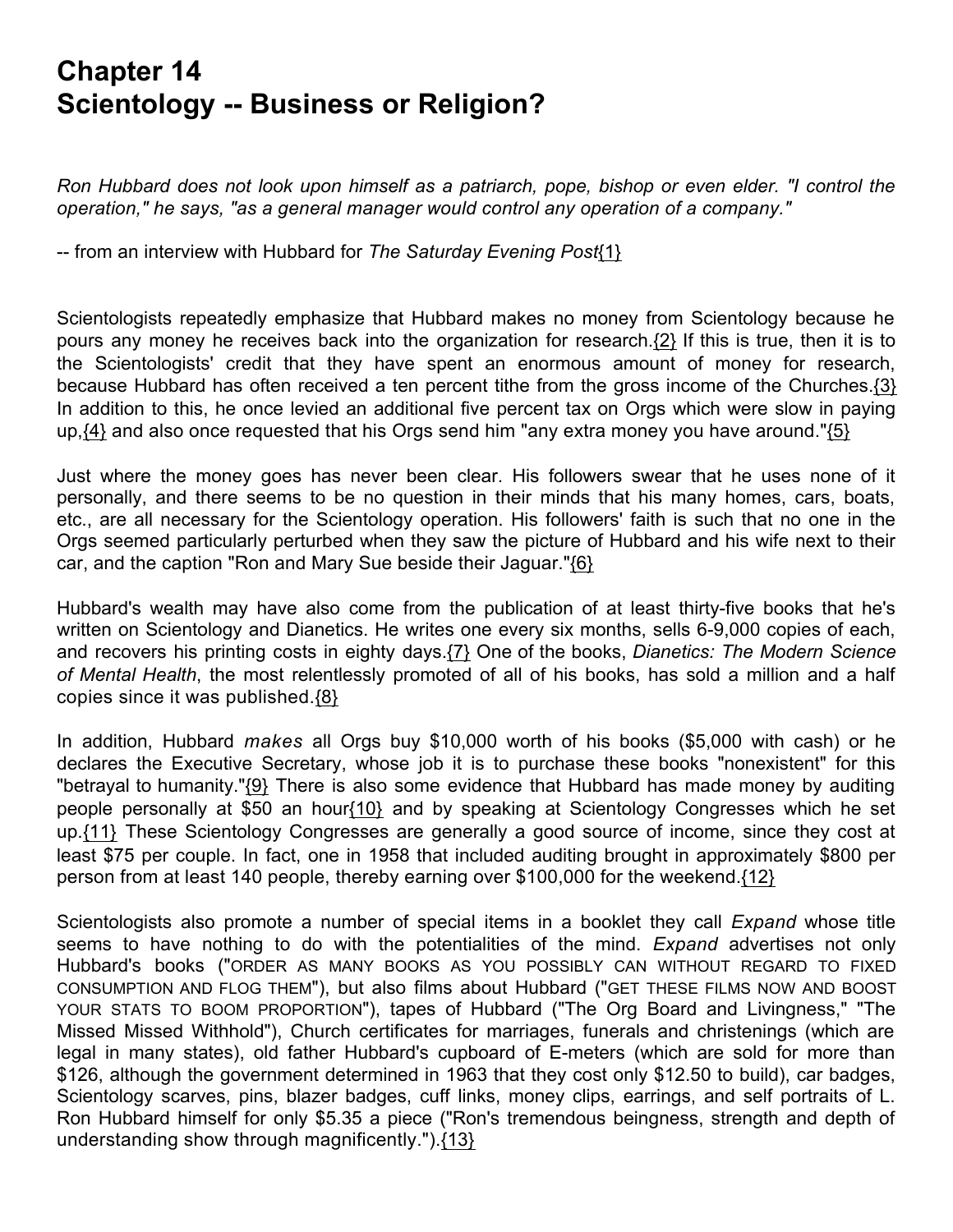It is these very commercial aspects of the Church, plus the large sums of money that Hubbard has made, that have recently caused them to lose their tax-free status in America. In August, 1968, the United States Court of Claims ruled, on appeal from a decision of the Trial Examiner in July of 1967, that Scientology failed to qualify as a corporation "organized and operated entirely for religious purposes."{14}

Scientology appealed this decision again in May of 1969 with Michael I. Sanders brilliantly arguing the case for the government. The Scientologists lost again when the Court of Claims ruled against them in August, in view of the fact that during the four year period of 1956-1959, the Washington group had made \$758,982 and paid Hubbard more than \$100,000 plus the use of a car and a home, along with some unexplained payments to his family, and in some cases ten percent of the gross income of the various groups.{15} This suggested a "franchise network for a private corporation."{16}

Now the Scientologists have only the Supreme Court to turn to, and if they lose there, they're in trouble. The case mentioned above concerns more than \$758,000 that the Scientologists brought into their Washington, D.C., headquarters during a four year period when Scientology was not nearly as lucrative an operation as it is now.

But if Scientology loses this final appeal, action could be followed for the more lucrative years *after* 1959 and interest would be due on the taxes for all of those years in question. In addition, this only concerns the Founding Church of Scientology in *Washington, D.C.* The Internal Revenue Department may hit the other Scientology groups in at least nine other United States cities with the same taxes since 1956 at six percent interest. (Action has already been started in New York.){17}

Although Scientology could suffer very badly from such a decision, they may also be helped, since the Government may not be inclined to try to put a group out of business that owes a large sum of money in back taxes. Hubbard does not seem to be personally involved in all this, since he claims to have given up his directorship in Scientology in 1966.{18}

But if the last appeal is lost, maybe Hubbard will have to save his Church with his own money. He claims to have already forgiven them a \$13 million debt (he did not state where that money camefrom) "an understandable act of charity," wrote *Time* magazine, "considering that he has boasted to friends of having \$7 million stashed away in two numbered Swiss bank accounts."{19}

A number of people believe that Hubbard originally turned the "science" of Dianetics into the "religion" of Scientology in order to avoid the very taxes and financial difficulties that are plaguing them now. Even Hubbard's own son, while admitting that Scientology had expanded "toward the addressing of the being" said it was also established as a religion because there was "more latitude in ... regard to corporate structure," and that it had certain tax advantages, most notably tax exemption.{20}

But the religious aspects have not only enabled Scientology to not pay taxes, but it has also enabled them to avoid prosecution or -- as they prefer to call it -- the persecution that threatened Dianetics. The law allows a great deal of latitude toward religions, which don't have to live up to the strict standards of some other groups.

The religion also helps get Scientology some of its members. The idea that it is a religion adds an air of respectability to the organization, often reinforced by the Scientology Reverends who may wear a full clerical garb that includes a collar, vest, black clerical robe, and a cross "bigger than the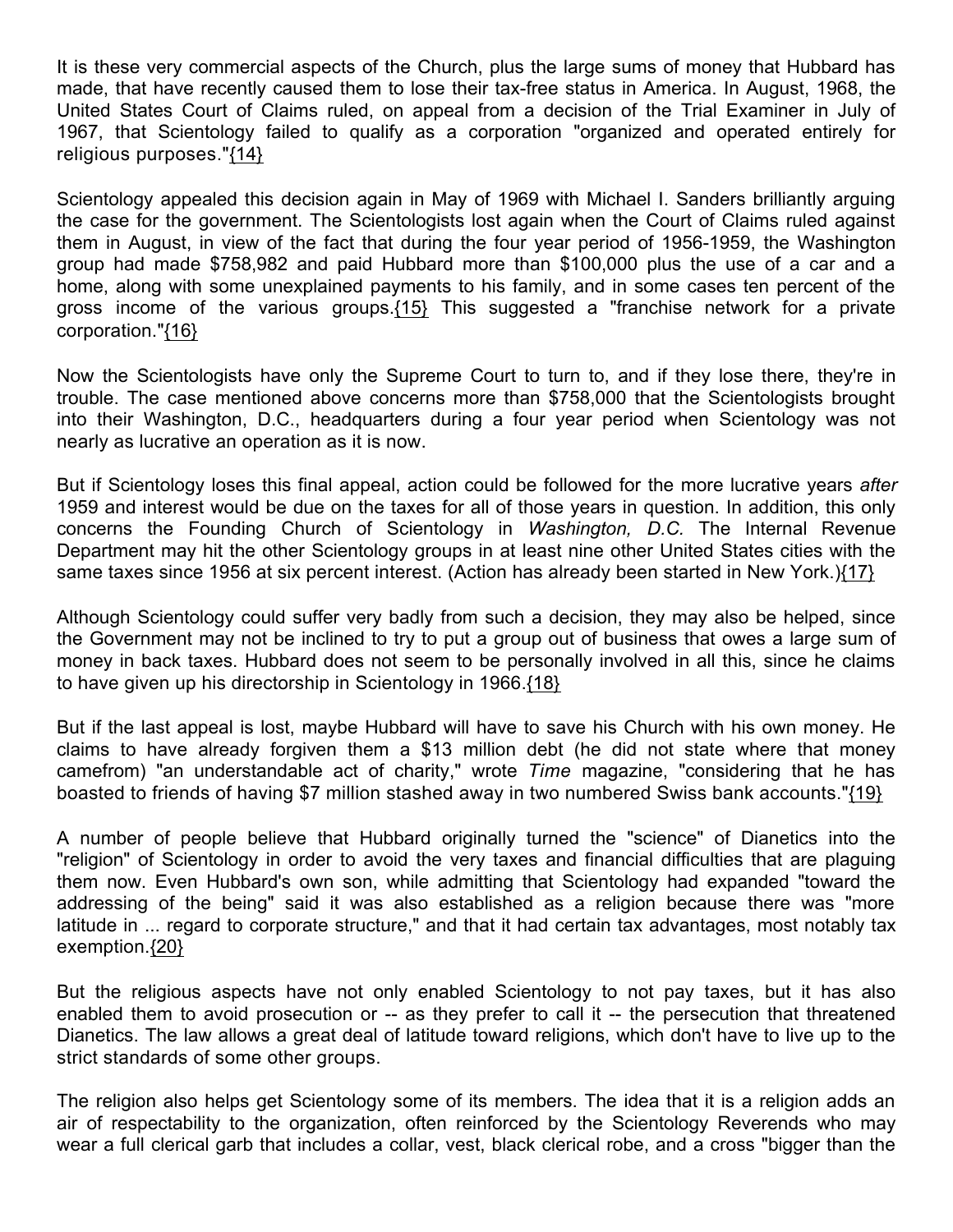Archbishop of Canterbury," as one London skeptic described it.{21} Hubbard wrote that the religious aspects also served another function: "Society accords to men of the Church an access not given to others. Prisons, hospitals, and institutions ... cannot do otherwise than welcome men of the Church."{22} Not only does the religion enable Scientologists to *enter* certain places, but also to get *out* of them. One New York Scientologist, by claiming he was a "student of the ministry of Scientology" was able to get out of the draft, although this case is currently being appealed.{23}

People who join this Church are Jewish, Catholic, Protestant -- it doesn't matter -- because anyone who joins the Church of Scientology joins a "nonsectarian religious corporation" and does not have to renounce the religion in which he was born. ${24}$  Just as it is not too difficult to become a member of this Church, it is not terribly difficult to become a minister either.

At one time, all one had to do was be an auditor, and then pay another \$150, memorize the Scientology creed, prepare his own ethical code, know several "ordinary" Church ceremonies, the Gospelaccording to St. John, the Church of Scientology sermons, and read *The Great Religions by which Men Live*.{25} He does not even have to attend any special classes and can do this work on his own.{26} Once he becomes a minister, he is also entitled to receive the benefits accorded other ministers.{27} In *Anent Rendering Unto Caesar*, Hubbard told them what they could deduct from taxes, namely, rent, utilities, office supplies, car for ministerial functions, etc.

The Church of Scientology also has Sunday church services -- although often in a very nonclerical setting, such as their summer outdoor services in Central Park in Manhattan.{28} These services are also more a pitch for Scientology than for God. Someone usually gets up and discusses a phase of Scientology, along with a testimonial on how it changed his life; this may be followed by an afternoon of Israeli songs, a blues guitarist, a pianist, or a folk singer, who sometimes sings what are probably the most suggestive lyrics ever heard within a clerical setting.{29}

The Church of Scientology also has its own ceremonies. While the Church of Scientology Ceremonies book states that the services must have "dignity and order," it also says that they do not have to be "solemn and reverent." The Bible is rarely if ever quoted, and the ceremony book states "there is certainly no necessity to quote from any other source." A taped lecture by Hubbard or question and answer periods might also be included.{30}

Some of the services in this book, such as the double ring marriage ceremony, sound more like an auditing session than a matrimonial one.

(Minister to the Groom) Are you ready to accept this woman as your wife?

(Groom) Thank you.

(Minister to the Bride) Are you ready to accept this man as your husband?

(Bride) Thank you.{31}

During a Christening, the thetan is introduced to the body, then introduced to his parents' bodies, as well as those of his godparents. At the end of the ceremony the thetan is acknowledged and thanked for his participation.

An "informal" Christening performed by Hubbard at one of the Scientology Congresses is discussed in the ceremony book. The Australian Report called the following christening by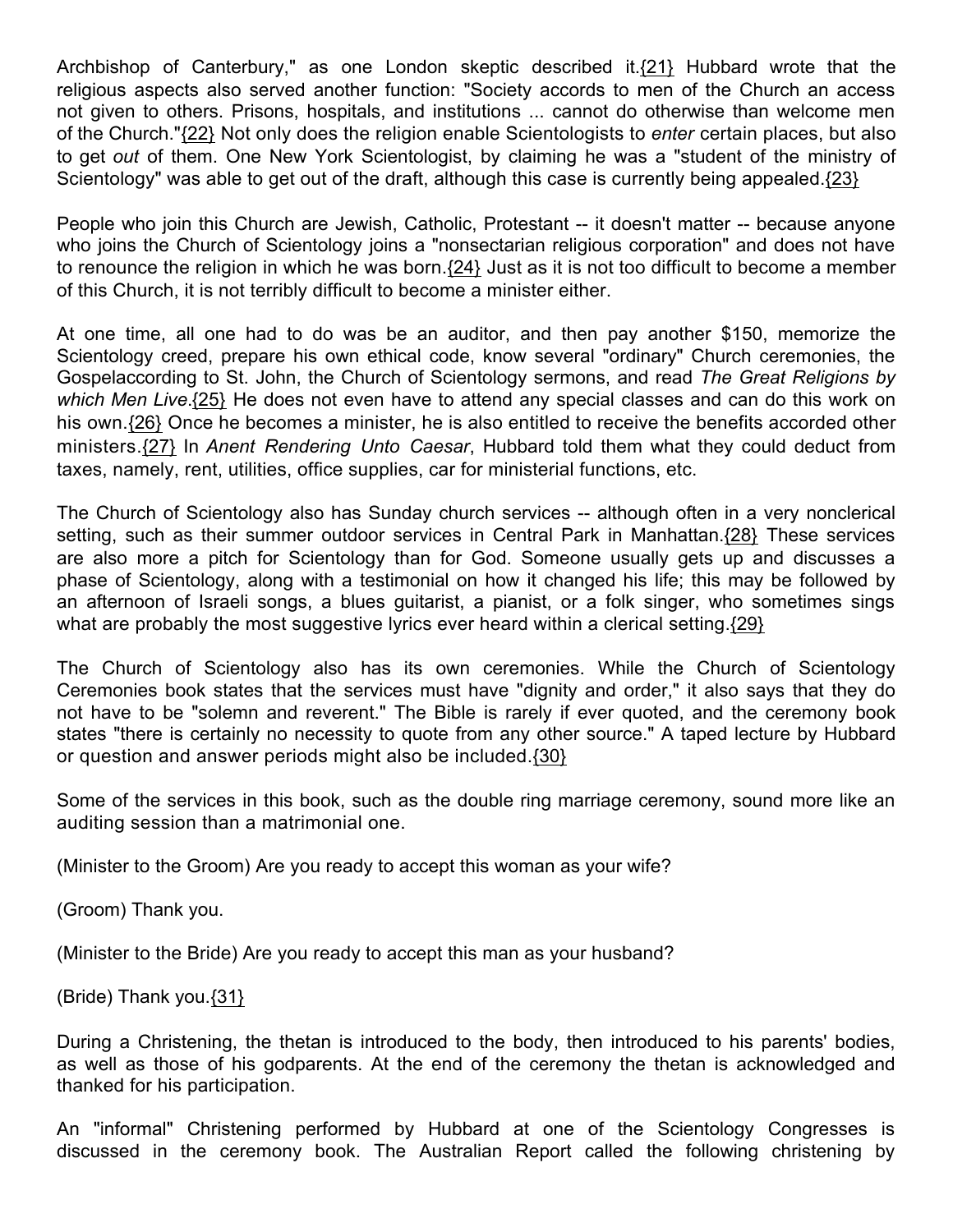Hubbard a "travesty."{32}

(Hubbard) O.K. The parents of these children will bring them front and center.

(Speaking to the child): This is Mr. \_\_\_\_\_\_\_\_\_\_\_\_\_\_\_ and this is Mrs. \_\_\_\_\_\_\_\_\_\_\_\_\_\_\_. I'm introducing to the audience right now. And \_\_\_\_\_\_\_\_\_\_\_\_\_\_\_\_ and \_\_\_\_\_\_\_\_\_\_\_\_\_\_\_ have decided to be a godfather and godmother. So we're all set.

Here we go. (To the child) How are you? All right. Now your name is example the state of the child) that? Good. There you are. Did that upset you? Now do you realize that you're a member of the HASI? [Hubbard Association of Scientologists International] Pretty good, huh?

All right. Now I want to introduce you to your father. This is Mr. \_\_\_\_\_\_\_\_\_\_\_\_\_\_\_. (to the parent): Come over here. (To the child): And here's your mother.

And now, in case you get into trouble and want to borrow some quarters, here's Mr. Latter and See him? He's your godfather. Now, take a look at him. That's right. And here's in case you want some real good auditors; she's your godmother. Got it?

Now you are suitably christened. Don't worry about it, it could be worse. O.K. Thank you very much. They'll treat you all right.

As to whether Scientology is really a religion, the Scientologists frequently boast that they were declared a bona fide religion. Actually this is not quite the victory they claim. The incident had its beginnings on January 4, 1963, when fourteen Deputy Marshals and several Food and Drug Administration Agents, or as the Scientologists said, "longshoremen posing as Marshals," raided the Scientology headquarters in Washington, D.C. and seized 100 E-meters along with several Scientology publications on the grounds that the E-meters were "misbranded."{33}

This was based on the fact that the attached literature, meaning Scientology literature, either claimed or implied that the E-meter was capable of diagnosis, prevention, treatment, detection, and elimination of the causes of all mental and nervous disorders such as neuroses, psychoses, schizophrenia and all psychosomatic ailments.{34}

Scientologists protested that seizing their meters and books was a form of "religious persecution," and they referred to the incident afterwards as the "book burning."{35} They even wrote letters at the time to President Kennedy and Attorney General Robert Kennedy asking them to protect the Scientologists' religion, "even though you are of a different faith."{36} Hubbard also expressed a desire to meet personally with President Kennedy for a conference to "come to some amicable answer on religious matters." No conference ever transpired.{37}

While in April of 1967 a decision was returned for the government, in February of 1969, the United States Court of Appeals, in a split decision overruled it, saying that the seizure of the meters was illegal.{38} The FDA said whether or not Scientology is a religion was "irrelevant to the case." In their summary they stated that "... *Scientology* has made out a prima facie case that *it* is a bona fide religion, and since no rebuttal has been offered, it must be regarded as a religion *for purposes of this case*." (Author's italics.)

So if the Scientologists have suffered a financial setback, it has been somewhat offset by a spiritual victory. Hubbard is really the winner all around. Not only has he become rich but no one has yet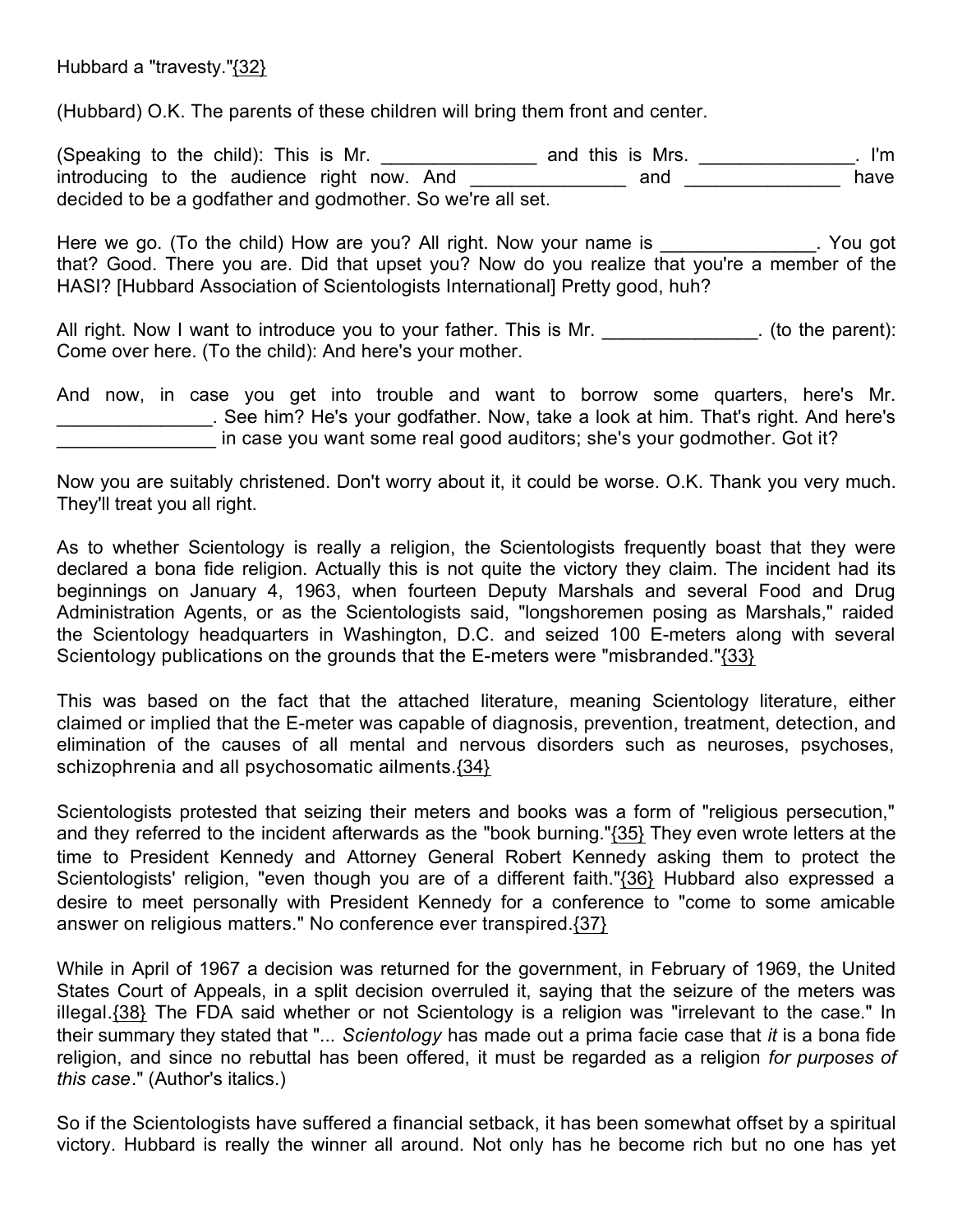legally disputed his claim that he has founded a religion.

In an article in *Parents'* magazine, June 1969, Arlene and Howard Eisenberg wrote that Sam Moscowitz, science fiction writer and editor, had heard Hubbard speak before the Eastern Science Fiction Association in Newark, New Jersey. Although Mr. Moscowitz was not certain of the exact words Hubbard used, he said that Hubbard in effect had said that writing science fiction at a penny a word was no way to get rich -- but if you really wanted to make a million you should start your own religion.{39}

## **Citations & Notes**

- {1} first quote [142]
- {2} {Hubbard} pours money back for research [254]
- {3} Hubbard gets 10% [254, 255, 261]
- {4} additional 5% [94]
- {5} extra money [255]
- {6} pix of Jaguar [160, 250]
- {7} how much money each book makes [273]
- {8} Dianetics sold 1.5 million [5]
- {9} must buy books [17]
- {10} Hubbard processing [28]
- {11} made money from Scientology Congresses [255]
- {12} one Congress made \$100,000 [261]
- {13} all items they sell in *Expand* [17]
- {14} Scientology corporation not just religion [255]
- {15} what Hubbard made [255]
- {16} franchises [159]
- {17} additional internal revenue action [277]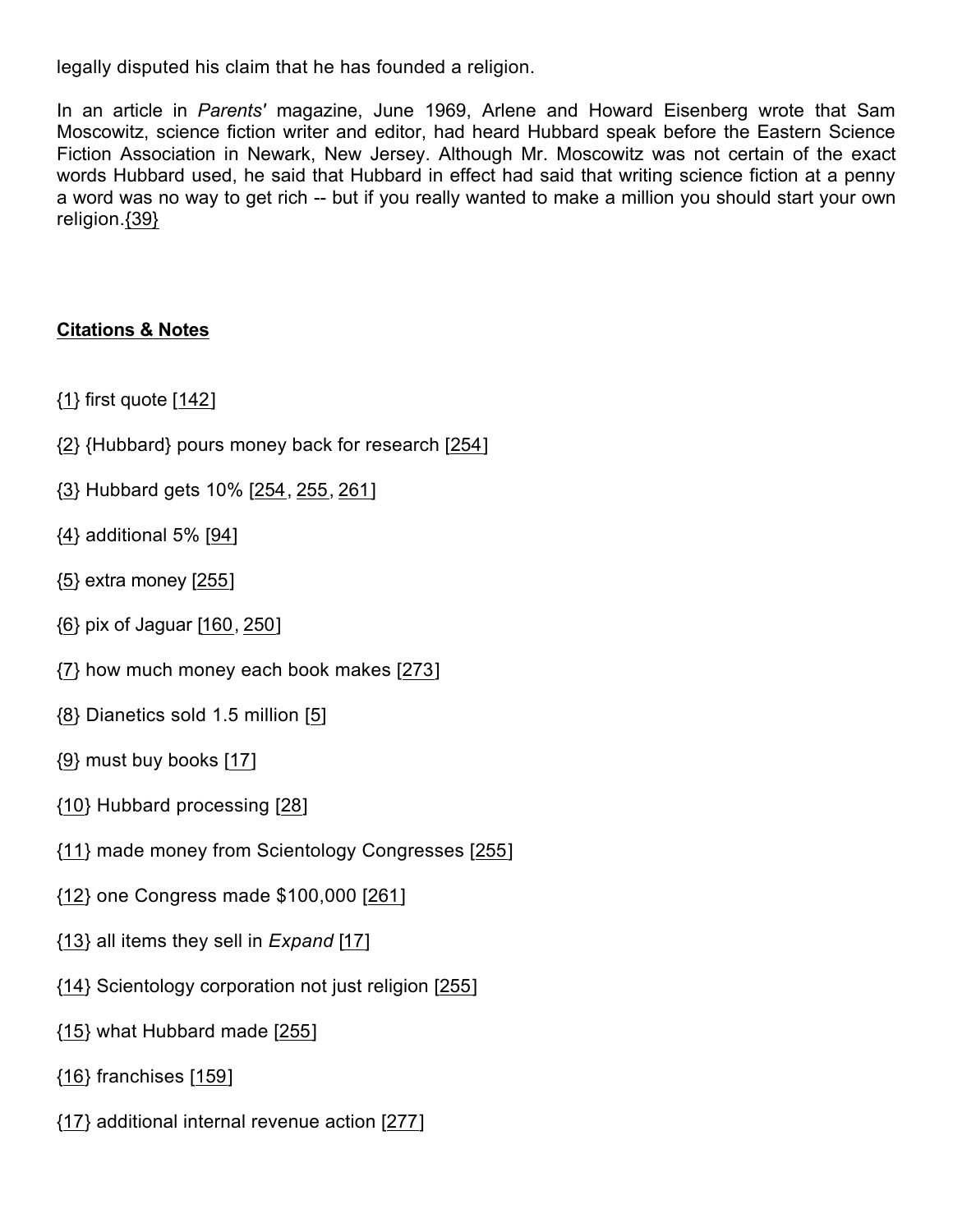- {18} Hubbard gave up directorship [236]
- {19} Hubbard gave \$13 m [156]
- {20} quote by son [255]
- {21} cross bigger than Archbishop [177]
- {22} Hubbard quote on getting into places [142]
- {23} boy who got out of army [255]
- {24} don't renounce religion [261]
- ${25}$  how to be a minister  $[272]$
- {26} no classes [255]
- {27} tax advantages [35]
- {28} Central Park Services [278]
- {29} who speaks [119]
- {30} type of sermons; no bible; Scientology lecture [3]
- {31} marriage & Christening & Hubbard ceremony [3]
- {32} christening a "travesty" [261]
- {33} FDA case, raid [24, 286]
- {34} what E-meters claimed [158a]
- {35} Scientology objections [142]
- {36} Letter to Kennedy [142]
- {37} conference with Kennedy [29]
- {38} FDA decision [286]
- {39} quote by Sam Moscowitz [141a]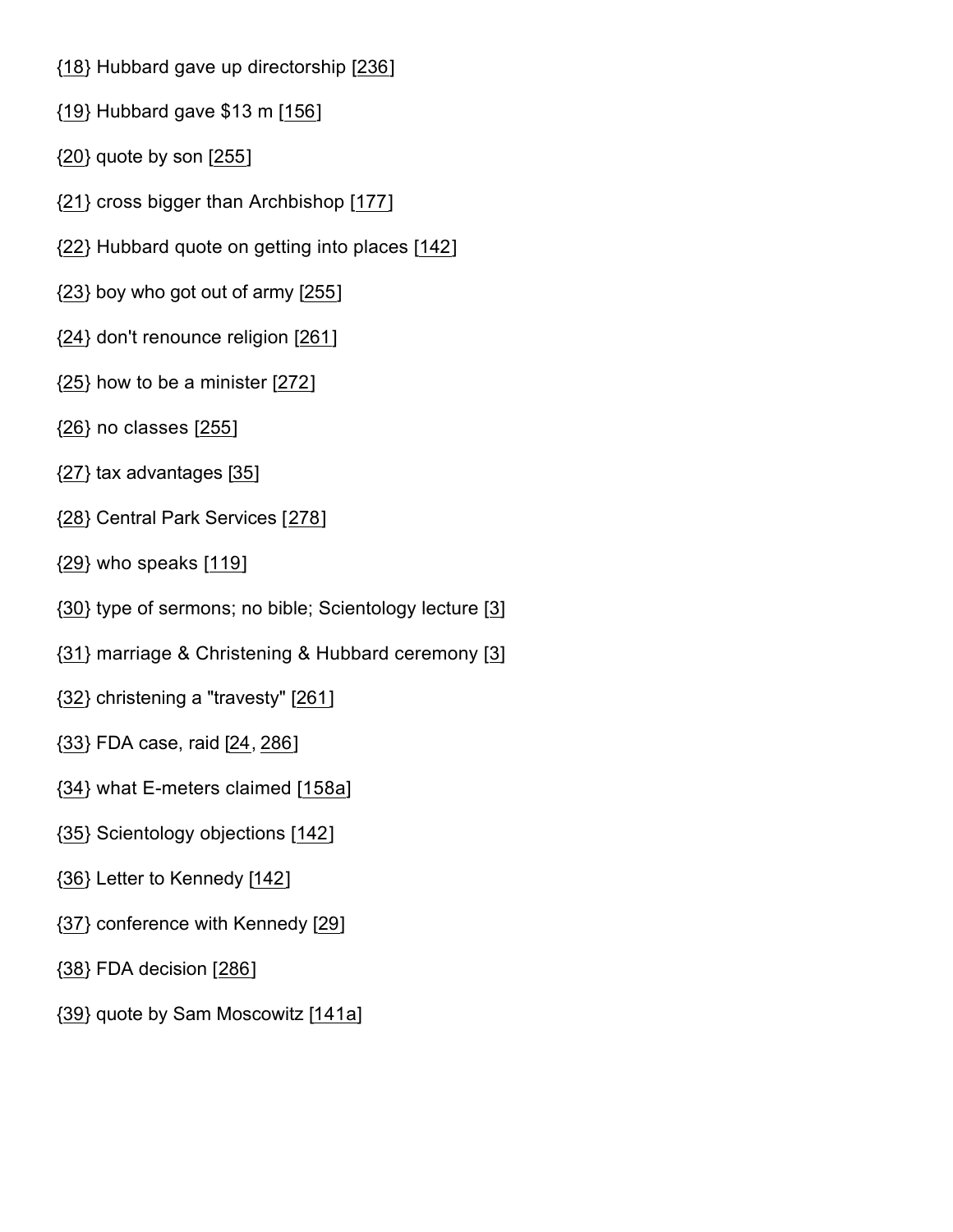# **Chapter 15 Is Scientology Political?**

*Scientology and Scientologists are not revolutionaries. They are evolutionaries. They do not stand for overthrow. They are for the improvement of what we have. Scientology is not political.*

#### -- L. Ron Hubbard{1}

Hubbard outlined a program for Scientology expansion in the mid-1950's, and while it pertained specifically to South Africa, much of it seems relevant to their policies elsewhere. Their goal then, Hubbard wrote, was 1) to get Scientology known 2) to get Scientology established in schools 3) to have Scientology established in the universities 4) to have it established in industries 5) to have Scientology in the mines 6) and finally, to get Scientology "into the government and government department and services."{2}

As for some of these goals, examples were cited earlier of the methods Scientologists used to get known and to get their methods taught in schools. The Australian Inquiry found that the Scientologists had explored the possibility of promoting Scientology in various government departments. They said that they "considered the Education Department to be a good procurement area" and made some effort to "infiltrate it," but with no real success.{3}

The Scientologists also tried to "take over" the British National Association of Mental Health. (To be discussed later) Hubbard seems to be especially interested in getting into this field. He was once planning to start an auditing program for retarded children -- a text for *The Society for the Mentally Retarded Children* which he said was a program "we are now piloting in the U.S." There is also some evidence that Hubbard wanted to get his auditing methods into prisons, because he said he was planning to write a book called *The Criminal Mind* for a "clearing course for prisons."{4}

Scientology has also approached business organizations to get their methods taught there, and has had some success in this field. In fact, they have gone into a number of business deals themselves.{5} There is a lot of private enterprise among Scientologists, some related to Scientology. For example, two Scientologists started a School of Stage Confidence using Scientology techniques,{6} and two other Scientologists put out a record called "Free" under a Scientology label, dedicated to L. Ron Hubbard.{7}

In East Grinstead, Scientology owns a number of houses and stores.{8} The Scientologists also tried to buy Lundy Island in England,{9} which is inaccessible for large portions of the year, "as a retreat for people with nervous disorders," one paper quoted the Scientologists as saying.{10} (According to another British paper, they were planning to buy it as a refuge for foreign students to beat the Government ban on their coming into the country.{11})

Scientologists once also sold a pill called "Dianezene" which Hubbard said would prevent and treat harmful effects caused by exposure to radioactivity. Twenty-one thousand of these tablets were seized on October 1, 1965, for being misbranded, adulterated, and containing less than the declared amount of stated ingredients.{12}

According to the London *Sunday Dispatch*, Hubbard allegedly sold stock at about \$65 a share in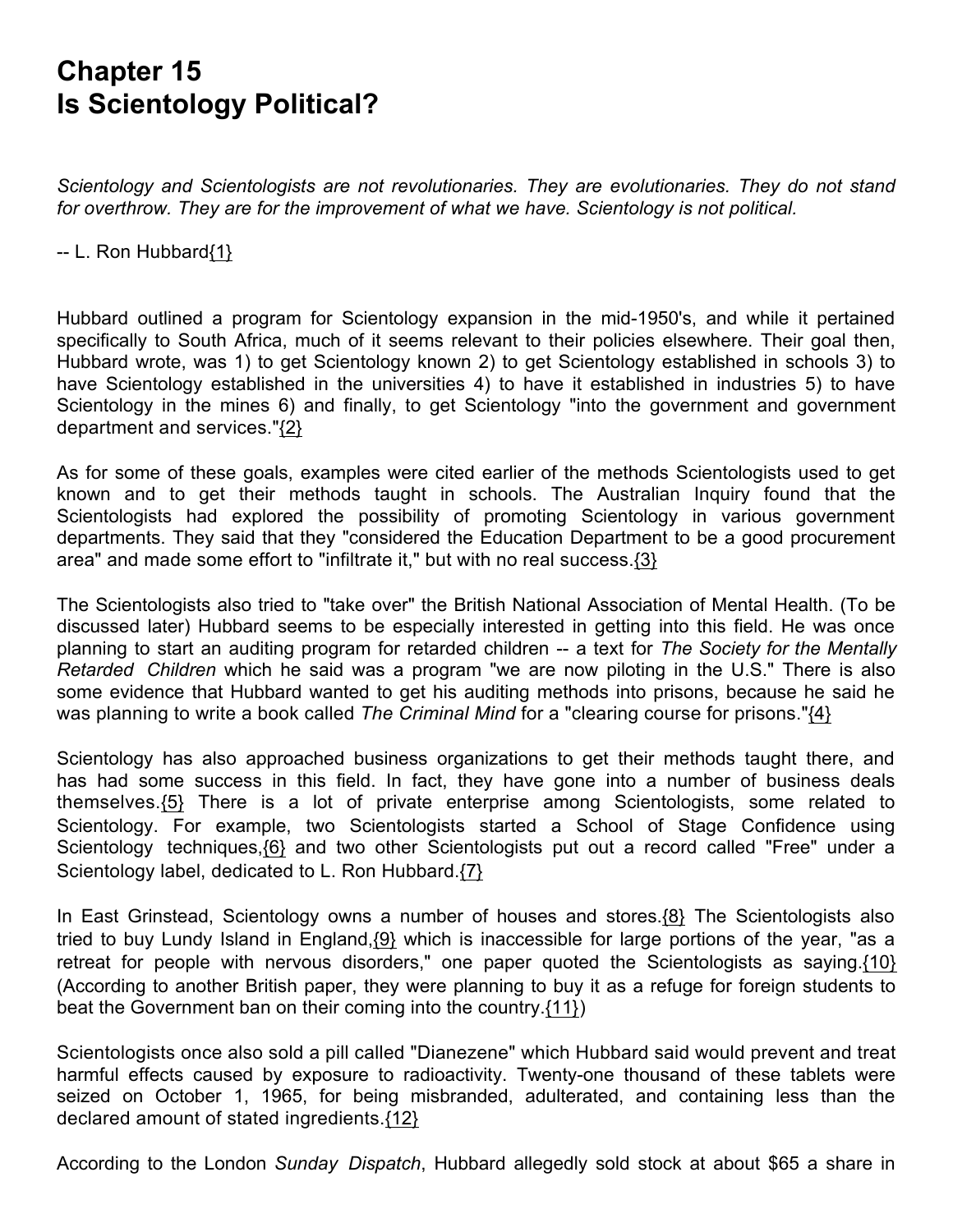1959 to a company that didn't exist.{13} Hubbard apologized afterward, explaining that certain legal formalities he thought were completed were not. He returned all the money, and allegedly said, "It's lucky the police did not become involved, otherwise something most unpleasant might have happened."

Scientologists attempt to expand into various fields (schools, prisons, mental health, businesses, and as shall be seen, politics) because they believe they have a method that can and will save this world, and they altruistically feel they must get as many people as possible to join them or the world will be doomed. The Scientologists are actively trying to increase their number.{14}

In one of their recent advertising brochures, they wrote that if every person who took the course would bring in two other people, etc., "this planet would be clear in eighteen months."{15} Hubbard must also be very pleased with the potentialities inherent in the moon landing, since he wrote in *Scientology Expansion*, "I don't think Scientology will be contained very long on this planet - expansion will be that swift."{16}

Another reason that Scientologists are trying to get into so many different areas may be found in their recently revised "Code of a Scientologist." This code not only states that their goal is to increase their number in the world, but also their *strength*.{17} Early in Hubbard's career, he claimed that Dianeticians, because of their higher I.Q.s, would form an aristocracy, and that this elite corps *would subjugate the rest*.

One sees with some sadness that more than three-quarters of the world's population will become subject to the remaining [one-quarter Dianeticians] as a natural consequence and about which we can do exactly nothing.{18}

"But even if they do want to take over," said one former Scientologist, "they can't become dangerous unless they become political and then somebody gives them a government or an army."

While the Scientologists may not see themselves as a political force yet, they do consider themselves to be as important as the major political forces today. A 1968 mailing from a Scientology Org said that Hubbard would compare the 1968 accomplishments of the United States, the United Kingdom and the Union of Soviet Socialist Republics with the achievements of Scientology.{19} Hubbard has also hinted that the Russians might like to see him on their side.

In 1964, the *Saturday Evening Post* reported that Hubbard had stated that he had been approached for the secrets of Scientology by Castro's government. And the Russians, who didn't mind stealing *My Fair Lady*, etc., were supposed to have offered *him* \$200,000 for Scientology. (When he supposedly turned them down, he claims his apartment was "blasted open" and his "basic manuscript disappeared.")

At other times, Hubbard has also said that the Russians offered him Pavlov's laboratories in 1938 and "large sums" to complete his work under their auspices. He repeated his charge that they had stolen part of his manuscript in 1942 and the rest of it in 1950, and connected this to his refusal of the Russian's 1938 offer. This 1938 manuscript, by the way, was called *Excalibur*{20} and Hubbard claims that the first four of fifteen people who read it went insane.{21}

Hubbard's interest in politics is not just verbal. In 1962 Hubbard wrote a letter to President Kennedy offering the services of Scientology and promising that "Scientology is very easy for the government to put into effect."{22} The letter begins by stating that it is as important as the letter sent to the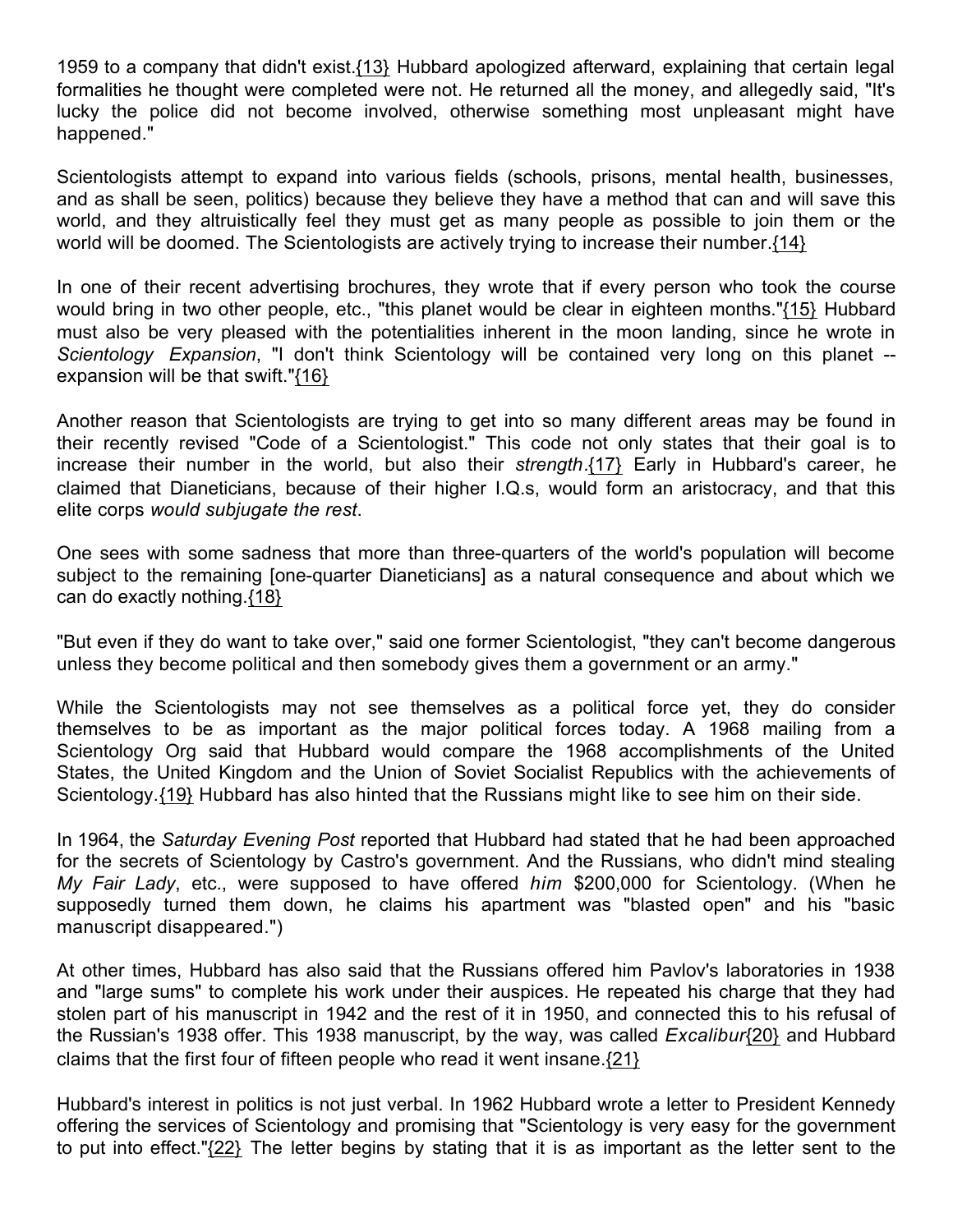White House on the subject of the atom bomb, signed by Professor Albert Einstein.

To show Kennedy how important he was, and how effective Scientology is, he told him that Scientology had "coached the British Olympic Team with the result that *not one team member blew up in the events*." (Hubbard's Italics) (He did not tell Kennedy that in an early issue of *Ability*, he had said that only *two* members of the British pentathlon team had received "Scientology ... processing."{23}) Hubbard also told Kennedy how the Russians had offered him Pavlov's laboratories, had been stealing his secrets, etc., and concluded with "I feel sure that there exists a growing library on Scientology in Russia."

He then told Kennedy not what the country could do for Scientology, but what Scientology could do for the country. "The government only need turn over to us anyone it desires to condition to space flight or anyone whose I.Q. it desires to have raised and we will take it from there," Hubbard offered. (At the cost of \$6,250 per pilot, although this was not spelled out.) Hubbard added that Scientology "could decide the space race or the next war in the hands of America" and generously concluded, "This is a duty letter ... I do not wish to seem the cause of denying my own government this technology."

Hubbard has also been accused of getting entangled with politics while he was in Rhodesia,{24} and, in fact, may have been barred from that country a few years ago.{25} The *Daily Mail* in England reported that this occurred because the Rhodesian authorities believed he was using the political situation in that country to expand Scientology. At first no one complained: Hubbard had invested nearly \$80,000 in Rhodesia; he bought a house for a reputed \$40,000 and a hotel to "show his confidence in the country and its government" -- although they were worthwhile investments for him, too, because Scientology was said to have taken in \$25,000 in a city of only 45,000 whites.

But the *Daily Mail* reported that Hubbard allegedly alienated people by constantly praising Ian Smith, expressing his sympathy for the cause of the white Rhodesians, and exploiting racial prejudices (allegedly by saying that the Africans wouldn't qualify for membership in Scientology because their I.Q. was too low). Such statements, had they ever been widely circulated, would not have made Hubbard popular among Scientologists in America, since Hubbard's constant emphasis of "freedom" and "equality" has recruited a number of American Negroes to the organization.

Scientologists may also have tried to get Scientology into the South African government -- but in much less subtle ways. The *Rand Daily Mail* reported on June 12, 1969, that one witness told the board of the South African Inquiry that Mr. Parkhouse, Scientology's chief executive there, planned to arm and organize 5,000 Africans to seize control of South Africa. Below is the quote from the newspaper.{26}

"Mr. Parkhouse asked me to process him on the E-meter" he [the witness] said.

"He had just returned from a trip to Mr. Hubbard's headquarters at Saint Hill Manor in East Grinstead, England. While processing him I discovered he had a terrific problem.

"Eventually he told me he was worried because he had been made responsible for organizing and arming 5,000 Africans to seize control of South Africa. I talked him out of it and he eventually stopped worrying about his instructions."

The witness also told the commission that he did not know what became of Hubbard's plans or of Mr. Parkhouse.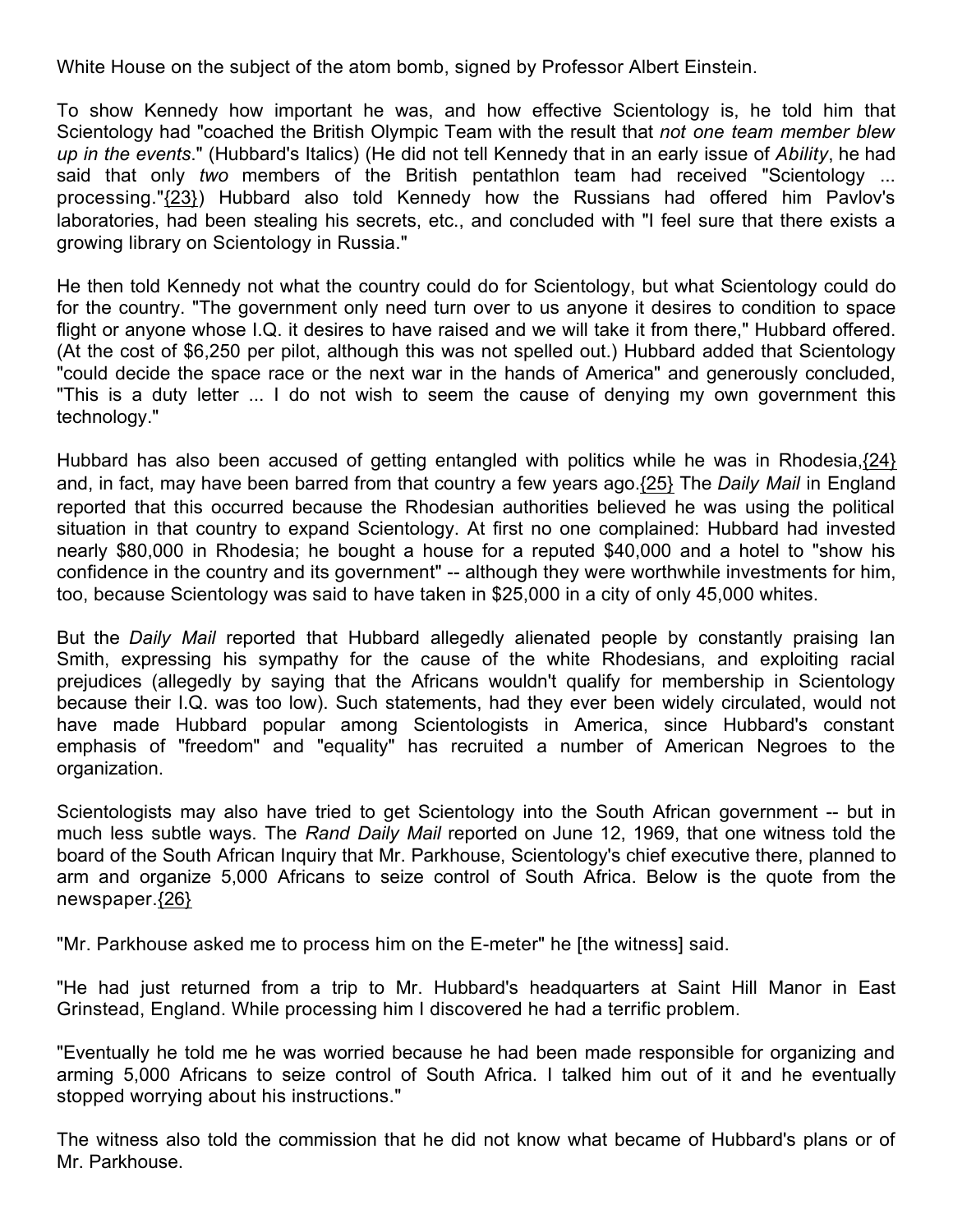In *Communication* magazine, Hubbard outlined ways that Scientology could get into government.

Locate its leaders. Get a paid post as a secretary or officer of the staff of the leaders of that race. And by any means, audit them into ability and handle their affairs to bring cooperation....

A nation or a state runs on the ability of its department heads, its governors, or any other leaders. It is easy to get posts in such areas.... Don't bother to get elected. Get a job on the secretarial staff or the bodyguard, use any talent one has to get a place close in, go to work on the environment and make it function better.

The cue in all this is don't seek the cooperation of groups. Don't ask for permission. Just enter them and start functioning to make the group win through effectiveness and sanity.{27}

The Australian Inquiry related the story of a boy who took Hubbard's instructions quite seriously:

One preclear who had affiliations with the Australian Labor Party saw ... [Hubbard's] Zone Plan as "a very able plan for infiltration and subversion of the key institutions of the country," the intention of the plan being "to create by those subversive means a Scientology government" and he was so enthusiastic about the possibilities which Scientology offered for political domination that he concocted a plan to scientologize the Australian Labor Party.{28}

His plan to scientologize the Australian Labor party concluded as follows: "With Australia led by a government employing Scientology principles we should soon have a civilization which can extend influence overseas." He submitted the plan to Hubbard, and supposedly gained his approval. Later, the boy ran into some difficulties with the Labor party and changed his affiliations.

Scientologists are obviously political and have tried to get into government positions. Do they also have an interest in getting into the army to realize their ambitions? Who knows? It is interesting to note, however, that in a story Hubbard published in *Astounding Science Fiction* magazine when he was in his twenties, he had one of the characters say, "Now you see, if you run the army you are bigger than the army and it won't try to get you."{29}

### **Citations & Notes**

- {1} 1st quote [48]
- {2} South African goals [30]
- {3} getting into schools in Australia [261]
- {4} retarded child and prison program [78]
- {5} Scientology tried to get into businesses [255]
- {6} (27) Scientology school [212]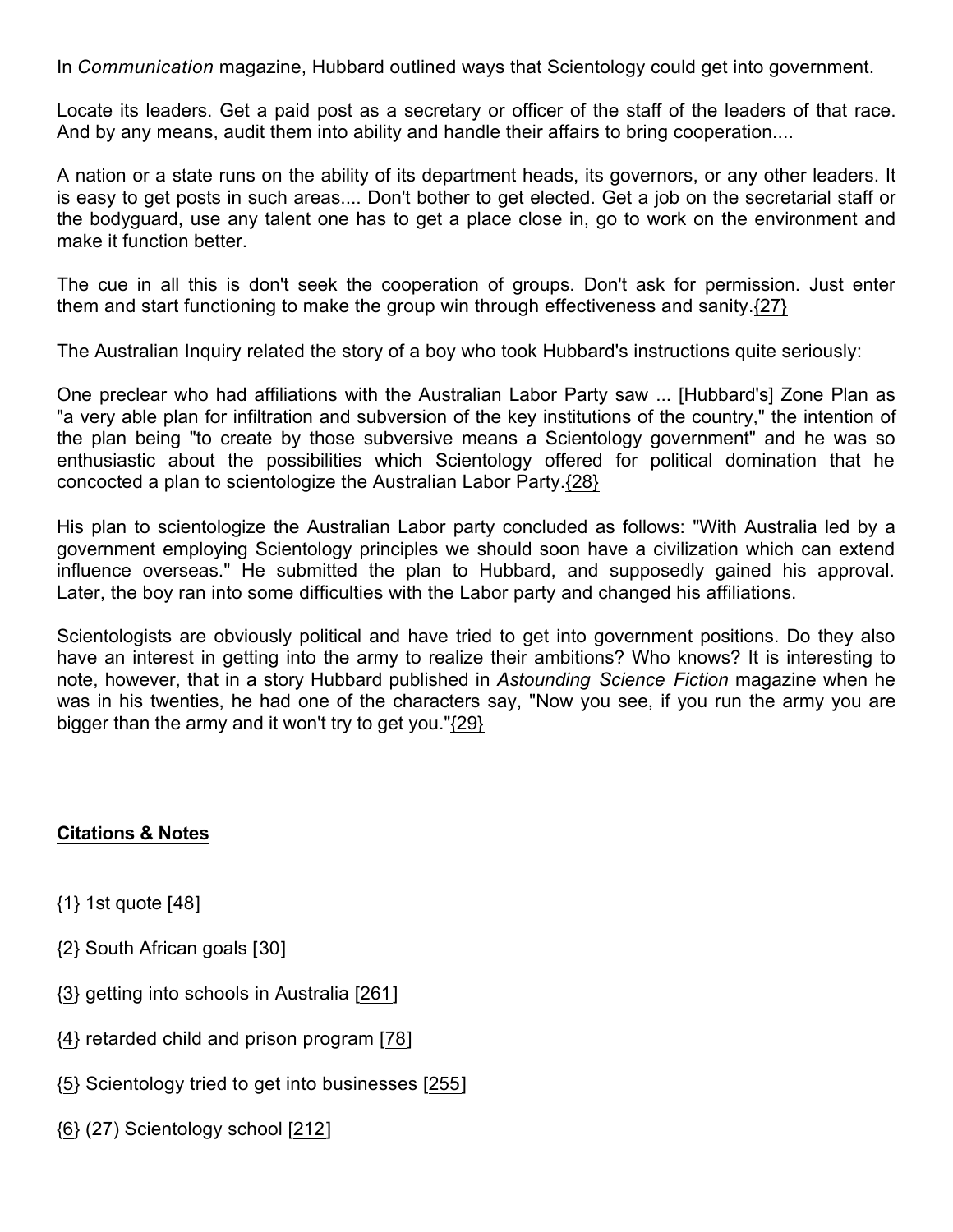- {7} (28) Scientology record [248a]
- {8} (6) Scientology owns houses in East Grinstead & banned others [15]
- {9} (7) try to buy Lundy [234]
- ${10}$  (8) for nervous disorders  $[218]$
- ${11} (9)$  for beating ban  $[190]$
- {12} (10) Dianezene [255]
- {13} (11) selling stock [208]
- {14} (12) increasing number [115]
- {15} (13) everyone clear in 18 months [116]
- {16} (14) Scientology on this planet [17]
- ${17}$  (15) increasing strength  $[115]$
- {18} (16) forming elite corps, quote on subjugation [109]
- {19} (17) Scientology and political powers [141a]
- {20} (30) Excalibur [264]
- {21} (18) offer of Pavlov's laboratories; manuscript stolen; etc [29]
- {22} (19) Kennedy Letter [29]
- {23} (20) 2 members of British team have Scientology [37]
- {24} (21) Rhodesian situation [175]
- {25} (22) Hubbard barred from Rhodesia [248, 222]
- {26} (23) South African seizing control and quote from paper [247]
- $\{27\}$  (24) how to get into politics  $[52]$
- {28} (25) boy who tried [261]
- {29} (26) Hubbard story in ASF magazine [106]

### **Extraneous citation notes:**

{30} (29) UN [122]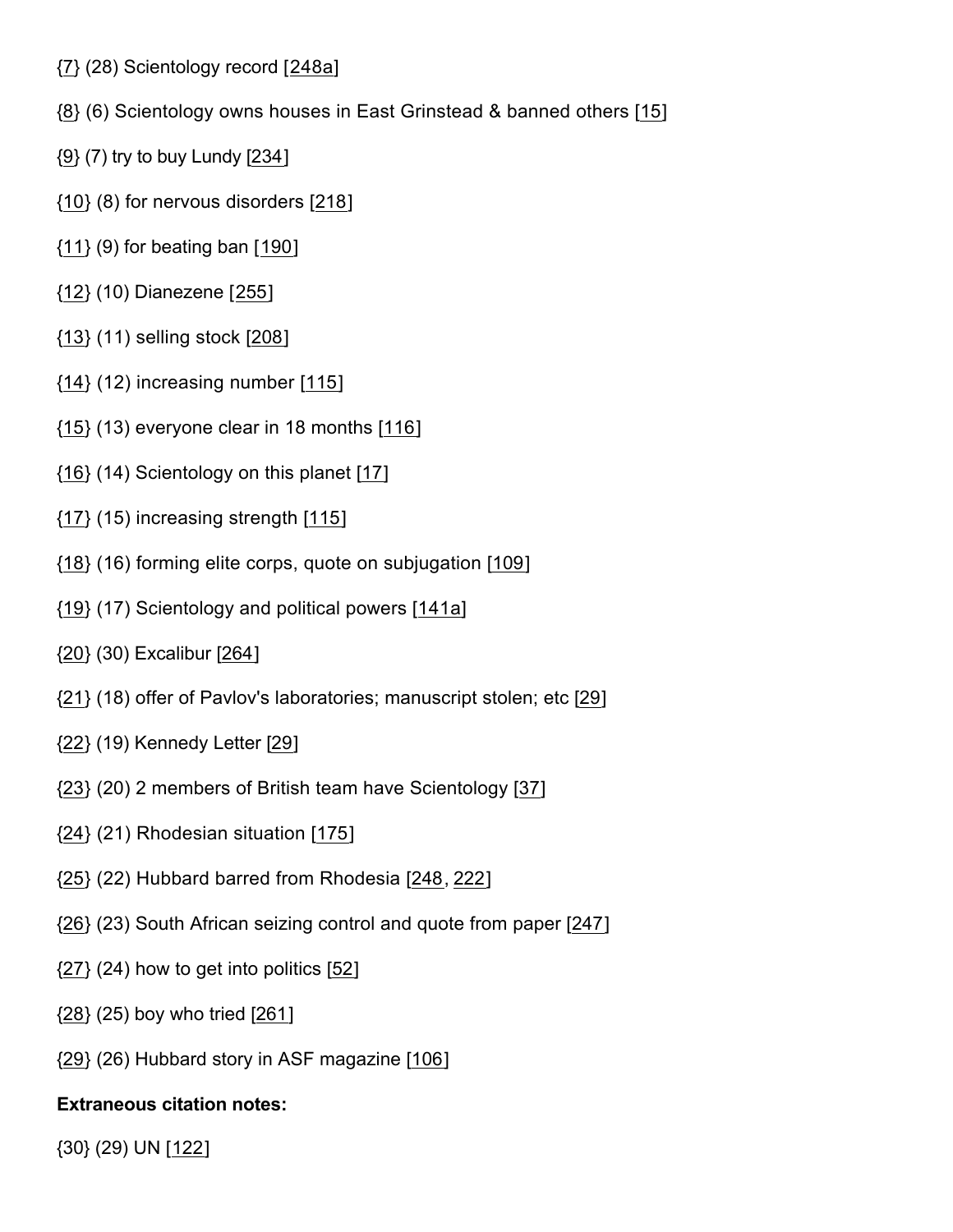# **Chapter 16 Scientology Versus Medicine**

- *1. He uses a special machine he claims can cure disease.*
- *2. He guarantees a quick cure.*
- *3. He advertises or uses case histories and testimonials.*
- *4. He refuses to accept the proved methods of medical research.*
- *5. He says medical men are persecuting him or are afraid of his competition.*
- *6. He believes that his methods are better than surgery, x-rays, or drugs.*

*7. He uses high sounding titles easily confused with qualified scientific professionals and organizations.* 

-- "How to Spot a Medical Quack" by the American Medical Association.{1}

Although Scientologists claim that they are not in competition with medical fields, much Scientology energy has been devoted in the past few years to attacking doctors, and especially psychiatrists. Hubbard and Scientology have never been too fond of the medical profession. Eric Barnes, Public Relations Chief of the New York Church allegedly told writer Howard Eisenberg about a boy whose broken leg had healed in two weeks instead of six through Scientology. Barnes was said to have claimed that doctors were so skeptical, "they broke it again to investigate the phenomenon."{2}

Scientologists are not permitted to take aspirins before auditing,{3} or "receive any `treatment' `guidance' or `help' from anyone in the `healing arts' i.e., physicians or dentists without consent,"{4} except in extreme emergencies when no one in the Church can be reached.{5} But Hubbard's feelings toward doctors and psychiatrists are a bit ambivalent, because while railing against them, he offers a fifty percent reduction to any doctor or psychiatrist taking a Scientology course.{6} Since Scientologists are not supposed to "mix Scientology with any other practice," his goal appears to be to get them to become Scientologists.{7}

Hubbard is convinced, actually obsessed with the delusion, that psychiatrists kill or torture their patients with electric shock treatment, use them sexually, and never ever help them. Hubbard wrote, "We have never found one person cured by psychiatrists, not one. If they call, as they do, anyone who disagrees with them insane, then those who agree with this human butchery should wear a swastika arm band so we can recognize them."{8}

Hubbard's hostility to the medical profession was apparent in the first story he wrote for *Astounding Science Fiction* in the late 1930's. The story told about a man who had the two halves of his brain sewn up by doctors. At the beginning, with one glance the man could heal anything. Later this miracle of surgery boomeranged and the man could kill with the same glance. In other words, the doctors had given him an evil eye. This hostility also goes back to his first book. Below is a portion of an alleged case study: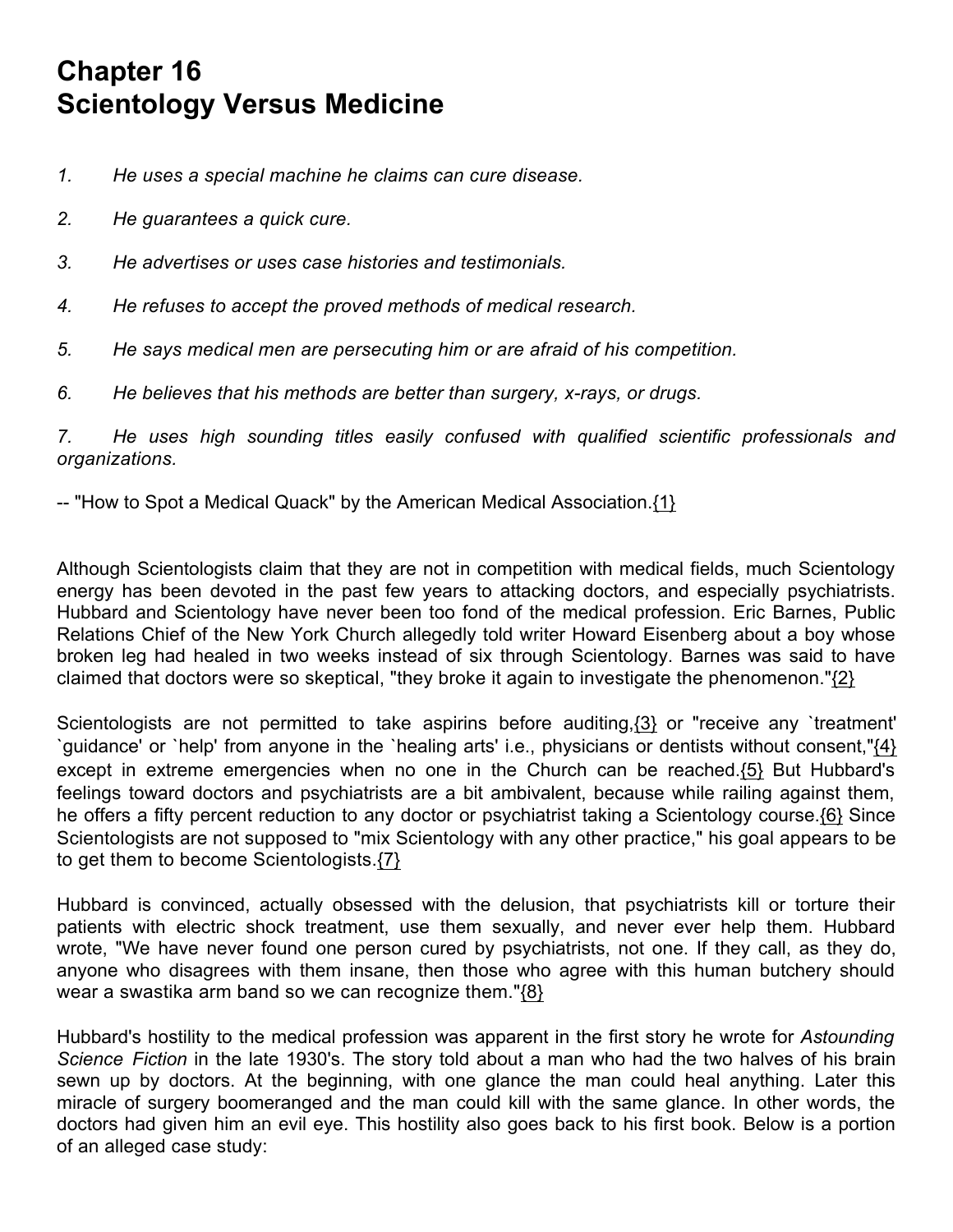... the mental hospital gets our patient and the doctors there decide that all he needs is a good solid series of electric shocks to tear his brain up, and if that doesn't work, a nice ice-pick into each eyeball after and during electric shock.... Our patient can't defend himself; he's insane and the insane have no rights, you know.

Only the cavalry ... arrived in the form of Dianetics....{9}

Although Scientologists claim they are not in competition with analysts, they have tried to lure people away from them: "A complete Freudian analysis can cost \$8,000-\$15,000. Better results can be achieved in Scientology for \$125, and on a group basis for a few dollars."{10} But their primary method of diverting people from psychiatrists and psychotherapy is not so subtle. Scientologists have actively tried to discredit their "competition," and in a manner so libelous that it is hard to believe that the epithets and accusations Scientologists hurl come from the same group that once sued everyone else for libel.

Nonetheless, the Scientologists blithely refer to members of what they call "the weird cult of psychiatry"{11} -- although Scientologists say that *they* resent being called a "cult" -- as "psychoracketeers," "insidious psychopoliticians," "mental con men," "frauds," "pimps," etc.,{12} who spend their time "giving away free supplies of marijuana and LSD,"{13} "banding together with the Better Business Bureau to stop Scientology,"{14} "killing, maiming and torturing helpless patients,"{15} "castrating them," and practicing "mental murder and sexual perversion" [sic].{16}

In a memo to a private investigator, urging him to investigate psychiatrists, Hubbard allegedly wrote:

A psychiatrist today has the power to take a fancy to a woman, drug or shock her into temporary insanity, use her sexually, sterilize her to prevent conception, kill her by a brain operation to prevent disclosure....{17}

In "A Warning to Brain Butchers," his language was even stronger. Hubbard telegraphed the following "news" to the New York Scientology headquarters to tell them his views on psychiatrists.

THEIR 19TH CENTURY METHODS MUST END. THEY ACT LIKE THE MAD SCIENTISTS IN A BAD MOVIE. THE TRUE MEDICAL DOCTOR IS ASHAMED TO BE ASSOCIATED WITH THEM. THE PSYCHIATRIC IDEA OF MAN IS A GODLESS SOULLESS PIECE OF MEAT.[\*] THEY DEMAND THEIR RIGHTS TO BUTCHER AT WILL. THEY MOCK CHRISTIAN SENTIMENT. ACCORDING TO THEM EVERYONE IS HOPELESSLY MAD AND ANYONE WHO OPPOSES THEM IS ESPECIALLY SO. YET WHERE ARE THEIR CURES? THEY ONLY HAVE VICTIMS. THEY TORTURE AND KILL OUT OF SIGHT IN THEIR INSTITUTIONS. SCIENTOLOGY ORGANIZATIONS OVER THE PLANET ARE URGING LAWS WHICH FORBID KILLING OR INJURING THE INSANE. MURDER IS MURDER.{18}

### [\*] *Footnote:*

Although Hubbard says that the psychiatrist thinks of his patients as a "piece of meat" the reader is reminded that Hubbard calls newcomers in Scientology "raw meat."

Besides being murderers, madmen, butchers, etc., the Scientologists also accuse psychiatrists of working with the government to control the populace: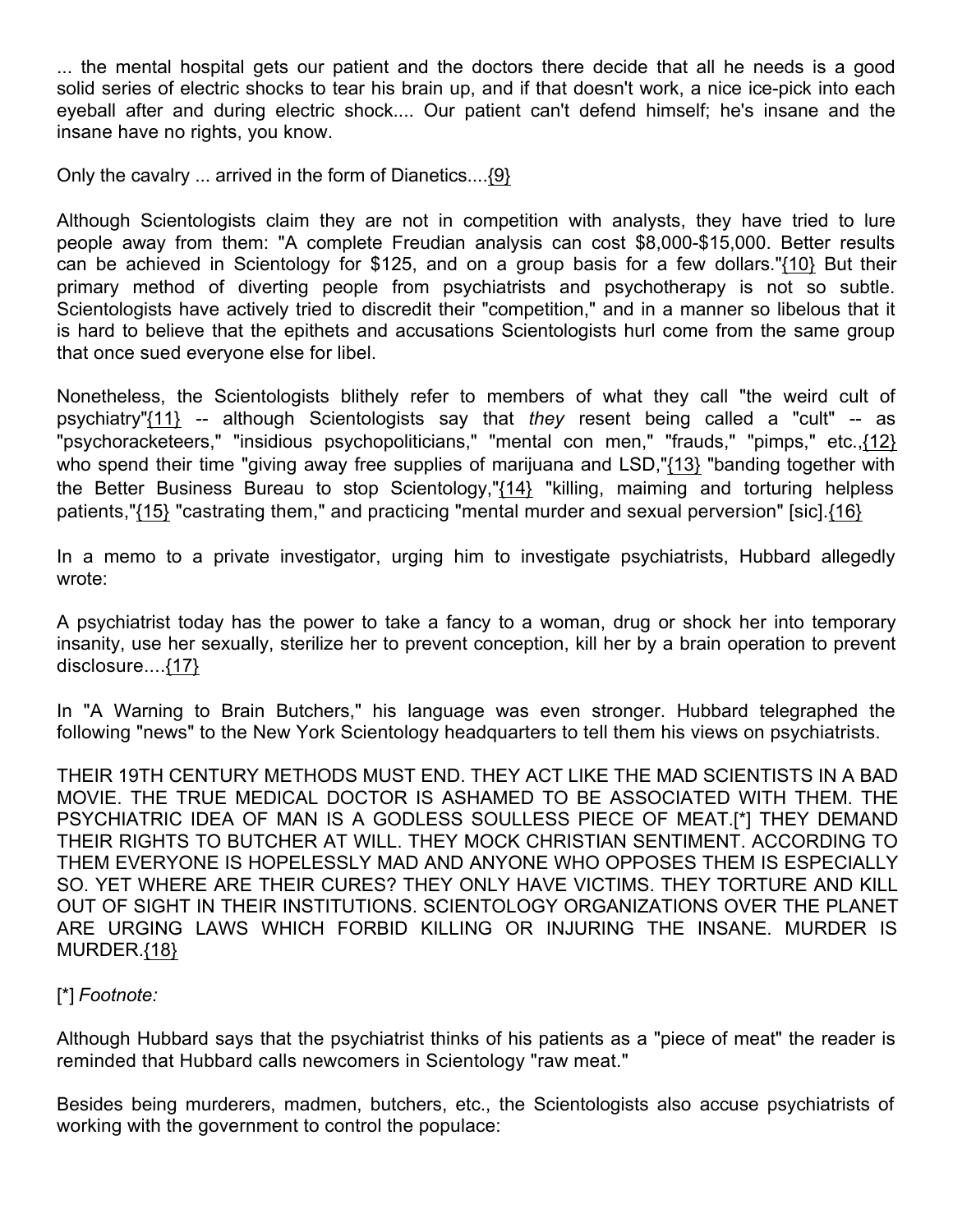Using their connections with government "giveaway" agencies, the psychoracketeers are being provided with billions ... as well as free supplies of marijuana and LSD with which to continue their "research" on helpless psychiatric victims deprived of their rights by laws passed by these same insidious psychopoliticians.

By educating the public that everyone needs mental health treatment, they hope to be able to control the morals, mores and the lives of the entire nation.{19}

Scientologists believe that the psychiatrist's ultimate goal is "domination of every man, woman and child through the use of `mental health' indoctrination programs even now being promoted and promulgated down to a prenatal level." The last words are an interesting slip, since it is the *Scientologists* and not the psychiatrists who believe that the prenatal period is so important.

Scientologists are not just sitting back and waiting for people to join them in their crusade against the "killers." They are actively soliciting people in America, England and Australia who have undergone "serious mental or physical abuse or damages at the hands of psychiatric frauds" to contact their nearest Church of Scientology and make a full report to their Human Rights Commission.{20}

They will probably find people willing to do so, especially since those who have been hospitalized might prefer to believe that psychiatric treatment was the cause of their problems rather than the result of it, exonerating themselves of all responsibility. The result of this campaign, though, could have an unfortunate effect for the Scientologists. Inviting people who have had psychiatric treatment or been institutionalized to join them in their crusade may make Scientology the world's largest outpatient clinic for mentally disturbed people.

Scientology is also fighting the mental health movements with litigation, and they claim they have filed or are ready to file, \$75 million worth of suits against psychiatric organizations and others over the world "in the international conspiracy against Scientology for libel, slander, conspiracy and psychiatric efforts to destroy the Church."

Scientologists have said that if they won the suits and all the money was paid up, it would make Scientology among the richest of religious organizations. They pointed out that all damage monies are tax free, and said that the money would be used to try to "straighten out some of the horror psychiatry has made in the field of mental healing."{21} Although they have not outlined how this would be done, presumably it would be attempted with Scientology techniques.

Scientology is also fighting the mental health field by trying to change the laws. They claim to be preparing an Anti-Butchery Bill for introduction into Congress.{22} The purpose of this bill is to make it a felony to use psychiatry, psychology, drugs, or shock treatment to change any individual's religious, philosophical or political ideas.

From this last statement, along with many others, it is apparent that Scientology, which started during the McCarthyite '50's is still gravely concerned with the menace of Communism{23} and the dangers of secret brainwashing -- even though one of the questions on their own security test reads "Are you in disagreement with any of the stable data of Scientology?"{24}

The Australian Report dealt with the question of whether or not Scientology was a form of brainwashing. It said that "The Board heard expert psychiatric evidence that repetitive questions and repetitive commands increase suggestibility and, if continued long enough, may reach the point where indoctrination could be effected, and a reversal of opinions and ideas previously held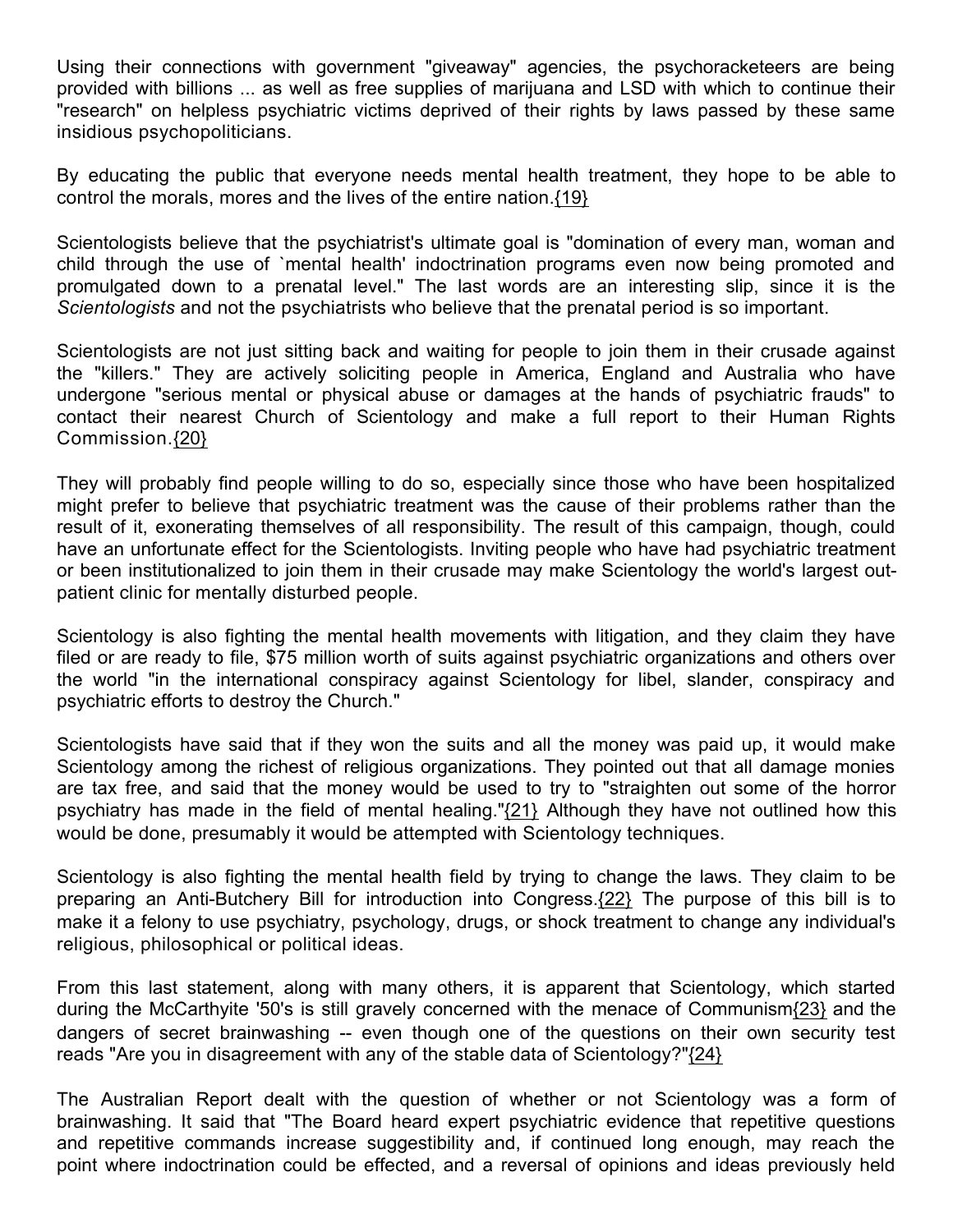could be obtained."

The Australian Board was also disturbed to find that Scientology techniques closely resemble those set out in a book entitled *Brainwashing* which is supposed to be "A Synthesis of the Communist Textbooks on Psychopolitics."{25} They claimed that evidence was presented to indicate "that the English version of the manual bears a startling resemblance to Hubbard's own literary style." But they stated that it was immaterial whether or not he wrote the book "as was suggested by a witness hostile to Scientology." What was important to them was that Scientologists "assiduously sold and distributed this manual." In fact, one of the exhibits brought to the Board was an extract from the *Brainwashing* manual with Scientology words substituted. "With these substitutions effected, the extracts were in the main startlingly applicable to Scientology as operating in Victoria."

Scientologists are also fighting mental health organizations by allying themselves with Churches, and working on a campaign to get psychiatric patients to see their "pastor" instead of a psychiatrist.{26} They have quoted Dr. Karl Menninger, co-founder of the famous Menninger clinic, who allegedly said that many people who go to psychiatrists should take their problems instead to a "minister of religion."{27} If Menninger did say this, it is extremely doubtful that he was referring to Scientology, especially since his brother, the late Dr. William Menninger, once said that Hubbard's systems and ideas "can potentially do a great deal of harm."{28}

The Scientologists have also tried to fight the mental health movement by what appears to be simply trying to take it over. [29] In England, a number of Scientologists made an attempt to fill the vacancies in the National Association of Mental Health, most notably David Gaiman to fill the post of Chairman, after the retirement of Lord Balniel.

In addition, Scientologists flooded the association with applications for membership. They might have made it, except that NAMH members became suspicious as they received 250 applications instead of their normal rate of about twenty a month. Furthermore, it was noticed that almost all of the two guinea postal orders were issued by the East Grinstead Post Office.

The National Association of Mental Health wrote letters asking the Scientologists to resign (according to David Gaiman they were "expelled"), and Gaiman, the Scientology spokesman in England, offered to withdraw if the Association instituted certain reforms. Eventually the Scientologists managed to stop the annual meeting of the NAMH while they paraded outside, asking for, among other things, a public inquiry into conditions in mental hospitals.

What is the Scientologist's goal in all this? Is the crusade of this "Church" against a nonreligious field based on a sincere abhorrence of its methods? Are they really so concerned about conditions in mental hospitals, since, after all, they claim Scientologists have never been there, and for that matter, never end up there?

Is it an attempt to discredit their "competition" so that people will go to Scientologists instead? Is it a vindictive act to get back at groups whose criticism against them seems to be quite mild, if one considers what the Scientologists have had to say about them? Is there some psychiatric history in Hubbard's own past that has caused this incredible vendetta? Or are they anxious to divert attention away from inquiries into Scientology by trying to get an inquiry into conditions in mental hospitals? It is true that attacks against psychiatry have intensified as public inquiries into Scientology have been established. Hubbard wrote the following in *Freedom*:

Instead of attacking Churches and independent research, Governments should ... inquire into the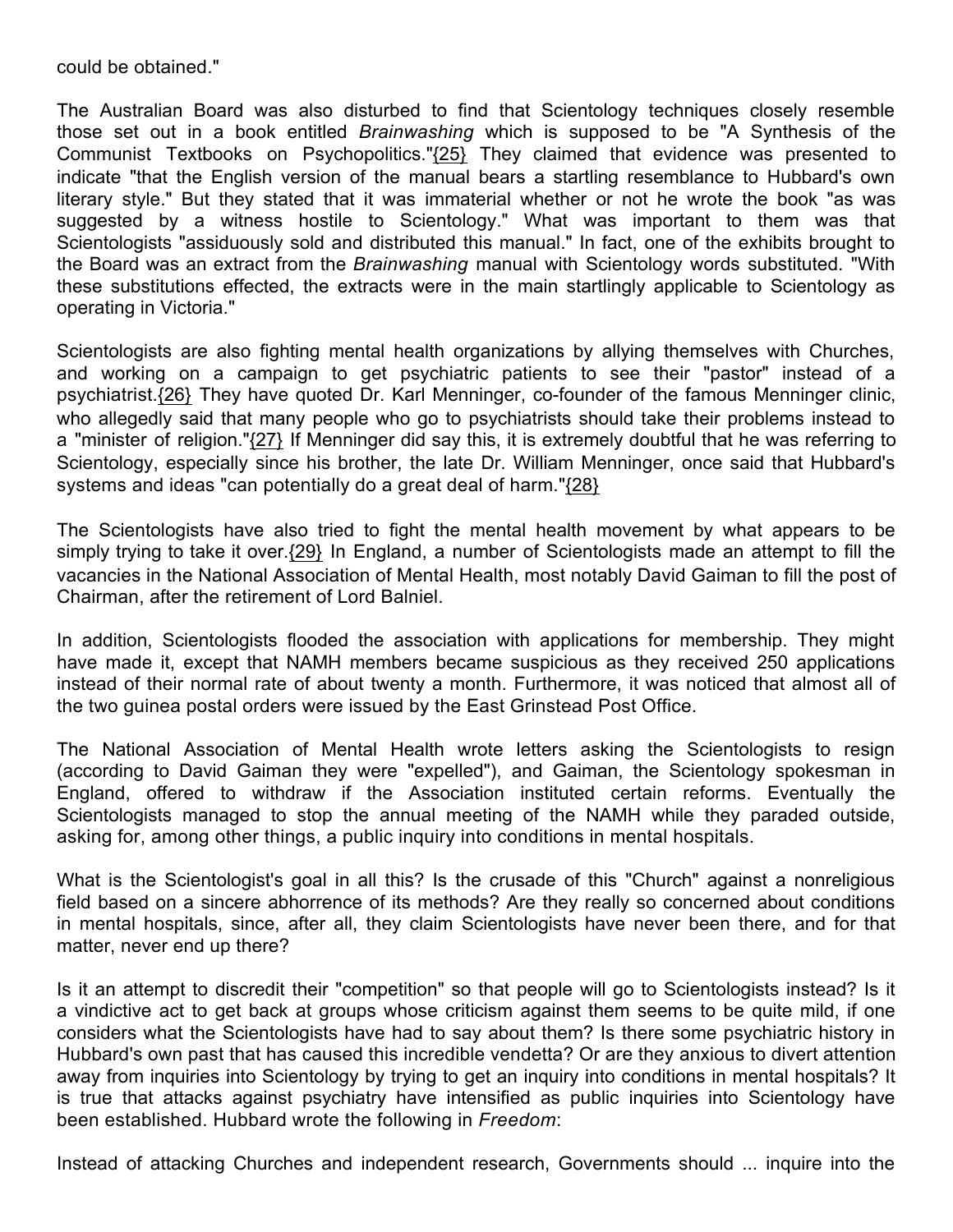abuses ... by psychiatry.... For psychiatric organizations to criticize Scientology is the most fantastic hypocrisy on Earth. These men are not healers, they are trained killers.{30}

Perhaps their reasons for wanting an inquiry into mental hospitals are really altruistic. Lest anyone doubt this, they have offered to sit in on the inquiry, and possibly contribute, "as part of our charitable work."{31}

Mental health organizations have taken an amazingly tolerant view of the whole situation, probably hoping that like the plague, the Scientologists will eventually disappear. They may also fear that if they attack Scientology they might give it publicity and draw more attention to it.

Thus, if someone calls and asks the American Psychiatric Association whether to go into Scientology or psychiatry, they do not try to convert them to psychiatry. Instead they sometimes send them Scientological literature *against* psychiatry, hoping that they would be appalled at the epithets and accusations and make a decision from that.{32} The following quote from the American Psychiatric Association's lively *Psychiatric News* is not the official policy of the APA, but it presents one opinion of how to handle this situation:

Well, it's a religion of course. It is for you to decide whether to join the Church. If you wonder whether it has anything to do with psychiatric treatment the answer is no. You might also like to know that it costs a significant sum to be "processed" in the Church. And if you would like my personal opinion as a fellow American, I wouldn't be caught dead entering its doors.{33}

#### **Citations & Notes**

- {1} first quote [263]
- {2} quote by Barnes [283]
- {3} (4) no aspirin [121]
- $\{4\}$  (3) no treatment  $[14]$
- {5} except in emergencies [255]
- {6} discount to doctors [116]
- {7} (8) don't mix Scientology with other practices [146, 261]
- {8} (22) psych has Russian flavor [77] {ambiguous citation}
- {9} (33) Hubbard's first story [106]
- ${10}$  (9) cost of analysis vs Scientology  $[25a, 142]$
- {11} (10) weird cult [57]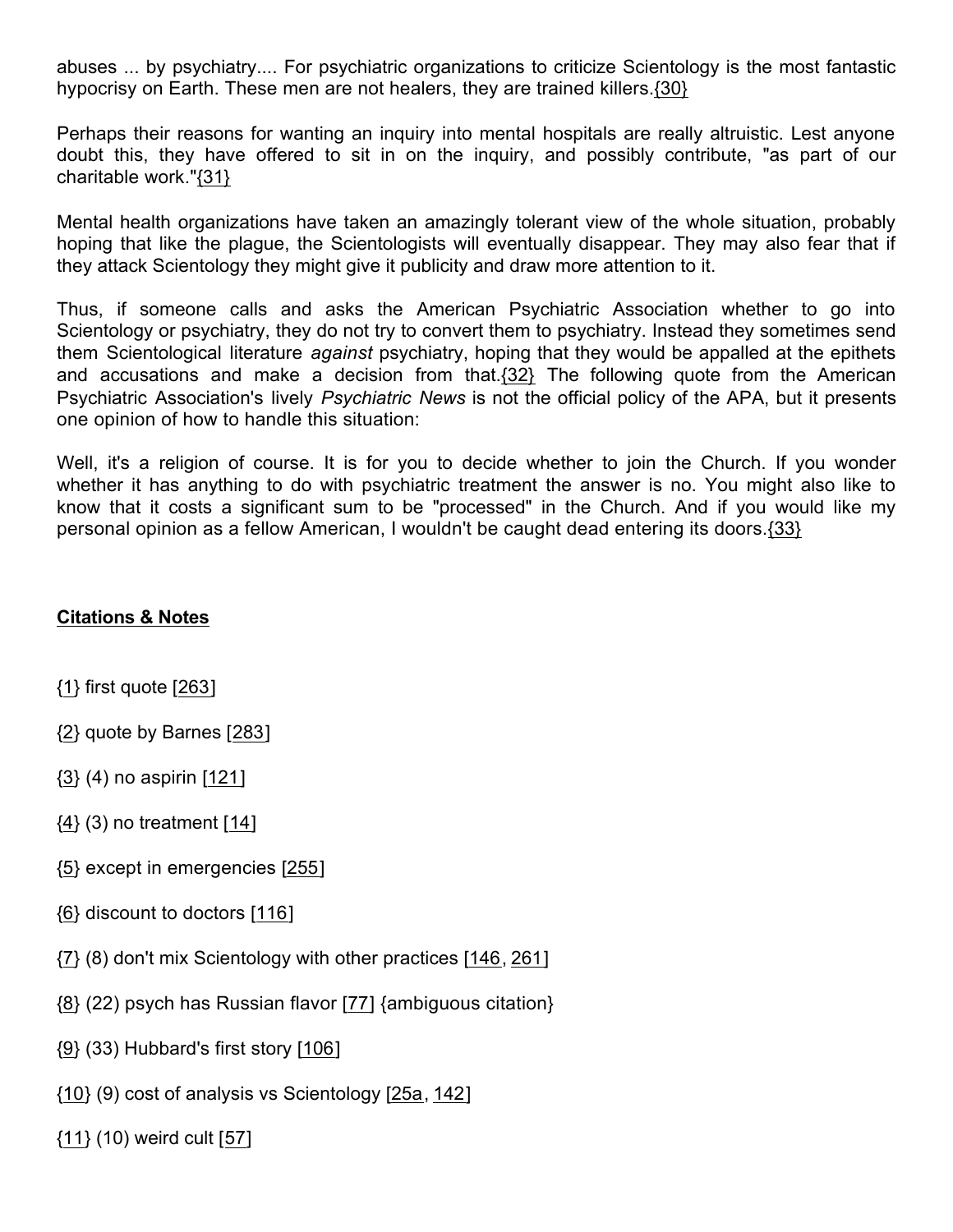- {12} (11) con men; frauds pimps, etc. [69, 73, 77]
- {13} (12) giving away marijuana and LSD [66]
- {14} (13) AMA, BBB, etc. [71]
- {15} (14) killing, torturing, etc. [68]
- {16} (15) mental murder, sexual perversion [69]
- {17} (16) Hubbard quote on psychiatrists and women [203]
- {18} (17) warning to Brain Butchers [76]
- {19} (18) quote on psychoracketeers and domination [66]
- {20} (19) soliciting people for {Human Rights} commission [70, 73]
- {21} (20) litigation; quote on what they would do with money [57]
- {22} (21) Anti-Butchery Bill [69]
- {23} hostility to communism [261]
- {24} question on their sec test [85]
- {25} (34) Brainwashing [261]
- {26} (25) campaign to see pastor [55, 56]
- {27} (26) quote by K. Menninger [55, 56]
- {28} (27) William Menninger [158]
- {29} (28) Scientology "takeover" [238, 276]
- {30} (29) Hubbard quote [57]
- {31} (30) offer to sit on inquiry [61]
- {32} (31) psychiatrists send Scientology literature [277]
- {33} (32) quote on someone who calls [133] {ambiguous citation}

## **Extraneous citation notes:**

{34} (7) Hubbard quote [57]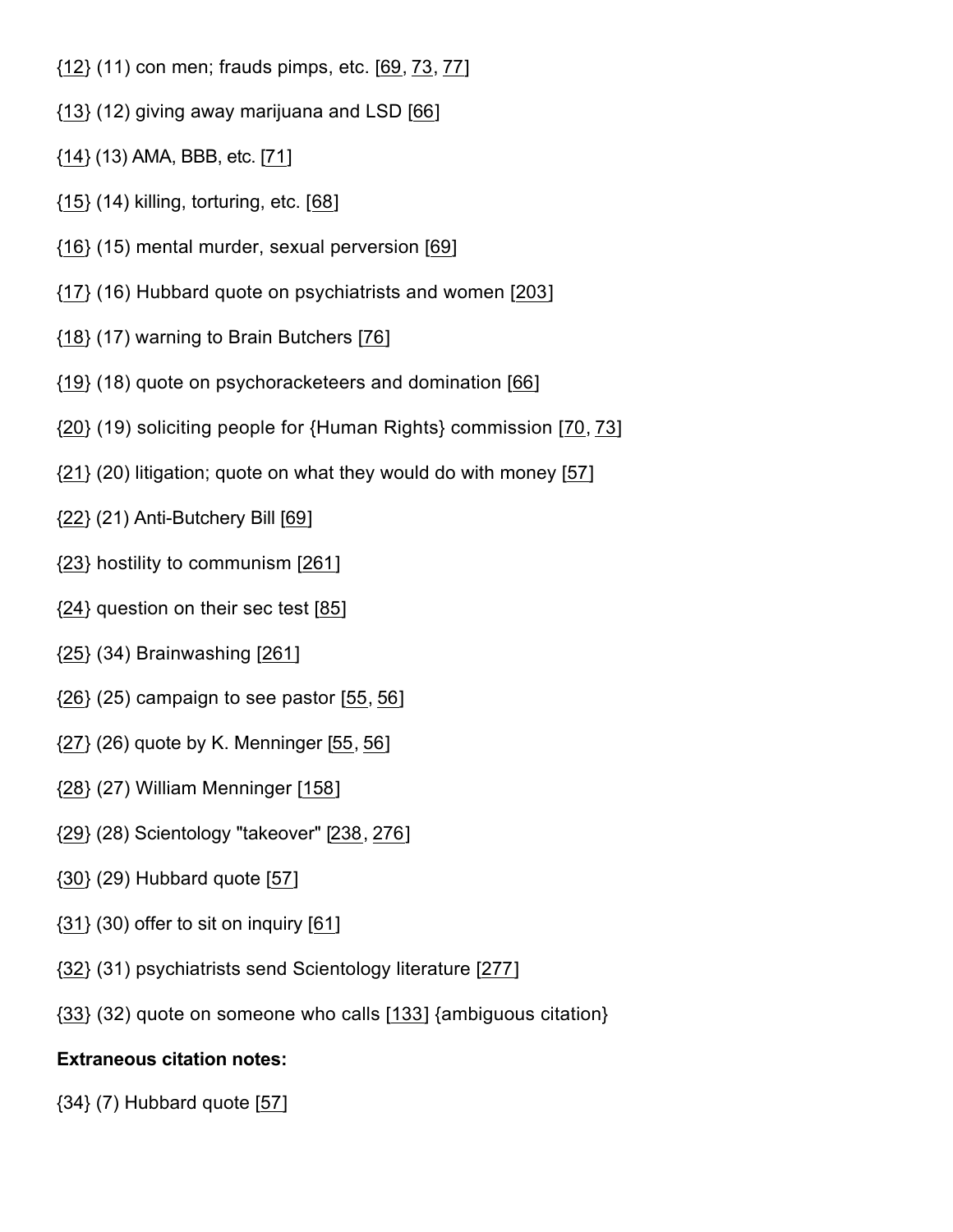# **Chapter 17 The Secret Scientology Sessions**

*In Dianetics, today's obvious nervous breakdown is tomorrow's most cheerful being.*

-- L. Ron Hubbard{1}

Scientology is perhaps a religion, is probably a philosophy, is definitely a business, is potentially a political force, and is also a form of therapy, or as they call it now, pastoral counseling. Most people do not realize this, since the Scientologists draw attention only to the idea that they are a religion and a philosophy. Thus, they have been able to keep the public in the dark about what is happening -- and they have also been largely able to avoid public outcry.

Scientologists have devised a series of methods that they believe can and will save this "enturbulated" world. Some of their practices -- those that have been widely criticized, such as disconnecting, suppressives, investigations -- are based on their belief that anyone who questions, criticizes or tries to stop Scientology from utilizing these methods is harming not only themselves but the world.

Scientologists try to keep their methods of pastoral counseling a very strict secret. While this shields them from criticism, it also makes doctors doubtful as to its efficacy. "Suppose Newton had founded a Church of Newtonian physics and refused to show his formula to anyone who doubted the tenets of Newtonian physics?" wrote William Burroughs.{2} (In an earlier stage, when Burroughs was apparently more enchanted with Scientology, he wrote "There is nothing secret about Scientology, no talk of initiates, secret doctrines or hidden knowledge."{3}) But only someone who takes advanced Scientology courses or "grades" can find out what Scientology methods are.

If any Scientologist divulges these secrets after he takes the courses, he is subject to expulsion. But even though he doesn't know what the courses are until he takes them, he must agree that they are correct in advance and cannot question them. "It's like a physicist saying `you can't see my formulae unless you first agree that they are correct sight unseen,' " said Burroughs.{4}

Some of these secret sessions are done with the E-meter, although other sessions consist of a series of exercises to "raise the preclear's ability." When working with the meter, the auditor may first show the preclear the auditing room and ask if there is anything about it that upsets him. ${5}$ The preclear may also be told to remove his watch and wedding ring to prevent interference by outside metals.{6} Then the auditor and preclear face each other in chairs, with the E-meter on a table between them.

The auditor watches the needle of the meter, and if it reacts in a manner that he believes indicates that an engram is present, the auditor repeats the question until the needle "floats," which presumably means that the engram has been "erased."{7} The preclear, who cannot see the dials, does not have to accept the word of the auditor to determine whether an engram is really gone. Hubbard stated that when a patient succeeds in erasing an engram, he will feel a sense of wild elation -- which explains, perhaps, why when one Scientologist got rid of an engram, he laughed for two days without stopping.{8}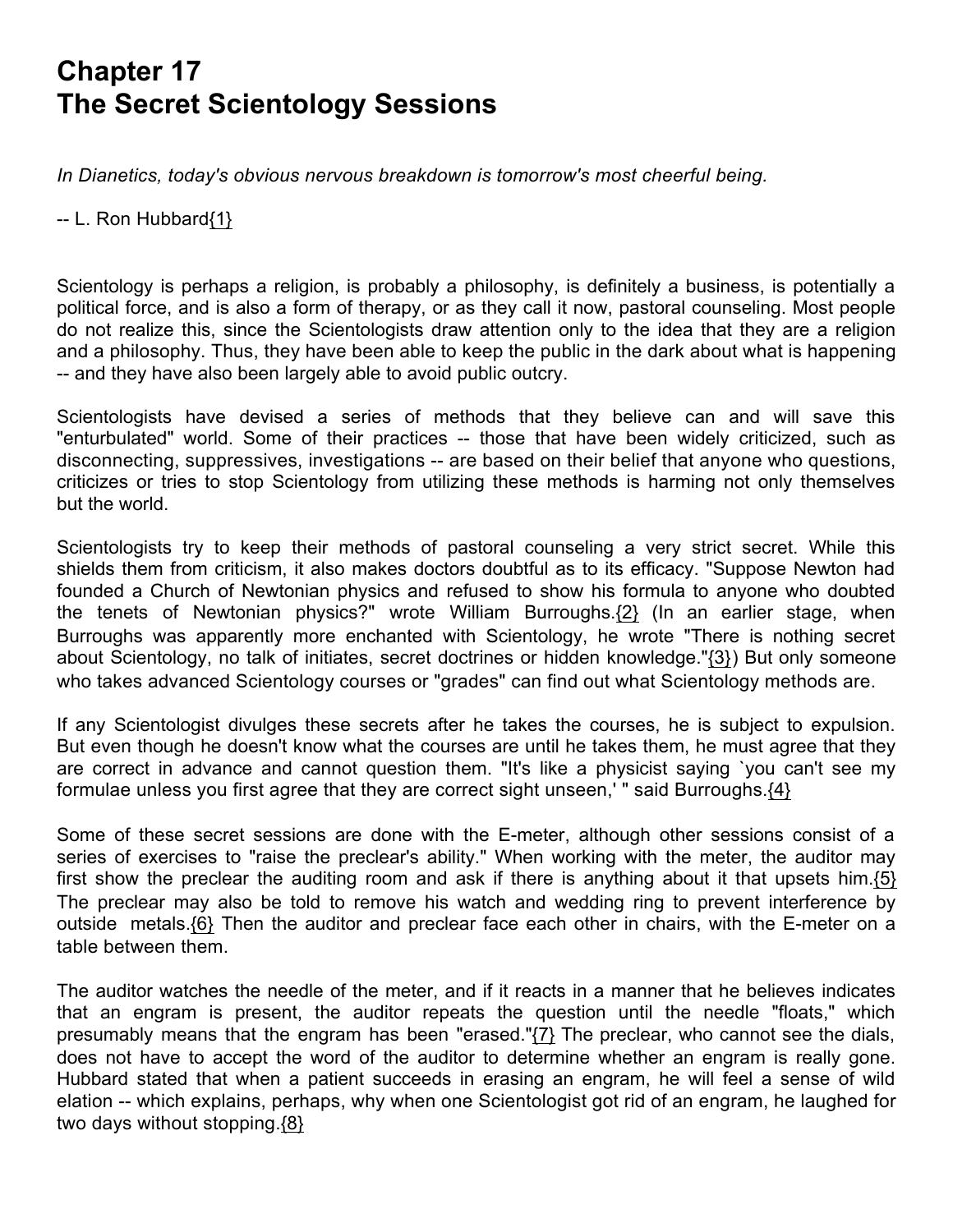During these sessions, the auditor does not tell the preclear to free associate, as is done in psychoanalysis, but rather he is told to return to a specific incident, say one that caused grief, anger, fear, humiliation. The preclear then tries to determine the date of the incident, and if he cannot, picks an approximate date and keeps reeling off dates until the E-meter reacts.{9}

Once the preclear has found the date, he must then go to the beginning of the incident and tell the entire story, repeating it many times until all the details become clear.{10} By the end of that time, the story supposedly loses its emotional charge and is no longer a source of problems or pain.

At the end of each session, the preclear may be made to focus his attention on five or six objects in the room, presumably to bring him back to reality, before he is permitted to leave.{11} Some sessions end more formally with the auditor saying, "Tell me I am no longer auditing you," at which point the preclear says, "You are no longer auditing me."{12}

If during these sessions a preclear has a particular problem he wishes to discuss, he is permitted to talk about it but only briefly. Then, instead of working on it, he may be told to invent a problem of comparable magnitude, to lie about the problem he has,{13} or even to invent a worse problem.{14}

There is a strong tendency during these sessions not to talk about present problems at all. For example, Hubbard wrote the following to show auditors what to do if the preclear had what they call a "present-time" problem.

AUDITOR: What do you think is wrong with you?

PRECLEAR: I'm impatient.

AUDITOR: Can you think of someone who's impatient?

PRECLEAR: My father.

AUDITOR: O.K. We'll run *a* father.{15}

But most of these sessions are devoted to past-time incidents or even past-life incidents. The preclear, while holding onto the cans of the E-meter, will be made to answer two or three questions asked repeatedly during the auditing session. For example, several sessions may be devoted to alternating commands, like "recall something real," "recall a communication," and "recall an emotion."

In other sessions they may be told to "recall a loss," "recall a misemotion," "tell me a problem," "tell me a solution," or "What have you said?", "What have you done?", "What are you willing to tell me about?", "What are you willing to tell me about it?", "What is the problem?", "What is the solution?", "What have you done?", and "What haven't you said?"{16}

In other sessions, the person has been asked questions or ordered to do things that to an outsider seem to make far less sense, for example to "not know" something, to put things in the wrong time and place, and even to deny the existence of objects around him, so that portions of the environment, such as the walls or the door have disappeared in his mind. $\{17\}$  The preclear has also had to answer such questions as "Who isn't here?", "What aren't you thinking?", "Where don't you have a headache?", "Have you a headache in last week?", "Was your body in 1210 while you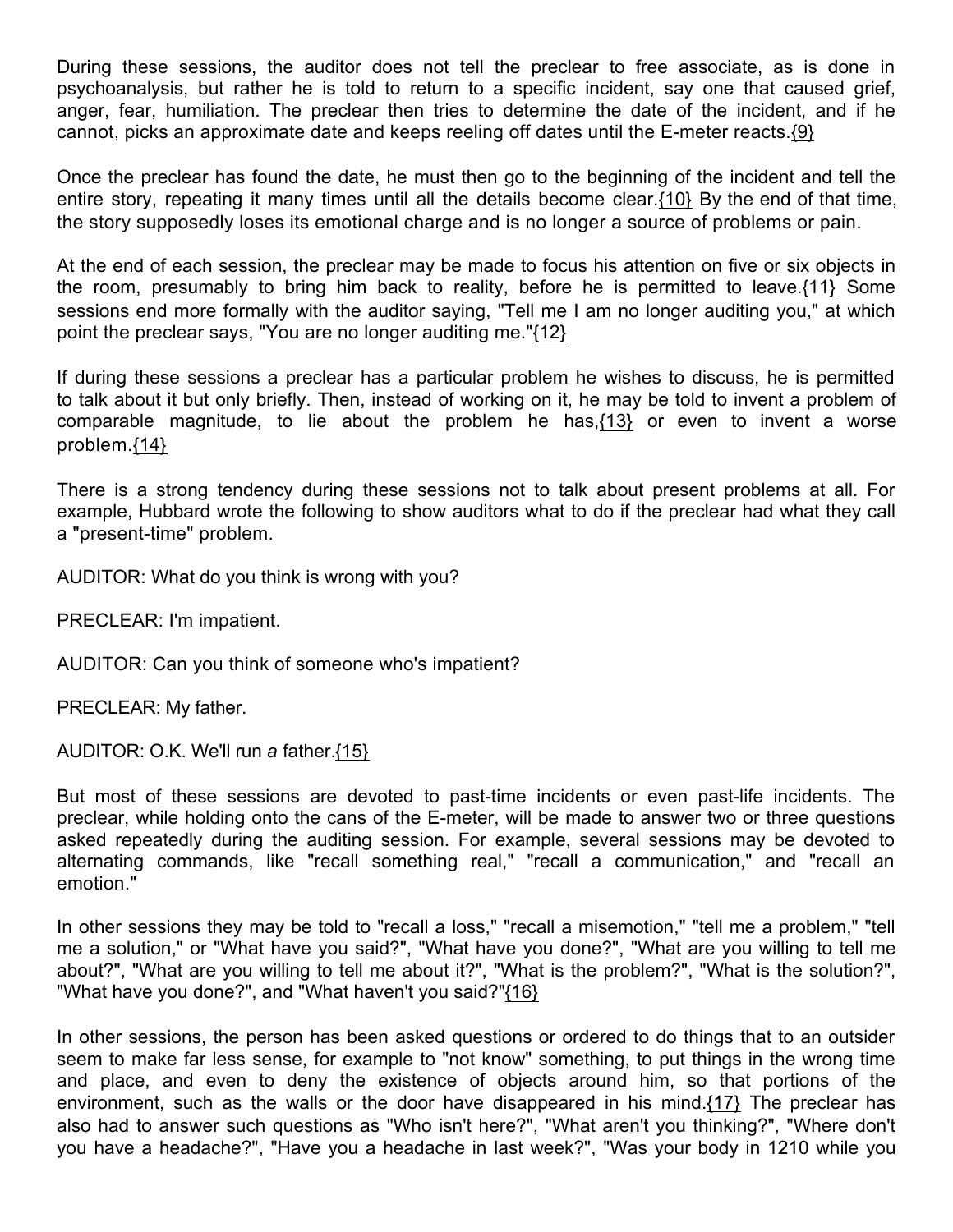were going to college in 1940?"

Many Scientology sessions are devoted entirely to exercises guaranteed to raise the preclear's "ability."

One series of exercises may be done outside of the auditing room. For example, Scientologists have ordered an unconscious person, or a new born baby to "Lie in bed. Thank you."{18} They once reported doing this for several hours to an unconscious Scientologist, until they were kicked out of the hospital. ${19}$  (The patient later died.)

The reason for this seemingly strange exercise is twofold. While it may seem odd to be telling something to an unconscious person, they believe the thetan is always conscious and the person is thus able to hear it. Secondly, one of the principles of auditing is to find something a preclear can do and then better that ability -- and obviously an unconscious person or baby is able to lie in a bed. Hubbard also wrote that he once cured a drunk on this principle -- he had him invent new ways to get drunk!{20}

The first Scientology course for \$15 consists of two days or four evenings of the following exercises or "Training Routines" or T.R.'s, as they call them there. In the first T.R., "Confrontation," two Scientologists sit a few feet apart and simply stare in each others' eyes without moving, twitching, blinking, giggling, sighing, fidgeting, for a minimum of an hour.{21} (It is this exercise that helps Scientologists learn how to stare intensely at others.)

The second T.R. is called "Bull Baiting" and it is somewhat similar; one Scientologist again stares directly at the other without moving, only this time the other partner tries to make the immobile one "flinch" or react by insulting him, humoring him, taunting him, or leading him on -- usually about his physical flaws or sexual problems.

In a third T.R., called "Dear Alice" one Scientologist keeps repeating lines from *Alice in Wonderland* while his partner "acknowledges him."

For example, one asks "Do cats eat bats?", or says "Imperial Fiddlesticks" and the other says "thank you" or "groovy." (It is said that in one eastern city, they decided to send an undercover policeman to investigate Scientology. The policeman spent several days repeating lines from *Alice in Wonderland* and being thanked for it.{22})

In two other T.R's, one Scientologist keeps asking his partner "Do fish swim?" or "Do birds fly?" while the partner tries to make him "flinch" or become distracted as he did in the "Bull Baiting." For example:

Student: Do fish swim?

Coach: Yes.

Student: Good.

Coach: Do fish swim?

Student: Aren't you hungry?

Coach: Yes.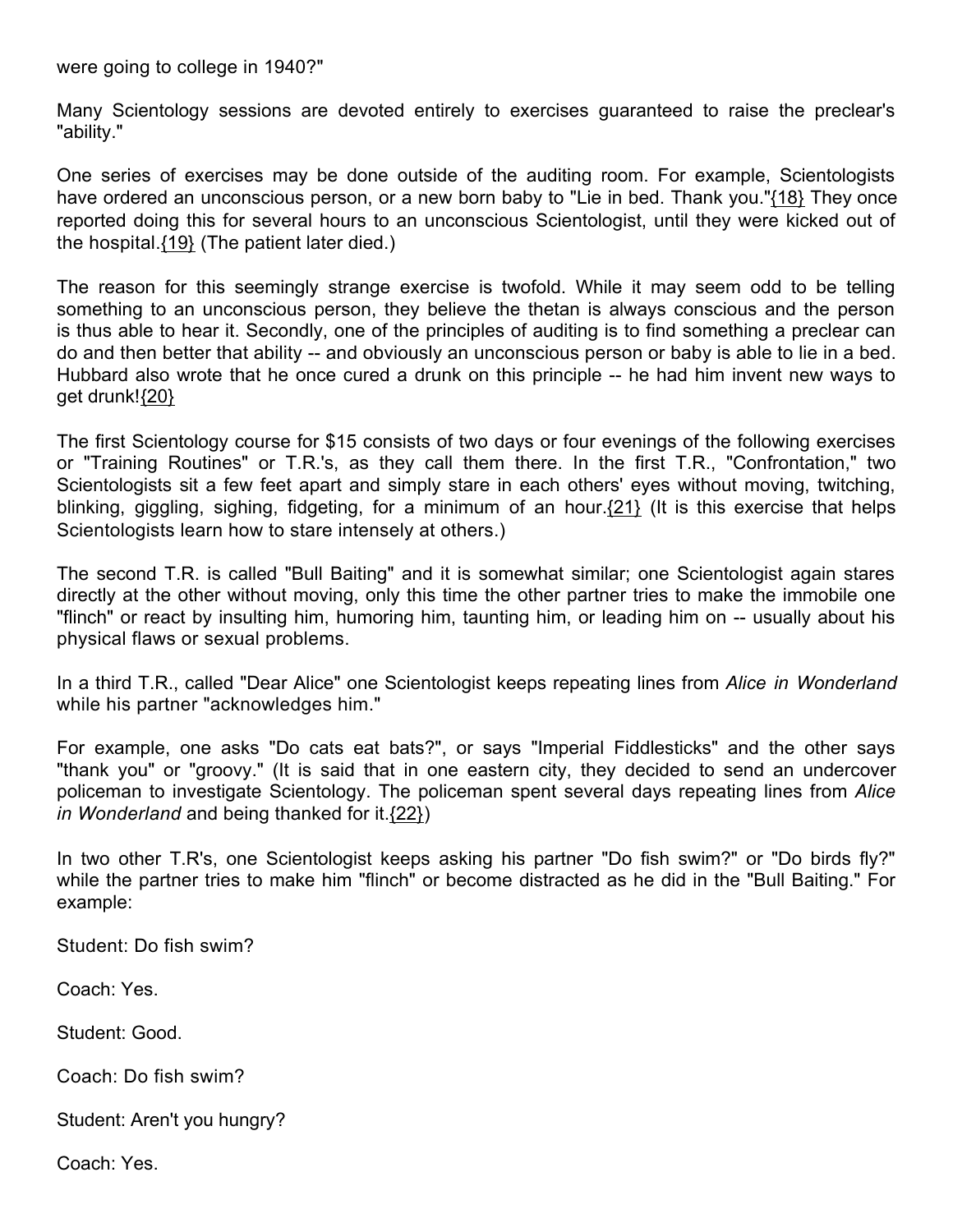#### Student: [You] flunk[ed]

While the purpose of these exercises may be elusive, they are actually supposed to teach someone to get commands across naturally, to get the answer to the question that he wants, to ask questions in a fresh manner, and not to start a second question until the first has been answered, etc.{23}

During a weekend I spent researching Scientology, I did these five exercises. I certainly admire the amazing perseverance of Scientologists who do these Training Routines since they are unbelievably tiring and boring. "Confrontation," for example is a nightmare. If done correctly, without blinking or thinking or anything, it induces hallucinations.

When I had to do it, my first reaction upon staring at my partner was to laugh, but within a few minutes I really wanted to cry. Everything was itching everyplace. My muscles kept twitching while the rest of my body felt stiffer than the wooden chair I was on. After a while, my eyes started to blur, and then so did my mind, and I watched in horror as my partner turned into a breathing Rorschach card. His eyes, eyelashes and brows met, his nostrils merged and became a cruel, flaring cavern in the center of his face, and the shadows cast by this disfigured nose gave his entire face a sinister and terrifying quality.

"Bull Baiting" was not much better. I was first assisted to make someone else "flinch," but *I* was the one who flinched the minute I laid my eyes on him. There was nothing I couldn't insult him about - from the top of his too-tiny head to the bottom of his hundred pound five-foot frame. He had a Pinocchio-type nose, closely set black beady eyes, parched thin lips, large red ears, a scattering of post-adolescent pimples, and a chin like a slightly used rapier.

I couldn't bear to insult someone as unattractive as he, who must have been hurt often throughout his life. But the Scientology leader and the assistant of the group both put me down for this. Theyalso showed me how to do it: the leader described each of the boy's faults in what must have been agonizing detail; the assistant, however, told him how handsome, tall, clear-skinned etc. he was.

When it was my turn to be baited, I was naturally braced for the worst. But to my surprise, instead of picking on my faults or flaws, or "buttons" as they called it there, my male partners tried to make me "flinch" by talking about sex, and their incredible obscenities and explicit descriptions of the amazing variety of perversions they wanted to practice with me made them sound disgustingly similar to an obscene telephone caller without the benefit of a telephone.

The Scientologists also used the bull baiting exercise to find out if I was a writer. They sent an advanced Scientologist to bull-bait me. While at first he chatted aimlessly, all of a sudden, he thrust his face a quarter of an inch from mine, looked directly into my eyes, and said, ominously, "We've been watching you since you first came in here. We think you're really a writer." He kept questioning me repeatedly, while all the color drained my face. So I purposely threw my eyes slightly out of focus, fixed my gaze an inch above his eyes, and concentrated intently on what it would be like to kiss him, hoping this would imbue my features with an acceptable amount of disgust and despair and I wouldn't "flinch."

It worked and he finally changed the subject, like the others, to sex. He was so filthy, he made the obscenities of the earlier "bull baiters" sound as if they'd come from pre-pubescent children. His final statement was to ask me whether I'd like to join the Scientologists "in some of the great orgies we have over here on Tuesday [or Thursday, I forget] night." I'm sorry I can't report to you whether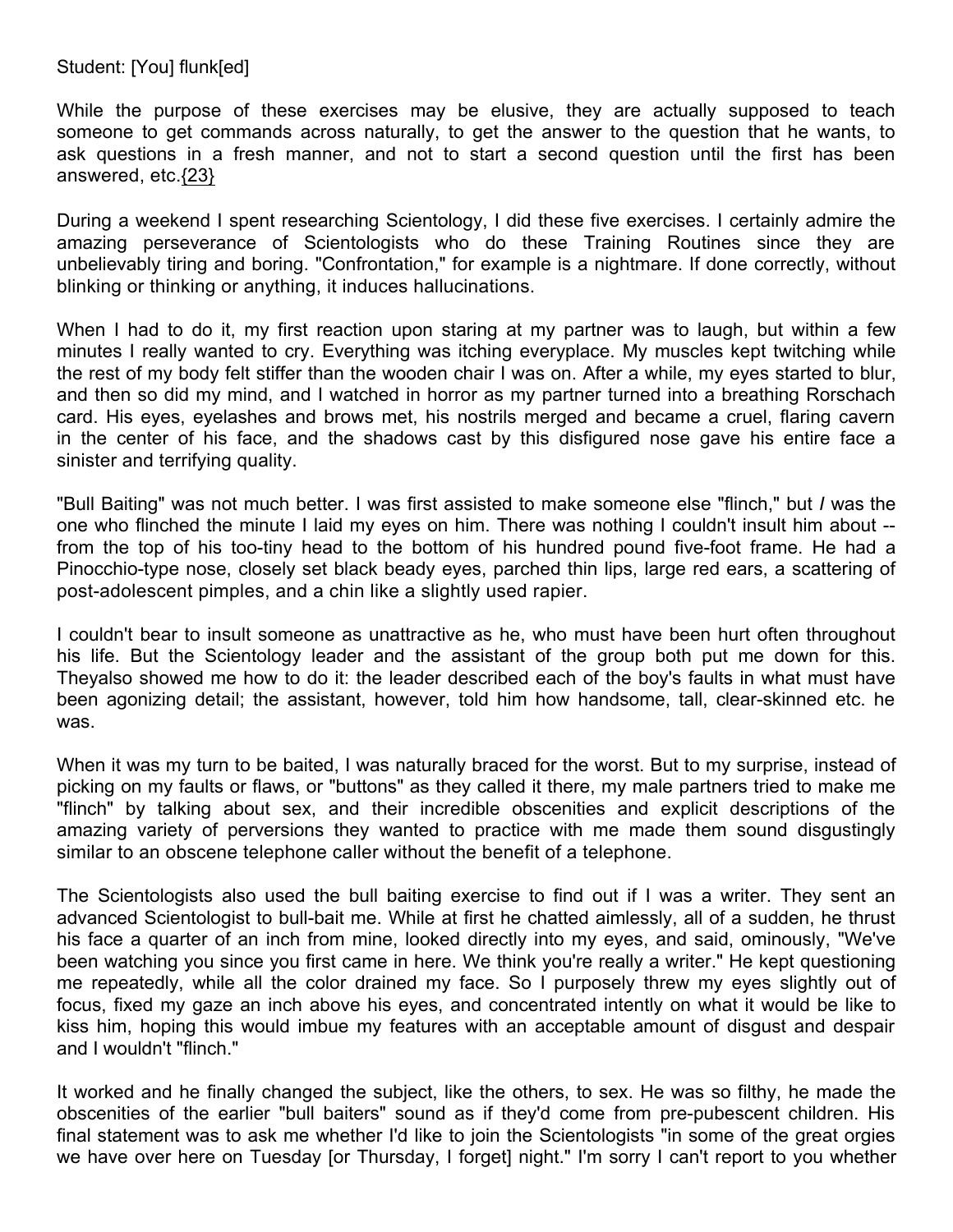that last statement is true or not, because I wanted to get out of that world as fast as I could, and had no desire to attend an "org-y" at the org.

In all fairness, however, I must say that these TRs, however tedious (I mean how often can you ask someone "do birds fly?" without feeling that you're about ready to also?) did have some benefit for me. They helped teach me to talk with my voice and not with my hands, to acknowledge somebody's statements before I rambled on with my own, to look people straight in the eye, and to be more persistent with someone when I wanted to get an answer from him. And it is probably not the fault of Scientology but my own incorrigibility that none of these effects lasted five minutes past that Scientology weekend.

The relation between the exercise and its purpose is a bit more obscure in other sessions.

In one exercise called "Holding Corners," the person is supposed to visualize the two corners of the room and then "hold them" there, thinking of nothing else.{24} For some reason, this is supposed to make you act younger. Another exercise consists of "confronting" various parts of the body:

Auditor: What part of that body can you confront?

Preclear: The elbow.

Auditor: What part of that elbow can you confront?

Preclear: The wrist.

Auditor: Thank you.{25}

Many Scientology exercises consist of hours and hours of repetitive commands, not only like the above, but like the following. The auditor says to the preclear:

Do you see that book?

Walk over to it.

Pick it up.

Not know something about its color.

Not know something about its temperature.

Not know something about its weight.

Do you see that bottle?

Walk over to it.

Pick it up.

Not know something about its color.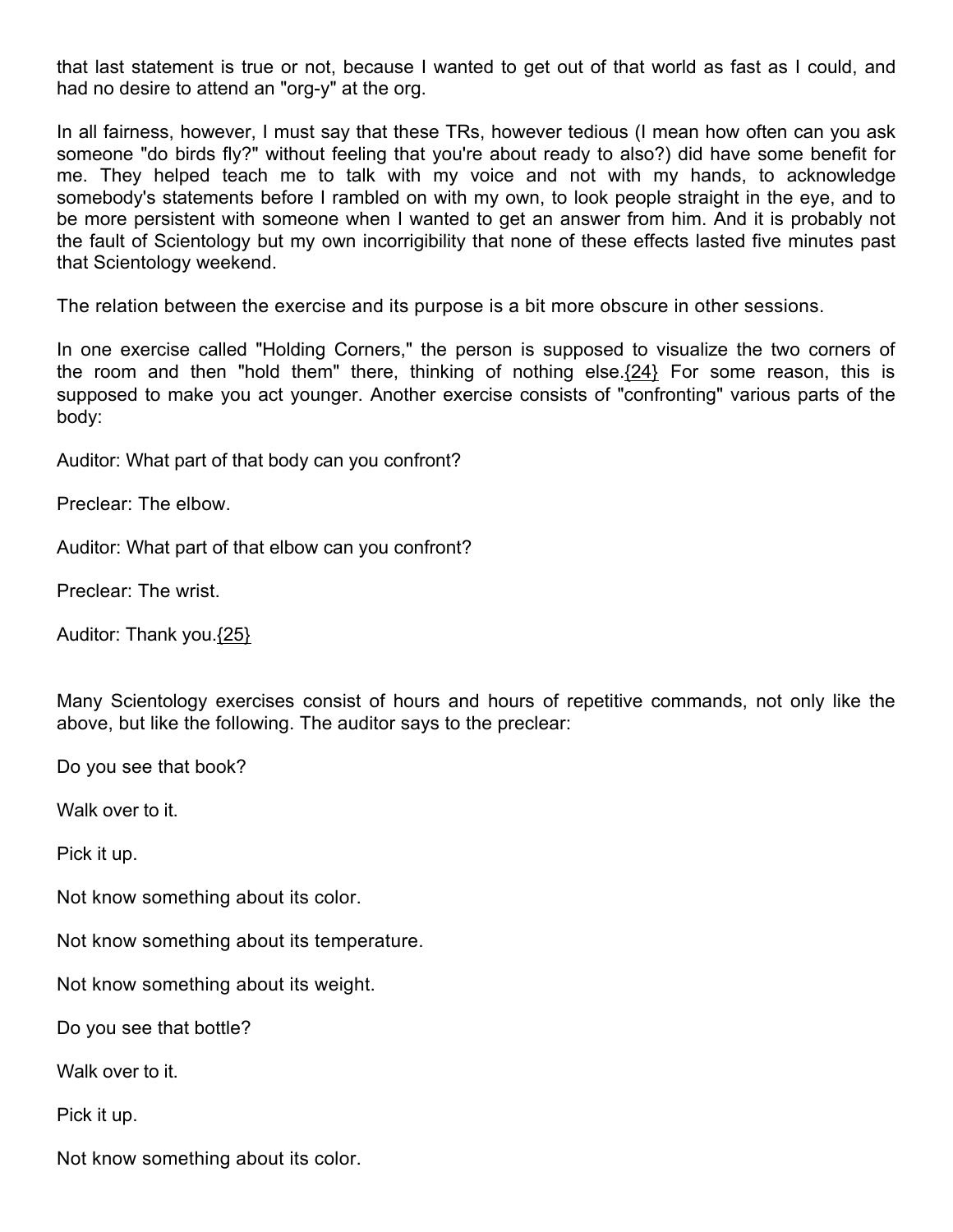Not know something about its temperature.

Not know something about its weight.

Do you see that book? Etc.{26}

Hubbard said the above should be done "without ... lag, without protest, without apathy, but only cheerfulness, each time seeing the items newly." $\{27\}$  He also said it was better to run this consecutively for several hours, rather than run it a short time for several days. One preclear was run for nine hours on the above without any breaks!{28}

Another Scientology exercise is called "S.C.S." (Stop, Change, Start). Most Scientology courses are given on levels, and in the beginning of S.C.S., the preclear must move small objects around a table, stop them, change their direction, etc., "quickly and accurately without protest" at the auditor's command.{29} On higher levels, a person is commanded to get out of his body, since Scientologists believe that the thetan or spirit can function apart from the body.

To accomplish this, the preclear is first told to "be three feet in back of your head" and then told to be in more and more difficult places "until he can sit in the center of the sun."{30} This exercise was severely criticized by the Australian Inquiry, and in 1965, the Scientologists told them that it was no longer being run. (However, in 1970, a book was for sale at the Washington D.C. Org telling auditors about S.C.S.)

It has been criticized because its effects can be devastating. Hubbard wrote that "If a preclear is about to fly out of his head he'll fly out of his head on S.C.S. If he does fly out of his head on S.C.S. or on any other process, you, of course, continue the process."{31} He also wrote of S.C.S. that if a preclear suddenly "flies to pieces," started "flip flopping" and had to be picked up off the floor, etc., that the auditor should immediately get him back on to his feet and into the session. "This is no time for you to be changing processes simply because a preclear collapses," he wrote.

All these exercises, and even E-meter sessions for recounting incidents in the real or imagined past, can be extremely tiring and difficult. Some people even think it is dangerous. The Australian Report commented on this as follows:

... during this, the preclear is very frequently experiencing mental torture, which shows itself in contorted and flushed features, tears, moaning, inability to speak, apparent deafness, nausea, dizziness, sensations of pain, coma and unconsciousness. One witness said that he almost killed his auditor, a close personal friend, who was questioning him about withholds [non-disclosed items] he had as to "sexy thoughts" concerning a female staff member.... Sometimes preclears are so distraught that they scream, develop murderous feelings, have bouts of anger, grief and morbid feelings and thoughts; their sexual passions are aroused, they act insanely, laugh hysterically and engage in other hysterical behavior; they become violent and try to escape and have to be restrained.... In Scientology parlance, when such manifestations as these occur, the preclear is being "restimulated"; in fact, he is being debased and mentally crippled.{32}

Hubbard was aware that a preclear might have these reactions, but warned auditors to continue nonetheless. Hubbard said that if a preclear begged his auditor not to make him talk about someone's death "that is the first engram he should get."{33} Hubbard wrote:

... when the preclear is apparently in the most intense pain ... you must calmly continue to run the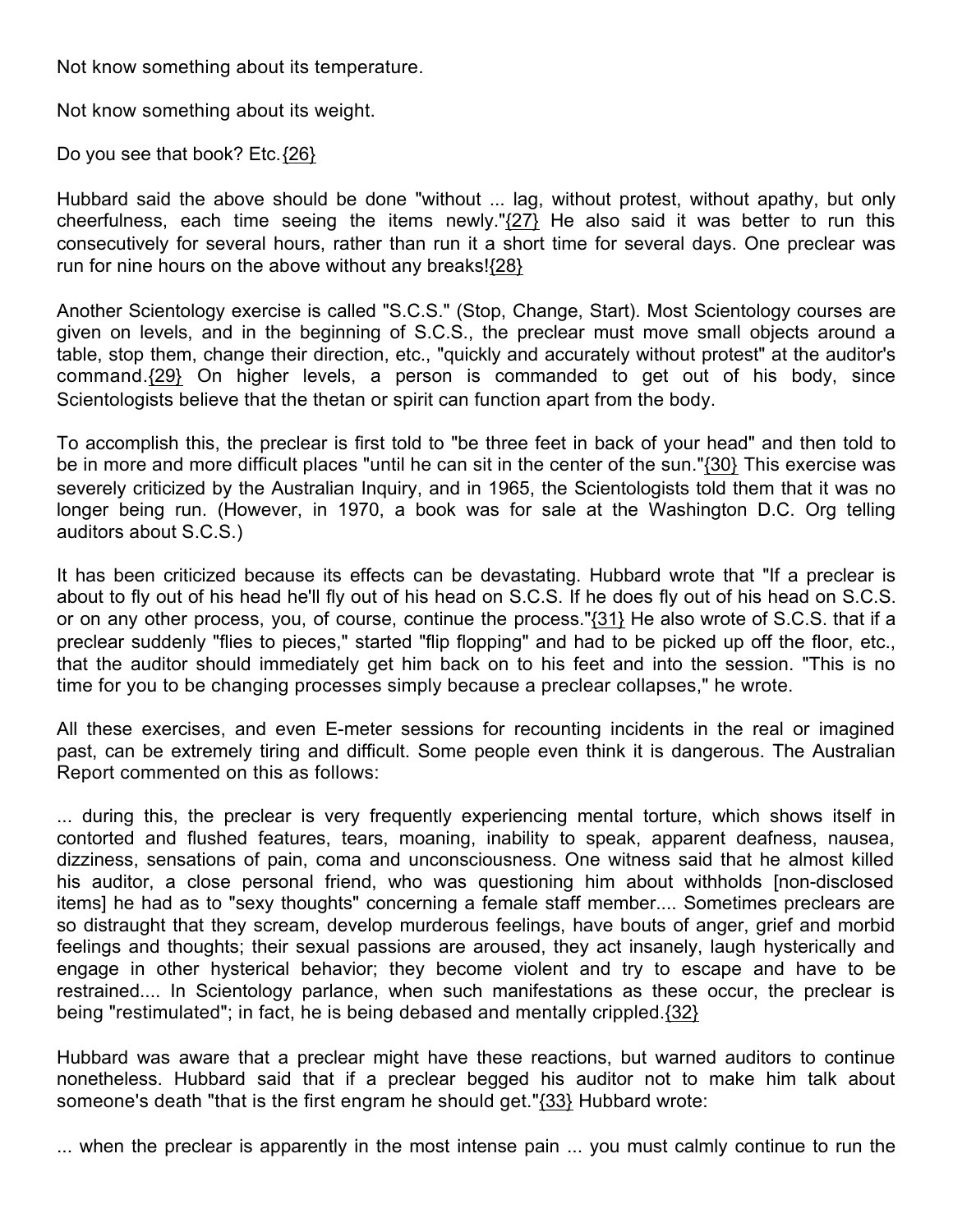incident, asking for any phrases connected with the incident, and picking up all sounds, sense of touch, and kinesthesia as they appear.... And then, when the incident seems to be over, and the pain has subsided, command the somatic strip to go to the beginning of the incident and roll it again! ... Pay no attention to any efforts he may make to avoid going through a second or third time.{34}

Perhaps it is not surprising that S.C.S. has sometimes been given as punishment -- and one person said he had been "sentenced" to S.C.S. for twenty-five hours for some infraction.{35}

The Australian Report devoted an entire chapter to another danger they saw in these sessions - hypnosis. They concluded that these various exercises were a type of hypnosis. To support their hypothesis, they listed every aspect of the Scientology auditing session along with its hypnotic counterpart. They also mentioned the fact that Hubbard admits he was "schooled in hypnotism and mysticism" although Hubbard claims he doesn't use hypnotic techniques.

The Australian Report concluded that Hubbard *does* use hypnotic techniques but that he has simply changed the name of various hypnotic phenomena to names of his own invention. The report pointed out that it was a common practice for Scientology auditors to ask the preclear at the end of the session whether he had achieved his goals and was satisfied with that session.

Since they believed that the auditor was asking these questions when the preclear was coming out of a "hypnotic trance," while the "hypnotic rapport" with the auditor was in effect, the post hypnotic suggestions helped the preclear to believe that the goals had been obtained and that the session was successful. After the session was over, the "suggestion" that the session was a success could still persist. The Scientologists believe these exercises have helped them, while the Australian Inquiry concluded they've been used to hypnotize them.{36}

### **Citations & Notes**

- $\{1\}$  first quote  $[6]$
- {2} quote by Burroughs on secrecy & Newton [187]
- {3} quote by Burroughs on nonsecrecy [130a]
- {4} must be Scientologist to know what happens, etc.; quote on physicist [187]
- {5} showing preclear room [130a, 261]
- {6} removing ring [130a, 139]
- {7} needle floats [130a]
- {8} man who laughed for two days [6]
- {9} remember grief anger; get date [130a]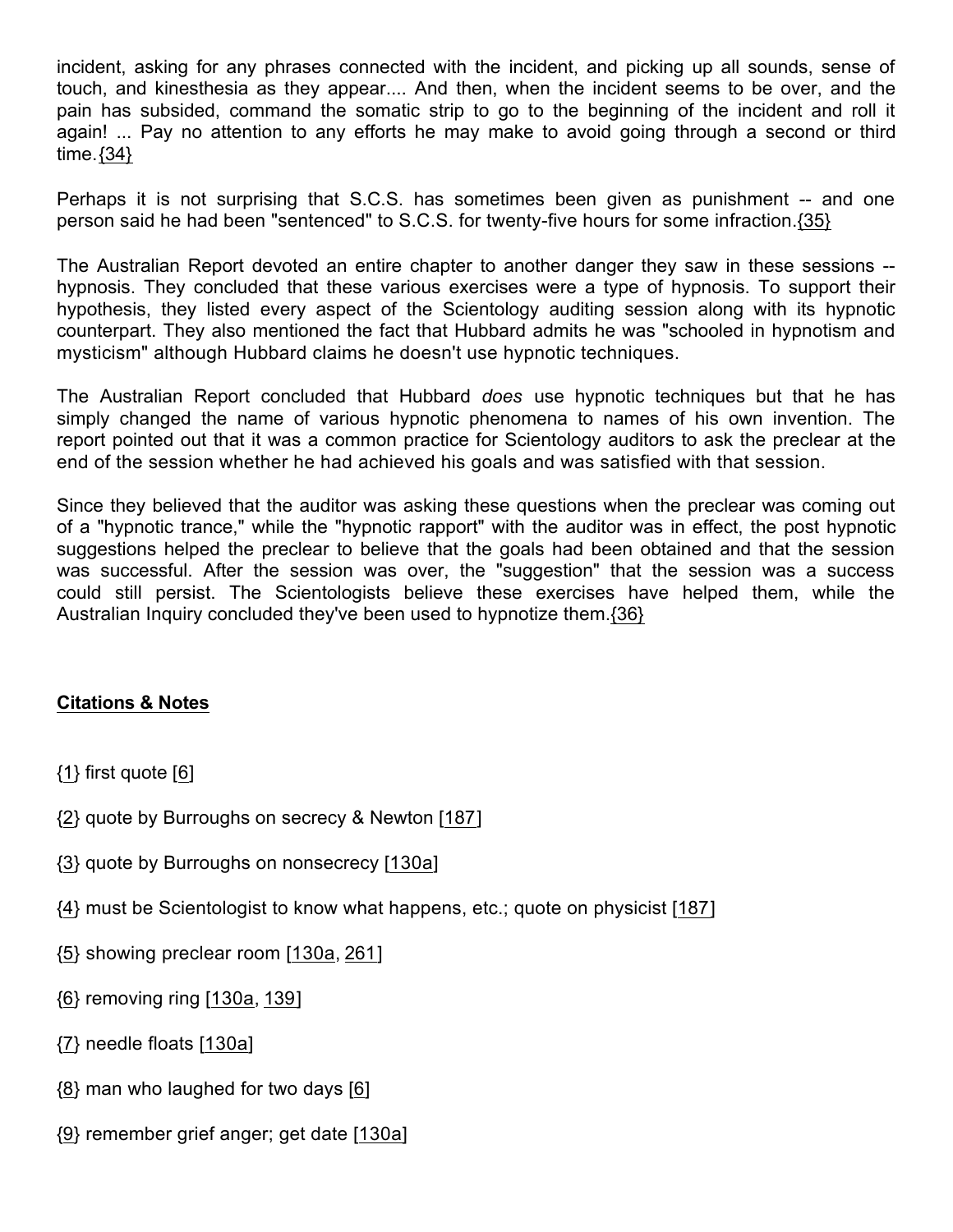- {10} repeat story from beginning [6, 103a]
- {11} focus on objects [261]
- {12} "tell me I am no longer auditing you" [261]
- {13} problems of comparable magnitude or lie about it [158]
- {14} invent worse problem [16]
- {15} running a father [20]
- {16} Scientology questions [14, 139]
- {17} putting things in wrong time or place [252]
- {18} Lie in bed; raise abilities [16]
- {19} kicked out of hospital [36]
- ${20}$  drunk helped  $[16]$
- {21} exercises in first course [111, 178]
- {22} policeman in Scientology [142]
- {23} purpose of exercises [111, 277]
- {24} holding corners [142]
- {25} confronting elbow [14]
- {26} book and bottle [261]
- {27} Hubbard quote on book and bottle [272]
- {28} persons run for 9 hours [261]
- {29} SCS move objects [158]
- {30} get in back of head and sun [261]
- {31} Hubbard quotes on SCS [16]
- {32} Australian Report opinion of treatment [261]
- {33} Hubbard says talk about death [6]
- {34} Hubbard quote on intense pain [4]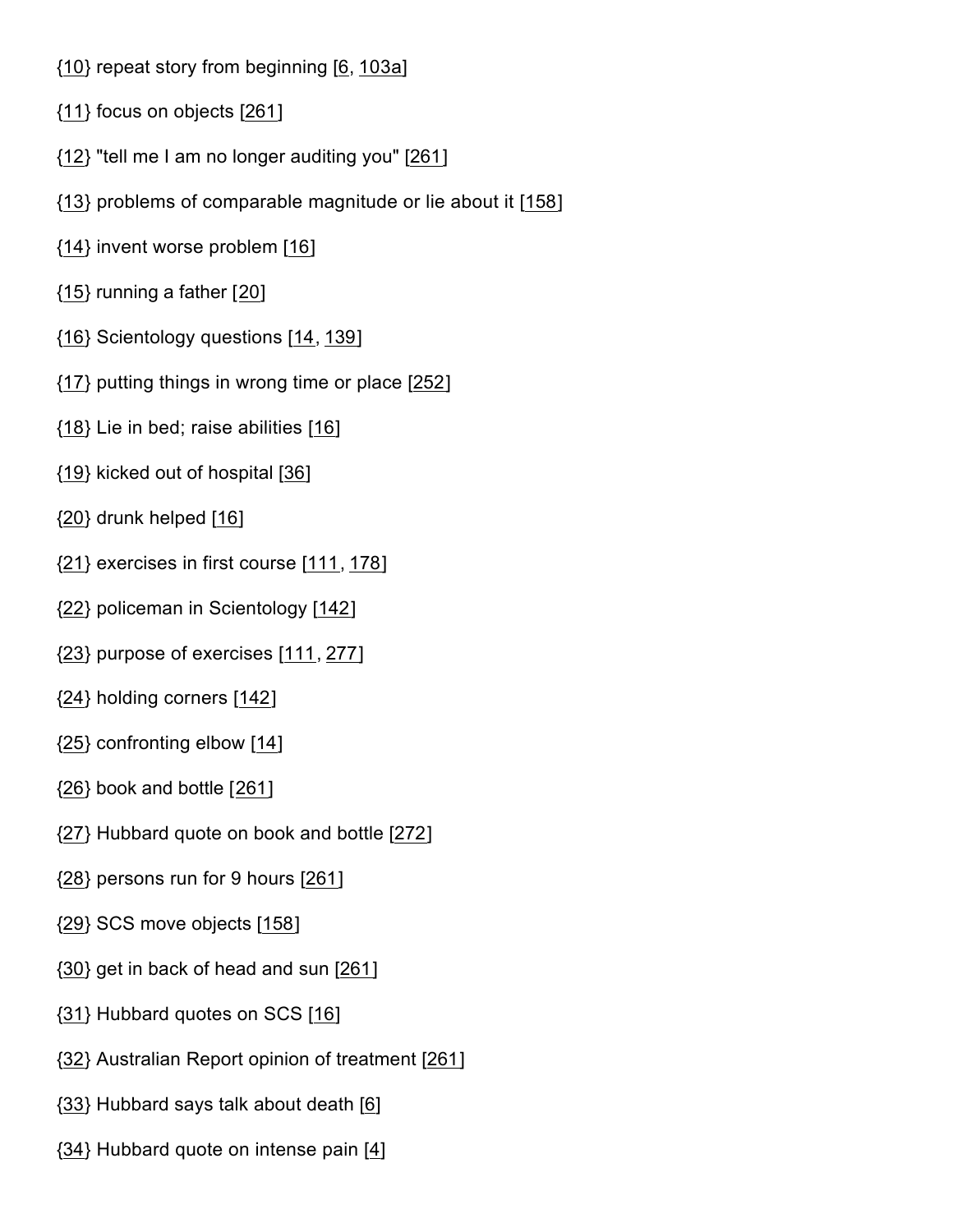{35} person sentenced to SCS [261]

{36} Hubbard studied hypnotism; Scientology is hypnotism & post hypnotic suggestion [261]

## **Extraneous citation notes:**

- ${37}$  able more able  $[102]$
- {38} raise abilities [255]
- {39} lit claims to cure [261]
- {40} Vitamin E [229]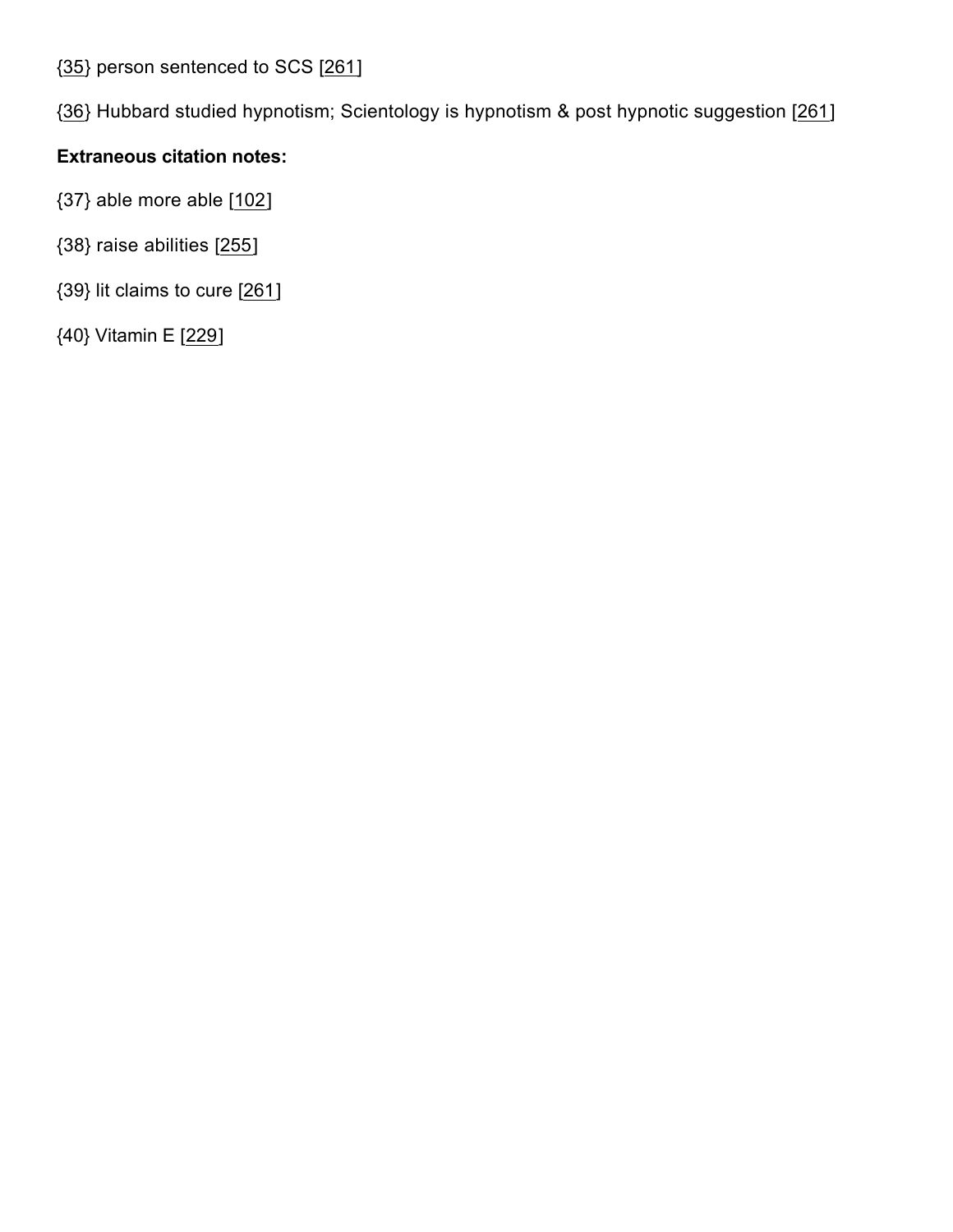# **Chapter 18 The E-Meter**

*The E-meter is never wrong. It sees all; it knows all. It tells everything.*

-- L. Ron Hubbard{1}

An important part of a Scientology auditing session is the E-meter. It lures people into Scientology and, for some, gives a scientific basis to the methods used. Scientologists are accepted or expelled according to its revelations. It helps to extract the Scientologists' most intimate secrets and confessions, including those of a sexual and criminal nature. It helps to determine the length, intensity and nature of the auditing session. It helps to determine the date and details of their present problems and their past lives.

In fact, the E-meter often determines whether they have had past lives. If someone believes he hasn't lived before, but the E-meter does not respond to a date in the person's current life, then he is led to believe that the event must have happened in a past one.

The E-meter or *electroencephaloneuromentimograph* is about ten inches by six inches by two inches{2} and its appearance was described by one reporter as a "cross between a car speedometer and a practical joker's electric shock machine."{3} Hubbard usually refers to its inventor as "Mathison" and Scientologists will tell you it was invented by Olin Mathison;{4} actually it was invented by *Volney* Mathison,{5} a chiropractor.{6}

To buy the machine at an Org costs about \$162; in 1963 the government determined that it cost only \$12.50 to make, and that the Scientology organizations bought it wholesale for \$47.{7}

Even at this price, the Scientologists and Hubbard will tell you that it's infallible. It is said that it never fails to pick out the date on which an incident occurred. Scientologists will tell you to the exact second when something happened to them a trillions of years ago.

Apparently, it is less than perfect in picking dates in their current life. Its failure in this task is what caused author Alan Levy, who wrote a piece on Scientology for *Life* magazine, to become disenchanted with the organization. (Along with the fact that his New York contract said Grades V-VII would cost him \$390 at Saint Hill, but when he got there he discovered it was \$3,150 "plus living expenses.")

Alan Levy's problems in Scientology started when he was told to use the E-meter to locate the date on which he had a fight with his wife. (Present one, current life.) Without the meter, he knew the year was 1958, and that it was a Sunday morning in March.

Although he suggested to his auditor that they consult a calendar, he was told, "There's no need for that.... The E-meter will find out for us." The meter "found out" that the fight occurred on March 18. But when Alan Levy checked an almanac at a bookstore in East Grinstead, he discovered that March 18, 1958 fell on *Tuesday*, not Sunday.

It seems pathetic to me still, and terribly precarious, that my failure to perform so simple a journalistic chore -- under other circumstances I would have automatically looked up the date --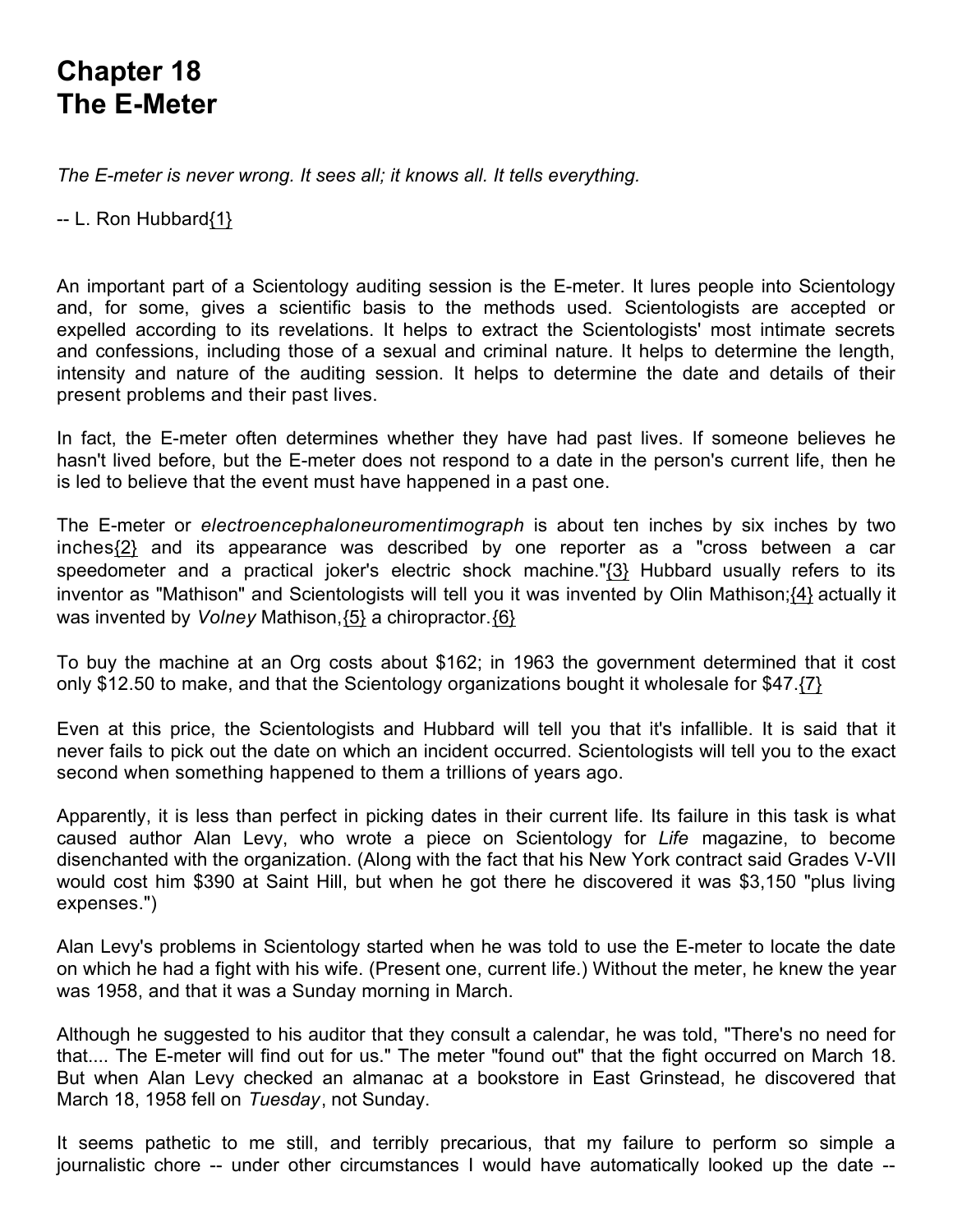could have kept me half tied to Scientology, the deep-probing auditing sessions and the damned E-meter.... I am sure that among the millions of words ... [Hubbard] has written, there are some to convince me that the engram I unlocked *did* happen on a Tuesday -- in another life -- or that March 18 *did* fall on a Sunday when I was in the womb. But thankfully it no longer matters.

A number of government witnesses in the Food and Drug Administration's case against the meter also agreed that its functioning was considerably less than perfect. George Montgomery, Chief of the Measurement Engineering Division of the National Bureau of Standards, and Dr. John I. Lacey, Chairman of the Department of Psychophysiology and Neurophysiology at Fels Research Institute in Yellow Springs, stated that the E-meter "failed to meet the commonly accepted criterion by which such an instrument is judged."

This was because:{8}

1. The E-meter has no device to control the constancy of current.

2. Holding a can in the hand permits great variations in the area of the skin in contact with the metal electrodes, and would allow great variation in the amount of actively sweaty tissue that is in contact with it.

- 3. The instrument is subject to polarization.
- 4. It is not a quantitative instrument due to uncontrollable variations in skin contact and current.

These experts also explained that the machine was not really a measure of skin resistance at all, but partially a reading of how firmly the individual was grasping the can; if the person squeezed the can, there was more contact, and apparent skin resistance would drop. If he held the cans loosely, the apparent skin resistance would simply increase.

Scientologists, on the other hand, claim that the E-meter is so sensitive that it will react not only when a person is holding onto it, but also when it is placed on a tomato -- garden variety that is. While some people would view this as an argument *against* the meter, Scientologists feel that this proves its validity and that it also supports their hypothesis that plants have feelings like humans.{9}

Scientologists have admirably gone to the trouble to research a number of experiments in this field and have presented them to the public in their newspapers and press releases. {10} These experiments were as follows:

1. Dr. Erwin Kapphan, in Zurich, "using a sensitive version of the skin galvanometer" ("similar to the E-meter used in Scientology confessionals" said the press release) showed that a tomato, when pierced with a nail, showed "definite emotional anxiety reactions" similar to those of humans. Kapphan also said that "plants only catch a disease or blight if they are already thinking of dying."

2. Dr. Bernard Grad, at McGill University in Montreal, conducted the experiments which showed that plants fertilized by a solution that had been given a flow of attention by a well-known faith healer with acknowledged extrasensory powers grew significantly faster and bigger than other plants.

3. Dr. Rex Standord, of Duke University showed that plants which are shown love, affection and lots of warm attention grow "demonstrably faster and bigger."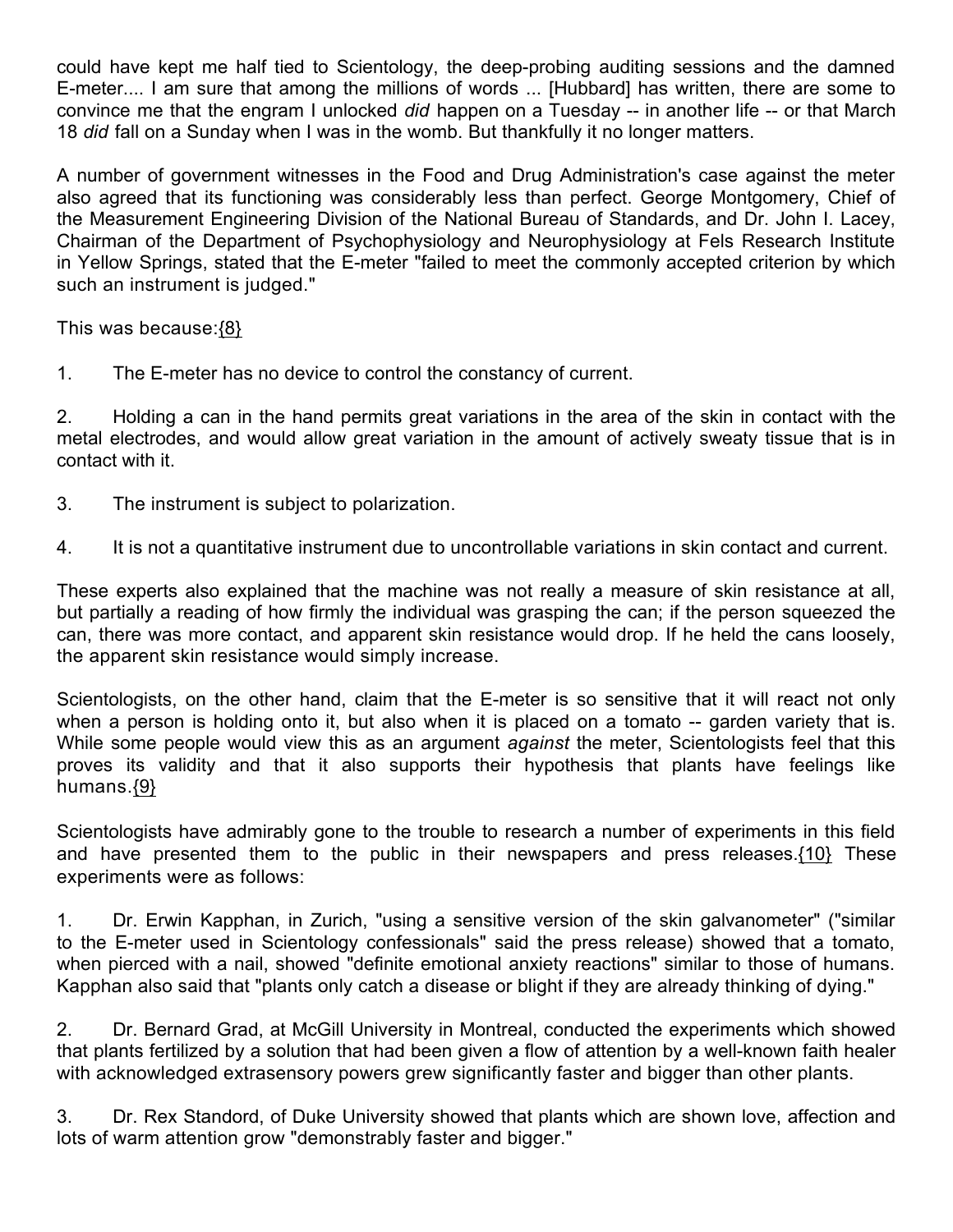The press release contained no information about the statistical levels of significance of these experiments, or even how the experiments were carried out (for example, how did they give "love" or a "flow of attention" to a plant?) nor how the results were analyzed (how does a tomato show "definite emotional anxiety reactions"? etc.) They simply stated, in a rather unscientific but sincere manner, that three experiments proved beyond doubt that Hubbard's theory (and by extension, the E-meter) was valid. "After ten years of ridicule for his theory ... L. Ron Hubbard has finally been vindicated ... totally validated ... it was about time."{11}

The reader may decide for himself whether the E-meter proves that plants feel pain, have emotional anxiety reactions, grow faster when given a flow of attention by a faith healer, etc., -- or whether to accept the word of the chairman of the Department of Psychophysiology and Neurophysiology at one institute and the Chief of the Medical Engineering Division that the E-meter is not an accurate instrument for measuring the flow of electricity.

But if you choose the latter, just remember that you cannot argue your position with the Scientologists. They claim that the E-meter registers the thetan, which they believe may have an electrical voltage,{12} and since no non-Scientologist has ever seen a thetan, much less checked it for electricity, how can anyone possibly disprove this theory?

### **Citations & Notes**

- {1} first quote [7]
- {2} size of meter [261]
- {3} car speedometer [202]
- {4} Olin Mathison [136, 30, 277]
- {5} Volney Mathison [254]
- {6} chiropractor [277]
- {7} cost of meter really [254, 255]
- {8} gov & Dr.'s claims against E-meter [254]
- {9} plants have feelings [65a]
- {10} 3 experiments [166, 57]
- {11} Scientology statement about Hubbard validation [66]
- {12} electrical flow of thetan [261]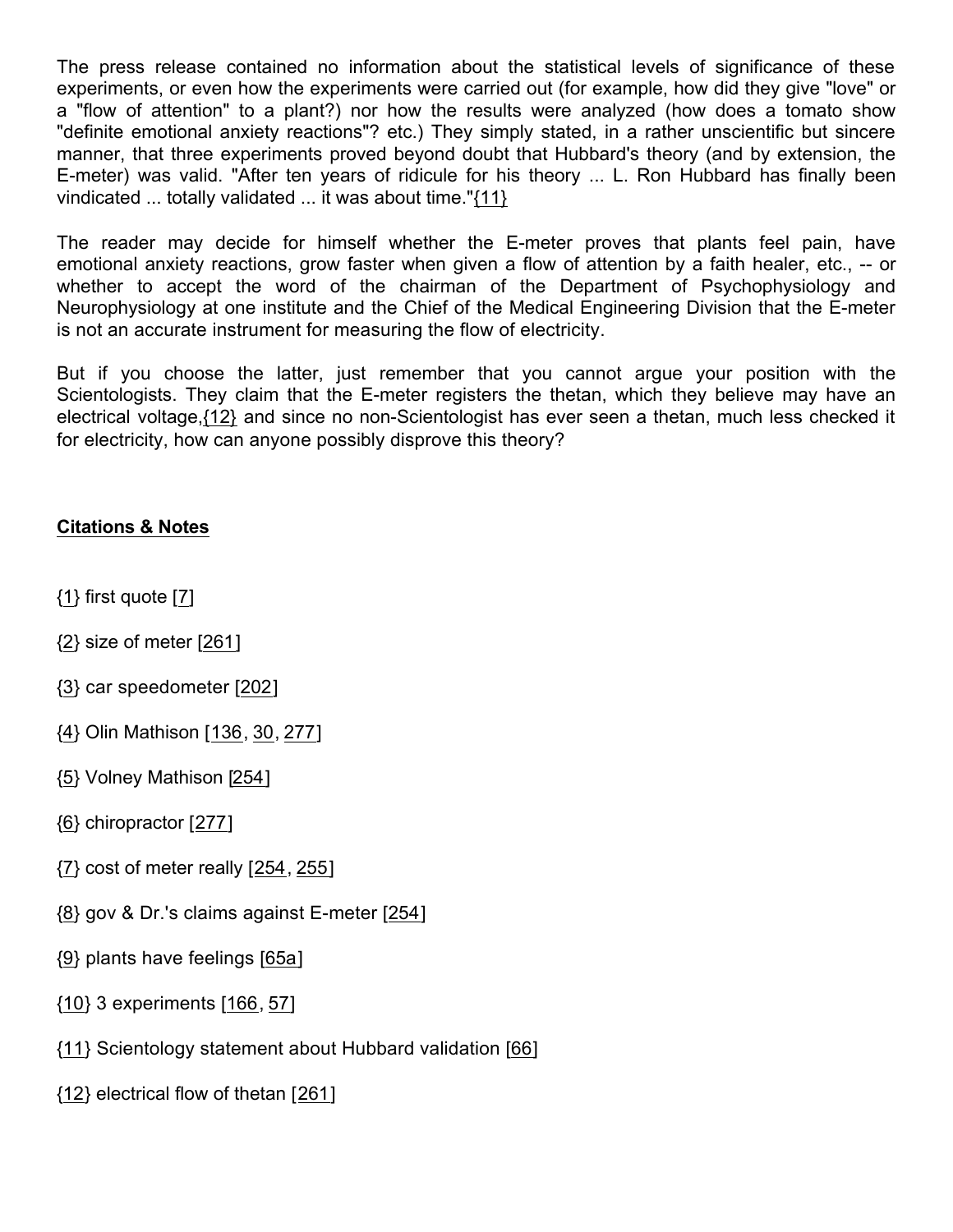# **Chapter 19 The High Cost of Scientology**

*It's the only Church I've ever seen with a cashier's booth.*

-- a woman who quit after one session. -- *Time*{1}

When people first enter this exciting world of the totally free, they rarely realize just how expensive it is going to be. After all, the first course costs only \$15, and for that price one gets close to sixteen hours of Scientology. What people usually don't realize is that they will never see this \$1-an-hour rate again. Later it'll be more like \$25, and sometimes more. One man who paid \$1,200 in advance for a 50 hour course completed it in 20 minutes, which meant he spent about \$1 *a second* for auditing.{2}

Scientology has two goals, and two types of courses to match: "auditing" people or "processing"; and teaching people to audit others or "training." The first series on the Hubbard hierarchy, auditing or processing, consists of several courses or grades, which enable a "preclear" to become a "clear." If each course is taken separately, it costs approximately (the prices are always changing) *\$750* just to go from O-IV grade, *\$500* for the next one, *\$1,200* for Grade V ("Power Processes"), *\$775* for Grade VI, *\$600* for "Solo" (in which you audit yourself) and finally *\$800* for the final "clear" or a total of approximately *\$4,625*, although package deals bring the price down a bit lower.

But that's not all, since one can also go eight levels beyond "clear"to achieve the state of "Operating Thetan VIII" -- for only *\$2,850* more.{3} An Operating Thetan, by the way, is someone who can function apart from his body,{4} and OTs (Operating Thetans) are said to be able to lift telephones off the hook in another room and read books while some distance away from them.{5} The value of this accomplishment may not be readily apparent, but one practical Scientologist claimed she could visit her parents in Texas while her body remained in Washington, D.C.{6} Fortunately for the travel industry, not too many Scientologists can do this.

But processing or auditing is only half the story. Scientology also trains its followers to audit others.To qualify for this doesn't even require a high school education -- just *another* prescribed series of Scientology courses. {7} Scientologists generally suggest people start with this series, and, in fact, unless specifically asked, they don't even tell them about the prices of the other group until later.

This second group starts at a modest \$15 for the first course, \$30 for the next, \$45 for the third, and then suddenly leaps to their more typical rate of \$1,300.{8} It generally takes at least a couple of months to become an auditor, although Scientologists have boasted that they can train some people to become auditors "in less than twenty minutes."{9} Those who wish to take more courses must go to the special Scientology academies in Los Angeles, Scotland or Saint Hill and pay additional expenses for room, board, books, equipment and transportation besides.{10}

In addition to the price of the courses, there are many other expenses. A Scientologist must buy many of Hubbard's books, and often attend special lectures or Congresses, which usually run tapes of Hubbard, or speeches by top Scientologists. In addition, a Scientologist may take extra auditing (at about \$25 a session) or additional courses that are outside of the prescribed levels of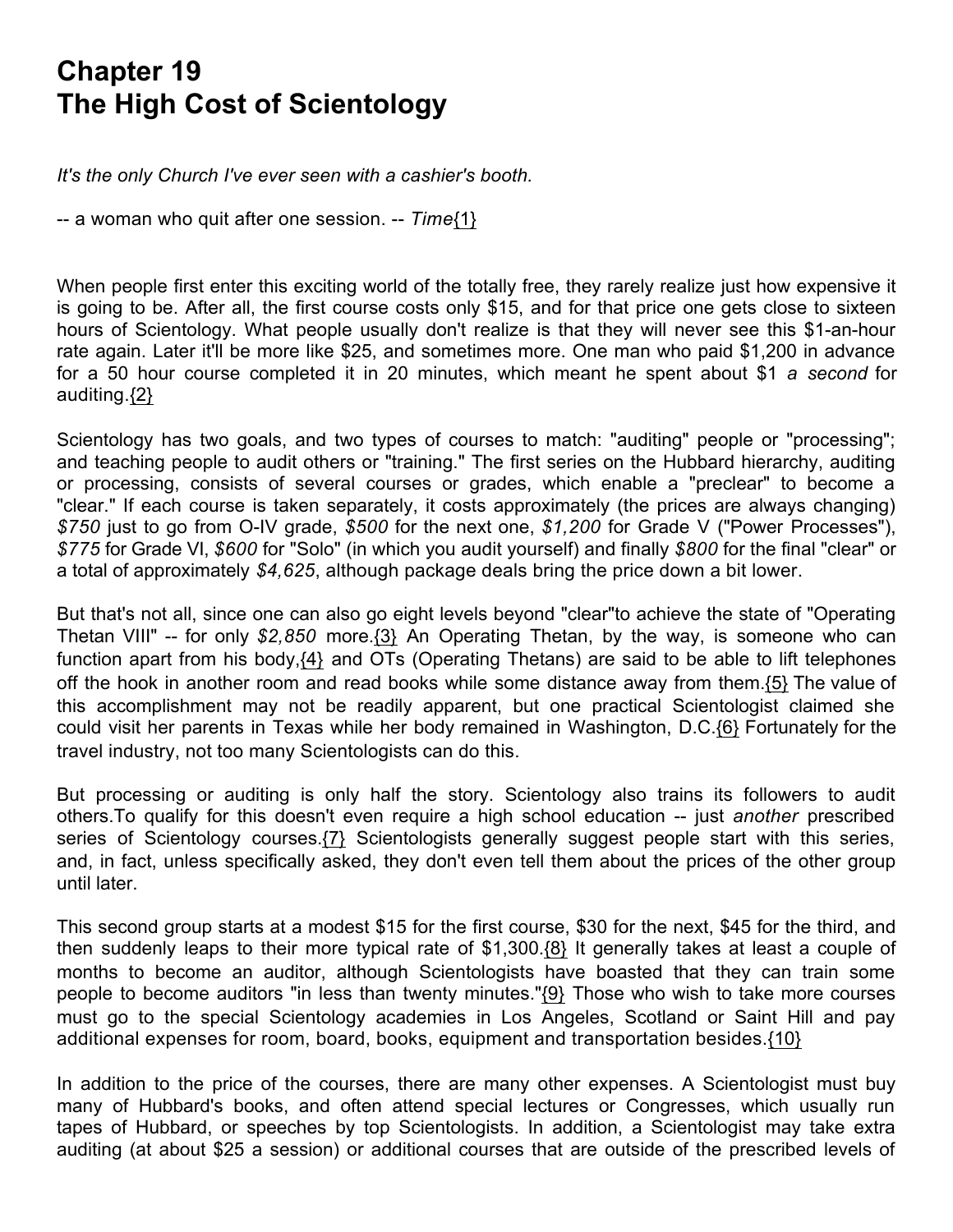treatment or training.{11}

For example a number of the Orgs used to offer a special "Money Processing Course" which was supposed to increase the Scientologist's "money making potential."{12} (This course consisted of having the person think of a number of ways in which he could waste money, probably under the principle that one must find what a preclear can do and then "better that ability.")

If a preclear complained that he couldn't afford the Scientology rates, he was told to take this course for only \$35 to help him learn how to earn more.[\*] The "Money Making Potential" course may have helped many Scientologists but one wonders how. One man who took it said it was so worthwhile, he "made \$5,000" a few days after completing it. When he was pressured to tell how he had done this, he finally admitted that after the course was completed he had gone to a bank and taken the money out on loan.{13}

[\*] *Footnote:*

At one of the Scientology lectures I attended, someone asked "If the goal of Scientology is to help the world, why is it so expensive that very few people in the world can afford to be helped by it?" The person was told that "nothing is expensive when your happiness is at stake," which, of course, did not answer the question.

Usually, the Scientologists will refer to their free "Personal Efficiency Course" as an example of their altruism and proof that they provide Scientology for free for those who can't afford it. They admitted in their United States tax case that the purpose of this course or lecture, however, was to get people to take paying courses.

This becomes painfully apparent in Hubbard's HCO Bulletin of September 29, 1959. "NEVER let anyone simply walk out. Convince him he's loony if he doesn't gain on it because that's the truth ... get the people in fast ... and boot them through to their HAS [Hubbard Apprentice Scientologist course].... And never let a student leave or quit.... If he walks in that door for a free PE, that's it. He doesn't get out except into an individual auditor's hand in the real tough cases, until he's an HAS." This PE "course," by the way, is the first night lecture, film of Hubbard and personality test.{14}

If a Scientologist decides he doesn't want to spend extra money on additional auditing or courses, he may not have a choice in the matter. Scientologists progress at their own speed and are not permitted to continue until the Student Examiner is satisfied that he's mastered the previous lessons.

Thus a Scientologist can be made to take *and pay for* more hours than he originally signed up for at the discretion of the leaders.{15} These extra courses are sometimes given as punishment, and it was said in Parliament that a Scientologist could be made to take additional courses if he tried to leave Scientology or if he questioned the accepted doctrines of the group.{16}

A Scientologist may also discover that Scientology is costing him more money than his original calculations indicated because the courses themselves may change. Hubbard often redefines the levels,{17} and while the motivation is probably sincere, some on the way to a certain level have discovered that they've had to sign up for a whole new series of courses in order to reach their goal.

In addition, after a person has reached a certain level, say clear, the HCO (Hubbard Communications Office) Board of Review can call for a retest at its own discretion after a lapse of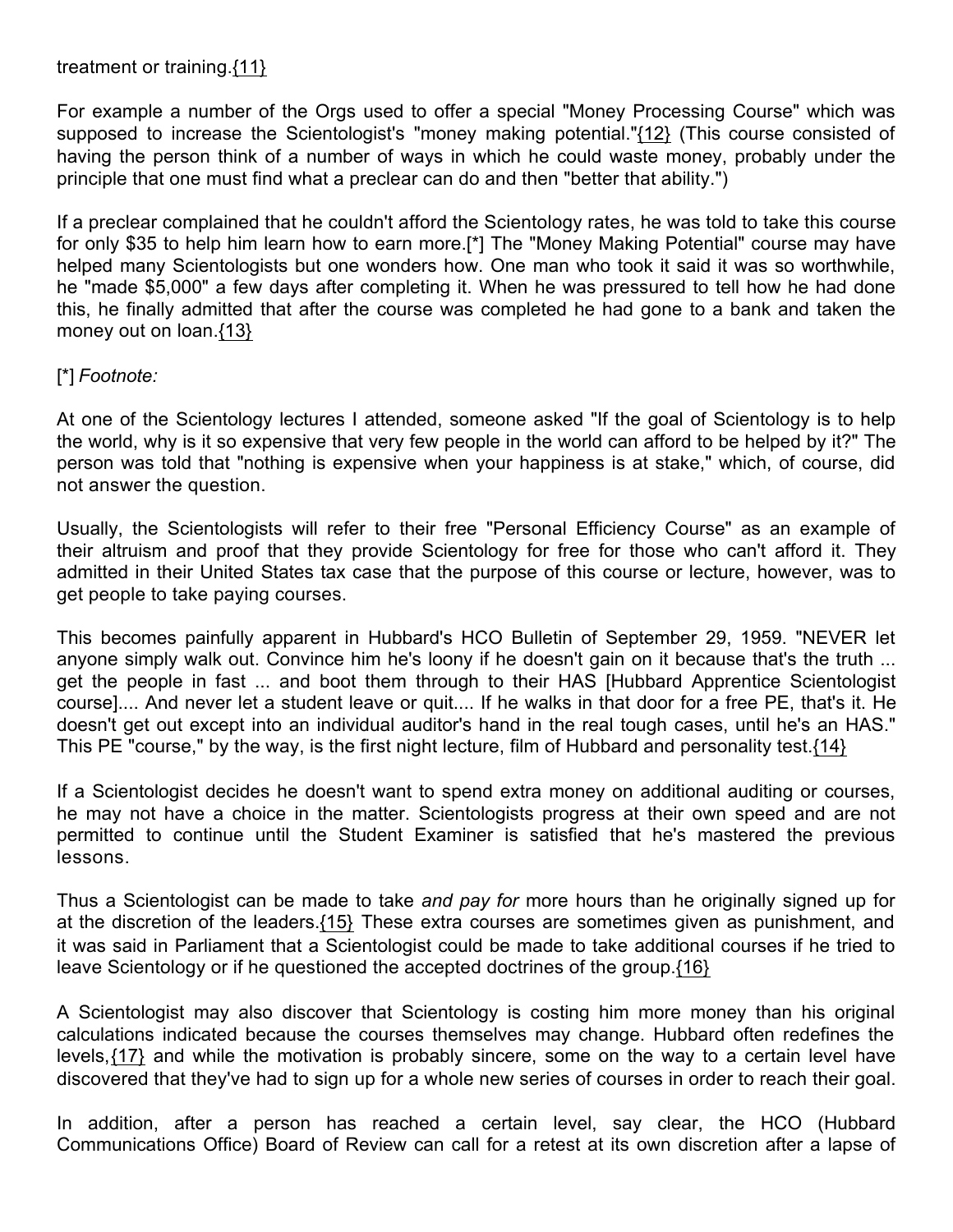time.{18} Whether the person who fails has to take any courses again, or even new ones, is not known.

It's not surprising that a really dedicated Scientologist can easily spend \$15,000{19} in this "world of the totally free," and one wealthy Floridian, who had complained of "nervousness" but was told he was in good health at the Mayo Clinic and Johns Hopkins, spent \$28,000 in Scientology.{20} But most people who join it don't have that kind of money to spend. Many pay for their courses by leaving their jobs{21} and going to work for Scientology in exchange for training units -- often for a small salary besides (\$40 a week for about 40 hours of work in New York).

Those who didn't wish to break completely from their outside contacts, were able to get credit at one time,{22} which the Church extended at six percent interest with a twenty-five percent surcharge returned if the note was paid on time. One person who wrote the Church and said he couldn't pay his bill, was written back not to feel that way because "there's nothing a thetan can't do."{23}

But they haven't always been that kind to debtors. Unpaid notes have been turned over to collection agencies, legal action has been threatened,{24} and debtors and their family have been harassed and intimidated, sometimes quite cruelly as shown in the letter below. This letter was received by a man in the mid-west whose son took \$550 worth of courses but only paid for \$200 of them. The father was then billed for the balance in a letter saying he had "agreed" to pay the other \$350. The father wrote back saying he hadn't "agreed" to any such thing, and reported the Scientologists. On October 13, he received the following threats and accusations from a Scientology Reverend.

Rather than let my lawyers have *all* the fun, I will write to you this once and straighten you out. I have a great urge to beggar you to your last pair of socks, but I will curb the desire a little longer. If you had the wit of a demented swineherd you would have read those pieces of literature I so graciously had sent to you ... do not judge people by yourself. Not everyone is a mass murderer like yourself. Yes, I know quite a bit about you and your various projects during the war. And how do you sleep at night? I hope tis ill.... I am expert at harassment, try me and find out. You are not strong enough. You are not smart enough. You haven't the funds to go through long lengthy court battles. We have. Bigger men than you have done their best to stop us. They failed. So will you because you are a blatant moron in comparison. We joust only with our peers, others -- like you -- we will simply gobble up ... one more word out of you and I'll have you investigated. I might anyway. I have never seen one person yet that resisted Scientology who didn't have a great deal to hide. And you evidently won't look at free books sent to you, so you must, perforce have a great deal to conceal.{25}

The letter continued with more accusations of guilt on the part of the father, along with praise of Scientology and concluded on this ominous note.

If you want to start a Donnybrook, Buddy, wail away; to use the argot of the streets I'll just start my people to work on you and then before long you will be broke, and out of a job and broken in health. Then I can have my nasty little chuckle about you and get back to work.... You won't take long to finish off. I would estimate three weeks. Remember: I am not a mealy mouthed psalm [sic] canting preacher. I am a minister of the Church of Scientology! I am able to heal the sick and I do. But I have other abilities which include a knowledge of men's minds that I will use to crush you to your knees. You or any other wretch that stands in our way. Cause the list is long, but their careers are very short of those that have jousted with us.

The letter, written on the Church of Scientology letterhead, was signed "with the utmost sincerity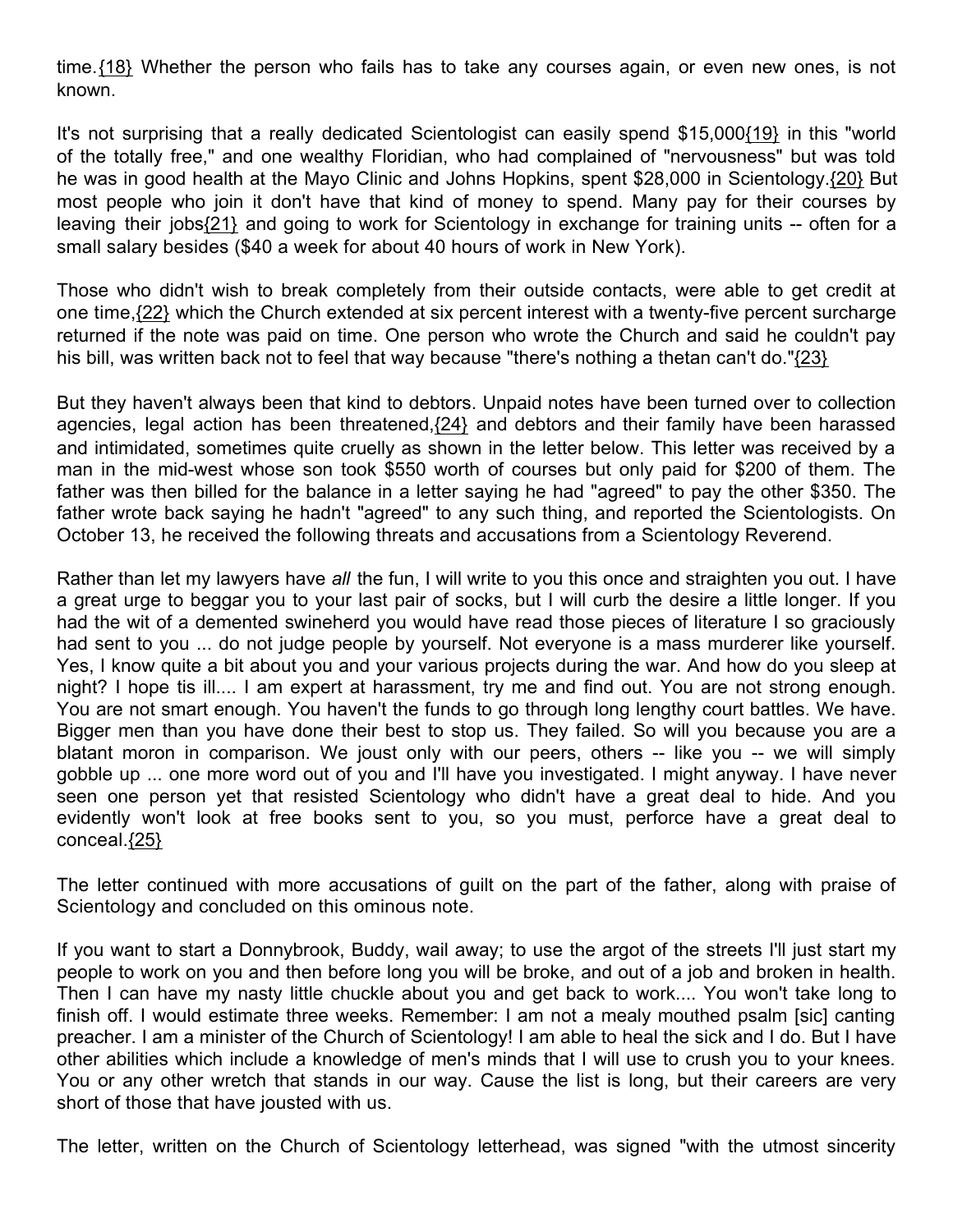possible" by the Reverend Andrew Bagley, Organizational Secretary. There was a short P.S. appended: "Don't reply to this letter. If I want to get in touch with you, I'll be able to find you. Anywhere." P.S. The father paid the bill. P.P.S. His son took approximately \$4,500 worth more courses in Scientology, paying for them himself the next time from a \$5,000 inheritance.{26}

Scientologists get people to pay substantial fees by promising to refund their money if they are dissatisfied with Scientology -- and they are quick to point out that no psychotherapist returns money if therapy proves unsuccessful (although they are just as quick to point out that they are not a form of therapy).{27} In fact, the Scientologists haven't always returned the money either, and have sometimes set up certain conditions that have made it difficult for people to collect.

The person must usually ask for his money within thirty (sometimes ninety) days after the course is completed.{28} Some people have also been made to take the security test before they can get a refund.{29} Others have signed a contract that obligates them to obey their Ethics Officer "in advice given me to facilitate my case progress and that any failure to do so renders this contract null and void without rebate." (The Ethics Officer can, of course, tell them not to ask for their money back, because that would be hindering their progress, and tell them to facilitate it by signing up for more courses instead.{30})

In one case, an Australian woman signed up for three hundred hours of auditing, took 175, and then asked for her money back. The register wrote her back that "the only way out is the way through," in other words, that she would have to take *all 300 hours* before she could leave Scientology and ask for her money back. This could cost her another \$600 which she didn't have, so she wrote them back again. Again they wrote her "I repeat, the only way out is the way through."

The following is a portion of her extremely pathetic reply, listing the emotional and financial difficulties that she felt Scientology was responsible for.

... my situation has in every way worsened under the influence of Scientology.... I have to struggle to even stay awake, and as a consequence, I fear to lose my job and the little security that gives me. It takes a frightful effort not to go to sleep.... I am slow in my work and make mistakes.... I am always exhausted and sometimes can hardly walk along. This is the result I have obtained from spending all my money on something that is claimed to increase alertness and intelligence and generally benefit people....

Under these circumstances it is no help to be told "the way out is the way through." I have no money left for further auditing and no chance of saving any since I barely make ends meet.{31}

When nothing happened, she wrote directly to Hubbard, as do many Scientologists, putting letters in special boxes in the Orgs that say "You can always communicate with Ron."

At the commencement I had a job I liked, which paid me fairly well, and enough money put away to feel reasonably secure. Now I have a job I don't care for, which does not pay so well, my money is largely gone, and instead of being reasonably content I feel that nothing is worth doing, having periods of absolute exhaustion, and look forward to the remaining years of my life with complete hopelessness, as just a dreary round of work, work, work at something I don't care for to earn enough to exist to go on working.

Hubbard referred this letter to the Melbourne Org, where it was diagnosed as a case of "Missed W/H."{32} She was persuaded to undergo twenty-five hours of free processing for her "Missed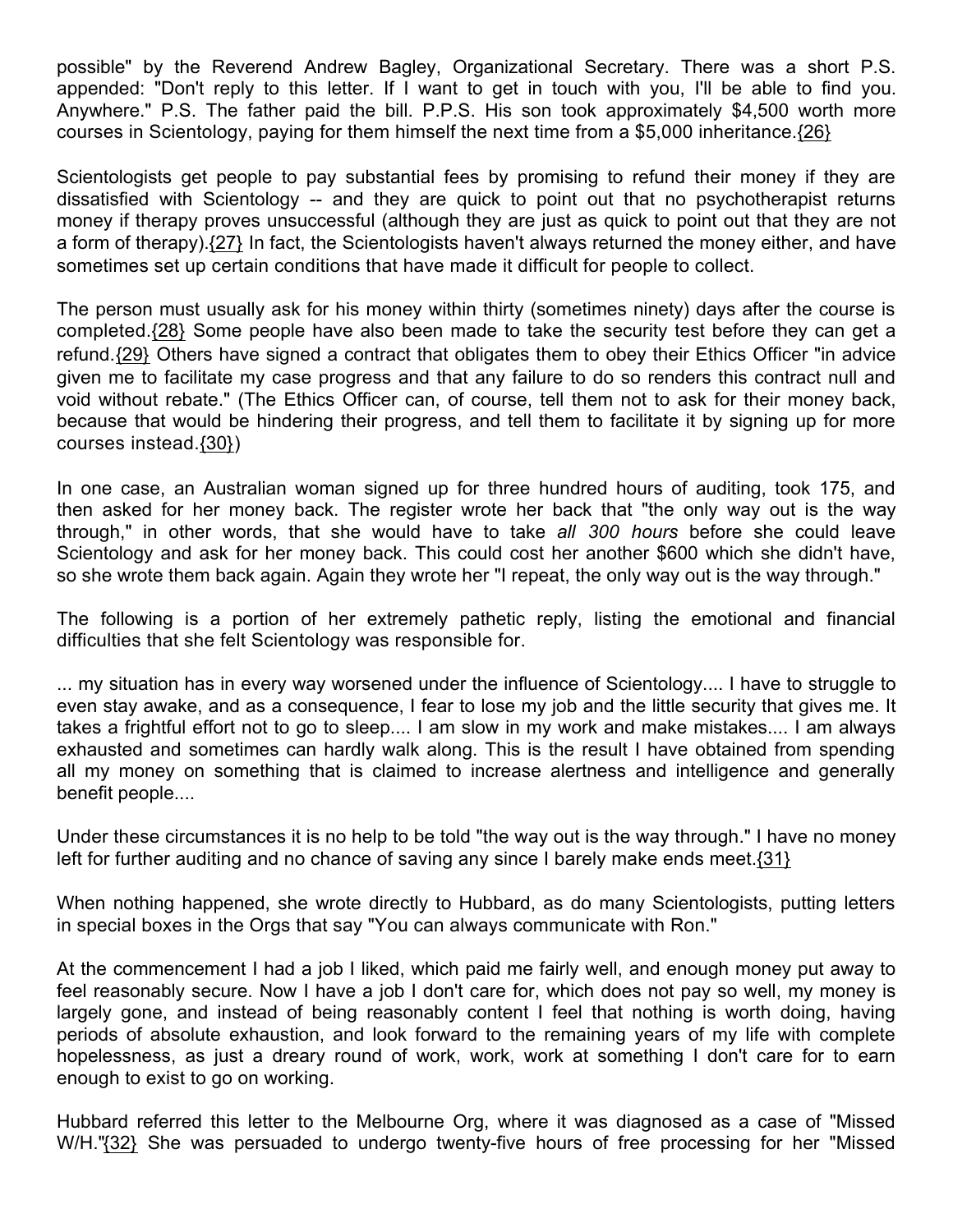withholds." Two years later she was still a Scientologist -- and paying for it.

### **Citations & Notes**

- {1} first quote [156]
- {2} man who paid \$1200 [141a]
- {3} cost of auditing [126, 277]
- {4} thetan function apart from body [254, 261]
- {5} lifting phones; reading books [261]
- {6} girl with family in Texas [256]
- {7} no high school degree [255]
- {8} cost of courses [277, 126]
- {9} time to become auditor [255, 261, 277]
- {10} go to St. Hill [277, 261]
- {11} extra auditing [255]
- {12} Money Processing [277, 278]
- {13} man who took course and borrowed money [277]
- {14} (31) PE course quote [79]
- {15} (14) pay for more courses than planned [97, 255]
- {16} (15) England if he tries to leave [257]
- {17} (16) Hubbard changing courses [255]
- {18} (17) clear can be retested [38]
- {19} (18) \$15,000 [139]
- {20} (19) \$28,000 [142]
- {21} (20) leave jobs [255, 278]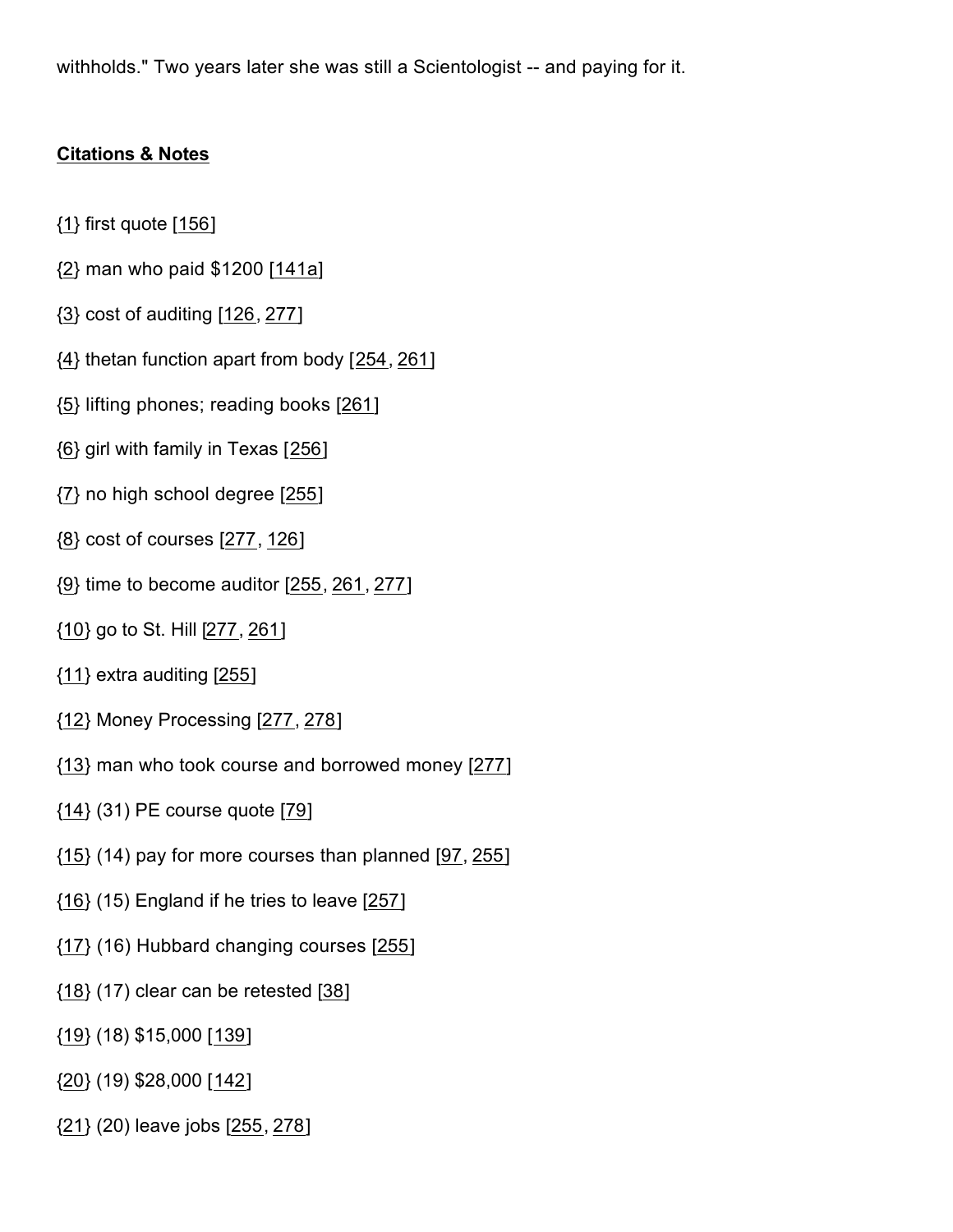{22} (21) credit [255]

- ${23} (22)$  nothing a thetan can't do  $[124]$
- {24} (23) collection agencies; legal action [255]
- {25} (24) Bagley letter [123]
- {26} (25) end of story [273]
- {27} (26) psychiatrists don't refund [277]
- {28} (27) money within 30-90 days [254, 255, 278]
- {29} (28) sec test {before money is refunded} [25]
- {30} (29) ethics officer [141a]
- {31} (30) woman who signed up for 300 hours [261]
- {32} missed W/H [10]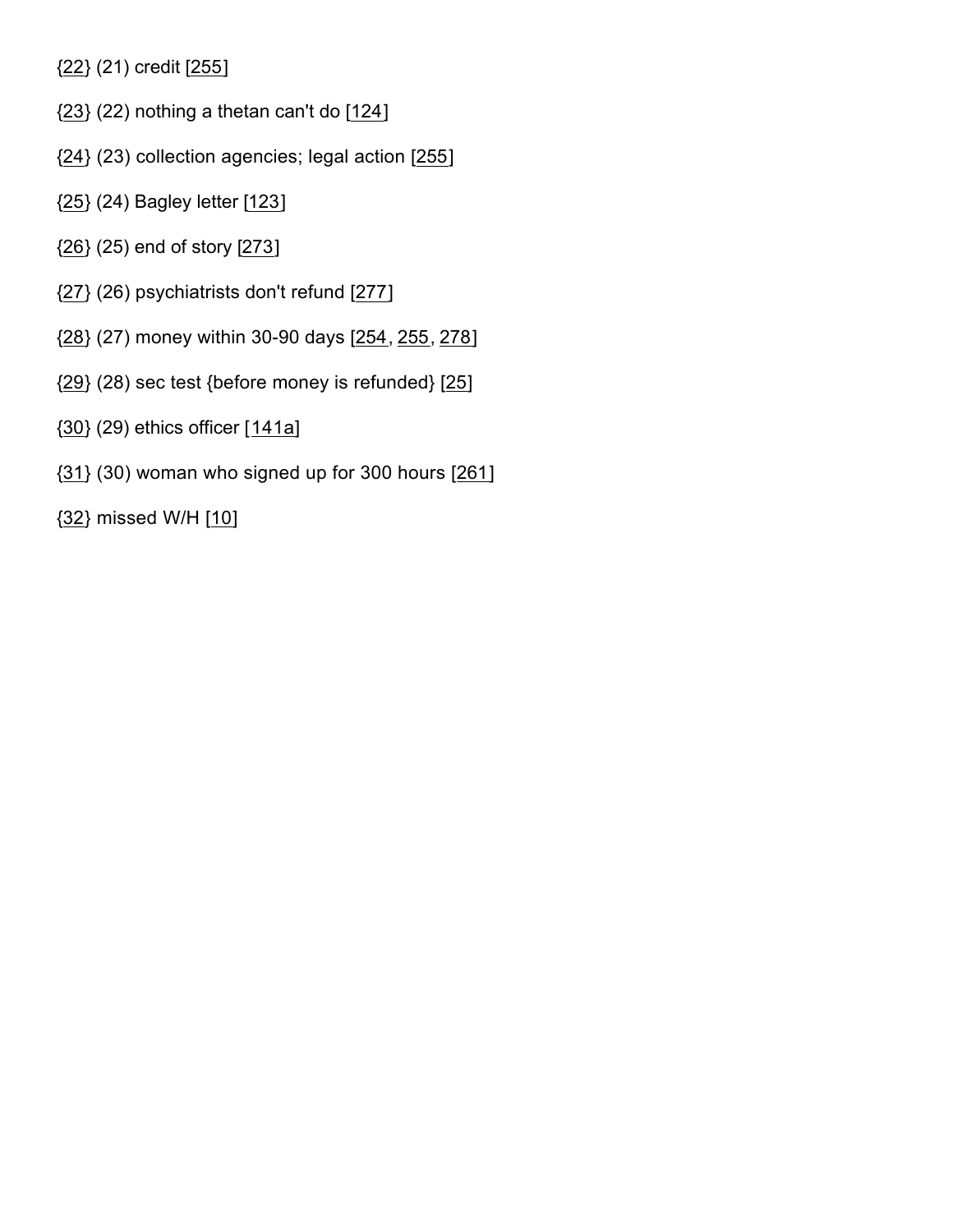# **Chapter 20 The Truth About L. Ron Hubbard**

*For heaven's sake, tell them I'm not God.*

-- L. Ron Hubbard, quoted by Eric Barnes, Public Relations Chief of New York Church of Scientology{1}

Lafayette Ronald Hubbard, born in 1911 in Tilden, Nebraska, is a man of many talents and accomplishments, although not quite as many as he claims. In a number of biographies and autobiographies,{2} both types of which were said to have been written by him, he claims to have been descended from Count de Loup,{3} to be part French and Scotch and to have part of his family come from Little Clacton, Essex. He claims to have been a blood brother of the Pikuni Indians, "fast friends" with Calvin Coolidge Jr., and to be the real life model for the book, play, and movie, *Mister Roberts*.{4}

He also claims to have graduated in mathematics and engineering from Columbian University (a part of George Washington University), sometimes claims to have graduated in civil engineering from George Washington University, to have attended Princeton University (sometimes the Princeton School of Government) and to have gotten a Ph.D. from Sequoia University. He was a prolific writer, a singer, an explorer (and claims to have been a member of the Explorers Club since 1936{5}), a seaman, a Lieutenant in the navy, who was severely injured in the war.

Many of these things are true; for example, his family does come from Little Clacton, Essex, he was a writer, he was an explorer (and a member of the Explorers Club, but since 1940, not 1936 as he claimed), he was severely injured in the war (and in fact was in a lifeboat for many days, badly injuring his body and his eyes in the hot Pacific sun). But there are a number of small unimportant things in his *Brief Biography of L. Ron Hubbard* (which his son claims his father really wrote{6}) that were exposed by the *Daily Mail* in England as false.{7} Because of these errors, it tends to cast suspicion, perhaps unjustly, on the rest.

Actually, most of the "errors" in that biography and others, with the exception of his academic background, were simply sins by omission. Although Hubbard admits he wrote screenplays and westerns, it was in science fiction that he made his mark, a fact he conveniently omitted in his *Brief Biography* and frequently underplayed elsewhere. This is important because a science fiction background is not considered good preparation for the understanding of true scientific phenomena and also because Hubbard wrote so *much* science fiction at one time that it would seem almost impossible that he could have carried on the careful research he claimed he did to formulate Dianetics upon which Scientology is based.

Nonetheless, Hubbard says Dianetics was based on his exhaustive research with 270 subjects,{8} and this research formed the basis of his engram and other theories. A recent article in *Freedom* stated that Hubbard spent thirty-five years researching the mind before Dianetics came out.{9} If this is true, it means that he started researching at the age of three. Generally, Hubbard is content to have people believe he spent twelve years researching Dianetics{10} before coming out with his basic book, *Dianetics: The Modern Science of Mental Health*.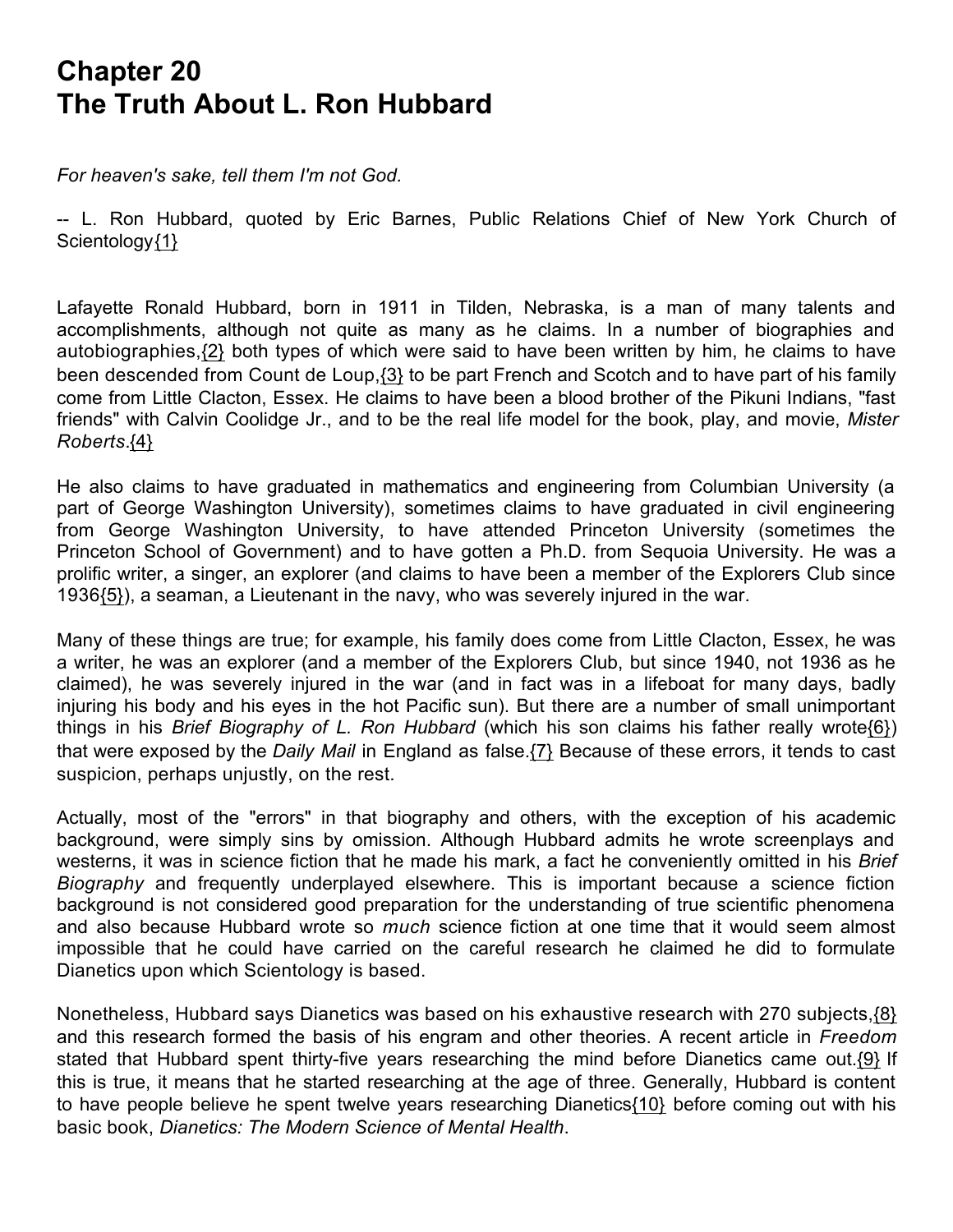He says that the research began with his 1938 book, *Excalibur*, which appears to have been the manuscript he claims was stolen by the Russians. During these twelve years, especially in the last three or four before Dianetics came out, he wrote at least seventy-eight science fiction stories alone (under his name, or the pseudonyms of Rene Lafayette and Kurt Van Strachen){11} not to mention writing in other fields. With all this writing, it's hard to believe he had the time to research those 270 subjects properly (to research them properly would require 540 people; a control group that has not been given the Dianetic treatment should have been included in the sample).

With the exception of his one article on Dianetics published in a science fiction magazine, a cursory examination of Hubbard's other stories shows no indication that his imagination was being applied to the science rather than the fiction. (The one exception is a story written in 1938 called "Her Majesty's Aberration"{12} but it appears that only the title presaged anything that was to come later.)

Another thing that Hubbard was doing at the time -- also apparently not conducive to Dianetics research, and also an item he failed to mention in his "autobiographies" -- was that he was possibly practicing black magic. {13} Alexander Mitchell, who writes for the *Sunday Times* in England, claimed that Hubbard was once practicing witchcraft with John Parsons, who joined the American branch of the cult of Aleister Crowley, the reknowned sorcerer and mystic.

Parsons got Hubbard to act as a high priest during a number of rituals, during which time Parsons had sexual relations with his girl friend, Betty, who was also allegedly having relations with Hubbard. Hubbard seemed unconcerned about the competition, though, since Mitchell wrote that in the "climax" of the ritual, he allegedly "worked" his two subjects into a "sexual frenzy."

In addition to these sexual unions, there seems to have been some pooling of finances on a business partnership. Parsons was believed to have invested \$17,000, Hubbard about \$10,000, and Parson's girl friend Betty nothing. But it was said that Hubbard used about \$10,000 of this to buy a yacht, while his friend Parsons was "living at rock bottom and I mean *rock bottom*," according to another cult member. Aleister Crowley cabled his United States office that he "suspected" that Hubbard was playing a "confidence trick" since Parsons had given away his girl friend and his money to Hubbard.

Eventually Parsons did recover the yacht, describing how in a letter to Crowley, reprinted by the *Sunday Times*.

Hubbard attempted to escape me by sailing at 5 P.M. and performed a full invocation to Bartzabel within the circle at 8 P.M. (a curse). At the same time, however, his ship was struck by a sudden squall off the coast which ripped off his sails and forced him back to port where I took the boat in custody.

All this happened after the war, at approximately the time when Hubbard claimed he had resumed his studies of Dianetics.

In his biographies Hubbard conveniently omitted or altered his educational qualifications. In his *Brief Biography*, he said he had graduated from Columbian University and in *Who's Who in the Southwest* (they claim he supplied the data) he said he graduated in Civil Engineering from George Washington University. (He has sometimes used a C.E. after his name.) Hubbard has even dedicated one of his books to his "instructors in atomic and molecular phenomenon, mathematics and the humanities at George Washington University and at Princeton,"{14} and in his *Brief Biography* he said he "excelled in but thoroughly detested his subjects."{15}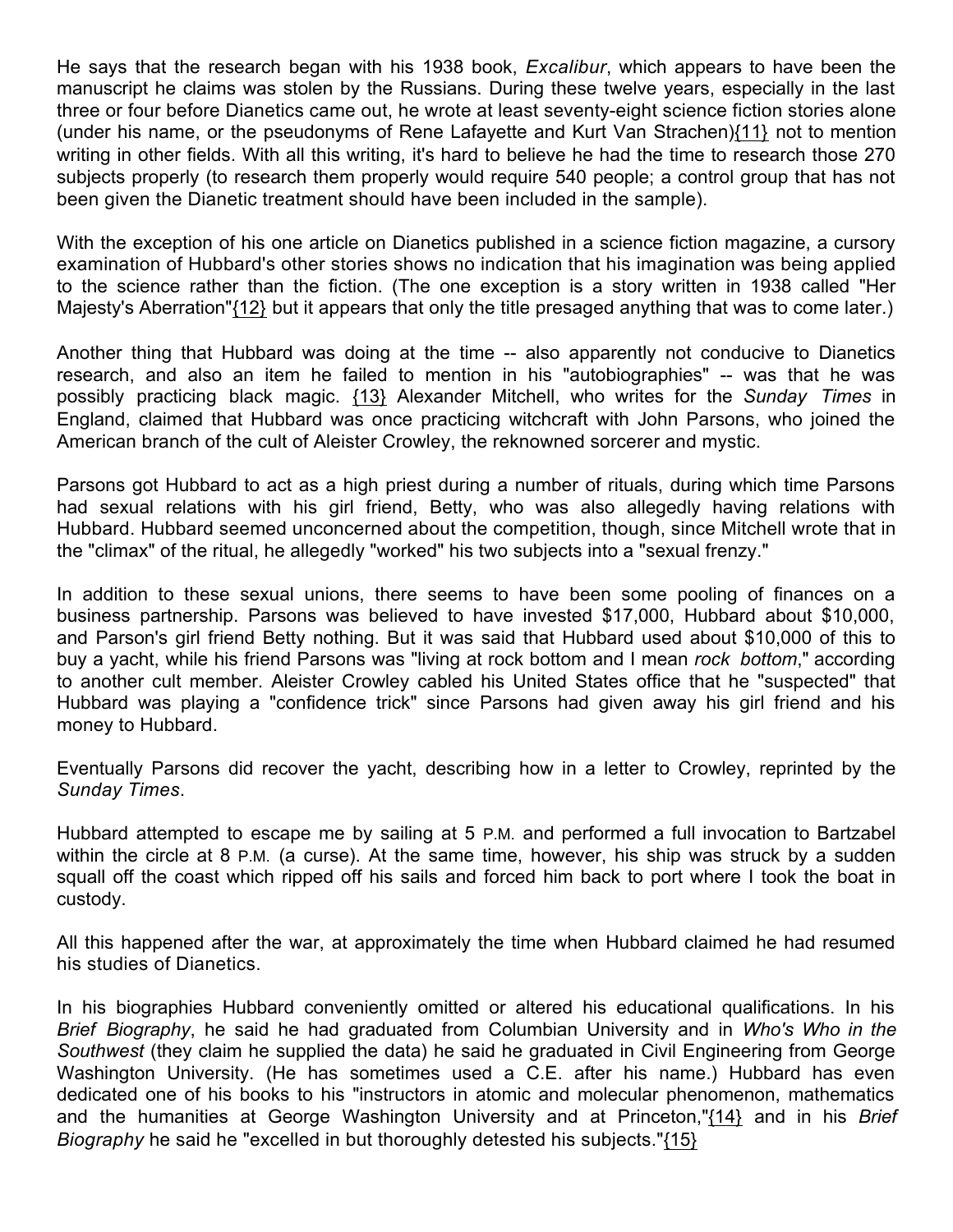Actually his grades were appallingly low.{16} Although he did do well in his engineering and English courses, the man who frequently calls himself a nuclear physicist got a D in one physics course, an E in another, and in the atomic and molecular physics courses that he most often emphasizes (to the degree of thanking his instructors for it), he received an F.{17} With those grades, along with similar ones in mathematics, it is not surprising that Hubbard was placed on probation after his first year in college and didn't return for his second -- and of course never received the degrees that he claims he has.{18}

As for the Princeton School of Government that he says he attended, it was the Princeton School of *Military* Government,{19} and he went there only three months in what was possibly a war service course.{20}

Hubbard also claims to have a Ph.D. from Sequoia University.{21} Sequoia was originally called the College of Drugless Healing, and might have been called the College of Instant Learning, since it has been traced by the United States government to a residential dwelling in Los Angeles which operated through a post office box and delivered mail order doctorates without the formality of exams, or for that matter, of classroom attendance.

In fact, Hubbard didn't even have to *pay* for that degree -- it was an Honorary Degree{22} for his work in Dianetics. A Harvard student discovered that Hubbard was also on the staff of the school; might Sequoia be another name for one of Hubbard's own establishments?{23} (Hubbard's establishments have variously been called Hubbard College, Hubbard International School for Children, The Apostolic Church of Theological Scientologists, The Academy of Religious Arts and Sciences, Church of American Science, Church of the New Faith, Scientology Consultants for Industrial Efficiency, National Academy for American Psychology.{24})

Nonetheless, Hubbard apparently considered this "doctorate" to be significant because he renounced it in a public notice:

I, L. Ron Hubbard of Saint Hill Manor East Grinstead Sussex having reviewed the damage being done in our society with nuclear physics and psychiatry by persons calling themselves "Doctors" do hereby resign in protest my university degree as a Doctor of Philosophy (Ph.D.) anticipating an early public outcry against anyone called "Doctor" and although not in any way connected with bombs or "psychiatric treatment" or treatment of such and interested only and always in philosophy and the total freedom of the human spirit, I wish no association of any kind with these persons and so do publicly declare and request my friends and the public not to refer to me in any way with this title.{25}

Even so, Hubbard is referred to as "doctor," has used the title himself, and he does indeed have a D. Scn., or Doctor of Scientology. But that even this degree is haphazardly awarded became apparent when Hubbard's son, L. Ron Hubbard Jr., who also has a D. Scn, testified at the United States Court of Claims that he didn't have to do anything special to get the degree, and in fact, wasn't certain whether he got his Bachelor of Scientology before or after he got his Doctorate of Scientology. {26}

Another omission in his biographies -- and one can hardly blame him for it -- are the dates of his various marriages and divorces. In the Scientology Security Check, a preclear is asked whether he has ever committed bigamy. Perhaps Hubbard should have put himself on the meter.

On April 13, 1933, he married Louise Grubb at Elkton, Maryland, and had two children by her. In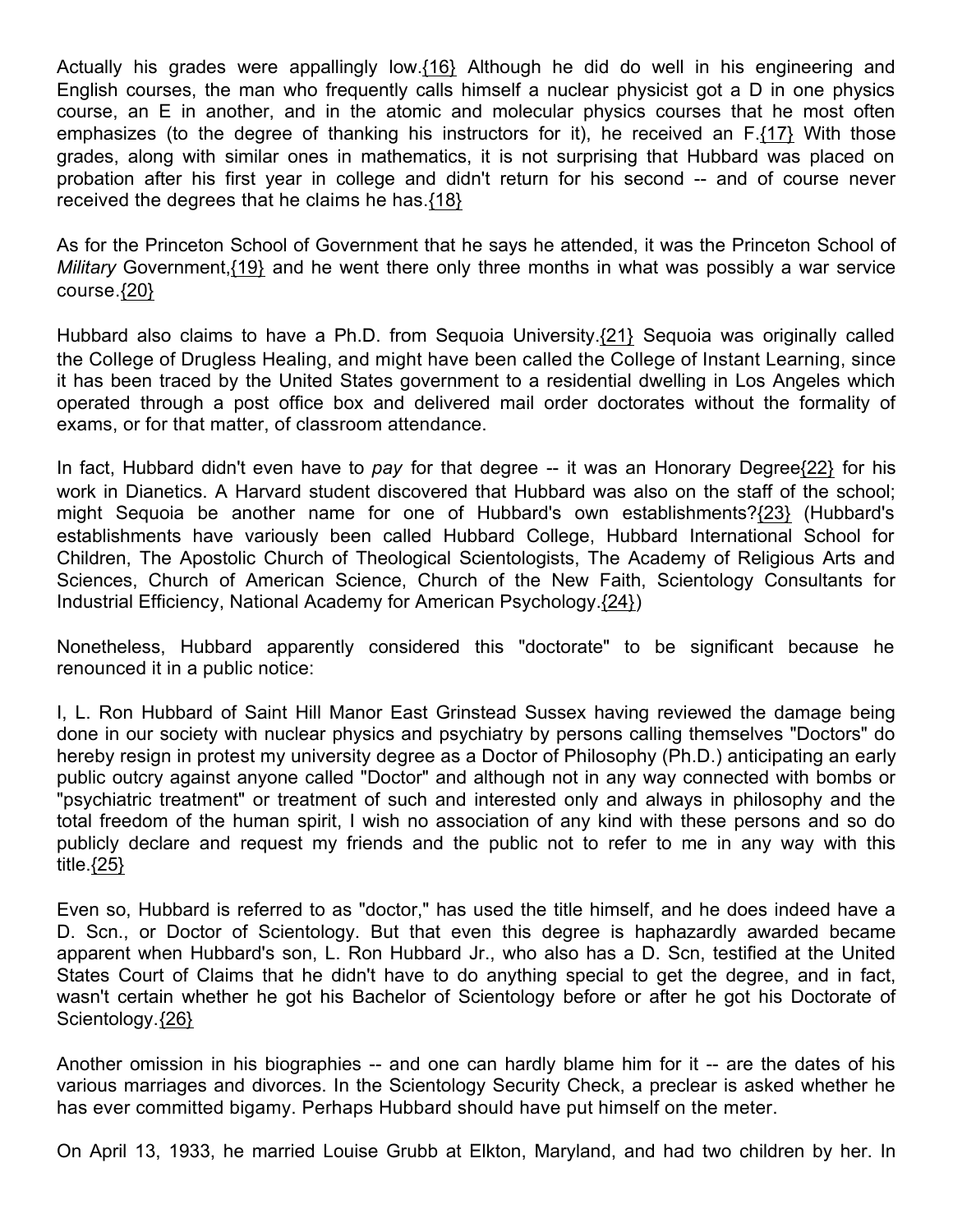December of 1945, she claimed he abandoned her and the children, and she filed suit for divorce on April 14, 1947. The divorce was granted on December 24, 1947, in Port Orchard, Washington. The only problem is that on August 10, 1946, in Chestertown, Maryland, Hubbard married Sara Northrup 8 months before the divorce suit was filed, and a year and a half before it was finalized.{27}

Also omitted, obviously, are the speculations that have been made about his sanity. The Australian Report said that "expert psychiatric witnesses" were of the opinion that Hubbard's writings indicated "symptoms of paranoid schizophrenia of long standing with delusions of grandeur."{28} There have been rumors for years about Hubbard's sanity, and he has acknowledged these rumors:

Two million traceable dollars were spent to halt this work [Dianetics and Scientology].... All that has survived of this attack by the two A.P.A.'s, the A.M.A. and several universities is a clutter of rumors concerning your sanity and mine -- and rumors no longer financed will some day die.{29}

The Australian Inquiry finally came to the conclusion that Hubbard's "sanity was to be gravely doubted."{30} Certainly some of Hubbard's statements, even coming from a former science fiction writer, do sound rather strange. Hubbard claims to have visited Venus, the Van Allen Radiation belt,{31} and heaven -- twice. The first time in heaven, he said, was from "the moment of the implant to forget ... 43,891,832,611,177 years 344 days, 10 hours, 20 minutes and 40 seconds from 10:02 to 2 P.M. Daylight Greenwich Time, May 9, 1963."{32} The second time was about a trillion years later. Lest anyone doubt he was there, or think that he might have ended up in the wrong place, he described Heaven as follows:

The gates of the first series are well done, well built. An Avenue of statues of saints leads up to them. The gate pillars are surmounted by marble angels. The entering grounds are very well kept, laid out like Bush Gardens in Pasadena, so often seen in the movies.

The second series ... is shabby. The vegetation is gone. The pillars are scruffy. The saints have vanished. So have the angels. A sign on one (the left as you enter) says "This is Heaven." The right one says "Hell."

In addition to having visited Heaven, Hubbard has also rewritten Genesis.{33} "Before the Beginning was a Cause and the entire purpose of the Cause was the creation of effect," etc. He has also rewritten the calendar {34} to read "A.D. 1, A.D. 10," etc., (to stand for "After Dianetics 1951," "After Dianetics 1960"), as if his discoveries were as important as the birth of Christ. When Hubbard first came out with Dianetics he wrote that it was a "milestone for Man comparable to his discovery of fire and superior to his invention of the wheel and arch."{35} Now he sees Scientology as purer than Buddhism, Taoism and Christianity.{36}

Hubbard's "case studies" contain a constant repetition of torture themes in which people are held in bondage, inflicted with pain or violently killed. He often attributes (or projects) the cause of neurosis or engrams to the father's committing violent physical acts against the mother while she was pregnant or in the act of conceiving, as in the following "case study" Hubbard presented.

Fight between mother and father shortly after conception. Father strikes mother in the stomach. She screams ... and he says "Goddamn you, I hate you! You are no good. I'm going to kill you." Mother says, "Please don't hit me again. Please don't. I'm hurt. I'm frantic with pain." Father says, "Lie there and rot, damn you, good-bye."{37}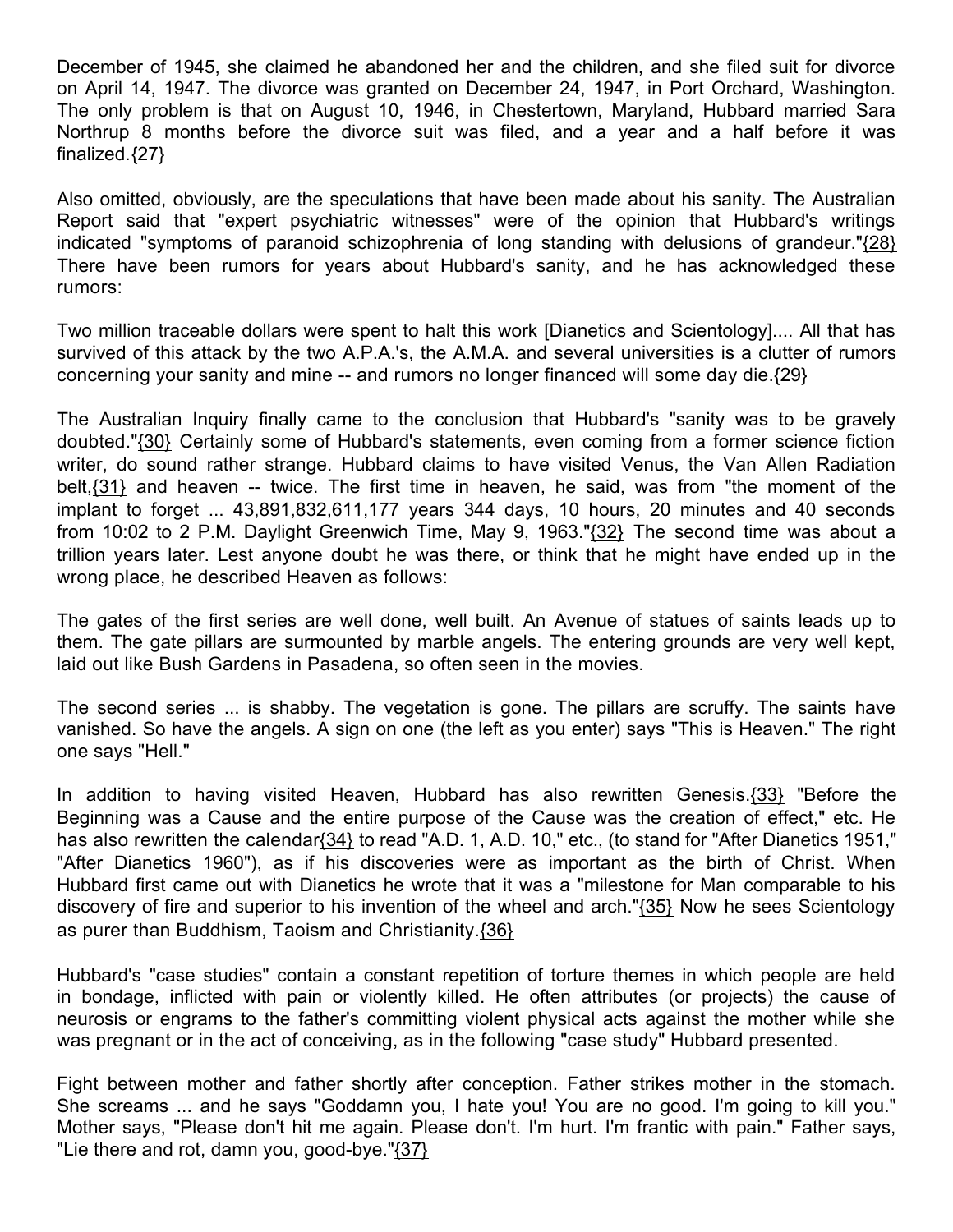An even more violent example which one of his research subjects allegedly remembered, occurred when the child in the womb got an engram when her father knelt on her mother and started choking her before raping her.

FATHER: Stay here! Stay down, damn you, you bitch! I'm going to kill you this time. I said I would and I will. Take that! (his knee grinds into the mother's abdomen) You better start screaming. Go on, Scream for mercy! Why don't you break down? Don't worry, you will. You'll be blubbering around here, screaming for mercy! The louder you scream the worse you'll get. That's what I want to hear! I'm a punk kid, am I? You're the punk kid! I could finish you now but I'm not going to! ... This is just a sample. There's a lot more than that where it came from! I hope it hurts! I hope it makes you cry! You say a word to anybody and I'll kill you in earnest! ... I'm going to bust your face in. You don't know what it is to be hurt! ... I know what I'm going to do to you now! I'm going to punish you! etc.

Hubbard's hostility and unconscious obsession with violence runs through all of his writings. But it was apparent even before he presented Dianetics or Scientology. One of his earlier pseudonyms was "Winchester Remington Colt"{38} and although it's possible he consciously chose the name for its euphony it does seem strange that all three names are those of guns. Freudians could have a field day with this pseudonym, and its obvious phallic counterpart, perhaps surmising that he unconsciously chose the name to compensate for other weaknesses.

### **Citations & Notes**

- {1} first quote [284]
- {2} biographical details [132]
- {3} Count de Loup [53]
- ${4}$  all details  $[23]$
- {5} (7) Explorers Club [271]
- {6} (5) Hubbard wrote it [255]
- {7} (6) exposing things in Daily Mail [171]
- {8} 270 cases [6]
- {9} 35 years researching [23, 59]
- {10} 12 years researching [23]
- {11} 78 Sci Fi stories and names [130]
- {12} Her Majesty's aberration [107]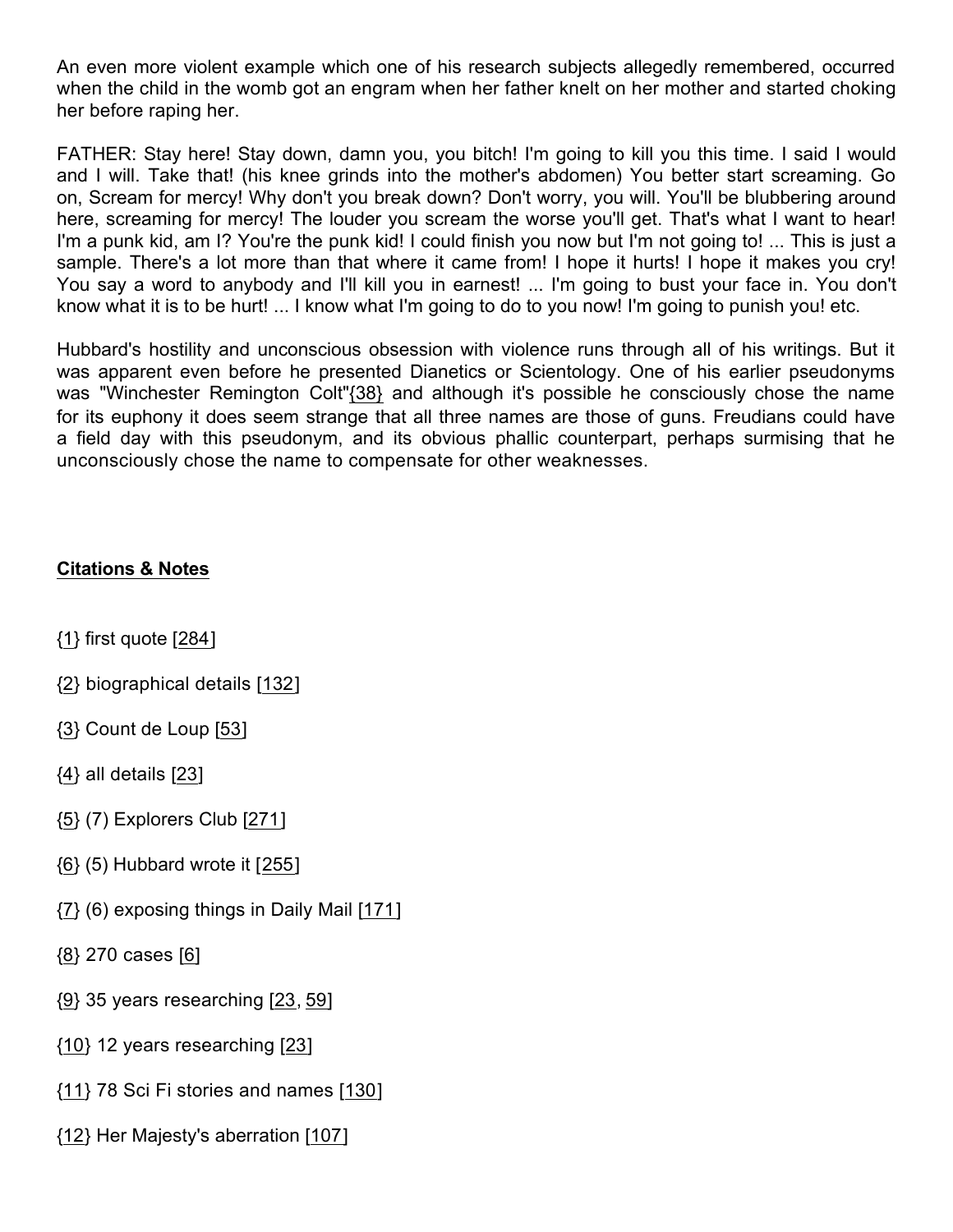- {13} black magic story & quote [240a]
- {14} (16) book dedication [1]
- {15} (17) excelled in subject [13]
- {16} (14) said George Wash. U. [132]
- {17} (18) Hubbard's grades [255]
- {18} (19) Hubbard not completing school [261, 267, 255]
- {19} (20) Princeton Military [268a]
- {20} (15) Princeton [171]
- {21} Sequoia [142, 277]
- {22} honorary degree [223]
- {23} Sequoia might be Hubbard school [28]
- {24} names of Hubbard schools [33, 261, 262, 266, 279]
- {25} calls himself Doctor [261]
- {26} L. R. H., Jr. degrees [255]
- ${27}$  divorce suit  $[148]$
- {28} delusions of grandeur [261]
- {29} Hubbard acknowledged insanity rumors [16]
- {30} sanity to be gravely doubted [261]
- {31} visited Venus; Van Allen [261]
- {32} visit to Heaven and quote [92]
- {33} rewritten Genesis [11, 58]
- {34} Rewritten calendar [261, 278]
- {35} Dianetics is milestone [6]
- {36} Scientology is purer than Christianity [16]
- {37} (39) 2 quotes on fights between parents [6]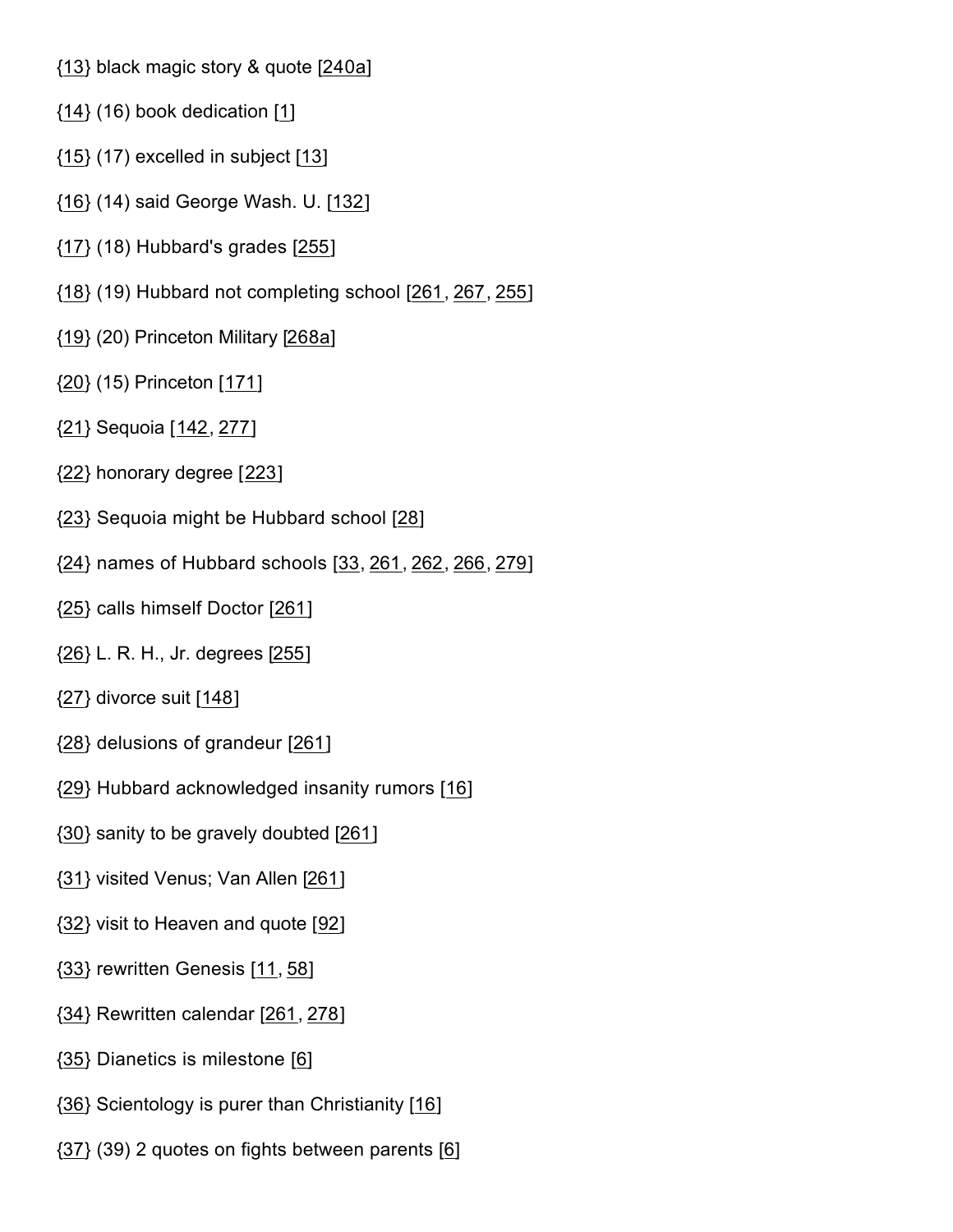{38} (40) Winchester Remington Colt [140]

## **Extraneous citation notes:**

{39} (37) Scientologist is better than God [101]

 ${40}$  (38) paranoid schiz  $[26, 1$  {probably  $261$ }]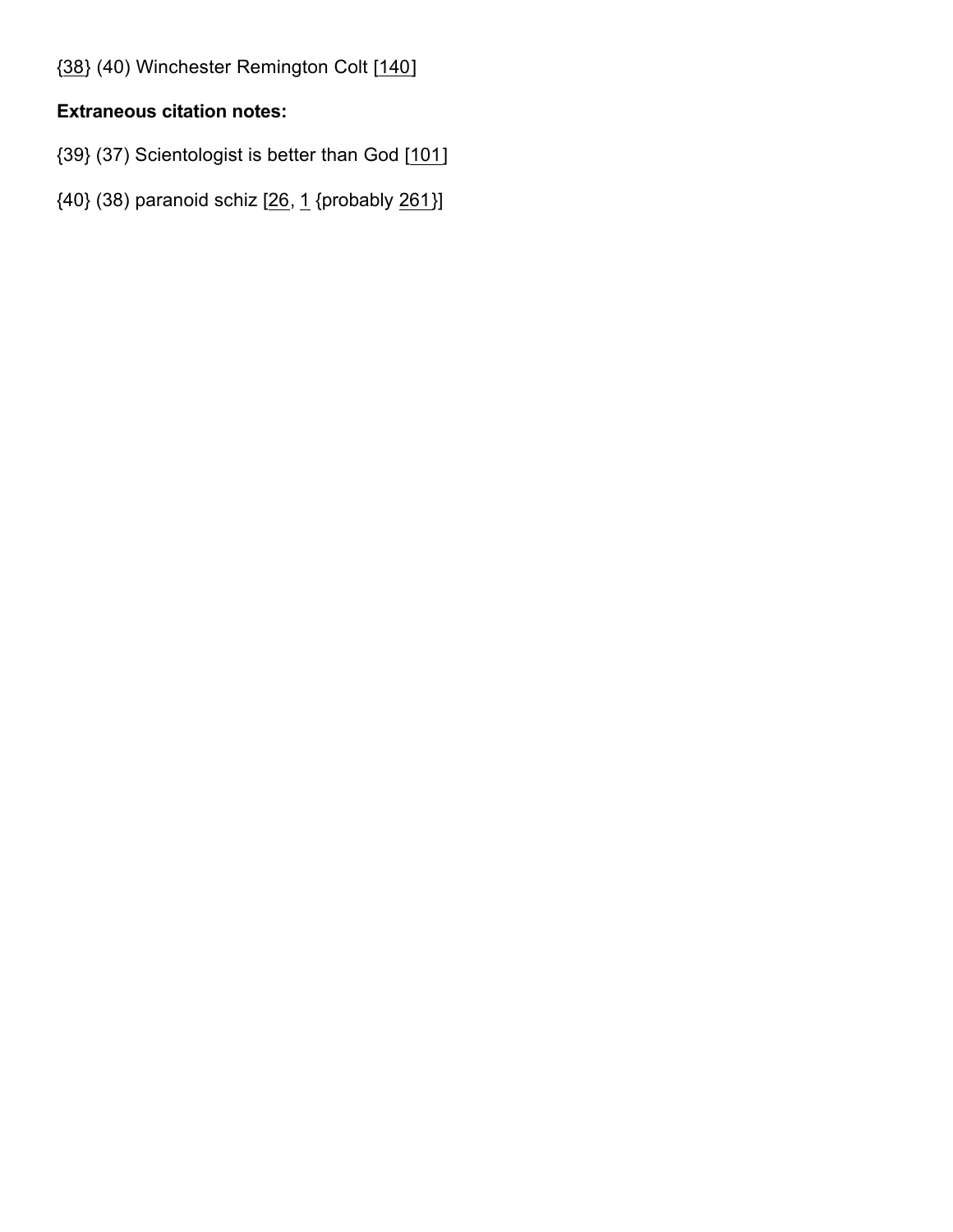# **Chapter 21 Does Scientology Work?**

*... I would say there is no validity [to Scientology processing]. But within Scientology you find a great deal of very direct truths, but then it is sort of like a bre'r rabbit tar baby. Inside the tar is this little nugget of truth; but all this black tar is over the side of it so people reach for the truth and they get all hung up in the tar and the various organizations and the science itself becomes perverted.*

-- L. Ron Hubbard Jr.{1}

Hubbard once claimed that processing could help or cure such ailments as astigmatism, arthritis, allergies, asthma, bursitis, cataracts, some coronary difficulties, colds, dermatitis, possibly diabetes, glandular imbalance, leukemia (which Hubbard said may have been caused by an engram which recorded the expression "it turns my blood to water"), migraine headaches, polio, radiation burns, sinusitis, thyroid malfunctioning, tuberculosis, ulcers, etc.{2}

In addition, Dianetics, and possibly Scientology is supposed to "turn on and run out incipient cancer,"{3} and Hubbard believed that cancer, "especially malignant cancer," may be caused by engrams.{4} One man in Scientology who was dying of a malignant growth in his stomach spent two and a half to six hours a day for several months while his auditor asked him (among other things): "What stomach can you confront?" "What stomach would you rather not confront?" "Think of a stomach you can confront?" "Think of a stomach you'd rather not confront," etc. The man died.{5}

Hubbard has also claimed that Dianetics or Scientology can alter the shape of the body and make people grow taller, make them ambidextrous, make the insane sane, cure chronic chills, impotency, manic states, laryngitis, make children more beautiful, change the personality, improve Parkinson's disease, and make large bruises disappear in forty-five minutes.{6} Scientology processing can apparently even bring the dead back to life, since Hubbard described a miracle one of his auditors performed that he said "the Pope himself would have been proud to own." Hubbard claims they brought a dead child back to life by ordering the thetan back and telling him to take over the body again. ${7}$ 

Unfortunately, many of Hubbard's claims have not been and cannot be substantiated. There isn't time to analyze all of these claims. One claim, however, is that Scientology can relieve radiation burns, and that the reaction to radiation in persons who have been given processing was "by actual tests" much lower than those who have not received it.

Hubbard considers himself to be an expert in this field, and even wrote a book as a "nuclear physicist" entitled *All About Radiation*. As in almost all of Hubbard's books, the dedication was more interesting than the book. That one was dedicated to Winston Churchill "who could have written and said it much better" and Dwight David Eisenhower "who could solve it if he had a little more cooperation."{8}

In *All About Radiation* Hubbard said they could "run out radiation" and "proof" people up against it. How can he prove such claims? He can't. So Scientologists simply say that they can cure the radiation we have in our bodies right now *from our past lives*.{9} One can doubt it, but it's hard to disprove. They even sold a pill, Dianezene, to be used to wipe out radiation from our current and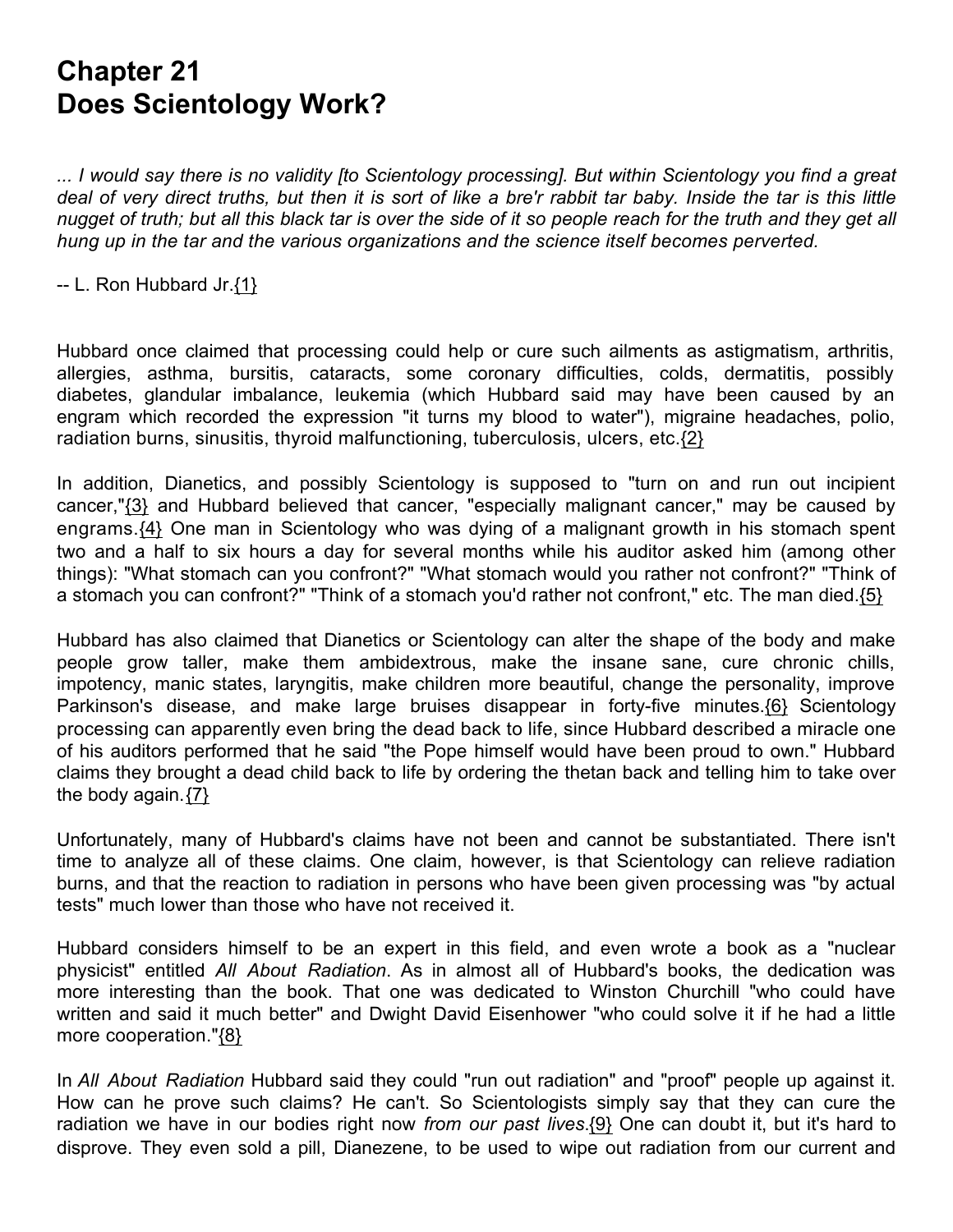#### past lives.{10}

Scientology is supposed to improve marriages,{11} but the rate of divorce at the Orgs would put Hollywood to shame.{12} Even Hubbard has been married three times. Two of the marriages were very stormy (he claims that this is because his first wives weren't Scientologists, while his current one is{13} -- he not only met her in Dianetics but she sometimes acts as his auditor{14}).

Scientology is supposed to cure frigidity. One woman who went to Scientology for that purpose was taught things that caused her husband to get a separate bed. Eventually he divorced her.{15} In another case, a man refused to have sex with his wife because he felt he was too high on Hubbard's "tone scale" and that his wife was too low to bother.{16}

Scientology is supposed to improve creativity but some Scientologists, while believing they're getting more and more creative every day, actually have stopped painting, writing, and sculpting, and spend all of their time on Scientology.{17} Scientology is supposed to improve memory, but the one time Hubbard publicly introduced a clear who was supposed to be able to remember everything, including every single moment of her past, most of the audience of 6,000 people walked out when she was unable to remember a single formula in physics -- the subject she was majoring in at the time -- or even the color of Hubbard's tie when his back was turned.{18}

Scientology claims it can increase a person's I.Q., while actually the I.Q. can't be increased substantially.{19} Nonetheless, Hubbard wrote President Kennedy that Scientology could increase the I.Q. at the rate of one point for every hour of auditing, {20} and he once told a reporter that he had raised an I.Q. from 83 to 212.{21} Like many of Hubbard's claims, however, raising the I.Q. makes for good advertising copy and helps to bring insecure people into the Orgs. Hubbard told his followers that if someone's I.Q. is low, tell him "Scientology training can raise that." If it's high, tell him "I.Q. means little unless a person knows something with it."{22}

Furthermore, afterwards, these people feel that they've been helped by Scientology because they believe that their I.Q. has been raised. What has actually improved is only the *score* on their I.Q. test -- and why shouldn't it? There is some evidence that the Scientologists give the same test twice.{23}

Psychologists for years have been aware of the "practice effect" which means, in effect, that someone given the same test twice will do better the second time, not because they'll cheat and look up the answers they missed, or discuss it with someone else who took the test, which is always a possibility, but because they are familiar with the surroundings, they understand the test and the directions better, they are less nervous, etc.{24} Not true, says Hubbard, "Everybody in the ... Universe is on a `mustn't happen again' and we automatically figure that a test taken twice will get a worse grade the second time."{25}

One of the reasons that many of Scientology's claims can't be substantiated is that much of Hubbard's research runs counter to common knowledge and sometimes to common sense. During the days of Dianetics, for instance, perhaps it should have been called "Diarrhetics" since Hubbard gave preclears large doses of a haphazard mixture of vitamins and glutamic acid called "guk"{26} in order to make them "run better" -- although there's little evidence elsewhere that diarrhea improves mental health.

His theory of the Boo-Hoo, or the primeval clam, is another example of his strange reasoning. He stated that his Boo-Hoo which "marked the transition from life in the sea to life on land" had a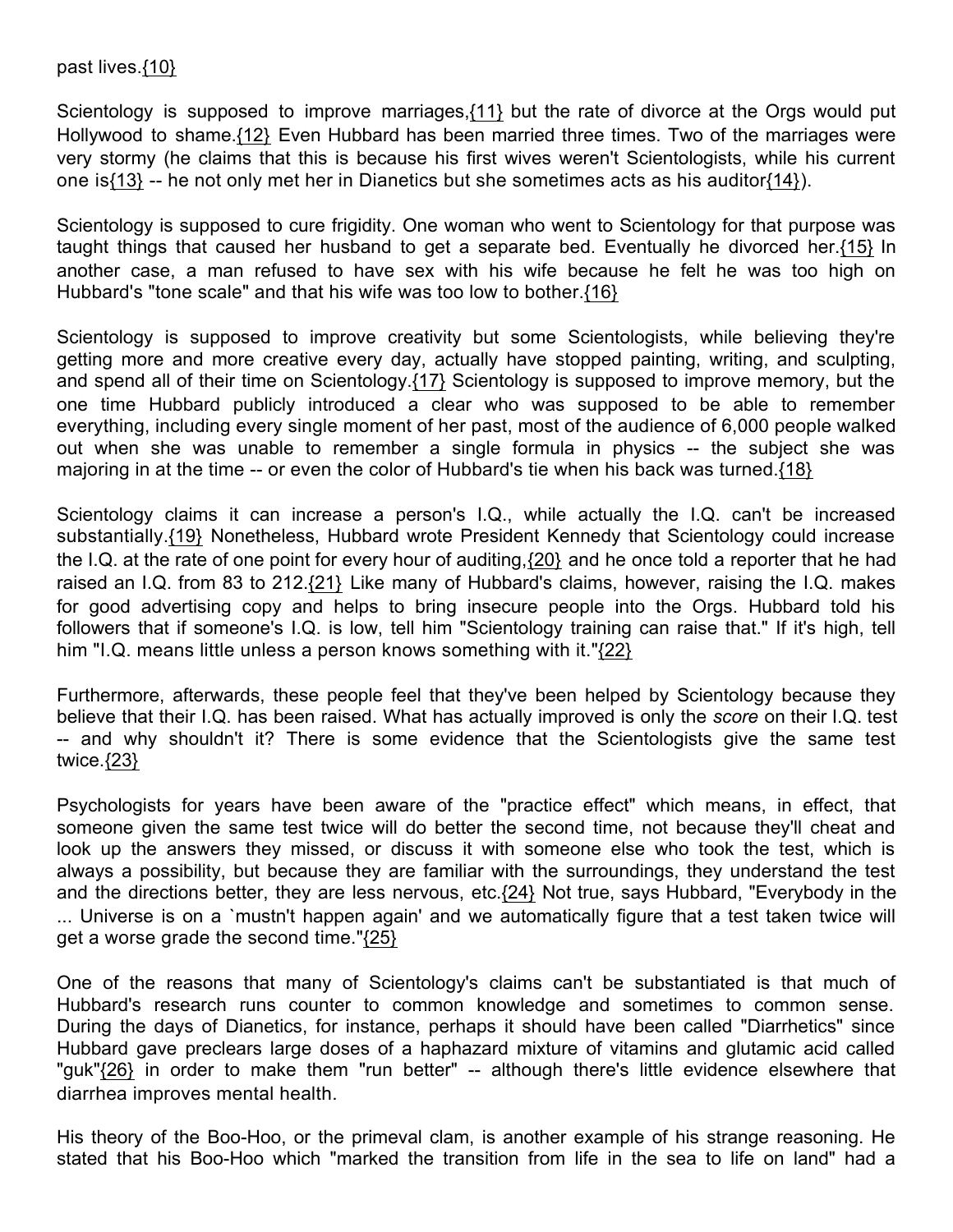miserable life because it could get stranded or attacked by predatory birds. But if life was just emerging from the sea, where did the predatory birds come from?{27}

Another claim: In his book called the *History of Man* he used the example of Piltdown Man to support one of his theories.{28} Even after Piltdown Man was exposed as a scientific hoax, Hubbard didn't change his theory. In the same book, he told how Scientology could cure toothaches, a description which would surely make every dentist or even medically knowledgeable person cringe:

The Pulp of a tooth, for instance, tracks back, cell by cell, to early engrams; when these are relieved a "toothache" in that tooth becomes almost impossible, no matter how many "nerves" are exposed, a matter which brings about quite a revolution in dentistry.{29}

In his best-seller, *Dianetics: The Modern Science of Mental Health*, he said that Dianetics could improve hearing as follows:

... calcium deposits, for example, can make the ears ring incessantly. The removal of aberrations permits the ear to readjust toward its reachable optimum, the calcium deposits disappear and the ears stop ringing.{30}

The trouble with this is that it has never been proven in the first place that calcium deposits cause ringing in the ear.

Perhaps some of these discrepancies have appeared because of the nature of Hubbard's "research" discussed in the last chapter. According to his second wife, who was married to him at the time he was supposed to be doing his research, there was *no* research done, *no* subjects run, the book was written in three months off the top of his head, and the "case studies" were the figment of his fertile imagination.{31} Furthermore, as many people have suspected, she said the 1938 supposedly stolen manuscript *Excalibur* did not exist. She said it was one of those books that Hubbard always said he might like to write one day.

A reading of Hubbard's case studies seems to support the notion that his Dianetic theories emerged from his own imagination. Those cases that Hubbard described "in detail," which for him meant two pages, are simply rather hard to believe.{32}

For example, he cited the case of a man who got an impacted wisdom tooth which had to be pulled, a situation that ultimately led to the man's being put in a mental institution. In the beginning of this "case history" the man met a nurse who was "sexually aberrated" and an "aberee among aberees," who pumped him for information about his life while he was unconscious.

A few years later he met someone similar to the nurse, divorced his wife and married the pseudo nurse. His teeth got worse. His cavities increased. His memory degenerated. He developed eye troubles and a strange conjunctivitis. His lungs hurt. His energy dissipated. And because the dentist leaned on his stomach and chest with a sharp elbow during the wisdom teeth operation, he had stomach pains. Naturally he started beating his wife, in this case because the dentist had been angry with the original nurse. The wife, in turn, attempted suicide. And this man ended up in a mental institution. "Only the cavalry in this one case, arrived in the form of Dianetics and cleared the patient and the wife and they are happy today. This is an actual engram and an actual case history," Hubbard added, just in case no one believed him.{33}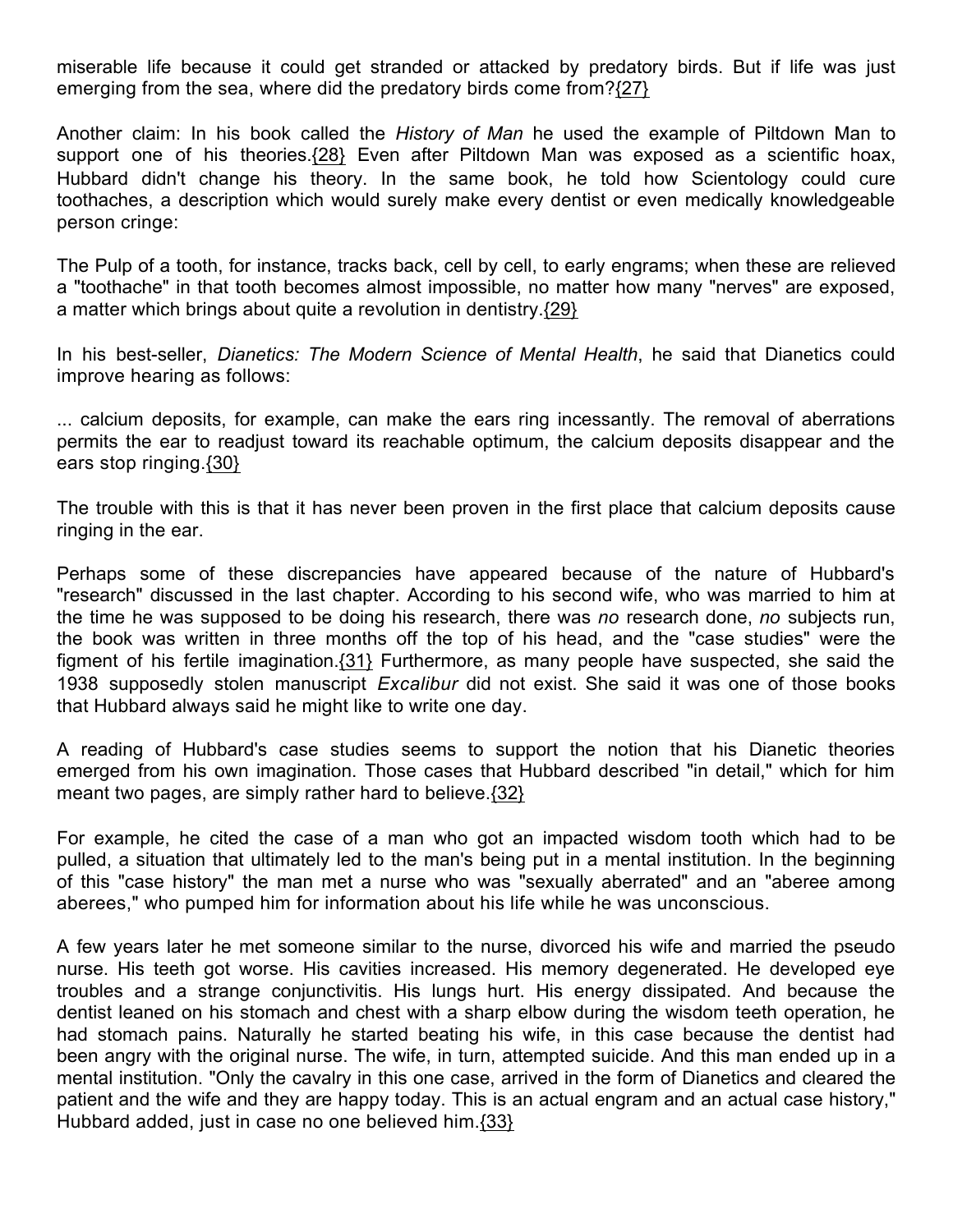Ira Wallach in *Hopalong Freud* poked fun at Hubbard's scientific experiments. "Here is a classic example of the flex" he wrote, meaning an engram,

drawn from one of the 855 patients on whom the Diapetic Institute conducted clinical tests with maddeningly strict scientific controls. Shortly after conception the foetus in question overheard an argument between its parents. The argument, acrimonious in character, reached its climax when the mother shouted "Go ahead, you son of a bitch, hit me with that andiron...." Whenever the patient in adult life caught sight of an andiron (or a son of a bitch) he insisted upon being beaten on the head....{34}

Yet Scientologists take as gospel truth every word that Hubbard writes, even if they don't understand it. Although some of Hubbard's writing is poetic, some of it is also incomprehensible and a lot of it is just pretentious. Some of this may be a put-on; for example, he wrote an article telling his followers that it was best to use soup cans for the E-meter,{35} and titled the article "Emeter Electrodes: A Dissertation on Soup Cans."

But Hubbard also seems to try deliberately to be incomprehensible, perhaps confusing inscrutability with wisdom. He has written seven Prelogics and twenty-four Logics plus fifty-eight Scientology axioms{36} ("AFFINITY IS A SCALE OF ATTITUDES WHLCH FALLS AWAY FROM THE COEXISTENCE OF STATIC, THROUGH THE INTERPOSITIONS OF DISTANCE AND ENERGY TO CREATE IDENTITY DOWN TO CLOSE PROXIMITY BUT MYSTERY"), and one hundred-ninety-four Dianetic axioms ("THETA VIA LAMDA EFFECTS AN EVOLUTION OF MEST"). The Australian Report commented on these, saying that "as axioms they claim to be self-evident truths, but they are neither true nor self evident."{37}

And yet Hubbard, the same person who wrote the above, is always saying that Scientologists should never go past any word they don't understand,{38} and he even goes to the trouble of defining simple little words like "synonymous" for his followers.{39} Perhaps he should have also defined the following:

I think ... if what we really observed was what we were observing that we always observed to observe. And not necessarily maintaining a skeptical attitude, a critical attitude, or an open mind. But certainly maintaining sufficient Personal Integrity and sufficient personal belief and confidence in self and courage that we observe what we observe and weigh what we have observed.{40}

Still, his followers believe that every word he writes is The Truth. In fact, a group of Hubbard's admirers wrote a book comparing his statements with the Bible (along with Saint Thomas Aquinas) where they believed the meanings were parallel.{41}

It's hard to believe that Scientology or Dianetics has actually ever helped anybody. Yet the Scientologists have testimonial books in their lobby filled with "success stories" of people who have been helped by Scientology, and they even have a Director of Success at the Orgs who elicits these testimonials.{42} The testimonials delivered do not tell of long range effects, however.

Even if these testimonials are not of very much value, the fact remains that a great number of people believe that they have been helped by Scientology and Dianetics, and probably many of them *have* been helped. Below are two testimonials, and while there were literally hundreds to choose from, these two were very complete, listing a large number of ailments that had been cured and a variety of ways that Dianetics had helped them.

The first letter comes from a 35-year old woman who had an unbelievable host of symptoms: she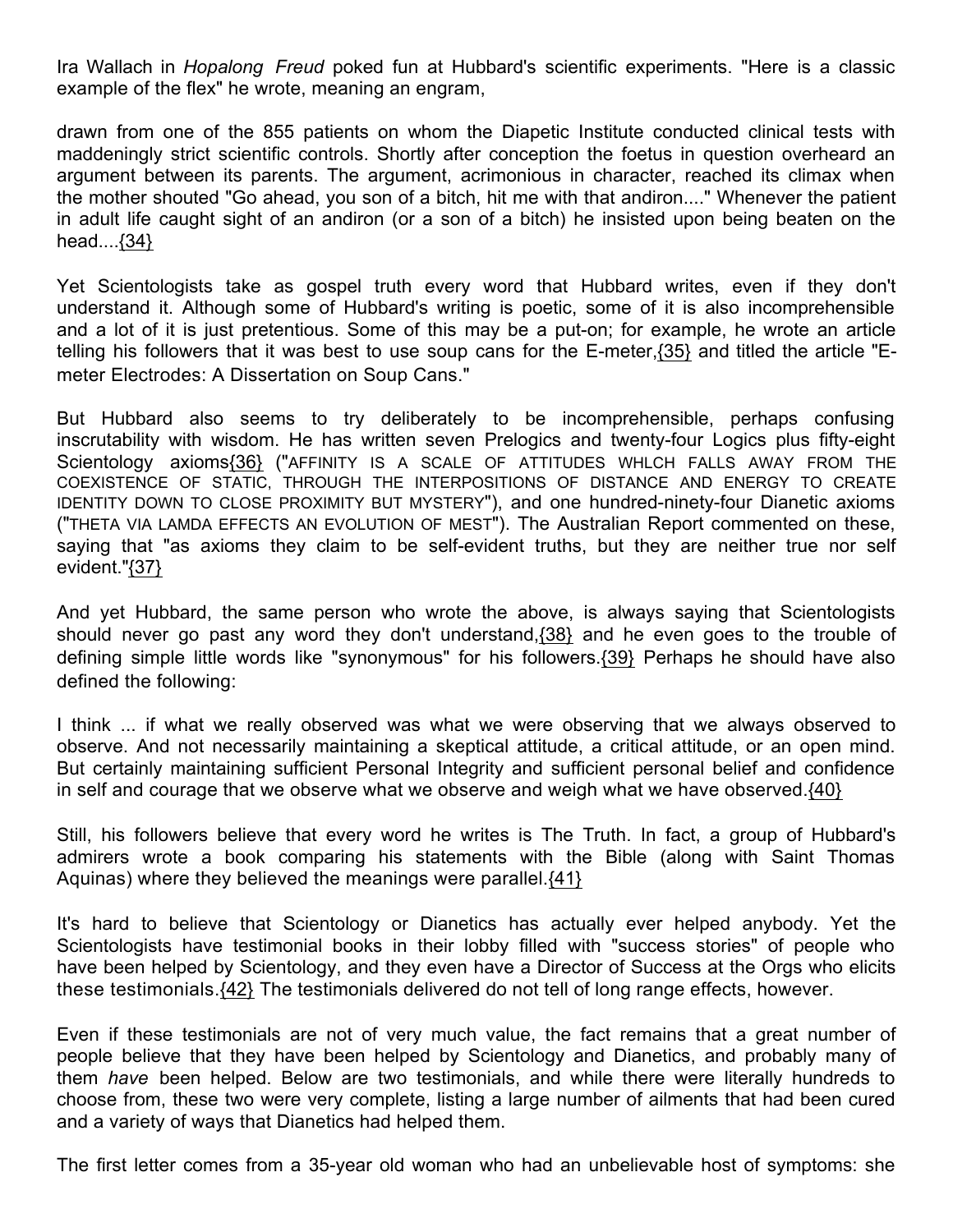used to cry all the time, couldn't see very well, was very nervous, had trouble gaining weight, was inhibited, dependent, afraid of crowds, had pains on her side, the measles she had at eleven seemed to have "settled in her left eye," was constantly talking, and had two operations during the time she was in Dianetics. She kept a diary over a period of a few months to show how processing had not only helped her relieve a large number of these symptoms but enabled her breasts and feet to grow and her hair to curl:

My hair ... in the last three weeks it curls more than ever.... I can't explain it but my feet seem to be growing! Of course I am developing more all over. I have had rather large pores around my nose for several years. In the last week I noticed that my skin has smoothed out and is more like when I was twenty ... about two months ago I noticed my feet seemed to be growing ... before starting on these sessions my breasts were unusually small. In fact, I wore a size 32A brassiere ... I am now wearing a size 34C and from all indications will wear still larger. My breasts never really developed as they should, but now, thanks to Dianetics, I am beginning to be as nature intended.{43}

Although no one in the center apparently recognized it, including Hubbard who presented this case, any doctor or psychiatrist would have immediately questioned whether she was being helped or whether a basic schizophrenic condition was being exacerbated. As she continued to be processed (and the above entry represents diary jottings from several months) she thought she was being helped, but perhaps she was actually acquiring or aggravating schizophrenic symptoms. It is a fairly common delusion among a certain type of schizophrenic that parts of the body are growing and changing.

The next letter is a testimonial to a Dianetics Center:

During the past week through Dianetics processing I have been relieved of pains in the stomach due to ulcers; have regained hearing in my right ear in which I have been deaf for three and a half years; have regained the ability to breathe through my nostrils which I had not been able to do for the past six or seven years; have been relieved of severe constipation which has been continuous for at least six years and now my stools are entirely normal; the burning sensation of my eyes of eight or nine years duration caused by electrical flashes has been relieved, and I am no longer bothered by headaches after using my eyes for reading. I had not been able to do any extensive reading at night for the past seven or eight years without getting headaches and for several years I have had cramps in my legs and feet at night until the past week....{44}

Many people would agree, however, that this letter comes from an extremely neurotic woman, whose ailments were probably psychosomatic. They couldn't have been cured in a week without medication if they had really had a physiological basis. For her, Dianetics seems to have acted as a form of faith healing, and like any form of faith healing, Dianetics and Scientology *can* be effective -- however they may be effective only on those who are so suggestible that they might have been helped by *anything* so long as they believed in it and stayed with it. But what happens when a Scientologist loses faith and stops believing? Most Scientologists never find out because they never lose faith and leave. Instead of preparing them to cope with the real world, as therapy would, Scientology prepares them to cope with the world of Scientology.

There are always new courses for them to take. When they get tired of being audited they can always audit others. When they get tired of the Org they can join the Sea Org. And when they get tired of all that, they can get a franchise -- excuse me, start a mission -- and go into the Scientology business themselves. Thus, they may be helped, but only at a tremendous cost in time and money.

For some the cost is even higher. In one case, Robert Kaufman, who wrote a fascinating book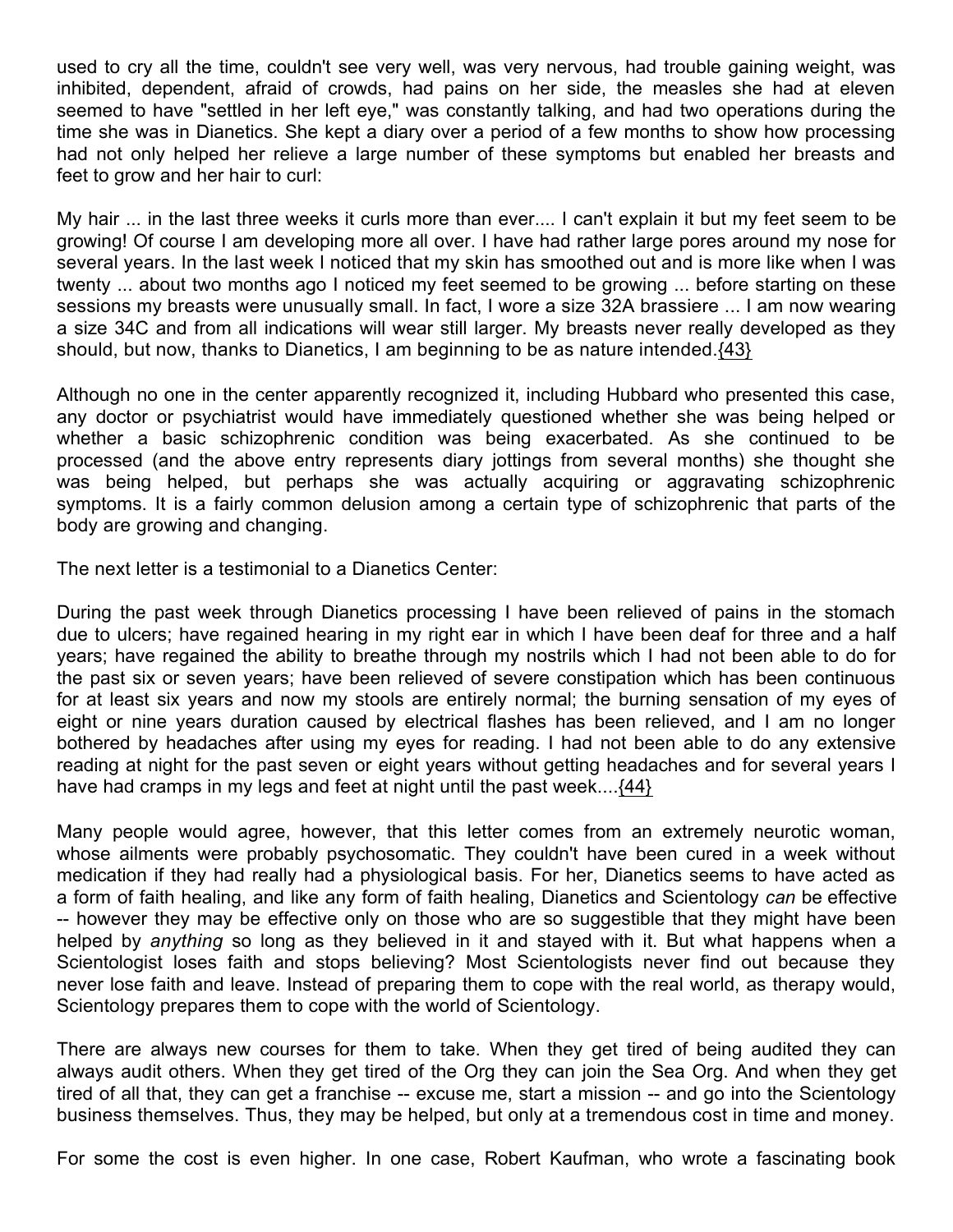called *How I Joined Scientology and Became Superhuman*, was in a New York Scientology franchise at first, but then went to Saint Hill to take the advanced courses that are offered there. Not long after his arrival there, he was upset to see two Scientologists who were in an advanced state of severe emotional disturbance under twenty-four-hour watch. He was told that one had just gone clear and that the other was in the midst of the course.

In addition, he was appalled by what he describes as "the police-state type atmosphere of the place and constant punishments, like the dirty-gray armbands they forced people to wear for the most trivial mistake." He writes that he "was in a state of walking hypnotism. Part of me was repelled by what I saw, and the other part of me desperately wanted to go on to catch the Golden Fleece and go `clear.' "

He went clear after he left Saint Hill and went to Edinburgh, but he discovered that the symptoms that had started at Saint Hill were getting worse. He still couldn't sleep at night, and when he would finally collapse from exhaustion, he would wake up in the morning with an acute attack of anxiety. Fearing that his symptoms would get worse if he stopped, he continued on with the next three secret upper levels, whose description is so strange as to be almost unbelievable.

Kaufman claims that these strange exercises caused him to "undergo extreme disorientation and splitting of personality" plus a new symptom: an obsession to commit suicide. He says that all during this time "I felt rotten, but every time I reached another level, everyone would smile, pat me on the back, hand me my certificates [diplomas] -- and take my money for the next course."

By the end of this time, plus a brief stint back in America, he had spent about \$8,000 in Scientology and the only thing that kept him from suicide was his fear that if he did so it would "invalidate Scientology" and his name would be put on the bulletin board. (Kaufman was the man mentioned earlier who was so upset over the notices posted on the bulletin board about the epileptic who died.) But in the end he no longer cared, and in order to save his own life, he voluntarily committed himself to a mental institution. Today he is out of the hospital and has no desire ever to return to Scientology.

Another even worse case involves a Falls Church, Virginia, couple and their two children: one was retarded and the other, while speaking early in his life, later stopped talking. The couple went to Scientology for help with the second child, and Hubbard, his wife, and several others in the Washington Church at that time all promised to increase the child's I.Q., "improve on nature whatever happened to be the defect," and cause him to speak within a specific number of hours.

At the end of the twelve-week session, when the child still couldn't speak, the distraught parents were told that the Scientologists were at a near breakthrough and that they should continue with the processing and take more courses than they had originally agreed upon. The couple could ill afford to lose this money, since they raised it by cashing in life insurance bonds and a small inheritance. Although it eventually cost them over \$3,000 "as a contribution to spiritual guidance," the child was never able to speak.{45}

The Australian Report presented something worse, as they put it, a woman "processed into insanity."{46} They had set up a special two-way mirror to witness Scientology techniques so that they could judge the merits of their auditing. Such a situation would of course be a little different than a regular auditing session, since the person was aware that he was being observed, and the sessions were shorter than the usual.

They watched a woman who had already had sixty hours of Scientology processing and had signed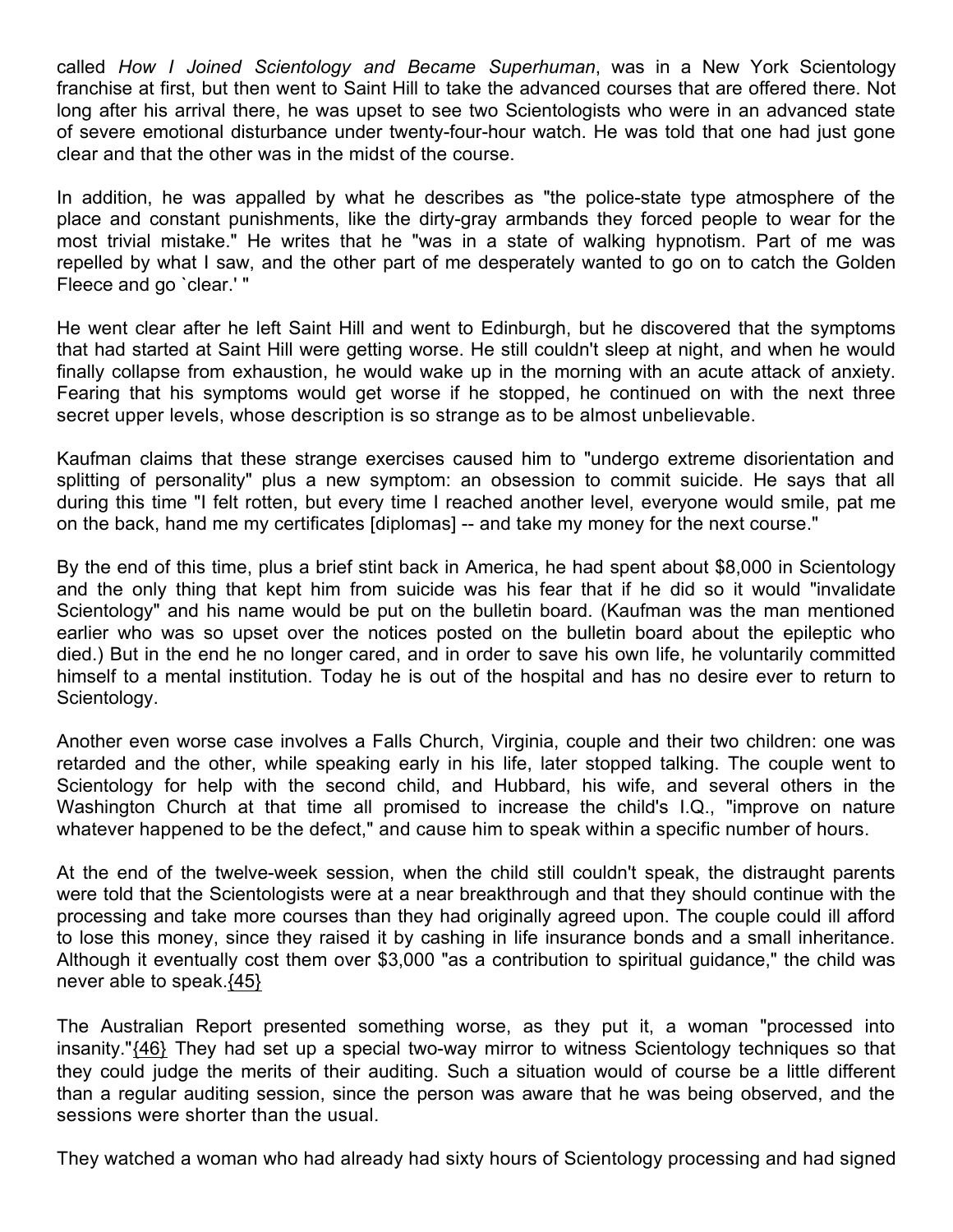up for a total of 300. At the beginning of the session she said her goals for the session were that she would get "wins" and feel more positive about things, that she would feel calmer, and she could handle situations at home. At the conclusion of the session, when her goals were read out to her, she claimed she had made "gains" in all of them. Nine days later she entered a mental hospital. A psychiatrist who saw the transcript of the demonstration session told the board that her behavior obviously indicated she was in a state of mania -- not ecstasy -- and that this would have been apparent to a psychiatrist.

A slightly similar case occurred in England. In March, 1967, Mr. Peter Hordern got up in Parliament to describe the case of one of his constituents, Karen Henslow, a thirty-year-old manic-depressive who had been institutionalized three times.  $\{47\}$  Scientologists were aware of her background. Her contact with Scientology started when she met at a dance an Australian, Murray Youdell, who was taking the highest auditing grade at Saint Hill.

He began to audit Miss Henslow, although she told him of her illness, and in January she was interviewed at Saint Hill. Karen told her mother that she had mentioned her illness to them, saying "I told her all about my illness and I cried. She [probably the Registrar] was sweet and understanding." Later, in May, she was offered a job as a "Progress and Filing Clerk" for about \$18 a week, of which she had to relinquish about \$10 for bed and breakfast.

After two weeks in Scientology she disconnected from her mother and wrote saying, "... I do not want to see you or hear from you again. From now on you don't exist in my life...." The same day the mother received a second letter, with no date, apologizing for the first letter and saying she wanted to "nullify it as a communication," and that it was mailed without her permission. "You are the last person I want to disconnect from" she wrote. Later, among Karen's possessions were four more letters labeling friends and relatives suppressive.

On July 27, two months after she began Scientology, Karen arrived at her mother's house dressed in only a nightgown and raincoat and shoes and "in a completely deranged condition," according to her mother. With her was Mr. Youdell, along with another Scientologist. Mrs. Henslow said the other Scientologist had processed Karen for three hours the previous night to try to get her better. {48} It apparently didn't work. Later that night, Karen went screaming from her house and was subsequently put in a mental institution. The consulting psychiatrist in charge of her case allegedly said that Scientology had "probably precipitated" her collapse.{49} Karen felt she had benefited from Scientology and stated that she wanted to return to it when she left the hospital.

During a subsequent interview on the matter, Mr. Youdell, who had gotten Karen into Scientology allegedly "answered ... questions ... with an unblinking stare and a colleague said Mr. Youdell was `in cycle' and not to be interrupted," and referred inquiries to Mr. Reg. Sharpe, Mr. Hubbard's personal assistant.

Mr. Sharpe, a man in his sixties who wears the badge of a "clear"{50} and is said to work for Hubbard for no pay,{51} said "We tried to help this girl. We did not know she had a mental history. We do not take on for processing anyone who has got a mental history."{52} That such a statement is not true seems obvious not only from this case (although the Scientologists claim that *they* did not know about her illness but that only Murray Youdell did), but also from another letter reported by the *Daily Mail* in England.

This letter was allegedly written by two Scientologists to tell the "success story" of a girl who went to Saint Hill: "At that time Hilary was completely broken down in mind and body; having spent the past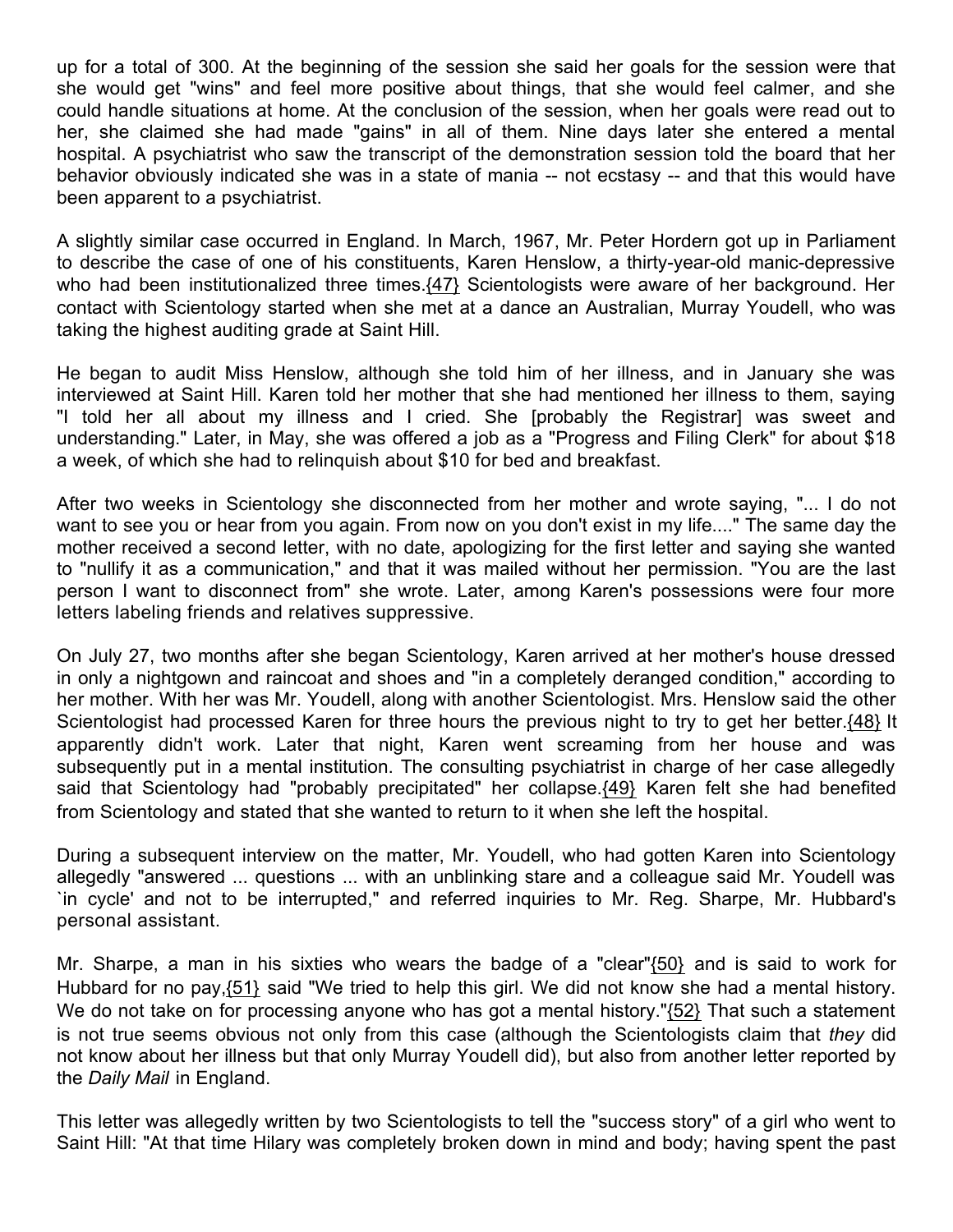four years in various mental hospitals undergoing `treatment.' "{53}

In reading Hubbard's work one comes across reference to "psychotic" people that were helped, and in his PABS (Preclear Auditor's Book) #3 Hubbard even told what procedure to use in "Processing psychotics vs. neurotics."{54} That Scientologists do occasionally take in mentally disturbed people was also revealed in court during one of the American tax cases. They admitted that they did take in mental cases because a registrar would feel sorry for someone with a problem and want to help them. Attorney Michael I. Sanders had asked:

Q: Were exceptions [i.e., people taken in who were disturbed] made in those cases where the preclear had available funds?

A: There would usually be, because the Org needed funds rather badly.{55}

In addition to working with mentally disturbed people or at least people who have been institutionalized at one time, there is also some evidence that they have worked with mentally deficient people. In *Ability* magazine Hubbard once described the case of a person with an I.Q. of seventy-three{56} -- which is officially classified as a "moron" -- which he raised to eighty-eight -which, by the way, is still classified as a moron.

Despite these cases and others, Scientology claims that *no one* was ever harmed by Scientology or Dianetics. They may be right when they say that Dianetics and Scientology did not *cause* these people's difficulties. But letting an auditor, without proper medical or psychological training, work with people who may have had mental and physical disturbances would seem to be a dangerous practice{57} -- even if they claim to be treating only the spirit. And having an auditor try to help people by taking them back to the womb and their former lives might not be as beneficial as having them talk out their real problems in their real life.

There are fourteen stages of crawling before a child can actually walk; the mind, too, develops in a somewhat hierarchical manner, and each of these steps must be stabilized somewhat before the person can safely move from one to another. Scientologists, encouraged by auditors whose qualifications are questionable, may move on to the next step before they are ready to handle it. And like walking before they can crawl -- they may fall flat on their psychical faces.

### **Citations & Notes**

- {1} first quote [255]
- {2} what Scientology can cure [6]
- {3} radiation burns; turn on and run out cancer [1]
- {4} cancer engrammatic [6]
- {5} man processed for cancer [261]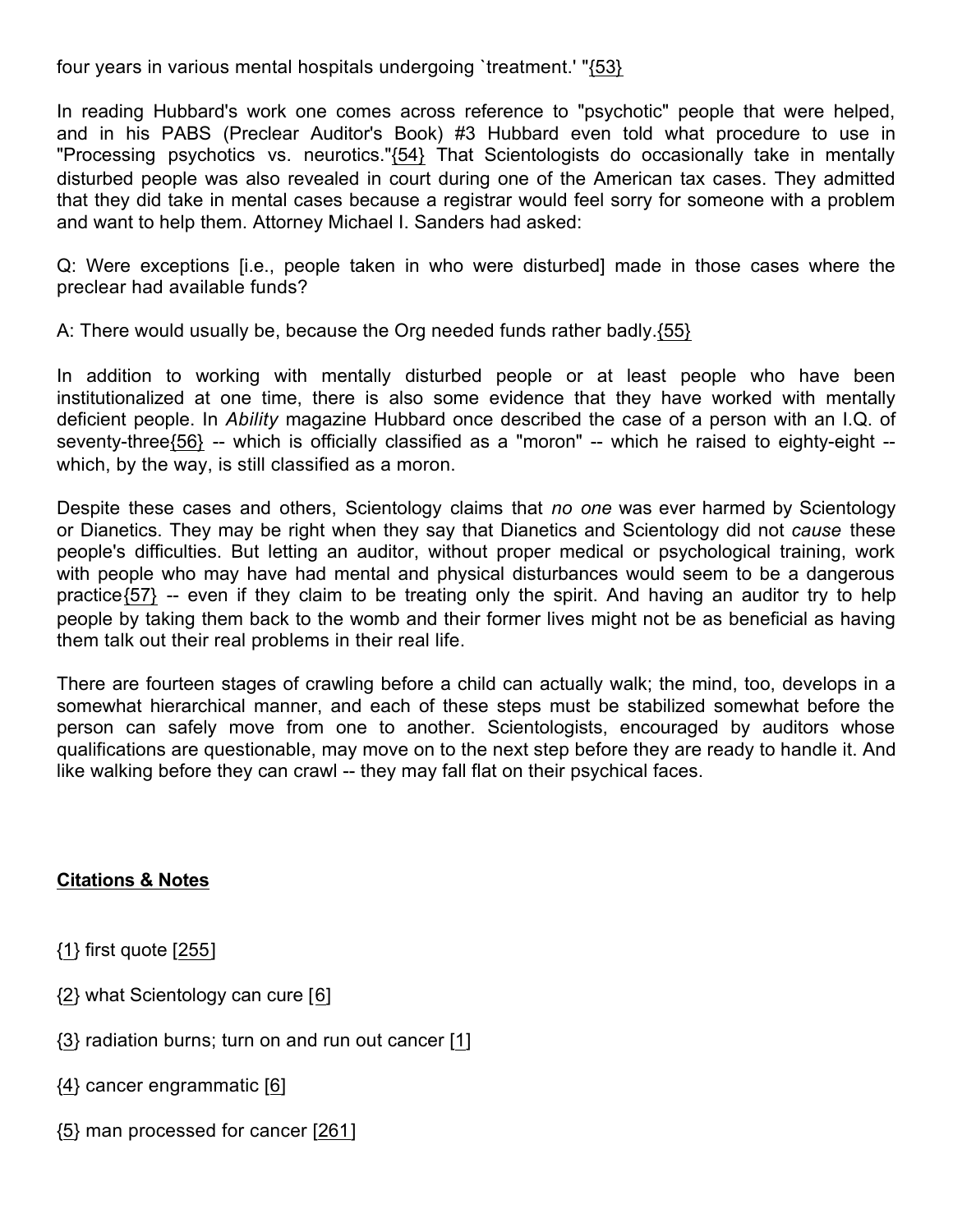- {6} other Scientology claims [254]
- {7} Hubbard quote on dead child and pope [29]
- {8} Scientology claims for radiation; book; dedication [1]
- {9} radiation in past lives [255]
- {10} Dianezene [255]
- {11} Scientology improves marriages [126]
- {12} divorces at org [278]
- {13} wife a Scientologist [142]
- {14} wife is auditor [261]
- {15} frigidity case [158]
- {16} tone scale [261]
- {17} stop being creative [141a, 278]
- {18} clear who couldn't remember [264]
- {19} IQ can't be raised [261]
- {20} IQ increases one pt. for one hour [24]
- {21} raised IQ from 88-212 {83?} [142]
- {22} Hubbard quote on what to tell people about IQ [84]
- {23} same test twice [261]
- {24} practice effect [261]
- {25} Hubbard quote on test twice [21]
- {26} guk [154]
- {27} where were birds from [142]
- {28} Piltdown Man [171]
- {29} curing toothaches [9]
- {30} ears ringing [6]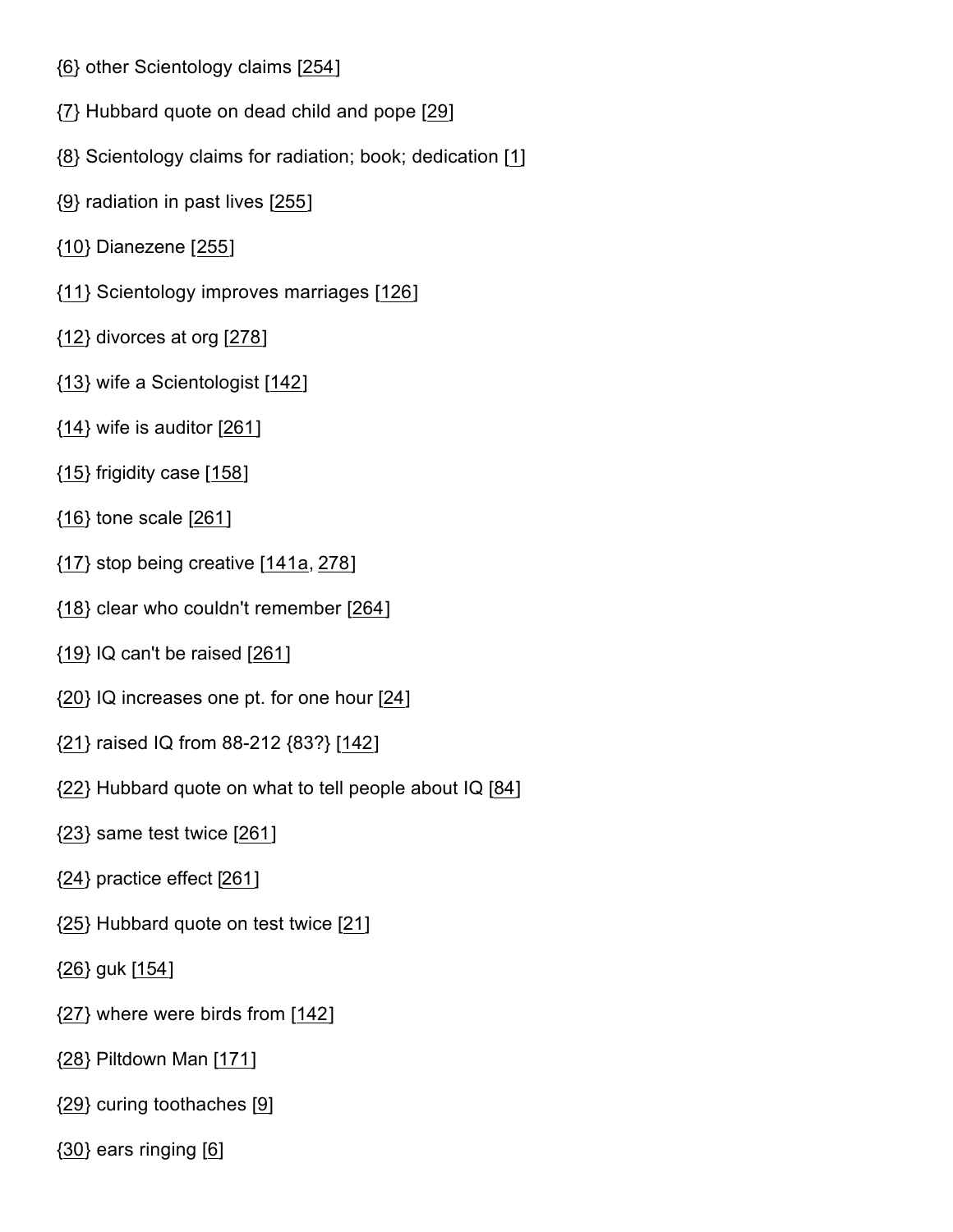- {31} inaccuracies [135]
- {32} Freud {Hubbard?} discussed cases in detail [143]
- {33} man with wisdom tooth [6]
- {34} quote by Ira Wallach [265]
- {35} Soup cans [20]
- {36} axioms, etc. [2]
- {37} not true or self-evident [261]
- {38} don't go past word you don't understand [23]
- {39} defines synonymous [10]
- {40} Hubbard quote on observation [141a]
- $\{41\}$  parallels with Bible  $[11]$
- {42} testimonials [278]
- {43} {testimonial} letter from woman whose body changed [27]
- {44} other {testimonial} letter [125]
- {45} Virginian couple [255]
- {46} Australian woman [261]
- {47} Henslow story [172, 257]
- {48} drills she repeated [173] {ambiguous citation}
- {49} psychiatrist said Scientology probably precipitated attack; interview with Youdell [172]
- {50} (51) Sharpe a clear [171]
- {51} (52) Sharpe statements [172]
- {52} (53) claim they don't accept mental patients [29]
- {53} (50) other girl disturbed in Scientology [172] {ambiguous citation}
- {54} processing psychotics [18]
- {55} take disturbed for feel sorry for them; quote on taking money [255]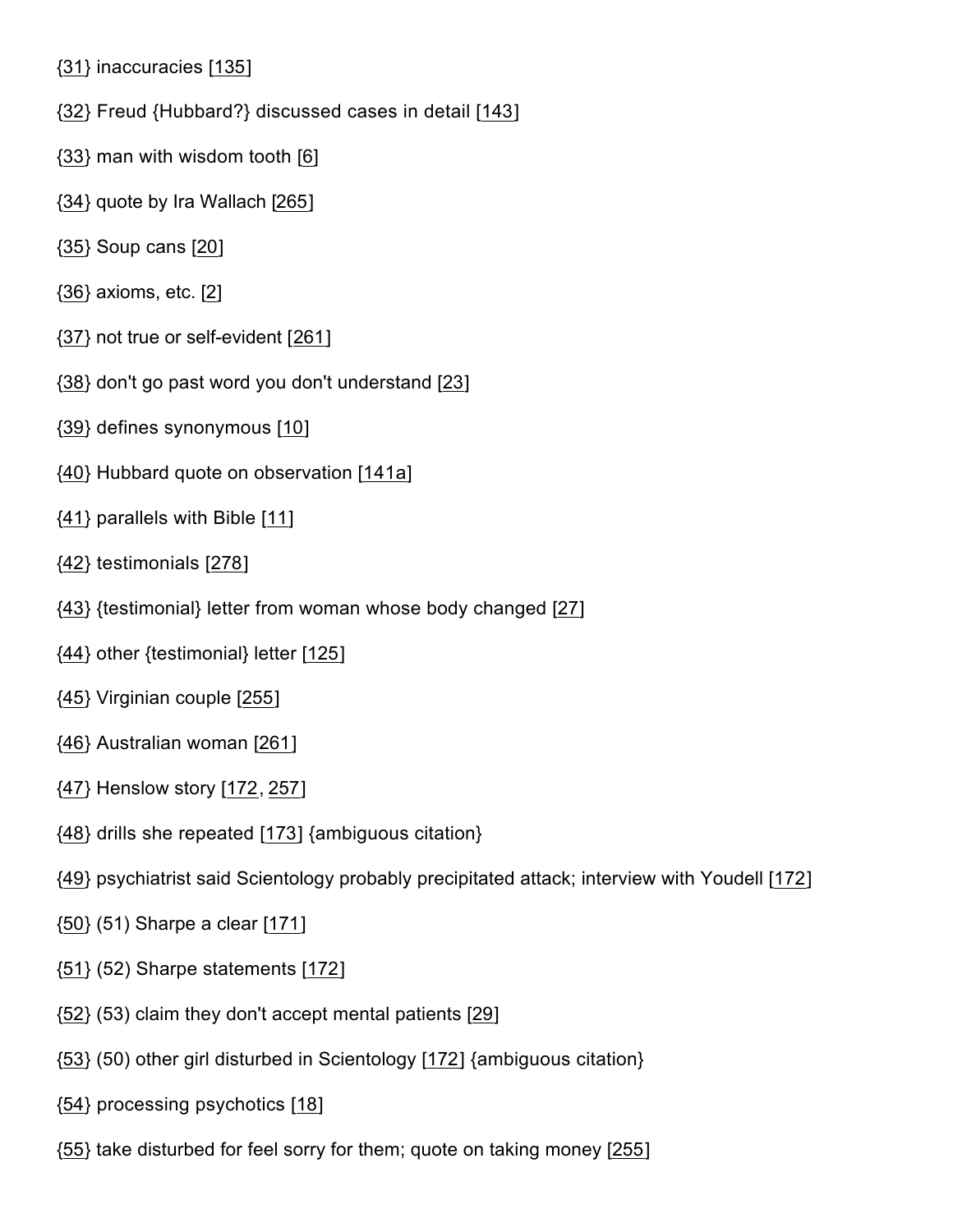{56} IQ of 77 {73?}, etc. [43]

{57} have needed hospitalization [261, 272] {ambiguous citation}

## **Extraneous citation notes:**

{58} (60) poem [42]

{59} (61) Hubbard poem [45]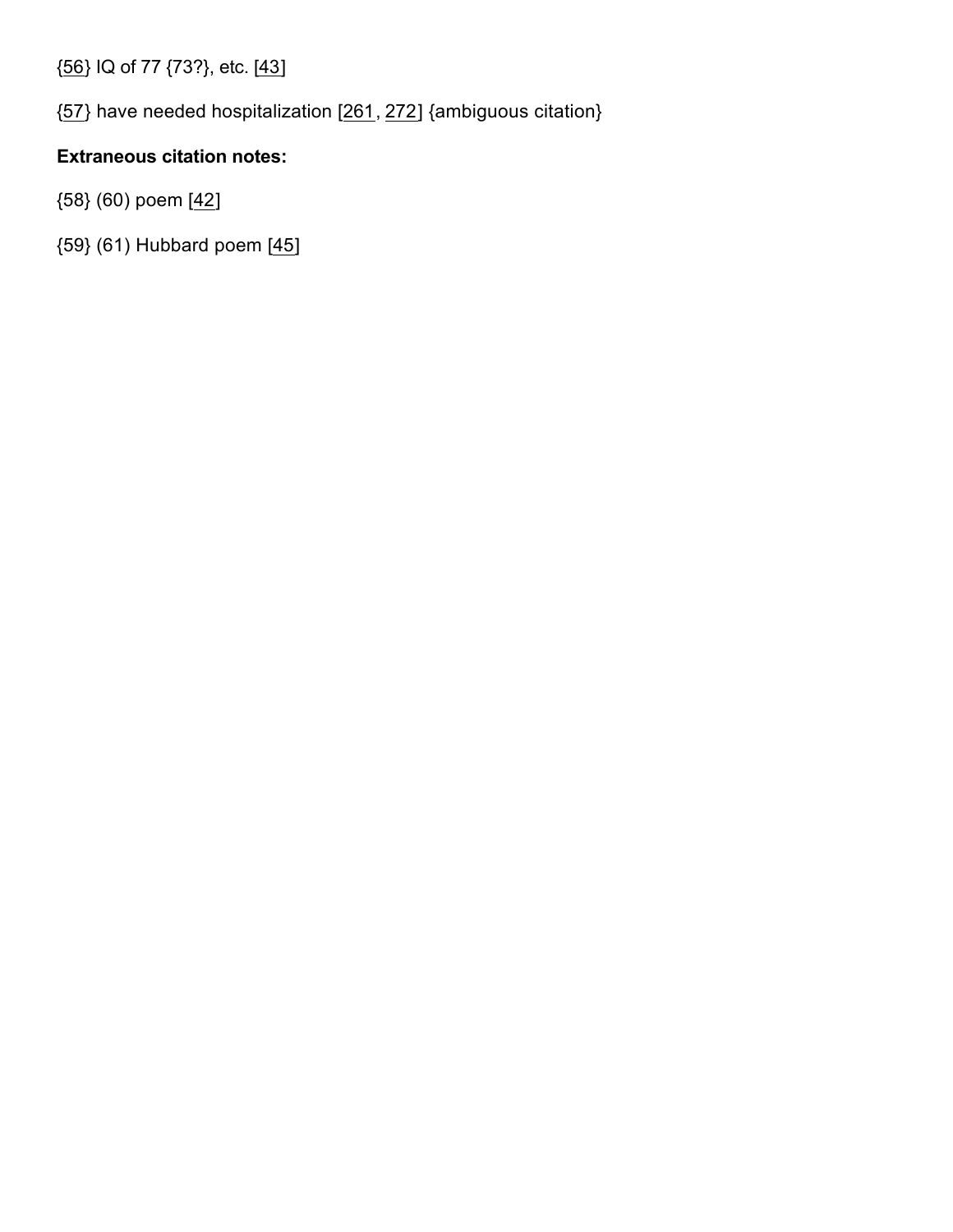# **Conclusion**

In this book, I have tried to explain what Scientologists believe, what they do, how Scientology started and is expanding, and what happens to a person once he joins Scientology. One question I have not yet answered is the one that is most frequently asked of me -- "Why do people join Scientology?"

For one thing, they haven't read this book -- or anything else that really tells them about the group. Most of the people who attend the introductory lecture or visit the Org out of curiosity know nothing about: the people who joined and found that their emotional difficulties were being aggravated instead of alleviated; the people who spent thousands of dollars on Scientology in one year; and the people who were harassed after they left.

The Scientologists have done everything possible to keep these stories private. Not only have they sued and harassed those who have spoken out publicly against the group, but they have also tried to discredit them by sometimes "revealing" their supposed "crimes" in lurid and ludicrous detail.

While the people who join Scientology usually have not had a chance to hear the Scientology critics, they also haven't heard the *Scientologists* themselves either. They do not really know what Scientology has to offer or what they are getting into. Those who join the group spend quite a bit of time in it before they find out what the Scientologists really believe, about the Scientology auditing process, or even that there *is* a Scientology auditing process.

That's because Scientologists are very evasive about their activities, usually answering (or avoiding) questions about what Scientology is or what Scientologists do with such statements as "it's beautiful," "it'll make you free," and "you'll have to try it for yourself." In fact, people have to try it for themselves for quite some time before they discover how deeply involved both financially and emotionally they have become. Sometimes, by that time, they are too deeply involved to leave.

For the deeper a person goes into Scientology, the deeper he may *have* to go into Scientology. The more courses he takes, the more time he spends with Scientologists. The more time he spends with his new friends, the less time he spends with his old friends. If he leaves his job and goes to work for Scientology, as many do, he will soon be living and working only for Scientology, spending time only with Scientologists, and, as many people who have met them have discovered to their dismay, talking only about Scientology.

But while this may explain why they stay there, it does not explain their initial attraction to the group. I think one thing that attracts people to the group is its appearance. It appears to be religious (ministers, clerical robes, etc.) It appears to be scientific ("Scientology"). It appears to be involved with technology (the E-meter). It appears to have a philosophical body of knowledge (Hubbard's writings). Another thing that attracts them is the appearance of some of the people themselves.

Although by now it may seem that Scientologists have crazy stares, talk gobbledy-gook language, and act as if they're from outer space, the usual initial impression that most people acquire when they walk into an Org is that of people who are young, very attractive, and often, intelligent.

Furthermore, many of these young people are unattached, so that single or lonely people are attracted to Scientology's social life. Some people join Scientology because they have *already* met their mate -- a person who was or became a Scientologist. Some of the most ardent Scientologists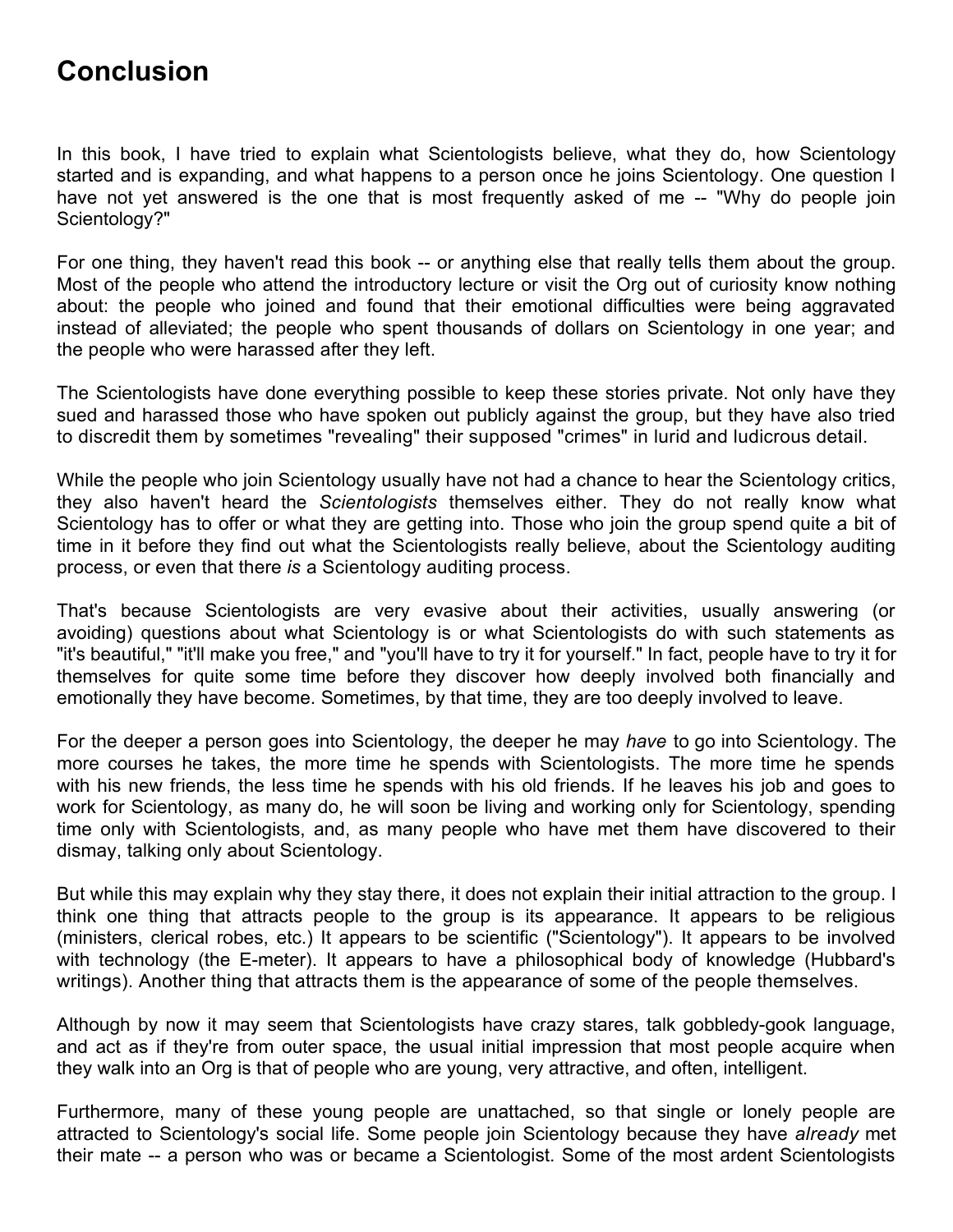admitted that they initially joined or became interested in the group because their spouses or loved ones were Scientologists and the only way they could continue to see that person, or have something in common with them, was by joining the group themselves.

In addition to those who join because they are seeking a mistress or a mate (a *person*), many people join because they are seeking a *group* to which they can really belong and be a part. Scientology is really just one big family. Hubbard, of course, is the father, and his wife plays the role of the mother. Scientologists are children who, if they're good, will be taken care of; if they're bad, and protest or question anything, father says they will be expelled from the family unit.

Everything in their life is planned for them. There are certain courses for them to take and certain goals they must achieve in each course. If they disobey, or balk at any level, the punishments are rigidly set forth. Fortunately for the Scientologists, Hubbard treats his children somewhat kindly - so long as they don't ever grow up and try to leave his home.

Like any family group, or in fact any group, Scientology fulfills some of the personal needs of its members. Someone with a strong desire to be respected by others can easily become a Scientology minister and be treated with the reverence generally accorded to men of the cloth. Someone with feelings of intellectual inferiority believes he can have his I.Q. raised by Scientology, and can, in fact, get a (Scientology) B.A. or a (Scientology) Doctorate degree. Someone who feels lonely has a place to go to and friends to see once he joins Scientology -- Scientology brings meaning into his life where once there was only emptiness.

The man I described in the first chapter who said that before he discovered Scientology he used to lie in bed and stare at the ceilings may not have been that different from some of the others who joined. But now that man has a place to go and something to do. People understand what he's saying because he's speaking their language. People look him straight in the eye when he talks to them. People like him now because he has the same goals. More important -- now he *has* some goals. He is working hard to bring everyone into Scientology so that together they can all save this world. It would be a laudable goal, too, except for one thing: no one is allowed to disagree with or criticize the manner in which the Scientologists think they're going to save the world.

When all is said and done, what Scientology has to offer is merely their treatment or processing. They believe that it is our *only* road to salvation. The Scientologists like to say that there can't be two sides to the truth. Since they believe that *they* have found the truth, those who disagree with them are wrong. Perhaps. Sometimes when I am most skeptical about the efficacy of their methods, I think back to what one Scientologist said (using typically inflated figures) about their membership: "Fifteen million people can't be wrong." But history has often proven otherwise.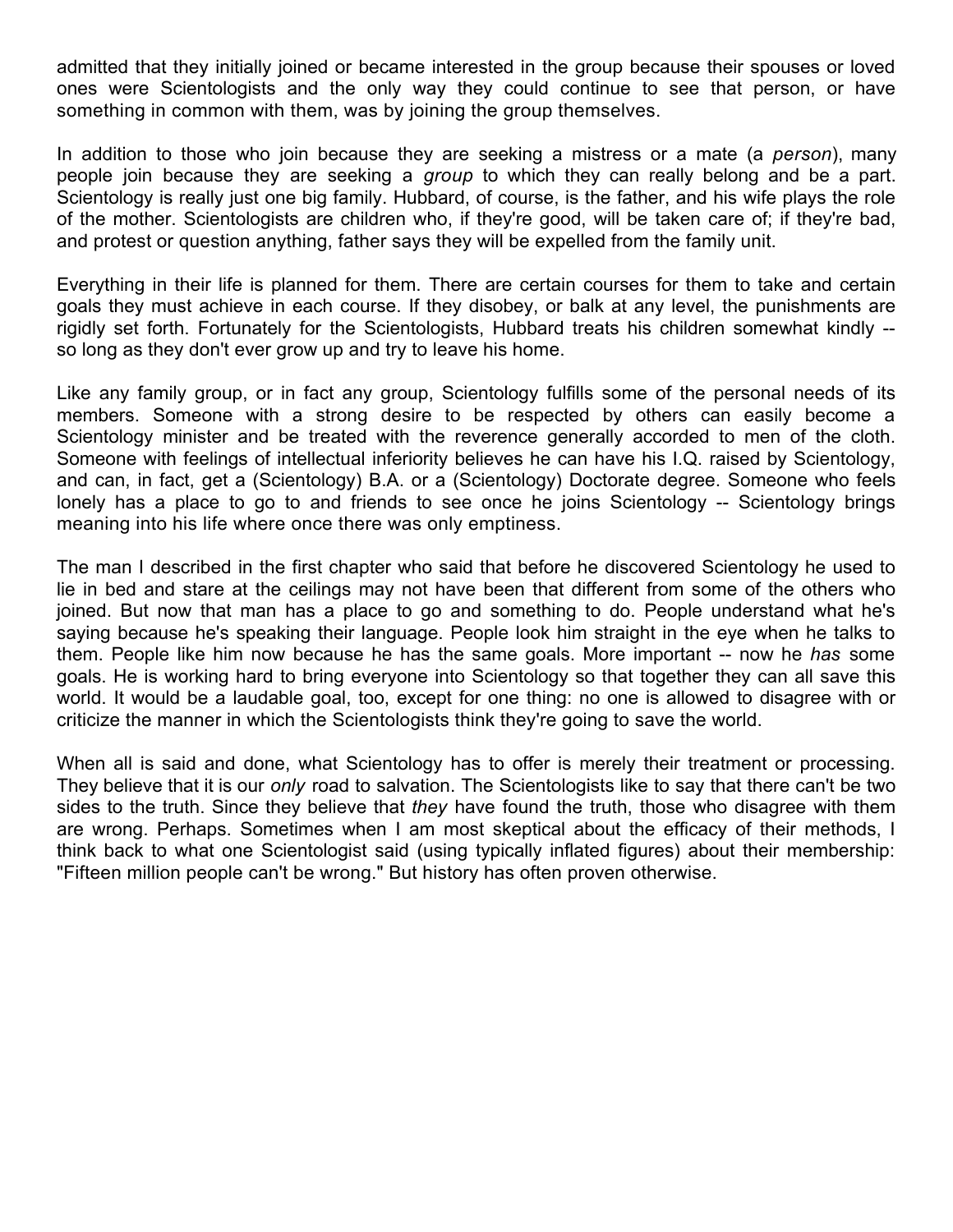*Many of the theories and teachings of scientology are so fanciful that the reaction of the normal individual on hearing them is generally one of amusement and incredulity ... the impression may exist ... that scientology is just harmless nonsense and its followers merely queer people, that its theories are foolish but funny and that not much harm is being done by allowing silly people to*  have their silly beliefs and carry on their silly practices. Such an attitude is welcomed by the *scientologists, for it serves to obscure the real nature of scientology.* 

-- from the Australian Report{1}

*Incredulity of our data and validity. This is our finest asset and gives us more protection than any other single thing. If certain parties thought we were real we would have infinitely more trouble ...*  without a public incredulity we never would have gotten as far as we have. And now it's too late to be *stopped. The protection was accidental but it serves us very well indeed. Remember that the next time the ignorant scoff.*

-- L. Ron Hubbard{2}

### **Citations & Notes**

{1} (58 in Chapter 21) final quote by Australian [261]

{2} (59 in Chapter 21) final quote by Hubbard [93a]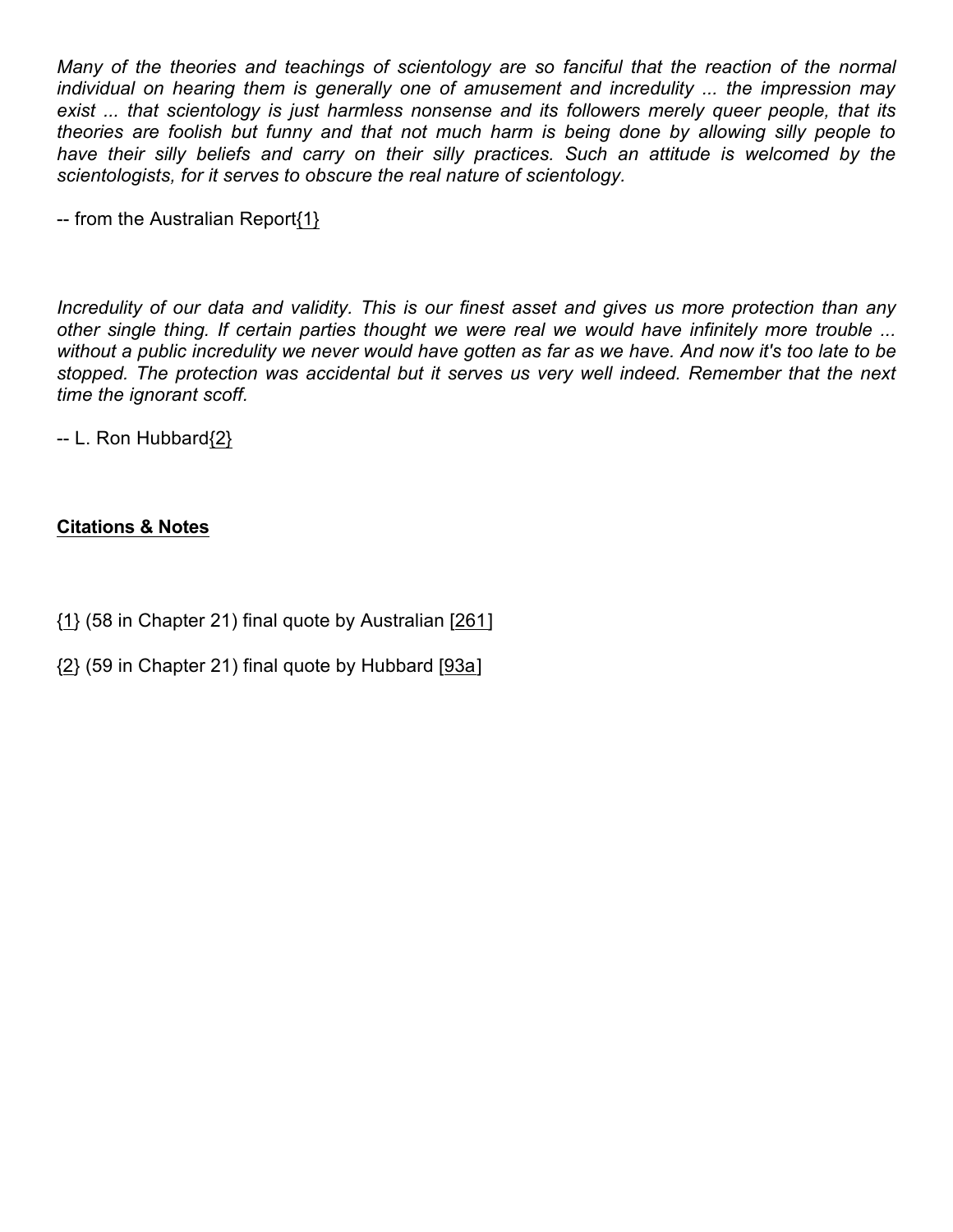# **Appendix The Scientologist's Story**

In January, 1971, I wrote to David Gaiman, Public Relations Director of Scientology in England, with whom I had had some earlier correspondence, informing him that this book was to be published and offering him a chance to give the Scientologists' side of the story in brief. I also requested information on some of Scientology's rehabilitation programs -- their Human Rights Commission and Narconon, their program in India -- so that some of this could also be included.

Unfortunately, instead of a response to my letters, my publisher received three telegrams from the Church of Scientology of Hawaii, California, and Washington threatening a lawsuit if the book was published.

Around the same time, I received a telegram from David Gaiman stating that he would write me that afternoon. But there was a British mail strike, and his response did not reach me till March 7, when the galleys were already completed. The information he gave me, therefore, could not be incorporated into the text proper. All I can do now is reprint his letter which replies to a number of questions I asked. His covering letter was as follows:

Dear Paulette,

I did receive your letter and replied by telex.

It was the American Ambassador in London who said, "A man's nomenclature is very important to him." While I do not agree with the Ambassador, I do notice that your opening sentence misduplicates my name[\*] and the rest of the contents maintain a consistently high standard.

Old-fashioned is a phrase which has a multitude of constructions; "old-fashioned girl" is often a compliment; old-fashioned jewelry is much admired; I think I've heard of an old-fashioned cocktail, on which I cannot comment, but was, if I do not misremember, very much in vogue when I was a child. Old-fashioned could apply to the great master of the arts, the literary classics. Perhaps you agree that there is a certain quality which ignores or improves with the passage of time which makes "old-fashioned" a complimentary expression.

Then on the other side, the Edsell motor car, Community and involuntary psychiatry, English stage musicals of the fifties, the Inquisition, gunboat diplomacy, Colonel Blimp, and the 3rd Reich, (make your own list). They are old-fashioned too. The old hack `let's smear the Scientologists' routine was old when Martin Gardner[\*\*] was hired by the A.P.A. or morticians union or whatever it was.

You really can do better than the manuscript I corrected [\*\*\*] and I do hope that the forthcoming piece is less archaic that the tired old piece in *Queen*.[\*\*\*\*]

The mail strike is in full bloom in the U.K., and I have no guarantee of when this will reach you.

However, best regards,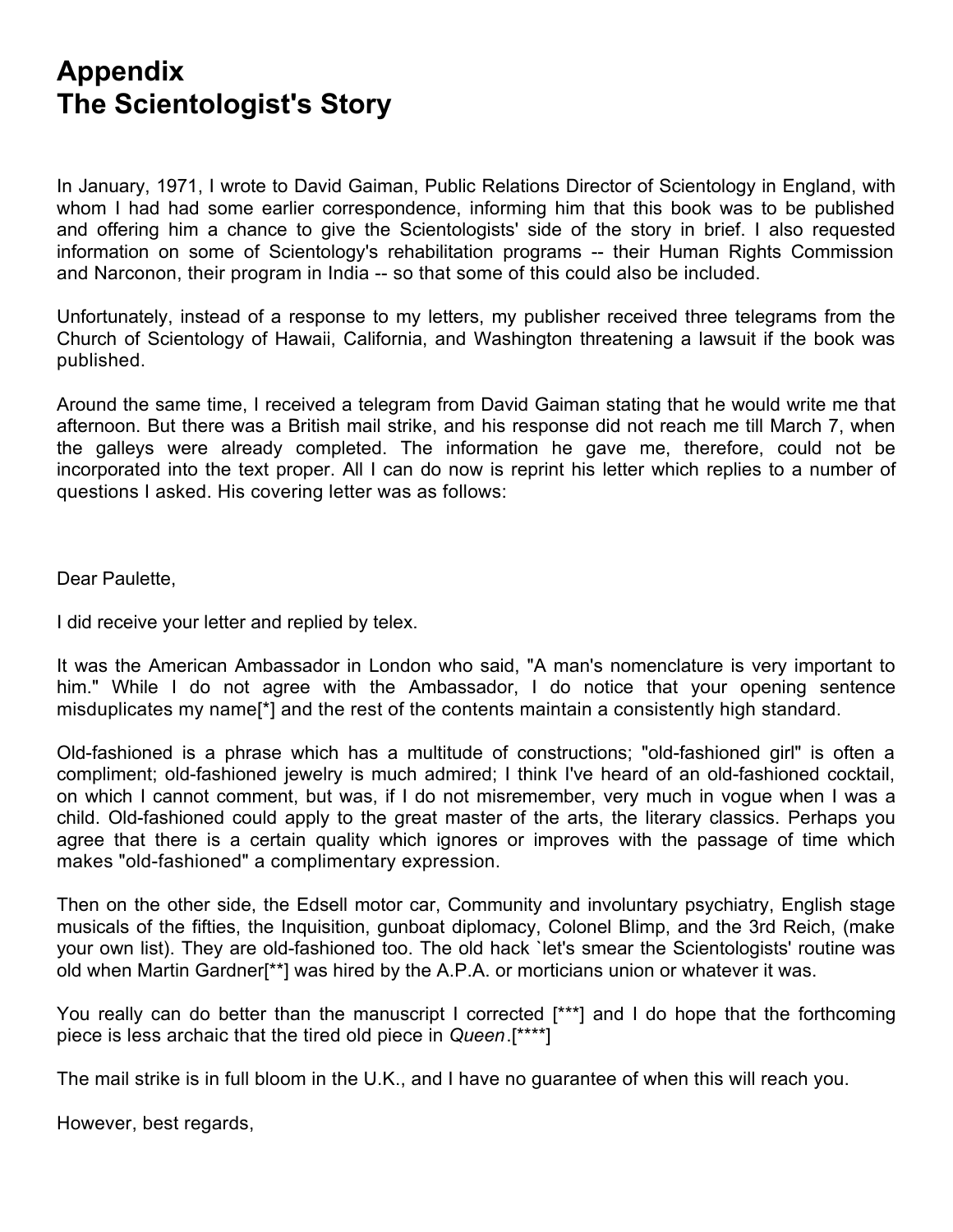Sincerely,

David B. Gaiman

[\*] *Footnote:*

I probably spelled it "Gaimen" instead of "Gaiman."

[\*\*] *Footnote:*

Gardner wrote an article a long time ago against Dianetics in *Fads and Fallacies in the Name of Science*.

[\*\*\*] *Footnote:*

A harassing letter I had received from David Gaiman stated that he had gotten hold of several chapters of my book-to-be and that there were a number of inaccuracies. I wrote him back and stated that if this was true, to please tell me the full story and send me all documentation immediately so that I could make some changes in my book. I never heard from him again until the letter above, and I assume he's referring to that manuscript.

[\*\*\*\*] *Footnote:*

I wrote an article on Scientology for *Queen* magazine which the Scientologists didn't like.

The following is a list of questions (in boldface) that I presented to Gaiman and his replies (in standard print).

### 1. **Please tell me something about Scientology clearing programs in prisons.**

There is no such program, there is a rehabilitation self help program called Narconon which uses Scientology technology in Prisons and other places. Designed by its founder, a rehabilitated drug addict, for drug addicts, it is producing rehabilitation in over 70% of its graduates, over a five year period. For further information write to A. Maren, Narconon Co-Ordinator, 2005 West 9th Street, Los Angeles, California 90006, or A. Graham, Burnt House Farm, Forest Row, Sussex, or David Bath, 16-18, View Road, Mount Eden, Auckland 3, New Zealand. It is the only program of its kind which is national in the U.S. and international in the sense pilot projects exist in the U.K. and soon in New Zealand. It operates without any Government or state subsidy at this time.

2. **The** *News of the World* **reported a story about Linda Hicks, who married a Scientologist and disappeared aboard the Sea Org. The paper said that the Scientologists claimed that she was pressured by her parents to marry someone else and that they were using Scientology as an excuse to break up the marriage and that she fled because she feared her parents would kidnap them. Is this true?**

Linda Hicks' case was investigated by the Member of Parliament for Brighton, d. Hobden M.P., and he found the facts as related by Mrs. V. Standen true. The Linda Hicks affair is now an old one, but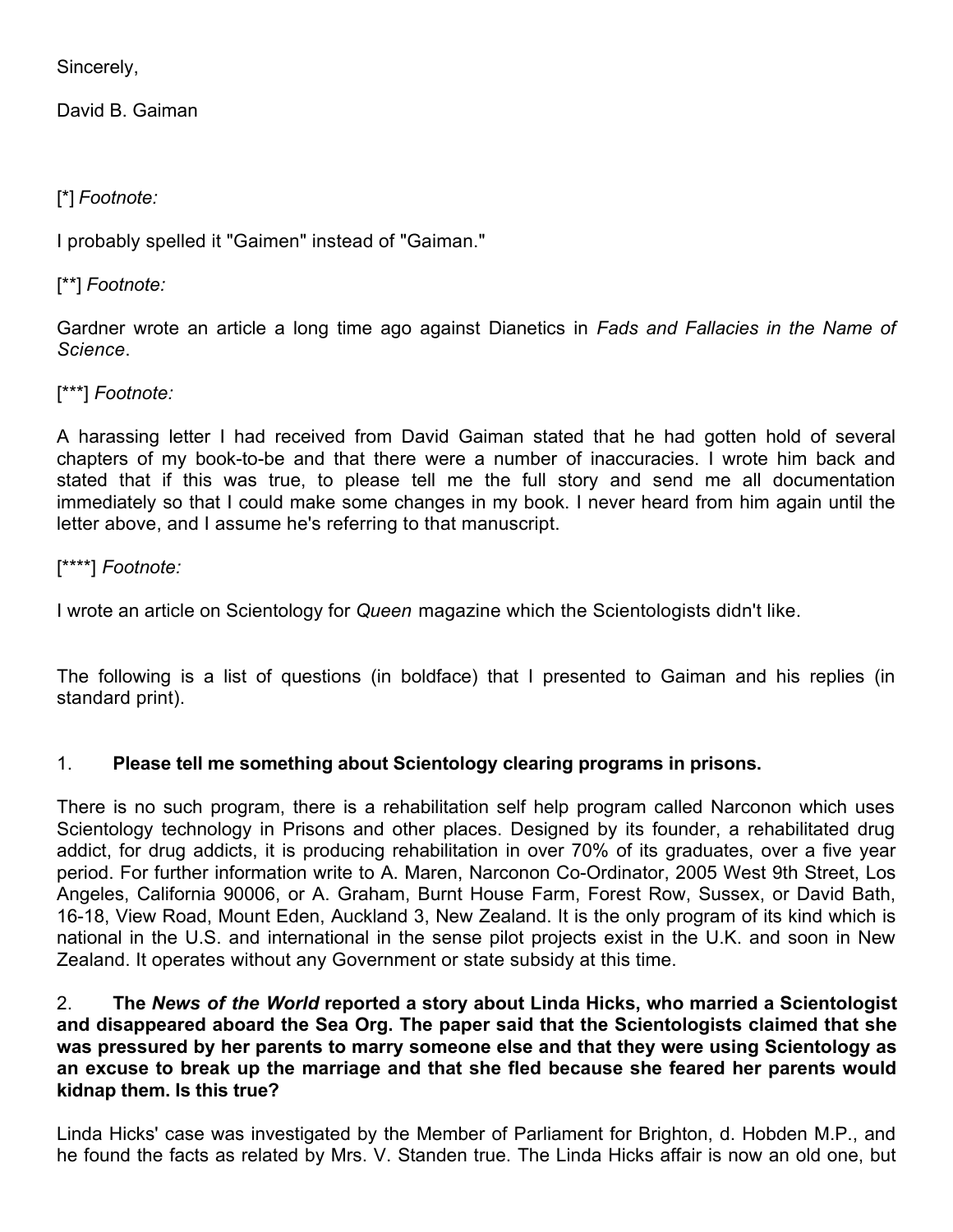fairly typical of the technique known as targeting a person or group by means of media. You are no doubt familiar with the technique. Simply stated, Linda Hicks married a Scientologist and she left him as a result of family pressure after living with her husband in S. Africa. Her M.P. looked into the case (Mr. Hobden) and found it was a storm in a teacup. Another interesting factor is that even the media, which was well used by the WFMH and NAMH and other psychiatric front groups, no longer want these Scientology stories, which were put-up jobs, and are looking into the mental health racket -- involuntary committal and treatment which are infinitely more sensational and gory than any of the stuff about us. Murder, rape, euthanasia -- the psychiatrist is a very naughty boy.

#### 3. **Vic Filson claimed he was hired as a detective to investigate Scientology's enemies and to prepare dossiers on psychiatrists in England, etc. What is the story?**

Vic Filson. Yes he was hired to document psychiatric horror stories and went straight to a newspaper. Nowadays we get the facts by means of our Human Rights Commissions -- all documented and as bad as Belsen.

#### 4. **The** *Observer* **reported a story about James Stewart, a man who was suspended from Scientology and then died. Why was he suspended? Do you know why he jumped or fell out of the window? Do you think it was a suicide? (The paper said it wasn't.)**

The Coroner's inquest was fully reported. He was suspended from a course for medical examination for a suspected physical condition.

#### 5. **What requirements are necessary for becoming a minister or reverend in the Church of Scientology?**

Minister's requirements: 1 Vocation. 2) Training to HPA or above. 3) One year's probation as provisional. 4) Minister's checksheet including study of World religions + the bible. [sic] 5) Examination thereon. 6) Thesis on the religion and philosophy of Scientology. 7) Familiarity and examination with Scientology form of Service and observance.

#### 6. **The** *Times* **and other prestigious British papers reported that a girl ran off the Sea Org ship screaming, and was dragged in by other Scientologists from the ship. Why did she try to leave? Why was she stopped?**

No such story in the *Times* (of London) ever. You mean that Alex Mitchell from the Sunday *Times* who paid dear and lost his job for that and other inaccuracies. (They call it targeting you know.)

#### 7. **Why was Hubbard barred from Rhodesia?**

Factually he was not barred. His residential permit was not renewed and he left before it ran out. We do know that there was no information in the hands of the Rhodesian authorities to Hubbard's detriment. See South African Inquiry evidence by Rhodesian police Dept. on affidavit (Targeting you know).

#### 8. **In what countries is Scientology expanding right now?**

U.K., U.S., Australia, New Zealand, France, Belgium, Holland, Germany, Denmark, Sweden, Israel, South Africa, Rhodesia, Mexico, Korea, Japan, India, Pakistan.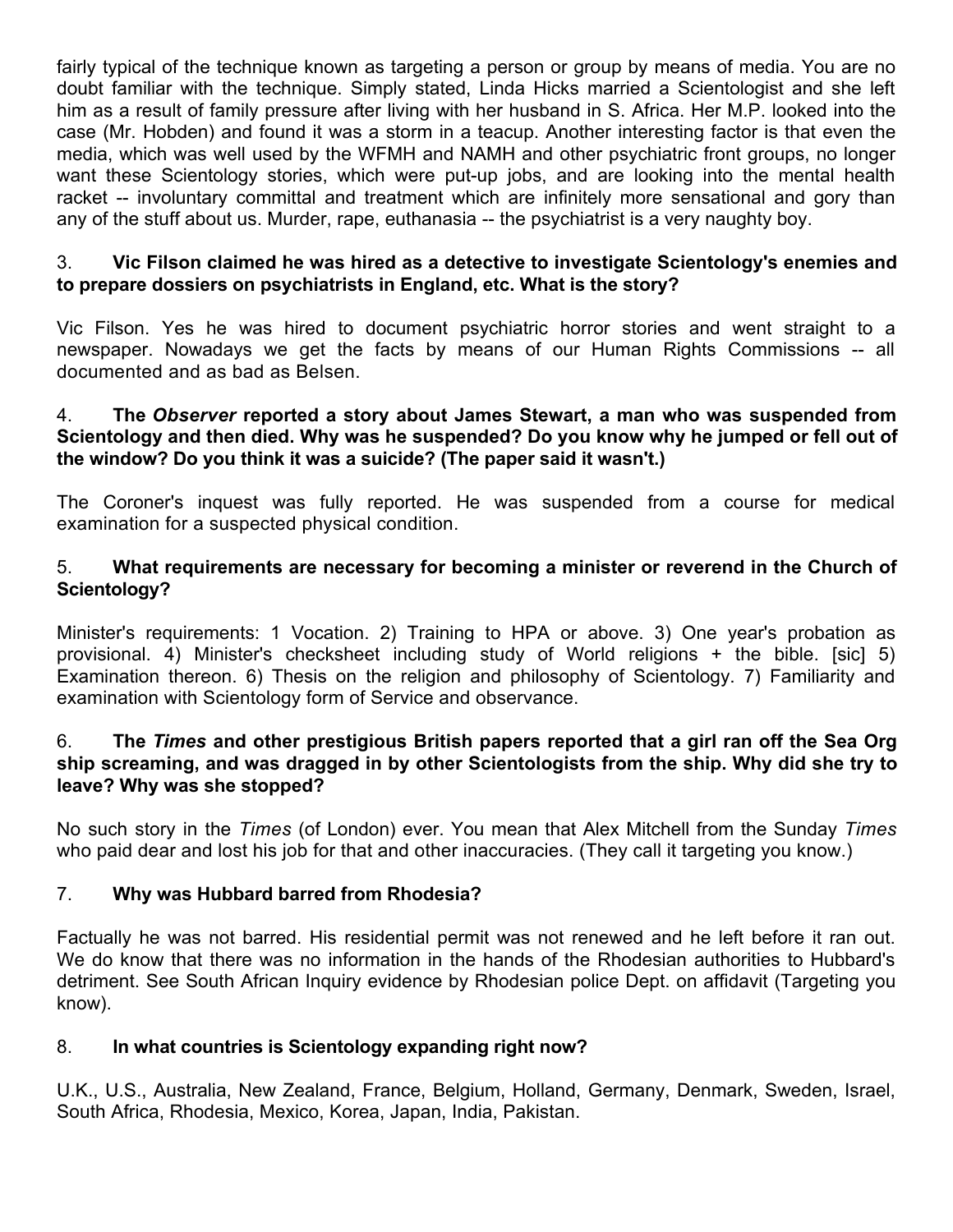9. **The** *Rand Daily Mail* **reprinted a portion of the testimony being given at the South African Inquiry. The witness stated that Mr. Parkhouse had been told by Hubbard to arm 5,000 Africans to seize control of South Africa. Do you think the witness was wrong? Do you think perhaps Mr. Parkhouse was fantasizing (or lying) about what his instructions were? What is the story here?**

Re *Rand Daily Mail* report. The nameless witness who told the story of Parkhouse and the 5,000 spear brandishing Bantu. Parkhouse didn't lie or fantasize. The anonymous witness did. Paulette my dear, have you seen the S. African internal security forces? The thought of 5,000 Bantu taking over the country is analogous to 500 Arabs taking over Israel. Good headlines but terrible odds. (Documents enclosed.) [Mr. Parkhouse's testimony on the situation was as follows: "... Hubbard jokingly remarked that should South Africa ever be attacked by black hordes from the North, he would require me to organise an Impi of Zulus and personally lead them, spear in hand, against the enemies of South Africa, across the Limpopo. And I at that time, also jokingly pleaded with him to rather let me be a general who planned things from a desk. The joke in this matter was not in connection with Hubbard's desire to help South Africa in any way he could. The joke was in connection with what was well-known among my acquaintances, of my reluctance to engage in any physical exertion whatsoever. And the idea of me charging in front of a crowd of Africans against the enemies of the State was so out of character for me as to be extremely amusing...."]

#### 10. **In the case of Karen Henslow, did the Scientologists know she had had nervous breakdowns or did only Murray Youdell know? Why do you think she got sick again?**

The Henslow affair has finally been blown. We now have documentation which clearly shows that a) Karen was driven frantic by her mother on that fateful night, b) Her mother was prepared to commit her daughter for a year to prevent her from marrying Youdell, c) There is no evidence, according to the Ministry of Health, to show her breakdown physical or mental was caused by her contact with Scientology. When her mental history was discovered, Karen was not permitted to work or study at St. Hill, a month before her committal. Youdell did apparently know her history.

#### 11. **In your last letter to me, you mentioned something about a Scientology charity program in India. Would you tell me a little bit more about that, and also about any other charity programs you have right now.**

Re Charity works: See a) India enclosure b) Apartments in Parkland c) Citizens Commission for Human Rights. [As for these documents a) There was no India enclosure. b) An enclosure from the East Grinstead Observer stated that the Scientologists hoped to build and probably finance (at a cost of \$10 million dollars) an estate there for the benefit of the local people which would not necessarily be restricted to Scientologists, in the hopes of solving the local housing problem and as "a gesture of community spirit.") c) There was a pamphlet included on the Victor Gyory story, a Hungarian refugee who was brought to a mental hospital in Philadelphia after slashing his wrists. After other forms of treatment failed, he was given shock treatment, and one of the hospital aides, a Scientologist, reported it to their Citizens Commission on Human Rights. The patient was discharged (under rather strange circumstances) through the help of the Scientology commission and their attorneys.]

#### 12. **How much money does Scientology gross weekly? George Malko wrote \$1.4 million in America weekly but I thought this figure might be too high.**

No way of obtaining figures as Orgs are autonomous, and missions self-funding in their National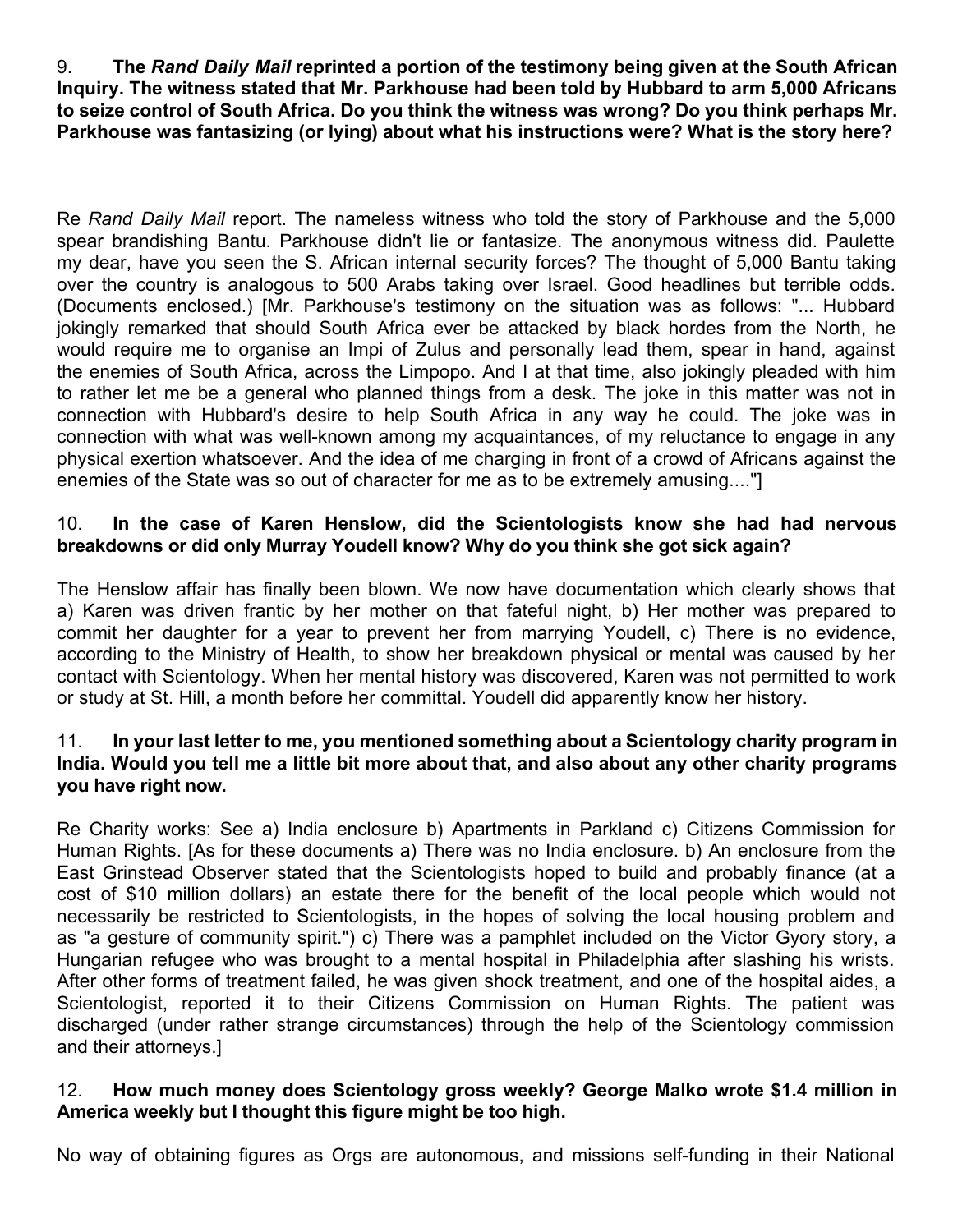or Continental areas. We have never been accused of poverty.

#### 13. **What is the youngest age of a person who has achieved the state of auditor?**

The youngest trained Auditor (Dianetic) I know of was 15 years.

#### 14. **What is the oldest?**

82 years.

#### 15. **What is the shortest amount of time it has taken someone to learn to become an auditor? What is the longest?**

Depends entirely on level of training. Someone could be trained to listen at Zero level, under supervision, in six weeks. Training to class Eight would take from three-four years, including two internships of six months each at Class Seven and Class Eight. I'm still learning after fourteen years.

#### 16. **How many years have our thetans been in existence?**

Your question is one of metaphysics. How old is a soul? Answer -- God knows.

#### 17. **Do preclears still run the Boo-Hoo?**

PCs never did run the Boo-Hoo. It was a research line on the *genetic* history of homo sapiens. Reported in History of Man, and quoted ever since by Phelan and Anderson as representative of Scientology technology.

#### 18. **How many people are on the Sea Org?**

I don't know, probably less than a couple of thousand.

#### 19. **Do the Sea Org people sign a billion year contract?**

Never make an allegorical joke near literal minded, humourless reporters.

#### 20. **Is the contract to help Hubbard help the world? ... to clear the planet? ... Does "clear the planet" mean we should all become Scientologists?**

No. Scientology is about Freedom, including the freedom to accept or reject any philosophy, including Scientology.

#### 21. **How much does it cost (in courses) to live on the Sea Org?**

I'm not sure I understand the question, but the chaps who work in the Sea Org get paid and "all found"; they do not pay.

#### 22. **How does one qualify to get on the ship?**

Do you mean as a crew or a visitor? Crew generally are Scientologists who like that sort of active life. Visitors are generally social, by invitation, or professionals interested in organisational and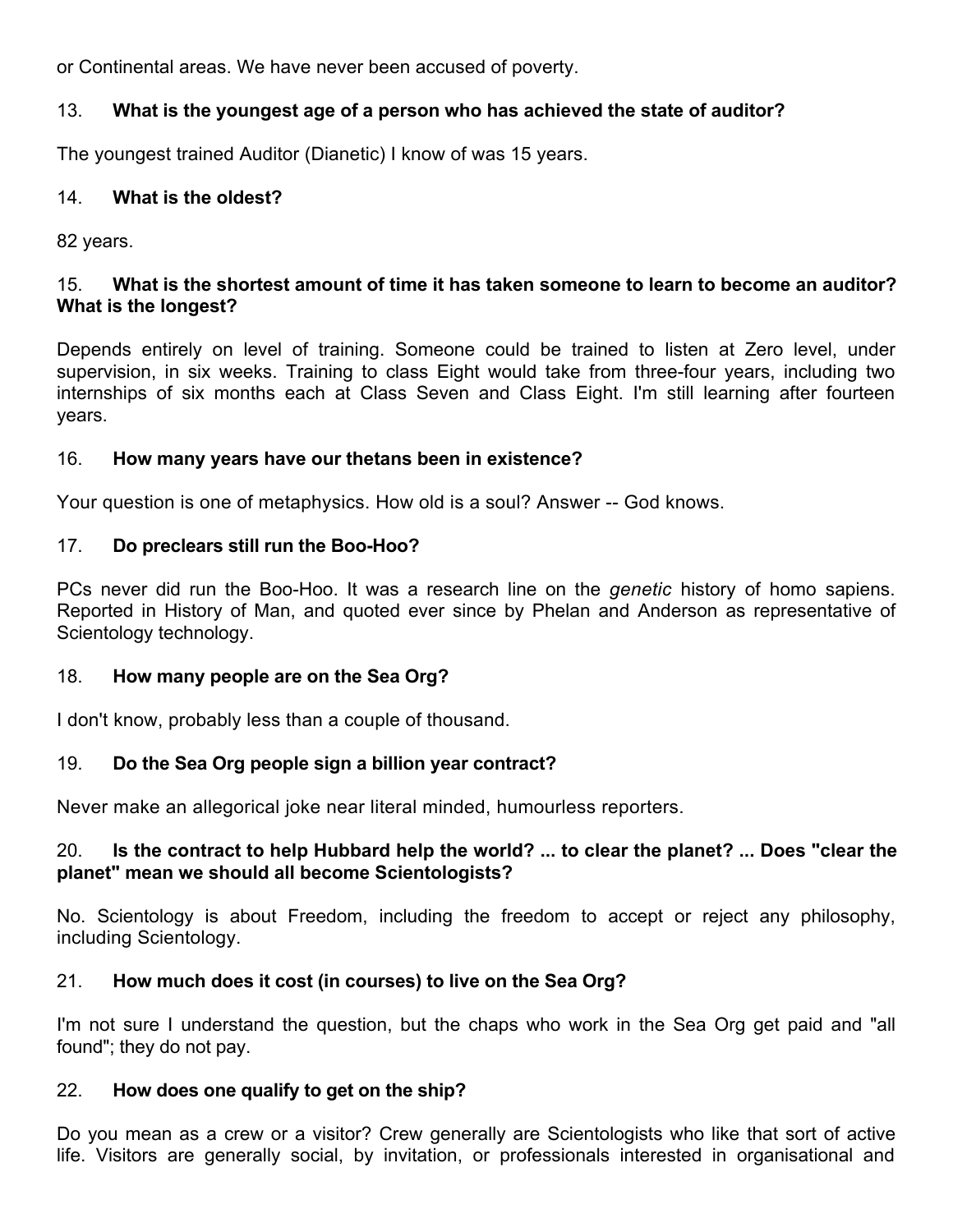management studies.

### 23. **When was Hubbard barred from returning to England?**

August '68 his residential visa was withdrawn.

#### 24. **Is it true that the ban has been lifted on him so he could come back for the British Inquiry?**

So far there has been no statement to this effect, but the Home Office have indicated that Mr. Hubbard and his family may apply for visas when they wish to visit the U.K.

### 25. **Does he plan to return and testify?**

The terms of reference are into the practice and effects of Scientology. Sir J. Foster has not invited Mr. Hubbard to give evidence.

### 26. **Did Anderson alone play the role of judge, jury, and executioner in Australia?**

No, in Victoria he presided over a farce for which he is now under suit. See enclosure.[\*] Scientology is established and growing rapidly in all major Australian centres, including Melbourne.

[\*] *Footnote:*

There was no enclosure.

#### 27. **Which of these are Scientologists: (check if they are) Tennessee Williams, Leonard Cohen, Jim Morrison, the Beatles. Are there any other celebrities (besides Boyd, Burroughs and Mama Cass Elliot who I know are Scientologists?)**

A person's religious beliefs are not sequitur to how well-known or not they are. Scientologists are only named if they want to be. I can't confirm any of these names.

#### 28. **Is Scientology a form of pastoral counseling?**

Scientology is a religious philosophy -- auditing is a form of counseling deriving in technology from the philosophy. Thus auditing is pastoral counseling.

### 29. **How high up did Charles Manson go in Scientology?[\*]**

#### [\*] *Footnote:*

After I wrote this book I became friendly with an advanced Scientologist who had gotten his "grades" in Los Angeles allegedly at the time that Manson may have been there. He claimed to have frequently seen Manson at the Org and he also claimed that Manson had reached the level of PC IV in Scientology (a high level but not yet clear). I don't know if this information is at all accurate because some people phantasize about the relationship of (and their relationships with) the infamous as much as others do of the famous.

Not that old one again!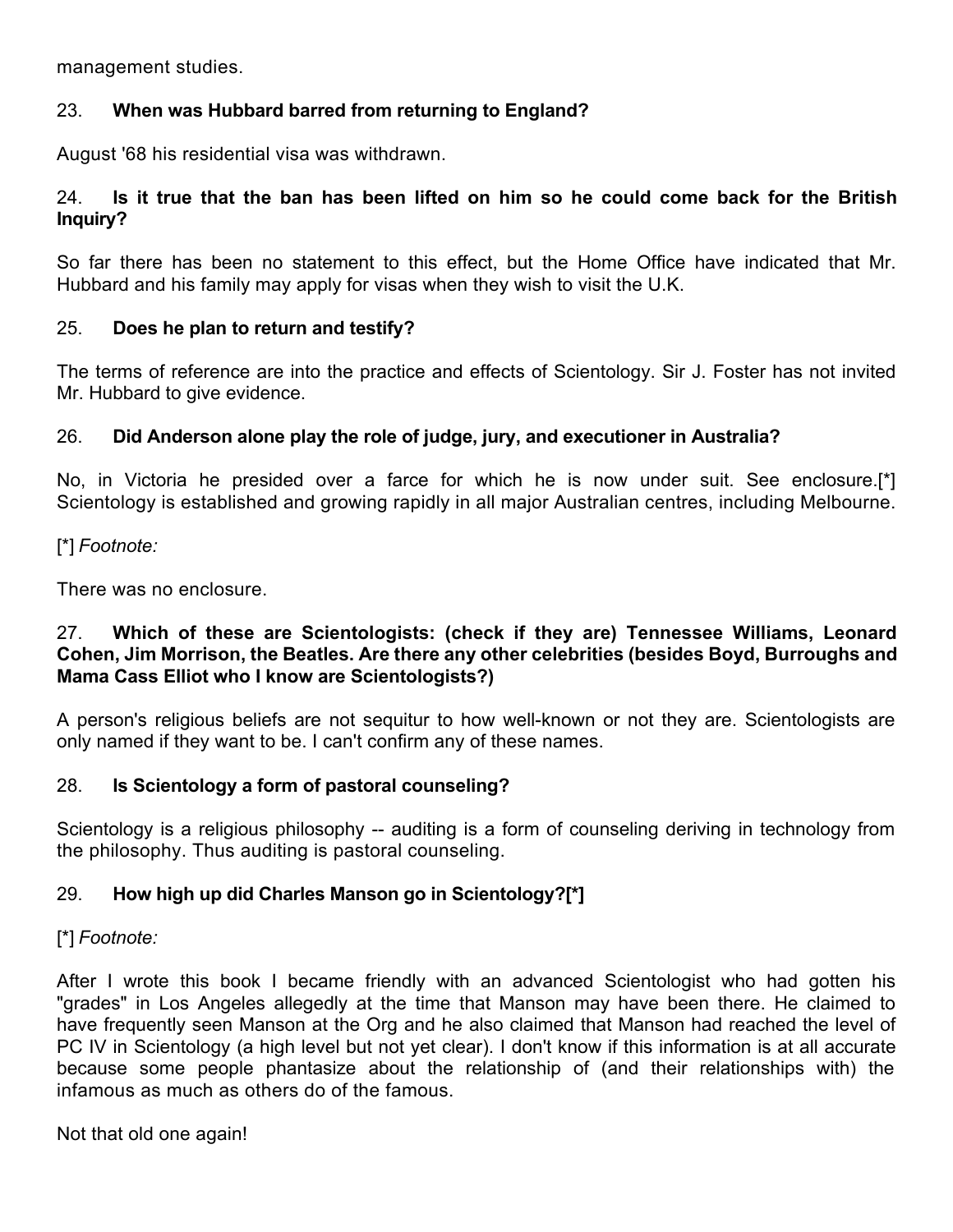#### 30. **Was he declared a suppressive?**

No, he never joined.

### 31. **Do you think Manson was a member of the "Process" at the time of the alleged murder?**

I've no idea! Do you?

### 32. **Of the three Scientologists killed in Los Angeles, do you think they were killed by a) people who hate Scientology (like the Process), or b) people who hated them?**

I think not a or b but C. As far as I know only two members of the Church of Scientology were murdered in L.A. A senseless brutal killing, still under investigation by the police.

### 33. **How much did the Scientologists have to pay to the NAMH when the Scientologists lost their case?[\*]**

[\*] *Footnote:*

NAMH -- National Association of Mental Health. This case had its roots in the Scientologists' attempt to stop the annual meeting of the NAMH.

Nothing. We've not lost the case, only the injunction hearing, the trial is due in 1971.

### 34. **Does the thetan have electrical voltage?**

No, it does have energy potential. Read the Axioms of Scientology.

#### 35. **Ten years from now, what percentage of the world will be Scientologists?**

There is no doubt Scientology grows and grows. We are dealing in a philosophy not Volkswagens. If people continue to talk to each other, read books, and think for themselves, then we shall continue to do our jobs. Percentages mean nothing in that context.

Two other enclosures in the letter I received also bear mentioning:

A) letter from Gaiman to the London Sunday *Times* re their supposed prison in Scotland:

The last time that I had cause to complain on an article by Mr. Mitchell it was given the headline "The Dungeon in Queen Street." There was no dungeon in Queen Street, and we held a press conference after that edition of your journal was published and invited most of the press available in Scotland to inspect the premises.

B) The Scientologists' statement concerning Hubbards' supposedly practicing black magic (reprinted in the London *Times*):

Hubbard broke up black magic in America: Dr. Jack Parsons of Pasadena, California, was America's number one solid fuel rocket expert, he was involved with the infamous English black magician Aleister Crowley ... [whose organization] ... had savage and bestial rites. Dr. Parsons was head of the American branch ... which had paying guests who were the USA nuclear physicists working at Cal Tech. Certain agencies objected to nuclear physicists being housed under the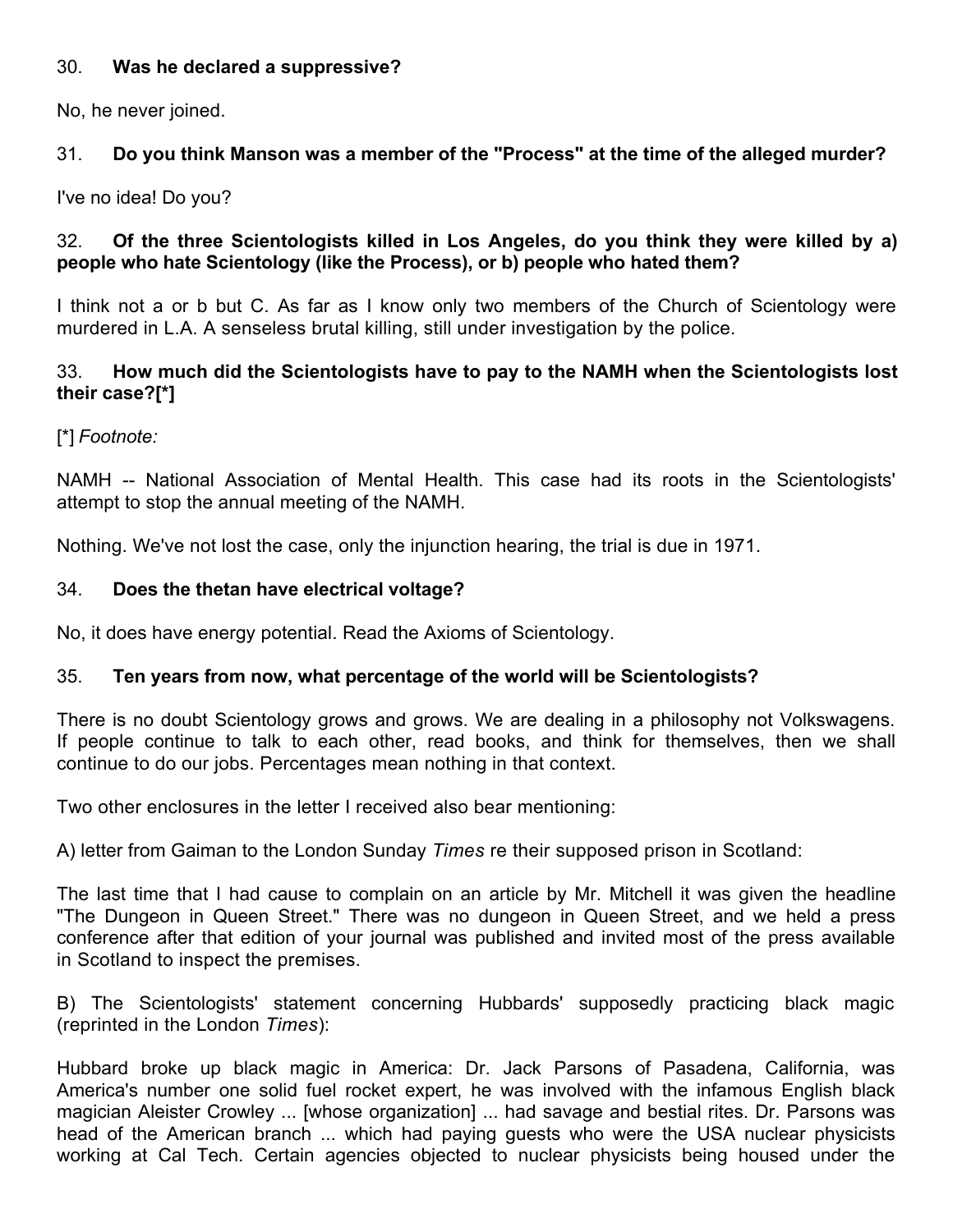same roof.

L. Ron Hubbard was ... sent in to handle the situation. He went to live at the house and investigated the black magic rites and the general situation and found them very bad.

Parsons wrote to Crowley in England about Hubbard. Crowley, "The Beast 666," evidently detected an enemy and warned Parsons. This is all proven by the correspondence unearthed by the Sunday *Times*. Hubbard's mission was successful far beyond anyone's expectations. The house was torn down. Hubbard rescued a girl they were using. The black magic group was dispersed and destroyed and has never recovered.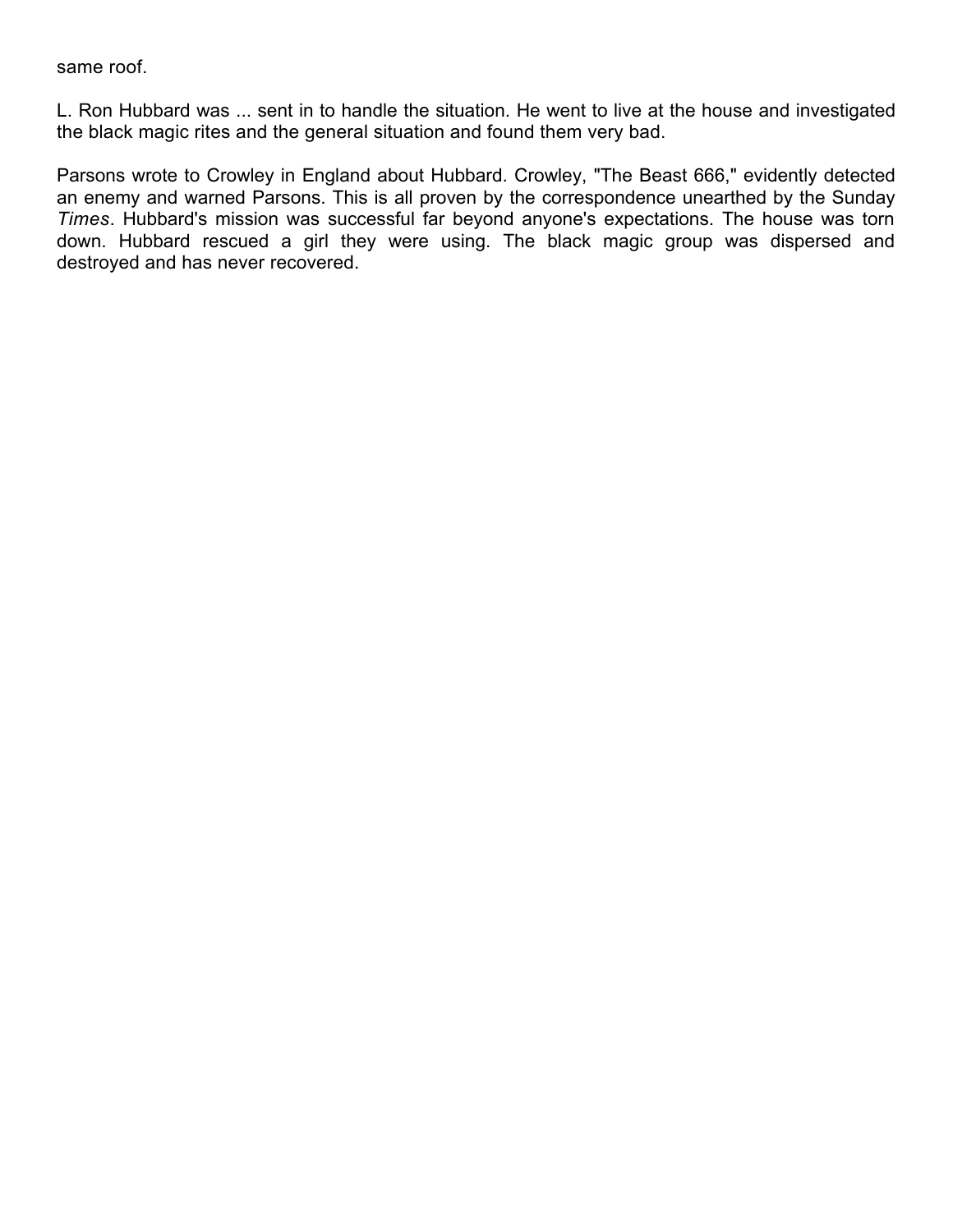# **Bibliography of Sources Consulted**

Scientology Books

[1] .. [12]

Scientology Brochures and Pamphlets

[13] .. [26]

Scientology Publications

[27] .. [65]

Public Relations Releases from Church of Scientology

[61a]; [66] .. [77]

HCO (Hubbard Communications Office) Policy Letters and Bulletins

[78] .. [104]

Additional Publications by Scientology or Hubbard

[105] .. [132]

American Magazines and Newspapers

[133] .. 161]

British Magazines and Newspapers

[162] .. [242]

Other Magazines and Newspapers

[243] .. [252]

Miscellaneous Books, Documents, Inquiries, Letters, Court Cases, Etc.

[253] .. [286]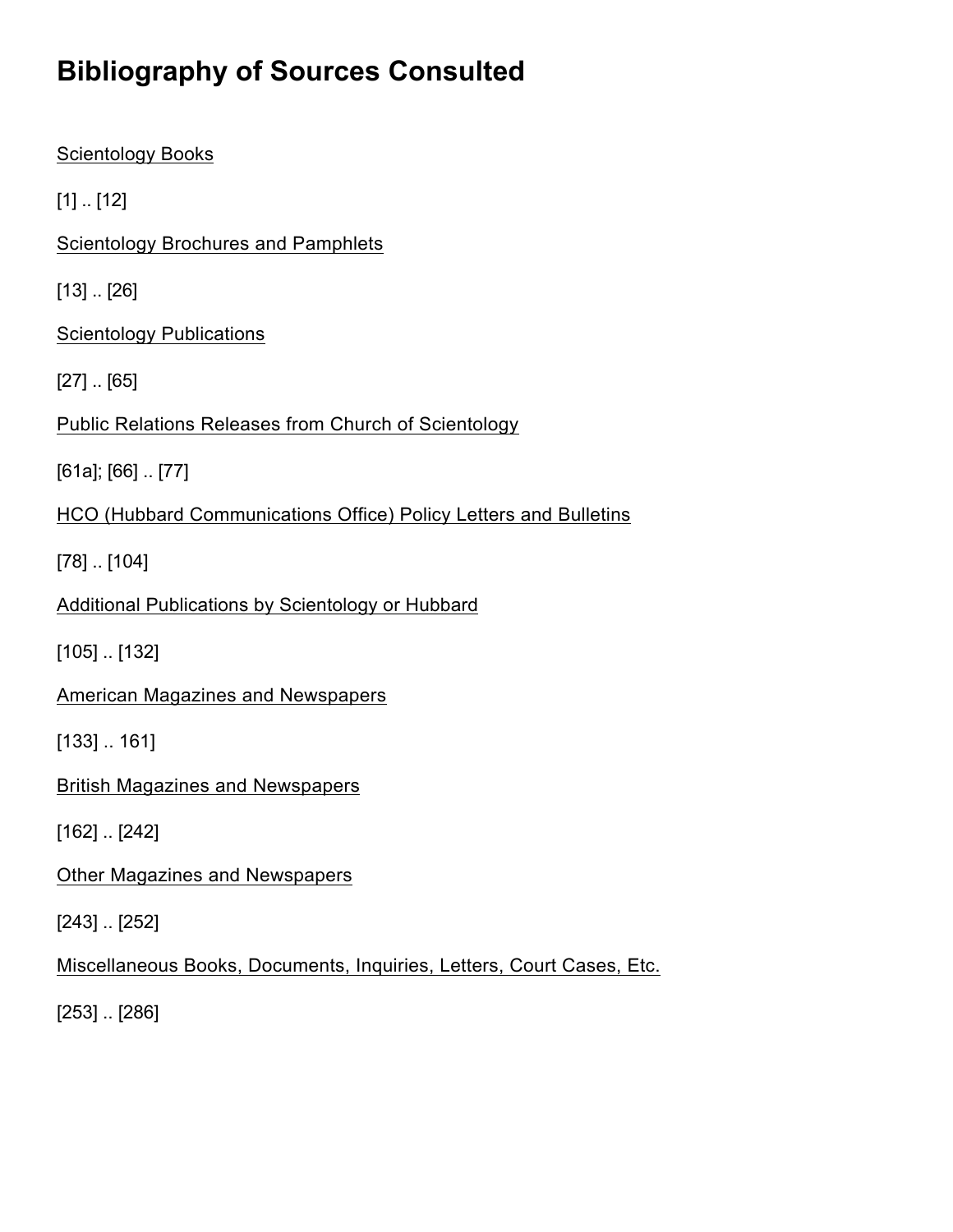# **About the Author**

Paulette Cooper launched her career as a freelance writer in 1968, after she completed an M.A. degree in psychology and a summer at Harvard studying comparative religion.

Her first book, *The Scandal of Scientology* came out three years later, and has been followed by eight others, along with hundreds of magazine and newspaper articles. These she wrote, parttime, to support her full-time crusade to expose Scientology, at a time when few outsiders knew much about the cult, and those who did were generally afraid to speak out.

In 1982, the American Society of Journalists and Authors recognized the high personal price she paid to fight Scientology and awarded her the prestigious Conscience in Media Award -- one of four writing awards to her credit.

She withdrew from the cult-fighting front in 1985, after having endured a 15-year ordeal of harassment by the Church of Scientology, including nineteen lawsuits. She married, and co-wrote three books with her husband, including *277 Secrets Your Dog Wants You to Know*, and the sequel, *277 Secrets Your Cat Wants You to Know*. To date, the dogs have yet to file a lawsuit against her, and the cats haven't slandered her.

She makes her home in Manhattan, but reaches the world on the Internet, where she answers to PauletteC@aol.com.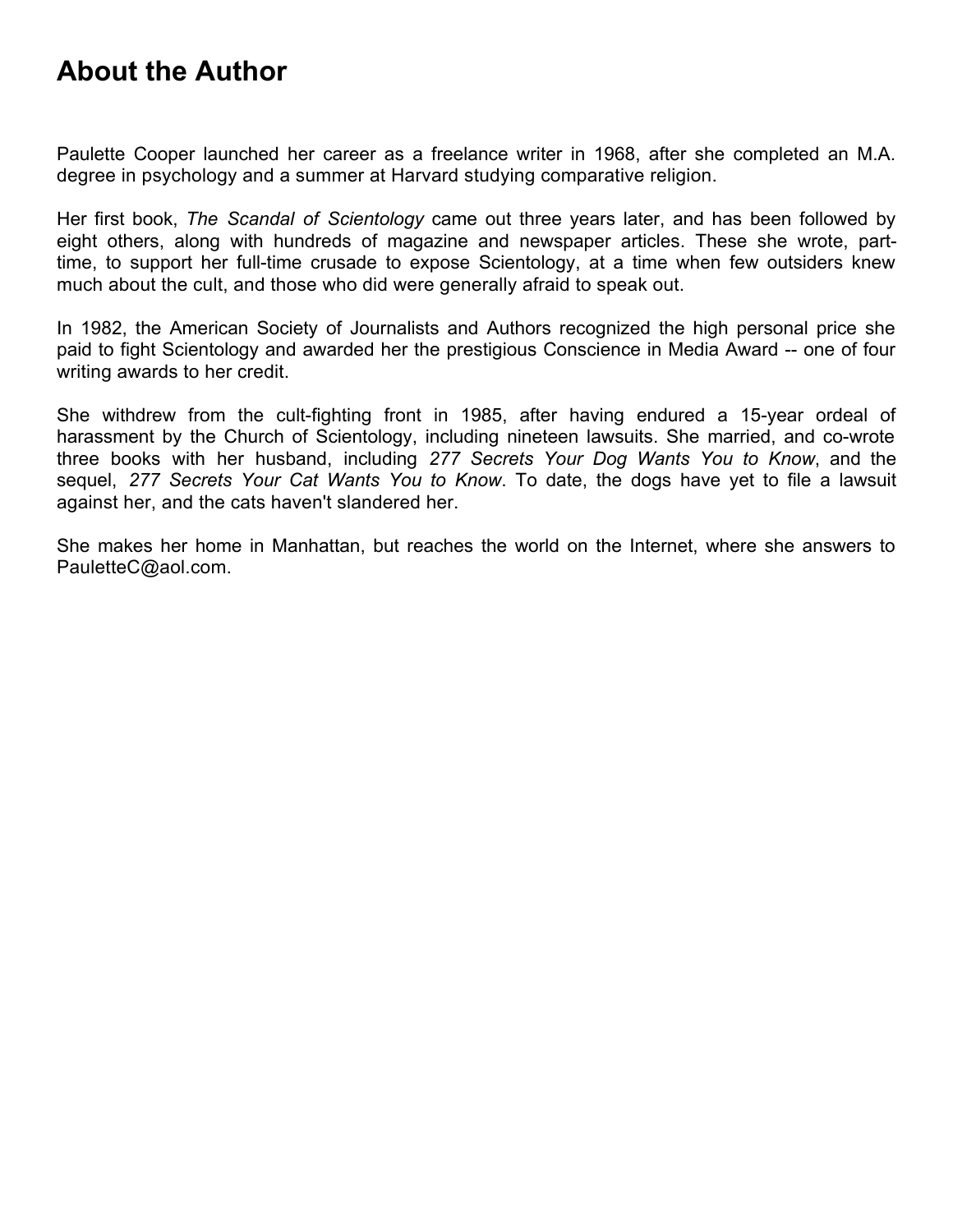# **Changes from the Paperback Edition**

Every effort was made to render the text of the Web edition exactly as it appears in the paperback. Listed below are the *intentional* differences.

# **Global changes**

*Web edition:*

Added the Prologue, an Index, and "About the Author".

Moved citation notes into each chapter, and cross-referenced citations in the Bibliography.

The Web editor's occasional notes are set off by {curly brackets}.

Ellipses: within a sentence, three dots; at the end of a sentence, four dots.

The surname of the author of the Australian Report is correctly spelled ("Anderson", not "Andersen").

About 280 new paragraph breaks have been introduced to make the Web edition more suited for reading on screens. These paragraphs may be distinguished by their paragraph numbers, which are visible in the HTML source: new paragraph numbers end in a letter (e.g., "p4b"), whereas numbers for the paperback's original paragraphs do not.

# **Introduction**

*Paperback edition (page 15):*

The movie stars a man named L. Ron Hubbard -- **who** they realize, is the same man....

*Web edition:*

Inserted comma after "who".

# **Chapter 1**

*Paperback edition (page 22):*

In addition, the followers took **on faith in** *everything* Hubbard said.

*Web edition:*

Deleted the word "in" after "on faith".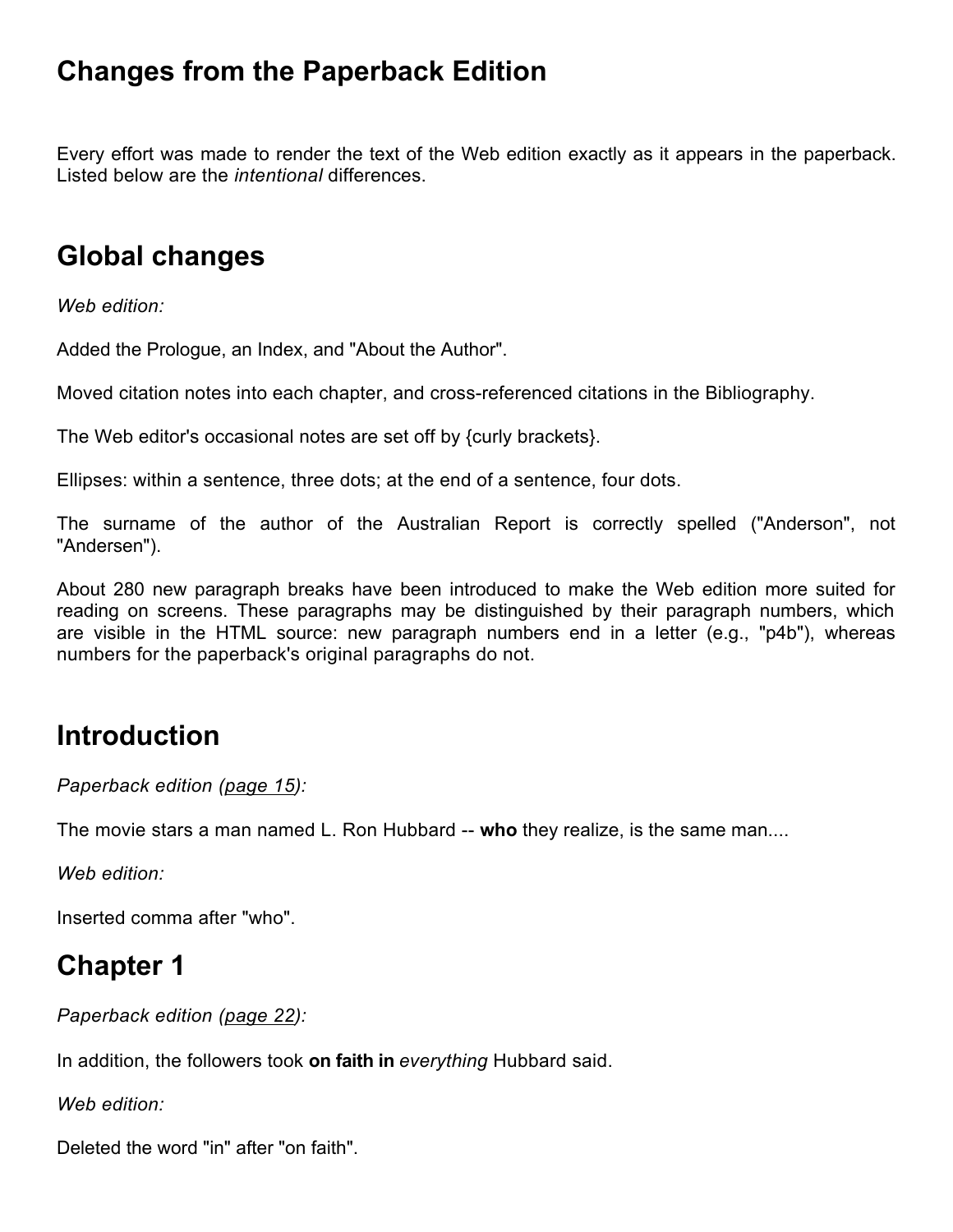*Paperback edition (page 23):*

He discussed the case of one person who was treated by the Dianetic **institute**...."

*Web edition:*

Capitalized "institute".

# **Chapter 2**

*Paperback edition (page 27):*

The **"Church of Scientology"** as they call themselves today, no longer claims to cure people....

*Web edition:*

Inserted comma after "Scientology".

# **Chapter 3**

*Paperback edition (page 31):*

Hubbard's theory never makes it really clear ... exactly how engrams can be planted before a foetus had developed a nervous system or the sense **organs which which** to register an impression, ....

*Web edition:*

Changed "organs which which" to "organs with which".

# **Chapter 4**

*Paperback edition (page 37):*

One Scientologist claims he fell out of a spaceship **55,000,000,000,000,000,000,** years ago ....

*Web edition:*

Deleted comma after "55,000,...,000".

*Paperback edition (page 39):*

His faith didn't falter even when one of his Scientology friends, after spending hundreds of hours in the group getting rid of all of his engrams and becoming a **"clear"** moved to Albuquerque and committed suicide.

*Web edition:*

Inserted comma after "clear".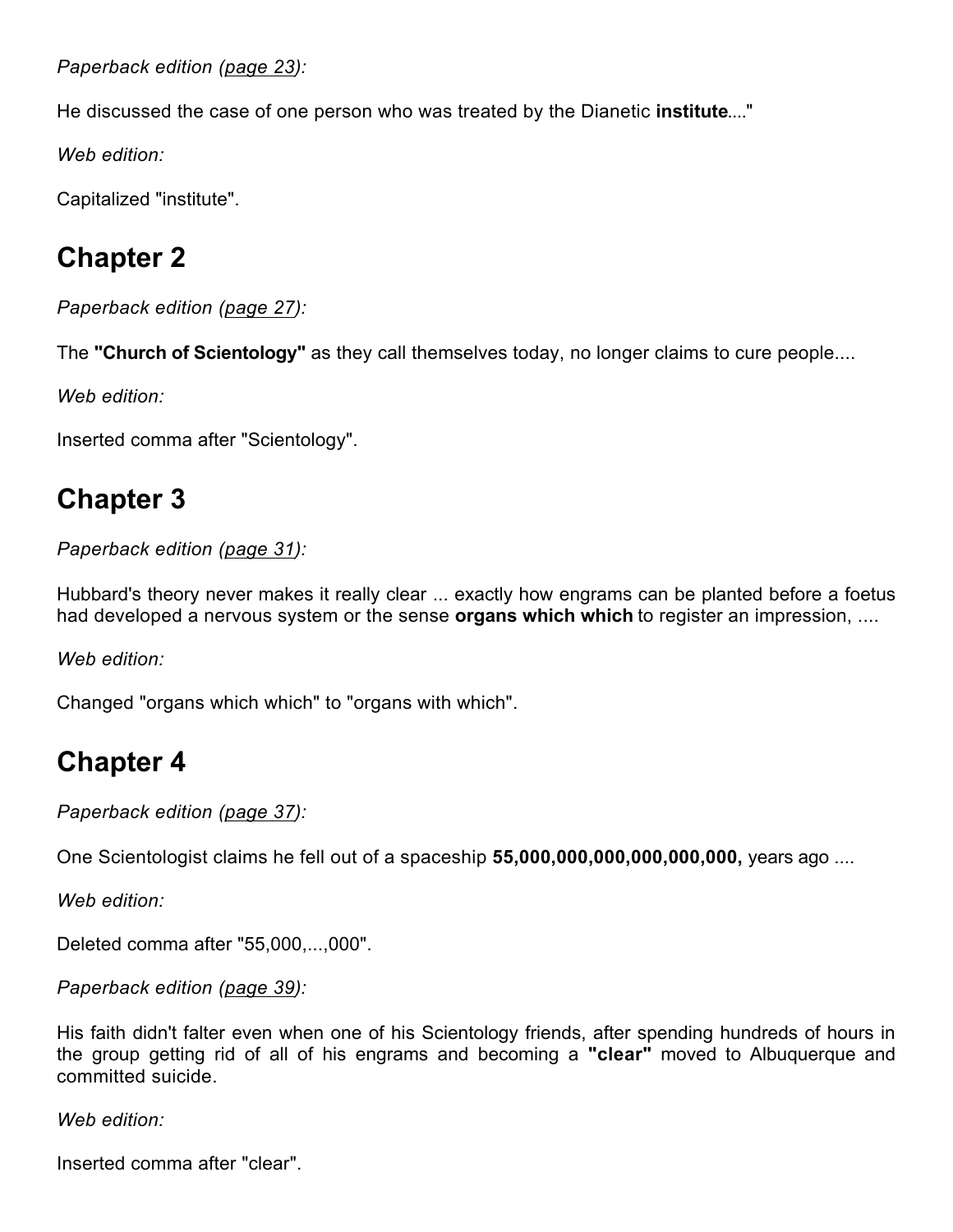# **Chapter 5**

*Paperback edition (page 44):*

One girl was approached ... by a man who handed her *Dianetics; The Modern Science of Mental Health* told her it would change her life, ....

*Web edition:*

Changed semicolon after "*Dianetics*" to colon, and inserted comma after "Health".

*Paperback edition (page 46):*

**"In** "Casualty Contact," the third method, Hubbard recommended....

*Web edition:*

Deleted open double-quote at the start of the sentence.

# **Chapter 6**

*Paperback edition (page 50):*

The following is a composite ... over the years: 1) .... 2) .... 10) That he agrees to "release ... from all liability ... methods used by **Scientology.**

*Web edition:*

Enumerated as vertical list, and closed the quotation after "Scientology."

# **Chapter 7**

*Paperback edition (page 51):*

... a trio of secret ships that sails the **Mediteranean**.

*Web edition:*

Spelled "Mediterranean" with two Rs. (also on page 53)

*Paperback edition (page 51):*

**LRH** or Hubbard, has the title of "Commodore"....

*Web edition:*

Inserted comma after "LRH".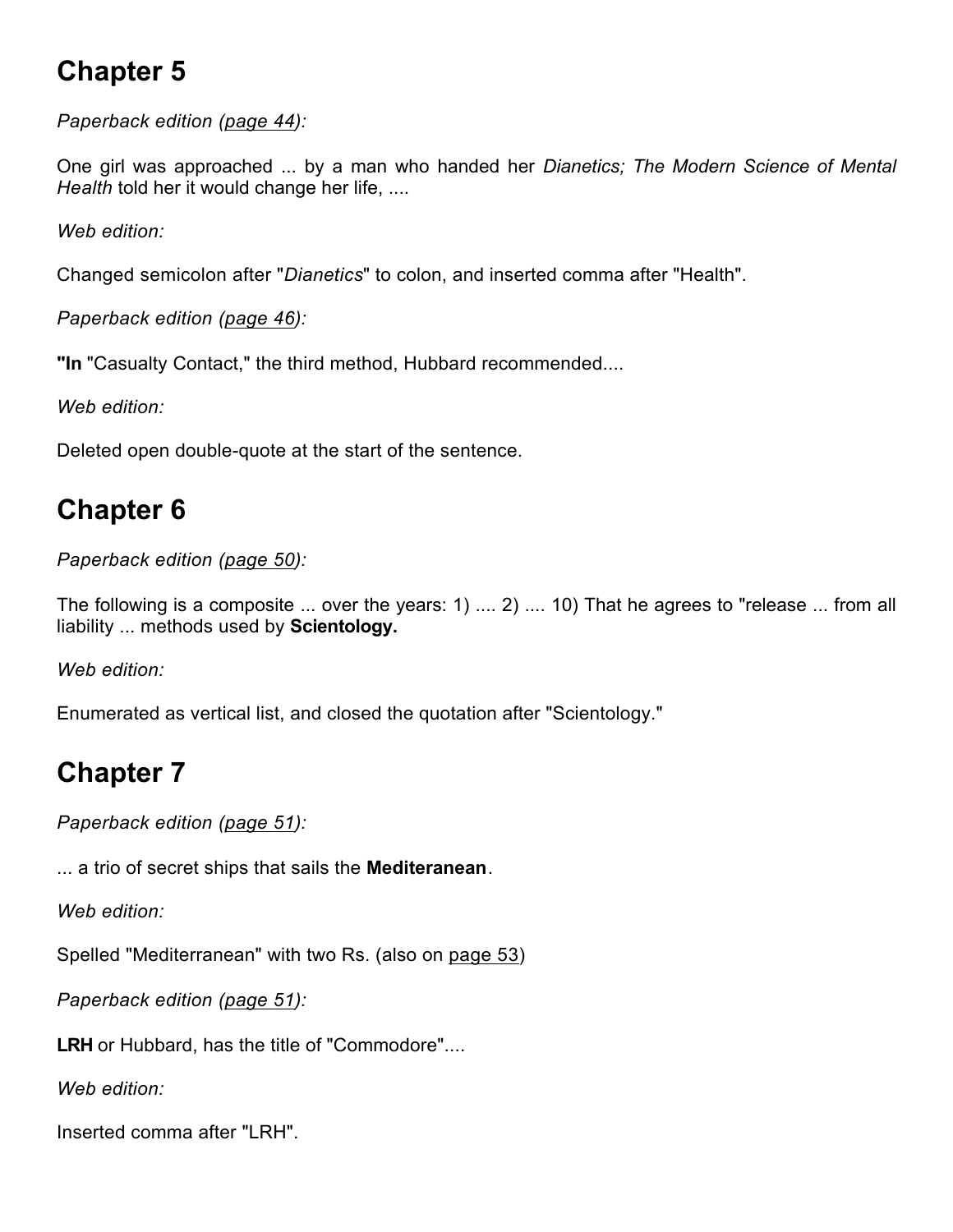*Paperback edition (page 52):*

In Corfu, Greece, where the Scientologists were said to be spending about **\$1500** a day....

*Web edition:*

Inserted comma in "\$1,500".

# **Chapter 8**

*Paperback edition (page 61):*

In return, the Scientology newspaper **Freedom** has made some rather unflattering statements about Kenneth Robinson....

*Web edition:*

Italicized "Freedom".

*Paperback edition (page 63):*

While a private inquiry, with no cross-examination and **on oath**, may not be in keeping with most people's idea of English jurisprudence, ....

*Web edition:*

Inserted "not" before "on oath".

*Paperback edition (page 65):*

(The Scientologists ... their **markee**....)

*Web edition:*

Corrected spelling of "marquee".

*Paperback edition (page 67):*

Kevin Andersen ... spent 160 days listening to four million words **totally** 8,921 pages of testimony....

*Web edition:*

Changed "totally" to "totalling"; and corrected "Anderson".

# **Chapter 9**

*Paperback edition (page 70):*

The **Scientologists** attitude toward litigation....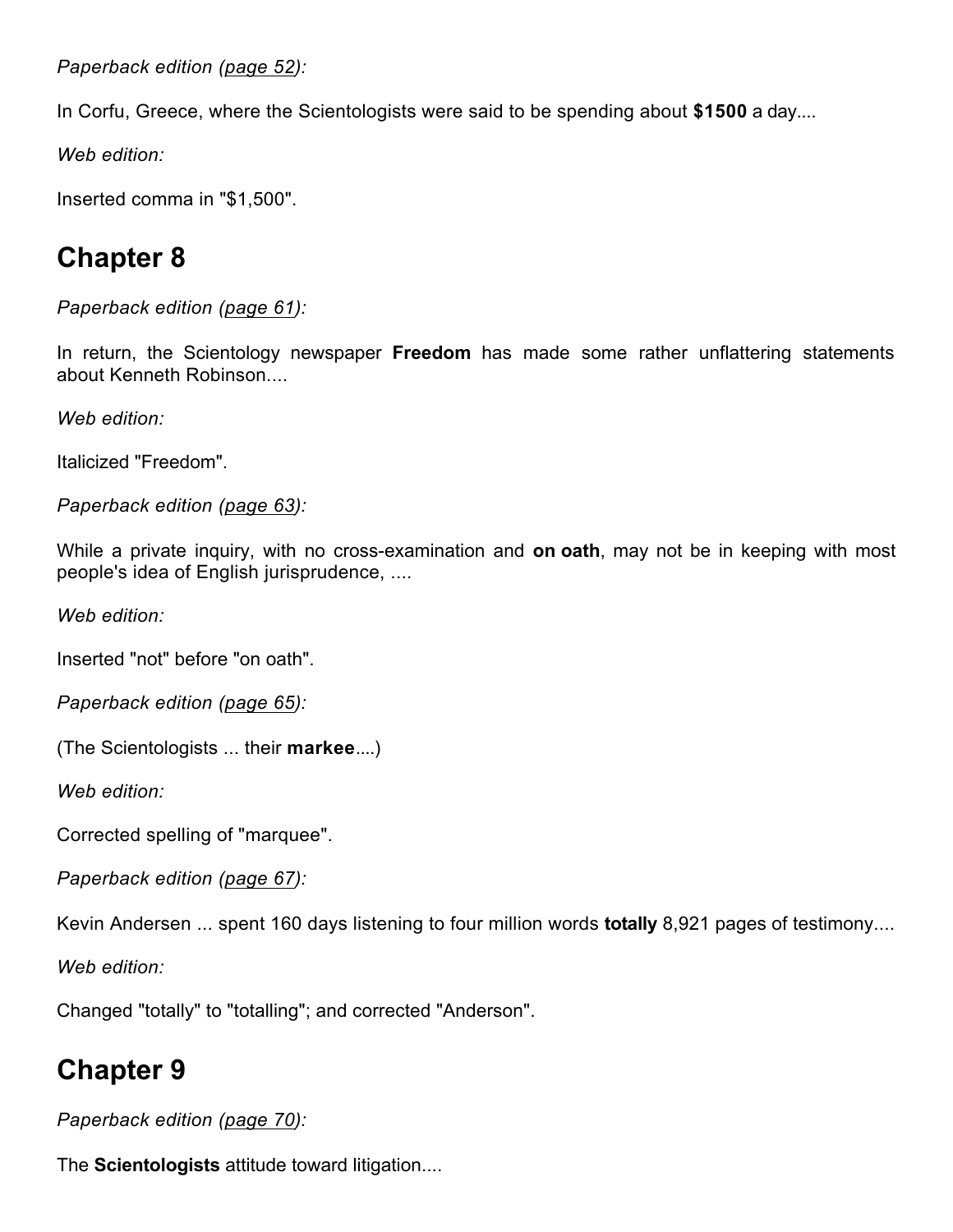*Web edition:*

Made "Scientologists'" possessive.

*Paperback edition (page 71):*

(... they had hired Melvin Belli, the famous flamboyant attorney who once unsuccessfully defended Jack **Ruby** for their case.)

*Web edition:*

Inserted comma after "Ruby".

*Paperback edition (page 78):*

... until he "handled" **in other words, persuaded** the errant person to make amends,....

*Web edition:*

Parenthesized "in other words, persuaded".

# **Chapter 11**

*Paperback edition (page 85):*

quote from someone who took the security check **reprinted by Howard and Arlene Eisenberg in June '69** *Parents*

*Web edition:*

Parenthesized "reprinted ... '69 *Parents*".

*Paperback edition (page 88):*

As for the sexual questions, ... conspicuous in **its** absence are any questions....

*Web edition:*

Changed "its" to "their".

*Paperback edition (page 92):*

... in celebration of John **McMaster's** becoming "clear"....

*Web edition:*

Moved the apostrophe in "McMaster's" to "McMasters'".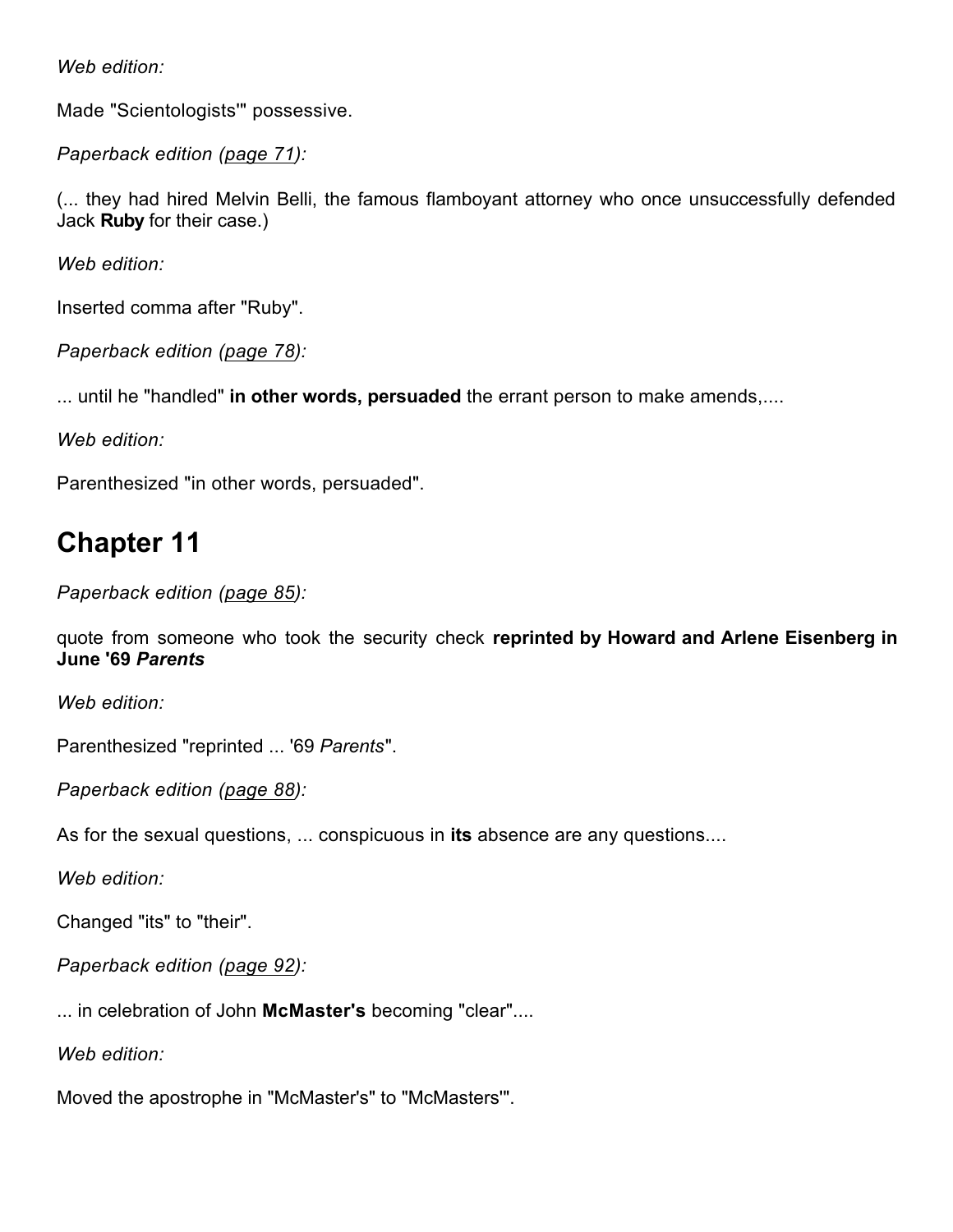# **Chapter 12**

*Paperback edition (page 95):*

Scientologists must obey an enormous number of rules, some of which are **outlines** for them....

*Web edition:*

Changed "outlines" to "outlined".

# **Chapter 13**

*Paperback edition (page 99):*

"So he tears up his shirt, wrecks his bed, breaks up his fire engine. It's NONE OF YOUR **BUSINESS,** he wrote. He also said in *Child Dianetics*:...."

*Web edition:*

Moved the closing double-quote, to follow "BUSINESS,".

*Paperback edition (page 100):*

an auditing **tecnique** for kids.

*Web edition:*

Corrected "technique".

# **Chapter 14**

*Paperback edition (page 107):*

from an interview with Hubbard for *"The Saturday Evening Post"*

*Web edition:*

Deleted quotation marks.

*Paperback edition (page 108):*

... AND FLOG **THEM,**"), but also films about **Hubbard,** ....

*Web edition:*

Deleted commas after "THEM" and "Hubbard".

*Paperback edition (page 113):*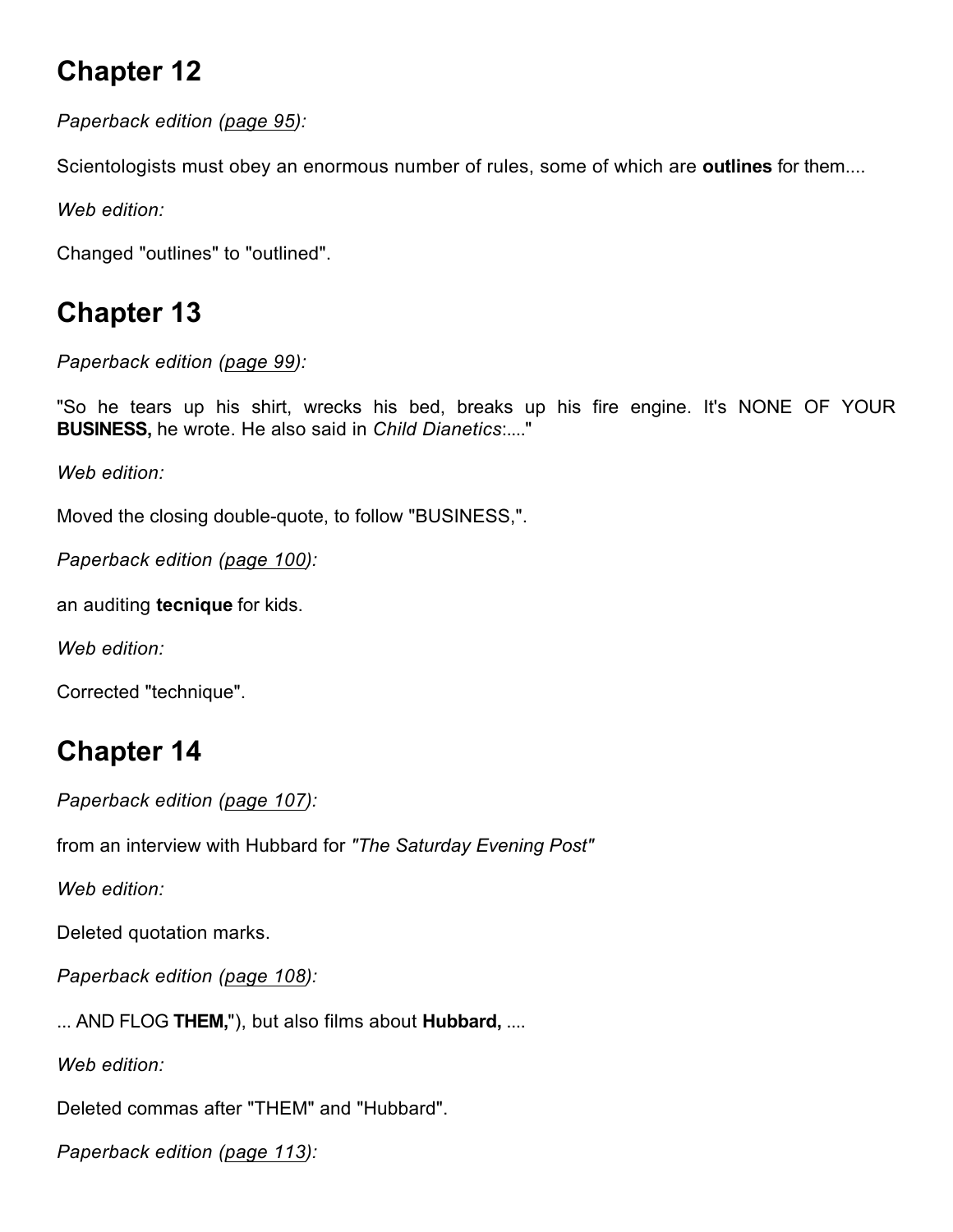... and seized 100 **E-Meters**....

*Web edition:*

Lowercased "-meters".

# **Chapter 15**

*Paperback edition (page 116):*

For example, **Two** Scientologists started a School of Stage Confidence....

*Web edition:*

Lowercased "two".

```
Paperback edition (page 117):
```
**But** even if they do want to take over," said one former Scientologist, ....

*Web edition:*

Inserted open quote before "But".

*Paperback edition (page 119):*

But the **Daily Mail** reported that Hubbard allegedly alienated people....

*Web edition:*

Italicized "Daily Mail".

# **Chapter 16**

*Paperback edition (page 124):*

Hubbard is convinced, actually **obssessed** with the delusion,....

*Web edition:*

Corrected "obsessed".

*Paperback edition (page 125):*

... as "psychoracketeers," "insidious psychopoliticians," "**mental con men**" "frauds," "pimps," etc.,.... *Web edition:*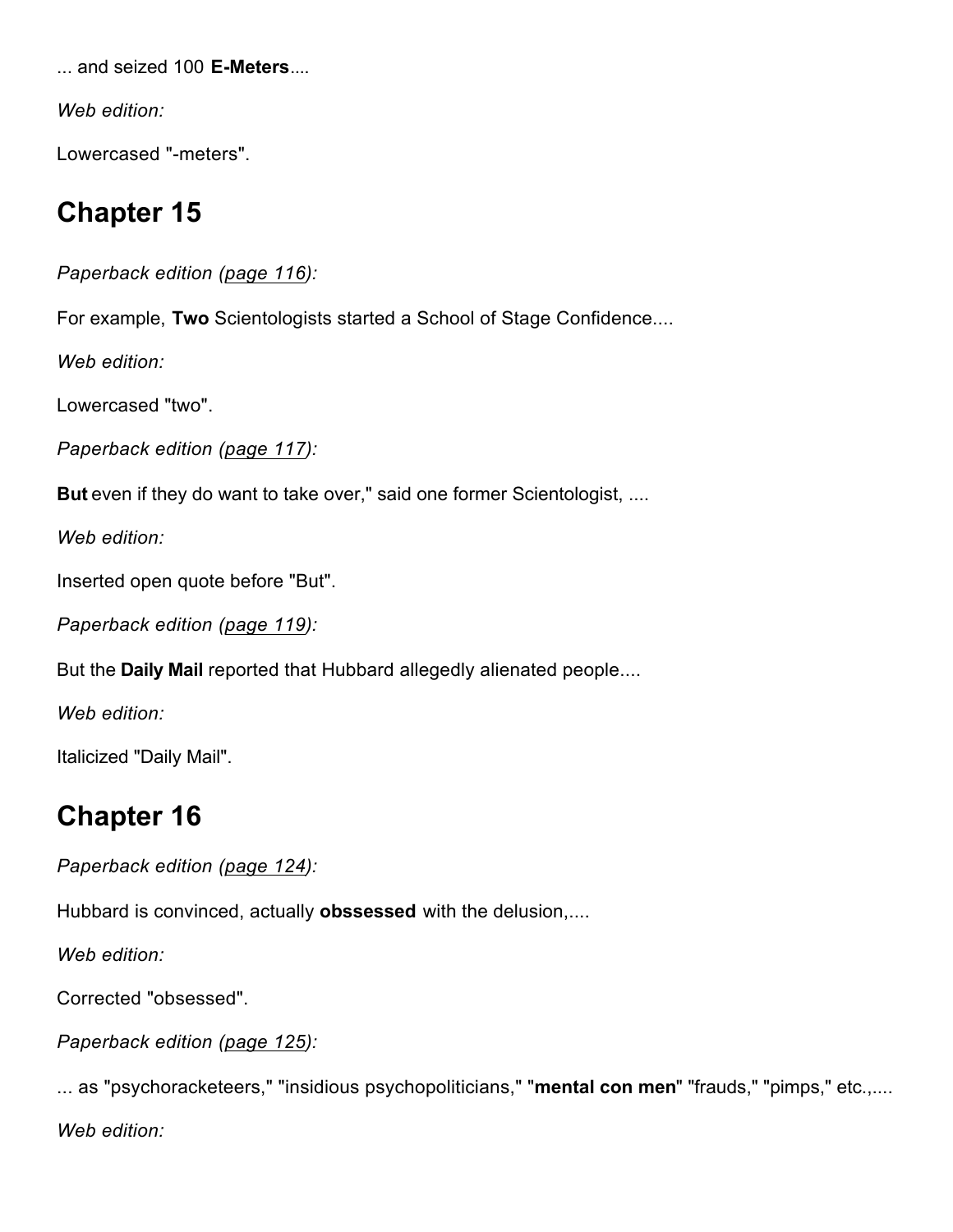Inserted comma after "con men".

*Paperback edition (page 128):*

... an extract from the **Brainwashing** manual....

*Web edition:*

Italicized "Brainwashing".

# **Chapter 17**

*Paperback edition (page 135):*

... like "recall something **real**" "recall a communication," and "recall an emotion."

*Web edition:*

Inserted comma after "real".

*Paperback edition (page 136):*

... "tell me a solution," **Or**....

*Web edition:*

Lowercased "Or".

*Paperback edition (page 138):*

I couldn't bear to insult someone as unattractive as **he** who must have been hurt often throughout his life.

#### *Web edition:*

Inserted comma after "he".

*Paperback edition (page 140):*

The relation between the exercise and its purpose is **bit** more obscure in other sessions.

*Web edition:*

Inserted "a" before "bit".

*Paperback edition (page 140):*

Not know something about **is** temperature.

*Web edition:*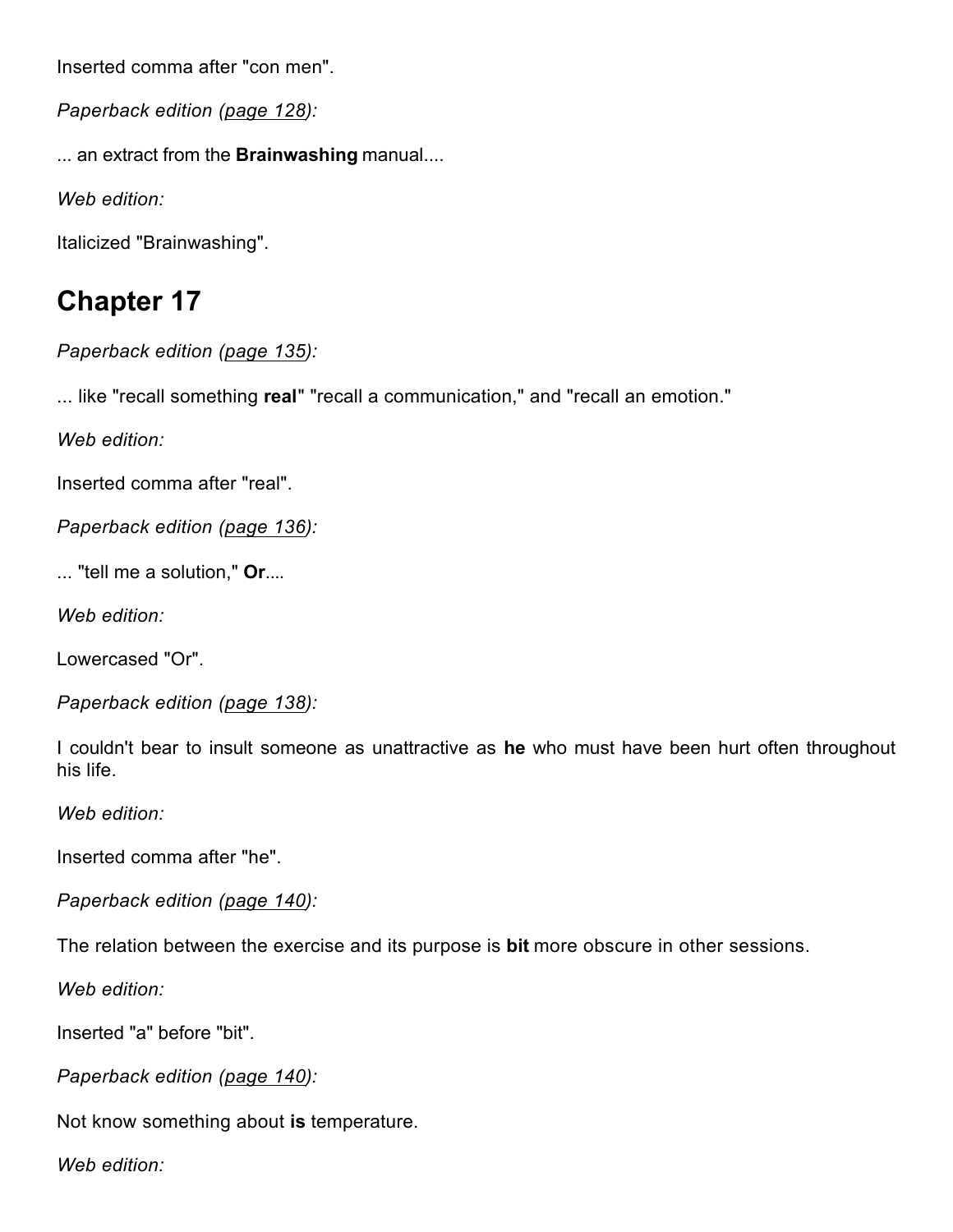Changed "is" to "its".

*Paperback edition (page 142):*

The Australian Report devoted an entire chapter to another danger they saw.... **The concluded** that these various exercises were a type of hypnosis.

*Web edition:*

Changed "The concluded" to "They concluded".

# **Chapter 18**

*Paperback edition (page 147):*

This was **because** 1) The E-meter has no device to control the constancy of current 2) ... 3) ... 4) .... These experts also explained....

*Web edition:*

Inserted colon after "because", enumerated as separate paragraphs, and ended each enumerated point with a period.

*Paperback edition (page 147):*

1) Dr. Erwin Kapphan.... 2) Dr. Bernard Grad.... 3) Dr. Rex Standord.... The press release....

*Web edition:*

Enumerated as separate paragraphs.

# **Chapter 19**

*Paperback edition (page 152):*

In addition, a Scientologist may take extra auditing (at about \$25 a session) or **adidtional** courses....

*Web edition:*

Corrected "additional".

# **Chapter 20**

*Paperback edition (page 160):*

... with his 1938 book, *Excalibur* which appears....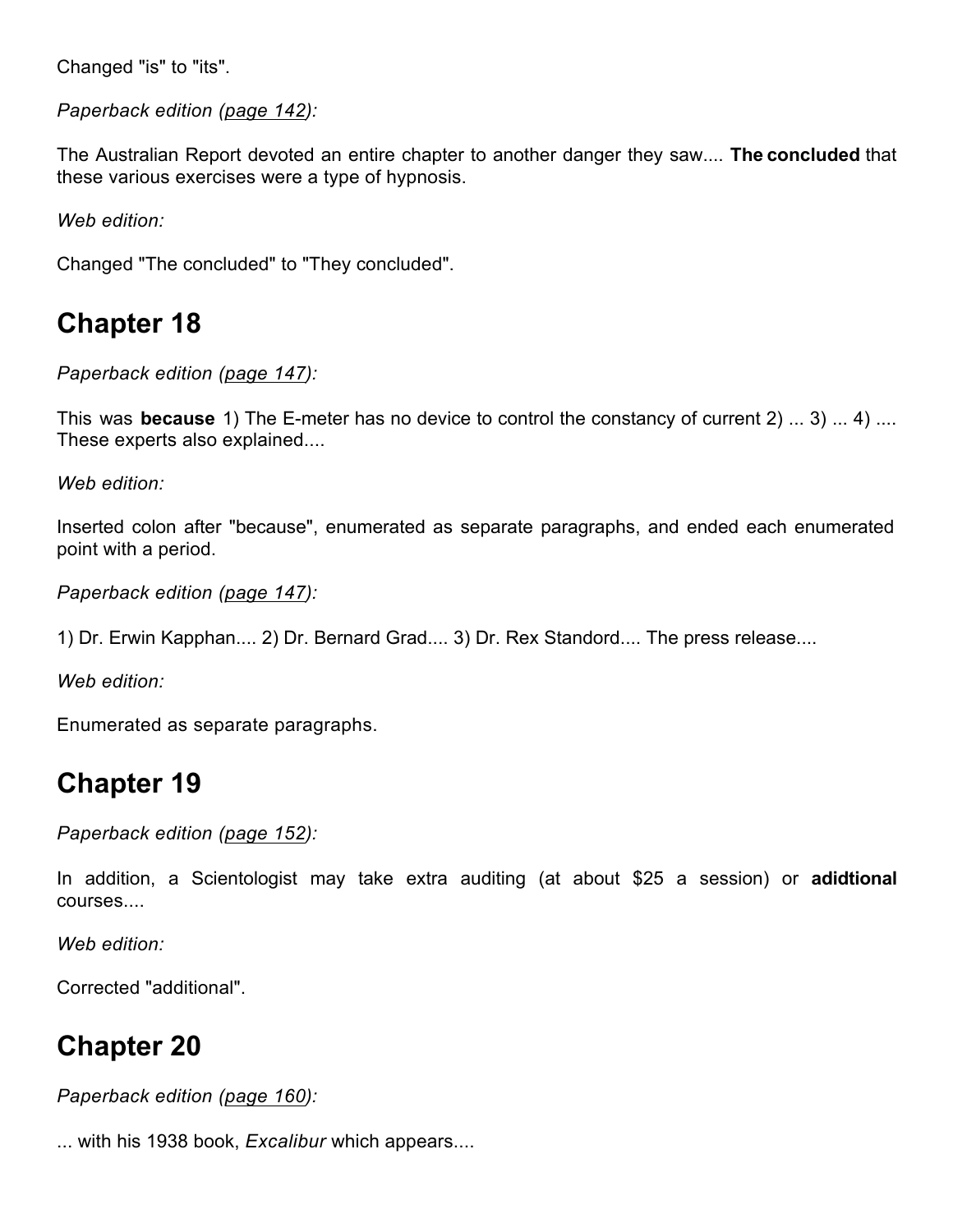*Web edition:*

Inserted comma after "Excalibur".

*Paperback edition (page 161):*

... a cursory examination of Hubbard's other stories **show** no indication....

*Web edition:*

Changed "show" to "shows".

*Paperback edition (page 161):*

... Mitchell wrote that ... he allegedly "worked" his two subjects into a **sexual** frenzy."

*Web edition:*

Inserted open double-quote before "sexual".

*Paperback edition (page 164):*

... Hubbard married Sara **N\_\_\_\_\_\_\_\_** ....

*Web edition:*

Filled in Sara Northrup's last name.

*Paperback edition (page 165):*

He has also rewritten the calendar to read "A.D. 1, A.D. 10," etc., (to stand for "After Dianetics 1951," "After Dianetics **1961**")....

*Web edition:*

Changed "1961" to "1960".

# **Chapter 21**

*Paperback edition (page 169):*

... cure such ailments as astigmatism, ... colds, **dermitis**, ....

*Web edition:*

Changed "dermitis" to "dermatitis".

*Paperback edition (page 170):*

They even sold a pill, **Dianeze**, ....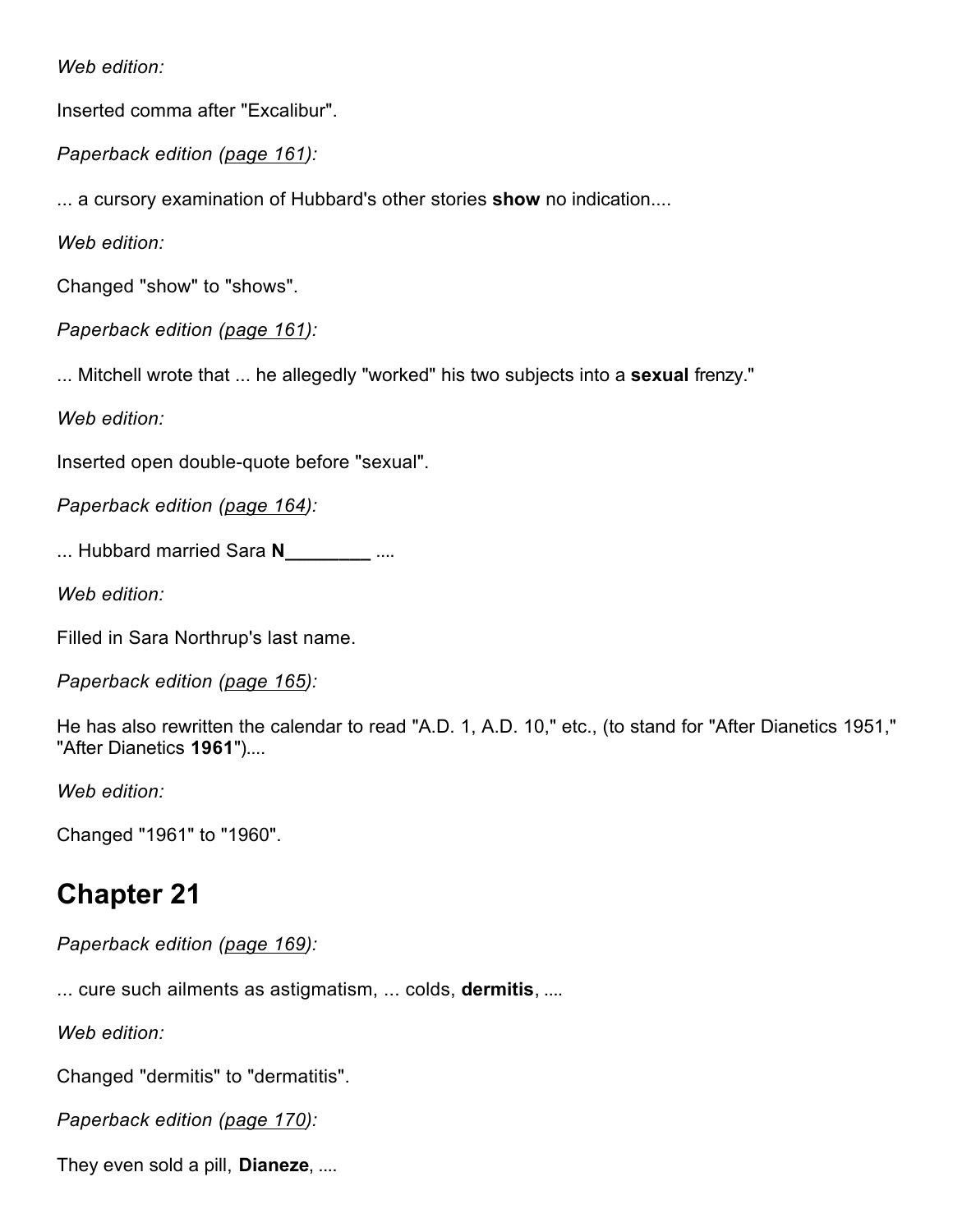*Web edition:*

Changed "Dianeze" to "Dianezene".

*Paperback edition (page 173):*

... calcium deposits, for example, can make the ears ring **incessently**.

*Web edition:*

Corrected "incessantly".

*Paperback edition (page 174):*

Some of this may be a **put-on,** for example, he wrote an article

*Web edition:*

Changed the comma after "put-on" to a semi-colon.

*Paperback edition (page 175):*

**Any yet** Hubbard, the same person who wrote the above, is always saying....

*Web edition:*

Changed "Any yet" to "And yet".

*Paperback edition (page 182):*

There are fourteen stages of crawling before a child can actually walk; the mind, too, develops in a somewhat hierarchical **manner** and each of these steps....

*Web edition:*

Inserted a comma after "manner".

# **Conclusion**

*Paperback edition (page 186):*

... the appearance of some of the people **themself**.

*Web edition:*

Changed "themself" to "themselves".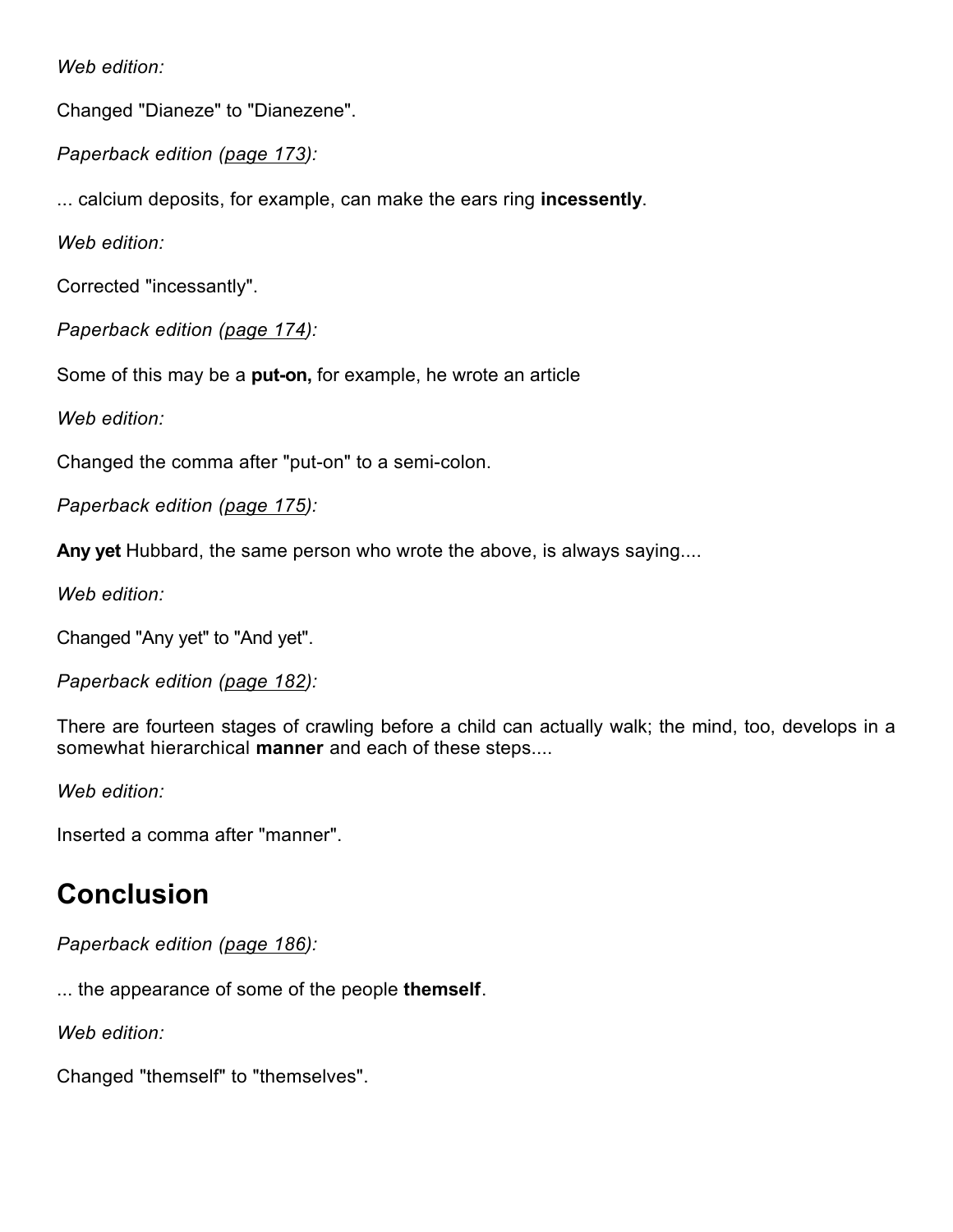# **Epigraph 2**

*Paperback edition (page 189):*

This is our finest asset and gives us more protection than any other single **asset**. ... Remember that **next time** the ignorant scoff.

*Web edition:*

Changed second "asset" to "thing", and inserted "the" before "next time". The paperback accurately quoted the Australian Report; but the A.R. misquoted the original HCO Bulletin [93a].

# **Appendix**

*Paperback edition (page 192):*

[Footnote:] Gardner wrote an article ... in "**Fads and Fallacies in Science**."

*Web edition:*

Deleted quotes; corrected and italicized the title of Gardner's book.

*Paperback edition (page 192):*

The following is a list of questions **(in capitals)** that I presented to Gaiman and his replies (in standard print).

*Web edition:*

Changed "(in capitals)" to "(in boldface)". Whereas the 35 questions were originally set in uppercase, they have been set here in boldface. Also, on page 201, both the letter from Gaiman and the Scientologists' statement, originally set in uppercase, appear here in mixed case.

*Paperback edition (page 199):*

26. ... play the rule of judge....

*Web edition:*

Changed "rule" to "role".

# **Bibliography**

*Web edition:*

Some bibliographic keys that were cited in the paperback's Source Material Notes are missing from the paperback's bibliography. These missing keys have been inserted, along with an explanatory note; see, for example, the entry at [65a].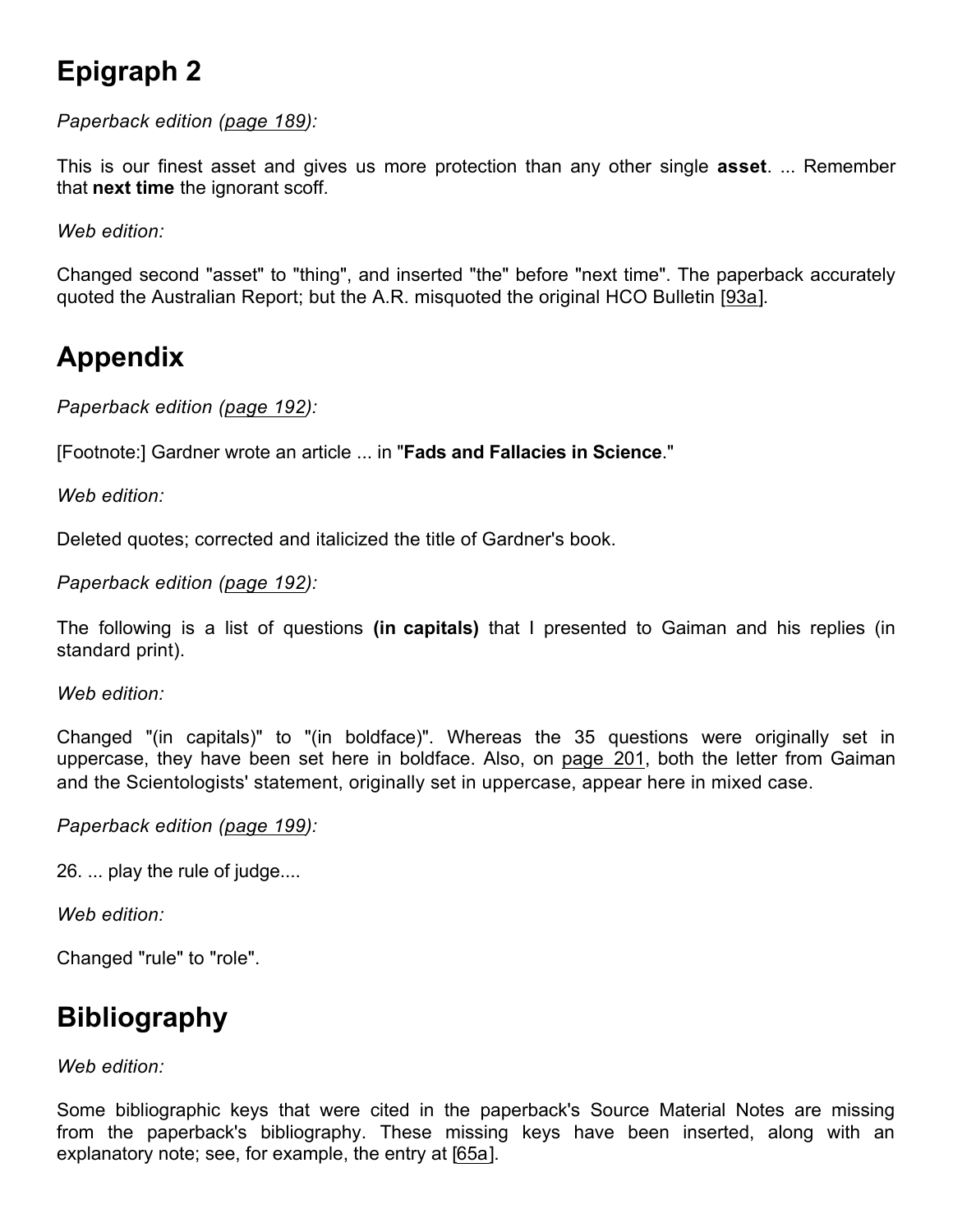*Paperback edition (page 205):*

HCO (Hubbard **Communication Order**) Policy Letters and Bulletins

*Web edition:*

Changed "Communication Order" to "Communications Office".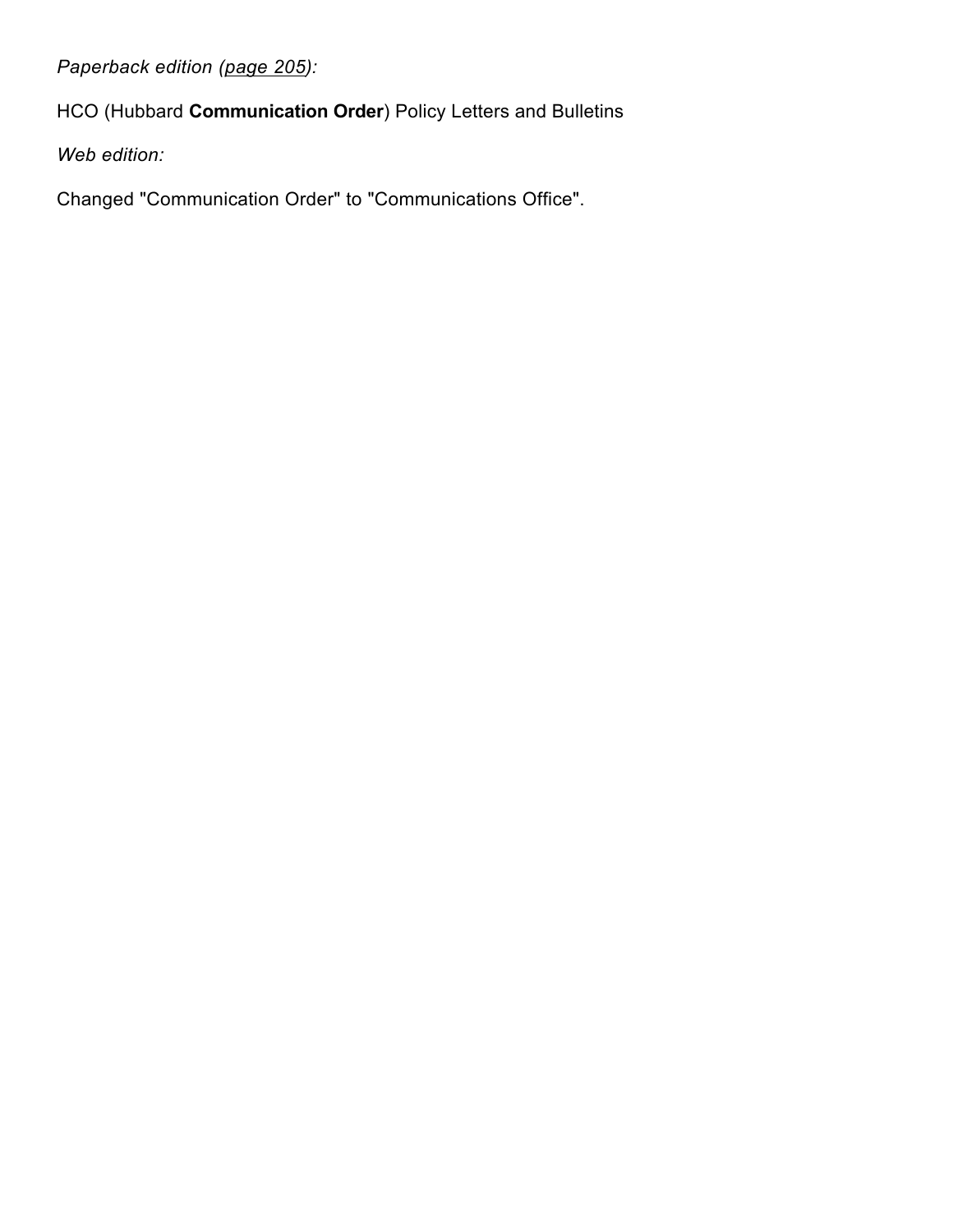# **Paperback Page Index**

Follow these links to locate pages in the paperback edition. A marker has been set into the text of the Web edition at the beginning of each paperback page. If the precise location of a page boundary is required, look in the HTML source, where the page markers are plainly visible. In cases where a hyphenated word crosses a page boundary in the paperback, the marker is placed *after* the word.

### **Paperback Cover Notes**

 $1, 2$  (blank),  $3, 4, 5, 6$  (blank)

### **Table of Contents**

7, 8

### **Preface**

9, 10, 11, 12 (blank)

### **Introduction**

<u>13, 14, 15, 16, 17, 18, 19,</u> 20 (blank)

### **Chapter 1: From Dianetics to Scientology**

21, 22, 23, 24, 25, 26 (blank)

### **Chapter 2: The Confessionals**

27, 28, 29, 30

### **Chapter 3: Life and Sex in the Womb**

31, 32, 33, 34, 35, 36

# **Chapter 4: Have You Lived Before This Life?**

37, 38, 39, 40, 41, 42 (blank)

### **Chapter 5: Spreading the Word**

43, 44, 45, 46

**Chapter 6: The Org**

47, 48, 49, 50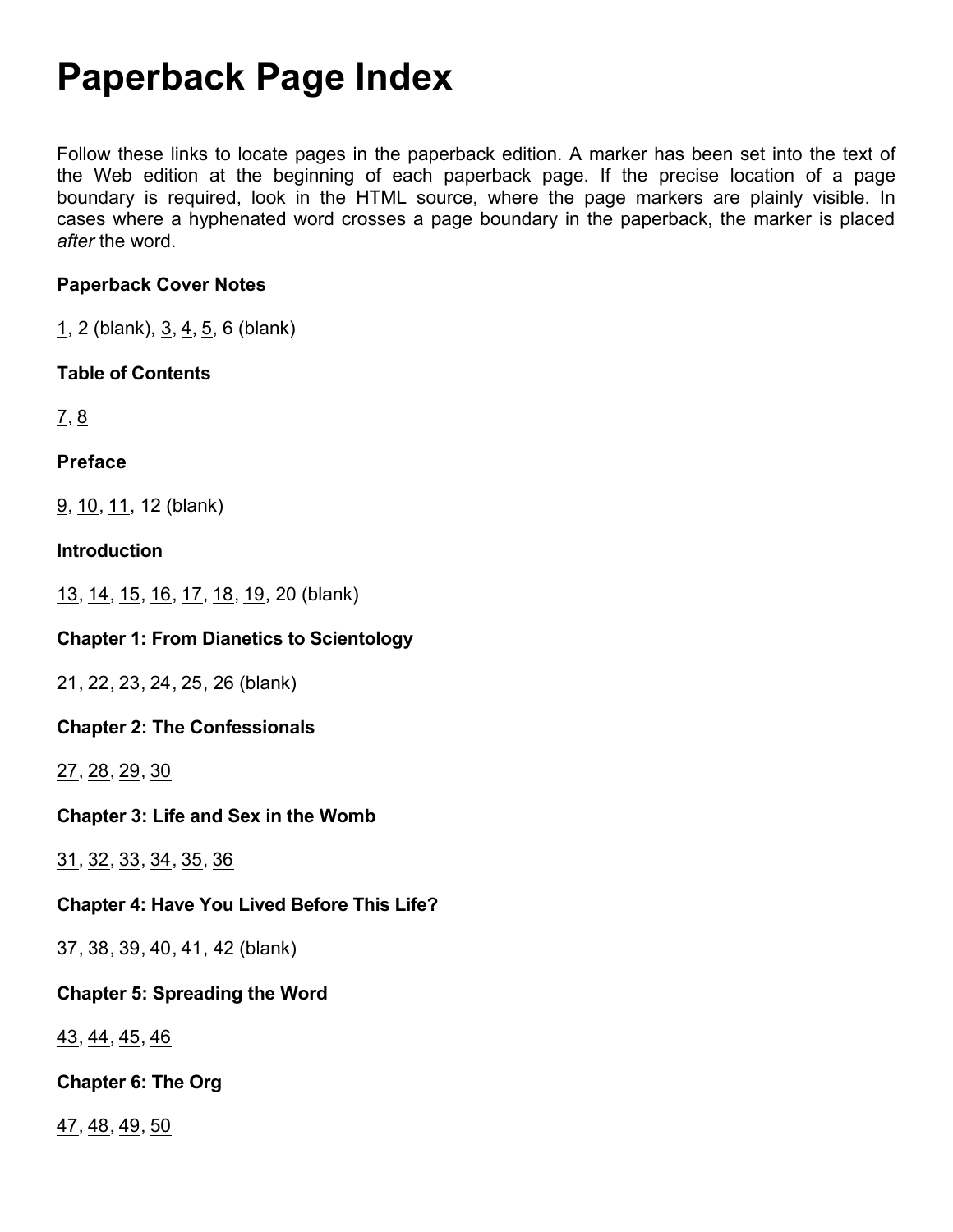### **Chapter 7: The Sea Org**

51, 52, 53, 54, 55, 56 (blank)

### **Chapter 8: The British and Australian Orgs**

57, 58, 59, 60, 61, 62, 63, 64, 65, 66, 67, 68

### **Chapter 9: Attacking the Attackers**

69, 70, 71, 72, 73, 74

**Chapter 10: The Suppressives**

75, 76, 77, 78, 79, 80, 81, 82, 83, 84

### **Chapter 11: The Sexual and Criminal Security Check**

85, 86, 87, 88, 89, 90, 91, 92

### **Chapter 12: The World of Scientology**

93, 94, 95, 96, 97, 98 (blank)

### **Chapter 13: Children and Celebrities**

99, 100, 101, 102, 103, 104, 105, 106 (blank)

### **Chapter 14: Scientology -- Business or Religion?**

<u>107, 108, 109, 110, 111, 112, 113, 114</u>

### **Chapter 15: Is Scientology Political?**

115, 116, 117, 118, 119, 120, 121, 122 (blank)

### **Chapter 16: Scientology Versus Medicine**

123, 124, 125, 126, 127, 128, 129, 130, 131, 132 (blank)

### **Chapter 17: The Secret Scientology Sessions**

133, 134, 135, 136, 137, 138, 139, 140, 141, 142, 143, 144 (blank)

### **Chapter 18: The E-Meter**

145, 146, 147, 148, 149, 150 (blank)